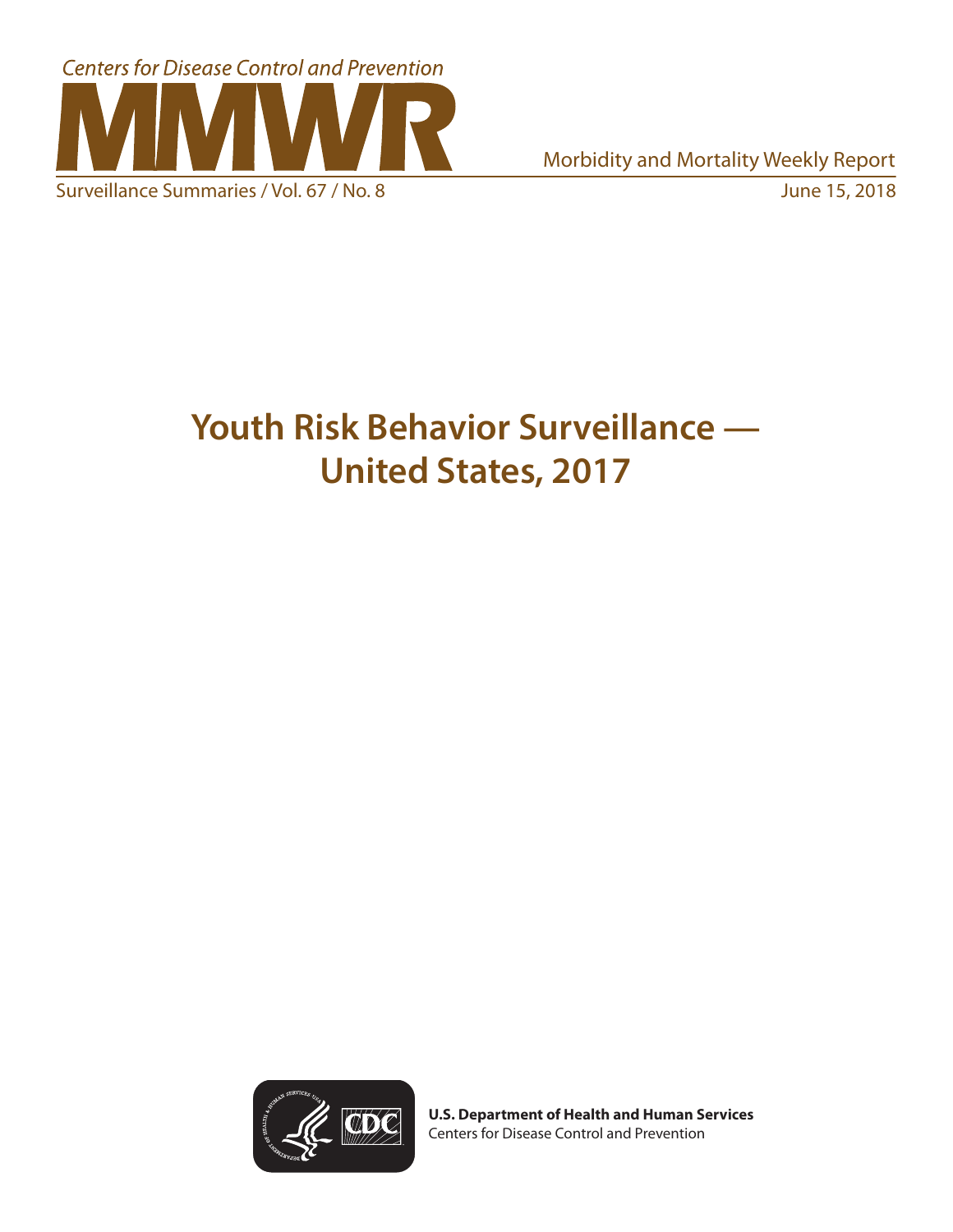#### **CONTENTS**

The *MMWR* series of publications is published by the Center for Surveillance, Epidemiology, and Laboratory Services, Centers for Disease Control and Prevention (CDC), U.S. Department of Health and Human Services, Atlanta, GA 30329-4027.

**Suggested citation:** [Author names; first three, then et al., if more than six.] [Title]. MMWR Surveill Summ 2018;67(No. SS-#):[inclusive page numbers].

**Centers for Disease Control and Prevention**

Robert R. Redfield, MD, *Director* Anne Schuchat, MD, *Principal Deputy Director* Leslie Dauphin, PhD, *Acting Associate Director for Science* Joanne Cono, MD, ScM, *Director, Office of Science Quality*  Chesley L. Richards, MD, MPH, *Deputy Director for Public Health Scientific Services* Michael F. Iademarco, MD, MPH, *Director, Center for Surveillance, Epidemiology, and Laboratory Services*

#### *MMWR* **Editorial and Production Staff (Serials)**

Charlotte K. Kent, PhD, MPH, *Acting Editor in Chief, Executive Editor* Christine G. Casey, MD, *Editor* Mary Dott, MD, MPH, *Online Editor* Teresa F. Rutledge, *Managing Editor* David C. Johnson, *Lead Technical Writer-Editor* Catherine B. Lansdowne, MS, *Project Editor*

Martha F. Boyd, *Lead Visual Information Specialist* Maureen A. Leahy, Julia C. Martinroe, Stephen R. Spriggs, Tong Yang, *Visual Information Specialists* Quang M. Doan, MBA, Phyllis H. King, Terraye M. Starr, Moua Yang, *Information Technology Specialists*

#### *MMWR* **Editorial Board**

Timothy F. Jones, MD, *Chairman* Matthew L. Boulton, MD, MPH Virginia A. Caine, MD Katherine Lyon Daniel, PhD Jonathan E. Fielding, MD, MPH, MBA David W. Fleming, MD

William E. Halperin, MD, DrPH, MPH King K. Holmes, MD, PhD Robin Ikeda, MD, MPH Rima F. Khabbaz, MD Phyllis Meadows, PhD, MSN, RN Jewel Mullen, MD, MPH, MPA

Jeff Niederdeppe, PhD Patricia Quinlisk, MD, MPH Patrick L. Remington, MD, MPH Carlos Roig, MS, MA William L. Roper, MD, MPH William Schaffner, MD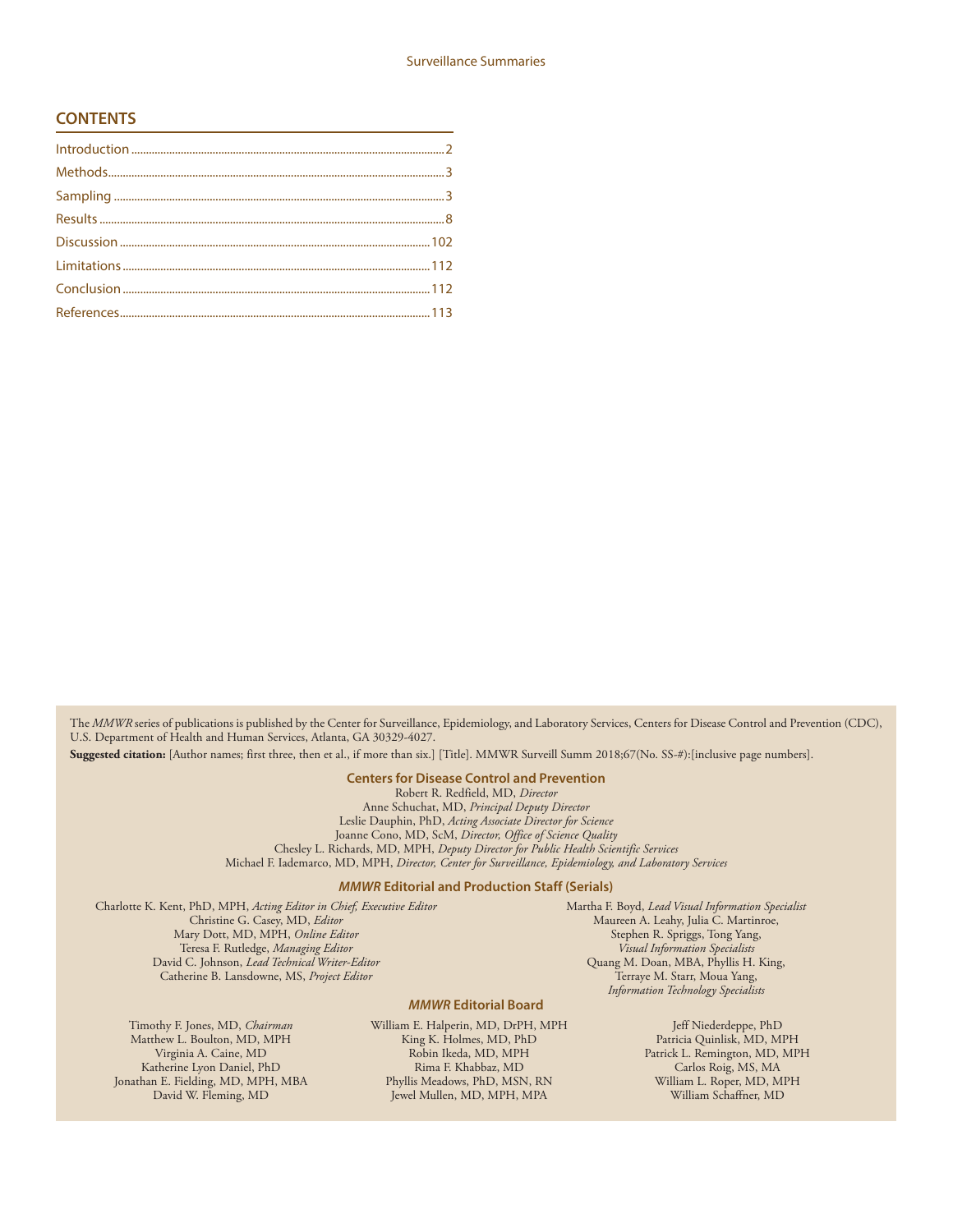# **Youth Risk Behavior Surveillance — United States, 2017**

Laura Kann, PhD<sup>1</sup>; Tim McManus, MS<sup>1</sup>; William A. Harris, MM<sup>1</sup>; Shari L. Shanklin, MPH<sup>1</sup>; Katherine H. Flint, MA<sup>2</sup>; Barbara Queen, MS<sup>3</sup>; Richard Lowry, MD<sup>1</sup>; David Chyen, MS<sup>1</sup>; Lisa Whittle, MPH<sup>1</sup>; Jemekia Thornton, MPA<sup>1</sup>; Connie Lim, MPA<sup>1</sup>; Denise Bradford, MS<sup>1</sup>; Yoshimi Yamakawa, MPH<sup>1</sup>; Michelle Leon, MPH<sup>1</sup>; Nancy Brener, PhD<sup>1</sup>; Kathleen A. Ethier, PhD<sup>1</sup> *1Division of Adolescent and School Health, National Center for HIV/AIDS, Viral Hepatitis, STD, and TB Prevention, CDC, Atlanta, GA;* 

*2ICF International, Rockville, Maryland; 3Westat, Rockville, Maryland*

#### *Abstract*

**Problem:** Health-risk behaviors contribute to the leading causes of morbidity and mortality among youth and adults in the United States. In addition, significant health disparities exist among demographic subgroups of youth defined by sex, race/ethnicity, and grade in school and between sexual minority and nonsexual minority youth. Population-based data on the most important healthrelated behaviors at the national, state, and local levels can be used to help monitor the effectiveness of public health interventions designed to protect and promote the health of youth at the national, state, and local levels.

**Reporting Period Covered:** September 2016–December 2017.

**Description of the System:** The Youth Risk Behavior Surveillance System (YRBSS) monitors six categories of priority healthrelated behaviors among youth and young adults: 1) behaviors that contribute to unintentional injuries and violence; 2) tobacco use; 3) alcohol and other drug use; 4) sexual behaviors related to unintended pregnancy and sexually transmitted infections (STIs), including human immunodeficiency virus (HIV) infection; 5) unhealthy dietary behaviors; and 6) physical inactivity. In addition, YRBSS monitors the prevalence of other health-related behaviors, obesity, and asthma. YRBSS includes a national school-based Youth Risk Behavior Survey (YRBS) conducted by CDC and state and large urban school district school-based YRBSs conducted by state and local education and health agencies. Starting with the 2015 YRBSS cycle, a question to ascertain sexual identity and a question to ascertain sex of sexual contacts were added to the national YRBS questionnaire and to the standard YRBS questionnaire used by the states and large urban school districts as a starting point for their questionnaires. This report summarizes results from the 2017 national YRBS for 121 health-related behaviors and for obesity, overweight, and asthma by demographic subgroups defined by sex, race/ethnicity, and grade in school and by sexual minority status; updates the numbers of sexual minority students nationwide; and describes overall trends in health-related behaviors during 1991–2017. This reports also summarizes results from 39 state and 21 large urban school district surveys with weighted data for the 2017 YRBSS cycle by sex and sexual minority status (where available).

**Results:** Results from the 2017 national YRBS indicated that many high school students are engaged in health-risk behaviors associated with the leading causes of death among persons aged 10–24 years in the United States. During the 30 days before the survey, 39.2% of high school students nationwide (among the 62.8% who drove a car or other vehicle during the 30 days before the survey) had texted or e-mailed while driving, 29.8% reported current alcohol use, and 19.8% reported current marijuana use. In addition, 14.0% of students had taken prescription pain medicine without a doctor's prescription or differently than how a doctor told them to use it one or more times during their life. During the 12 months before the survey, 19.0% had been bullied on school property and 7.4% had attempted suicide. Many high school students are engaged in sexual risk behaviors that relate to unintended pregnancies and STIs, including HIV infection. Nationwide, 39.5% of students had ever had sexual intercourse and 9.7% had had sexual intercourse with four or more persons during their life. Among currently sexually active students, 53.8% reported that either they or their partner had used a condom during their last sexual intercourse. Results from the 2017 national YRBS also indicated many high school students are engaged in behaviors associated with chronic diseases, such as cardiovascular disease, cancer, and diabetes. Nationwide, 8.8% of high school students had smoked cigarettes and 13.2% had used an electronic vapor product on at least 1 day during the 30 days before the survey. Forty-three percent played video or computer games or used a computer for 3 or more hours per day on an average school day for something that was not school work and 15.4% had not been physically active for a total of at least 60 minutes on at least 1 day during the 7 days before the survey. Further, 14.8% had obesity and 15.6% were overweight. The prevalence of most health-related behaviors varies by sex, race/ethnicity, and, particularly, sexual

School Health, National Center for HIV/AIDS, Viral Hepatitis, STD, and TB Prevention. Telephone: 678-315-2406; E-mail: [lkk1@cdc.gov.](mailto:lkk1@cdc.gov)

identity and sex of sexual contacts. Specifically, the prevalence of many health-risk behaviors is significantly higher among sexual minority students compared with nonsexual minority **Corresponding author:** Laura Kann, PhD, Division of Adolescent and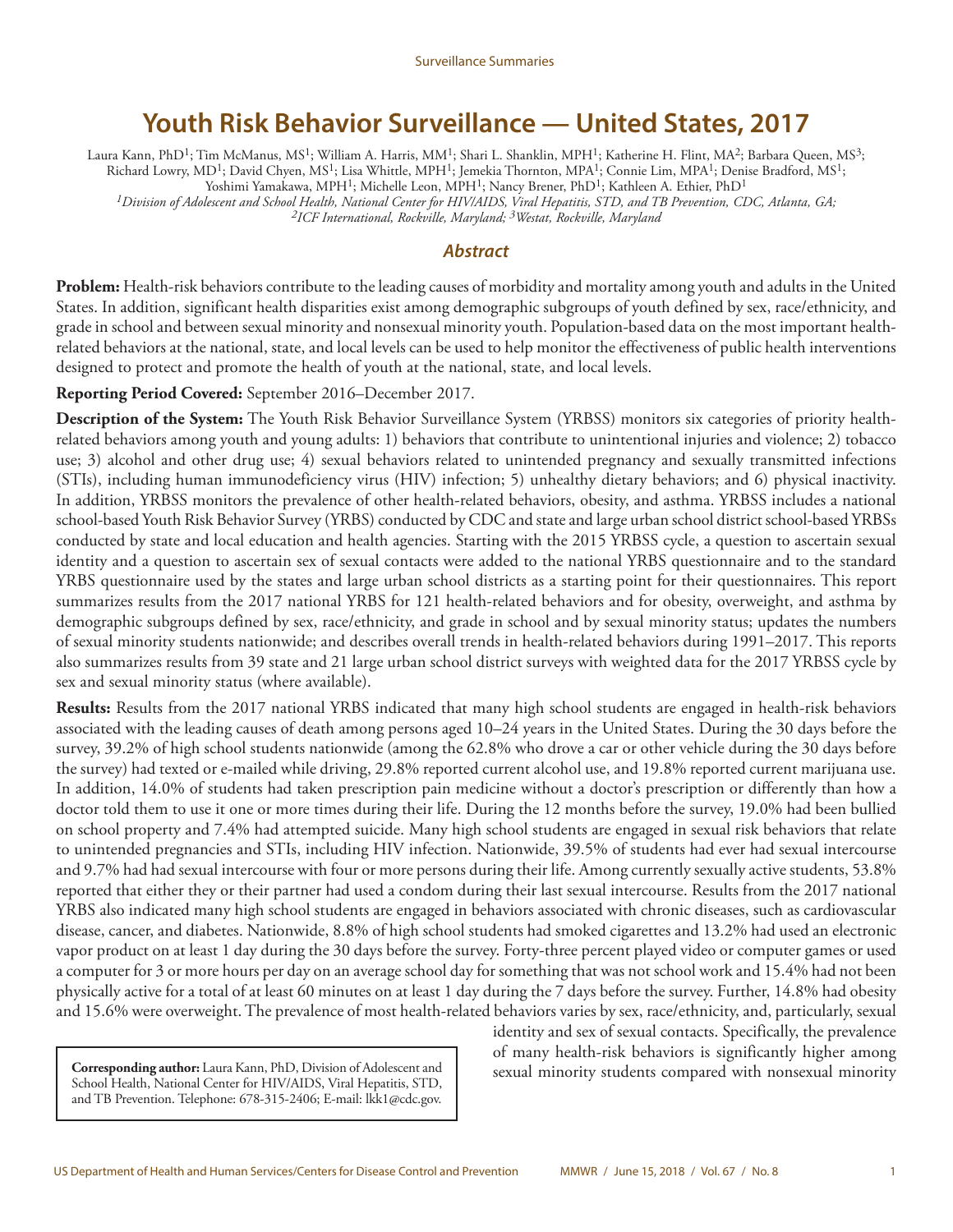<span id="page-3-0"></span>students. Nonetheless, analysis of long-term temporal trends indicates that the overall prevalence of most health-risk behaviors has moved in the desired direction.

**Interpretation:** Most high school students cope with the transition from childhood through adolescence to adulthood successfully and become healthy and productive adults. However, this report documents that some subgroups of students defined by sex, race/ethnicity, grade in school, and especially sexual minority status have a higher prevalence of many health-risk behaviors that might place them at risk for unnecessary or premature mortality, morbidity, and social problems (e.g., academic failure, poverty, and crime).

**Public Health Action:** YRBSS data are used widely to compare the prevalence of health-related behaviors among subpopulations of students; assess trends in health-related behaviors over time; monitor progress toward achieving 21 national health objectives; provide comparable state and large urban school district data; and take public health actions to decrease health-risk behaviors and improve health outcomes among youth. Using this and other reports based on scientifically sound data is important for raising awareness about the prevalence of health-related behaviors among students in grades 9–12, especially sexual minority students, among decision makers, the public, and a wide variety of agencies and organizations that work with youth. These agencies and organizations, including schools and youth-friendly health care providers, can help facilitate access to critically important education, health care, and high-impact, evidence-based interventions.

## **Introduction**

In 2016 in the United States, 74% of all deaths among persons aged 10–24 years resulted from four causes: motor vehicle crashes (22%), other unintentional injuries (20%), suicide (17%), and homicide (15%) (*1*). Among persons aged 15–19 years, 209,809 births (*2*); 488,700 cases of chlamydia, gonorrhea, and syphilis (*3*); and 1,652 diagnoses of human immunodeficiency virus (HIV) (*4*) were reported. Among persons aged ≥25 years, 54% of all deaths in the United States resulted from cardiovascular disease (31%) and cancer (23%) (*1*). These leading causes of mortality, morbidity, and social problems (e.g., academic failure, poverty, and crime) among youth and adults in the United States are associated with six categories of priority health-related behaviors: 1) behaviors that contribute to unintentional injuries and violence; 2) tobacco use; 3) alcohol and other drug use; 4) sexual behaviors that related to unintended pregnancy and sexually transmitted infections (STIs), including HIV infection; 5) unhealthy dietary behaviors; and 6) physical inactivity. These behaviors, as well as obesity, overweight, and asthma, frequently are related, are established during childhood and adolescence, and extend into adulthood.

Significant health disparities exist among demographic subgroups of youth defined by sex, race/ethnicity, and grade in school, and especially between sexual minority and nonsexual minority youth (*5*–*7*). More specifically, violence, human immunodeficiency virus (HIV) infection, STIs, and pregnancy occur more frequently among sexual minority youth than nonsexual minority youth. In addition, some sexual minority youth struggle with stigma, discrimination, family disapproval, and social rejection. However, although differences

based on sex, race/ethnicity, and grade in school have been well documented, not enough is known about health-related behaviors that contribute to negative health outcomes among sexual minority youth (*5*,*7*).

Sexual identity and sex of sexual contacts can both be used to identify sexual minority youth. Sexual minority youth include those who identify as gay, lesbian, and bisexual and those who are not sure about their sexual identity as well as those who have sexual contact with only the same sex or with both sexes. Dissonance between sexual identity and sex of sexual contact occurs, particularly among youth (*6*–*12*). Some youth who identify as heterosexual, gay, lesbian, or bisexual and some youth who are not sure of their sexual identity might not have had any sexual contact. Some youth who have had sexual contact with only the same sex or with both sexes might identify as heterosexual and some youth who have had sexual contact with only the opposite sex might identify as gay, lesbian, or bisexual or might not be sure of their sexual identity. Sexual identity and sex of sexual contacts can change throughout the life span.

To monitor health-related behaviors and the prevalence of obesity, overweight, and asthma among youth, CDC developed the Youth Risk Behavior Surveillance System (YRBSS) (*13*). The YRBSS includes a school-based national Youth Risk Behavior Survey (YRBS) and state and large urban school district YRBSs conducted among representative samples of students in grades 9–12. National, state, and large urban school district surveys have been conducted biennially since 1991 ([Supplementary Table 1\)](https://www.cdc.gov/healthyyouth/data/yrbs/2017_tables/introduction.htm#t1_down). Since 1995, the need for more and higher quality data on the health-related behaviors of sexual minority high school students has been recognized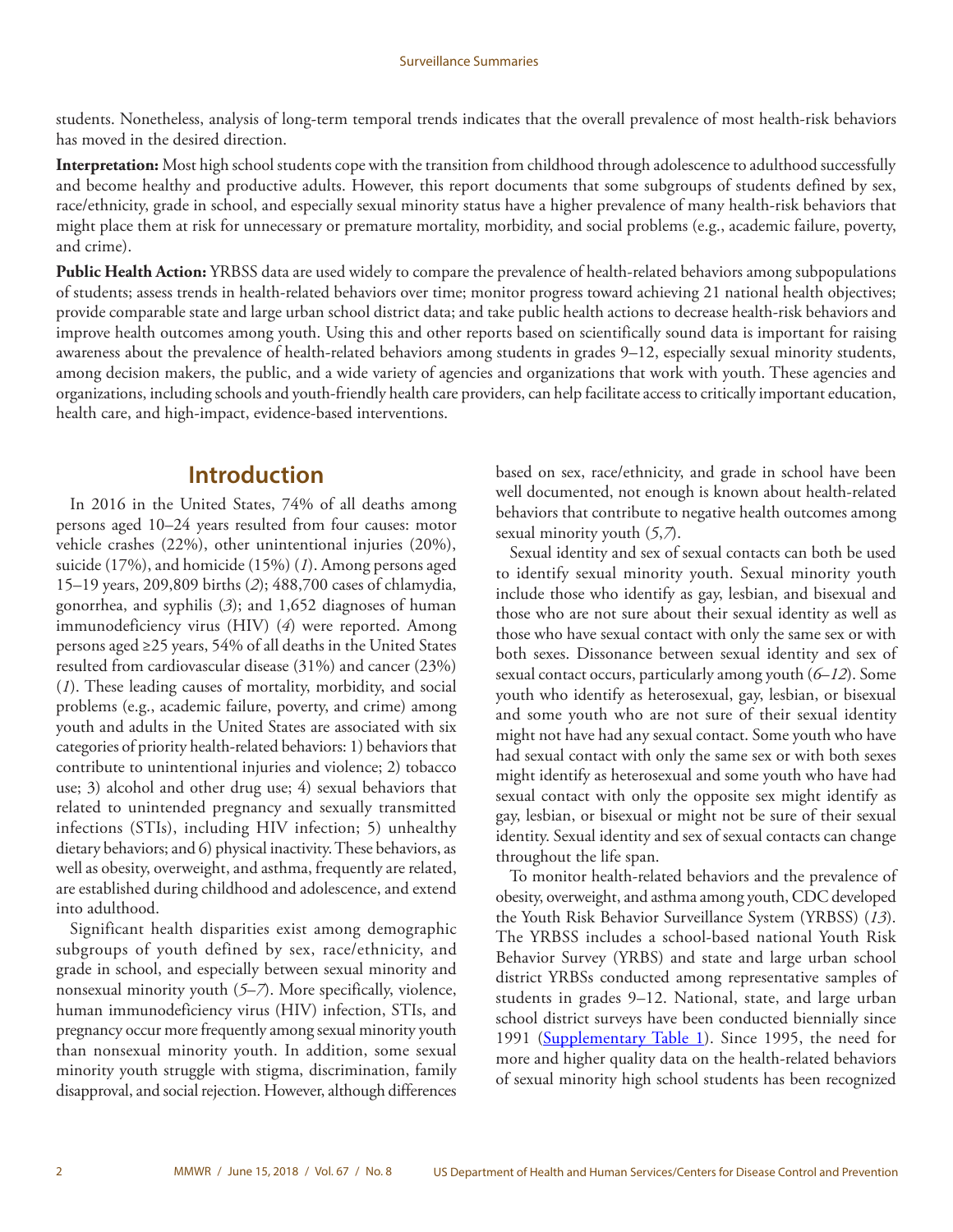<span id="page-4-0"></span>by an increasing number of states and large urban school districts [\(Supplementary Table 2](https://www.cdc.gov/healthyyouth/data/yrbs/2017_tables/introduction.htm#t2_down)). With CDC support, these states and large urban school districts began adding at least one of two questions to their YRBS questionnaire to ascertain sexual identity, sex of sexual contacts, or both and to generate estimates of health-related behaviors by sexual identity and sex of sexual contacts. For the 1997 YRBSS cycle, a question on sexual identity and a question on sex of sexual contacts were placed on the YRBS Optional Question List indicating CDC's support for the use of these questions. Results from seven states and six large urban school districts that used these questions during 2001–2009 were then summarized in a previous report in June 2011 (*14*). For the 2015 YRBSS cycle, on the basis of substantial support from the state and large urban school district YRBS coordinators, the two questions ascertaining sexual minority status were added to the standard YRBS questionnaire used by the states and large urban school districts as a starting point for their YRBS questionnaires. The two questions also were added to the national YRBS questionnaire. A report summarizing these national, state, and large urban school district results and providing the first national estimates of the numbers of sexual minority high school students was published in August 2016 (*15*).

This report summarizes results from the 2017 national YRBS, including 121 health-related behaviors and obesity, overweight, and asthma. Specifically, this report provides the latest update on the prevalence of health-related behaviors among United States high school students by demographic subgroups (i.e., sex, race/ethnicity, and grade) and by sexual minority status, updates the numbers of sexual minority students nationwide, and describes overall trends in health-related behaviors during 1991–2017. Results by sex and sexual minority status (where available) from the 39 state and 21 large urban school district surveys with weighted data for the 2017 YRBSS cycle (Figure) also are included in this report. Data from seven state surveys with unweighted data are not included. Among those sites with weighted data for 2017, three state and two large urban school district surveys were conducted during fall 2016; the national survey, 33 state, and 18 large urban school district surveys were conducted during spring 2017; and three state and one large urban school district surveys were conducted during fall 2017. Results from 30 state and all 21 large urban school district surveys that asked at least one of the questions to ascertain sexual minority status and had weighted data for the 2017 YRBSS cycle also are included in this report. Additional information about YRBSS is available at [https://](https://www.cdc.gov/yrbs) [www.cdc.gov/yrbs.](https://www.cdc.gov/yrbs)

# **Methods**

Detailed information about the methodology of the national, state, and large urban school district YRBSs has been described elsewhere (*13*). Information also is available at<https://www.cdc.gov/yrbs>.

## **Sampling**

## **National Youth Risk Behavior Survey**

The sampling frame for the 2017 national YRBS consisted of all regular public (including charter schools), Catholic, and other non-public schools with students in at least one of grades 9–12 in the 50 states and the District of Columbia. Alternative schools, special education schools, schools operated by the Department of Defense, Bureau of Indian Education schools, and vocational schools serving only pull-out populations were excluded. The sampling frame combined data sets obtained from Market Data Retrieval, Inc. (MDR) (*16*) and the National Center for Education Statistics (NCES) (*17*). The NCES data sets were based on the Common Core of Data for public schools and the Private School Survey for nonpublic schools. Very small schools with an enrollment of ≤40 across grades 9–12 were excluded.

A three-stage cluster sample design was used to produce a nationally representative sample of students in grades 9–12 who attend public and private schools. The first-stage sampling frame consisted of 1,257 primary sampling units (PSUs), consisting of counties; groups of smaller, adjacent counties; or parts of larger counties. The 1,257 PSUs were categorized into 16 strata according to their metropolitan statistical area (MSA) status (e.g., urban city) and the percentages of black and Hispanic students in the PSUs. From the 1,257 PSUs, 54 were sampled with probability proportional to overall school enrollment size for the PSU.

For the second stage of sampling, secondary sampling units (SSUs) were defined as a physical school with grades 9–12 or a school created by combining nearby schools to provide all four grades. From the 54 PSUs, 162 SSUs were sampled with probability proportional to school enrollment size. These 162 SSUs corresponded to 192 physical schools.

The third stage of sampling consisted of random sampling in each of grades 9–12, one or two classrooms from either a required subject (e.g., English or social studies) or a required period (e.g., homeroom or second period). All students in sampled classes were eligible to participate. Schools, classes, and students that refused to participate were not replaced.

In order to enable a separate analysis of data for black and Hispanic students, two classes per grade, rather than one, were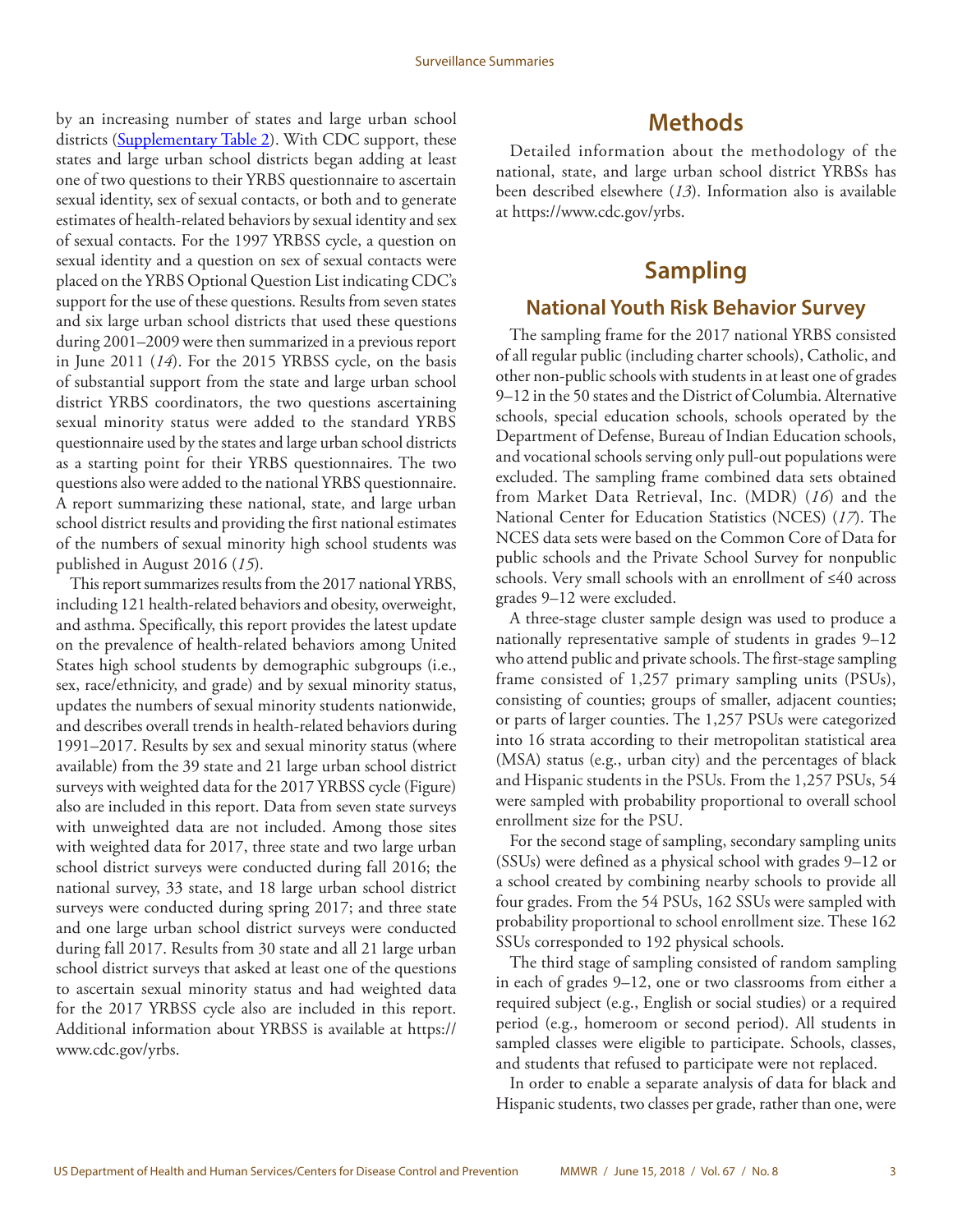sampled in schools with a high minority enrollment. Before the 2013 national YRBS, three strategies were used to oversample black and Hispanic students: 1) larger sampling rates were used to select PSUs that were in high-black and high-Hispanic strata; 2) a modified measure of size was used to increase the probability of sampling schools with a disproportionately high minority enrollment; and 3) two classes per grade, rather than one, were sampled in schools with a high minority enrollment. Because of increases in the proportions of black and Hispanic students in the population, only selection of two classes per grade was needed in the 2013, 2015, and 2017 national YRBS to balance the precision needed for subgroup estimates with minimum variance for overall estimates.

## **State and Large Urban School District Youth Risk Behavior Surveys**

States and large urban school districts used a two-stage cluster sample design to produce representative samples of students in grades 9–12 in their jurisdiction. In 2017, the samples were representative of regular public school and in some jurisdictions, charter school students, in grades 9–12 in 26 states and 13 large urban school districts and regular public school students plus students in grades 9–12 in other types of public schools (e.g., public alternative, special education, or vocational schools or schools overseen by the Bureau of Indian Education) in 13 states and eight large urban school districts.

In the first sampling stage, schools with any of grades 9–12 were sampled with probability proportional to school enrollment size in 36 states and four large urban school districts; all schools with any of grades 9–12 were invited to participate in three states and 17 large urban school districts. In the second sampling stage, intact classes from either a required subject (e.g., English or social studies) or a required period (e.g., homeroom or second period) were sampled randomly in 38 states and 20 large urban school districts, and all students in the sampled classes were eligible to participate. In one state and one large urban school district, all students in sampled schools were eligible to participate.

## **Data Collection Procedures and Questionnaires**

Survey procedures for the national, state, and large urban school district surveys were designed to protect students' privacy by allowing for anonymous and voluntary participation. Before survey administration, local parental permission procedures were followed. Students completed the self-administered questionnaire during one class period and recorded their responses directly on a computer-scannable booklet or answer sheet. CDC's Institutional Review Board approved the protocol for the national YRBS.

The 2017 YRBS standard questionnaire contained 89 questions. This questionnaire was used as the starting point for the state and large urban school district questionnaires. States and large urban school districts could add and delete questions from the standard questionnaire. Only two states and two large urban school districts included in this report used the 2017 YRBS standard questionnaire without modifications.

The 2017 national YRBS questionnaire contained 99 questions, including all 89 questions on the standard questionnaire. This report presents national results and state and large urban school district results for questions on the 2017 standard questionnaire and national (only) results from eight additional questions measuring having driven when they had been using marijuana, having ever used hallucinogenic drugs, sports drink consumption, plain water consumption, having done muscle-strengthening exercises on 3 or more days during the 7 days before the survey, indoor tanning device use, having had a sunburn, and having to avoid some foods because eating the food could cause an allergic reaction.

Two questions on the standard questionnaire and national questionnaire measured sexual minority status. Sexual identity was ascertained with the following question: "Which of the following best describes you?" Response options were "heterosexual (straight)," "gay or lesbian," "bisexual," and "not sure." Sex of sexual contacts was ascertained with, "During your life, with whom have you had sexual contact?" Response options were "I have never had sexual contact," "females," "males," and "females and males." No definition was provided for sexual contact. Across all the states and large urban school districts included in this report, 30 states and 21 large urban school districts included the question on sexual identity and 26 states and 21 large urban school districts included the question on sex of sexual contacts.

Introductions on the standard questionnaire and national questionnaire before some questions provided additional information about the behaviors being measured. For example, bullying was defined as "when 1 or more students tease, threaten, spread rumors about, hit, shove, or hurt another student over and over again. It is not bullying when two students of about the same strength or power argue or fight or tease each other in a friendly way." The questions on attempted suicide were preceded by, "Sometimes people feel so depressed about the future that they may consider attempting suicide, that is, taking some action to end their own life." The introduction to the questions on electronic vapor products included brand names (blu, NJOY, Vuse, MarkTen, Logic, Vapin Plus, eGo, and Halo) and examples of types of electronic vapor products (e-cigarettes, e-cigars, e-pipes, vape pipes,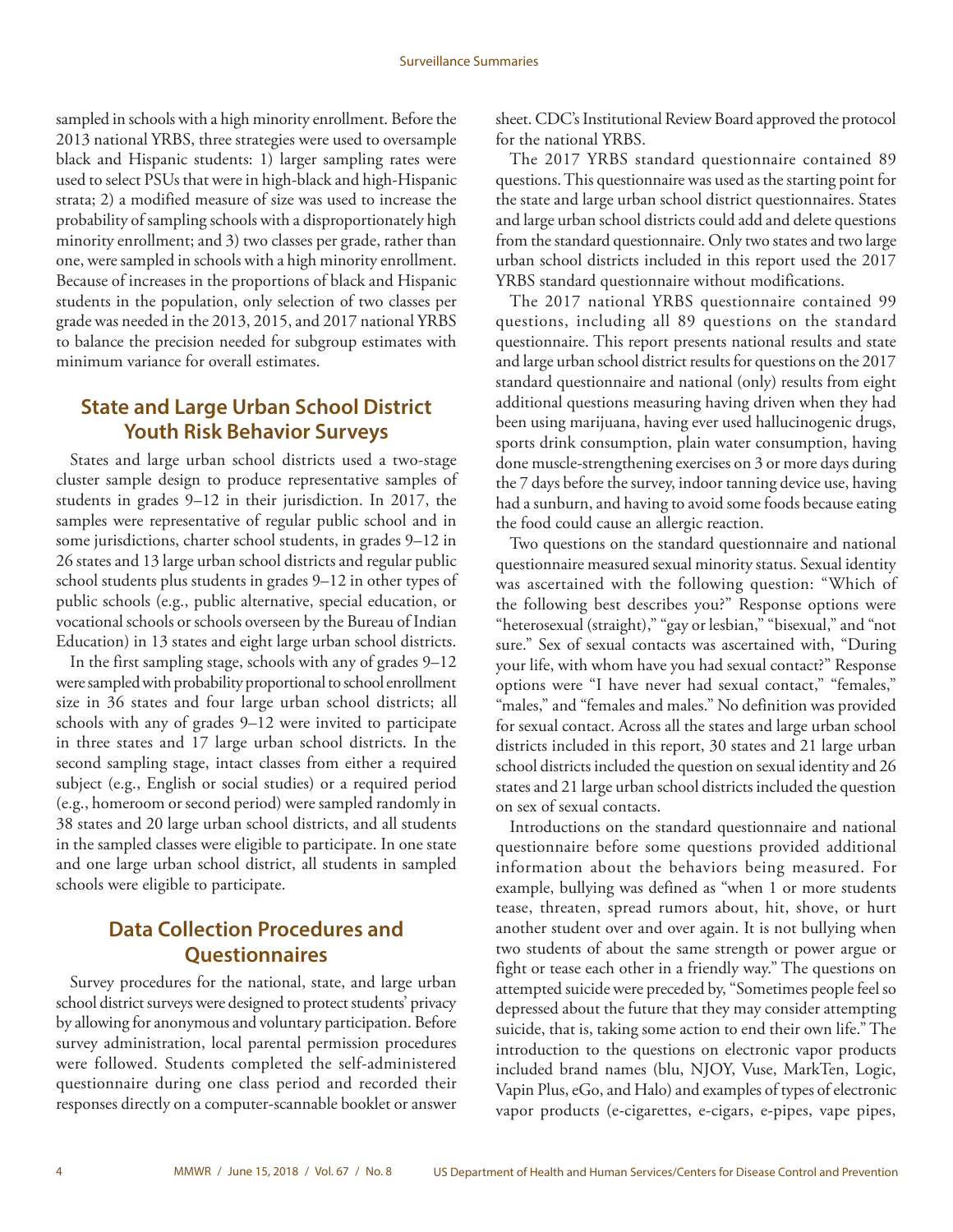#### Surveillance Summaries



**FIGURE. State and large urban school district Youth Risk Behavior Surveys — United States, 2017**

vaping pens, e-hookahs, and hookah pens). The introduction to the questions on alcohol use clarified that drinking alcohol "includes drinking beer, wine, wine coolers, and liquor such as rum, gin, vodka, or whiskey. For these questions, drinking alcohol does not include drinking a few sips of wine for religious purposes." The questions on dietary behaviors were preceded by, "Think about all the meals and snacks you had from the time you got up until you went to bed. Be sure to include food you ate at home, at school, at restaurants, or anywhere else." Concussions were defined as, "when a blow or jolt to the head causes problems such as headaches, dizziness, being dazed or confused, difficulty remembering or concentrating, vomiting, blurred vision, or being knocked out."

Except for six demographic questions (sex, grade in school, age, Hispanic ethnicity, race, and sexual identity) and three questions assessing height, weight, and asthma, all the remaining questions on the standard questionnaire and the national questionnaire in this report measured behaviors practiced or experienced by the student (referred to as "behaviors"). Skip patterns, which occur when a particular response to one question indicates to the respondents that they should not answer one or more subsequent questions, were not included in any YRBS questionnaire to protect students' privacy by ensuring all students took about the same amount of time to complete the questionnaire. All questions (except for two questions assessing height and weight and the race question) were multiple choice with a maximum of eight mutually exclusive response options and only one possible answer per respondent. Information about the reliability of the standard questionnaire has been published elsewhere (*18*,*19*). The wording of each question, including recall periods and response options, and operational definitions for each variable can be found by reviewing the 2017 standard and national YRBS questionnaires and Data User's Guide at [https://www.cdc.gov/yrbs.](https://www.cdc.gov/yrbs)

## **Data Processing Procedures and Response Rates**

For the 2017 national YRBS, 14,956 questionnaires were completed in 144 schools. The national data set was cleaned and edited for inconsistencies. Missing data were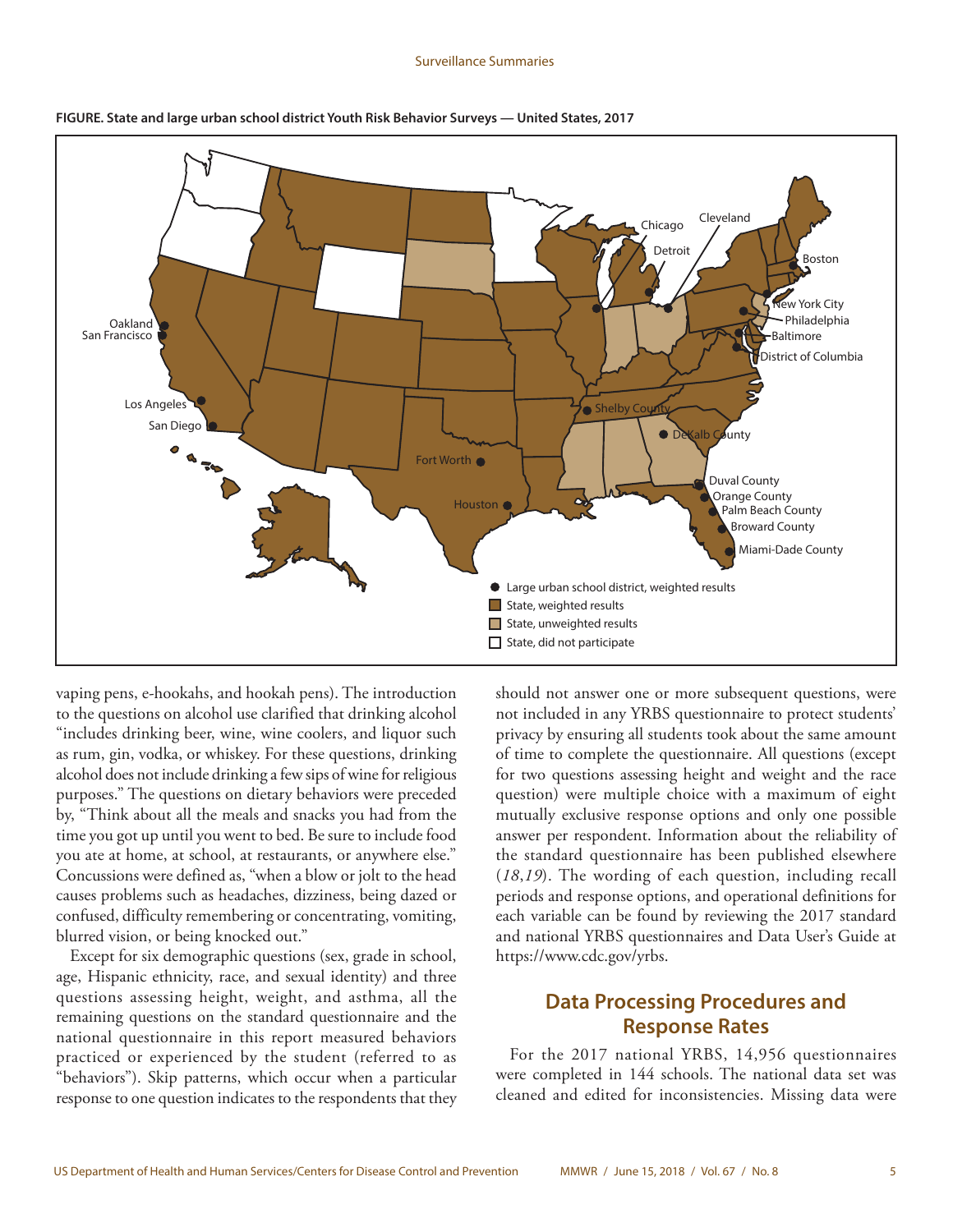not statistically imputed. Among the 14,956 completed questionnaires, 191 failed quality control\* and were excluded from analysis, resulting in 14,765 usable questionnaires ([Supplementary Table 3](https://www.cdc.gov/healthyyouth/data/yrbs/2017_tables/introduction.htm#t3_down)). The school response rate was 75%, the student response rate was 81%, and the overall response rate was 60%† (Supplementary Table 3).

Data from each state and large urban school district survey were cleaned and edited for inconsistencies with the same procedures used for the national data set. The percentage of completed questionnaires that failed quality control checks and were excluded from analysis ranged from 0.1% to 8.8% (median: 0.9%) across the states and from 0.3% to 10.7% (median: 1.7%) across the large urban school districts. The student sample sizes ranged from 1,273 to 51,087 (median: 2,139) across the states and from 805 to 10,191 (median: 1,971) across the large urban school districts (Supplementary Table 3). Among the states, the school response rates ranged from 68% to 100%, student response rates ranged from 66% to 90%, and overall response rates ranged from 60% to 82%. Among the large urban school districts, the school response rates ranged from 84% to 100%, student response rates ranged from 63% to 89%, and overall response rates ranged from 61% to 89% (Supplementary Table 3).

To obtain a sufficient sample size for analyses of healthrelated behaviors by sexual identity subgroups, students who selected "gay or lesbian" or "bisexual" were combined into a single subgroup and are referred to as "gay, lesbian, and bisexual students." Students who selected "heterosexual (straight)" are referred to as "heterosexual students," and students who selected "not sure" are referred to as "not sure students." Sex of sexual contacts was ascertained from the questions, "During your life, with whom have you had sexual contact?" and "What is your sex?" Response options were "female" and "male." To obtain a sufficient sample size for analyses of health-related behaviors by sex of sexual contact subgroups, students who had sexual contact with only the same sex or with both sexes were combined into a single subgroup and are referred to as "students who had sexual contact with only the same sex or with both sexes." Students who had sexual contact with only the opposite sex are referred to as "students who had sexual contact with only the opposite sex." Students who selected "I have never had sexual contact" are referred to as "students who had no sexual contact." Students who had no sexual contact were excluded from analyses on sexual behaviors, female students who had

sexual contact with only females were excluded from analyses on condom use and birth control use, and male students who had sexual contact with only males were excluded from analyses on birth control use.

Race/ethnicity was ascertained from two questions: 1) "Are you Hispanic or Latino?" (response options were "yes" or "no"), and 2) "What is your race?" Response options were "American Indian or Alaska Native," "Asian," "black or African American," "Native Hawaiian or other Pacific Islander," or "white." For the second question, students could select more than one response option. For this report, students were classified as "Hispanic/ Latino" and are referred to as "Hispanic" if they answered "yes" to the first question, regardless of how they answered the second question. Students who answered "no" to the first question and selected only "black or African American" to the second question were classified as "black or African American" and are referred to as "black." Students who answered "no" to the first question and selected only "white" to the second question were classified and are referred to as "white." Race/ethnicity was classified as missing for students who did not answer the first question and for students who answered "no" to the first question but did not answer the second question.

Students were classified as having obesity or being overweight based on their body mass index  $(kg/m^2)$  (BMI), which was calculated from self-reported height and weight. BMI values were compared with sex- and age-specific reference data from the 2000 CDC growth charts (*20*). Obesity was defined as a BMI of ≥95th percentile for age and sex. Overweight was defined as a BMI of ≥85th percentile and <95th percentile for age and sex. These classifications are not intended to diagnose obesity or overweight in individual students but to provide population-level estimates of obesity and overweight.

## **Weighting**

For the national YRBS, a weight based on student sex, race/ ethnicity, and grade was applied to each record to adjust for school and student nonresponse and oversampling of black and Hispanic students. The overall weights were scaled so that the weighted count of students equals the total sample size, and the weighted proportions of students in each grade match the national population proportions. Therefore, weighted estimates are representative of all students in grades 9–12 attending public and private schools in the United States.

Data from states and large urban school districts that had a representative sample of students, appropriate documentation, and an overall response rate of ≥60% were weighted. A weight based on student sex, race/ethnicity, and grade was applied to each record to adjust for school and student nonresponse in

<sup>\*</sup>A questionnaire that fails quality control has <20 remaining responses after editing or has the same answer to ≥15 consecutive questions.

<sup>†</sup>Overall response rate = (number of participating schools/number of eligible sampled schools) x (number of usable questionnaires/number of eligible students sampled).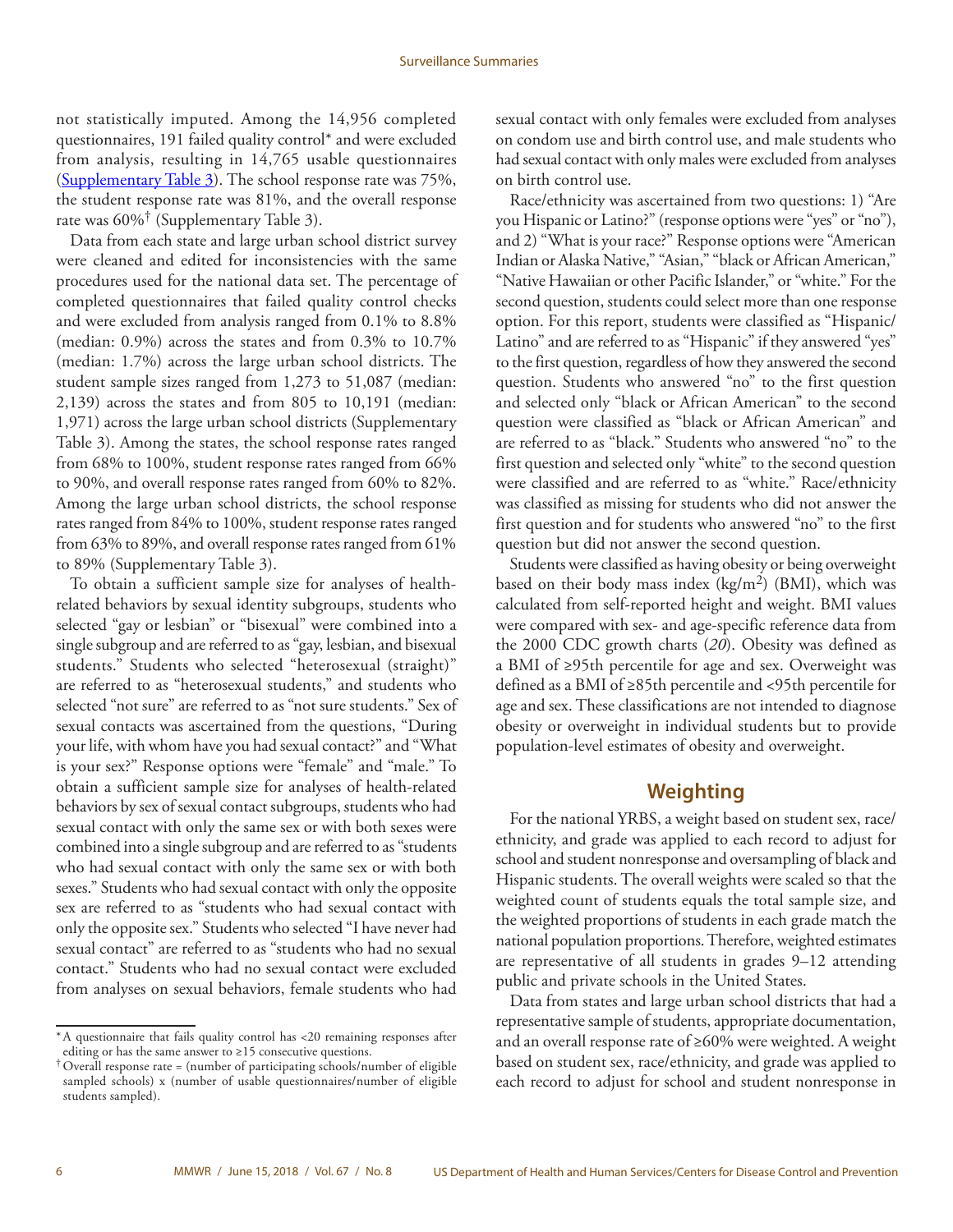each jurisdiction. The weighted count of students equals the student population in each jurisdiction. Data from 39 states and 21 large urban school districts were weighted. In 26 states and 13 large urban school districts weighted estimates are representative of all students in grades 9–12 attending regular public schools and in 13 states and eight large urban school districts weighted estimates are representative of regular public school students plus students in grades 9–12 in other types of public schools (e.g., public alternative, special education, or vocational schools or schools overseen by the Bureau of Indian Education).

## **Analytic Methods**

Statistical analyses were conducted on weighted data using SAS (*21*) and SUDAAN (*22*) software to account for the complex sampling designs. Prevalence estimates and confidence intervals were computed for all variables and all data sets. In the supplementary tables, prevalence estimates, confidence intervals, or both are not provided in the following instances: 1) the question was not asked; 2) the number of students in the relevant subgroup is <100 for sites with an overall sample size  $\geq 1,000$  students, <50 for sites with an overall sample size of 200–999 students, and <30 for any analyses including either of the variables ascertaining sexual minority status; or 3) the prevalence estimate was 0%. In addition, ranges and medians for the overall prevalence estimates were computed across states and across large urban school districts for all variables unless fewer than five sites had data available.

In addition, for the national YRBS data, t tests were used to determine pairwise differences between subpopulations (*23*). Differences between prevalence estimates were considered statistically significant if the t test p value was <0.05 for main effects (sex, race/ethnicity, grade, sexual identity, and sex of sexual contacts) and for interactions (sex by race/ethnicity, sex by grade, race/ethnicity by sex, grade by sex, sex by sexual identity, sexual identity by sex, sex by sex of sexual contacts, and sex of sexual contacts by sex). In the results section, only statistically significant differences in national YRBS prevalence estimates are reported in the following order: sex, sex by race/ ethnicity, sex by grade, race/ethnicity, race/ethnicity by sex, grade, grade by sex, sexual identity, sex by sexual identity, sexual identity by sex, sex of sexual contacts, sex by sex of sexual contacts, and sex of sexual contacts by sex.

To identify overall long-term temporal trends in healthrelated behaviors nationwide, prevalence estimates from the earliest year of data collection to 2017 for each variable assessed with identically worded questions were examined. Logistic regression analyses were used to account for all available estimates; control for sex, grade, and racial/ethnic changes over time; and assess long-term linear and quadratic trends (*23*). A p value associated with the regression coefficient that was <0.05 was considered statistically significant. Linear and quadratic time variables were treated as continuous and were coded using orthogonal coefficients calculated with PROC IML in SAS. A minimum of 3 survey years was required to calculate linear trends, and a minimum of 6 survey years was required to calculate quadratic trends. Separate regression models were used to assess linear and quadratic trends for every variable. When a significant quadratic trend was identified, Joinpoint software (*24*) was used to automate identification of the year, or joinpoint, where the nonlinear (i.e., quadratic) trend changed, then regression models were used to identify linear trends occurring in each segment. Cubic and higher order trends were not assessed. A quadratic trend indicates a significant but nonlinear trend in prevalence over time. A long-term temporal change that includes a significant linear and quadratic trend demonstrates nonlinear variation (e.g., leveling off or change in direction) in addition to an overall increase or decrease over time.

To identify 2-year changes in health-related behaviors nationwide, prevalence estimates from 2015 and 2017 were compared using t tests for each variable assessed with identically worded questions in both survey years. Prevalence estimates were considered statistically different if the t test p value was <0.05.

In the results section, long-term linear and quadratic trends are described first, followed by results from the t tests used to assess 2-year changes. Prevalence estimates not provided in the results section can be found at Youth Online ([https://](https://nccd.cdc.gov/youthonline/App/Default.aspx) [nccd.cdc.gov/youthonline/App/Default.aspx](https://nccd.cdc.gov/youthonline/App/Default.aspx)). Information about long-term temporal trends and 2-year changes are not available because of changes in question or response option wording or because the question was asked for the first time during 2017 for the following variables: having driven when they had been using marijuana; having carried a gun; having experienced sexual violence by anyone; having first tried cigarette smoking before age 13 years; having usually gotten their own electronic vapor products by buying them in a store; current, current frequent, and current daily smokeless tobacco use; current cigarette, cigar, or smokeless tobacco use; current cigarette, cigar, smokeless tobacco, or electronic vapor product use; having tried to quit using all tobacco products; current binge drinking; having ever taken prescription pain medicine without a doctor's prescription or differently than how a doctor told them to use it; and having had a concussion one or more times from playing a sport or being physically active.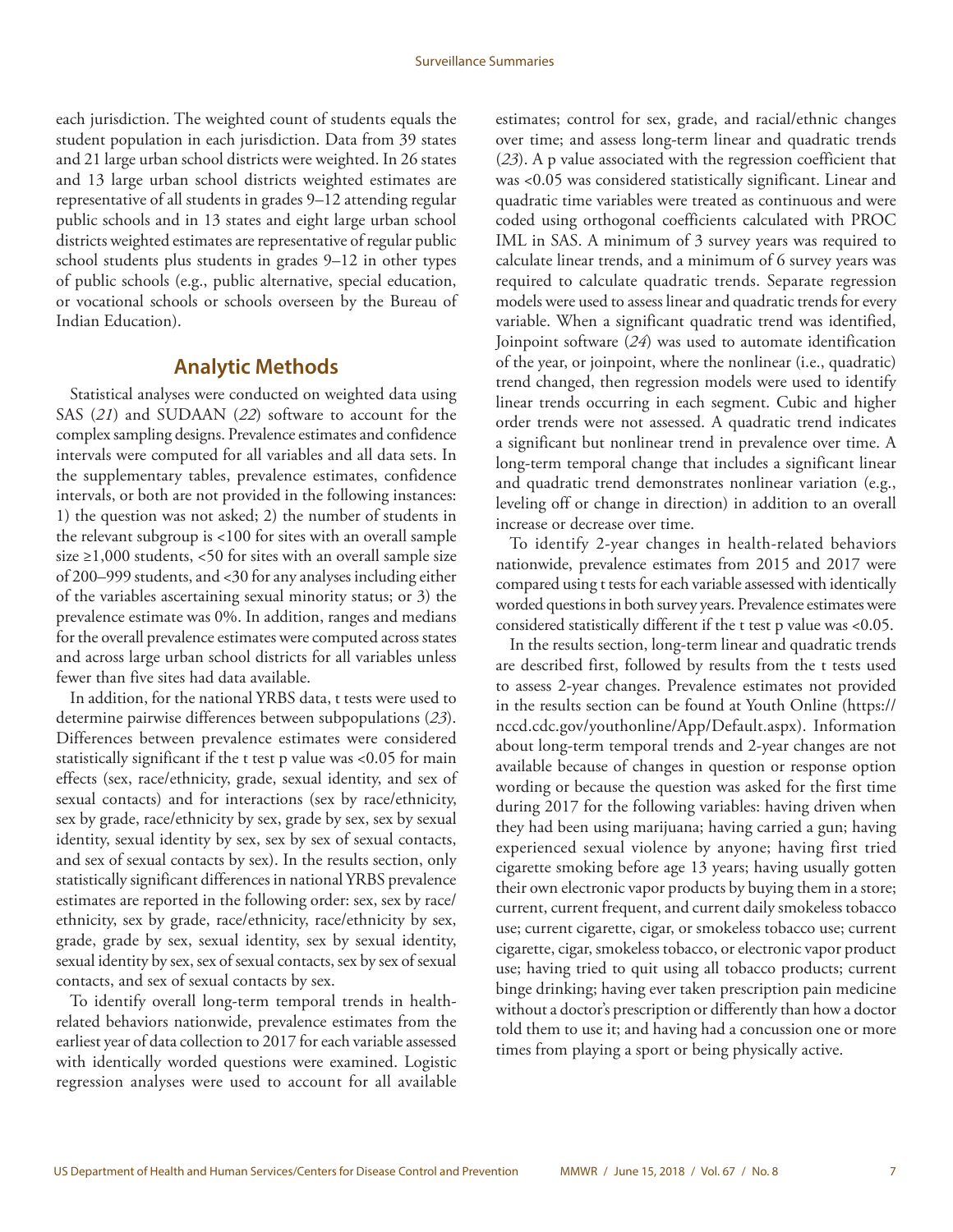## **Results**

## <span id="page-9-0"></span>**Demographic Characteristics**

## **Sex, Grade, and Race/Ethnicity**

Data from the national YRBS were weighted to match national population proportions. Thus, 50.7% of the students were female, 27.3% were in 9th grade, 25.6% were in 10th grade, 23.9% were in 11th grade, and 23.0% were in 12th grade (Supplementary Table 3). A total of 53.5% were white, 13.4% were black, 22.8% were Hispanic, and 10.3% were American Indian or Alaska Native, Asian, Native Hawaiian or other Pacific Islander, or multiple race (non-Hispanic). The demographic characteristics of the state and local samples varied by jurisdiction but were weighted to match the demographic characteristics of each student population.

## **Sexual Identity**

Nationwide, 85.4% of students identified as heterosexual, 2.4% identified as gay or lesbian, 8.0% identified as bisexual, and 4.2% were not sure of their sexual identity [\(Supplementary](https://www.cdc.gov/healthyyouth/data/yrbs/2017_tables/introduction.htm#t4_down) [Table 4\)](https://www.cdc.gov/healthyyouth/data/yrbs/2017_tables/introduction.htm#t4_down). Across 30 states, 79.9%–88.0% (median: 85.1%) of students identified as heterosexual, 1.7%–6.4% (median: 2.9%) identified as gay or lesbian, 6.4%–10.3% (median 7.8%) identified as bisexual, and 2.6%–8.4% (median: 4.2%) were not sure of their sexual identity. Across 21 large urban school districts, 74.7%–88.4% (median: 82.8%) of students identified as heterosexual, 1.7%–5.5% (median: 3.5%) identified as gay or lesbian, 5.5%–11.9% (median: 7.9%) identified as bisexual, and 3.3%–14.9% (median: 4.7%) were not sure of their sexual identity.

## **Sex of Sexual Contacts**

Nationwide, 45.3% of students had had sexual contact with only the opposite sex, 1.6% had had sexual contact with only the same sex, 5.3% had had sexual contact with both sexes, and 47.8% had had no sexual contact [\(Supplementary](https://www.cdc.gov/healthyyouth/data/yrbs/2017_tables/introduction.htm#t5_down) [Table 5\).](https://www.cdc.gov/healthyyouth/data/yrbs/2017_tables/introduction.htm#t5_down) Across 26 states, 33.6%–51.4% (median: 45.3%) of students had had sexual contact with only the opposite sex, from 1.5% to 6.9% (median: 2.8%) had had sexual contact with only the same sex, 3.1%–6.2% (median: 5.0%) had had sexual contact with both sexes, and 40.0%–58.9% (median: 47.0%) had had no sexual contact. Across 21 large urban school districts, 28.6%–50.5% (median: 44.6%) of students had had sexual contact with only the opposite sex, 2.7%–6.6% (median: 4.0%) had had sexual contact with only the same sex, 3.3%–9.8% (median: 5.5%) had had sexual contact with both sexes, and 36.3%–64.3% (median: 45.8%) had had no sexual contact.

## **Dissonance Between Sexual Identity and Sex of Sexual Contact**

Nationwide, among students who had sexual contact with only the opposite sex, 94.1% identified as heterosexual; 4.0% identified as gay, lesbian, or bisexual; and 1.9% were not sure of their sexual identity [\(Supplementary Table 6\)](https://www.cdc.gov/healthyyouth/data/yrbs/2017_tables/introduction.htm#t6_down). Across 26 states, among students who had sexual contact with only the opposite sex, 88.1%–96.2% (median: 93.3%) identified as heterosexual; 2.9%–7.9% (median: 4.6%) identified as gay, lesbian, or bisexual; and 0.9%–5.2% (median: 2.2%) were not sure of their sexual identity. Across 21 large urban school districts, among students who had sexual contact with only the opposite sex, 83.5%–94.3%% (median: 92.4%) identified as heterosexual; 3.1%–6.7% (median: 5.2%) identified as gay, lesbian, or bisexual; and 1.3%–10.0% (median: 2.5%) were not sure of their sexual identity.

Nationwide, among students who had sexual contact with only the same sex or with both sexes, 20.1% identified as heterosexual; 68.4% identified as gay, lesbian, or bisexual; and 11.4% were not sure of their sexual identity (Supplementary Table 6). Across 26 states, among students who had sexual contact with only the same sex or with both sexes, 18.7%–43.0% (median: 29.4%) identified as heterosexual; 48.8%–71.1% (median: 60.2%) identified as gay, lesbian, or bisexual; and 4.1%–18.7% (median: 9.0%) were not sure of their sexual identity. Across 21 large urban school districts, among students who had sexual contact with only the same sex or with both sexes, 20.8%–47.4% (median: 30.6%) identified as heterosexual; 43.2%–66.9% (median: 59.1%) identified as gay, lesbian, or bisexual; and 1.3%–20.2% (median: 10.3%) were not sure of their sexual identity.

Nationwide, among students who had no sexual contact, 87.6% identified as heterosexual; 7.7% identified as gay, lesbian, or bisexual; and 4.7% were not sure of their sexual identity (Supplementary Table 6). Across 26 states, among students who had no sexual contact, 84.2%–91.7% (median: 88.0%) identified as heterosexual; 5.0%–10.1% (median: 7.3%) identified as gay, lesbian, or bisexual; and 3.0%–8.0% (median: 4.6%) were not sure of their sexual identity. Across 21 large urban school districts, among students who had no sexual contact, 78.3%–90.2% (median: 87.8%) identified as heterosexual; 5.2%–13.6% (median: 7.4%) identified as gay, lesbian, or bisexual; and 3.0%–14.6% (median: 5.0%) were not sure of their sexual identity.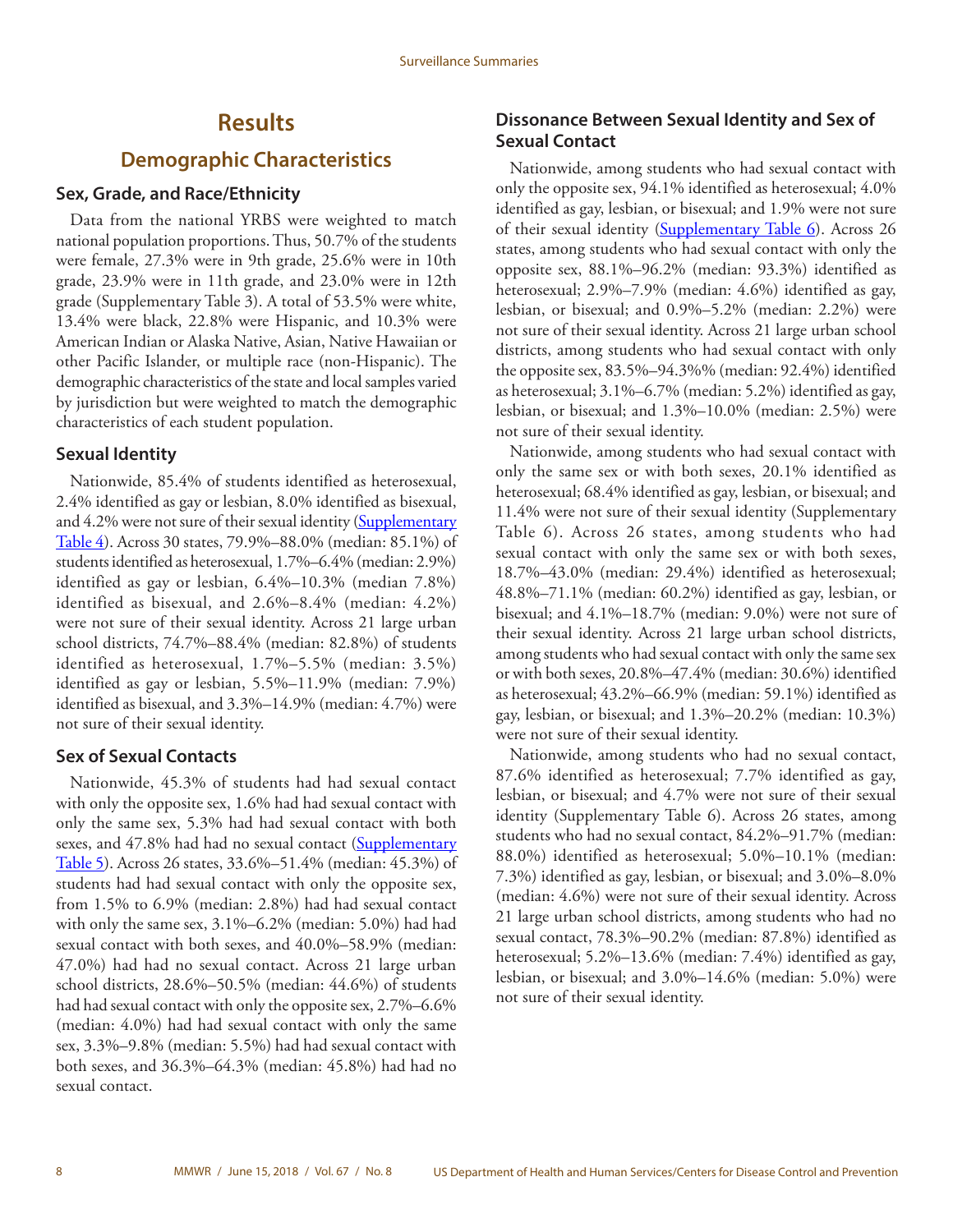## **Behaviors that Contribute to Unintentional Injuries**

## **Rarely or Never Wear a Seat Belt**

Nationwide, 5.9% of students rarely or never wore a seat belt when riding in a car driven by someone else [\(Supplementary](https://www.cdc.gov/healthyyouth/data/yrbs/2017_tables/contribute_to_injury.htm#t7_down) [Table 7](https://www.cdc.gov/healthyyouth/data/yrbs/2017_tables/contribute_to_injury.htm#t7_down)). The prevalence of rarely or never wearing a seat belt was higher among male (6.6%) than female (5.1%) students, higher among white male (5.3%) than white female (3.4%) students, and higher among 11th-grade male (6.9%) and 12th-grade male (7.9%) than 11th-grade female (4.6%) and 12th-grade female (4.0%) students, respectively. The prevalence of rarely or never wearing a seat belt was higher among black (9.8%) and Hispanic (7.3%) than white (4.3%) students, higher among black (9.8%) than Hispanic (7.3%) students, higher among black female (8.1%) and Hispanic female (7.6%) than white female (3.4%) students, and higher among black male (11.3%) than white male (5.3%) and Hispanic male (7.0%) students. The prevalence of rarely or never wearing a seat belt was higher among 9th-grade female (6.5%) than 12th-grade female (4.0%) students.

Analyses based on the question ascertaining sexual identity indicated that nationwide, 5.8% of heterosexual students; 6.1% of gay, lesbian, and bisexual students; and 7.9% of not sure students rarely or never wore a seat belt when riding in a car driven by someone else (Supplementary Table 7). Among male students, the prevalence of rarely or never wearing a seat belt was higher among not sure (11.6%) than heterosexual (6.4%) students. The prevalence also was higher among not sure male (11.6%) than not sure female (4.1%) students.

Analyses based on the question ascertaining the sex of sexual contacts indicated that nationwide, 8.3% of students who had sexual contact with only the opposite sex, 8.1% of students who had sexual contact with only the same sex or with both sexes, and 2.9% of students who had no sexual contact rarely or never wore a seat belt (Supplementary Table 7). The prevalence of rarely or never wearing a seat belt was higher among students who had sexual contact with only the opposite sex (8.3%) and students who had sexual contact with only the same sex or with both sexes (8.1%) than students who had no sexual contact (2.9%). Among female students, the prevalence was higher among those who had sexual contact with only males (6.5%) and those who had sexual contact with only females or with both sexes (7.8%) than those who had no sexual contact (3.3%). Among male students, the prevalence was higher among those who had sexual contact with only females (9.7%) and those who had sexual contact with only males or with both sexes (8.7%) than those who had no sexual contact (2.5%). The prevalence also was higher among male students who had

sexual contact with only females (9.7%) than female students who had sexual contact with only males (6.5%).

Trend analyses indicated that during 1991–2017, a significant linear decrease (25.9%–5.9%) occurred in the overall prevalence of rarely or never wearing a seat belt. A significant quadratic trend was not identified. The prevalence of rarely or never wearing a seat belt did not change significantly from 2015 (6.1%) to 2017 (5.9%).

Analyses of state and large urban school district data indicated that across 33 states, the overall prevalence of rarely or never wearing a seat belt ranged from 5.0% to 17.5% across state surveys (median: 7.3%) [\(Supplementary Table 8\)](https://www.cdc.gov/healthyyouth/data/yrbs/2017_tables/contribute_to_injury.htm#t8_down). Across 16 large urban school districts, the prevalence ranged from 5.3% to 22.1% (median: 9.6%).

## **Rode with a Driver Who Had Been Drinking Alcohol**

Nationwide, 16.5% of students had ridden one or more times during the 30 days before the survey in a car or other vehicle driven by someone who had been drinking alcohol [\(Supplementary Table 9\)](https://www.cdc.gov/healthyyouth/data/yrbs/2017_tables/contribute_to_injury.htm#t9_down). The prevalence of having ridden with a driver who had been drinking alcohol was higher among black female (19.1%) than black male (14.8%) students. The prevalence of having ridden with a driver who had been drinking alcohol was higher among Hispanic (20.7%) than white (15.0%) and black (17.0%) students, higher among Hispanic female (21.9%) than white female (15.7%) students, and higher among Hispanic male (19.5%) than white male (14.2%) and black male (14.8%) students.

Analyses based on the question ascertaining sexual identity indicated that nationwide, 16.1% of heterosexual students; 20.1% of gay, lesbian, and bisexual students; and 20.9% of not sure students had ridden with a driver who had been drinking alcohol (Supplementary Table 9). The prevalence of having ridden with a driver who had been drinking alcohol was higher among gay, lesbian, and bisexual (20.1%) than heterosexual (16.1%) students. The prevalence also was higher among heterosexual female (17.1%) than heterosexual male (15.3%) students.

Analyses based on the question ascertaining the sex of sexual contacts indicated that nationwide, 21.1% of students who had sexual contact with only the opposite sex, 26.7% of students who had sexual contact with only the same sex or with both sexes, and 10.6% of students who had no sexual contact (Supplementary Table 9) had ridden with a driver who had been drinking alcohol. The prevalence of having ridden with a driver who had been drinking alcohol was higher among students who had sexual contact with only the opposite sex (21.1%) and students who had sexual contact with only the same sex or with both sexes (26.7%) than students who had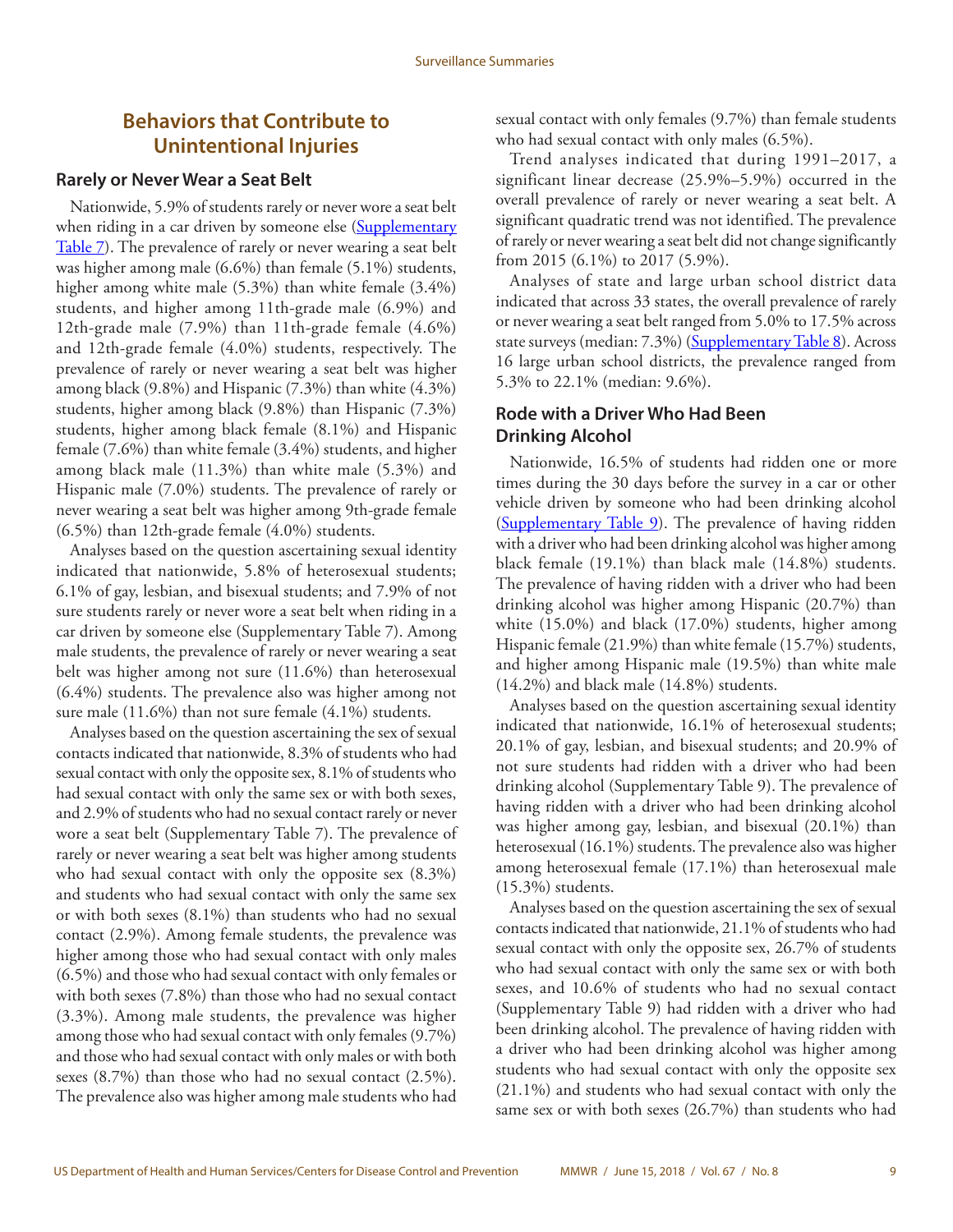no sexual contact (10.6%) and higher among students who had sexual contacts with only the same sex or with both sexes (26.7%) than students who had sexual contact with only the opposite sex (21.1%). Among female students, the prevalence was higher among those who had sexual contact with only males (21.1%) and those who had sexual contact with only females or with both sexes (28.0%) than those who had no sexual contact (12.0%) and higher among those who had sexual contact with only females or with both sexes (28.0%) than those who had sexual contact with only males (21.1%). Among male students, the prevalence was higher among those who had sexual contact with only females (21.2%) and those who had sexual contact with only males or with both sexes (23.1%) than those who had no sexual contact (9.2%). The prevalence also was higher among female students who had no sexual contact (12.0%) than male students who had no sexual contact (9.2%).

Trend analyses indicated that during 1991–2017, a significant linear decrease (39.9%–16.5%) occurred in the overall prevalence of having ridden with a driver who had been drinking alcohol. A significant quadratic trend also was identified. The prevalence of having ridden with a driver who had been drinking alcohol decreased during 1991–2009 (39.9%–28.3%) and then decreased more rapidly during 2009–2017 (28.3%–16.5%). The prevalence of having ridden with a driver who had been drinking alcohol decreased significantly from 2015 (20.0%) to 2017 (16.5%).

Analyses of state and large urban school district data indicated that across 34 states, the overall prevalence of having ridden with a driver who had been drinking alcohol ranged from 12.8% to 28.2% across state surveys (median: 16.5%) ([Supplementary Table 10\)](https://www.cdc.gov/healthyyouth/data/yrbs/2017_tables/contribute_to_injury.htm#t10_down). Across 19 large urban school districts, the prevalence ranged from 14.0% to 27.0% (median: 19.5%).

## **Drove When They Had Been Drinking Alcohol**

Among the 62.6% of students nationwide who drove a car or other vehicle during the 30 days before the survey,  $$5.5\%$ had driven a car or other vehicle one or more times when they had been drinking alcohol during the 30 days before the survey ([Supplementary Table 11\)](https://www.cdc.gov/healthyyouth/data/yrbs/2017_tables/contribute_to_injury.htm#t11_down). The prevalence of having driven a car or other vehicle when they had been drinking alcohol was higher among male (6.8%) than female (4.1%) students; higher among white male (6.3%) and Hispanic male

(8.5%) than white female (3.8%) and Hispanic female (5.4%) students, respectively; and higher among 11th-grade male (6.9%) and 12th-grade male (10.4%) than 11th-grade female (4.1%) and 12th-grade female (5.9%) students, respectively. The prevalence of having driven a car or other vehicle when they had been drinking alcohol was higher among Hispanic (7.0%) than white (5.0%) and black (4.1%) students, higher among Hispanic female (5.4%) than white female (3.8%) students, and higher among white male (6.3%) and Hispanic male (8.5%) than black male (4.1%) students. The prevalence of having driven a car or other vehicle when they had been drinking alcohol was higher among 11th-grade (5.5%) and 12th-grade (8.1%) than 9th-grade (3.2%) and 10th-grade (3.2%) students, respectively; higher among 12th-grade (8.1%) than 11th-grade (5.5%) students; higher among 12th-grade female (5.9%) than 9th-grade female (2.4%), 10th-grade female (2.4%), and 11th-grade female (4.1%) students; higher among 11th-grade male (6.9%) than 10th grade male (4.0%) students; and higher among 12th-grade male (10.4%) than 9th-grade male (4.0%), 10th-grade male (4.0%), and 11th-grade male (6.9%) students.

Analyses based on the question ascertaining sexual identity indicated that nationwide, among the students who drove a car or other vehicle during the 30 days before the survey, 5.2% of heterosexual students; 6.9% of gay, lesbian, and bisexual students; and 9.5% of not sure students had driven a car or other vehicle when they had been drinking alcohol (Supplementary Table 11). Among female students, the prevalence of having driven a car or other vehicle when they had been drinking alcohol was higher among gay and bisexual (7.1%) than heterosexual (3.5%) students. The prevalence also was higher among heterosexual male (6.8%) than heterosexual female (3.5%) students.

Analyses based on the question ascertaining the sex of sexual contacts indicated that nationwide, among the students who drove a car or other vehicle during the 30 days before the survey, 8.4% of students who had sexual contact with only the opposite sex, 10.3% of students who had sexual contact with only the same sex or with both sexes, and 1.0% of students who had no sexual contact had driven a car or other vehicle when they had been drinking alcohol (Supplementary Table 11). The prevalence of having driven a car or other vehicle when they had been drinking alcohol was higher among students who had sexual contact with only the opposite sex (8.4%) and students who had sexual contact with only the same sex or with both sexes (10.3%) than students who had no sexual contact. Among female students, the prevalence was higher among those who had sexual contact with only males (5.4%) and those who had sexual contact with only females or with both sexes (10.3%) than those who had no sexual contact

<sup>§</sup>The prevalence of driving a car or other vehicle during the 30 days before the survey varies slightly for the three variables (having driven when they had been drinking alcohol, having driven when they had been using marijuana, and having texted or e-mailed while driving) because of differences in the number of students who selected the response option "I did not drive a car or other vehicle during the past 30 days" for each question.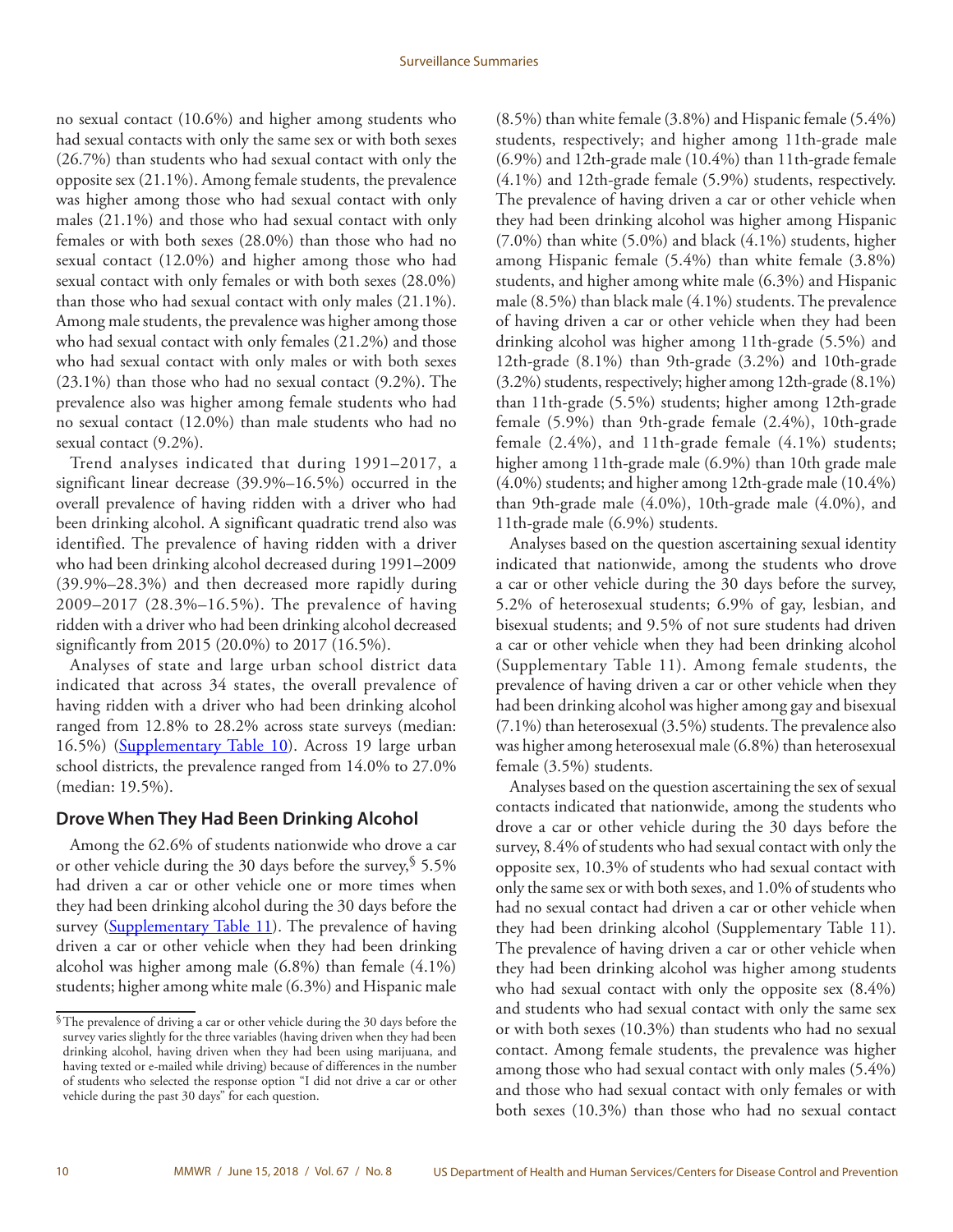(1.2%) and among those who had sexual contact with only females or with both sexes (10.3%) than those who had sexual contact only with males (5.4%). Among male students, the prevalence was higher among those who had sexual contact with only females (10.8%) and those who had sexual contact with only males or with both sexes (10.5%) than those who had no sexual contact (0.9%). The prevalence also was higher among male students who had sexual contact with only females (10.8%) than female students who had sexual contact with only males (5.4%).

Trend analyses indicated that during 2013–2017, a significant linear decrease (10.0%–5.5%) occurred in the overall prevalence of having driven a car or other vehicle when they had been drinking alcohol, among the students who drove a car or other vehicle during the 30 days before the survey. Not enough data points were available to identify a quadratic trend. The prevalence of having driven a car or other vehicle when they had been drinking alcohol decreased significantly from 2015 (7.8%) to 2017 (5.5%).

Analyses of state and large urban school district data indicated that across 34 states, the overall prevalence of having driven a car or other vehicle when they had been drinking alcohol, among the students who drove a car or other vehicle during the 30 days before the survey, ranged from 2.8% to 10.7% across state surveys (median: 5.7%) [\(Supplementary](https://www.cdc.gov/healthyyouth/data/yrbs/2017_tables/contribute_to_injury.htm#t12_down) [Table 12](https://www.cdc.gov/healthyyouth/data/yrbs/2017_tables/contribute_to_injury.htm#t12_down)). Across 18 large urban school districts, the prevalence ranged from 2.2% to 8.0% (median: 5.5%).

## **Drove When They Had Been Using Marijuana**

Among the 64.5% of students nationwide who drove a car or other vehicle during the 30 days before the survey,  $\frac{13.0\%}{13.0\%}$  had driven a car or other vehicle one or more times when they had been using marijuana (also called grass, pot, or weed) during the 30 days before the survey ([Supplementary Table 13\)](https://www.cdc.gov/healthyyouth/data/yrbs/2017_tables/contribute_to_injury.htm#t13_down). The prevalence of having driven a car or other vehicle when they had been using marijuana was higher among male (14.6%) than female (11.3%) students; higher among white male (13.7%) than white female (10.2%) students; and higher among 9th-grade male (10.2%) and 10th-grade male (13.5%) than 9th-grade female (4.5%) and 10th-grade female (8.9%) students, respectively. The prevalence of having driven a car or other vehicle when they had been using marijuana was higher among 10th-grade (11.3%), 11th-grade (12.3%), and 12th-grade (18.3%) than 9th-grade (7.3%) students; higher among 12th-grade (18.3%) than 10th-grade (11.3%) and 11th-grade (12.3%) students, higher among 10th-grade female (8.9%), 11th-grade female (11.7%), and 12th-grade female (16.5%) than 9th-grade female (4.5%) students; higher among 12th-grade female (16.5%) than 10th-grade female (8.9%) and 11th-grade female (11.7%) students; and

higher among 12th-grade male (20.1%) than 9th-grade male (10.2%), 10th-grade male (13.5%), and 11th-grade male (12.8%) students.

Analyses based on the question ascertaining sexual identity indicated that nationwide, among the students who drove a car or other vehicle during the 30 days before the survey, 12.2% of heterosexual students; 20.5% of gay, lesbian, and bisexual students; and 21.7% of not sure students had driven a car or other vehicle one or more times when they had been using marijuana (Supplementary Table 13). The prevalence of having driven a car or other vehicle when they had been using marijuana was higher among gay, lesbian, and bisexual (20.5%) than heterosexual (12.2%) students. Among female students, the prevalence was higher among lesbian and bisexual (20.2%) than heterosexual (10.0%) students. The prevalence also was higher among heterosexual male (14.1%) than heterosexual female (10.0%) students.

Analyses based on the question ascertaining the sex of sexual contacts indicated that nationwide, among the students who drove a car or other vehicle during the 30 days before the survey, 19.1% of students who had sexual contact with only the opposite sex, 30.0% of students who had sexual contact with only the same sex or with both sexes, and 2.6% of students who had no sexual contact had driven a car or other vehicle one or more times when they had been using marijuana (Supplementary Table 13). The prevalence of having driven a car or other vehicle when they had been using marijuana was higher among students who had sexual contact with only the opposite sex (19.1%) and students who had sexual contact with only the same sex or with both sexes (30.0%) than students who had no sexual contact (2.6%) and higher among students who had sexual contact with only the same sex or with both sexes (30.0%) than students who had sexual contact with only the opposite sex (19.1%). Among female students, the prevalence was higher among those who had sexual contact with only males (16.0%) and those who had sexual contact with only females or with both sexes (30.5%) than those who had no sexual contact (2.0%) and higher among those who had sexual contact with only females or with both sexes (30.5%) than those who had sexual contact with only males (16.0%). Among male students, the prevalence was higher among those who had sexual contact with only females (21.4%) and those who had sexual contact with only males or with both sexes (28.7%) than those who had no sexual contact (3.2%). The prevalence also was higher among male students who had sexual contact with only females (21.4%) than female students who had sexual contact with only males (16.0%).

The question measuring the prevalence of having driven a car or other vehicle when using marijuana was used for the first time in the 2017 national YRBS. As a result, long-term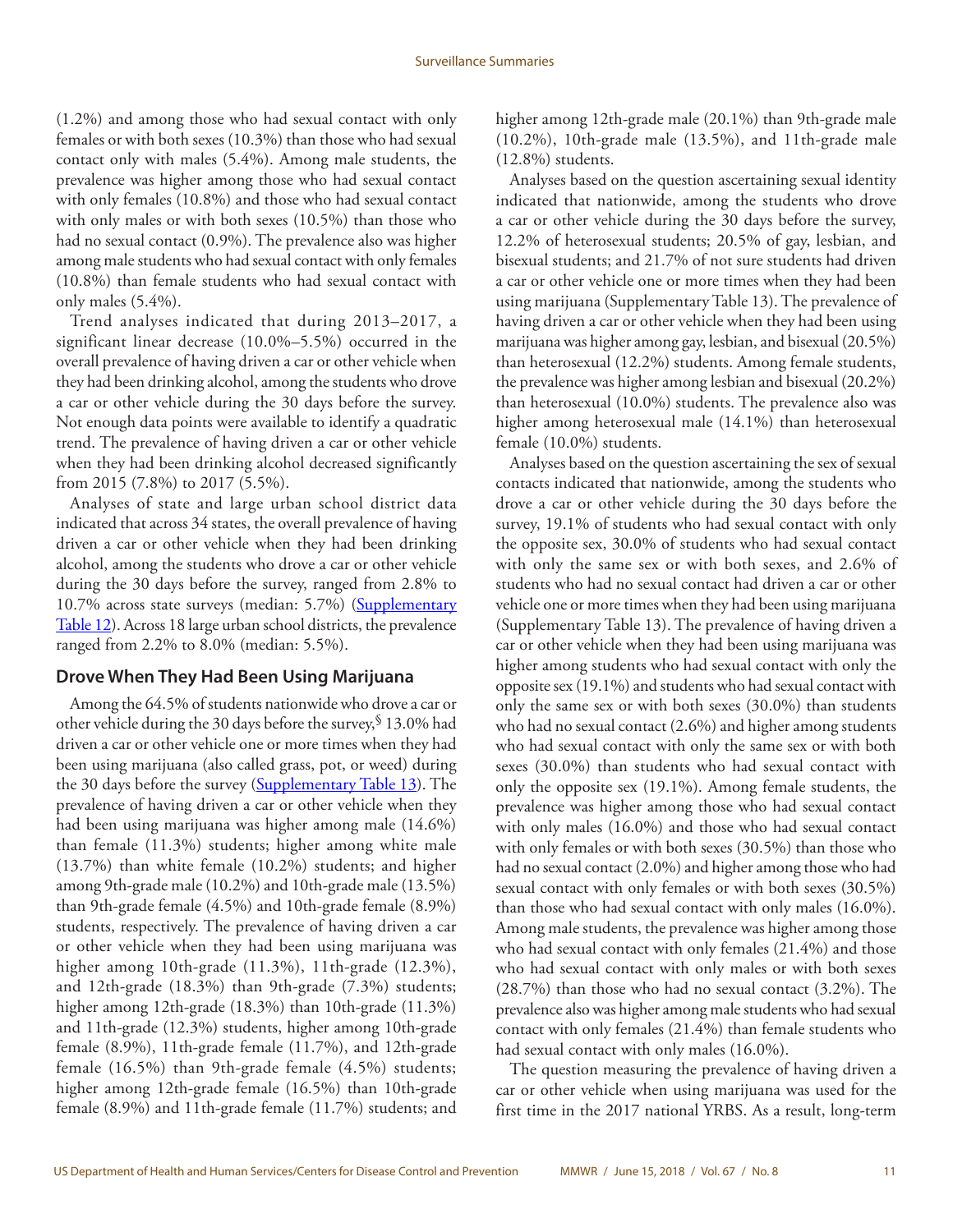temporal trends and 2-year temporal changes are not available for this variable.

The question also was not included in the standard questionnaire used in the state and large urban school district surveys in 2017. As a result, the range and median prevalence estimates across states and large urban school districts for the prevalence of having driven a car or other vehicle when using marijuana are not available.

## **Texted or E-Mailed While Driving**

Among the 62.8% of students nationwide who drove a car or other vehicle during the 30 days before the survey,  $\sqrt{ }$ 39.2% had texted or e-mailed while driving a car or other vehicle on at least 1 day during the 30 days before the survey (Supplementary Table  $14$ ). The prevalence of having texted or e-mailed while driving was higher among white (43.9%) and Hispanic (36.6%) than black (26.9%) students, higher among white (43.9%) than Hispanic (36.6%) students, higher among white female (46.0%) and Hispanic female (36.8%) than black female (27.4%) students, higher among white female (46.0%) than Hispanic female (36.8%) students, higher among white male (41.7%) and Hispanic male (36.5%) than black male (26.3%) students, and higher among white male (41.7%) than Hispanic male (36.5%) students. The prevalence of having texted or e-mailed while driving was higher among 10th-grade (24.5%), 11th-grade (45.5%), and 12th-grade (59.3%) than 9th-grade (12.9%) students; higher among 11th-grade (45.5%) and 12th-grade (59.3%) than 10th-grade (24.5%) students; higher among 12th-grade (59.3%) than 11th-grade (45.5%) students; higher among 10th-grade female (25.1%), 11th-grade female (47.9%), and 12th-grade female (60.3%) than 9th-grade female (11.3%) students; higher among 11th-grade female (47.9%) and 12th-grade female (60.3%) than 10th-grade female (25.1%) students; higher among 12th-grade female (60.3%) than 11th-grade female (47.9%) students; higher among 10th-grade male (24.0%), 11th-grade male (43.2%), and 12th-grade male (58.5%) than 9th-grade male (14.4%) students; higher among 11th-grade male (43.2%) and 12th-grade male (58.5%) than 10th-grade male (24.0%) students; and higher among 12th-grade male (58.5%) than 11th-grade male (43.2%) students.

Analyses based on the question ascertaining sexual identity indicated that nationwide, among the students who drove a car or other vehicle during the 30 days before the survey, 39.5% of heterosexual students; 38.1% of gay, lesbian, and bisexual students; and 35.9% of not sure students texted or e-mailed while driving a car or other vehicle (Supplementary Table 14). The prevalence of having texted or e-mailed while driving was higher among heterosexual female (41.5%) than heterosexual male (38.0%) students.

Analyses based on the question ascertaining the sex of sexual contacts indicated that nationwide, among the students who drove a car or other vehicle during the 30 days before the survey, 52.9% of students who had sexual contact with only the opposite sex, 44.0% of students who had sexual contact with only the same sex or with both sexes, and 23.0% of students who had no sexual contact had texted or e-mailed while driving (Supplementary Table 14). The prevalence of having texted or e-mailed while driving was higher among students who had sexual contact with only the opposite sex (52.9%) and students who had sexual contact with only the same sex or with both sexes (44.0%) than students who had no sexual contact (23.0%) and higher among students who had sexual contact with only the opposite sex (52.9%) than students who had sexual contact with only the same sex or with both sexes (44.0%). Among female students, the prevalence was higher among those who had sexual contact with only males (55.6%) and those who had sexual contact with only females or with both sexes (45.3%) than those who had no sexual contact (25.1%) and higher among those who had sexual contact with only males (55.6%) than those who had sexual contact with only females or with both sexes (45.3%). Among male students, the prevalence was higher among those who had sexual contact with only females (50.7%) and those who had sexual contact with only males or with both sexes (40.2%) than those who had no sexual contact (20.9%). The prevalence also was higher among female students who had sexual contact with only males (55.6%) than male students who had sexual contact with only females (50.7%) and higher among female students who had no sexual contact (25.1%) than male students who had no sexual contact (20.9%).

Trend analyses did not identify a significant linear trend in the overall prevalence of having texted or e-mailed while driving among the students who drove a car or other vehicle during the 30 days before the survey during 2013–2017 (41.4%–39.2%). Not enough data points were available to identify a quadratic trend. The prevalence of texting or e-mailing while driving did not change significantly from 2015 (41.5%) to 2017 (39.2%).

Analyses of state and large urban school district data indicated that across 36 states, the overall prevalence of having texted or e-mailed while driving, among the students who drove a car or other vehicle during the 30 days before the survey, ranged from 27.4% to 55.2% across state surveys (median: 39.3%) [\(Supplementary Table 15](https://www.cdc.gov/healthyyouth/data/yrbs/2017_tables/contribute_to_injury.htm#t15_down)). Across 19 large urban school districts, the prevalence ranged from 18.0% to 36.6% (median: 31.4%).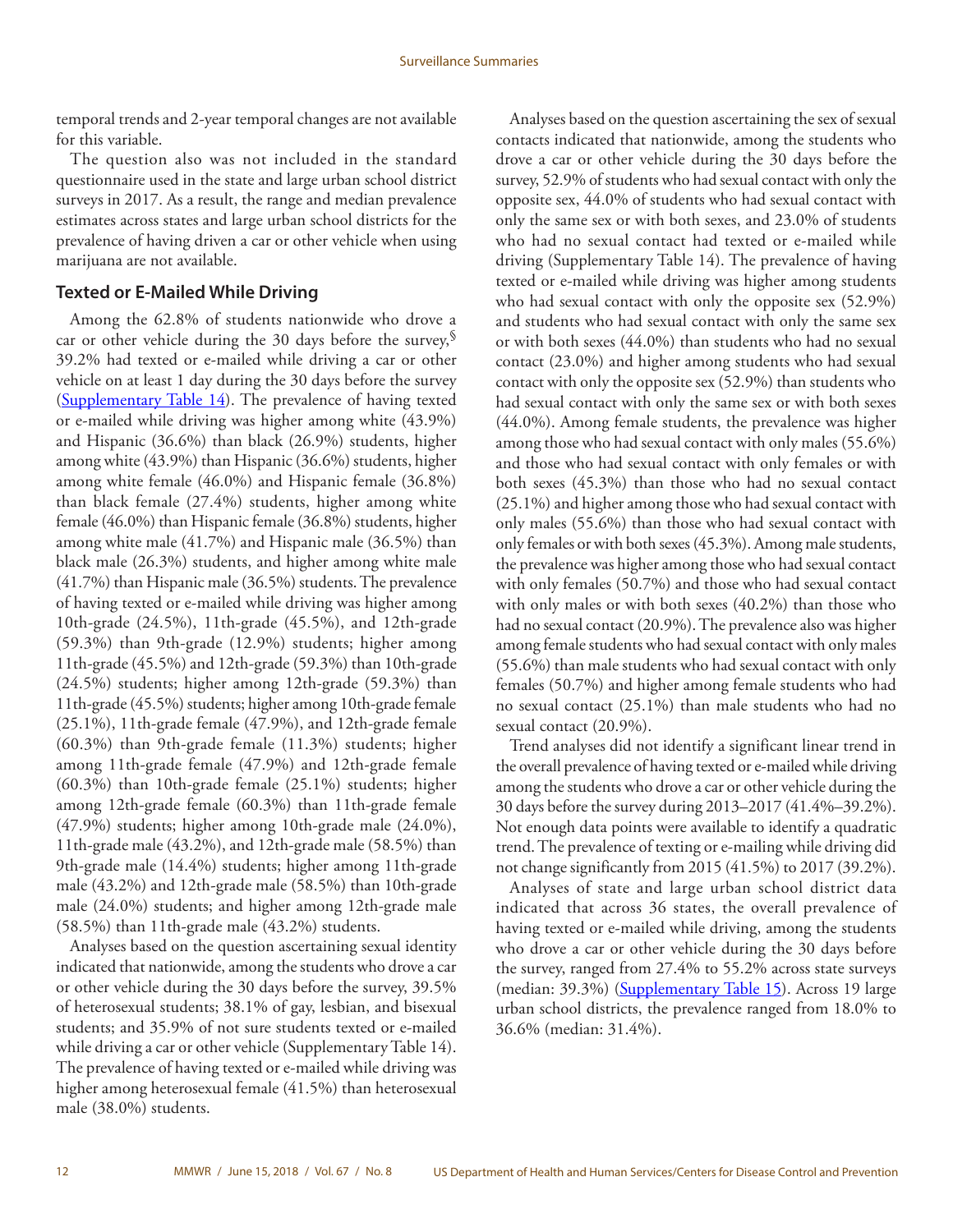## **Behaviors That Contribute to Violence**

## **Carried a Weapon**

Nationwide, 15.7% of students had carried a weapon (e.g., gun, knife, or club) on at least 1 day during the 30 days before the survey ([Supplementary Table 16](https://www.cdc.gov/healthyyouth/data/yrbs/2017_tables/contribute_to_violence.htm#t16_down)). The prevalence of having carried a weapon was higher among male (24.2%) than female (7.4%) students; higher among white male (29.0%), black male (15.3%), and Hispanic male (18.4%) than white female (8.0%), black female (6.1%), and Hispanic female (6.9%) students, respectively; and higher among 9th-grade male (23.2%), 10th-grade male (24.5%), 11th-grade male (25.3%), and 12th-grade male (23.2%) than 9th-grade female (7.6%), 10th-grade female (6.3%), 11th-grade female (8.6%), and 12th-grade female (6.6%) students, respectively. The prevalence of having carried a weapon was higher among white (18.1%) than black (10.8%) and Hispanic (12.7%) students and higher among white male (29.0%) than black male (15.3%) and Hispanic male (18.4%) students. The prevalence of having carried a weapon was higher among 11th-grade (16.8%) than 12th-grade (14.6%) students and higher among 11th-grade female (8.6%) than 10th-grade female (6.3%) students.

Analyses based on the question ascertaining sexual identity indicated that nationwide, 15.6% of heterosexual students; 16.2% of gay, lesbian, and bisexual students; and 17.4% of not sure students had carried a weapon (Supplementary Table 16). Among female students, the prevalence of having carried a weapon was higher among lesbian and bisexual (14.1%) than heterosexual (6.1%) students. The prevalence also was higher among heterosexual male (23.7%) than heterosexual female (6.1%) students, higher among gay and bisexual male (22.9%) than lesbian and bisexual female (14.1%) students, and higher among not sure male (27.6%) than not sure female (9.3%) students.

Analyses based on the question ascertaining the sex of sexual contacts indicated that nationwide, 20.1% of students who had sexual contact with only the opposite sex, 21.4% of students who had sexual contact with only the same sex or with both sexes, and 10.5% of students who had no sexual contact had carried a weapon (Supplementary Table 16). The prevalence of having carried a weapon was higher among students who had sexual contact with only the opposite sex (20.1%) and students who had sexual contact with only the same sex or with both sexes (21.4%) than students who had no sexual contact (10.5%). Among female students, the prevalence was higher among those who had sexual contact with only males (7.9%) and those who had sexual contact with only females or with both sexes (17.2%) than those who had no sexual contact (5.1%) and higher among those who had sexual contact with

only females or with both sexes (17.2%) than those who had sexual contact with only males (7.9%). Among male students, the prevalence was higher among those who had sexual contact with only females (30.2%) and those who had sexual contact with only males or with both sexes (33.4%) than those who had no sexual contact (16.2%). The prevalence also was higher among male students who had sexual contact with only females (30.2%) than female students who had sexual contact with only males (7.9%), higher among male students who had sexual contact with only males or with both sexes (33.4%) than female students who had sexual contact with only females or with both sexes (17.2%), and higher among male students who had no sexual contact (16.2%) than female students who had no sexual contact (5.1%).

Trend analyses indicated that during 1991–2017, a significant linear decrease (26.1%–15.7%) occurred in the overall prevalence of having carried a weapon. A significant quadratic trend also was identified. The prevalence of having carried a weapon decreased during 1991–1997 (26.1%–18.3%) and then did not change significantly during 1997–2017 (18.3%–15.7%). The prevalence of having carried a weapon did not change significantly from 2015 (16.2%) to 2017 (15.7%).

Analyses of state and large urban school district data indicated that across 26 states, the overall prevalence of having carried a weapon ranged from 11.1% to 29.6% across state surveys (median: 18.2%) [\(Supplementary Table 17](https://www.cdc.gov/healthyyouth/data/yrbs/2017_tables/contribute_to_violence.htm#t17_down)). Across 20 large urban school districts, the prevalence ranged from 7.8% to 19.0% (median: 11.7%).

## **Carried a Weapon on School Property**

Nationwide, 3.8% of students had carried a weapon (e.g., a gun, knife, or club) on school property on at least 1 day during the 30 days before the survey [\(Supplementary Table 18](https://www.cdc.gov/healthyyouth/data/yrbs/2017_tables/contribute_to_violence.htm#t18_down)). The prevalence of having carried a weapon on school property was higher among male (5.6%) than female (1.9%) students; higher among white male (5.9%), black male (5.4%), and Hispanic male (4.5%) than white female (1.7%), black female (1.7%), and Hispanic female (2.5%) students, respectively; and higher among 9th-grade male (3.6%), 10th-grade male (4.8%), 11th-grade male (7.1%), and 12th-grade male (7.0%) than 9th-grade female (1.3%), 10th-grade female (1.4%), 11th-grade female (3.0%), and 12th-grade female (1.5%) students, respectively. The prevalence of having carried a weapon on school property was higher among 11th-grade (5.0%) and 12th-grade (4.2%) than 9th-grade (2.5%) students; higher among 11th-grade (5.0%) than 10th-grade (3.2%) students; higher among 11th-grade female (3.0%) than 9th-grade female (1.3%), 10th-grade female (1.4%), and 12th-grade female (1.5%) students; and higher among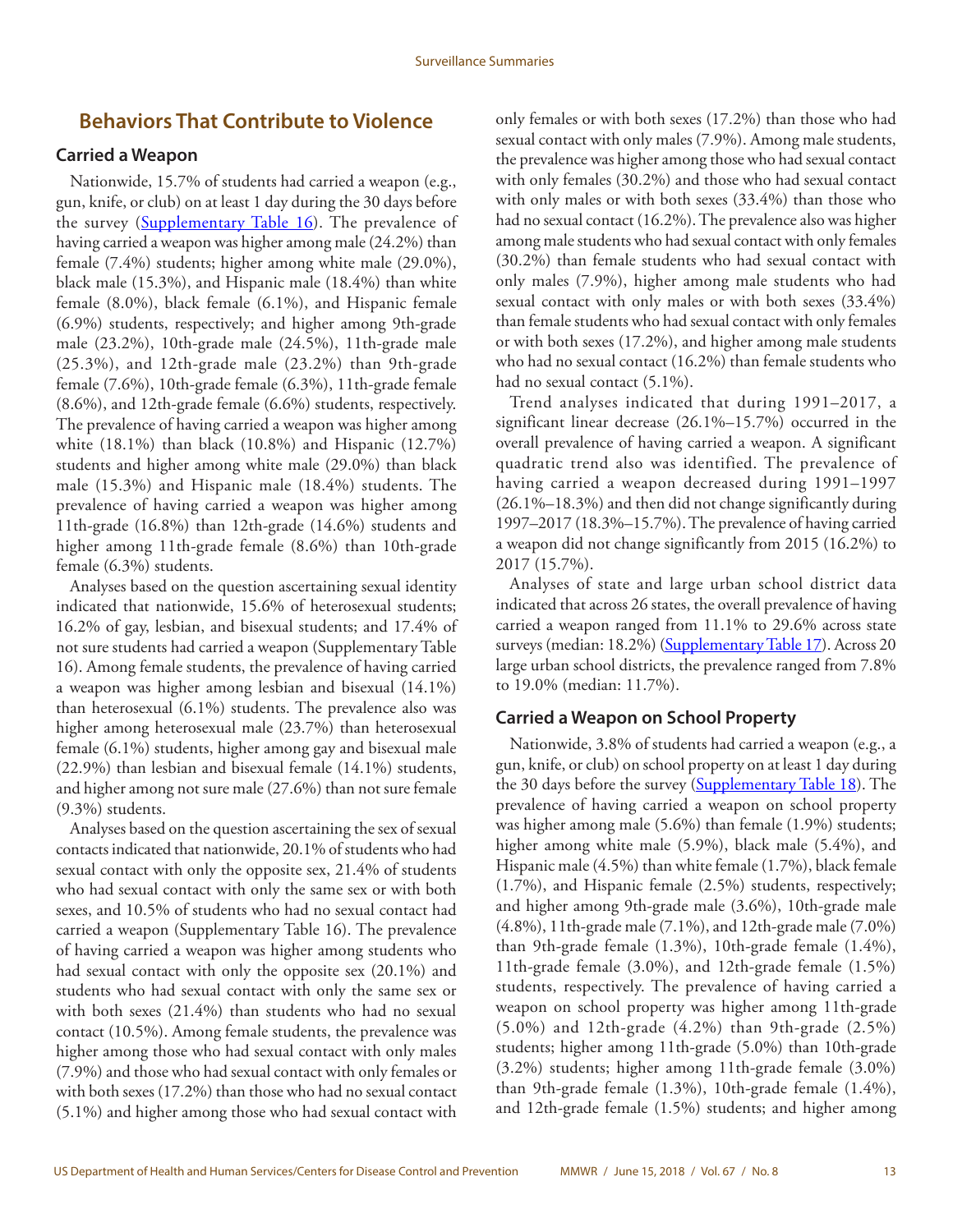11th-grade male (7.1%) and 12th-grade male (7.0%) than 9th-grade male (3.6%) students.

Analyses based on the question ascertaining sexual identity indicated that nationwide, 3.4% of heterosexual students; 5.9% of gay, lesbian, and bisexual students; and 4.9% of not sure students had carried a weapon on school property (Supplementary Table 18). The prevalence of having carried a weapon on school property was higher among gay, lesbian, and bisexual (5.9%) than heterosexual (3.4%) students. Among female students, the prevalence was higher among lesbian and bisexual (4.9%) than heterosexual (1.4%) students. The prevalence also was higher among heterosexual male (5.0%) than heterosexual female (1.4%) students and higher among not sure male (6.8%) than not sure female (2.2%) students.

Analyses based on the question ascertaining the sex of sexual contacts indicated that nationwide, 4.5% of students who had sexual contact with only the opposite sex, 6.8% of students who had sexual contact with only the same sex or with both sexes, and 1.6% of students who had no sexual contact had carried a weapon on school property (Supplementary Table 18). The prevalence of having carried a weapon on school property was higher among students who had sexual contact with only the opposite sex (4.5%) and students who had sexual contact with only the same sex or with both sexes (6.8%) than students who had no sexual contact (1.6%). Among female students, the prevalence was higher among those who had sexual contact with only females or with both sexes (6.0%) than those who had sexual contact with only males (1.5%) and those who had no sexual contact (1.1%). Among male students, the prevalence was higher among those who had sexual contact with only females (7.0%) and those who had sexual contact with only males or with both sexes (9.1%) than those who had no sexual contact (2.2%). The prevalence also was higher among male students who had sexual contact with only females (7.0%) than female students who had sexual contact with only males (1.5%) and higher among male students who had no sexual contact (2.2%) than female students who had no sexual contact (1.1%).

Trend analyses indicated that during 1993–2017, a significant linear decrease (11.8%–3.8%) occurred in the overall prevalence of having carried a weapon on school property. A significant quadratic trend also was identified. The prevalence of having carried a weapon on school property decreased during 1993–1997 (11.8%–8.5%) and then decreased more slowly during 1997–2017 (8.5%–3.8%). The prevalence of having carried a weapon on school property did not change significantly from 2015 (4.1%) to 2017 (3.8%).

Analyses of state and large urban school district data indicated that across 35 states, the overall prevalence of having carried a weapon on school property ranged from 2.2% to

10.2% across state surveys (median: 4.9%) (Supplementary [Table 19](https://www.cdc.gov/healthyyouth/data/yrbs/2017_tables/contribute_to_violence.htm#t19_down)). Across 18 large urban school districts, the prevalence ranged from 1.6% to 7.8% (median: 3.3%).

#### **Carried a Gun**

Nationwide, 4.8% of students had carried a gun on at least 1 day (not counting the days when they carried a gun only for hunting or for a sport, such as target shooting) during the 12 months before the survey [\(Supplementary Table 20](https://www.cdc.gov/healthyyouth/data/yrbs/2017_tables/contribute_to_violence.htm#t20_down)). The prevalence of having carried a gun was higher among male (7.7%) than female (1.9%) students; higher among white male (7.0%), black male (9.8%), and Hispanic male (9.0%) than white female (1.3%), black female (3.0%), and Hispanic female (2.5%) students, respectively; and higher among 9th-grade male (6.4%), 10th-grade male (6.9%), 11th-grade male (8.2%), and 12th-grade male (9.4%) than 9th-grade female (2.4%), 10th-grade female (1.4%), 11th-grade female (1.7%), and 12th-grade female (1.8%) students, respectively. The prevalence of having carried a gun was higher among 12th-grade (5.5%) than 10th-grade (4.1%) students and higher among 12th-grade male (9.4%) than 9th-grade male  $(6.4\%)$  students.

Analyses based on the question ascertaining sexual identity indicated that nationwide, 4.8% of heterosexual students; 3.7% of gay, lesbian, and bisexual students; and 7.9% of not sure students had carried a gun (Supplementary Table 20). The prevalence of having carried a gun was higher among not sure (7.9%) than gay, lesbian, and bisexual (3.7%) students. Among male students, the prevalence was higher among not sure (12.0%) than gay and bisexual (4.7%) students. The prevalence also was higher among heterosexual male (7.6%) than heterosexual female (1.6%) students and higher among not sure male (12.0%) than not sure female (3.3%) students.

Analyses based on the question ascertaining the sex of sexual contacts indicated that nationwide, 7.2% of students who had sexual contact with only the opposite sex, 6.6% of students who had sexual contact with only the same sex or with both sexes, and 2.0% of students who had no sexual contact had carried a gun (Supplementary Table 20). The prevalence of having carried a gun was higher among students who had sexual contact with only the opposite sex (7.2%) and students who had sexual contact with only the same sex or with both sexes (6.6%) than students who had no sexual contact (2.0%). Among female students, the prevalence was higher among those who had sexual contact with only females or with both sexes (4.9%) than those who had sexual contact with only males (2.1%) or those who had no sexual contact (1.1%). Among male students, the prevalence was higher among those who had sexual contact with only females (11.4%) and those who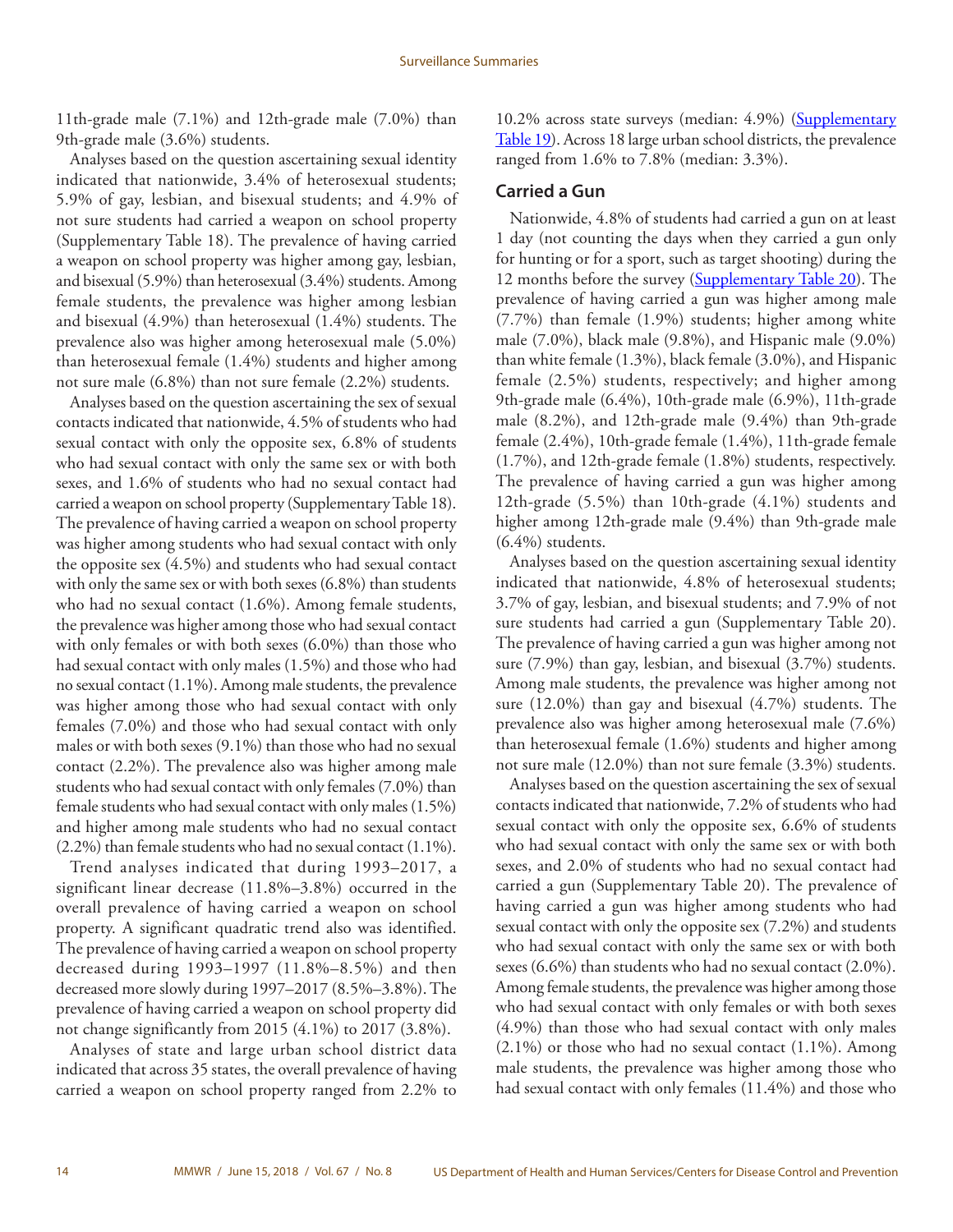had sexual contact with only males or with both sexes (11.7%) than those who had no sexual contact (2.9%). The prevalence also was higher among male students who had sexual contact with only females (11.4%) than female students who had sexual contact with only males (2.1%), higher among male students who had sexual contact with only males or with both sexes (11.7%) than female students who had sexual contact with only females or with both sexes (4.9%), and higher among male students who had no sexual contact (2.9%) than female students who had no sexual contact (1.1%).

The question measuring the prevalence of having carried a gun (not counting the days when they carried a gun only for hunting or for a sport, such as target shooting) during the 12 months before the survey was used for the first time in the 2017 national YRBS. As a result, long-term temporal trends and 2-year temporal changes are not available for this variable.

Analyses of state and large urban school district data indicated that across 22 states, the overall prevalence of having carried a gun ranged from 2.7% to 12.2% across state surveys (median: 6.0%) ([Supplementary Table 21](https://www.cdc.gov/healthyyouth/data/yrbs/2017_tables/contribute_to_violence.htm#t21_down)). Across 15 large urban school districts, the prevalence ranged from 3.4% to 10.8% (median: 5.9%).

## **Were Threatened or Injured with a Weapon on School Property**

Nationwide, 6.0% of students had been threatened or injured with a weapon (e.g., a gun, knife, or club) on school property one or more times during the 12 months before the survey ([Supplementary Table 22\)](https://www.cdc.gov/healthyyouth/data/yrbs/2017_tables/contribute_to_violence.htm#t22_down). The prevalence of having been threatened or injured with a weapon on school property was higher among male (7.8%) than female (4.1%) students; higher among white male (6.5%), black male (10.0%), and Hispanic male (8.3%) than white female (3.6%), black female (5.5%), and Hispanic female (3.8%) students, respectively; and higher among 9th-grade male (8.8%), 10th-grade male (8.5%), 11th-grade male (6.7%), and 12th-grade male (6.6%) than 9th-grade female (4.9%), 10th-grade female (5.0%), 11th-grade female (3.2%), and 12th-grade female (2.7%) students, respectively. The prevalence of having been threatened or injured with a weapon on school property was higher among black (7.8%) than white (5.0%) and Hispanic (6.1%) students and higher among black male (10.0%) and Hispanic male (8.3%) than white male (6.5%) students. The prevalence of having been threatened or injured with a weapon on school property was higher among 9th-grade (6.8%) and 10th-grade (6.8%) than 12th-grade (4.6%) students, higher among 9th-grade (6.8%) than 11th-grade (5.1%) students, higher among 9th-grade female (4.9%) and 10th-grade female (5.0%) than 12th-grade female (2.7%) students, and higher

among 9th-grade female (4.9%) than 11th-grade female (3.2%) students.

Analyses based on the question ascertaining sexual identity indicated that nationwide, 5.4% of heterosexual students; 9.4% of gay, lesbian, and bisexual students; and 11.1% of not sure students had been threatened or injured with a weapon on school property (Supplementary Table 22). The prevalence of having been threatened or injured with a weapon on school property was higher among gay, lesbian, and bisexual (9.4%) and not sure (11.1%) than heterosexual (5.4%) students. Among female students, the prevalence was higher among lesbian and bisexual (7.4%) than heterosexual (3.6%) students. Among male students, the prevalence was higher among gay and bisexual (14.6%) and not sure (17.2%) than heterosexual (6.9%) students. The prevalence also was higher among heterosexual male (6.9%) than heterosexual female (3.6%) students, higher among gay and bisexual male (14.6%) than lesbian and bisexual female (7.4%) students, and higher among not sure male (17.2%) than not sure female (5.3%) students.

Analyses based on the question ascertaining the sex of sexual contacts indicated that nationwide, 7.6% of students who had sexual contact with only the opposite sex, 12.1% of students who had sexual contact with only the same sex or with both sexes, and 3.1% of students who had no sexual contact had been threatened or injured with a weapon on school property (Supplementary Table 22). The prevalence of having been threatened or injured with a weapon on school property was higher among students who had sexual contact with only the same sex or with both sexes (12.1%) and students who had sexual contact with only the opposite sex (7.6%) than students who had no sexual contact (3.1%) and higher among students who had sexual contact with only the same sex or with both sexes (12.1%) than students who had sexual contact with only the opposite sex (7.6%). Among female students, the prevalence was higher among those who had sexual contact with only males (4.9%) and those who had sexual contact with only females or with both sexes (8.8%) than those who had no sexual contact (2.7%) and higher among those who had sexual contact with only females or with both sexes (8.8%) than those who had sexual contact with only males (4.9%). Among male students, the prevalence was higher among those who had sexual contact with only females (9.9%) and those who had sexual contact with only males or with both sexes (21.5%) than those who had no sexual contact (3.6%) and higher among those who had sexual contact with only males or with both sexes (21.5%) than those who had sexual contact with only females (9.9%). The prevalence also was higher among male students who had sexual contact with only females (9.9%) than female students who had sexual contact with only males (4.9%) and higher among male students who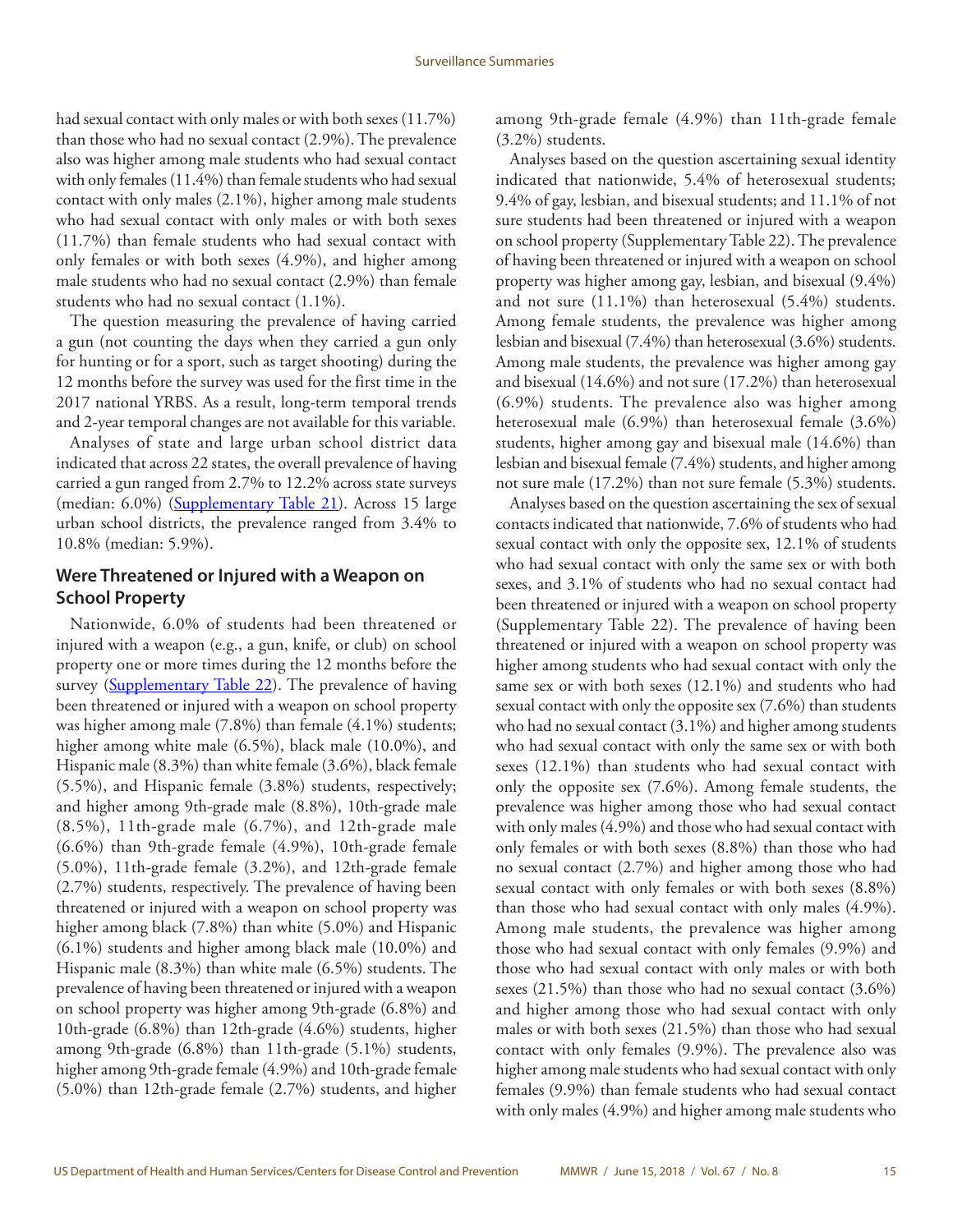had sexual contact with only males or with both sexes (21.5%) than female students who had sexual contact with only females or with both sexes (8.8%).

Trend analyses indicated that during 1993–2017, a significant linear decrease (7.3%–6.0%) occurred in the overall prevalence of having been threatened or injured with a weapon on school property. A significant quadratic trend was identified. The prevalence of having been threatened or injured with a weapon on school property did not change significantly during 1993–2003 (7.3%–9.2%) and then decreased during 2003–2017 (9.2%–6.0%). The prevalence of having been threatened or injured with a weapon on school property did not change significantly from 2015 (6.0%) to 2017 (6.0%).

Analyses of state and large urban school district data indicated that across 33 states, the overall prevalence of having been threatened or injured with a weapon on school property ranged from 4.8% to 12.8% across state surveys (median: 6.9%) ([Supplementary Table 23](https://www.cdc.gov/healthyyouth/data/yrbs/2017_tables/contribute_to_violence.htm#t23_down)). Across 21 large urban school districts, the prevalence ranged from 4.9% to 12.3% (median: 7.1%).

## **Were in a Physical Fight**

Nationwide, 23.6% of students had been in a physical fight one or more times during the 12 months before the survey ([Supplementary Table 24](https://www.cdc.gov/healthyyouth/data/yrbs/2017_tables/contribute_to_violence.htm#t24_down)). The prevalence of having been in a physical fight was higher among male (30.0%) than female (17.2%) students; higher among white male (28.7%), black male (37.2%), and Hispanic male (29.9%) than white female (13.5%), black female (29.1%), and Hispanic female (21.1%) students, respectively; and higher among 9th-grade male (33.9%), 10th-grade male (34.7%), 11th-grade male (25.8%), and 12th-grade male (24.1%) than 9th-grade female (22.7%), 10th-grade female (18.0%), 11th-grade female (15.2%), and 12th-grade female (11.8%) students, respectively. The prevalence of having been in a physical fight was higher among black (33.2%) and Hispanic (25.7%) than white (20.8%) students, higher among black (33.2%) than Hispanic (25.7%) students, higher among black female (29.1%) and Hispanic female (21.1%) than white female (13.5%) students, higher among black female (29.1%) than Hispanic female (21.1%) students, and higher among black male (37.2%) than white male (28.7%) students. The prevalence of having been in a physical fight was higher among 9th-grade (28.3%) and 10th-grade (26.2%) than 11th-grade (20.4%) and 12th-grade (17.8%) students; higher among 9th-grade female (22.7%) than 10th-grade female (18.0%), 11th-grade female (15.2%), and 12th-grade female (11.8%) students; higher among 10th-grade female (18.0%) than 12th-grade female (11.8%) students; and higher among 9th-grade male (33.9%) and

10th-grade male (34.7%) than 11th-grade male (25.8%) and 12th-grade male (24.1%) students.

Analyses based on the question ascertaining sexual identity indicated that nationwide, 23.2% of heterosexual students; 27.9% of gay, lesbian, and bisexual students; and 19.8% of not sure students had been in a physical fight (Supplementary Table 24). The prevalence of having been in a physical fight was higher among gay, lesbian, and bisexual (27.9%) than heterosexual (23.2%) and not sure (19.8%) students. Among female students, the prevalence was higher among lesbian and bisexual (27.6%) than heterosexual (15.5%) and not sure (14.8%) students. The prevalence also was higher among heterosexual male (29.9%) than heterosexual female (15.5%) students and higher among not sure male (24.5%) than not sure female (14.8%) students.

Analyses based on the question ascertaining the sex of sexual contacts indicated that nationwide, 32.2% of students who had sexual contact with only the opposite sex, 36.6% of students who had sexual contact with only the same sex or with both sexes, and 13.4% of students who had no sexual contact had been in a physical fight (Supplementary Table 24). The prevalence of having been in a physical fight was higher among students who had sexual contact with only the same sex or with both sexes (36.6%) than students who had sexual contact with only the opposite sex (32.2%) and students who had no sexual contact (13.4%) and higher among students who had sexual contact with only the opposite sex (32.2%) than students who had no sexual contact (13.4%). Among female students, the prevalence was higher among those who had sexual contact with only females or with both sexes (35.9%) than students who had sexual contact with only males (20.9%) or students who had no sexual contact (10.2%) and higher among students who had sexual contact with only males (20.9%) than students who had no sexual contact (10.2%). Among male students, the prevalence was higher among those who had sexual contact with only females (41.6%) and those who had sexual contact with only males or with both sexes (38.5%) than those who had no sexual contact (16.8%). The prevalence also was higher among male students who had sexual contact with only females (41.6%) than female students who had sexual contact with only males (20.9%) and higher among male students who had no sexual contact (16.8%) than female students who had no sexual contact (10.2%).

Trend analyses indicated that during 1991–2017, a significant linear decrease (42.5%–23.6%) occurred in the overall prevalence of having been in a physical fight. A significant quadratic trend was identified. The prevalence of having been in a physical fight decreased during 1991–2011 (42.5%–32.8%) and then decreased more rapidly during 2011–2017 (32.8%–23.6%). The prevalence of having been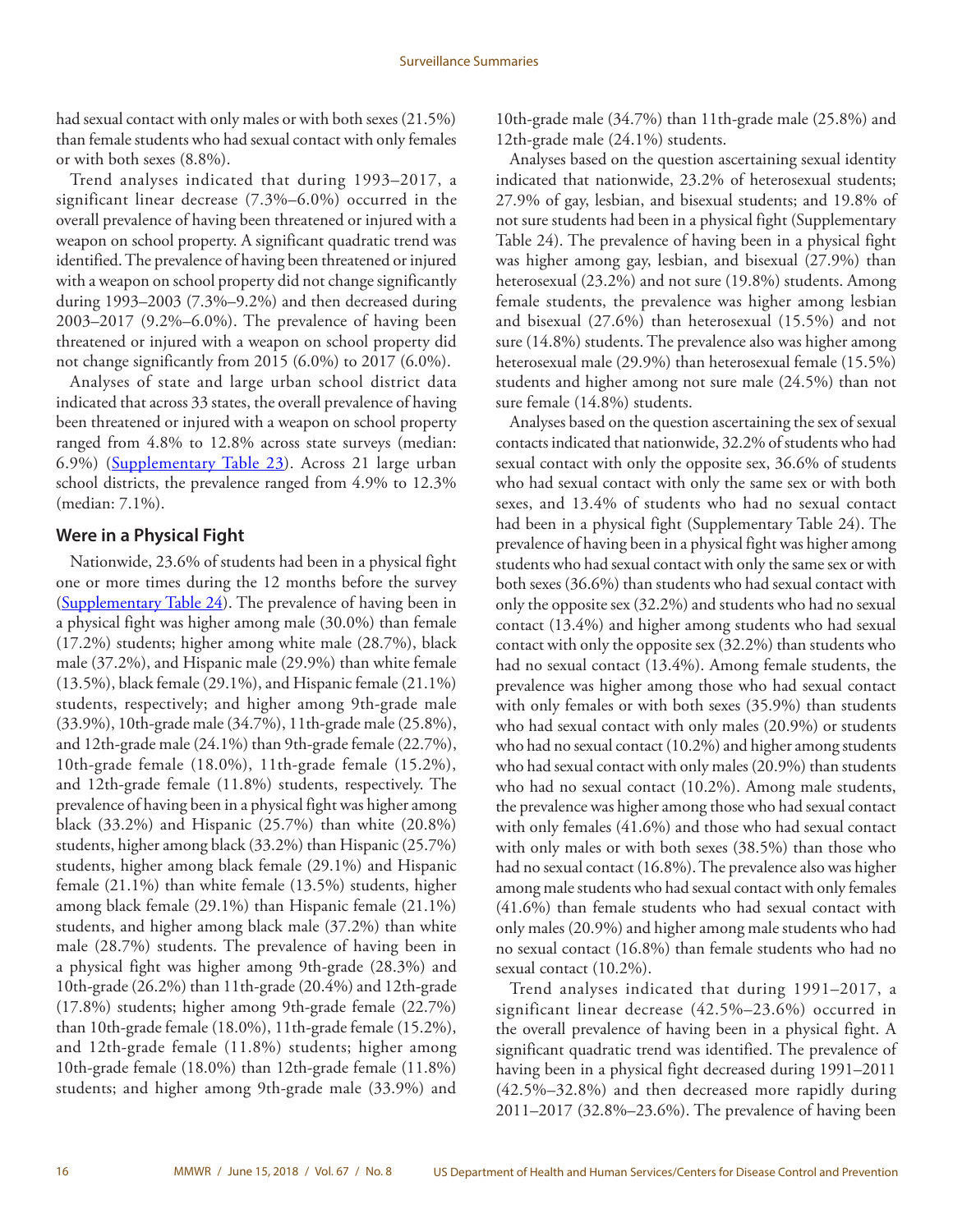in a physical fight did not change significantly from 2015 (22.6%) to 2017 (23.6%).

Analyses of state and large urban school district data indicated that across 36 states, the overall prevalence of having been in a physical fight ranged from 15.3% to 30.6% across state surveys (median: 20.1%) ([Supplementary Table 25](https://www.cdc.gov/healthyyouth/data/yrbs/2017_tables/contribute_to_violence.htm#t25_down)). Across 20 large urban school districts, the prevalence ranged from 15.4% to 39.1% (median: 24.5%).

## **Were in a Physical Fight on School Property**

Nationwide, 8.5% of students had been in a physical fight on school property one or more times during the 12 months before the survey ([Supplementary Table 26\)](https://www.cdc.gov/healthyyouth/data/yrbs/2017_tables/contribute_to_violence.htm#t26_down). The prevalence of having been in a physical fight on school property was higher among male (11.6%) than female (5.6%) students; higher among white male (10.1%) and Hispanic male (11.6%) than white female (3.1%) and Hispanic female (7.0%) students, respectively; and higher among 9th-grade male (16.9%), 10th-grade male (13.5%), 11th-grade male (7.5%), and 12th-grade male (6.5%) than 9th-grade female (7.7%), 10th-grade female (5.8%), 11th-grade female (4.5%), and 12th-grade female (3.6%) students, respectively. The prevalence of having been in a physical fight on school property was higher among black (15.3%) and Hispanic (9.4%) than white (6.5%) students, higher among black (15.3%) than Hispanic (9.4%) students, higher among black female (13.7%) and Hispanic female (7.0%) than white female (3.1%) students, higher among black female (13.7%) than Hispanic female (7.0%) students, and higher among black male (16.9%) than white male (10.1%) and Hispanic male (11.6%) students. The prevalence of having been in a physical fight on school property was higher among 9th-grade (12.3%) than 10th-grade (9.6%), 11th-grade (6.0%), and 12th-grade (5.0%) students; higher among 10th-grade (9.6%) than 11th-grade (6.0%) and 12th-grade (5.0%) students; higher among 9th-grade female (7.7%) and 10th-grade female (5.8%) than 12th-grade female (3.6%) students; and higher among 9th-grade male (16.9%) and 10th-grade male (13.5%) than 11th-grade male (7.5%) and 12th-grade male (6.5%) students.

Analyses based on the question ascertaining sexual identity indicated that nationwide, 8.3% of heterosexual students; 9.6% of gay, lesbian, and bisexual students; and 11.8% of not sure students had been in a physical fight on school property (Supplementary Table 26). Among female students, the prevalence of having been in a physical fight on school property was higher among lesbian and bisexual (8.9%) than heterosexual (4.9%) students. The prevalence also was higher among heterosexual male (11.3%) than heterosexual female (4.9%) students and higher among not sure male (16.4%) than not sure female (7.3%) students.

Analyses based on the question ascertaining the sex of sexual contacts indicated that nationwide, 12.2% of students who had sexual contact with only the opposite sex, 12.7% of students who had sexual contact with only the same sex or with both sexes, and 4.0% of students who had no sexual contact had been in a physical fight on school property (Supplementary Table 26). The prevalence of having been in a physical fight on school property was higher among students who had sexual contact with only the opposite sex (12.2%) and students who had sexual contact with only the same sex or with both sexes (12.7%) than students who had no sexual contact (4.0%). Among female students, the prevalence was higher among those who had sexual contact with only males (7.3%) and those who had sexual contact with only females or with both sexes (10.3%) than students who had no sexual contact (2.7%). Among male students, the prevalence was higher among those who had sexual contact with only females (16.2%) and those who had sexual contact with only males or with both sexes (19.6%) than those who had no sexual contact (5.5%). The prevalence also was higher among male students who had sexual contact with only females (16.2%) than female students who had sexual contact with only males (7.3%) and higher among male students who had no sexual contact (5.5%) than female students who had no sexual contact (2.7%).

Trend analyses indicated that during 1993–2017, a significant linear decrease (16.2%–8.5%) occurred in the overall prevalence of having been in a physical fight on school property. A significant quadratic trend was not identified. The prevalence of having been in a physical fight on school property did not change significantly from 2015 (7.8%) to 2017 (8.5%).

Analyses of state and large urban school district data indicated that across 32 states, the overall prevalence of having been in a physical fight on school property ranged from 4.6% to 12.3% across state surveys (median: 7.3%) ([Supplementary](https://www.cdc.gov/healthyyouth/data/yrbs/2017_tables/contribute_to_violence.htm#t27_down) [Table 27](https://www.cdc.gov/healthyyouth/data/yrbs/2017_tables/contribute_to_violence.htm#t27_down)). Across 17 large urban school districts, the prevalence ranged from 6.2% to 17.9% (median: 9.5%).

## **Were Electronically Bullied**

Nationwide, 14.9% of students had been electronically bullied (counting being bullied through texting, Instagram, Facebook, or other social media) during the 12 months before the survey [\(Supplementary Table 28](https://www.cdc.gov/healthyyouth/data/yrbs/2017_tables/contribute_to_violence.htm#t28_down)). The prevalence of having been electronically bullied was higher among female (19.7%) than male (9.9%) students; higher among white female (23.0%), black female (13.3%), and Hispanic female (17.2%) than white male (11.2%), black male (8.4%), and Hispanic male (7.6%) students, respectively; and higher among 9th-grade female (22.3%), 10th-grade female (19.7%), 11th-grade female (19.9%), and 12th-grade female (16.4%) than 9th-grade male (10.9%), 10th-grade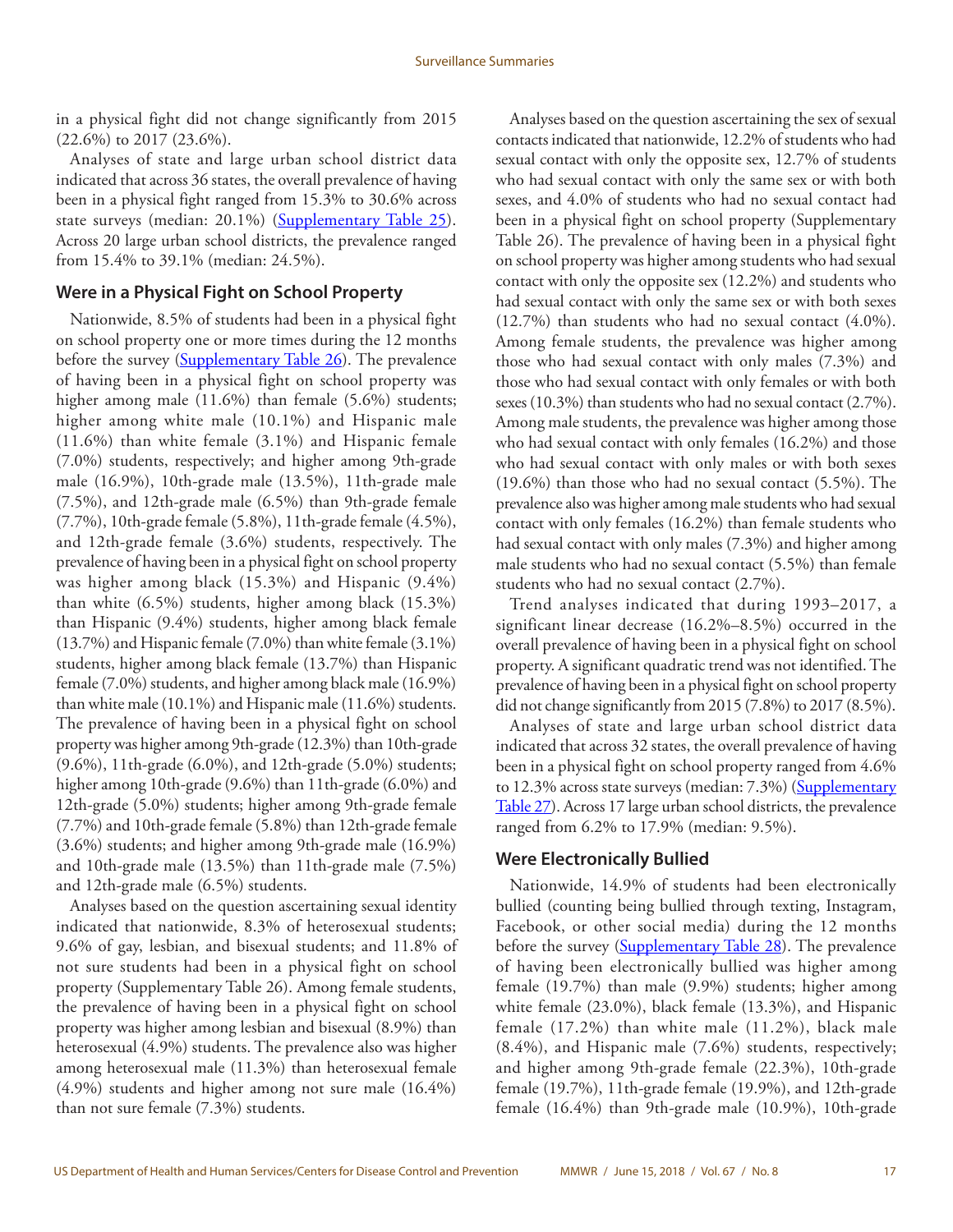male (9.7%), 11th-grade male (8.2%), and 12th-grade male (10.4%) students, respectively. The prevalence of having been electronically bullied was higher among white (17.3%) than black (10.9%) and Hispanic (12.3%) students, higher among white female (23.0%) and Hispanic female (17.2%) than black female (13.3%) students, higher among white female (23.0%) than Hispanic female (17.2%) students, and higher among white male (11.2%) than black male (8.4%) and Hispanic male (7.6%) students. The prevalence of having been electronically bullied was higher among 9th-grade (16.7%) than 10th-grade (14.8%) and 12th-grade (13.5%) students, higher among 9th-grade female (22.3%) and 10th-grade female (19.7%) than 12th-grade female (16.4%) students, and higher among 9th-grade male (10.9%) than 11th-grade male (8.2%) students.

Analyses based on the question ascertaining sexual identity indicated that nationwide, 13.3% of heterosexual students; 27.1% of gay, lesbian, and bisexual students; and 22.0% of not sure students had been electronically bullied (Supplementary Table 28). The prevalence of having been electronically bullied was higher among gay, lesbian, and bisexual (27.1%) and not sure (22.0%) than heterosexual (13.3%) students. Among female students, the prevalence was higher among lesbian and bisexual (28.5%) than heterosexual (18.6%) students. Among male students, the prevalence was higher among gay and bisexual (22.3%) and not sure (18.2%) than heterosexual (8.8%) students. The prevalence also was higher among heterosexual female (18.6%) than heterosexual male (8.8%) students and higher among lesbian and bisexual female (28.5%) than gay and bisexual male (22.3%) students.

Analyses based on the question ascertaining the sex of sexual contacts indicated that nationwide, 17.7% of students who had sexual contact with only the opposite sex, 31.4% of students who had sexual contact with only the same sex or with both sexes, and 10.5% of students who had no sexual contact had been electronically bullied (Supplementary Table 28). The prevalence of having been electronically bullied was higher among students who had sexual contact with only the opposite sex (17.7%) and students who had sexual contact with only the same sex or with both sexes (31.4%) than students who had no sexual contact (10.5%) and higher among students who had sexual contact with only the same sex or with both sexes (31.4%) than students who had sexual contact with only the opposite sex (17.7%). Among female students, the prevalence was higher among those who had sexual contact with only males (26.6%) and those who had sexual contact with only females or with both sexes (32.0%) than those who had no sexual contact (13.3%). Among male students, the prevalence was higher among those who had sexual contact with only females (10.5%) and those who had sexual contact with only males or with both sexes (29.7%) than those who

had no sexual contact (7.4%) and higher among those who had sexual contact with only males or with both sexes (29.7%) than those who had sexual contact with only females (10.5%). The prevalence also was higher among female students who had sexual contact with only males (26.6%) than male students who had sexual contact with only females (10.5%) and higher among female students who had no sexual contact (13.3%) than male students who had no sexual contact (7.4%).

Trend analyses did not identify a significant linear trend in the overall prevalence of having been electronically bullied during 2011–2017 (16.2%–14.9%). Not enough data points were available to identify a quadratic trend. The prevalence of having been electronically bullied did not change significantly from 2015 (15.5%) to 2017 (14.9%).

Analyses of state and large urban school district data indicated that across 39 states, the overall prevalence of having been electronically bullied ranged from 10.1% to 21.2% across state surveys (median: 16.1%) [\(Supplementary Table 29\)](https://www.cdc.gov/healthyyouth/data/yrbs/2017_tables/contribute_to_violence.htm#t29_down). Across 21 large urban school districts, the prevalence ranged from 8.8% to 16.0% (median: 11.7%).

## **Were Bullied on School Property**

Nationwide, 19.0% of students had been bullied on school property during the 12 months before the survey [\(Supplementary Table 30](https://www.cdc.gov/healthyyouth/data/yrbs/2017_tables/contribute_to_violence.htm#t30_down)). The prevalence of having been bullied on school property was higher among female (22.3%) than male (15.6%) students; higher among white female (24.6%) and Hispanic female (21.0%) than white male (18.1%) and Hispanic male (11.8%) students, respectively; and higher among 9th-grade female (25.2%), 10th-grade female (23.6%), 11th-grade female (23.5%), and 12th-grade female (16.3%) than 9th-grade male (20.0%), 10th-grade male (16.8%), 11th-grade male (12.8%), and 12th-grade male (11.6%) students, respectively. The prevalence of having been bullied on school property was higher among white (21.5%) and Hispanic (16.3%) than black (13.2%) students, higher among white (21.5%) than Hispanic (16.3%) students, higher among white female (24.6%) and Hispanic female (21.0%) than black female (14.5%) students and higher among white male (18.1%) than black male (11.8%) and Hispanic male (11.8%) students. The prevalence of having been bullied on school property was higher among 9th-grade (22.7%), 10th-grade (20.3%), and 11th-grade (18.3%) than 12th-grade (14.0%) students; higher among 9th-grade (22.7%) than 11th-grade (18.3%) students; higher among 9th-grade female (25.2%), 10th-grade female (23.6%), and 11th-grade female (23.5%) than 12th-grade female (16.3%) students; and higher among 9th-grade male (20.0%) and 10th-grade male (16.8%) than 11th-grade male (12.8%) and 12th-grade male (11.6%) students.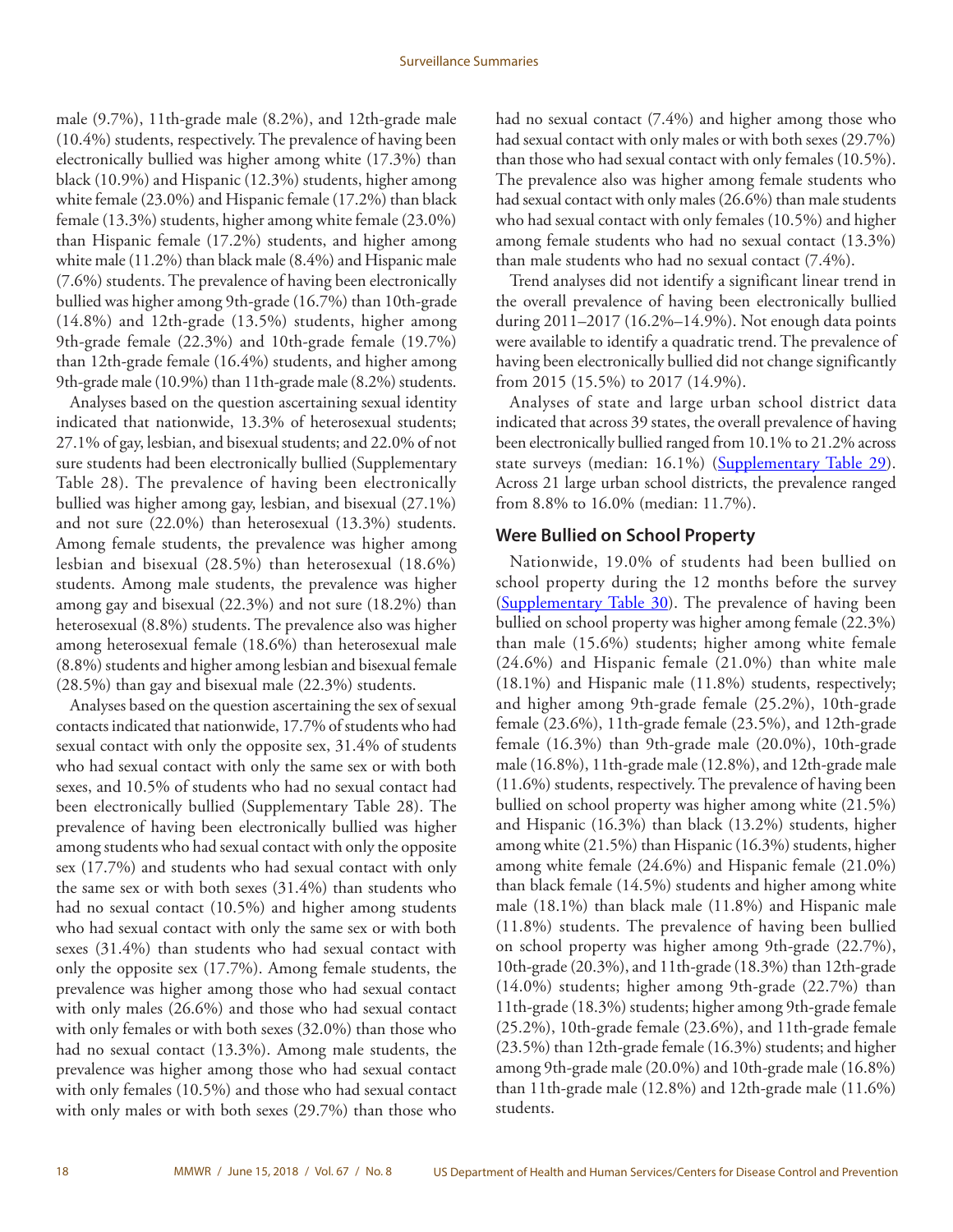Analyses based on the question ascertaining sexual identity indicated that nationwide, 17.1% of heterosexual students; 33.0% of gay, lesbian, and bisexual students; and 24.3% of not sure students had been bullied on school property (Supplementary Table 30). The prevalence of having been bullied on school property was higher among gay, lesbian, and bisexual (33.0%) than heterosexual (17.1%) and not sure (24.3%) students and higher among not sure (24.3%) than heterosexual (17.1%) students. Among female students, the prevalence was higher among lesbian and bisexual (32.2%) than heterosexual (20.5%) and not sure (25.2%) students. Among male students, the prevalence was higher among gay and bisexual (35.0%) and not sure (21.5%) than heterosexual (14.2%) students. The prevalence also was higher among heterosexual female (20.5%) than heterosexual male (14.2%) students.

Analyses based on the question ascertaining the sex of sexual contacts indicated that nationwide, 19.3% of students who had sexual contact with only the opposite sex, 35.8% of students who had sexual contact with only the same sex or with both sexes, and 16.8% of students who had no sexual contact had been bullied on school property (Supplementary Table 30). The prevalence of having been bullied on school property was higher among students who had sexual contact with only the opposite sex (19.3%) and students who had sexual contact with only the same sex or with both sexes (35.8%) than students who had no sexual contact (16.8%) and higher among students who had sexual contact with only the same sex or with both sexes (35.8%) than students who had sexual contact with only the opposite sex (19.3%). Among female students, the prevalence was higher among those who had sexual contact with only males (25.4%) and those who had sexual contact with only females or with both sexes (35.9%) than those who had no sexual contact (18.1%) and higher among those who had sexual contact with only females or with both sexes (35.9%) than those who had sexual contact with only males (25.4%). Among male students, the prevalence was higher among those who had sexual contact with only males or with both sexes (35.5%) than those who had sexual contact with only females (14.4%) and those who had no sexual contact (15.4%). The prevalence also was higher among female students who had sexual contact with only males (25.4%) than male students who had sexual contact with only females (14.4%) and higher among female students who had no sexual contact (18.1%) than male students who had no sexual contact (15.4%).

Trend analyses did not identify a significant linear trend in the overall prevalence of having been bullied on school property during 2009–2017 (19.9%–19.0%). Not enough data points were available to identify a quadratic trend. The prevalence of having been bullied on school property did not change significantly from 2015 (20.2%) to 2017 (19.0%).

Analyses of state and large urban school district data indicated that across 38 states, the overall prevalence of having been bullied on school property ranged from 14.1% to 26.7% across state surveys (median: 21.2%) [\(Supplementary Table 31\)](https://www.cdc.gov/healthyyouth/data/yrbs/2017_tables/contribute_to_violence.htm#t31_down). Across 21 large urban school districts, the prevalence ranged from 10.6% to 19.7% (median: 13.9%).

### **Did Not Go to School Because of Safety Concerns**

Nationwide, 6.7% of students had not gone to school on at least 1 day during the 30 days before the survey because they felt they would be unsafe at school or on their way to or from school (i.e., did not go to school because of safety concerns) [\(Supplementary Table 32\)](https://www.cdc.gov/healthyyouth/data/yrbs/2017_tables/contribute_to_violence.htm#t32_down). The prevalence of having not gone to school because of safety concerns was higher among white female (5.7%) than white male (3.9%) students. The prevalence of having not gone to school because of safety concerns was higher among black (9.0%) and Hispanic (9.4%) than white (4.9%) students, higher among black female (9.5%) and Hispanic female (9.3%) than white female (5.7%) students, and higher among black male (8.2%) and Hispanic male (9.4%) than white male (3.9%) students. The prevalence of having not gone to school because of safety concerns was higher among 9th-grade (7.6%) and 10th-grade (7.9%) than 11th-grade (5.4%) and 12th-grade (5.2%) students, higher among 9th-grade female (8.7%) and 10th-grade female (8.6%) than 11th-grade female (5.7%) and 12th-grade female (4.7%) students, and higher among 10th-grade male (7.2%) than 11th-grade male (4.8%) students.

Analyses based on the question ascertaining sexual identity indicated that nationwide, 6.1% of heterosexual students; 10.0% of gay, lesbian, and bisexual students; and 10.7% of not sure students did not go to school because of safety concerns (Supplementary Table 32). The prevalence of having not gone to school because of safety concerns was higher among gay, lesbian, and bisexual (10.0%) and not sure (10.7%) than heterosexual (6.1%) students. Among male students, the prevalence was higher among gay and bisexual (12.3%) and not sure (12.6%) than heterosexual (5.5%) students. The prevalence also was higher among heterosexual female (6.7%) than heterosexual male (5.5%) students.

Analyses based on the question ascertaining the sex of sexual contacts indicated that nationwide, 7.9% of students who had sexual contact with only the opposite sex, 11.5% of students who had sexual contact with only the same sex or with both sexes, and 4.5% of students who had no sexual contact did not go to school because of safety concerns (Supplementary Table 32). The prevalence of having not gone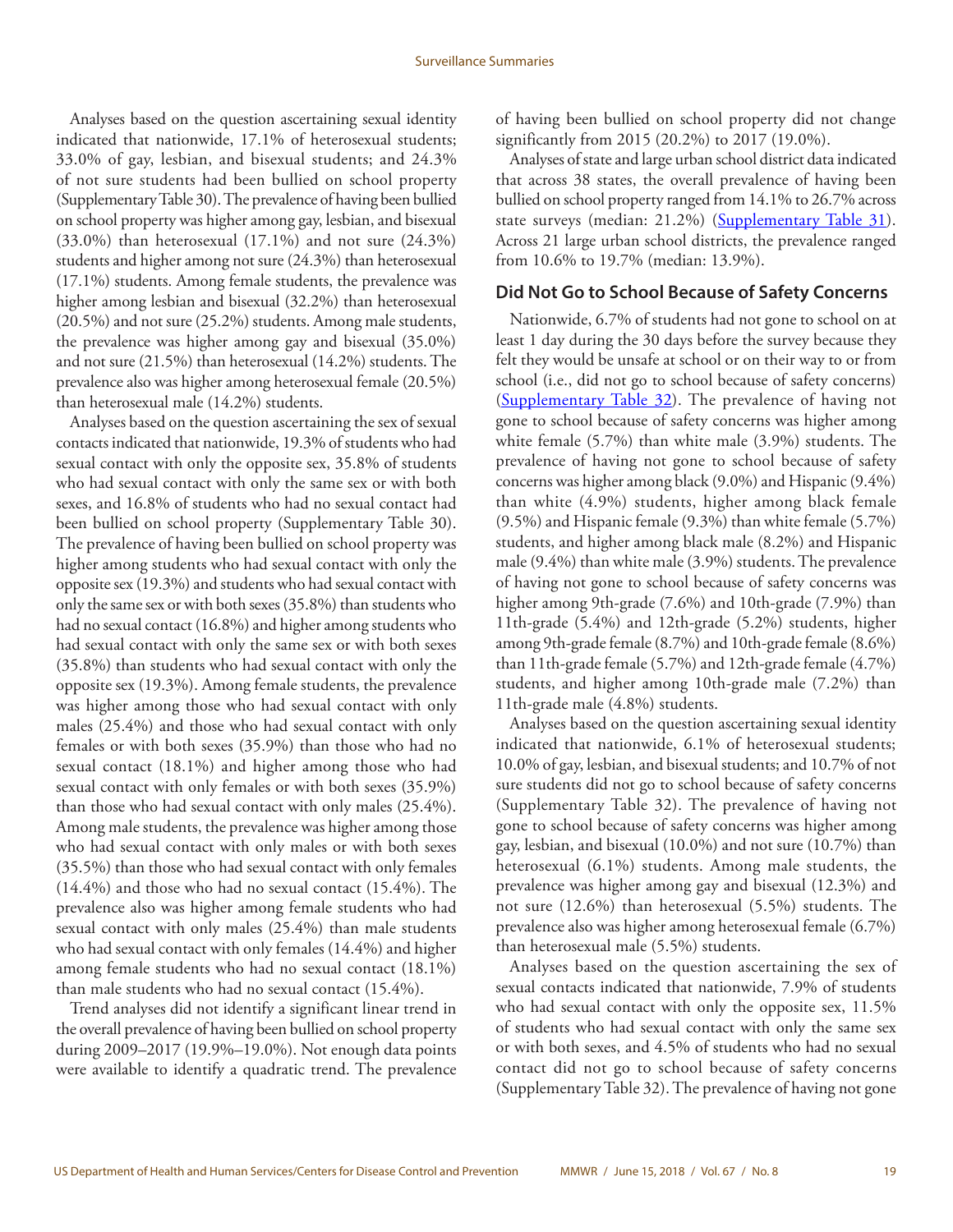to school because of safety concerns was higher among students who had sexual contact with only the opposite sex (7.9%) and students who had sexual contact with only the same sex or with both sexes (11.5%) than students who had no sexual contact (4.5%) and higher among students who had sexual contact with only the same sex or with both sexes (11.5%) than students who had sexual contact with only the opposite sex (7.9%). Among female students, the prevalence was higher among those who had sexual contact with only males (8.0%) and those who had sexual contact with only females or with both sexes (11.4%) than those who had no sexual contact (5.5). Among male students, the prevalence was higher among those who had sexual contact with only females (7.8%) and those who had sexual contact with only males or with both sexes (11.8%) than those who had no sexual contact (3.5%). The prevalence also was higher among female students who had no sexual contact (5.5%) than male students who had no sexual contact (3.5%).

Trend analyses indicated that during 1993–2017, a significant linear increase (4.4%–6.7%) occurred in the overall prevalence of having not gone to school because of safety concerns. A significant quadratic trend was not identified. The prevalence of having not gone to school because of safety concerns did not change significantly from 2015 (5.6%) to 2017 (6.7%).

Analyses of state and large urban school district data indicated that across 36 states, the overall prevalence of having not gone to school because of safety concerns ranged from 4.5% to 11.8% across state surveys (median: 7.3%) [\(Supplementary](https://www.cdc.gov/healthyyouth/data/yrbs/2017_tables/contribute_to_violence.htm#t33_down) [Table 33](https://www.cdc.gov/healthyyouth/data/yrbs/2017_tables/contribute_to_violence.htm#t33_down)). Across 20 large urban school districts, the prevalence ranged from 5.8% to 13.3% (median: 9.6%).

## **Were Physically Forced to Have Sexual Intercourse**

Nationwide, 7.4% of students had ever been physically forced to have sexual intercourse when they did not want to (Supplementary Table  $34$ ). The prevalence of having been forced to have sexual intercourse was higher among female (11.3%) than male (3.5%) students; higher among white female (11.2%), black female (11.7%), and Hispanic female (11.2%) than white male (3.3%), black male (3.4%), and Hispanic male (3.6%) students, respectively; and higher among 9th-grade female (8.1%), 10th-grade female (11.2%), 11th-grade female (12.1%), and 12th-grade female (13.9%) than 9th-grade male (2.7%), 10th-grade male (3.5%), 11th-grade male (2.8%), and 12th-grade male (4.8%) students, respectively. The prevalence of having been forced to have sexual intercourse was higher among 10th-grade (7.4%), 11th-grade (7.5%), and 12th-grade (9.4%) than 9th-grade (5.4%) students; higher among 12th-grade (9.4%) than 10th-grade (7.4%) students;

higher among 10th-grade female (11.2%), 11th-grade female (12.1%), and 12th-grade female (13.9%) than 9th-grade female (8.1%) students; and higher among 12th-grade male (4.8%) than 9th-grade male (2.7%) students.

Analyses based on the question ascertaining sexual identity indicated that nationwide, 5.4% of heterosexual students; 21.9% of gay, lesbian, and bisexual students; and 13.1% of not sure students had ever been physically forced to have sexual intercourse when they did not want to (Supplementary Table 34). The prevalence of having been forced to have sexual intercourse was higher among gay, lesbian, and bisexual (21.9%) than heterosexual (5.4%) and not sure (13.1%) students and higher among not sure (13.1%) than heterosexual (5.4%) students. Among female students, the prevalence was higher among lesbian and bisexual (23.7%) than heterosexual (8.8%) and not sure (12.7%) students. Among male students, the prevalence was higher among gay and bisexual (15.6%) and not sure (11.8%) than heterosexual (2.5%) students. The prevalence also was higher among heterosexual female (8.8%) than heterosexual male (2.5%) students and higher among lesbian and bisexual female (23.7%) than gay and bisexual male (15.6%) students.

Analyses based on the question ascertaining the sex of sexual contacts indicated that nationwide, 9.9% of students who had sexual contact with only the opposite sex, 30.3% of students who had sexual contact with only the same sex or with both sexes, and 1.5% of students who had no sexual contact had ever been physically forced to have sexual intercourse when they did not want to (Supplementary Table 34). The prevalence of having been forced to have sexual intercourse was higher among students who had sexual contact with only the opposite sex (9.9%) and students who had sexual contact with only the same sex or with both sexes (30.3%) than students who had no sexual contact (1.5%) and higher among students who had sexual contact with only the same sex or with both sexes (30.3%) than students who had sexual contact with only the opposite sex (9.9%). Among female students, the prevalence was higher among those who had sexual contact with only males (17.5%) and those who had sexual contact with only females or with both sexes (31.7%) than those who had no sexual contact (2.1%) and higher among those who had sexual contact with only females or with both sexes (31.7%) than those who had sexual contact with only males (17.5%). Among male students, the prevalence was higher among those who had sexual contact with only females (3.6%) and those who had sexual contact with only males or with both sexes (26.4%) than those who had no sexual contact (0.8%) and higher among those who had sexual contact with only males or with both sexes (26.4%) than those who had sexual contact with only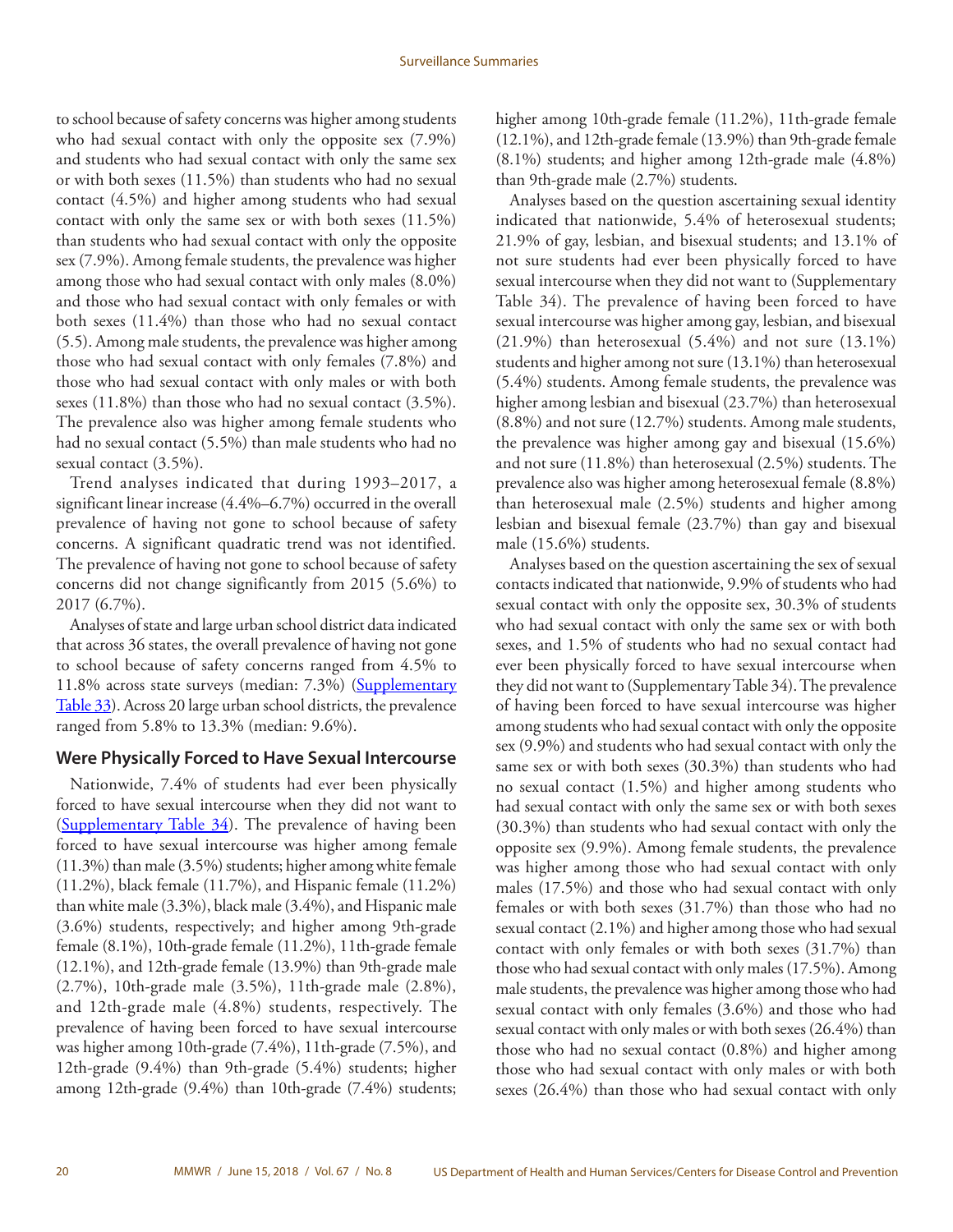females (3.6%). The prevalence also was higher among female students who had sexual contact with only males (17.5%) than male students who had sexual contact with only females (3.6%) and higher among female students who had no sexual contact (2.1%) than male students who had no sexual contact (0.8%).

Trend analyses indicated that during 2001–2017, a significant linear decrease (7.7%–7.4%) occurred in the overall prevalence of having been forced to have sexual intercourse. A significant quadratic trend was not identified. The prevalence of having been forced to have sexual intercourse did not change significantly from 2015 (6.7%) to 2017 (7.4%).

Analyses of state and large urban school district data indicated that across 34 states, the overall prevalence of having been forced to have sexual intercourse ranged from 5.7% to 19.2% across state surveys (median: 8.3%) [\(Supplementary](https://www.cdc.gov/healthyyouth/data/yrbs/2017_tables/contribute_to_violence.htm#t35_down) [Table 35](https://www.cdc.gov/healthyyouth/data/yrbs/2017_tables/contribute_to_violence.htm#t35_down)). Across 20 large urban school districts, the prevalence ranged from 6.8% to 11.9% (median: 9.2%).

## **Experienced Sexual Violence by Anyone**

Nationwide, 9.7% of students had been forced to do "sexual things" (e.g., kissing, touching, or being physically forced to have sexual intercourse) they did not want to do one or more times during the 12 months before the survey by anyone (i.e., sexual violence) ([Supplementary Table 36](https://www.cdc.gov/healthyyouth/data/yrbs/2017_tables/contribute_to_violence.htm#t36_down)). The prevalence of having experienced sexual violence by anyone was higher among female (15.2%) than male (4.3%) students; higher among white female (16.6%), black female (11.0%), and Hispanic female (15.1%) than white male (3.5%), black male (5.8%), and Hispanic male (4.2%) students, respectively; and higher among 9th-grade female (14.7%), 10th-grade female (15.3%), 11th-grade female (16.1%), and 12th-grade female (14.4%) than 9th-grade male (3.8%), 10th-grade male (4.4%), 11th-grade male (4.1%), and 12th-grade male (4.7%) students, respectively. The prevalence of having experienced sexual violence was higher among white female (16.6%) and Hispanic female (15.1%) than black female (11.0%) students.

Analyses based on the question ascertaining sexual identity indicated that nationwide, 7.9% of heterosexual students; 22.2% of gay, lesbian, and bisexual students; and 16.7% of not sure students had experienced sexual violence by anyone (Supplementary Table 36). The prevalence of having experienced sexual violence by anyone was higher among gay, lesbian, and bisexual (22.2%) and not sure (16.7%) than heterosexual (7.9%) students and higher among gay, lesbian, and bisexual (22.2%) than not sure (16.7%) students. Among female students, the prevalence was higher among lesbian and bisexual (22.8%) and not sure (18.9%) than heterosexual (13.4%) students. Among male students, the prevalence was higher among gay and bisexual (19.6%) and not sure (11.3%) than heterosexual (3.1%) students. The prevalence also was higher among heterosexual female (13.4%) than heterosexual male (3.1%) students and higher among not sure female (18.9%) than not sure male (11.3%) students.

Analyses based on the question ascertaining the sex of sexual contacts indicated that nationwide, 12.0% of students who had sexual contact with only the opposite sex, 31.4% of students who had sexual contact with only the same sex or with both sexes, and 4.3% of students who had no sexual contact had experienced sexual violence by anyone (Supplementary Table 36). The prevalence of having experienced sexual violence by anyone was higher among students who had sexual contact with only the opposite sex (12.0%) and students who had sexual contact with only the same sex or with both sexes (31.4%) than students who had no sexual contact (4.3%) and higher among students who had sexual contact with only the same sex or with both sexes (31.4%) than students who had sexual contact with only the opposite sex (12.0%). Among female students, the prevalence was higher among those who had sexual contact with only males (21.2%) and those who had sexual contact with only females or with both sexes (33.1%) than those who had no sexual contact (7.0%) and higher among those who had sexual contact with only females or with both sexes (33.1%) than those who had sexual contact with only males (21.2%). Among male students, the prevalence was higher among those who had sexual contact with only females (4.7%) and those who had sexual contact with only males or with both sexes (26.4%) than those who had no sexual contact (1.4%) and higher among those who had sexual contact with only males or with both sexes (26.4%) than those who had sexual contact with only females (4.7%). The prevalence also was higher among female students who had sexual contact with only males (21.2%) than male students who had sexual contact with only females (4.7%) and higher among female students who had no sexual contact (7.0%) than male students who had no sexual contact (1.4%).

The question measuring the prevalence of having experienced sexual violence by anyone was used for the first time in the 2017 national YRBS. As a result, long-term temporal trends and 2-year temporal changes are not available for this variable.

Analyses of state and large urban school district data indicated that across 26 states, the overall prevalence of having experienced sexual violence by anyone ranged from 7.7% to 18.5% across state surveys (median: 10.5%) (Supplementary [Table 37](https://www.cdc.gov/healthyyouth/data/yrbs/2017_tables/contribute_to_violence.htm#t37_down)). Across 15 large urban school districts, the prevalence ranged from 8.4% to 14.1% (median: 11.0%).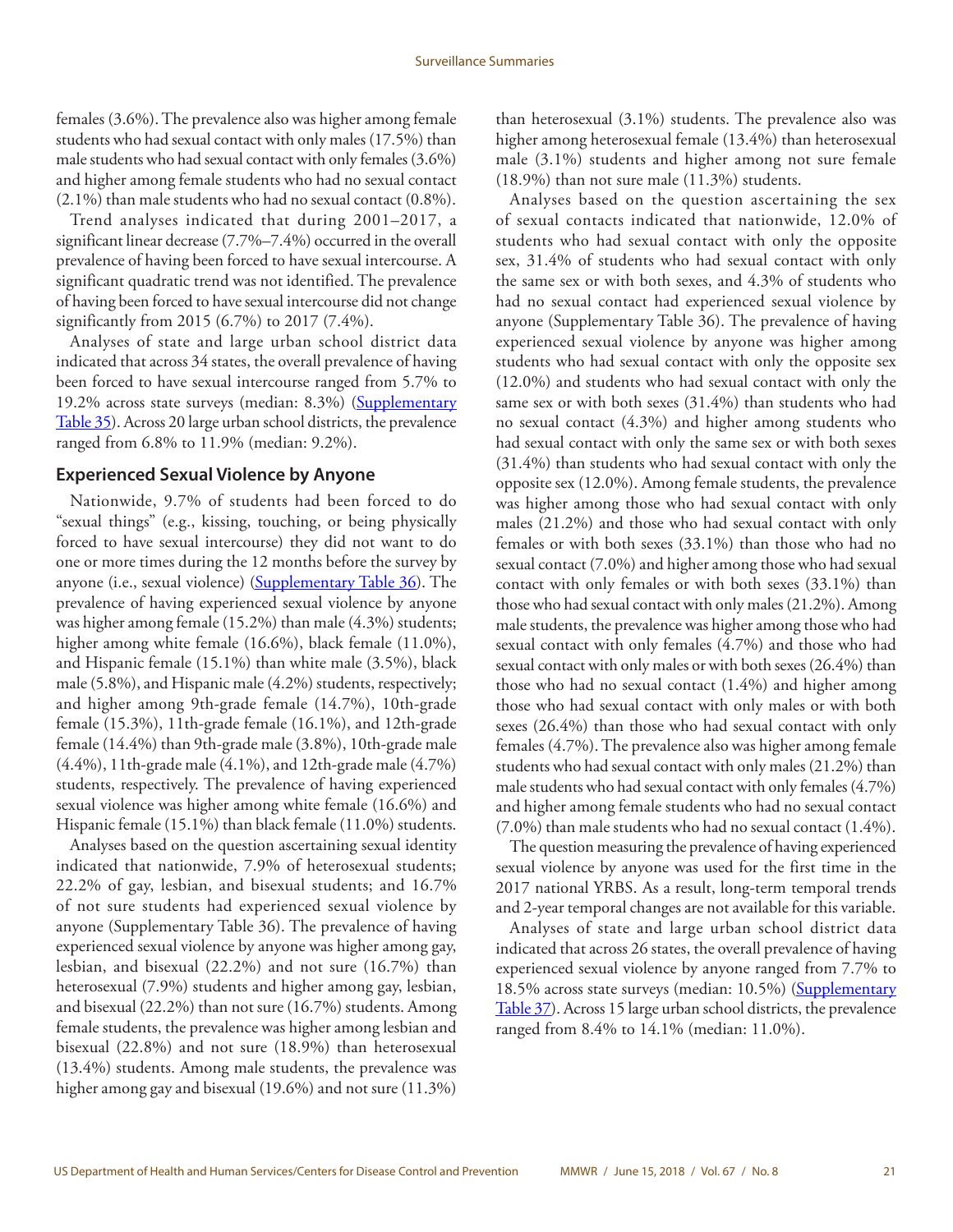## **Experienced Sexual Dating Violence**

Among the 68.3% of students nationwide who dated or went out with someone during the 12 months before the survey,<sup>5</sup> 6.9% had been forced to do "sexual things" (e.g., kissing, touching, or being physically forced to have sexual intercourse) they did not want to do one or more times during the 12 months before the survey by someone they were dating or going out with (i.e., sexual dating violence) ([Supplementary](https://www.cdc.gov/healthyyouth/data/yrbs/2017_tables/contribute_to_violence.htm#t38_down) [Table 38](https://www.cdc.gov/healthyyouth/data/yrbs/2017_tables/contribute_to_violence.htm#t38_down)). The prevalence of having experienced sexual dating violence was higher among female (10.7%) than male (2.8%) students; higher among white female (11.1%), black female (6.8%), and Hispanic female (11.4%) than white male (2.6%), black male (2.7%), and Hispanic male (2.5%) students, respectively; and higher among 9th-grade female (11.0%), 10th-grade female (10.6%), 11th-grade female (11.5%), and 12th-grade female (9.4%) than 9th-grade male (2.2%), 10th-grade male (2.9%), 11th-grade male (1.8%), and 12th-grade male (4.0%) students, respectively. The prevalence of having experienced sexual dating violence was higher among white (6.9%) and Hispanic (6.9%) than black (4.8%) students and higher among white female (11.1%) and Hispanic female (11.4%) than black female (6.8%) students. The prevalence of having experienced sexual dating violence was higher among 12th-grade male (4.0%) than 11th-grade male (1.8%) students.

Analyses based on the question ascertaining sexual identity indicated that nationwide, among the students who dated or went out with someone during the 12 months before the survey, 5.5% of heterosexual students; 15.8% of gay, lesbian, and bisexual students; and 14.1% of not sure students had experienced sexual dating violence (Supplementary Table 38). The prevalence of having experienced sexual dating violence was higher among gay, lesbian, and bisexual (15.8%) and not sure (14.1%) than heterosexual (5.5%) students. Among female students, the prevalence was higher among lesbian and bisexual (16.3%) than heterosexual (9.3%) students. Among male students, the prevalence was higher among gay and bisexual (13.5%) than heterosexual (2.1%) students. The prevalence also was higher among heterosexual female (9.3%) than heterosexual male (2.1%) students.

Analyses based on the question ascertaining the sex of sexual contacts indicated that nationwide, among the students who dated or went out with someone during the 12 months before the survey, 7.2% of students who had sexual contact with only the opposite sex, 19.5% of students who had sexual contact with only the same sex or with both sexes, and 3.5% of students who had no sexual contact had experienced sexual dating violence (Supplementary Table 38). The prevalence of having experienced sexual dating violence was higher among students who had sexual contact with only the opposite sex (7.2%) and students who had sexual contact with only the same sex or with both sexes (19.5%) than students who had no sexual contact (3.5%) and higher among students who had sexual contact with only the same sex or with both sexes (19.5%) than students who had sexual contact with only the opposite sex (7.2%). Among female students, the prevalence was higher among those who had sexual contact with only males (12.4%) and those who had sexual contact with only females or with both sexes (19.2%) than those who had no sexual contact (6.0%) and higher among those who had sexual contact with only females or with both sexes (19.2%) than those who had sexual contact with only males (12.4%). Among male students, the prevalence was higher among those who had sexual contact with only females (2.8%) and those who had sexual contact with only males or with both sexes (20.2%) than those who had no sexual contact (0.6%) and higher among those who had sexual contact with only males or with both sexes (20.2%) than those who had sexual contact with only females (2.8%). The prevalence also was higher among female students who had sexual contact with only males (12.4%) than male students who had sexual contact with only females (2.8%) and higher among female students who had no sexual contact (6.0%) than male students who had no sexual contact (0.6%).

Trend analyses indicated that during 2013–2017, a significant linear decrease (10.4%–6.9%) occurred in the overall prevalence of having experienced sexual dating violence, among the students who dated or went out with someone during the 12 months before the survey. Not enough data points were available to identify a quadratic trend. The prevalence of having experienced sexual dating violence decreased significantly from 2015 (10.6%) to 2017 (6.9%).

Analyses of state and large urban school district data indicated that across 27 states, the overall prevalence of having experienced sexual dating violence, among the students who dated or went out with someone during the 12 months before the survey, ranged from 5.2% to 12.0% across state surveys (median: 7.3%) [\(Supplementary Table 39\)](https://www.cdc.gov/healthyyouth/data/yrbs/2017_tables/contribute_to_violence.htm#t39_down). Across 19 large urban school districts, the prevalence ranged from 3.5% to 15.4% (median: 5.8%).

#### **Experienced Physical Dating Violence**

Among the 69.0% of students nationwide who dated or went out with someone during the 12 months before the survey,<sup>5</sup> 8.0% had been physically hurt on purpose (e.g., being hit, slammed into something, or injured with an object or weapon)

<sup>¶</sup>The prevalence of dating or going out with someone during the 12 months before the survey varies slightly for the two variables (having experienced sexual dating violence and having experienced physical dating violence) because of differences in the number of students who selected the response option "I did not date or go out with anyone during the past 12 months" for each question.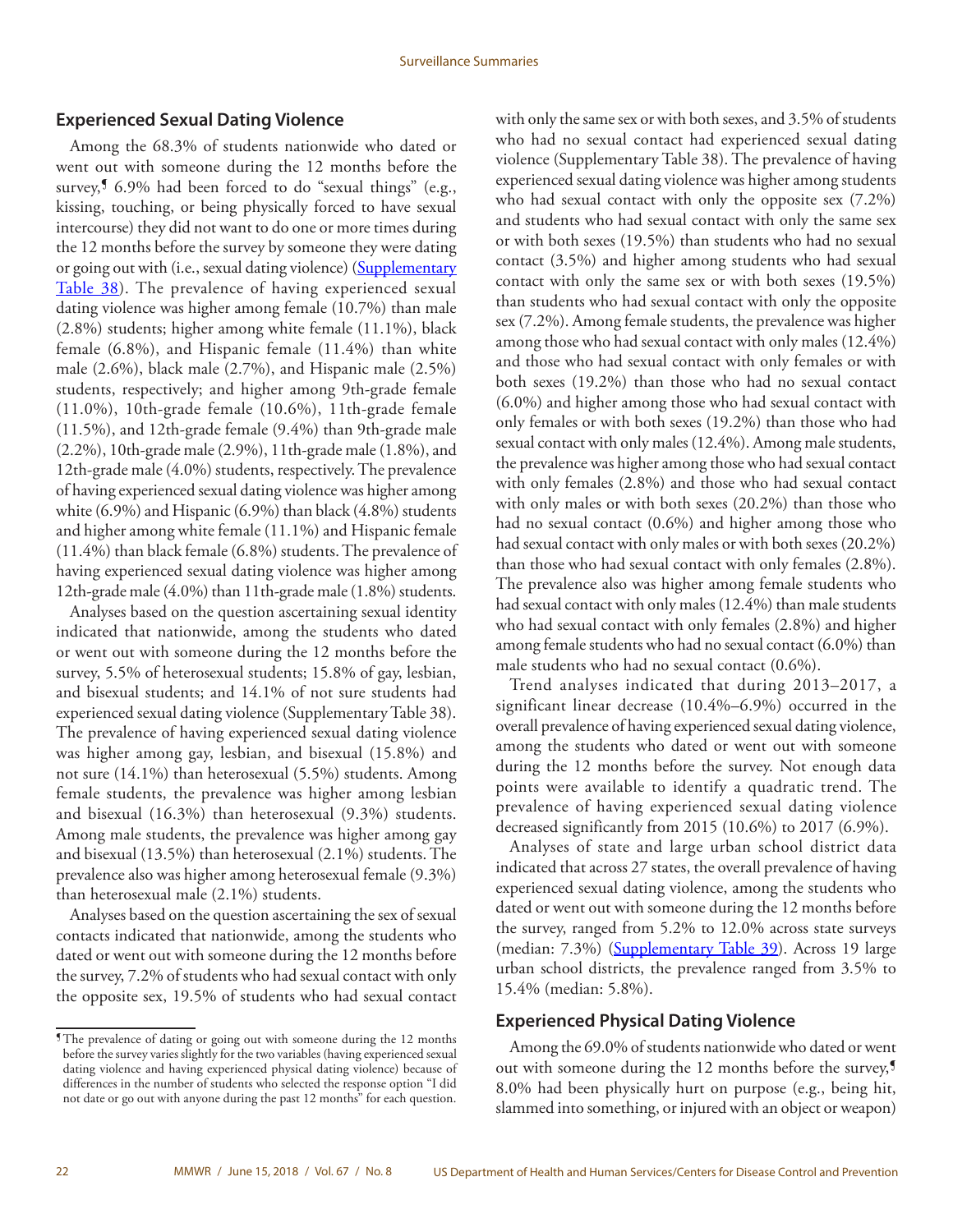one or more times during the 12 months before the survey by someone they were dating or going out with (i.e., physical dating violence) ([Supplementary Table 40](https://www.cdc.gov/healthyyouth/data/yrbs/2017_tables/contribute_to_violence.htm#t40_down)). The prevalence of having experienced physical dating violence was higher among female (9.1%) than male (6.5%) students; higher among black female (13.1%) and Hispanic female (9.2%) than black male (7.1%) and Hispanic male (5.9%) students, respectively; and higher among 9th-grade female (8.1%), 10th-grade female (10.1%), and 11th-grade female (8.4%) than 9th-grade male (5.6%), 10th-grade male (6.5%), and 11th-grade male (4.8%) students, respectively. The prevalence of having experienced physical dating violence was higher among black (10.2%) than white (7.0%) and Hispanic (7.6%) students and higher among black female (13.1%) than white female (8.0%) students. The prevalence of having experienced physical dating violence was higher among 12th-grade (9.2%) than 9th-grade (7.0%) and 11th-grade (6.8%) students and higher among 12th-grade male (8.9%) than 9th-grade male (5.6%) and 11th-grade male (4.8%) students.

Analyses based on the question ascertaining sexual identity indicated that nationwide, among the students who dated or went out with someone during the 12 months before the survey, 6.4% of heterosexual students; 17.2% of gay, lesbian, and bisexual students; and 14.1% of not sure students had experienced physical dating violence (Supplementary Table 40). The prevalence of having experienced physical dating violence was higher among gay, lesbian, and bisexual (17.2%) and not sure (14.1%) than heterosexual (6.4%) students. Among female students, the prevalence was higher among lesbian and bisexual (16.9%) than heterosexual (7.1%) students. Among male students, the prevalence was higher among gay and bisexual (16.8%) and not sure (14.1%) than heterosexual (5.8%) students.

Analyses based on the question ascertaining the sex of sexual contacts indicated that nationwide, among the students who dated or went out with someone during the 12 months before the survey, 9.1% of students who had sexual contact with only the opposite sex, 20.2% of students who had sexual contact with only the same sex or with both sexes, and 2.4% of students who had no sexual contact had experienced physical dating violence (Supplementary Table 40). The prevalence of having experienced physical dating violence was higher among students who had sexual contact with only the opposite sex (9.1%) and students who had sexual contact with only the same sex or with both sexes (20.2%) than students who had no sexual contact (2.4%) and higher among students who had sexual contact with only the same sex or with both sexes (20.2%) than students who had sexual contact with only the opposite sex (9.1%). Among female students, the prevalence was higher among those who had sexual contact with only males (10.5%)

and those who had sexual contact with only females or with both sexes (19.8%) than those who had no sexual contact (2.9%) and higher among those who had sexual contact with only females or with both sexes (19.8%) than those who had sexual contact with only males (10.5%). Among male students, the prevalence was higher among those who had sexual contact with only females (7.9%) and those who had sexual contact with only males or with both sexes (21.4%) than those who had no sexual contact (1.8%) and higher among those who had sexual contact with only males or with both sexes (21.4%) than those who had sexual contact with only females (7.9%). The prevalence also was higher among female students who had sexual contact with only males (10.5%) than male students who had sexual contact with only females (7.9%).

Trend analyses indicated that during 2013–2017, a significant linear decrease (10.3%–8.0%) occurred in the overall prevalence of having experienced physical dating violence, among the students who dated or went out with someone during the 12 months before the survey. Not enough data points were available to identify a quadratic trend. The prevalence of having experienced physical dating violence decreased significantly from 2015 (9.6%) to 2017 (8.0%).

Analyses of state and large urban school district data indicated that across 36 states, the overall prevalence of having experienced physical dating violence, among the students who dated or went out with someone during the 12 months before the survey, ranged from 5.5% to 12.1% across state surveys (median: 8.4%) [\(Supplementary Table 41\)](https://www.cdc.gov/healthyyouth/data/yrbs/2017_tables/contribute_to_violence.htm#t41_down). Across 21 large urban school districts, the prevalence ranged from 5.2% to 14.1% (median: 8.7%).

## **Felt Sad or Hopeless**

During the 12 months before the survey, 31.5% of students nationwide had felt so sad or hopeless almost every day for 2 or more weeks in a row that they stopped doing some usual activities [\(Supplementary Table 42](https://www.cdc.gov/healthyyouth/data/yrbs/2017_tables/contribute_to_violence.htm#t42_down)). The prevalence of having felt sad or hopeless was higher among female (41.1%) than male (21.4%) students; higher among white female (38.2%), black female (40.7%), and Hispanic female (46.8%) than white male (21.4%), black male (17.3%), and Hispanic male (21.2%) students, respectively; and higher among 9th-grade female (40.0%), 10th-grade female (43.1%), 11th-grade female (43.6%), and 12th-grade female (37.5%) than 9th-grade male (19.5%), 10th-grade male (21.5%), 11th-grade male (20.9%), and 12th-grade male (24.1%) students, respectively. The prevalence of having felt sad or hopeless was higher among Hispanic (33.7%) than white (30.2%) and black (29.2%) students and higher among Hispanic female (46.8%) than white female (38.2%) students. The prevalence of having felt sad or hopeless was higher among 10th-grade female (43.1%)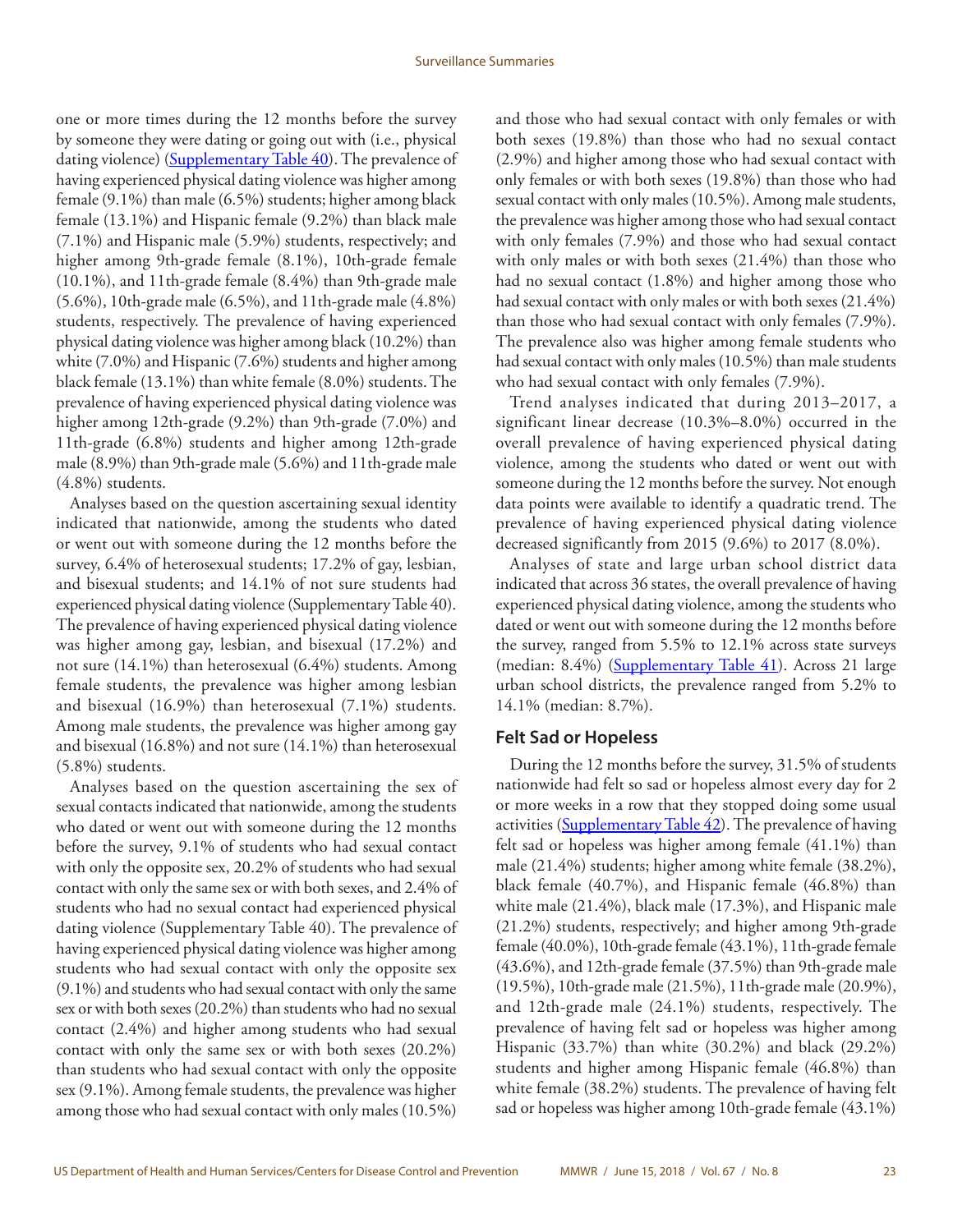and 11th-grade female (43.6%) than 12th-grade female (37.5%) students and higher among 12th-grade male (24.1%) than 9th-grade male (19.5%) students.

Analyses based on the question ascertaining sexual identity indicated that nationwide, 27.5% of heterosexual students; 63.0% of gay, lesbian, and bisexual students; and 46.4% of not sure students had felt sad or hopeless (Supplementary Table 42). The prevalence of having felt sad or hopeless was higher among gay, lesbian, and bisexual (63.0%) and not sure (46.4%) than heterosexual (27.5%) students and higher among gay, lesbian, and bisexual (63.0%) than not sure (46.4%) students. Among female students, the prevalence was higher among lesbian and bisexual (68.8%) and not sure (51.9%) than heterosexual (36.8%) students and higher among lesbian and bisexual (68.8%) than not sure (51.9%) students. Among male students, the prevalence was higher among gay and bisexual (45.5%) and not sure (36.4%) than heterosexual (19.5%) students. The prevalence also was higher among heterosexual female (36.8%) than heterosexual male (19.5%) students, higher among lesbian and bisexual female (68.8%) than gay and bisexual male (45.5%) students, and higher among not sure female (51.9%) than not sure male (36.4%) students.

Analyses based on the question ascertaining the sex of sexual contacts indicated that nationwide, 34.8% of students who had sexual contact with only the opposite sex, 63.9% of students who had sexual contact with only the same sex or with both sexes, and 25.4% of students who had no sexual contact had felt sad or hopeless (Supplementary Table 42). The prevalence of having felt sad or hopeless was higher among students who had sexual contact with only the opposite sex (34.8%) and students who had sexual contact with only the same sex or with both sexes (63.9%) than students who had no sexual contact (25.4%) and higher among students who had sexual contact with only the same sex or with both sexes (63.9%) than students who had sexual contact with only the opposite sex (34.8%). Among female students, the prevalence was higher among those who had sexual contact with only males (48.4%) and those who had sexual contact with only females or with both sexes (68.9%) than those who had no sexual contact (33.2%) and higher among those who had sexual contact with only females or with both sexes (68.9%) than those who had sexual contact with only males (48.4%). Among male students, the prevalence was higher among those who had sexual contact with only females (23.6%) and those who had sexual contact with only males or with both sexes (49.8%) than those who had no sexual contact (17.0%) and higher among those who had sexual contact with only males or with both sexes (49.8%) than those who had sexual contact with only females (23.6%). The prevalence also was higher among female students who had sexual contact with only males (48.4%) than male students who

had sexual contact with only females (23.6%), higher among female students who had sexual contact with only females or with both sexes (68.9%) than male students who had sexual contact with only males or with both sexes (49.8%), and higher among female students who had no sexual contact (33.2%) than male students who had no sexual contact (17.0%).

Trend analyses indicated that during 1999–2017, a significant linear increase (28.3%–31.5%) occurred in the overall prevalence of having felt sad or hopeless. A significant quadratic trend also was identified. The prevalence of having felt sad or hopeless decreased during 1999–2009 (28.3%– 26.1%) and then increased during 2009–2017 (26.1%– 31.5%). The prevalence of having felt sad or hopeless did not change significantly from 2015 (29.9%) to 2017 (31.5%).

Analyses of state and large urban school district data indicated that across 39 states, the overall prevalence of having felt sad or hopeless ranged from 24.8% to 40.2% across state surveys (median: 30.4%) ([Supplementary Table 43\)](https://www.cdc.gov/healthyyouth/data/yrbs/2017_tables/contribute_to_violence.htm#t43_down). Across 21 large urban school districts, the prevalence ranged from 26.1% to 35.5% (median: 31.4%).

### **Seriously Considered Attempting Suicide**

Nationwide, 17.2% of students had seriously considered attempting suicide during the 12 months before the survey [\(Supplementary Table 44](https://www.cdc.gov/healthyyouth/data/yrbs/2017_tables/contribute_to_violence.htm#t44_down)). The prevalence of having seriously considered attempting suicide was higher among female (22.1%) than male (11.9%) students; higher among white female (21.2%), black female (22.4%), and Hispanic female (22.2%) than white male (13.0%), black male (6.6%), and Hispanic male (10.8%) students, respectively; and higher among 9th-grade female (22.1%), 10th-grade female (23.4%), 11th-grade female (23.1%), and 12th-grade female (19.5%) than 9th-grade male (10.3%), 10th-grade male (10.9%), 11th-grade male (11.7%), and 12th-grade male (15.1%) students, respectively. The prevalence of having seriously considered attempting suicide was higher among white (17.3%) than black (14.7%) students and higher among white male (13.0%) and Hispanic male (10.8%) than black male (6.6%) students. The prevalence of having seriously considered attempting suicide was higher among 10th-grade female (23.4%) than 12th-grade female (19.5%) students and higher among 12th-grade male (15.1%) than 9th-grade male (10.3%), 10th-grade male (10.9%), and 11th-grade male (11.7%) students.

Analyses based on the question ascertaining sexual identity indicated that nationwide, 13.3% of heterosexual students; 47.7% of gay, lesbian, and bisexual students; and 31.8% of not sure students had seriously considered attempting suicide (Supplementary Table 44). The prevalence of having seriously considered attempting suicide was higher among gay, lesbian,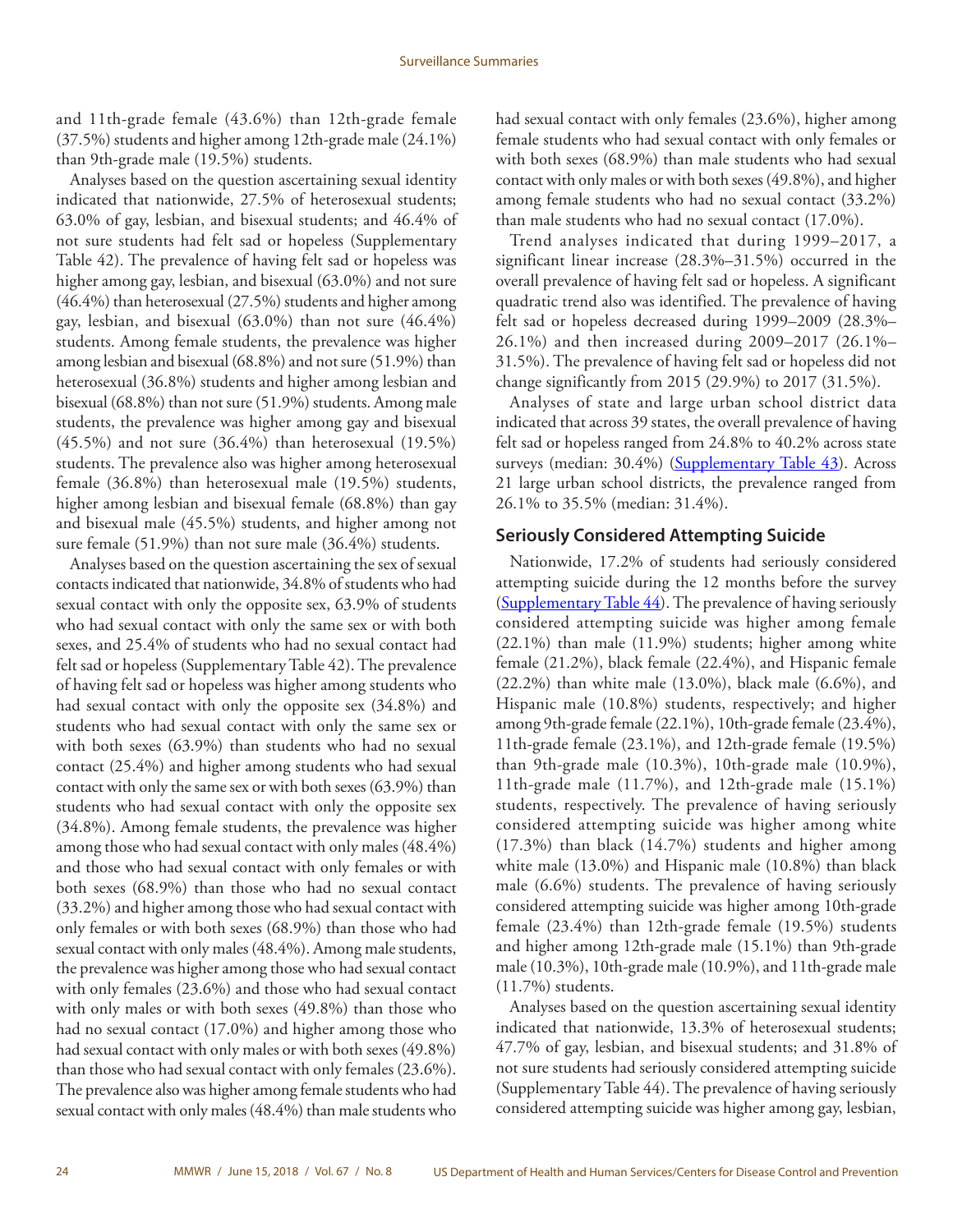and bisexual (47.7%) and not sure (31.8%) than heterosexual (13.3%) students and higher among gay, lesbian, and bisexual (47.7%) than not sure (31.8%) students. Among female students, the prevalence was higher among lesbian and bisexual (51.0%) and not sure (35.9%) than heterosexual (16.9%) students and higher among lesbian and bisexual (51.0%) than not sure (35.9%) students. Among male students, the prevalence was higher among gay and bisexual (37.0%) and not sure (23.9%) than heterosexual (10.2%) students and higher among gay and bisexual (37.0%) than not sure (23.9%) students. The prevalence also was higher among heterosexual female (16.9%) than heterosexual male (10.2%) students, higher among lesbian and bisexual female (51.0%) than gay and bisexual male (37.0%) students, and higher among not sure female (35.9%) than not sure male (23.9%) students.

Analyses based on the question ascertaining the sex of sexual contacts indicated that nationwide, 19.0% of students who had sexual contact with only the opposite sex, 45.1% of students who had sexual contact with only the same sex or with both sexes, and 12.3% of students who had no sexual contact had seriously considered attempting suicide (Supplementary Table 44). The prevalence of having seriously considered attempting suicide was higher among students who had sexual contact with only the opposite sex (19.0%) and students who had sexual contact with only the same sex or with both sexes (45.1%) than students who had no sexual contact (12.3%) and higher among students who had sexual contact with only the same sex or with both sexes (45.1%) than students who had sexual contact with only the opposite sex (19.0%). Among female students, the prevalence was higher among those who had sexual contact with only males (25.8%) and those who had sexual contact with only females or with both sexes (48.7%) than those who had no sexual contact (15.9%) and higher among those who had sexual contact with only females or with both sexes (48.7%) than those who had sexual contact with only males (25.8%). Among male students, the prevalence was higher among those who had sexual contact with only females (13.5%) and those who had sexual contact with only males or with both sexes (34.6%) than those who had no sexual contact (8.5%) and higher among those who had sexual contact with only males or with both sexes (34.6%) than those who had sexual contact with only females (13.5%). The prevalence also was higher among female students who had sexual contact with only males (25.8%) than male students who had sexual contact with only females (13.5%), higher among female students who had sexual contact with only females or with both sexes (48.7%) than male students who had sexual contact with only males or with both sexes (34.6%), and higher among female students who had no sexual contact (15.9%) than male students who had no sexual contact (8.5%).

Trend analyses indicated that during 1991–2017, a significant linear decrease (29.0%–17.2%) occurred in the overall prevalence of having seriously considered attempting suicide. A significant quadratic trend also was identified. The prevalence of having seriously considered attempting suicide decreased during 1991–2007 (29.0%–14.5%) and then increased during 2007–2017 (14.5%–17.2%). The prevalence of having seriously considered attempting suicide did not change significantly from 2015 (17.7%) to 2017 (17.2%).

Analyses of state and large urban school district data indicated that across 38 states, the overall prevalence of having seriously considered attempting suicide ranged from 12.4% to 23.2% across state surveys (median: 17.0%) ([Supplementary](https://www.cdc.gov/healthyyouth/data/yrbs/2017_tables/contribute_to_violence.htm#t45_down) [Table 45](https://www.cdc.gov/healthyyouth/data/yrbs/2017_tables/contribute_to_violence.htm#t45_down)). Across 21 large urban school districts, the prevalence ranged from 11.9% to 20.5% (median: 15.7%).

### **Made a Suicide Plan**

During the 12 months before the survey, 13.6% of students nationwide had made a plan about how they would attempt suicide ([Supplementary Table 46\)](https://www.cdc.gov/healthyyouth/data/yrbs/2017_tables/contribute_to_violence.htm#t46_down). The prevalence of having made a suicide plan was higher among female (17.1%) than male (9.7%) students; higher among white female (15.3%), black female (18.9%), and Hispanic female (17.2%) than white male (9.6%), black male (6.5%), and Hispanic male (9.9%) students, respectively; and higher among 9th-grade female (16.3%), 10th-grade female (19.0%), and 11th-grade female (18.5%) than 9th-grade male (8.8%), 10th-grade male (9.0%), and 11th-grade male (9.7%) students, respectively. The prevalence of having made a suicide plan was higher among white male (9.6%) and Hispanic male (9.9%) than black male (6.5%) students. The prevalence of having made a suicide plan was higher among 10th-grade female (19.0%) and 11th-grade female (18.5%) than 12th-grade female (14.2%) students.

Analyses based on the question ascertaining sexual identity indicated that nationwide, 10.4% of heterosexual students; 38.0% of gay, lesbian, and bisexual students; and 25.6% of not sure students had made a plan about how they would attempt suicide (Supplementary Table 46). The prevalence of having made a suicide plan was higher among gay, lesbian, and bisexual (38.0%) and not sure (25.6%) than heterosexual (10.4%) students and higher among gay, lesbian, and bisexual (38.0%) than not sure (25.6%) students. Among female students, the prevalence was higher among lesbian and bisexual (40.8%) and not sure (26.8%) than heterosexual (12.8%) students and higher among lesbian and bisexual (40.8%) than not sure (26.8%) students. Among male students, the prevalence was higher among gay and bisexual (28.7%) and not sure (21.9%) than heterosexual (8.2%) students. The prevalence also was higher among heterosexual female (12.8%) than heterosexual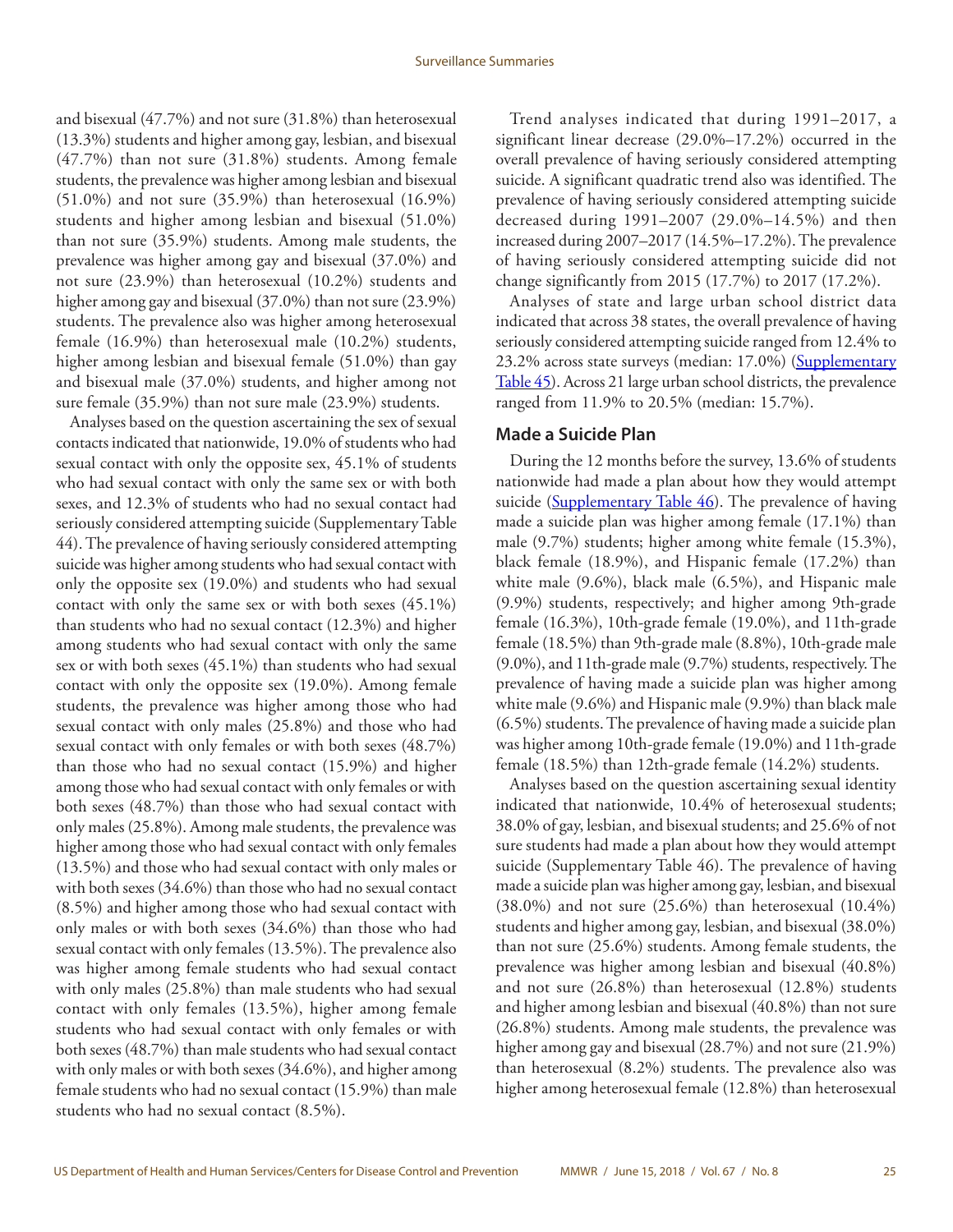male (8.2%) students and higher among lesbian and bisexual female (40.8%) than gay and bisexual male (28.7%) students.

Analyses based on the question ascertaining the sex of sexual contacts indicated that nationwide, 14.4% of students who had sexual contact with only the opposite sex, 41.2% of students who had sexual contact with only the same sex or with both sexes, and 9.1% of students who had no sexual contact had made a plan about how they would attempt suicide (Supplementary Table 46). The prevalence of having made a suicide plan was higher among students who had sexual contact with only the opposite sex (14.4%) and students who had sexual contact with only the same sex or with both sexes (41.2%) than students who had no sexual contact (9.1%) and higher among students who had sexual contact with only the same sex or with both sexes (41.2%) than students who had sexual contact with only the opposite sex (14.4%). Among female students, the prevalence was higher among those who had sexual contact with only males (19.4%) and those who had sexual contact with only females or with both sexes (42.3%) than those who had no sexual contact (11.3%) and higher among those who had sexual contact with only females or with both sexes (42.3%) than those who had sexual contact with only males (19.4%). Among male students, the prevalence was higher among those who had sexual contact with only females (10.2%) and those who had sexual contact with only males or with both sexes (38.0%) than those who had no sexual contact (6.7%) and higher among those who had sexual contact with only males or with both sexes (38.0%) than those who had sexual contact with only females (10.2%). The prevalence also was higher among female students who had sexual contact with only males (19.4%) than male students who had sexual contact with only females (10.2%) and higher among female students who had no sexual contact (11.3%) than male students who had no sexual contact (6.7%).

Trend analyses indicated that during 1991–2017, a significant linear decrease (18.6%–13.6%) occurred in the overall prevalence of having made a suicide plan. A significant quadratic trend also was identified. The prevalence of having made a suicide plan decreased during 1991–2009 (18.6%– 10.9%) and then increased during 2009–2017 (10.9%– 13.6%). The prevalence of having made a suicide plan did not change significantly from 2015 (14.6%) to 2017 (13.6%).

Analyses of state and large urban school district data indicated that across 36 states, the overall prevalence of having made a suicide plan ranged from 10.7% to 26.1% across state surveys (median: 14.2%) ([Supplementary Table 47](https://www.cdc.gov/healthyyouth/data/yrbs/2017_tables/contribute_to_violence.htm#t47_down)). Across 18 large urban school districts, the prevalence ranged from 10.1% to 18.4% (median: 13.2%).

#### **Attempted Suicide**

Nationwide, 7.4% of students had actually attempted suicide one or more times during the 12 months before the survey ([Supplementary Table 48](https://www.cdc.gov/healthyyouth/data/yrbs/2017_tables/contribute_to_violence.htm#t48_down)). The prevalence of having attempted suicide was higher among female (9.3%) than male (5.1%) students; higher among white female (7.3%), black female (12.5%), and Hispanic female (10.5%) than white male (4.6%), black male (6.7%), and Hispanic male (5.8%) students, respectively; and higher among 9th-grade female (11.3%) and 10th-grade female (11.7%) than 9th-grade male (5.0%) and 10th-grade male (5.2%) students, respectively. The prevalence of having attempted suicide was higher among black (9.8%) than white (6.1%) students and higher among black female (12.5%) than white female (7.3%) students. The prevalence of having attempted suicide was higher among 9th-grade (8.3%) and 10th-grade (8.6%) than 11th-grade (6.1%) and 12th-grade (5.8%) students and higher among 9th-grade female (11.3%) and 10th-grade female (11.7%) than 11th-grade female (7.3%) and 12th-grade female (6.2%) students.

Analyses based on the question ascertaining sexual identity indicated that nationwide, 5.4% of heterosexual students; 23.0% of gay, lesbian, and bisexual students; and 14.3% of not sure students had attempted suicide (Supplementary Table 48). The prevalence of having attempted suicide was higher among gay, lesbian, and bisexual (23.0%) and not sure (14.3%) than heterosexual (5.4%) students and higher among gay, lesbian, and bisexual (23.0%) than not sure (14.3%) students. Among female students, the prevalence was higher among lesbian and bisexual (23.7%) and not sure (12.9%) than heterosexual (7.0%) students and higher among lesbian and bisexual (23.7%) than not sure (12.9%) students. Among male students, the prevalence was higher among gay and bisexual  $(18.3\%)$  and not sure  $(13.8\%)$  than heterosexual  $(4.1\%)$ students. The prevalence also was higher among heterosexual female (7.0%) than heterosexual male (4.1%) students.

Analyses based on the question ascertaining the sex of sexual contacts indicated that nationwide, 8.1% of students who had sexual contact with only the opposite sex, 23.8% of students who had sexual contact with only the same sex or with both sexes, and 4.2% of students who had no sexual contact had attempted suicide (Supplementary Table 48). The prevalence of having attempted suicide was higher among students who had sexual contact with only the opposite sex (8.1%) and students who had sexual contact with only the same sex or with both sexes (23.8%) than students who had no sexual contact (4.2%) and higher among students who had sexual contact with only the same sex or with both sexes (23.8%) than students who had sexual contact with only the opposite sex (8.1%). Among female students, the prevalence was higher among those who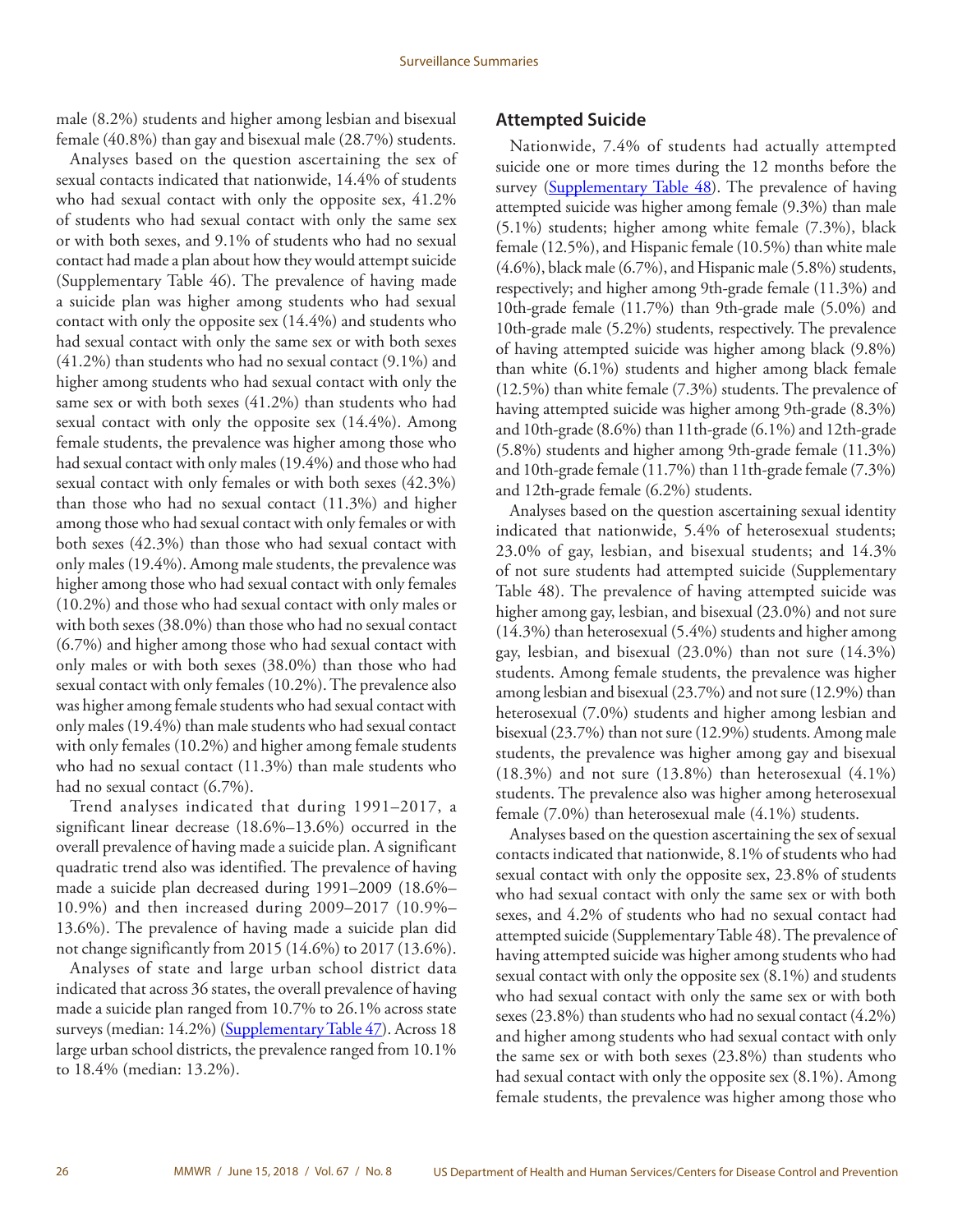had sexual contact with only males (10.9%) and those who had sexual contact with only females or with both sexes (24.1%) than those who had no sexual contact (5.8%) and higher among those who had sexual contact with only females or with both sexes (24.1%) than those who had sexual contact with only males (10.9%). Among male students, the prevalence was higher among those who had sexual contact with only females (5.8%) and those who had sexual contact with only males or with both sexes (22.6%) than those who had no sexual contact (2.5%) and higher among those who had sexual contact with only males or with both sexes (22.6%) than those who had sexual contact with only females (5.8%). The prevalence also was higher among female students who had sexual contact with only males (10.9%) than male students who had sexual contact with only females (5.8%) and higher among female students who had no sexual contact (5.8%) than male students who had no sexual contact (2.5%).

Trend analyses indicated that during 1991–2017, a significant linear decrease (7.3%–7.4%) occurred in the overall prevalence of having attempted suicide.\*\* A significant quadratic trend was not identified. The prevalence of having attempted suicide did not change significantly from 2015 (8.6%) to 2017 (7.4%).

Analyses of state and large urban school district data indicated that across 38 states, the overall prevalence of having attempted suicide ranged from 5.4% to 16.8% across state surveys (median: 9.3%) ([Supplementary Table 49](https://www.cdc.gov/healthyyouth/data/yrbs/2017_tables/contribute_to_violence.htm#t49_down)). Across 21 large urban school districts, the prevalence ranged from 5.6% to 19.5% (median: 11.0%).

## **Made a Suicide Attempt Resulting in an Injury, Poisoning, or Overdose that Had to be Treated by a Doctor or Nurse**

During the 12 months before the survey, 2.4% of students nationwide had made a suicide attempt resulting in an injury, poisoning, or overdose that had to be treated by a doctor or nurse ([Supplementary Table 50\)](https://www.cdc.gov/healthyyouth/data/yrbs/2017_tables/contribute_to_violence.htm#t50_down). The prevalence of having made a suicide attempt resulting in an injury, poisoning, or overdose that had to be treated by a doctor or nurse was higher among female (3.1%) than male (1.5%) students; higher among white female (2.3%) and Hispanic female (3.8%) than white male (1.3%) and Hispanic male (1.7%) students, respectively; and higher among 9th-grade female (3.8%) and 12th-grade female (2.7%) than 9th-grade male (1.2%) and 12th-grade male (1.1%) students, respectively. The prevalence of having made a suicide attempt resulting in

an injury, poisoning, or overdose that had to be treated by a doctor or nurse was higher among black (3.4%) than white (1.9%) students.

Analyses based on the question ascertaining sexual identity indicated that nationwide, 1.7% of heterosexual students; 7.5% of gay, lesbian, and bisexual students; and 5.6% of not sure students had made a suicide attempt resulting in an injury, poisoning, or overdose that had to be treated by a doctor or nurse (Supplementary Table 50). The prevalence of having made a suicide attempt resulting in an injury, poisoning, or overdose that had to be treated by a doctor or nurse was higher among gay, lesbian, and bisexual (7.5%) and not sure (5.6%) than heterosexual (1.7%) students. Among female students, the prevalence was higher among lesbian and bisexual (8.2%) than heterosexual (2.2%) and not sure (4.4%) students. The prevalence also was higher among heterosexual female (2.2%) than heterosexual male (1.3%) students and higher among lesbian and bisexual female (8.2%) than gay and bisexual male (3.8%) students.

Analyses based on the question ascertaining the sex of sexual contacts indicated that nationwide, 2.7% of students who had sexual contact with only the opposite sex, 7.8% of students who had sexual contact with only the same sex or with both sexes, and 1.2% of students who had no sexual contact had made a suicide attempt resulting in an injury, poisoning, or overdose that had to be treated by a doctor or nurse (Supplementary Table 50). The prevalence of having made a suicide attempt resulting in an injury, poisoning, or overdose that had to be treated by a doctor or nurse was higher among students who had sexual contact with only the opposite sex (2.7%) and students who had sexual contact with only the same sex or with both sexes (7.8%) than students who had no sexual contact (1.2%) and higher among students who had sexual contact with only the same sex or with both sexes (7.8%) than students who had sexual contact with only the opposite sex (2.7%). Among female students, the prevalence was higher among those who had sexual contact with only males (3.9%) and those who had sexual contact with only females or with both sexes (8.2%) than those who had no sexual contact (1.7%) and higher among those who had sexual contact with only females or with both sexes (8.2%) than those who had sexual contact with only males (3.9%). Among male students, the prevalence was higher among those who had sexual contact with only females (1.6%) and those who had sexual contact with only males or with both sexes (6.5%) than those who had no sexual contact (0.6%). The prevalence also was higher among female students who had sexual contact with only males (3.9%) than male students who had sexual contact with only females (1.6%) and higher among female students who had no sexual contact (1.7%) than male students who had no sexual contact (0.6%).

<sup>\*\*</sup> Review of only the oldest and most recent data points are not necessarily indicative of long-term temporal trends because the logistic regression analyses take into account all data points and adjust for changes in sex, grade, and race/ethnicity over time.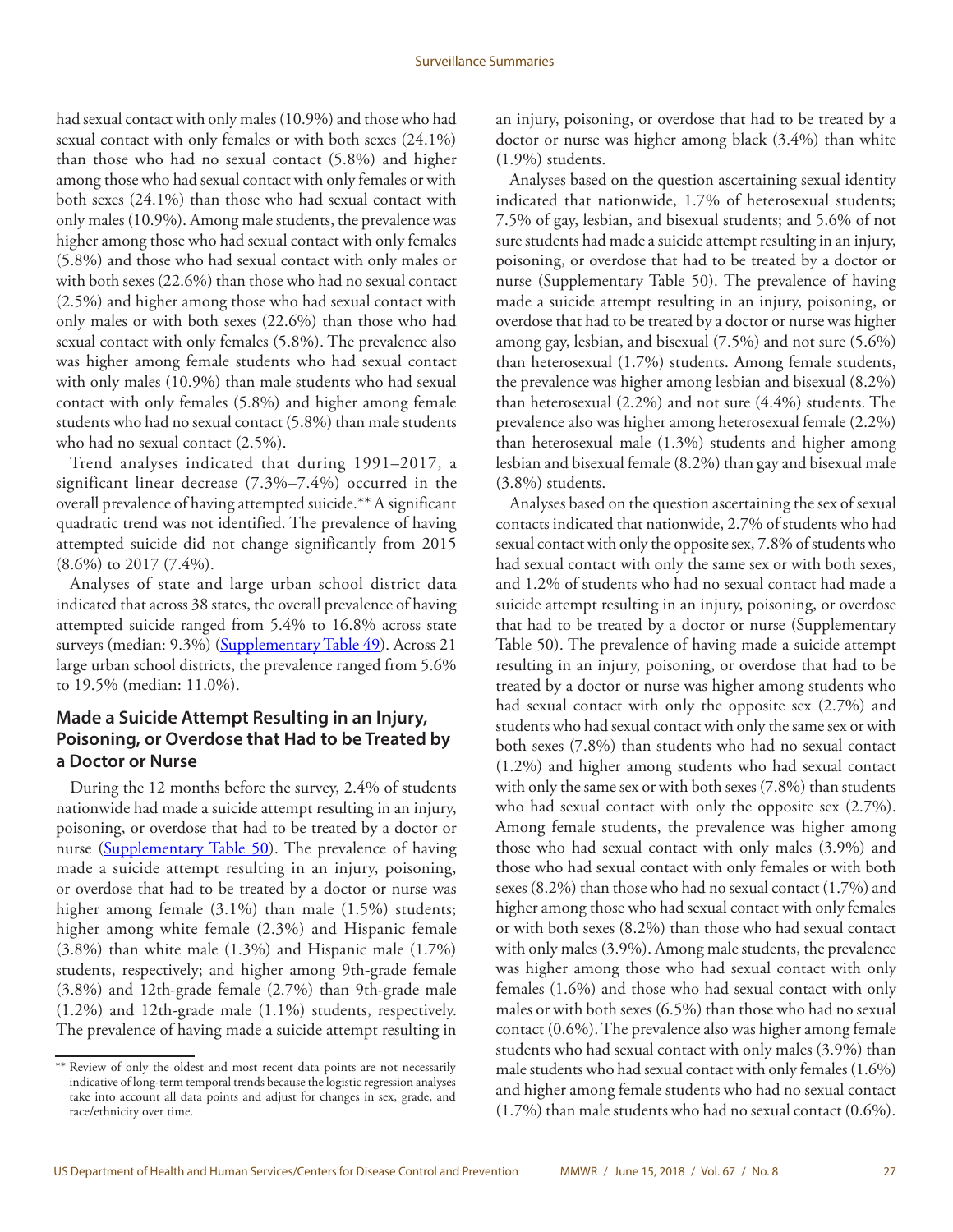Trend analyses did not identify a significant linear trend in the overall prevalence of having made a suicide attempt resulting in an injury, poisoning, or overdose that had to be treated by a doctor or nurse during 1991–2017 (1.7%–2.4%). A significant quadratic trend also was not identified. The prevalence of having made a suicide attempt resulting in an injury, poisoning, or overdose that had to be treated by a doctor or nurse did not change significantly from 2015 (2.8%) to 2017 (2.4%).

Analyses of state and large urban school district data indicated that across 33 states, the overall prevalence of having made a suicide attempt resulting in an injury, poisoning, or overdose that had to be treated by a doctor or nurse ranged from 1.9% to 7.6% across state surveys (median: 3.1%) [\(Supplementary](https://www.cdc.gov/healthyyouth/data/yrbs/2017_tables/contribute_to_violence.htm#t51_down) [Table 51](https://www.cdc.gov/healthyyouth/data/yrbs/2017_tables/contribute_to_violence.htm#t51_down)). Across 19 large urban school districts, the prevalence ranged from 1.5% to 7.5% (median: 3.6%).

## **Tobacco Use**

## **Ever Tried Cigarette Smoking**

Nationwide, 28.9% of students had ever tried cigarette smoking (even one or two puffs) ([Supplementary Table 52](https://www.cdc.gov/healthyyouth/data/yrbs/2017_tables/tobacco_use.htm#t52_down)). The prevalence of having ever tried cigarette smoking was higher among male (30.7%) than female (27.3%) students. The prevalence of having ever tried cigarette smoking was higher among white (31.0%) and Hispanic (29.7%) than black (21.1%) students, higher among white female (29.1%) and Hispanic female (27.5%) than black female (21.2%) students, and higher among white male (33.0%) and Hispanic male (31.8%) than black male (20.8%) students. The prevalence of having ever tried cigarette smoking was higher among 10th-grade (26.1%), 11th-grade (33.1%), and 12th-grade (37.1%) than 9th-grade (20.9%) students; higher among 11th-grade (33.1%) and 12th-grade (37.1%) than 10th-grade (26.1%) students; higher among 12th-grade (37.1%) than 11th-grade (33.1%) students, higher among 10th-grade female (24.6%), 11th-grade female (30.5%), and 12th-grade female (34.8%) than 9th-grade female (20.3%) students; higher among 11th-grade female (30.5%) and 12th-grade female (34.8%) than 10th-grade female (24.6%) students; higher among 10th-grade male (27.8%), 11th-grade male (35.8%), and 12th-grade male (39.5%) than 9th-grade male (21.4%) students; and higher among 11th-grade male (35.8%) and 12th-grade male (39.5%) than 10th-grade male (27.8%) students.

Analyses based on the question ascertaining sexual identity indicated that nationwide, 28.2% of heterosexual students; 41.8% of gay, lesbian, and bisexual students; and 27.5% of not sure students had ever tried cigarette smoking (Supplementary Table 52). The prevalence of having ever tried cigarette

smoking was higher among gay, lesbian, and bisexual (41.8%) than heterosexual (28.2%) and not sure (27.5%) students. Among female students, the prevalence was higher among lesbian and bisexual (42.1%) than heterosexual (25.7%) and not sure (25.4%) students. Among male students, the prevalence was higher among gay and bisexual (40.2%) than heterosexual (30.5%) and not sure (28.6%) students. The prevalence also was higher among heterosexual male (30.5%) than heterosexual female (25.7%) students.

Analyses based on the question ascertaining the sex of sexual contacts indicated that nationwide, 43.3% of students who had sexual contact with only the opposite sex, 57.2% of students who had sexual contact with only the same sex or with both sexes, and 13.0% of students who had no sexual contact had ever tried cigarette smoking (Supplementary Table 52). The prevalence of having ever tried cigarette smoking was higher among students who had sexual contact with only the opposite sex (43.3%) and students who had sexual contact with only the same sex or with both sexes (57.2%) than students who had no sexual contact (13.0%) and higher among students who had sexual contact with only the same sex or with both sexes (57.2%) than students who had sexual contact with only the opposite sex (43.3%). Among female students, the prevalence was higher among those who had sexual contact with only males (40.0%) and those who had sexual contact with only females or with both sexes (57.4%) than those who had no sexual contact (12.9%) and higher among those who had sexual contact with only females or with both sexes (57.4%) than those who had sexual contact with only males (40.0%). Among male students, the prevalence was higher among those who had sexual contact with only females (46.1%) and those who had sexual contact with only males or with both sexes (56.8%) than those who had no sexual contact (13.2%) and higher among those who had sexual contact with only males or with both sexes (56.8%) than those who had sexual contact with only females (46.1%). The prevalence also was higher among male students who had sexual contact with only females (46.1%) than female students who had sexual contact with only males (40.0%).

Trend analyses indicated that during 1991–2017, a significant linear decrease (70.1%–28.9%) occurred in the overall prevalence of having ever tried cigarette smoking. A significant quadratic trend also was identified. The prevalence of having ever tried cigarette smoking did not change significantly during 1991–1999 (70.1%–70.4%) and then decreased during 1999–2017 (70.4%–28.9%). The prevalence of having ever tried cigarette smoking did not change significantly from 2015 (32.3%) to 2017 (28.9%).

Analyses of state and large urban school district data indicated that across 30 states, the overall prevalence of having ever tried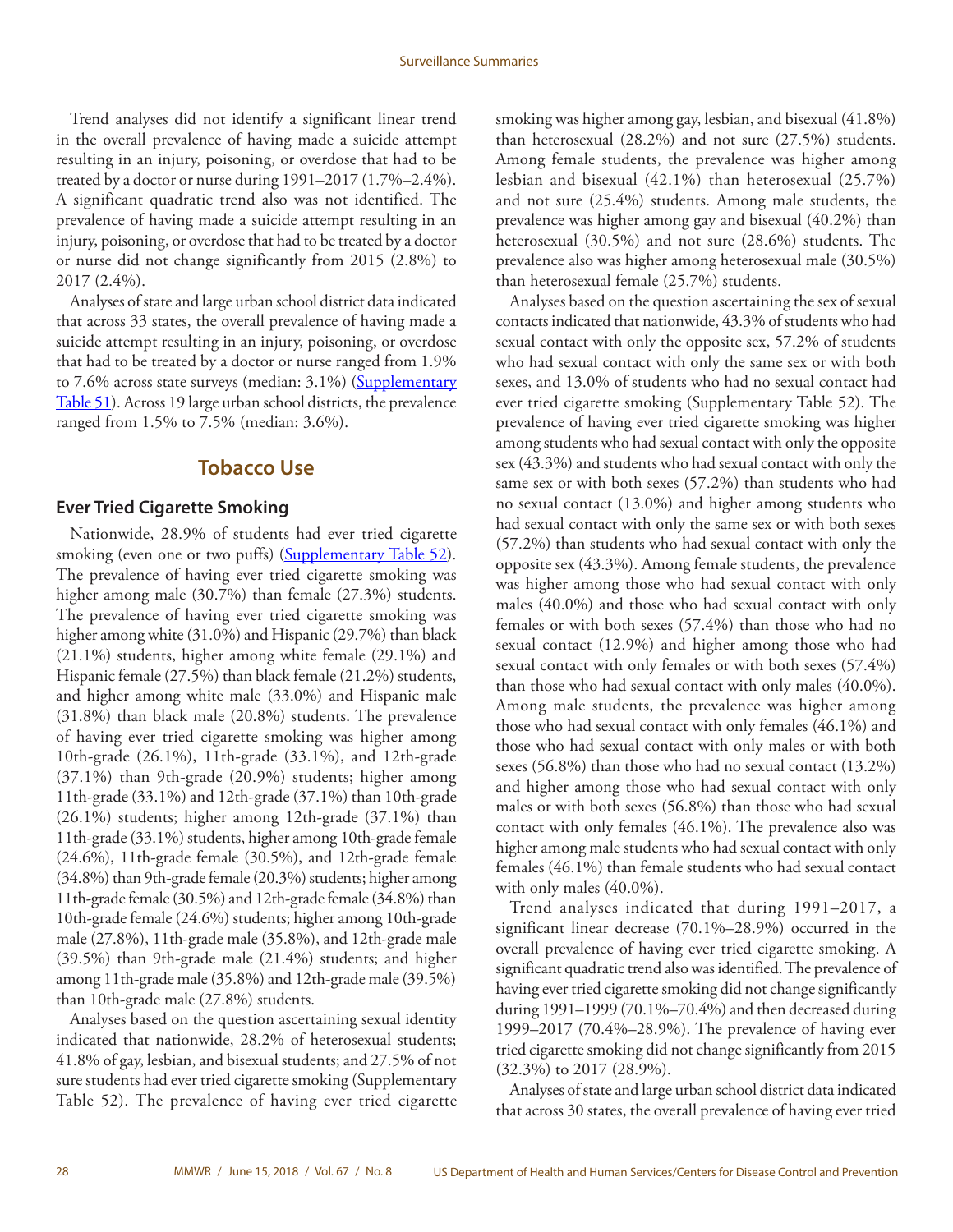cigarette smoking ranged from 16.4% to 40.5% across state surveys (median: 28.3%) [\(Supplementary Table 53](https://www.cdc.gov/healthyyouth/data/yrbs/2017_tables/tobacco_use.htm#t53_down)). Across 16 large urban school districts, the prevalence ranged from 15.0% to 27.3% (median: 18.6%).

## **Tried Cigarette Smoking Before Age 13 Years**

Nationwide, 9.5% of students had first tried cigarette smoking (even one or two puffs) before age 13 years ([Supplementary Table 54](https://www.cdc.gov/healthyyouth/data/yrbs/2017_tables/tobacco_use.htm#t54_down)). The prevalence of having first tried cigarette smoking before age 13 years was higher among male (10.9%) than female (8.0%) students; higher among white male (10.0%) and Hispanic male (13.0%) than white female (7.7%) and Hispanic female (7.1%) students, respectively; and higher among 11th-grade male (10.7%) and 12th-grade male (11.6%) than 11th-grade female (8.3%) and 12th-grade female (7.5%) students, respectively. The prevalence of having smoked a whole cigarette before age 13 years was higher among black female (10.9%) than Hispanic female (7.1%) students.

Analyses based on the question ascertaining sexual identity indicated that nationwide, 8.8% of heterosexual students; 14.2% of gay, lesbian, and bisexual students; and 14.8% of not sure students had first tried cigarette smoking before age 13 years (Supplementary Table 54). The prevalence of having first tried cigarette smoking before age 13 years was higher among gay, lesbian, and bisexual (14.2%) and not sure (14.8%) than heterosexual (8.8%) students. Among female students, the prevalence was higher among lesbian and bisexual (13.2%) than heterosexual (7.0%) students. Among male students, the prevalence was higher among gay and bisexual (15.9%) and not sure (16.7%) than heterosexual (10.4%) students. The prevalence also was higher among heterosexual male (10.4%) than heterosexual female (7.0%) students.

Analyses based on the question ascertaining the sex of sexual contacts indicated that nationwide, 13.5% of students who had sexual contact with only the opposite sex, 23.9% of students who had sexual contact with only the same sex or with both sexes, and 3.9% of students who had no sexual contact had first tried cigarette smoking (even one or two puffs) before age 13 years (Supplementary Table 54). The prevalence of was higher among students who had sexual contact with only the opposite sex (13.5%) and students who had sexual contact with only the same sex or with both sexes (23.9%) than students who had no sexual contact (3.9%) and higher among students who had sexual contact with only the same sex or with both sexes (23.9%) than students who had sexual contact with only the opposite sex (13.5%). Among female students, the prevalence was higher among those who had sexual contact with only males (10.3%) and those who had sexual contact with only females or with both sexes (23.1%) than those who had no sexual contact (3.5%) and higher among those who had

sexual contact with only females or with both sexes (23.1%) than those who had sexual contact with only males (10.3%). Among male students, the prevalence was higher among those who had sexual contact with only females (16.1%) and those who had sexual contact with only males or with both sexes (26.2%) than those who had no sexual contact (4.3%) and higher among those who had sexual contact with only males or with both sexes (26.2%) than those who had sexual contact with only females (16.1%). The prevalence also was higher among male students who had sexual contact with only females (16.1%) than female students who had sexual contact with only males (10.3%).

The question measuring the prevalence of having first tried cigarette smoking (even one or two puffs) before age 13 years was used for the first time in the 2017 national YRBS. As a result, long-term temporal trends and 2-year temporal changes are not available for this variable.

Analyses of state and large urban school district data indicated that across 32 states, the overall prevalence of having first tried cigarette smoking before age 13 years ranged from 5.7% to 16.7% across state surveys (median: 9.9%) ([Supplementary](https://www.cdc.gov/healthyyouth/data/yrbs/2017_tables/tobacco_use.htm#t55_down)  [Table 55](https://www.cdc.gov/healthyyouth/data/yrbs/2017_tables/tobacco_use.htm#t55_down)). Across 18 large urban school districts, the prevalence ranged from 5.9% to 12.6% (median: 9.1%).

## **Current Cigarette Use**

Nationwide, 8.8% of students had smoked cigarettes on at least 1 day during the 30 days before the survey (i.e., current cigarette use) ([Supplementary Table 56](https://www.cdc.gov/healthyyouth/data/yrbs/2017_tables/tobacco_use.htm#t56_down)). The prevalence of current cigarette use was higher among male (9.8%) than female (7.8%) students; higher among white male (12.3%) and black male (5.7%) than white female (9.9%) and black female (2.8%) students, respectively; and higher among 12th-grade male (15.7%) than 12th-grade female (11.1%) students. The prevalence of current cigarette use was higher among white (11.1%) and Hispanic (7.0%) than black (4.4%) students, higher among white (11.1%) than Hispanic (7.0%) students, higher among white female (9.9%) and Hispanic female (6.6%) than black female (2.8%) students, higher among white female (9.9%) than Hispanic female (6.6%) students, higher among white male (12.3%) than black male (5.7%) and Hispanic male (7.4%) students. The prevalence of current cigarette use was higher among 10th-grade (7.6%), 11th-grade (9.5%), and 12th-grade (13.4%) than 9th-grade (5.2%) students; higher among 11th-grade (9.5%) and 12th-grade (13.4%) than 10th-grade (7.6%) students; higher among 12th-grade (13.4%) than 11th-grade (9.5%) students; higher among 11th-grade female (8.6%) and 12th-grade female (11.1%) than 9th-grade female (4.9%) students; higher among 12th-grade female (11.1%) than 10th-grade female (6.8%) students; higher among 10th-grade male (8.4%), 11th-grade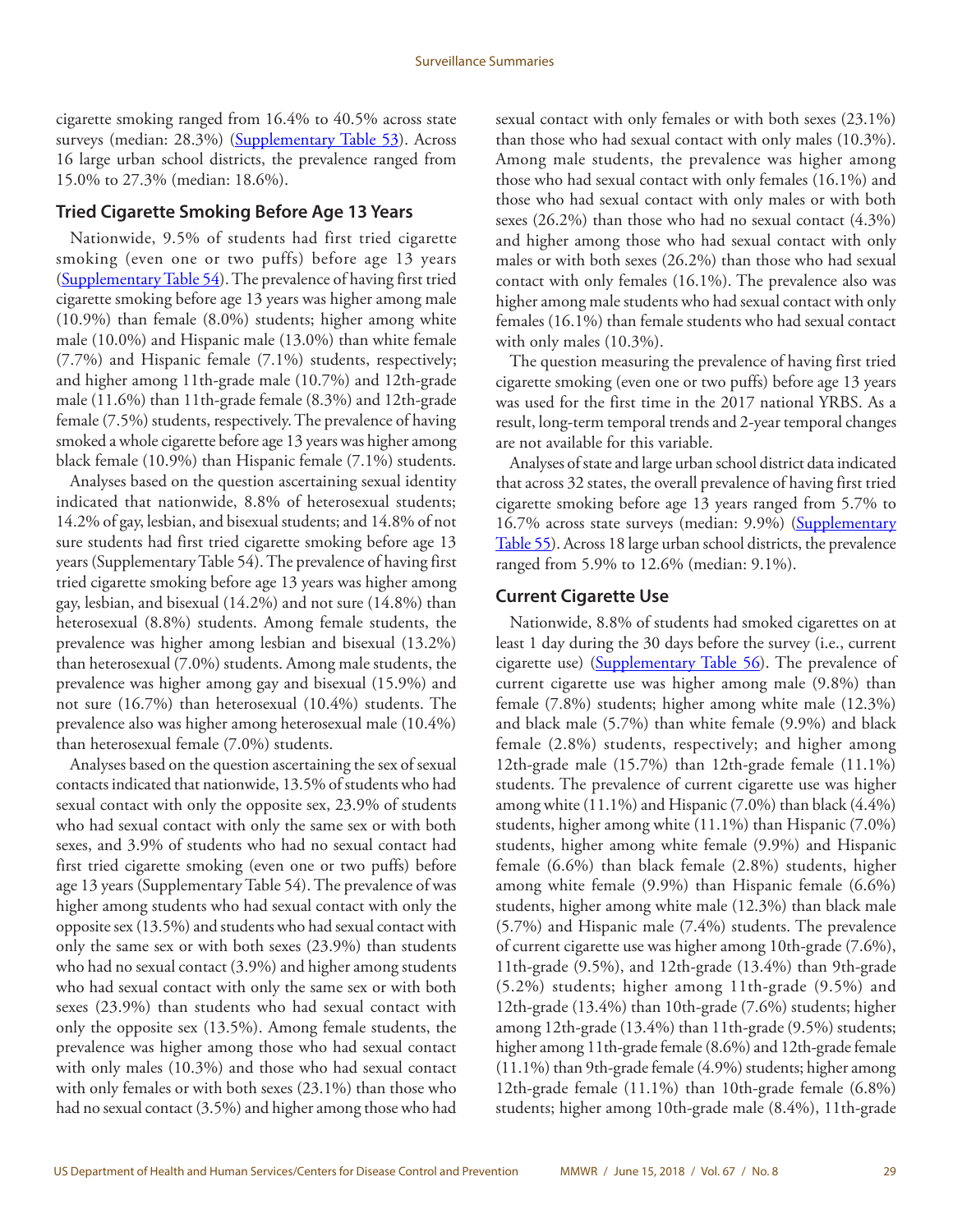male (10.2%), and 12th-grade male (15.7%) than 9th-grade male (5.6%) students; and higher among 12th-grade male (15.7%) than 10th-grade male (8.4%) and 11th-grade male (10.2%) students.

Analyses based on the question ascertaining sexual identity indicated that nationwide, the prevalence of current cigarette use was 8.1% among heterosexual students; 16.2% among gay, lesbian, and bisexual students; and 10.1% among not sure students (Supplementary Table 56). The prevalence of current cigarette use was higher among gay, lesbian, and bisexual (16.2%) than heterosexual (8.1%) and not sure (10.1%) students. Among female students, the prevalence was higher among lesbian and bisexual (15.4%) than heterosexual (6.6%) and not sure (8.6%) students. Among male students, the prevalence was higher among gay and bisexual (17.1%) than heterosexual (9.4%) and not sure (9.7%) students. The prevalence also was higher among heterosexual male (9.4%) than heterosexual female (6.6%) students.

Analyses based on the question ascertaining the sex of sexual contacts indicated that nationwide, the prevalence of current cigarette use was 14.2% among students who had sexual contact with only the opposite sex, 24.5% among students who had sexual contact with only the same sex or with both sexes, and 1.9% among students who had no sexual contact (Supplementary Table 56). The prevalence of current cigarette use was higher among students who had sexual contact with only the opposite sex (14.2%) and students who had sexual contact with only the same sex or with both sexes (24.5%) than students who had no sexual contact (1.9%) and higher among students who had sexual contact with only the same sex or with both sexes (24.5%) than students who had sexual contact with only the opposite sex (14.2%). Among female students, the prevalence was higher among those who had sexual contact with only males (12.1%) and those who had sexual contact with only females or with both sexes (24.9%) than those who had no sexual contact (1.5%) and higher among those who had sexual contact with only females or with both sexes (24.9%) than those who had sexual contact with only males (12.1%). Among male students, the prevalence was higher among those who had sexual contact with only females (15.9%) and those who had sexual contact with only males or with both sexes (23.4%) than those who had no sexual contact (2.3%). The prevalence also was higher among male students who had sexual contact with only females (15.9%) than female students who had sexual contact with only males (12.1%).

Trend analyses indicated that during 1991–2017, a significant linear decrease (27.5%–8.8%) occurred in the overall prevalence of current cigarette use. A significant quadratic trend also was identified. The prevalence of current cigarette use increased during 1991–1997 (27.5%–36.4%) and then decreased during 1997–2017 (36.4%–8.8%). The prevalence of current cigarette use did not change significantly from 2015 (10.8%) to 2017 (8.8%).

Analyses of state and large urban school district data indicated that across 39 states, the overall prevalence of current cigarette use ranged from 3.8% to 14.4% across state surveys (median: 8.2%) [\(Supplementary Table 57\)](https://www.cdc.gov/healthyyouth/data/yrbs/2017_tables/tobacco_use.htm#t57_down). Across 19 large urban school districts, the prevalence ranged from 2.7% to 6.7% (median: 4.2%).

## **Current Frequent Cigarette Use**

Nationwide, 2.6% of students had smoked cigarettes on 20 or more days during the 30 days before the survey (i.e., current frequent cigarette use) [\(Supplementary Table 58\)](https://www.cdc.gov/healthyyouth/data/yrbs/2017_tables/tobacco_use.htm#t58_down). The prevalence of current frequent cigarette use was higher among Hispanic male (2.2%) than Hispanic female (1.1%) students. The prevalence of current frequent cigarette use was higher among white (3.6%) than black (1.1%) and Hispanic (1.7%) students, higher among white female (3.7%) than black female (0.9%) and Hispanic female (1.1%) students, and higher among white male (3.4%) than black male (1.2%) and Hispanic male (2.2%) students. The prevalence of current frequent cigarette use was higher among 12th-grade (4.7%) than 9th-grade (1.3%), 10th-grade (1.8%), and 11th-grade (2.8%) students; higher among 11th-grade (2.8%) than 9th-grade (1.3%) students; higher among 12th-grade female (4.8%) than 9th-grade female (1.1%), 10th-grade female (1.5%), and 11th-grade female (2.9%) students; higher among 11th-grade female (2.9%) than 9th-grade female (1.1%) students; and higher among 12th-grade male (4.5%) than 9th-grade male (1.5%), 10th-grade male (2.1%), and 11th-grade male (2.7%) students.

Analyses based on the question ascertaining sexual identity indicated that nationwide, the prevalence of current frequent cigarette use was 2.3% among heterosexual students; 5.4% among gay, lesbian, and bisexual students; and 4.0% among not sure students (Supplementary Table 58). The prevalence of current frequent cigarette use was higher among gay, lesbian, and bisexual (5.4%) than heterosexual (2.3%) students. Among female students, the prevalence was higher among lesbian and bisexual (5.3%) than heterosexual (2.1%) students. Among male students, the prevalence was higher among gay and bisexual (5.9%) than heterosexual (2.4%) students.

Analyses based on the question ascertaining the sex of sexual contacts indicated that nationwide, the prevalence of current frequent cigarette use was 4.2% among students who had sexual contact with only the opposite sex, 10.3% among students who had sexual contact with only the same sex or with both sexes, and 0.2% among students who had no sexual contact (Supplementary Table 58). The prevalence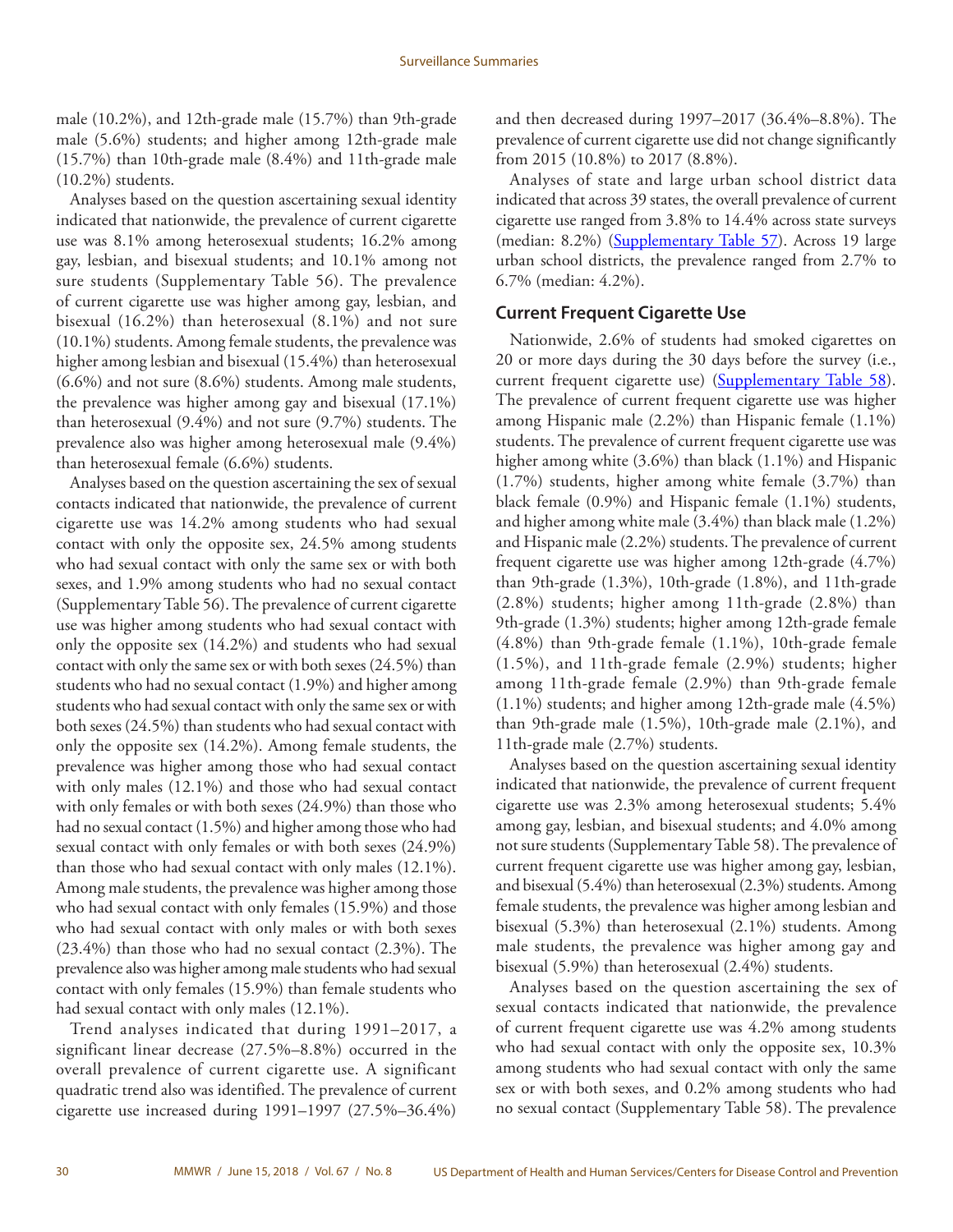of current frequent cigarette use was higher among students who had sexual contact with only the opposite sex (4.2%) and students who had sexual contact with only the same sex or with both sexes (10.3%) than students who had no sexual contact (0.2%) and higher among students who had sexual contact with only the same sex or with both sexes (10.3%) than students who had sexual contact with only the opposite sex (4.2%). Among female students, the prevalence was higher among those who had sexual contact with only males (3.7%) and those who had sexual contact with only females or with both sexes (11.0%) than those who had no sexual contact (0.3%) and higher among those who had sexual contact with only females or with both sexes (11.0%) than those who had sexual contact with only males (3.7%). Among male students, the prevalence was higher among those who had sexual contact with only females (4.7%) and those who had sexual contact with only males or with both sexes (8.0%) than those who had no sexual contact (0.1%).

Trend analyses indicated that during 1991–2017, a significant linear decrease (12.7%–2.6%) occurred in the overall prevalence of current frequent cigarette use. A significant quadratic trend also was identified. The prevalence of current frequent cigarette use increased during 1991–1999 (12.7%–16.8%) and then decreased during 1999–2017 (16.8%–2.6%). The prevalence of current frequent cigarette use did not change significantly from 2015 (3.4%) to 2017 (2.6%).

Analyses of state and large urban school district data indicated that across 39 states, the overall prevalence of current frequent cigarette use ranged from 0.4% to 5.5% across state surveys (median: 2.2%) ([Supplementary Table 59](https://www.cdc.gov/healthyyouth/data/yrbs/2017_tables/tobacco_use.htm#t59_down)). Across 19 large urban school districts, the prevalence ranged from 0.1% to 1.4% (median: 0.8%).

## **Current Daily Cigarette Use**

Nationwide, 2.0% of students had smoked cigarettes on all 30 days during the 30 days before the survey (i.e., current daily cigarette use) [\(Supplementary Table 60\)](https://www.cdc.gov/healthyyouth/data/yrbs/2017_tables/tobacco_use.htm#t60_down). The prevalence of current daily cigarette use was higher among white (2.6%) than black (1.1%) and Hispanic (1.3%) students and higher among white female (2.9%) than black female (0.9%) and Hispanic female (0.8%) students. The prevalence of having currently smoked cigarettes daily was higher among 11th-grade (2.2%) and 12th-grade (3.5%) than 9th-grade (0.9%) students, higher among 12th-grade (3.5%) than 10th-grade (1.4%) students, higher among 11th-grade female (2.4%) and 12th-grade female (3.7%) than 9th-grade female (0.9%) students, higher among 12th-grade female (3.7%) than 10th-grade female (1.1%) students, and higher among 11th-grade male (2.1%) and 12th-grade male (3.1%) than 9th-grade male (1.0%) students.

Analyses based on the question ascertaining sexual identity indicated that nationwide, the prevalence of current daily cigarette use was 1.7% among heterosexual students; 3.9% among gay, lesbian, and bisexual students; and 3.4% among not sure students (Supplementary Table 60). The prevalence of current daily cigarette use was higher among gay, lesbian, and bisexual (3.9%) than heterosexual (1.7%) students.

Analyses based on the question ascertaining the sex of sexual contacts indicated that nationwide, the prevalence of current daily cigarette use was 3.2% among students who had sexual contact with only the opposite sex, 8.3% among students who had sexual contact with only the same sex or with both sexes, and 0.2% among students who had no sexual contact (Supplementary Table 60). The prevalence of current daily cigarette use was higher among students who had sexual contact with only the opposite sex (3.2%) and students who had sexual contact with only the same sex or with both sexes (8.3%) than students who had no sexual contact (0.2%) and higher among students who had sexual contact with only the same sex or with both sexes (8.3%) than students who had sexual contact with only the opposite sex (3.2%). Among female students, the prevalence was higher among those who had sexual contact with only males (2.8%) and those who had sexual contact with only females or with both sexes (9.0%) than those who had no sexual contact (0.3%) and higher among those who had sexual contact with only females or with both sexes (9.0%) than those who had sexual contact with only males (2.8%). Among male students, the prevalence was higher among those who had sexual contact with only females (3.4%) and those who had sexual contact with only males or with both sexes (6.3%) than those who had no sexual contact (0.1%).

Trend analyses indicated that during 1991–2017, a significant linear decrease (9.8%–2.0%) occurred in the overall prevalence of current daily cigarette use. A significant quadratic trend also was identified. The prevalence of current daily cigarette use increased during 1991–1999 (9.8%–12.8%) and then decreased during 1999–2017 (12.8%–2.0%). The prevalence of current daily cigarette use did not change significantly from 2015 (2.3%) to 2017 (2.0%).

Analyses of state and large urban school district data indicated that across 39 states, the overall prevalence of current daily cigarette use ranged from 0.3% to 4.5% across state surveys (median: 1.6%) [\(Supplementary Table 61\)](https://www.cdc.gov/healthyyouth/data/yrbs/2017_tables/tobacco_use.htm#t61_down). Across 19 large urban school districts, the prevalence ranged from 0.1% to 0.8% (median: 0.6%).

## **Smoked More than 10 Cigarettes per Day**

Among the 8.8% of students nationwide who currently smoked cigarettes, 9.7% of students had smoked more than 10 cigarettes per day on the days they smoked during the 30 days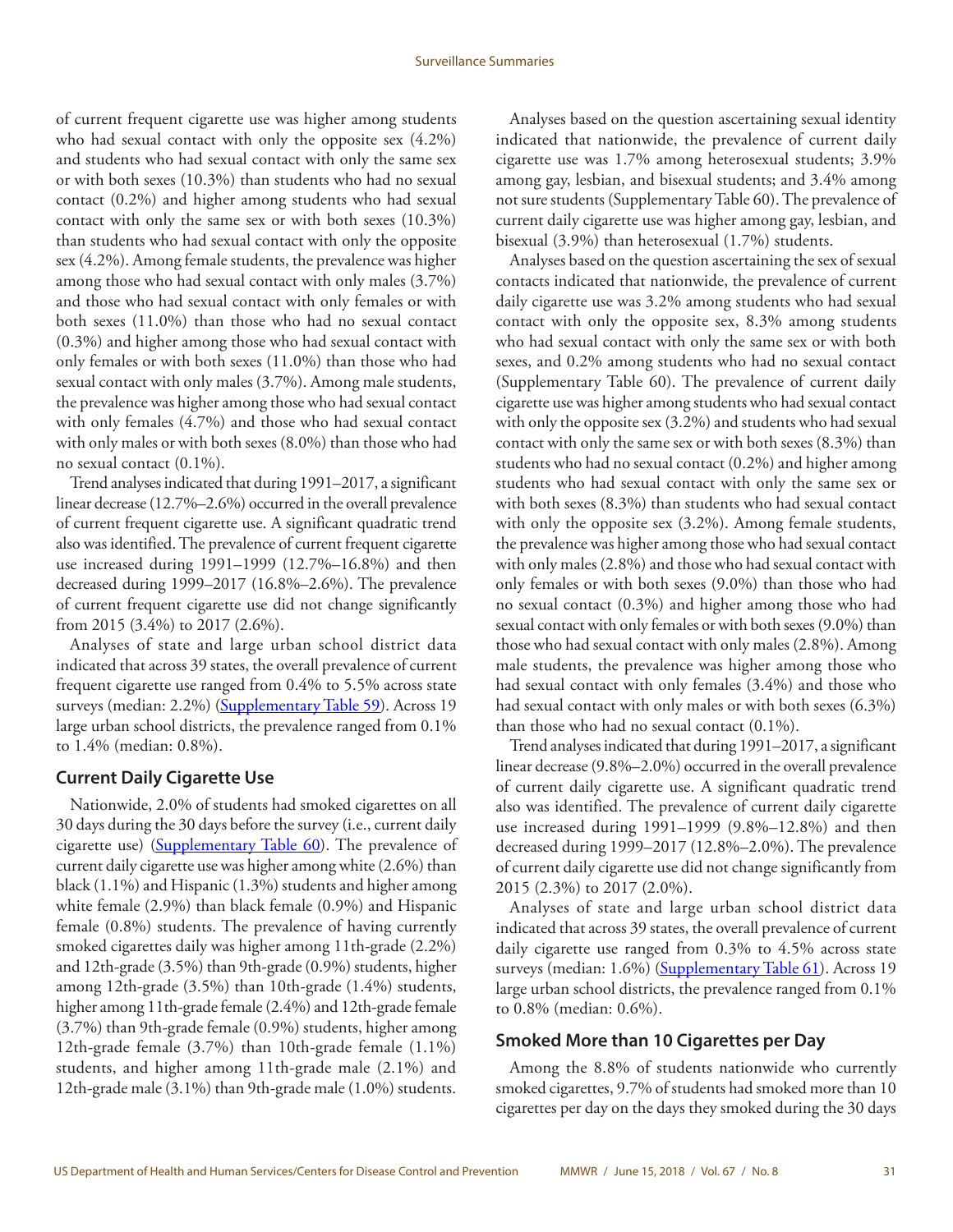before the survey ([Supplementary Table 62\)](https://www.cdc.gov/healthyyouth/data/yrbs/2017_tables/tobacco_use.htm#t62_down). The prevalence of having smoked more than 10 cigarettes per day was higher among male (11.7%) than female (6.5%) students and higher among white male (10.4%) than white female (5.6%) students. The prevalence of having smoked more than 10 cigarettes per day was higher among 12th-grade (11.6%) than 11th-grade (5.1%) students.

Analyses based on the question ascertaining sexual identity indicated that nationwide, among the students who currently smoked cigarettes, 8.1% of heterosexual students; 5.7% of gay, lesbian, and bisexual students; and 39.6% of not sure students had smoked more than 10 cigarettes per day (Supplementary Table 62). The prevalence of having smoked more than 10 cigarettes per day was higher among not sure (39.6%) than heterosexual (8.1%) and gay, lesbian, and bisexual (5.7%) students.

Analyses based on the question ascertaining the sex of sexual contacts indicated that nationwide, among the students who currently smoked cigarettes, 8.5% of students who had sexual contact with only the opposite sex, 14.8% of students who had sexual contact with only the same sex or with both sexes, and 1.5% of students who had no sexual contact had smoked more than 10 cigarettes per day (Supplementary Table 62). The prevalence of having smoked more than 10 cigarettes per day was higher among students who had sexual contact with only the opposite sex (8.5%) and students who had sexual contact with only the same sex or with both sexes (14.8%) than students who had no sexual contact (1.5%). Among male students, the prevalence was higher among those who had sexual contact with only females (10.5%) and those who had sexual contact with only males or with both sexes (32.3%) than those who had no sexual contact (1.2%). The prevalence also was higher among male students who had sexual contact with only females (10.5%) than female students who had sexual contact with only males (5.2%) and higher among male students who had sexual contact with only males or with both sexes (32.3%) than female students who had sexual contact with only females or with both sexes (9.4%).

Trend analyses indicated that during 1991–2017, a significant linear decrease (18.0%–9.7%) occurred in the overall prevalence of having smoked more than 10 cigarettes per day, among the students who currently smoked cigarettes. A significant quadratic trend was not identified. The prevalence of having smoked more than 10 cigarettes per day did not change significantly from 2015 (7.9%) to 2017 (9.7%).

Analyses of state and large urban school district data indicated that across 28 states, the overall prevalence of having smoked more than 10 cigarettes per day, among the students who currently smoked cigarettes, ranged from 2.3% to 18.1% across state surveys (median: 8.0%) ([Supplementary Table 63](https://www.cdc.gov/healthyyouth/data/yrbs/2017_tables/tobacco_use.htm#t63_down)).

Across seven large urban school districts, the prevalence ranged from 3.6% to 12.9% (median: 7.9%).

## **Ever Used an Electronic Vapor Product**

Nationwide, 42.2% of students had ever used an electronic vapor product (including e-cigarettes, e-cigars, e-pipes, vape pipes, vaping pens, e-hookahs, and hookah pens) [\(Supplementary Table 64\)](https://www.cdc.gov/healthyyouth/data/yrbs/2017_tables/tobacco_use.htm#t64_down). The prevalence of having ever used an electronic vapor product was higher among male (44.9%) than female (39.7%) students, higher among Hispanic male (50.5%) than Hispanic female (46.8%) students, and higher among 12th-grade male (52.4%) than 12th-grade female (45.0%) students. The prevalence of having ever used an electronic vapor product was higher among white (41.8%) and Hispanic (48.7%) than black (36.2%) students, higher among Hispanic (48.7%) than white (41.8%) students, higher among Hispanic female (46.8%) than white female (39.1%) and black female (35.5%) students, higher among white male (44.9%) and Hispanic male (50.5%) than black male (36.7%) students, and higher among Hispanic male (50.5%) than white male (44.9%) students. The prevalence of having ever used an electronic vapor product was higher among 10th-grade (41.0%), 11th-grade (48.0%), and 12th-grade (48.6%) than 9th-grade (32.7%) students; higher among 11th-grade (48.0%) and 12th-grade (48.6%) than 10th-grade (41.0%) students; higher among 10th-grade female (38.7%), 11th-grade female (45.6%), and 12th-grade female (45.0%) than 9th-grade female (30.8%) students; higher among 11th-grade female (45.6%) and 12th-grade female (45.0%) than 10th-grade female (38.7%) students; and higher among 10th-grade male (43.6%), 11th-grade male (50.5%), and 12th-grade male (52.4%) than 9th-grade male (34.6%) students, and higher among 11th-grade male (50.5%) and 12th-grade male (52.4%) than 10th-grade male (43.6%) students.

Analyses based on the question ascertaining sexual identity indicated that nationwide, 42.8% of heterosexual students; 50.5% of gay, lesbian, and bisexual students; and 37.3% of not sure students had ever used an electronic vapor product (Supplementary Table 64). The prevalence of having ever used an electronic vapor product was higher among heterosexual (42.8%) and gay, lesbian, and bisexual (50.5%) than not sure (37.3%) students and higher among gay, lesbian, and bisexual (50.5%) than heterosexual (42.8%) students. Among female students, the prevalence was higher among lesbian and bisexual (53.2%) than heterosexual (39.6%) and not sure (36.5%) students. Among male students, the prevalence was higher among heterosexual (45.6%) than not sure (36.7%) students. The prevalence also was higher among heterosexual male (45.6%) than heterosexual female (39.6%) students and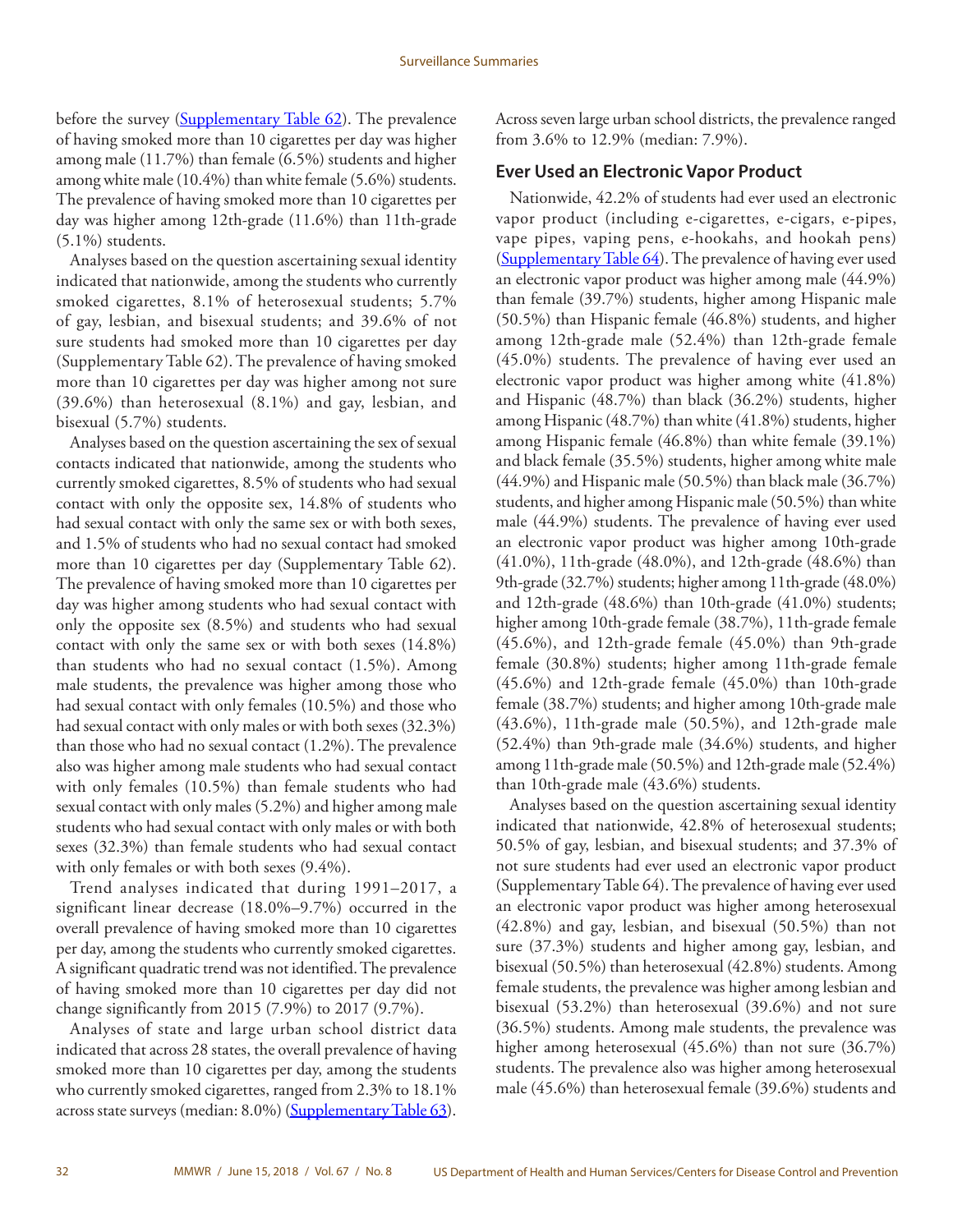higher among lesbian and bisexual female (53.2%) than gay and bisexual male (42.2%) students.

Analyses based on the question ascertaining the sex of sexual contacts indicated that nationwide, 61.5% of students who had sexual contact with only the opposite sex, 66.8% of students who had sexual contact with only the same sex or with both sexes, and 22.9% of students who had no sexual contact had ever used an electronic vapor product (Supplementary Table 64). The prevalence of having ever used an electronic vapor product was higher among students who had sexual contact with only the opposite sex (61.5%) and students who had sexual contact with only the same sex or with both sexes (66.8%) than students who had no sexual contact (22.9%) and higher among students who had sexual contact with only the same sex or with both sexes (66.8%) than students who had sexual contact with only the opposite sex (61.5%). Among female students, the prevalence was higher among those who had sexual contact with only males (57.6%) and those who had sexual contact with only females or with both sexes (69.7%) than those who had no sexual contact (22.4%) and higher among those who had sexual contact with only females or with both sexes (69.7%) than those who had sexual contact with only males (57.6%). Among male students, the prevalence was higher among those who had sexual contact with only females (64.8%) and those who had sexual contact with only males or with both sexes (57.8%) than those who had no sexual contact (23.4%). The prevalence also was higher among male students who had sexual contact with only females (64.8%) than female students who had sexual contact with only males (57.6%) and higher among female students who had sexual contact with only females or with both sexes (69.7%) than male students who had sexual contact with only males or with both sexes (57.8%).

The question measuring the prevalence of having ever used an electronic vapor product was used for the first time in the 2015 national YRBS. As a result, long-term temporal trends are not available for this variable. The prevalence of having ever used an electronic vapor product did not change significantly from 2015 (44.9%) to 2017 (42.2%).

Analyses of state and large urban school district data indicated that across 33 states, the overall prevalence of having ever used an electronic vapor product ranged from 33.2% to 51.0% across state surveys (median: 41.1%) [\(Supplementary](https://www.cdc.gov/healthyyouth/data/yrbs/2017_tables/tobacco_use.htm#t65_down) [Table 65](https://www.cdc.gov/healthyyouth/data/yrbs/2017_tables/tobacco_use.htm#t65_down)). Across 19 large urban school districts, the prevalence ranged from 25.0% to 42.0% (median: 36.6%).

## **Current Electronic Vapor Product Use**

Nationwide, 13.2% of students had used an electronic vapor product (including e-cigarettes, e-cigars, e-pipes, vape pipes, vaping pens, e-hookahs, and hookah pens) on at least 1 day during the 30 days before the survey (i.e., current electronic vapor product use) ([Supplementary Table 66\)](https://www.cdc.gov/healthyyouth/data/yrbs/2017_tables/tobacco_use.htm#t66_down). The prevalence of current electronic vapor product use was higher among male (15.9%) than female (10.5%) students; higher among white male (19.6%) than white female (11.8%) students; and higher among 9th-grade male (11.3%), 10th-grade male (13.4%), 11th-grade male (17.0%), and 12th-grade male (22.7%) than 9th-grade female (7.8%), 10th-grade female (9.5%), 11th-grade female (11.1%), and 12th-grade female (14.1%) students, respectively. The prevalence of current electronic vapor product use was higher among white (15.6%) and Hispanic (11.4%) than black (8.5%) students, higher among white (15.6%) than Hispanic (11.4%) students, and higher among white male (19.6%) than black male (9.2%) and Hispanic male (12.3%) students. The prevalence of current electronic vapor product use was higher among 10th-grade (11.4%), 11th-grade (14.1%), and 12th-grade (18.3%) than 9th-grade (9.5%) students; higher among 12th-grade (18.3%) than 10th-grade (11.4%) and 11th-grade (14.1%) students; higher among 12th-grade female (14.1%) than 9th-grade female (7.8%) and 10th-grade female (9.5%) students; higher among 12th-grade male (22.7%) than 9th-grade male (11.3%), 10th-grade male (13.4%), and 11th-grade male (17.0%) students; and higher among 11th-grade male (17.0%) than 9th-grade male (11.3%) students.

Analyses based on the question ascertaining sexual identity indicated that nationwide, the prevalence of current electronic vapor product use was 13.2% among heterosexual students; 17.5% among gay, lesbian, and bisexual students; and 10.8% among not sure students (Supplementary Table 66). The prevalence of current electronic vapor product use was higher among gay, lesbian, and bisexual (17.5%) than heterosexual (13.2%) and not sure (10.8%) students. Among female students, the prevalence was higher among lesbian and bisexual (17.8%) than heterosexual (9.6%) and not sure (10.3%) students. Among male students, the prevalence was higher among heterosexual (16.3%) than not sure (8.5%) students. The prevalence also was higher among heterosexual male (16.3%) than heterosexual female (9.6%) students.

Analyses based on the question ascertaining the sex of sexual contacts indicated that nationwide, the prevalence of current electronic vapor product use was 22.6% among students who had sexual contact with only the opposite sex, 27.0% among students who had sexual contact with only the same sex or with both sexes, and 3.5% among students who had no sexual contact (Supplementary Table 66). The prevalence of current electronic vapor product use was higher among students who had sexual contact with only the opposite sex (22.6%) and students who had sexual contact with only the same sex or with both sexes (27.0%) than students who had no sexual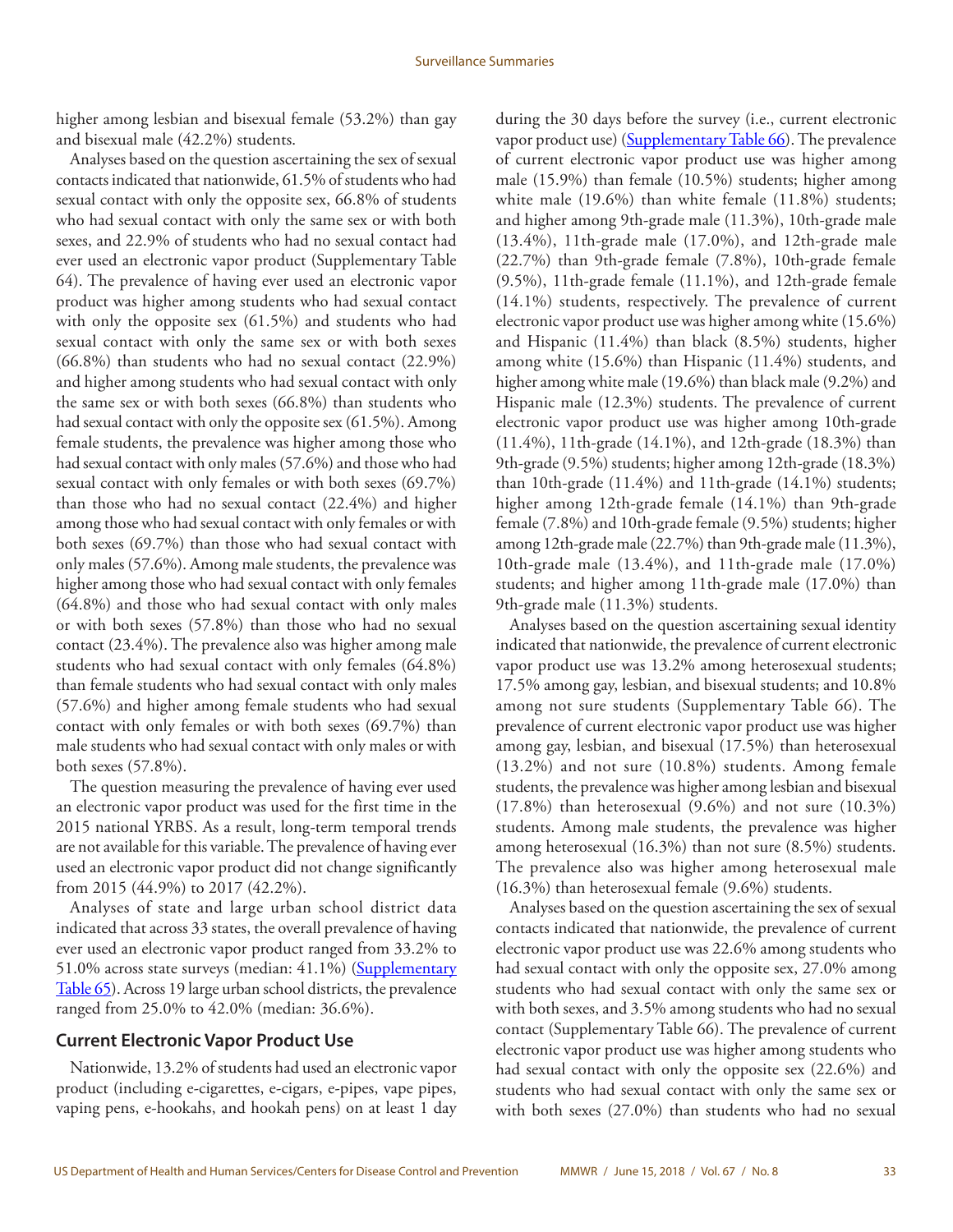contact (3.5%) and higher among students who had sexual contact with only the same sex or with both sexes (27.0%) than students who had sexual contact with only the opposite sex (22.6%). Among female students, the prevalence was higher among those who had sexual contact with only males (16.4%) and those who had sexual contact with only females or with both sexes (28.6%) than those who had no sexual contact (3.0%) and higher among those who had sexual contact with only females or with both sexes (28.6%) than those who had sexual contact with only males (16.4%). Among male students, the prevalence was higher among those who had sexual contact with only females (27.7%) and those who had sexual contact with only males or with both sexes (22.2%) than those who had no sexual contact (4.0%). The prevalence also was higher among male students who had sexual contact with only females (27.7%) than female students who had sexual contact with only males (16.4%).

The question measuring the prevalence of current electronic vapor product use was used for the first time in the 2015 national YRBS. As a result, long-term temporal trends are not available for this variable. The prevalence of current electronic vapor product use decreased significantly from 2015 (24.1%) to 2017 (13.2%).

Analyses of state and large urban school district data indicated that across 37 states, the overall prevalence of current electronic vapor product use ranged from 7.6% to 26.2% across state surveys (median: 14.3%) ([Supplementary Table 67](https://www.cdc.gov/healthyyouth/data/yrbs/2017_tables/tobacco_use.htm#t67_down)). Across 21 large urban school districts, the prevalence ranged from 4.7% to 17.3% (median: 7.4%).

## **Current Frequent Electronic Vapor Product Use**

Nationwide, 3.3% of students had used an electronic vapor product (including e-cigarettes, e-cigars, e-pipes, vape pipes, vaping pens, e-hookahs, and hookah pens) on 20 or more days during the 30 days before the survey (i.e., current frequent electronic vapor product use) ([Supplementary Table 68\)](https://www.cdc.gov/healthyyouth/data/yrbs/2017_tables/tobacco_use.htm#t68_down). The prevalence of current frequent electronic vapor product use was higher among male (5.0%) than female (1.6%) students; higher among white male (6.6%), black male (2.2%), and Hispanic male (3.1%) than white female (2.2%), black female (0.5%), and Hispanic female (1.1%) students, respectively; and higher among 9th-grade male (2.6%), 10th-grade male (3.8%), 11th-grade male (6.1%), and 12th-grade male (7.9%) than 9th-grade female (1.0%), 10th-grade female (1.5%), 11th-grade female (1.4%), and 12th-grade female (2.2%) students, respectively. The prevalence of current frequent electronic vapor product use was higher among white (4.3%) than black (1.4%) and Hispanic (2.1%) students, higher among white female (2.2%) than black female (0.5%) students, and higher among white male (6.6%) than black male (2.2%)

and Hispanic male (3.1%) students. The prevalence of current frequent electronic vapor product use was higher among 10th-grade (2.7%), 11th-grade (3.7%), and 12th-grade (5.0%) than 9th-grade (1.8%) students; higher among 12th-grade (5.0%) than 10th-grade (2.7%) students; higher among 11th-grade male (6.1%) and 12th-grade male (7.9%) than 9th-grade male (2.6%) students; and higher among 12th-grade male (7.9%) than 10th-grade male (3.8%) students.

Analyses based on the question ascertaining sexual identity indicated that nationwide, the prevalence of current frequent electronic vapor product use was 3.3% among heterosexual students; 4.0% among gay, lesbian, and bisexual students; and 3.4% among not sure students (Supplementary Table 68). Among female students, the prevalence of current frequent electronic vapor product use was higher among lesbian and bisexual (3.5%) than heterosexual (1.1%) students. The prevalence also was higher among heterosexual male (5.2%) than heterosexual female (1.1%) students.

Analyses based on the question ascertaining the sex of sexual contacts indicated that nationwide, the prevalence of current frequent electronic vapor product use was 6.2% among students who had sexual contact with only the opposite sex, 6.4% among students who had sexual contact with only the same sex or with both sexes, and 0.6% among students who had no sexual contact (Supplementary Table 68). The prevalence of current frequent electronic vapor product use was higher among students who had sexual contact with only the opposite sex (6.2%) and students who had sexual contact with only the same sex or with both sexes (6.4%) than students who had no sexual contact (0.6%). Among female students, the prevalence was higher among those who had sexual contact with only males (2.1%) and those who had sexual contact with only females or with both sexes (6.2%) than those who had no sexual contact (0.3%). Among male students, the prevalence was higher among those who had sexual contact with only females (9.4%) and those who had sexual contact with only males or with both sexes (7.1%) than those who had no sexual contact (1.0%). The prevalence also was higher among male students who had sexual contact with only females (9.4%) than female students who had sexual contact with only males (2.1%) and higher among male students who had no sexual contact (1.0%) than female students who had no sexual contact (0.3%).

The question measuring the prevalence of current frequent electronic vapor product use was used for the first time in the 2015 national YRBS. As a result, long-term temporal trends are not available for this variable. The prevalence of current frequent electronic vapor product use did not change significantly from 2015 (3.0%) to 2017 (3.3%).

Analyses of state and large urban school district data indicated that across 37 states, the overall prevalence of current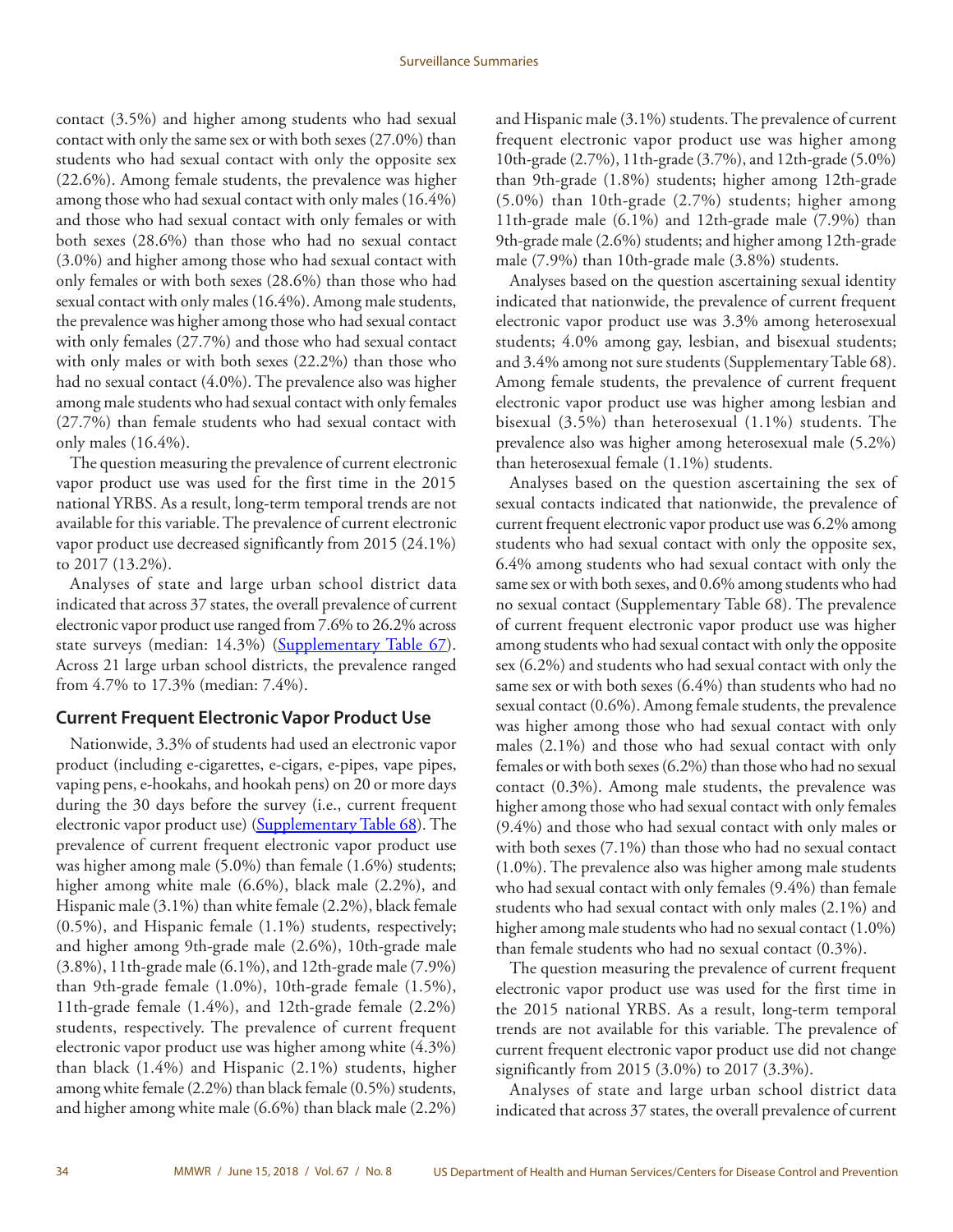frequent electronic vapor product use ranged from 1.5% to 5.7% across state surveys (median: 2.8%) [\(Supplementary](https://www.cdc.gov/healthyyouth/data/yrbs/2017_tables/tobacco_use.htm#t69_down) [Table 69](https://www.cdc.gov/healthyyouth/data/yrbs/2017_tables/tobacco_use.htm#t69_down)). Across 21 large urban school districts, the prevalence ranged from 0.4% to 2.5% (median: 0.9%).

#### **Current Daily Electronic Vapor Product Use**

Nationwide, 2.4% of students had used electronic vapor products (including e-cigarettes, e-cigars, e-pipes, vape pipes, vaping pens, e-hookahs, and hookah pens) on all 30 days during the 30 days before the survey (i.e., current daily electronic vapor product use) ([Supplementary Table 70\)](https://www.cdc.gov/healthyyouth/data/yrbs/2017_tables/tobacco_use.htm#t70_down). The prevalence of current daily electronic vapor product use was higher among male (3.8%) than female (1.1%) students; higher among white male (4.7%), black male (1.6%), and Hispanic male (2.5%) than white female (1.5%), black female (0.2%), and Hispanic female (0.9%) students, respectively; and higher among 9th-grade male (1.9%), 10th-grade male (2.6%), 11th-grade male (4.5%), and 12th-grade male (6.1%) than 9th-grade female (0.5%), 10th-grade female (0.7%), 11th-grade female (1.0%), and 12th-grade female (2.0%) students, respectively. The prevalence of current daily electronic vapor product use was higher among white (3.1%) than black (1.0%) and Hispanic (1.7%) students, higher among white female (1.5%) and Hispanic female (0.9%) than black female (0.2%) students, and higher among white male (4.7%) than black male (1.6%) and Hispanic male (2.5%) students. The prevalence of current daily electronic vapor product use was higher among 11th-grade (2.7%) and 12th-grade (4.0%) than 9th-grade (1.2%) and 10th-grade (1.7%) students, higher among 12th-grade female (2.0%) than 9th-grade female (0.5%) students, and higher among 11th-grade male (4.5%) and 12th-grade male (6.1%) than 9th-grade male (1.9%) and 10th-grade male (2.6%) students.

Analyses based on the question ascertaining sexual identity indicated that nationwide, the prevalence of current daily electronic vapor product use was 2.4% among heterosexual students; 2.8% among gay, lesbian, and bisexual students; and 3.1% among not sure students (Supplementary Table 70). Among female students, the prevalence of current daily electronic vapor product use was higher among lesbian and bisexual (2.7%) than heterosexual (0.7%) students. The prevalence also was higher among heterosexual male (3.8%) than heterosexual female (0.7%) students.

Analyses based on the question ascertaining the sex of sexual contacts indicated that nationwide, the prevalence of current daily electronic vapor product use was 4.5% among students who had sexual contact with only the opposite sex, 4.9% among students who had sexual contact with only the same sex or with both sexes, and 0.5% among students who had no sexual contact (Supplementary Table 70). The prevalence of current daily electronic vapor product use was higher among students who had sexual contact with only the opposite sex (4.5%) and students who had sexual contact with only the same sex or with both sexes (4.9%) than students who had no sexual contact (0.5%). Among female students, the prevalence was higher among those who had sexual contact with only males (1.4%) and those who had sexual contact with only females or with both sexes (5.1%) than those who had no sexual contact (0.2%). Among male students, the prevalence was higher among those who had sexual contact with only females (7.0%) than those who had no sexual contact (0.9%). The prevalence also was higher among male students who had sexual contact with only females (7.0%) than female students who had sexual contact with only males (1.4%) and higher among male students who had no sexual contact (0.9%) than female students who had no sexual contact (0.2%).

The question measuring the prevalence of current daily electronic vapor product use was used for the first time in the 2015 national YRBS. As a result, long-term temporal trends are not available for this variable. The prevalence of current daily electronic vapor product use did not change significantly from 2015 (2.0%) to 2017 (2.4%).

Analyses of state and large urban school district data indicated that across 37 states, the overall prevalence of current daily electronic vapor product use ranged from 0.9% to 4.0% across state surveys (median: 1.9%) [\(Supplementary Table 71\)](https://www.cdc.gov/healthyyouth/data/yrbs/2017_tables/tobacco_use.htm#t71_down). Across 21 large urban school districts, the prevalence ranged from 0.1% to 1.9% (median: 0.7%).

# **Usually Got Electronic Vapor Products by Buying Them in a Store**

Among the 8.7% of students nationwide who currently used electronic vapor products (including e-cigarettes, e-cigars, e-pipes, vape pipes, vaping pens, e-hookahs, and hookah pens) and who were aged <18 years, 13.6% had usually gotten their own electronic vapor products by buying them in a store (e.g., convenience store, supermarket, discount store, gas station, or vape store) during the 30 days before the survey [\(Supplementary Table 72](https://www.cdc.gov/healthyyouth/data/yrbs/2017_tables/tobacco_use.htm#t72_down)). The prevalence of having usually gotten their own electronic vapor products by buying them in a store was higher among 12th-grade (22.9%) than 9th-grade (8.7%), 10th-grade (11.6%), and 11th-grade (14.3%) students and higher among 12th-grade male (25.3%) than 9th-grade male (10.0%) and 10th-grade male (12.3%) students.

Analyses based on the question ascertaining sexual identity indicated that nationwide, among the students who currently used electronic vapor products and who were aged <18 years, 14.1% of heterosexual students; 10.5% of gay, lesbian, and bisexual students; and 21.3% of not sure students had usually gotten their own electronic vapor products by buying them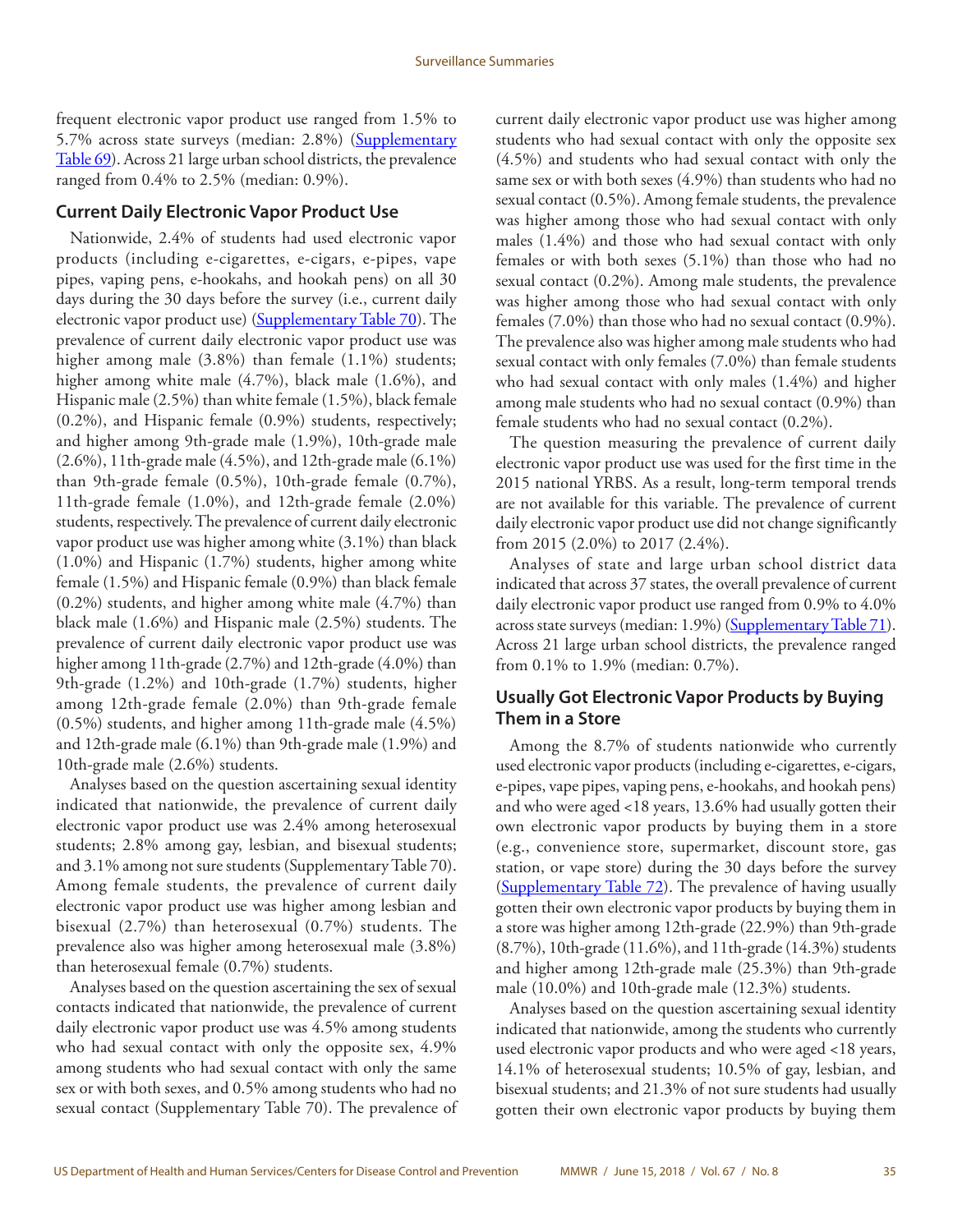in a store (Supplementary Table 72). Among male students, the prevalence of having usually gotten their own electronic vapor products by buying them in a store was higher among heterosexual (16.5%) than gay and bisexual (5.4%) students. The prevalence also was higher among heterosexual male (16.5%) than heterosexual female (9.7%) students.

Analyses based on the question ascertaining the sex of sexual contacts indicated that nationwide, among the students who currently used electronic vapor products and who were aged <18 years, 15.5% of students who had sexual contact with only the opposite sex, 7.5% of students who had sexual contact with only the same sex or with both sexes, and 10.7% of students who had no sexual contact had usually gotten their own electronic vapor products by buying them in a store (Supplementary Table 72). The prevalence of having usually gotten their own electronic vapor products by buying them in a store was higher among students who had sexual contact with only the opposite sex (15.5%) than students who had sexual contact with only the same sex or with both sexes (7.5%).

The question measuring the prevalence of having usually gotten their own electronic vapor products by buying them in a store was used for the first time in the 2017 national YRBS. As a result, long-term temporal trends and 2-year temporal changes are not available for this variable.

Analyses of state and large urban school district data indicated that across 26 states, the overall prevalence of having usually gotten their own electronic vapor products by buying them in a store, among the students who currently used electronic vapor products and who were aged <18 years, ranged from 6.0% to 26.7% across state surveys (median: 10.6%) ([Supplementary Table 73](https://www.cdc.gov/healthyyouth/data/yrbs/2017_tables/tobacco_use.htm#t73_down)). Across seven large urban school districts, the prevalence ranged from 10.5% to 23.6% (median: 18.4%).

### **Current Smokeless Tobacco Use**

Nationwide, 5.5% of students had used chewing tobacco, snuff, dip, snus, or dissolvable tobacco products (e.g., Redman, Levi Garrett, Beechnut, Skoal, Skoal Bandits, Copenhagen, Camel Snus, Marlboro Snus, General Snus, Ariva, Stonewall, or Camel Orbs) (not counting any electronic vapor products) on at least 1 day during the 30 days before the survey (i.e., current smokeless tobacco use) [\(Supplementary Table 74\)](https://www.cdc.gov/healthyyouth/data/yrbs/2017_tables/tobacco_use.htm#t74_down). The prevalence of current smokeless tobacco use was higher among male (8.9%) than female (1.9%) students; higher among white male (11.9%), black male (5.0%), and Hispanic male (5.6%) than white female (2.1%), black female (1.8%), and Hispanic female (1.8%) students, respectively; and higher among 9th-grade male (6.8%), 10th-grade male (7.5%), 11th-grade male (9.7%), and 12th-grade male (12.0%) than 9th-grade female (1.5%), 10th-grade female (1.8%), 11th-grade female

(1.5%), and 12th-grade female (2.7%) students, respectively. The prevalence of current smokeless tobacco use was higher among white (6.8%) than black (3.5%) and Hispanic (3.7%) students and higher among white male (11.9%) than black male (5.0%) and Hispanic male (5.6%) students. The prevalence of current smokeless tobacco use was higher among 11th-grade (5.7%) and 12th-grade (7.2%) than 9th-grade (4.1%) students, higher among 12th-grade (7.2%) than 10th-grade (4.6%) students, higher among 12th-grade female (2.7%) than 9th-grade female (1.5%) students, higher among 11th-grade male (9.7%) and 12th-grade male (12.0%) than 9th-grade male (6.8%) students, and higher among 12th-grade male (12.0%) than 10th-grade male (7.5%) students.

Analyses based on the question ascertaining sexual identity indicated that nationwide, the prevalence of current smokeless tobacco use was 5.5% among heterosexual students; 5.9% among gay, lesbian, and bisexual students; and 6.3% among not sure students (Supplementary Table 74). Among female students, the prevalence of current smokeless tobacco use was higher among lesbian and bisexual (4.0%) than heterosexual (1.4%) students. The prevalence also was higher among heterosexual male (9.0%) than heterosexual female (1.4%) students and higher among gay and bisexual male (11.1%) than lesbian and bisexual female (4.0%) students.

Analyses based on the question ascertaining the sex of sexual contacts indicated that nationwide, the prevalence of current smokeless tobacco use was 9.2% among students who had sexual contact with only the opposite sex, 8.2% among students who had sexual contact with only the same sex or with both sexes, and 1.6% among students who had no sexual contact (Supplementary Table 74). The prevalence of current smokeless tobacco use was higher among students who had sexual contact with only the opposite sex (9.2%) and students who had sexual contact with only the same sex or with both sexes (8.2%) than students who had no sexual contact (1.6%). Among female students, the prevalence was higher among those who had sexual contact with only males (2.6%) and those who had sexual contact with only females or with both sexes (6.1%) than those who had no sexual contact (0.4%) and higher among those who had sexual contact with only females or with both sexes (6.1%) than those who had sexual contact with only males (2.6%). Among male students, the prevalence was higher among those who had sexual contact with only females (14.6%) and those who had sexual contact with only males or with both sexes (14.5%) than those who had no sexual contact (2.9%). The prevalence also was higher among male students who had sexual contact with only females (14.6%) than female students who had sexual contact with only males (2.6%), higher among male students who had sexual contact with only males or with both sexes (14.5%) than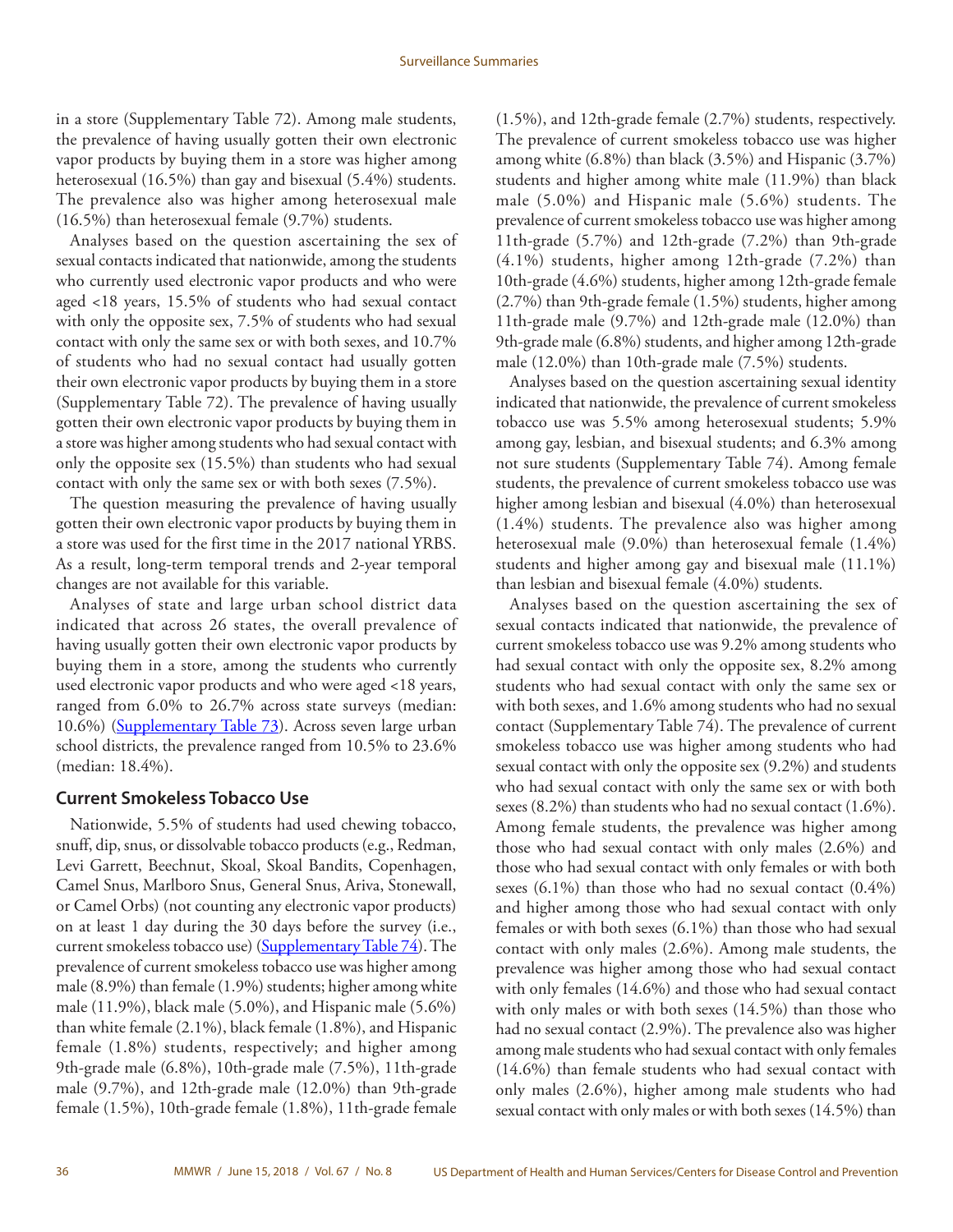female students who had sexual contact with only females or with both sexes (6.1%), and higher among male students who had no sexual contact (2.9%) than female students who had no sexual contact (0.4%).

The question measuring the prevalence of current smokeless tobacco (e.g., chewing tobacco, snuff, dip, snus, or dissolvable tobacco products, not counting any electronic vapor products) use was used for the first time in the 2017 national YRBS. As a result, long-term temporal trends and 2-year temporal changes are not available for this variable.

Analyses of state and large urban school district data indicated that across 33 states, the overall prevalence of current smokeless tobacco use ranged from 2.8% to 12.7% across state surveys (median: 5.9%) ([Supplementary Table 75](https://www.cdc.gov/healthyyouth/data/yrbs/2017_tables/tobacco_use.htm#t75_down)). Across 18 large urban school districts, the prevalence ranged from 1.9% to 5.9% (median: 3.7%).

### **Current Frequent Smokeless Tobacco Use**

Nationwide, 2.1% of students had used chewing tobacco, snuff, dip, snus, or dissolvable tobacco products (e.g., Redman, Levi Garrett, Beechnut, Skoal, Skoal Bandits, Copenhagen, Camel Snus, Marlboro Snus, General Snus, Ariva, Stonewall, or Camel Orbs) (not counting any electronic vapor products) on 20 or more days during the 30 days before the survey (i.e., current frequent smokeless tobacco use) ([Supplementary Table 76](https://www.cdc.gov/healthyyouth/data/yrbs/2017_tables/tobacco_use.htm#t76_down)). The prevalence of current frequent smokeless tobacco use was higher among male (3.7%) than female (0.4%) students; higher among white male (5.5%), black male (1.5%), and Hispanic male (1.6%) than white female (0.5%), black female (0.2%), and Hispanic female (0.3%) students, respectively; and higher among 9th-grade male (1.6%), 10th-grade male (3.2%), 11th-grade male (4.0%), and 12th-grade male (6.1%) than 9th-grade female (0.2%), 10th-grade female (0.3%), 11th-grade female (0.0%), and 12th-grade female (0.8%) students, respectively. The prevalence of current frequent smokeless tobacco use was higher among white (2.9%) than black (0.9%) and Hispanic (1.0%) students and higher among white male (5.5%) than black male (1.5%) and Hispanic male (1.6%) students. The prevalence of current frequent smokeless tobacco use was higher among 10th-grade (1.7%), 11th-grade (2.0%), and 12th-grade (3.4%) than 9th-grade (0.9%) students; higher among 12th-grade (3.4%) than 10th-grade (1.7%) students; higher among 12th-grade female (0.8%) than 11th-grade female (0.0%) students; higher among 10th-grade male (3.2%), 11th-grade male (4.0%), and 12th-grade male (6.1%) than 9th-grade male (1.6%) students; and higher among 12th-grade male (6.1%) than 10th-grade male (3.2%) students.

Analyses based on the question ascertaining sexual identity indicated that nationwide, the prevalence of current frequent

smokeless tobacco use was 2.1% among heterosexual students; 1.0% among gay, lesbian, and bisexual students; and 4.1% among not sure students (Supplementary Table 76). The prevalence of current frequent smokeless tobacco use was higher among heterosexual (2.1%) than gay, lesbian, and bisexual (1.0%) students. The prevalence also was higher among heterosexual male (3.7%) than heterosexual female (0.3%) students and higher among gay and bisexual male (2.7%) than lesbian and bisexual female (0.4%) students.

Analyses based on the question ascertaining the sex of sexual contacts indicated that nationwide, the prevalence of current frequent smokeless tobacco use was 3.8% among students who had sexual contact with only the opposite sex, 3.6% among students who had sexual contact with only the same sex or with both sexes, and 0.3% among students who had no sexual contact (Supplementary Table 76). The prevalence of current frequent smokeless tobacco use was higher among students who had sexual contact with only the opposite sex (3.8%) and students who had sexual contact with only the same sex or with both sexes (3.6%) than students who had no sexual contact (0.3%). Among female students, the prevalence was higher among those who had sexual contact with only females or with both sexes (1.8%) than those who had no sexual contact (0.1%). Among male students, the prevalence was higher among those who had sexual contact with only females (6.5%) and those who had sexual contact with only males or with both sexes (9.0%) than those who had no sexual contact (0.6%). The prevalence also was higher among male students who had sexual contact with only females (6.5%) than female students who had sexual contact with only males (0.4%) and higher among male students who had sexual contact with only males or with both sexes (9.0%) than female students who had sexual contact with only females or with both sexes (1.8%).

The question measuring the prevalence of current frequent smokeless tobacco (e.g., chewing tobacco, snuff, dip, snus, or dissolvable tobacco products, not counting any electronic vapor products) use was used for the first time in the 2017 national YRBS. As a result, long-term temporal trends and 2-year temporal changes are not available for this variable.

Analyses of state and large urban school district data indicated that across 33 states, the overall prevalence of current frequent smokeless tobacco use ranged from 0.6% to 5.8% across state surveys (median: 1.6%) [\(Supplementary Table 77\)](https://www.cdc.gov/healthyyouth/data/yrbs/2017_tables/tobacco_use.htm#t77_down). Across 18 large urban school districts, the prevalence ranged from 0.3% to 1.4% (median: 0.6%).

### **Current Daily Smokeless Tobacco Use**

Nationwide, 1.6% of students had used chewing tobacco, snuff, dip, snus, or dissolvable tobacco products, (e.g., Redman, Levi Garrett, Beechnut, Skoal, Skoal Bandits, Copenhagen,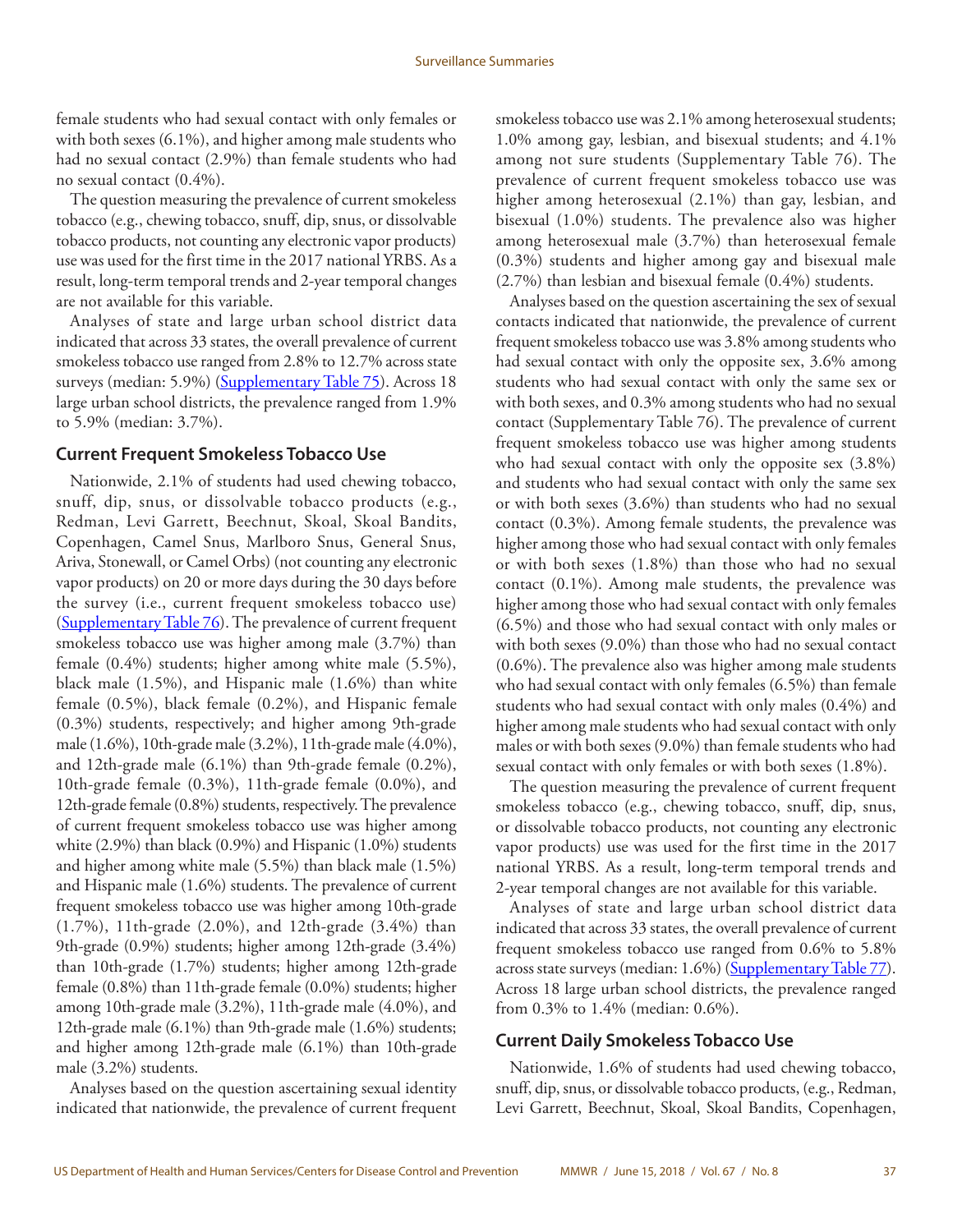Camel Snus, Marlboro Snus, General Snus, Ariva, Stonewall, or Camel Orbs) (not counting any electronic vapor products) on all 30 days during the 30 days before the survey (i.e., current daily smokeless tobacco use) ([Supplementary Table 78](https://www.cdc.gov/healthyyouth/data/yrbs/2017_tables/tobacco_use.htm#t78_down)). The prevalence of current daily smokeless tobacco use was higher among male (2.8%) than female (0.3%) students; higher among white male (4.2%), black male (1.0%), and Hispanic male (1.2%) than white female (0.3%), black female (0.2%), and Hispanic female (0.3%) students, respectively; and higher among 9th-grade male (1.0%), 10th-grade male (2.8%), 11th-grade male (3.0%), and 12th-grade male (4.7%) than 9th-grade female (0.2%), 10th-grade female (0.3%), 11th-grade female (0.0%), and 12th-grade female (0.6%) students, respectively. The prevalence of current daily smokeless tobacco use was higher among white (2.2%) than black (0.6%) and Hispanic (0.8%) students and higher among white male (4.2%) than black male (1.0%) and Hispanic male (1.2%) students. The prevalence of current daily smokeless tobacco use was higher among 10th-grade (1.5%), 11th-grade (1.5%), and 12th-grade (2.6%) than 9th-grade (0.6%) students; higher among 12th-grade (2.6%) than 10th-grade (1.5%) students; and higher among 10th-grade male (2.8%), 11th-grade male (3.0%), and 12th-grade male (4.7%) than 9th-grade male (1.0%) students.

Analyses based on the question ascertaining sexual identity indicated that nationwide, the prevalence of current daily smokeless tobacco use was 1.6% among heterosexual students; 0.7% among gay, lesbian, and bisexual students; and 3.5% among not sure students (Supplementary Table 78). The prevalence of current daily smokeless tobacco use was higher among heterosexual (1.6%) than gay, lesbian, and bisexual (0.7%) students. The prevalence also was higher among heterosexual male (2.8%) than heterosexual female (0.2%) students and higher among gay and bisexual male (2.3%) than lesbian and bisexual female (0.2%) students.

Analyses based on the question ascertaining the sex of sexual contacts indicated that nationwide, the prevalence of current daily smokeless tobacco use was 2.9% among students who had sexual contact with only the opposite sex, 2.8% among students who had sexual contact with only the same sex or with both sexes, and 0.3% among students who had no sexual contact (Supplementary Table 78). The prevalence of current daily smokeless tobacco use was higher among students who had sexual contact with only the opposite sex (2.9%) and students who had sexual contact with only the same sex or with both sexes (2.8%) than students who had no sexual contact (0.3%). Among male students, the prevalence was higher among those who had sexual contact with only females (5.0%) and those who had sexual contact with only males or with both sexes (7.0%) than those who had no sexual contact (0.5%). The

prevalence also was higher among male students who had sexual contact with only females (5.0%) than female students who had sexual contact with only males (0.3%).

The question measuring the prevalence of current daily smokeless tobacco (e.g., chewing tobacco, snuff, dip, snus, or dissolvable tobacco products, not counting any electronic vapor products) use was used for the first time in the 2017 national YRBS. As a result, long-term temporal trends and 2-year temporal changes are not available for this variable.

Analyses of state and large urban school district data indicated that across 33 states, the overall prevalence of current daily smokeless tobacco use ranged from 0.4% to 5.1% across state surveys (median: 1.4%) [\(Supplementary Table 79](https://www.cdc.gov/healthyyouth/data/yrbs/2017_tables/tobacco_use.htm#t79_down)). Across 18 large urban school districts, the prevalence ranged from 0.1% to 1.2% (median: 0.4%).

### **Current Cigar Use**

Nationwide, 8.0% of students had smoked cigars, cigarillos, or little cigars on at least 1 day during the 30 days before the survey (i.e., current cigar use) ([Supplementary Table 80\)](https://www.cdc.gov/healthyyouth/data/yrbs/2017_tables/tobacco_use.htm#t80_down). The prevalence of current cigar use was higher among male (10.5%) than female (5.4%) students; higher among white male (12.7%) and Hispanic male (7.6%) than white female (5.5%) and Hispanic female (5.0%) students, respectively; and higher among 9th-grade male (6.1%), 10th-grade male (7.4%), 11th-grade male (11.3%), and 12th-grade male (18.0%) than 9th-grade female (3.9%), 10th-grade female (3.6%), 11th-grade female (7.0%), and 12th-grade female (7.4%) students, respectively. The prevalence of current cigar use was higher among white (9.0%) than Hispanic (6.3%) students and higher among white male (12.7%) than black male (8.7%) and Hispanic male (7.6%) students. The prevalence of current cigar use was higher among 11th-grade (9.2%) and 12th-grade (12.5%) than 9th-grade (5.0%) and 10th-grade (5.5%) students, higher among 12th-grade (12.5%) than 11th-grade (9.2%) students, higher among 11th-grade female (7.0%) and 12th-grade female (7.4%) than 9th-grade female (3.9%) and 10th-grade female (3.6%) students, higher among 11th-grade male (11.3%) and 12th-grade male (18.0%) than 9th-grade male (6.1%) and 10th-grade male (7.4%) students, and higher among 12th-grade male (18.0%) than 11th-grade male (11.3%) students.

Analyses based on the question ascertaining sexual identity indicated that nationwide, the prevalence of current cigar use was 7.7% among heterosexual students; 10.8% among gay, lesbian, and bisexual students; and 10.9% among not sure students (Supplementary Table 80). The prevalence of current cigar use was higher among gay, lesbian, and bisexual (10.8%) than heterosexual (7.7%) students. Among female students, the prevalence was higher among lesbian and bisexual (10.1%)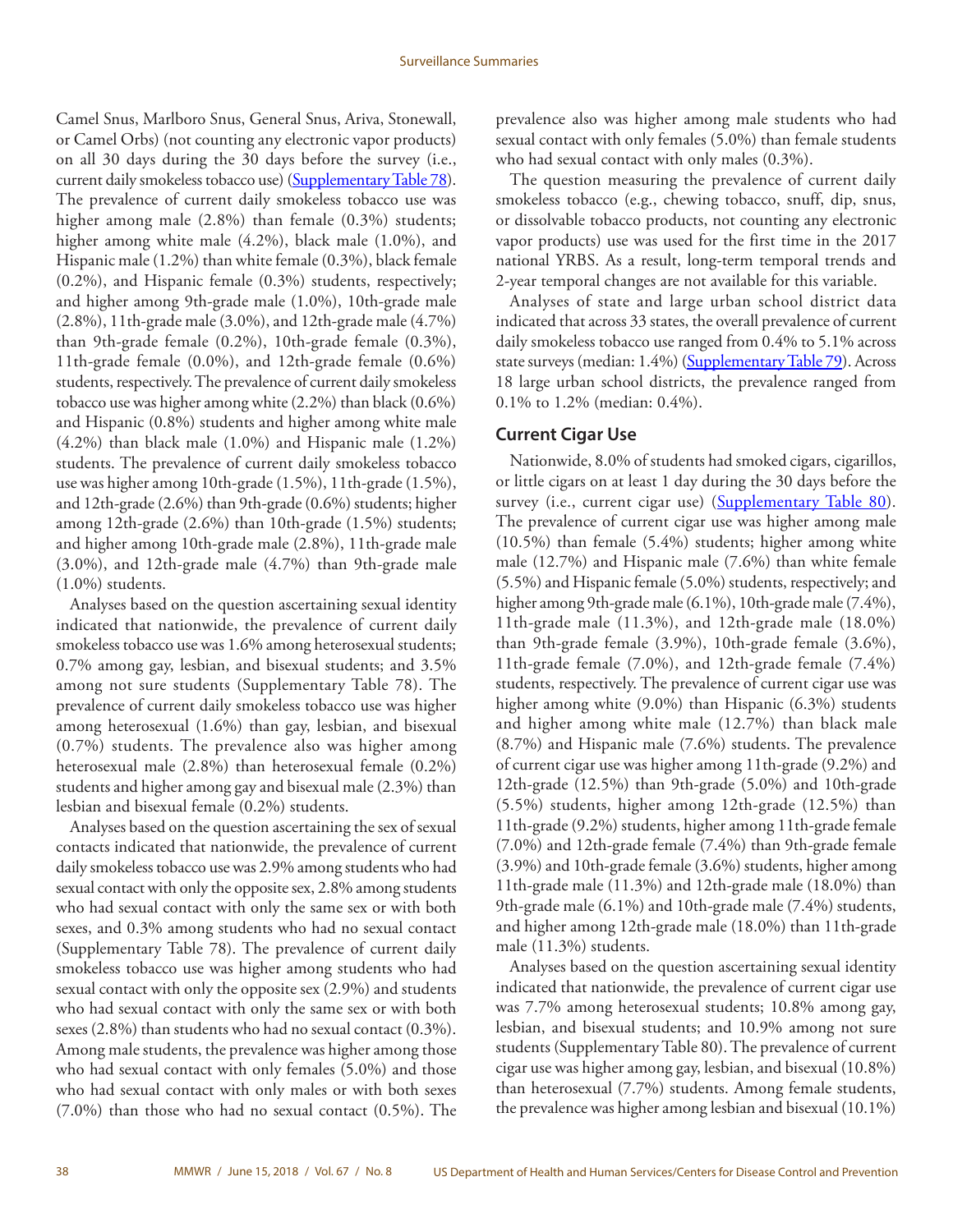than heterosexual (4.5%) students. The prevalence also was higher among heterosexual male (10.4%) than heterosexual female (4.5%) students.

Analyses based on the question ascertaining the sex of sexual contacts indicated that nationwide, the prevalence of current cigar use was 13.2% among students who had sexual contact with only the opposite sex, 18.7% among students who had sexual contact with only the same sex or with both sexes, and 1.9% among students who had no sexual contact (Supplementary Table 80). The prevalence of current cigar use was higher among students who had sexual contact with only the opposite sex (13.2%) and students who had sexual contact with only the same sex or with both sexes (18.7%) than students who had no sexual contact (1.9%) and higher among students who had sexual contact with only the same sex or with both sexes (18.7%) than students who had sexual contact with only the opposite sex (13.2%). Among female students, the prevalence was higher among those who had sexual contact with only males (7.6%) and those who had sexual contact with only females or with both sexes (18.3%) than those who had no sexual contact (1.2%) and higher among those who had sexual contact with only females or with both sexes (18.3%) than those who had sexual contact with only males (7.6%). Among male students, the prevalence was higher among those who had sexual contact with only females (17.7%) and those who had sexual contact with only males or with both sexes (20.1%) than those who had no sexual contact (2.6%). The prevalence also was higher among male students who had sexual contact with only females (17.7%) than female students who had sexual contact with only males (7.6%) and higher among male students who had no sexual contact (2.6%) than female students who had no sexual contact (1.2%).

Trend analyses indicated that during 1997–2017, a significant linear decrease (22.0%–8.0%) occurred in the overall prevalence of current cigar use. A significant quadratic trend was not identified. The prevalence of current cigar use decreased from 2015 (10.3%) to 2017 (8.0%).

Analyses of state and large urban school district data indicated that across 33 states, the overall prevalence of current cigar use ranged from 3.2% to 14.1% across state surveys (median: 7.7%) ([Supplementary Table 81](https://www.cdc.gov/healthyyouth/data/yrbs/2017_tables/tobacco_use.htm#t81_down)). Across 19 large urban school districts, the prevalence ranged from 2.7% to 10.5% (median: 6.3%).

### **Current Frequent Cigar Use**

Nationwide, 1.3% of students had smoked cigars, cigarillos, or little cigars on 20 or more days during the 30 days before the survey (i.e., current frequent cigar use) [\(Supplementary](https://www.cdc.gov/healthyyouth/data/yrbs/2017_tables/tobacco_use.htm#t82_down) [Table 82\)](https://www.cdc.gov/healthyyouth/data/yrbs/2017_tables/tobacco_use.htm#t82_down). The prevalence of current frequent cigar use was higher among male (1.7%) than female (0.7%) students; higher

among white male (1.7%) and Hispanic male (1.5%) than white female (0.7%) and Hispanic female (0.6%) students, respectively; and higher among 10th-grade male (1.2%) than 10th-grade female (0.2%) students. The prevalence of current frequent cigar use was higher among 11th-grade (1.4%) and 12th-grade (2.2%) than 9th-grade (0.6%) students, higher among 12th-grade (2.2%) than 10th-grade (0.7%) students, higher among 11th-grade female (0.8%) and 12th-grade female (1.5%) than 9th-grade female (0.3%) and 10th-grade female (0.2%) students, and higher among 12th-grade male (2.8%) than 9th-grade male (1.0%) and 10th-grade male (1.2%) students.

Analyses based on the question ascertaining sexual identity indicated that nationwide, the prevalence of current frequent cigar use was 1.1% among heterosexual students; 1.5% among gay, lesbian, and bisexual students; and 4.3% among not sure students (Supplementary Table 82). The prevalence of current frequent cigar use was higher among heterosexual male (1.4%) than heterosexual female (0.6%) students.

Analyses based on the question ascertaining the sex of sexual contacts indicated that nationwide, the prevalence of current frequent cigar use was 1.9% among students who had sexual contact with only the opposite sex, 4.1% among students who had sexual contact with only the same sex or with both sexes, and 0.2% among students who had no sexual contact (Supplementary Table 82). The prevalence of current frequent cigar use was higher among students who had sexual contact with only the opposite sex (1.9%) and students who had sexual contact with only the same sex or with both sexes (4.1%) than students who had no sexual contact (0.2%). Among female students, the prevalence was higher among those who had sexual contact with only males (0.9%) and those who had sexual contact with only females or with both sexes (2.7%) than those who had no sexual contact (0.2%). Among male students, the prevalence was higher among those who had sexual contact with only females (2.7%) and those who had sexual contact with only males or with both sexes (8.1%) than those who had no sexual contact (0.1%). The prevalence also was higher among male students who had sexual contact with only females (2.7%) than female students who had sexual contact with only males (0.9%).

Trend analyses did not identify a significant linear trend in the overall prevalence of current frequent cigar use during 1997–2017 (1.3%–1.3%). A significant quadratic trend was identified. The prevalence of current frequent cigar use increased during 1997–2013 (1.3%–1.8%) and then decreased during 2013–2017 (1.8%–1.3%). The prevalence of current frequent cigar use did not change significantly from 2015 (1.3%) to 2017 (1.3%).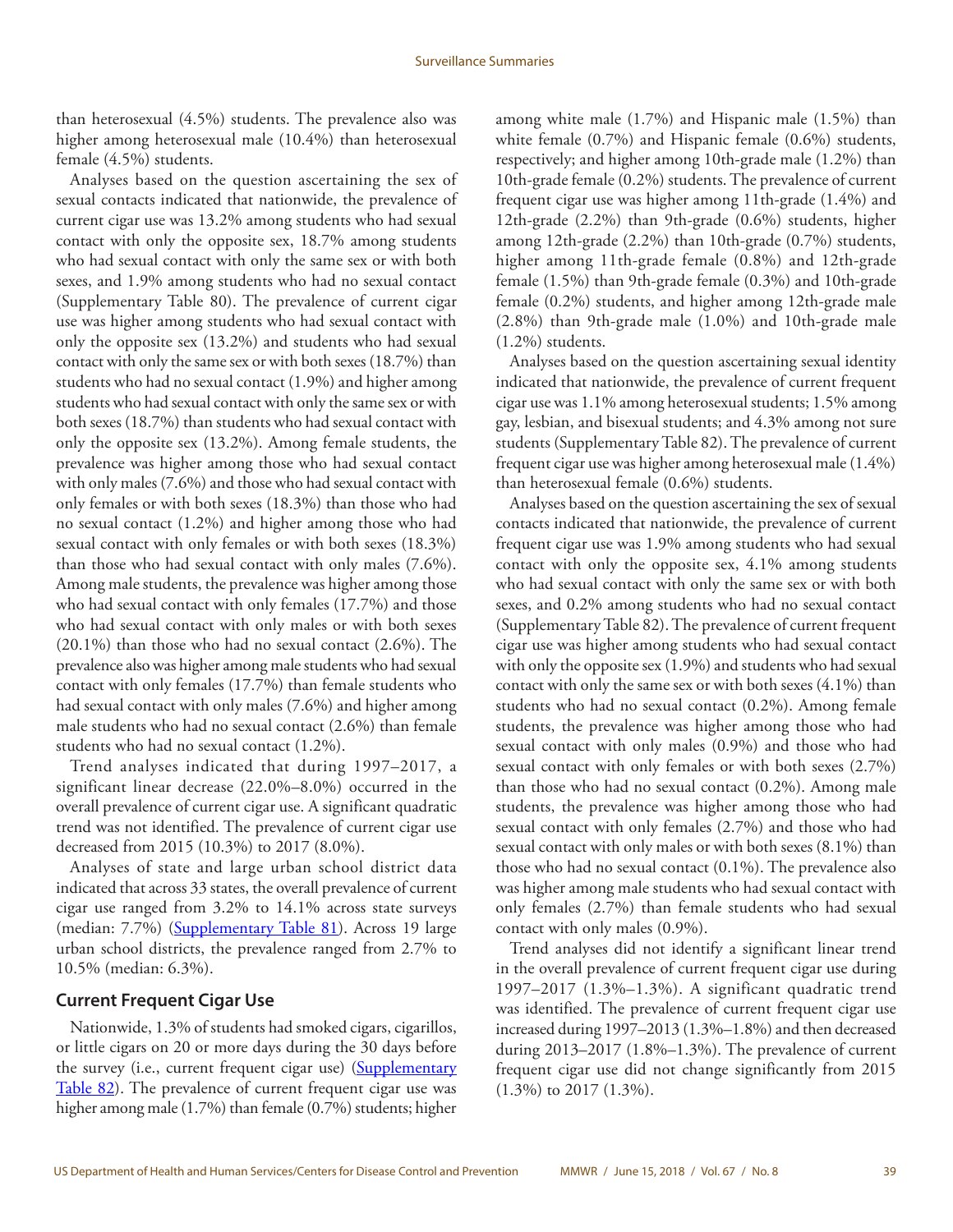Analyses of state and large urban school district data indicated that across 33 states, the overall prevalence of current frequent cigar use ranged from 0.4% to 2.9% across state surveys (median: 1.1%) ([Supplementary Table 83](https://www.cdc.gov/healthyyouth/data/yrbs/2017_tables/tobacco_use.htm#t83_down)). Across 19 large urban school districts, the prevalence ranged from 0.5% to 1.6% (median: 1.0%).

# **Current Daily Cigar Use**

Nationwide, 1.0% of students had smoked cigars, cigarillos, or little cigars on all 30 days during the 30 days before the survey (i.e., current daily cigar use) [\(Supplementary Table 84](https://www.cdc.gov/healthyyouth/data/yrbs/2017_tables/tobacco_use.htm#t84_down)). The prevalence of current daily cigar use was higher among male (1.2%) than female (0.6%) students and higher among 10th-grade male (1.2%) than 10th-grade female (0.2%) students. The prevalence of current daily cigar use was higher among 12th-grade (1.7%) than 9th-grade (0.4%), 10th-grade (0.7%), and 11th-grade (0.8%) students; higher among 11th-grade (0.8%) than 9th-grade (0.4%) students; higher among 12th-grade female (1.4%) than 9th-grade female (0.2%) and 10th-grade female (0.2%) students; and higher among 12th-grade male (2.0%) than 9th-grade male (0.6%) students.

Analyses based on the question ascertaining sexual identity indicated that nationwide, the prevalence of current daily cigar use was 0.8% among heterosexual students; 1.1% among gay, lesbian, and bisexual students; and 3.9% among not sure students (Supplementary Table 84). The prevalence of current daily cigar use was higher among heterosexual male (1.0%) than heterosexual female (0.5%) students.

Analyses based on the question ascertaining the sex of sexual contacts indicated that nationwide, the prevalence of current daily cigar use was 1.4% among students who had sexual contact with only the opposite sex, 3.4% among students who had sexual contact with only the same sex or with both sexes, and 0.1% among students who had no sexual contact (Supplementary Table 84). The prevalence of current daily cigar use was higher among students who had sexual contact with only the opposite sex (1.4%) and students who had sexual contact with only the same sex or with both sexes (3.4%) than students who had no sexual contact (0.1%) and higher among students who had sexual contact with only the same sex or with both sexes (3.4%) than students who had sexual contact with only the opposite sex (1.4%). Among female students, the prevalence was higher among those who had sexual contact with only males (0.8%) and those who had sexual contact with only females or with both sexes (2.0%) than those who had no sexual contact (0.1%). Among male students, the prevalence was higher among those who had sexual contact with only females (1.8%) and those who had sexual contact with only males or with both sexes (7.7%) than those who had no sexual contact

(0.1%). The prevalence also was higher among male students who had sexual contact with only females (1.8%) than female students who had sexual contact with only males (0.8%).

Trend analyses did not identify a significant linear trend in the overall prevalence of current daily cigar use during 1997–2017 (0.9%–1.0%). A significant quadratic trend was identified. The prevalence of current daily cigar use increased during 1997–2011 (0.9%–1.4%) and then decreased during 2011–2017 (1.4%–1.0%). The prevalence of current daily cigar use did not change significantly from 2015 (1.0%) to 2017 (1.0%).

Analyses of state and large urban school district data indicated that across 33 states, the overall prevalence of current daily cigar use ranged from 0.3% to 2.4% across state surveys (median: 0.8%) [\(Supplementary Table 85\)](https://www.cdc.gov/healthyyouth/data/yrbs/2017_tables/tobacco_use.htm#t85_down). Across 19 large urban school districts, the prevalence ranged from 0.3% to 1.1% (median: 0.7%).

### **Current Cigarette or Cigar Use**

Nationwide, 12.3% of students had smoked cigarettes or cigars on at least 1 day during the 30 days before the survey (i.e., current cigarette or cigar use) [\(Supplementary Table 86](https://www.cdc.gov/healthyyouth/data/yrbs/2017_tables/tobacco_use.htm#t86_down)). The prevalence of current cigarette or cigar use was higher among male (14.3%) than female (10.3%) students, higher among white male (17.5%) than white female (11.8%) students, and higher among 10th-grade male (11.3%) and 12th-grade male (23.6%) than 10th-grade female (8.4%) and 12th-grade female (14.6%) students, respectively. The prevalence of current cigarette or cigar use was higher among white (14.5%) than black (9.5%) and Hispanic (9.9%) students and higher among white male (17.5%) than black male (10.7%) and Hispanic male (10.6%) students. The prevalence of current cigarette or cigar use was higher among 10th-grade (9.8%), 11th-grade (13.4%), and 12th-grade (18.9%) than 9th-grade (7.6%) students; higher among 11th-grade (13.4%) and 12th-grade (18.9%) than 10th-grade (9.8%) students; higher among 12th-grade (18.9%) than 11th-grade (13.4%) students; higher among 11th-grade female (11.9%) and 12th-grade female (14.6%) than 9th-grade female (6.6%) and 10th-grade female (8.4%) students; higher among 10th-grade male (11.3%), 11th-grade male (14.8%), and 12th-grade male (23.6%) than 9th-grade male (8.6%) students; and higher among 12th-grade male (23.6%) than 10th-grade male (11.3%) and 11th-grade male (14.8%) students.

Analyses based on the question ascertaining sexual identity indicated that nationwide, the prevalence of current cigarette or cigar use was 11.6% among heterosexual students; 19.8% among gay, lesbian, and bisexual students; and 14.7% among not sure students (Supplementary Table 86). The prevalence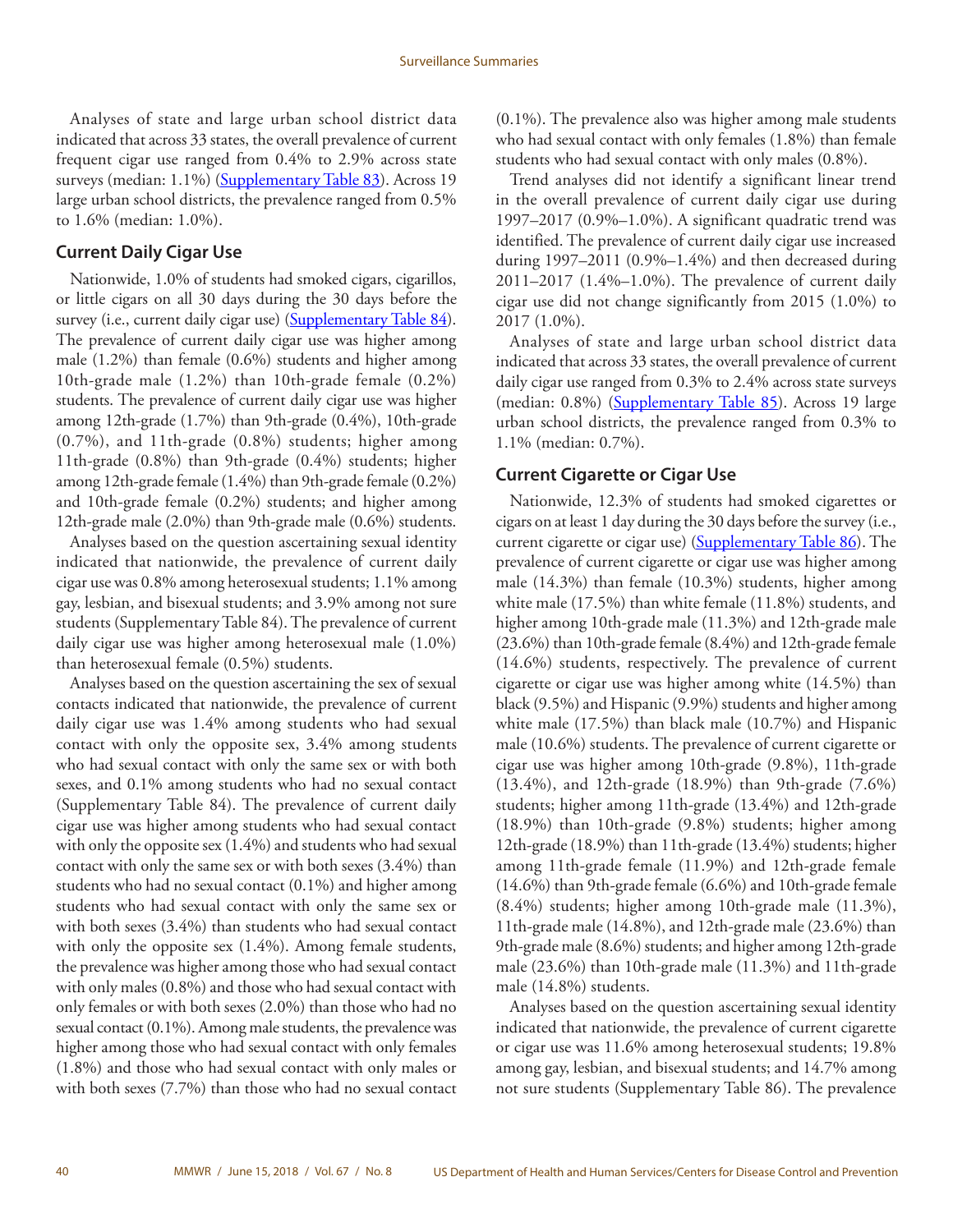of current cigarette or cigar use was higher among gay, lesbian, and bisexual (19.8%) than heterosexual (11.6%) and not sure (14.7%) students. Among female students, the prevalence was higher among lesbian and bisexual (19.0%) than heterosexual (8.9%) and not sure (12.0%) students. Among male students, the prevalence was higher among gay and bisexual (21.3%) than heterosexual (14.0%) students. The prevalence also was higher among heterosexual male (14.0%) than heterosexual female (8.9%) students.

Analyses based on the question ascertaining the sex of sexual contacts indicated that nationwide, the prevalence of current cigarette or cigar use was 19.9% among students who had sexual contact with only the opposite sex, 30.9% among students who had sexual contact with only the same sex or with both sexes, and 3.0% among students who had no sexual contact (Supplementary Table 86). The prevalence of current cigarette or cigar use was higher among students who had sexual contact with only the opposite sex (19.9%) and students who had sexual contact with only the same sex or with both sexes (30.9%) than students who had no sexual contact (3.0%) and higher among students who had sexual contact with only the same sex or with both sexes (30.9%) than students who had sexual contact with only the opposite sex (19.9%). Among female students, the prevalence was higher among those who had sexual contact with only males (15.7%) and those who had sexual contact with only females or with both sexes (30.9%) than those who had no sexual contact (2.4%) and higher among those who had sexual contact with only females or with both sexes (30.9%) than those who had sexual contact with only males (15.7%). Among male students, the prevalence was higher among those who had sexual contact with only females (23.3%) and those who had sexual contact with only males or with both sexes (31.0%) than those who had no sexual contact (3.7%). The prevalence also was higher among male students who had sexual contact with only females (23.3%) than female students who had sexual contact with only males (15.7%) and higher among male students who had no sexual contact (3.7%) than female students who had no sexual contact (2.4%).

Trend analyses indicated that during 1997–2017, a significant linear decrease (42.6%–12.3%) occurred in the overall prevalence of current cigarette or cigar use. A significant quadratic trend was not identified. The prevalence of current cigarette or cigar use decreased from 2015 (16.0%) to 2017 (12.3%).

Analyses of state and large urban school district data indicated that across 33 states, the overall prevalence of current cigarette or cigar use ranged from 5.0% to 19.7% across state surveys (median: 12.7%) ([Supplementary Table 87](https://www.cdc.gov/healthyyouth/data/yrbs/2017_tables/tobacco_use.htm#t87_down)). Across 17 large urban school districts, the prevalence ranged from 3.6% to 11.2% (median: 8.3%).

# **Current Cigarette, Cigar, or Smokeless Tobacco Use**

Nationwide, 14.0% of students had smoked cigarettes or cigars or used smokeless tobacco on at least 1 day during the 30 days before the survey (i.e., current cigarette, cigar, or smokeless tobacco use) ([Supplementary Table 88](https://www.cdc.gov/healthyyouth/data/yrbs/2017_tables/tobacco_use.htm#t88_down)). The prevalence of current cigarette, cigar, or smokeless tobacco use was higher among male (17.3%) than female (10.7%) students; higher among white male (21.7%) than white female (12.3%) students; and higher among 9th-grade male (11.4%), 10th-grade male (14.1%), 11th-grade male (17.6%), and 12th-grade male (26.9%) than 9th-grade female (6.9%), 10th-grade female (8.7%), 11th-grade female (12.5%), and 12th-grade female (14.9%) students, respectively. The prevalence of current cigarette, cigar, or smokeless tobacco use was higher among white (16.8%) than black (10.2%) and Hispanic (10.5%) students and higher among white male (21.7%) than black male (11.9%) and Hispanic male (11.9%) students. The prevalence of current cigarette, cigar, or smokeless tobacco use was higher among 10th-grade (11.4%), 11th-grade (15.1%), and 12th-grade (20.7%) than 9th-grade (9.1%) students; higher among 11th-grade (15.1%) and 12th-grade (20.7%) than 10th-grade (11.4%) students; higher among 12th-grade (20.7%) than 11th-grade (15.1%) students; higher among 11th-grade female (12.5%) and 12th-grade female (14.9%) than 9th-grade female (6.9%) and 10th-grade female (8.7%) students; higher among 11th-grade male (17.6%) and 12th-grade male (26.9%) than 9th-grade male (11.4%) and 10th-grade male (14.1%) students; and higher among 12th-grade male (26.9%) than 11th-grade male (17.6%) students.

Analyses based on the question ascertaining sexual identity indicated that nationwide, the prevalence of current cigarette, cigar, or smokeless tobacco use was 13.5% among heterosexual students; 20.5% among gay, lesbian, and bisexual students; and 15.6% among not sure students (Supplementary Table 88). The prevalence of current cigarette, cigar, or smokeless tobacco use was higher among gay, lesbian, and bisexual (20.5%) than heterosexual (13.5%) students. Among female students, the prevalence was higher among lesbian and bisexual (19.6%) than heterosexual (9.2%) and not sure (13.1%) students. The prevalence also was higher among heterosexual male (17.2%) than heterosexual female (9.2%) students.

Analyses based on the question ascertaining the sex of sexual contacts indicated that nationwide, the prevalence of current cigarette, cigar, or smokeless tobacco use was 22.7% among students who had sexual contact with only the opposite sex, 31.6% among students who had sexual contact with only the same sex or with both sexes, and 3.9% among students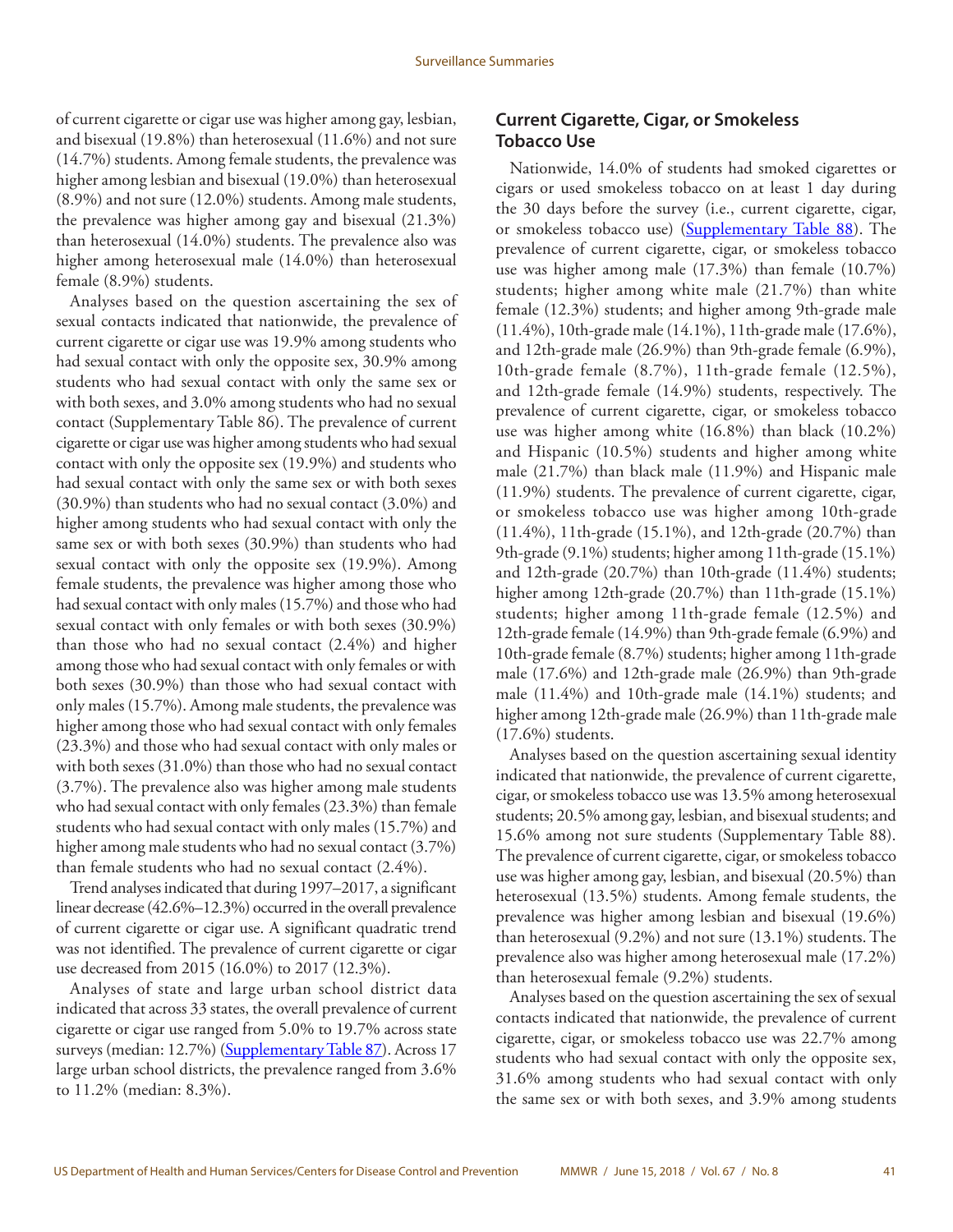who had no sexual contact (Supplementary Table 88). The prevalence of current cigarette, cigar, or smokeless tobacco use was higher among students who had sexual contact with only the opposite sex (22.7%) and students who had sexual contact with only the same sex or with both sexes (31.6%) than students who had no sexual contact (3.9%) and higher among students who had sexual contact with only the same sex or with both sexes (31.6%) than students who had sexual contact with only the opposite sex (22.7%). Among female students, the prevalence was higher among those who had sexual contact with only males (16.3%) and those who had sexual contact with only females or with both sexes (31.5%) than those who had no sexual contact (2.6%) and higher among those who had sexual contact with only females or with both sexes (31.5%) than those who had sexual contact with only males (16.3%). Among male students, the prevalence was higher among those who had sexual contact with only females (28.0%) and those who had sexual contact with only males or with both sexes (32.2%) than those who had no sexual contact (5.2%). The prevalence also was higher among male students who had sexual contact with only females (28.0%) than female students who had sexual contact with only males (16.3%) and higher among male students who had no sexual contact (5.2%) than female students who had no sexual contact (2.6%).

The question measuring the prevalence of current smokeless tobacco use that is used to calculate current cigarette, cigar, or smokeless tobacco use was used for the first time in the 2017 national YRBS. As a result, long-term temporal trends and 2-year temporal changes are not available for this variable.

Analyses of state and large urban school district data indicated that across 32 states, the overall prevalence of current cigarette, cigar, or smokeless tobacco use ranged from 5.8% to 23.1% across state surveys (median: 14.4%) [\(Supplementary](https://www.cdc.gov/healthyyouth/data/yrbs/2017_tables/tobacco_use.htm#t89_down) [Table 89](https://www.cdc.gov/healthyyouth/data/yrbs/2017_tables/tobacco_use.htm#t89_down)). Across 17 large urban school districts, the prevalence ranged from 4.3% to 13.6% (median: 9.5%).

# **Current Cigarette, Cigar, Smokeless Tobacco, or Electronic Vapor Product Use**

Nationwide, 19.5% of students had smoked cigarettes or cigars or used smokeless tobacco or an electronic vapor product on at least 1 day during the 30 days before the survey (i.e., current cigarette, cigar, smokeless tobacco, or electronic vapor product use) [\(Supplementary Table 90\)](https://www.cdc.gov/healthyyouth/data/yrbs/2017_tables/tobacco_use.htm#t90_down). The prevalence of current cigarette, cigar, smokeless tobacco, or electronic vapor product use was higher among male (23.4%) than female (15.6%) students; higher among white male (28.1%) and Hispanic male (18.5%) than white female (17.2%) and Hispanic female (14.6%) students, respectively; and higher among 9th-grade male (16.3%), 10th-grade male (19.6%), 11th-grade male (24.3%), and 12th-grade male (34.5%)

than 9th-grade female (10.9%), 10th-grade female (13.3%), 11th-grade female (17.8%), and 12th-grade female (20.8%) students, respectively. The prevalence of current cigarette, cigar, smokeless tobacco, or electronic vapor product use was higher among white (22.4%) than black (14.9%) and Hispanic (16.6%) students and higher among white male (28.1%) than black male (16.2%) and Hispanic male (18.5%) students. The prevalence of current cigarette, cigar, smokeless tobacco, or electronic vapor product use was higher among 10th-grade (16.4%), 11th-grade (21.1%), and 12th-grade (27.5%) than 9th-grade (13.6%) students; higher among 11th-grade (21.1%) and 12th-grade (27.5%) than 10th-grade (16.4%) students; higher among 12th-grade (27.5%) than 11th-grade (21.1%) students; higher among 11th-grade female (17.8%) and 12th-grade female (20.8%) than 9th-grade female (10.9%) and 10th-grade female (13.3%) students; higher among 10th-grade male (19.6%), 11th-grade male (24.3%), and 12th-grade male (34.5%) than 9th-grade male (16.3%) students; higher among 11th-grade male (24.3%) and 12th-grade male (34.5%) than 10th-grade male (19.6%) students; and higher among 12th-grade male (34.5%) than 11th-grade male (24.3%) students.

Analyses based on the question ascertaining sexual identity indicated that nationwide, the prevalence of current cigarette, cigar, smokeless tobacco, or electronic vapor product use was 19.2% among heterosexual students; 27.2% among gay, lesbian, and bisexual students; and 18.7% among not sure students (Supplementary Table 90). The prevalence of current cigarette, cigar, smokeless tobacco, or electronic vapor product use was higher among gay, lesbian, and bisexual (27.2%) than heterosexual (19.2%) and not sure (18.7%) students. Among female students, the prevalence was higher among lesbian and bisexual (27.5%) than heterosexual (14.1%) and not sure (16.5%) students. The prevalence also was higher among heterosexual male (23.6%) than heterosexual female (14.1%) students.

Analyses based on the question ascertaining the sex of sexual contacts indicated that nationwide, the prevalence of current cigarette, cigar, smokeless tobacco, or electronic vapor product use was 32.5% among students who had sexual contact with only the opposite sex, 41.5% among students who had sexual contact with only the same sex or with both sexes, and 5.7% among students who had no sexual contact (Supplementary Table 90). The prevalence of current cigarette, cigar, smokeless tobacco, or electronic vapor product use was higher among students who had sexual contact with only the opposite sex (32.5%) and students who had sexual contact with only the same sex or with both sexes (41.5%) than students who had no sexual contact (5.7%) and higher among students who had sexual contact with only the same sex or with both sexes (41.5%) than students who had sexual contact with only the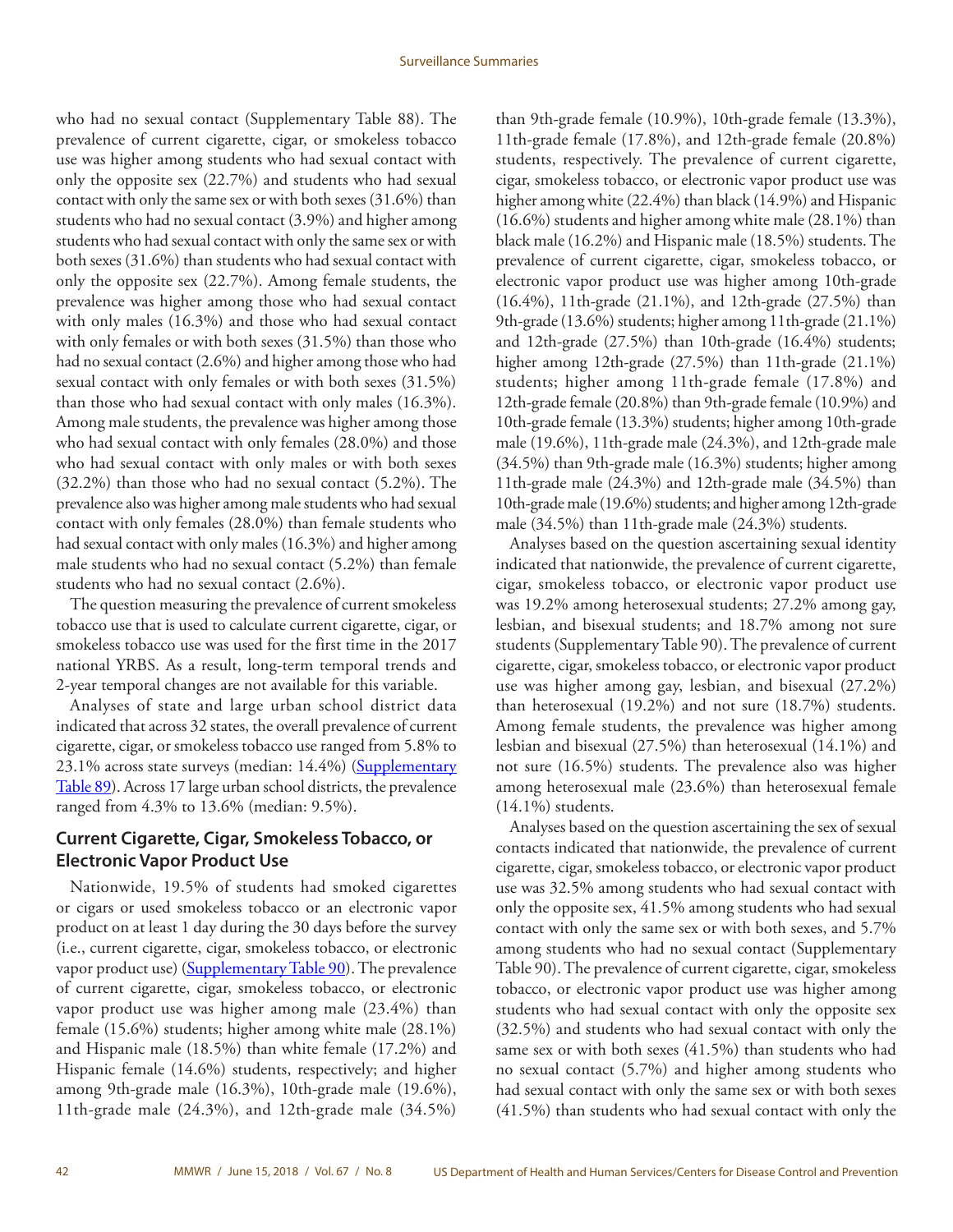opposite sex (32.5%). Among female students, the prevalence was higher among those who had sexual contact with only males (24.4%) and those who had sexual contact with only females or with both sexes (42.2%) than those who had no sexual contact (4.5%) and higher among those who had sexual contact with only females or with both sexes (42.2%) than those who had sexual contact with only males (24.4%). Among male students, the prevalence was higher among those who had sexual contact with only females (39.0%) and those who had sexual contact with only males or with both sexes (39.1%) than those who had no sexual contact (7.0%). The prevalence also was higher among male students who had sexual contact with only females (39.0%) than female students who had sexual contact with only males (24.4%) and higher among male students who had no sexual contact (7.0%) than female students who had no sexual contact (4.5%).

The question measuring the prevalence of current smokeless tobacco use that is used to calculate current cigarette, cigar, smokeless tobacco, or electronic vapor product use was used for the first time in the 2017 national YRBS. As a result, longterm temporal trends and 2-year temporal changes are not available for this variable.

Analyses of state and large urban school district data indicated that across 32 states, the overall prevalence of current cigarette, cigar, smokeless tobacco, or electronic vapor product use ranged from 9.7% to 32.7% across state surveys (median: 21.5%) ([Supplementary Table 91\)](https://www.cdc.gov/healthyyouth/data/yrbs/2017_tables/tobacco_use.htm#t91_down). Across 17 large urban school districts, the prevalence ranged from 7.1% to 21.4% (median: 13.6%).

### **Tried to Quit Using All Tobacco Products**

Among the 24.2% of students nationwide who used any tobacco products during the past 12 months, 41.4% had ever tried to quit using all tobacco products (including cigarettes, cigars, smokeless tobacco, shisha or hookah tobacco, and electronic vapor products) during the 12 months before the survey ([Supplementary Table 92\)](https://www.cdc.gov/healthyyouth/data/yrbs/2017_tables/tobacco_use.htm#t92_down). The prevalence of having tried to quit using all tobacco products was higher among female (47.7%) than male (36.8%) students; higher among white female (51.8%) than white male (36.6%) students; and higher among 10th-grade female (49.2%), 11th-grade female (52.2%), and 12th-grade female (47.4%) than 10th-grade male (38.7%), 11th-grade male (35.3%), and 12th-grade male (32.3%) students, respectively. The prevalence of having tried to quit using all tobacco products was higher among white (42.8%) and Hispanic (42.8%) than black (32.2%) students and higher among white female (51.8%) and Hispanic female (47.9%) than black female (33.0%) students. The prevalence of having tried to quit using all tobacco products was higher

among 9th-grade male (43.9%) than 11th-grade male (35.3%) and 12th-grade male (32.3%) students.

Analyses based on the question ascertaining sexual identity indicated that nationwide, among the 19.5% of students who used any tobacco products during the past 12 months, 39.4% of heterosexual students; 53.0% of gay, lesbian, and bisexual students; and 47.6% of not sure students had tried to quit using all tobacco products (Supplementary Table 92). The prevalence of having tried to quit using all tobacco products was higher among gay, lesbian, and bisexual (53.0%) than heterosexual (39.4%) students. Among female students, the prevalence was higher among not sure (69.2%) than heterosexual (45.2%) students. The prevalence also was higher among heterosexual female (45.2%) than heterosexual male (36.2%) students and higher among not sure female (69.2%) than not sure male (23.7%) students.

Analyses based on the question ascertaining the sex of sexual contacts indicated that nationwide, among the 19.5% of students who used any tobacco products during the past 12 months, 41.0% of students who had sexual contact with only the opposite sex, 49.6% of students who had sexual contact with only the same sex or with both sexes, and 41.9% of students who had no sexual contact had tried to quit using all tobacco products (Supplementary Table 92). The prevalence of having tried to quit using all tobacco products was higher among students who had sexual contact with only the same sex or with both sexes (49.6%) than students who had sexual contact with only the opposite sex (41.0%). The prevalence also was higher among female students who had sexual contact with only males (49.8%) than male students who had sexual contact with only females (36.3%).

The question measuring the prevalence of having tried to quit using all tobacco products was used for the first time in the 2017 national YRBS. As a result, long-term temporal trends and 2-year temporal changes are not available for this variable.

Analyses of state and large urban school district data indicated that across 21 states, the overall prevalence of having tried to quit using all tobacco products, among the 19.5% of students who used any tobacco products during the past 12 months, ranged from 33.0% to 50.7% across state surveys (median: 45.1%) [\(Supplementary Table 93](https://www.cdc.gov/healthyyouth/data/yrbs/2017_tables/tobacco_use.htm#t93_down)). Across 17 large urban school districts, the prevalence ranged from 34.8% to 46.0% (median: 39.1%).

# **Alcohol and Other Drug Use**

# **Ever Drank Alcohol**

Nationwide, 60.4% of students had had at least one drink of alcohol on at least 1 day during their life (i.e., ever drank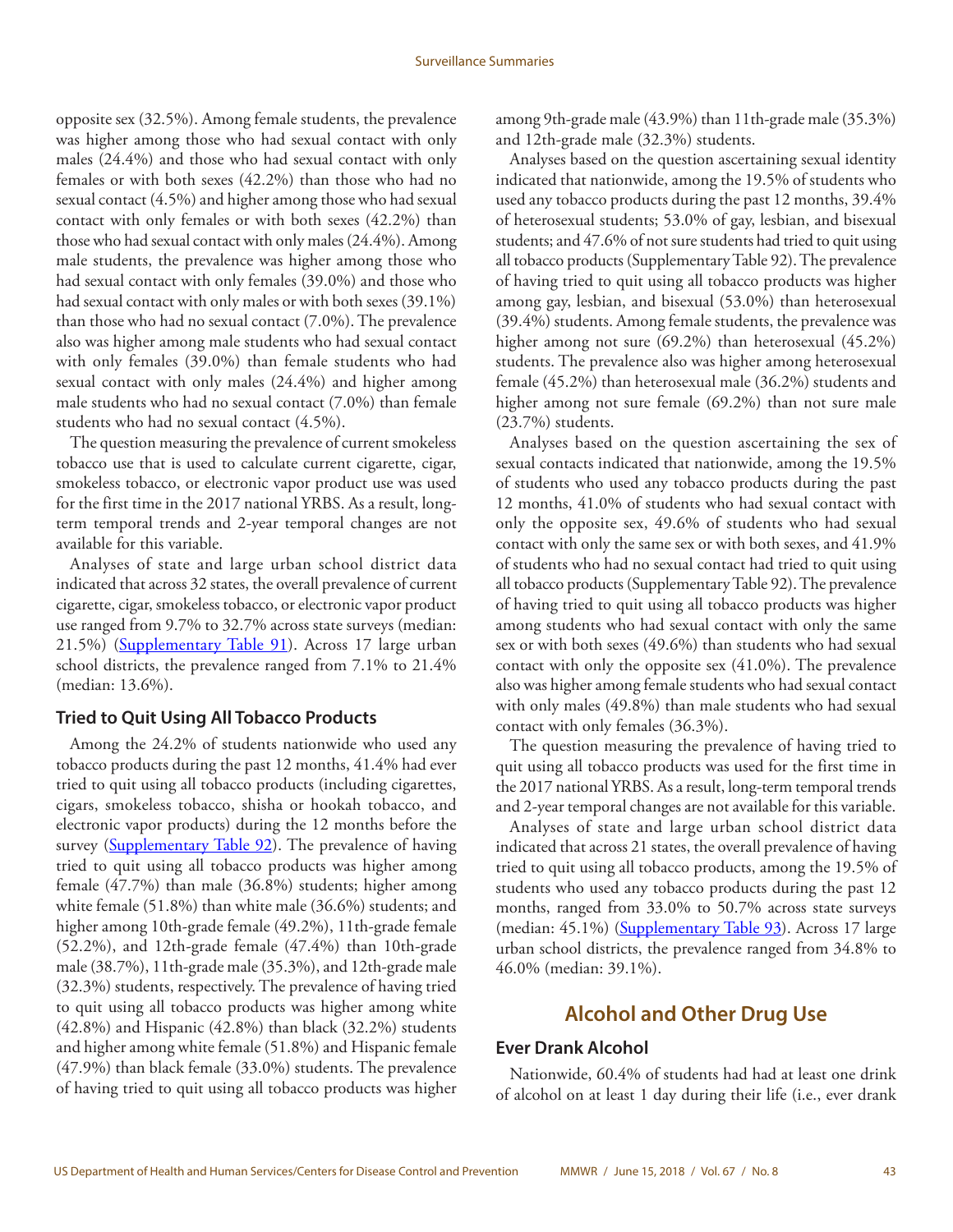alcohol) [\(Supplementary Table 94](https://www.cdc.gov/healthyyouth/data/yrbs/2017_tables/alcohol_and_drug_use.htm#t94_down)). The prevalence of having ever drunk alcohol was higher among female (62.6%) than male (58.1%) students and higher among black female (57.3%) than black male (44.8%) students. The prevalence of having ever drunk alcohol was higher among white (61.7%) and Hispanic (64.7%) than black (51.3%) students, higher among Hispanic female (67.1%) than black female (57.3%) students, and higher among white male (60.5%) and Hispanic male (62.3%) than black male (44.8%) students. The prevalence of having ever drunk alcohol was higher among 10th-grade (58.0%), 11th-grade (66.4%), and 12th-grade (71.7%) than 9th-grade (47.7%) students; higher among 11th-grade (66.4%) and 12th-grade (71.7%) than 10th-grade (58.0%) students; higher among 12th-grade (71.7%) than 11th-grade (66.4%) students; higher among 10th-grade female (59.9%), 11th-grade female (68.9%), and 12th-grade female (74.0%) than 9th-grade female (49.6%) students; higher among 11th-grade female (68.9%) and 12th-grade female (74.0%) than 10th-grade female (59.9%) students; higher among 12th-grade female (74.0%) than 11th-grade female (68.9%) students; higher among 10th-grade male (56.0%), 11th-grade male (63.7%), and 12th-grade male (69.4%) than 9th-grade male (45.7%) students; higher among 11th-grade male (63.7%) and 12th-grade male (69.4%) than 10th-grade male (56.0%) students; and higher among 12th-grade male (69.4%) than 11th-grade male (63.7%) students.

Analyses based on the question ascertaining sexual identity indicated that nationwide, 60.9% of heterosexual students; 72.2% of gay, lesbian, and bisexual students; and 50.0% of not sure students had ever drunk alcohol (Supplementary Table 94). The prevalence of having ever drunk alcohol was higher among heterosexual (60.9%) and gay, lesbian, and bisexual (72.2%) than not sure (50.0%) students and higher among gay, lesbian, and bisexual (72.2%) than heterosexual (60.9%) students. Among female students, the prevalence was higher among heterosexual (63.8%) and lesbian and bisexual (74.3%) than not sure (50.6%) students and higher among lesbian and bisexual (74.3%) than heterosexual (63.8%) students. Among male students, the prevalence was higher among heterosexual (58.5%) and gay and bisexual (66.3%) than not sure (47.3%) students. The prevalence also was higher among heterosexual female (63.8%) than heterosexual male (58.5%) students.

Analyses based on the question ascertaining the sex of sexual contacts indicated that nationwide, 81.5% of students who had sexual contact with only the opposite sex, 86.8% of students who had sexual contact with only the same sex or with both sexes, and 41.6% of students who had no sexual contact had ever drunk alcohol (Supplementary Table 94). The prevalence of having ever drunk alcohol was higher among students who had sexual contact with only the opposite sex (81.5%) and students who had sexual contact with only the same sex or with both sexes (86.8%) than students who had no sexual contact (41.6%) and higher among students who had sexual contact with only the same sex or with both sexes (86.8%) than students who had sexual contact with only the opposite sex (81.5%). Among female students, the prevalence was higher among those who had sexual contact with only males (85.3%) and those who had sexual contact with only females or with both sexes (89.3%) than those who had no sexual contact (44.4%) and higher among those who had sexual contact with only females or with both sexes (89.3%) than those who had sexual contact with only males (85.3%). Among male students, the prevalence was higher among those who had sexual contact with only females (78.4%) and those who had sexual contact with only males or with both sexes (79.6%) than those who had no sexual contact (38.6%). The prevalence also was higher among female students who had sexual contact with only males (85.3%) than male students who had sexual contact with only females (78.4%), higher among female students who had sexual contact with only females or with both sexes (89.3%) than male students who had sexual contact with only males or with both sexes (79.6%), and higher among female students who had no sexual contact (44.4%) than male students who had no sexual contact (38.6%).

Trend analyses indicated that during 1991–2017, a significant linear decrease (81.6%–60.4%) occurred in the overall prevalence of having ever drunk alcohol. A significant quadratic trend also was identified. The prevalence of having ever drunk alcohol decreased during 1991–2007 (81.6%–75.0%) and then decreased more rapidly during 2007–2017 (75.0%–60.4%). The prevalence of having ever drunk alcohol did not change significantly from 2015 (63.2%) to 2017 (60.4%).

Analyses of state and large urban school district data indicated that across 29 states, the overall prevalence of having ever drunk alcohol ranged from 30.4% to 68.0% across state surveys (median: 58.7%) ([Supplementary Table 95\)](https://www.cdc.gov/healthyyouth/data/yrbs/2017_tables/alcohol_and_drug_use.htm#t95_down). Across 19 large urban school districts, the prevalence ranged from 38.2% to 64.8% (median: 55.4%).

# **Drank Alcohol Before Age 13 Years**

Nationwide, 15.5% of students had their first drink of alcohol (other than a few sips) before age 13 years ([Supplementary](https://www.cdc.gov/healthyyouth/data/yrbs/2017_tables/alcohol_and_drug_use.htm#t96_down) [Table 96\)](https://www.cdc.gov/healthyyouth/data/yrbs/2017_tables/alcohol_and_drug_use.htm#t96_down). The prevalence of having drunk alcohol for the first time before age 13 years was higher among male (18.2%) than female (12.8%) students; higher among white male (17.1%) and Hispanic male (22.5%) than white female (10.9%) and Hispanic female (15.9%) students, respectively; and higher among 9th-grade male (20.3%), 10th-grade male (18.1%), 11th-grade male (17.4%), and 12th-grade male (16.2%) than 9th-grade female (16.0%), 10th-grade female (12.8%),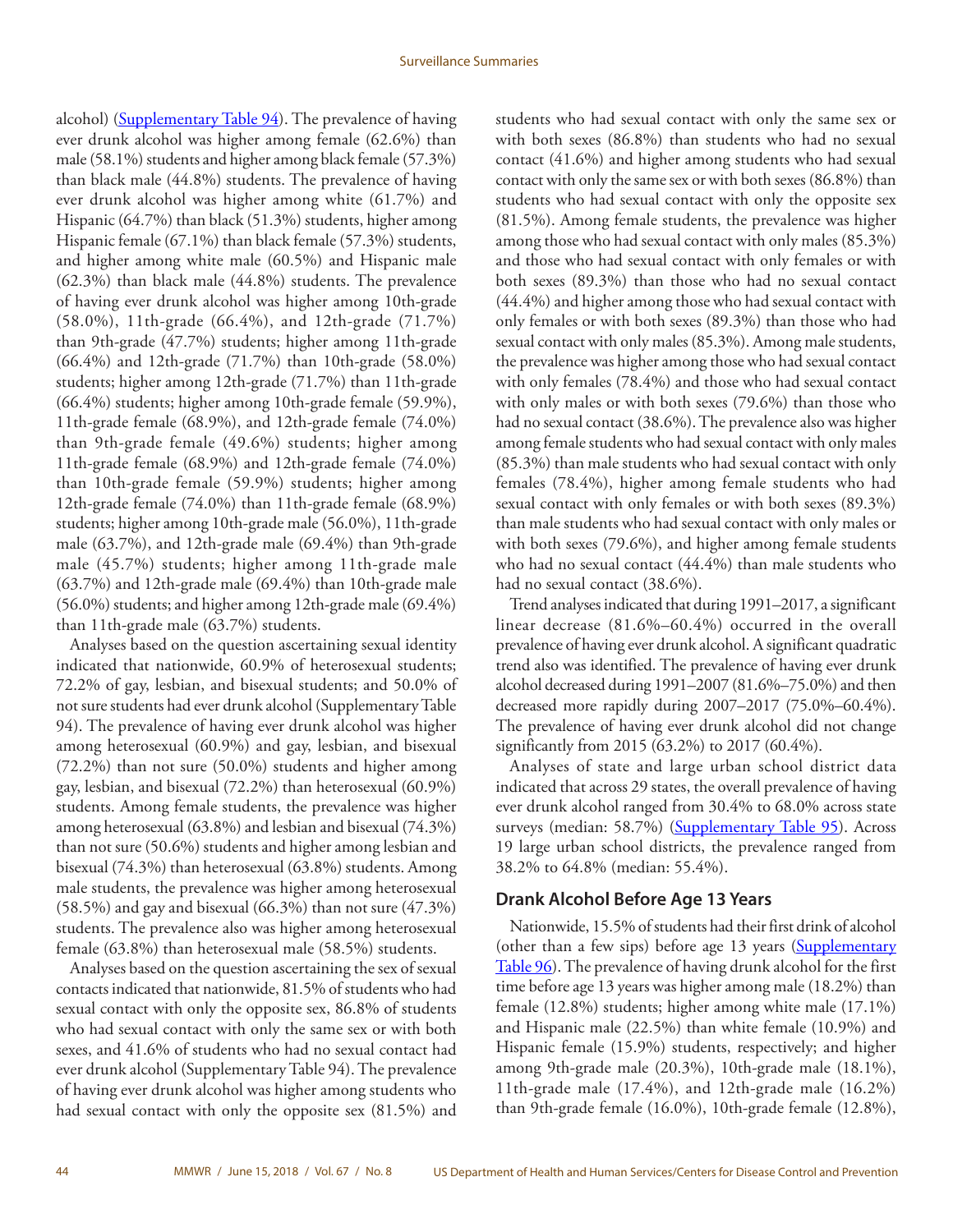11th-grade female (12.3%), and 12th-grade female (9.3%) students, respectively. The prevalence of having drunk alcohol for the first time before age 13 years was higher among Hispanic (19.3%) than white (14.0%) and black (14.9%) students, higher among Hispanic female (15.9%) than white female (10.9%) students, and higher among Hispanic male (22.5%) than white male (17.1%) and black male (14.9%) students. The prevalence of having drunk alcohol for the first time before age 13 years was higher among 9th-grade (18.2%), 10th-grade (15.4%), and 11th-grade (14.9%) than 12th-grade (12.7%) students; higher among 9th-grade (18.2%) than 11th-grade (14.9%) students; higher among 9th-grade female (16.0%), 10th-grade female (12.8%), and 11th-grade female (12.3%) than 12th-grade female (9.3%) students; higher among 9th-grade female (16.0%) than 11th-grade female (12.3%) students; and higher among 9th-grade male (20.3%) than 12th-grade male (16.2%) students.

Analyses based on the question ascertaining sexual identity indicated that nationwide, 14.9% of heterosexual students; 21.6% of gay, lesbian, and bisexual students; and 20.0% of not sure students had drunk alcohol for the first time before age 13 years (Supplementary Table 96). The prevalence of having drunk alcohol for the first time before age 13 years was higher among gay, lesbian, and bisexual (21.6%) than heterosexual (14.9%) students. Among female students, the prevalence was higher among lesbian and bisexual (20.2%) than heterosexual (11.5%) students. The prevalence also was higher among heterosexual male (17.7%) than heterosexual female (11.5%) students.

Analyses based on the question ascertaining the sex of sexual contacts indicated that nationwide, 20.8% of students who had sexual contact with only the opposite sex, 28.2% of students who had sexual contact with only the same sex or with both sexes, and 9.1% of students who had no sexual contact had drunk alcohol for the first time before age 13 years (Supplementary Table 96). The prevalence of having drunk alcohol for the first time before age 13 years was higher among students who had sexual contact with only the opposite sex (20.8%) and students who had sexual contact with only the same sex or with both sexes (28.2%) than students who had no sexual contact (9.1%) and higher among students who had sexual contact with only the same sex or with both sexes (28.2%) than students who had sexual contact with only the opposite sex (20.8%). Among female students, the prevalence was higher among those who had sexual contact with only males (15.9%) and those who had sexual contact with only females or with both sexes (26.9%) than those who had no sexual contact (7.9%) and higher among those who had sexual contact with only females or with both sexes (26.9%) than those who had sexual contact with only males (15.9%).

Among male students, the prevalence was higher among those who had sexual contact with only females (25.0%) and those who had sexual contact with only males or with both sexes (32.3%) than those who had no sexual contact (10.4%). The prevalence also was higher among male students who had sexual contact with only females (25.0%) than female students who had sexual contact with only males (15.9%), and higher among male students who had no sexual contact (10.4%) than female students who had no sexual contact (7.9%).

Trend analyses indicated that during 1991–2017, a significant linear decrease (32.7%–15.5%) occurred in the overall prevalence of having drunk alcohol for the first time before age 13 years. A significant quadratic trend also was identified. The prevalence of having drunk alcohol for the first time before age 13 years did not change significantly during 1991–1999 (32.7%–32.2%) and then decreased during 1999–2017 (32.2%–15.5%). The prevalence of having drunk alcohol for the first time before age 13 years did not change significantly from 2015 (17.2%) to 2017 (15.5%).

Analyses of state and large urban school district data indicated that across 38 states, the overall prevalence of having drunk alcohol for the first time before age 13 years ranged from 7.8% to 22.5% across state surveys (median: 15.8%) (Supplementary [Table 97](https://www.cdc.gov/healthyyouth/data/yrbs/2017_tables/alcohol_and_drug_use.htm#t97_down)). Across 20 large urban school districts, the prevalence ranged from 13.8% to 21.2% (median: 16.9%).

# **Current Alcohol Use**

Nationwide, 29.8% of students had had at least one drink of alcohol on at least 1 day during the 30 days before the survey (i.e., current alcohol use) [\(Supplementary Table 98](https://www.cdc.gov/healthyyouth/data/yrbs/2017_tables/alcohol_and_drug_use.htm#t98_down)). The prevalence of current alcohol use was higher among female (31.8%) than male (27.6%) students; higher among black female (24.3%) and Hispanic female (35.9%) than black male (16.9%) and Hispanic male (26.8%) students, respectively; and higher among 9th-grade female (22.0%) and 11th-grade female (36.8%) than 9th-grade male (15.3%) and 11th-grade male (31.6%) students, respectively. The prevalence of current alcohol use was higher among white (32.4%) and Hispanic (31.3%) than black (20.8%) students, higher among white female (33.2%) and Hispanic female (35.9%) than black female (24.3%) students, higher among white male (31.6%) and Hispanic male (26.8%) than black male (16.9%) students, and higher among white male (31.6%) than Hispanic male (26.8%) students. The prevalence of current alcohol use was higher among 10th-grade (27.0%), 11th-grade (34.4%), and 12th-grade (40.8%) than 9th-grade (18.8%) students; higher among 11th-grade (34.4%) and 12th-grade (40.8%) than 10th-grade (27.0%) students; higher among 12th-grade (40.8%) than 11th-grade (34.4%) students; higher among 10th-grade female (28.7%), 11th-grade female (36.8%), and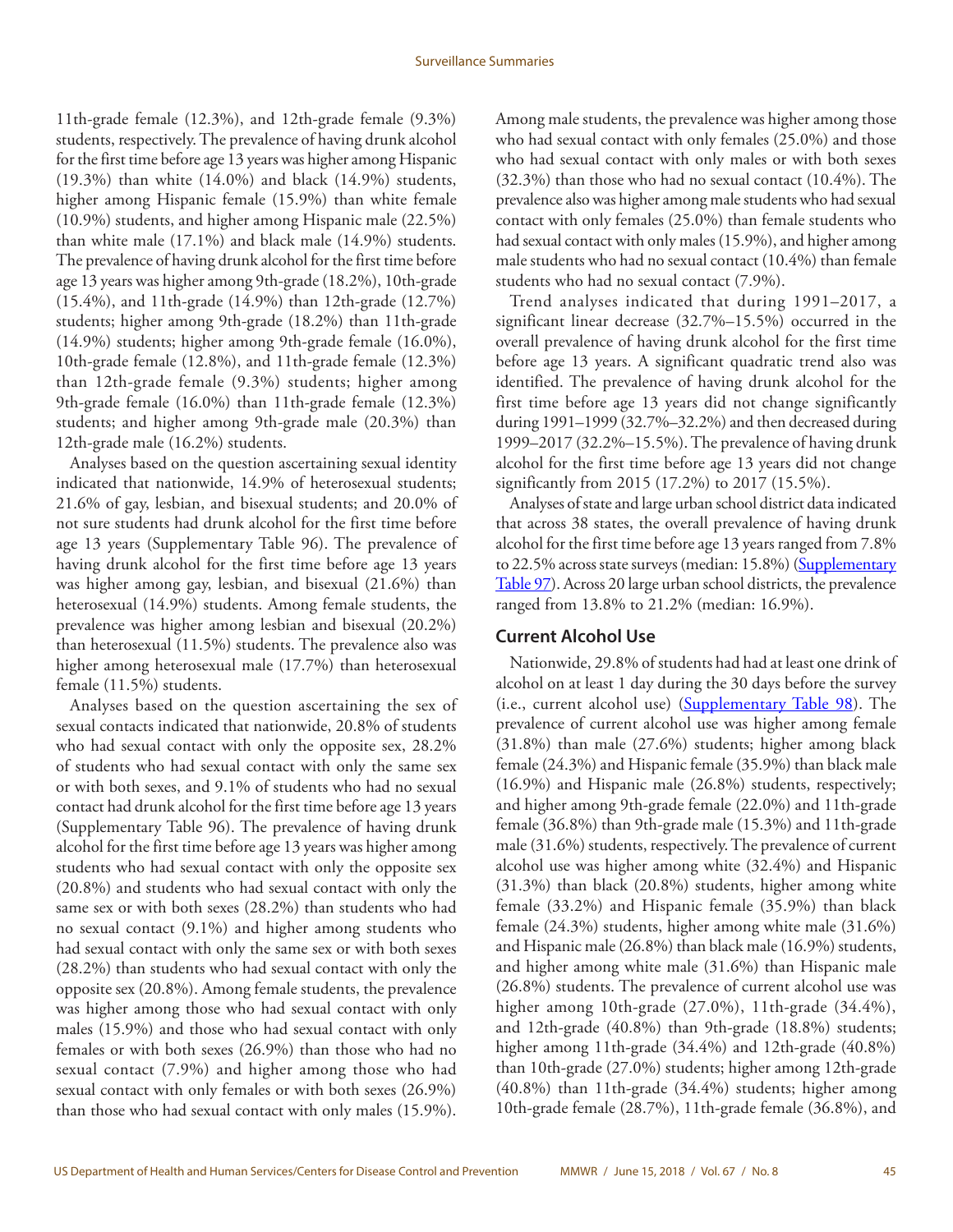12th-grade female (41.2%) than 9th-grade female (22.0%) students; higher among 11th-grade female (36.8%) and 12th-grade female (41.2%) than 10th-grade female (28.7%) students; higher among 12th-grade female (41.2%) than 11th-grade female (36.8%) students; higher among 10th-grade male (25.3%), 11th-grade male (31.6%), and 12th-grade male (40.5%) than 9th-grade male (15.3%) students; higher among 11th-grade male (31.6%) and 12th-grade male (40.5%) than 10th-grade male (25.3%) students; and higher among 12th-grade male (40.5%) than 11th-grade male (31.6%) students.

Analyses based on the question ascertaining sexual identity indicated that nationwide, the prevalence of current alcohol use was 29.7% among heterosexual students; 37.4% among gay, lesbian, and bisexual students; and 21.5% among not sure students (Supplementary Table 98). The prevalence of current alcohol use was higher among heterosexual (29.7%) and gay, lesbian, and bisexual (37.4%) than not sure (21.5%) students and higher among gay, lesbian, and bisexual (37.4%) than heterosexual (29.7%) students. Among female students, the prevalence was higher among heterosexual (32.2%) and lesbian and bisexual (39.9%) than not sure (20.6%) students and higher among lesbian and bisexual (39.9%) than heterosexual (32.2%) students. The prevalence also was higher among heterosexual female (32.2%) than heterosexual male (27.7%) students and higher among lesbian and bisexual female (39.9%) than gay and bisexual male (29.5%) students.

Analyses based on the question ascertaining the sex of sexual contacts indicated that nationwide, the prevalence of current alcohol use was 47.5% among students who had sexual contact with only the opposite sex, 52.5% among students who had sexual contact with only the same sex or with both sexes, and 13.1% among students who had no sexual contact (Supplementary Table 98). The prevalence of current alcohol use was higher among students who had sexual contact with only the opposite sex (47.5%) and students who had sexual contact with only the same sex or with both sexes (52.5%) than students who had no sexual contact (13.1%). Among female students, the prevalence was higher among those who had sexual contact with only males (50.2%) and those who had sexual contact with only females or with both sexes (55.5%) than those who had no sexual contact (15.9%). Among male students, the prevalence was higher among those who had sexual contact with only females (45.2%) and those who had sexual contact with only males or with both sexes (43.9%) than those who had no sexual contact (10.2%). The prevalence also was higher among female students who had sexual contact with only males (50.2%) than male students who had sexual contact with only females (45.2%), higher among female students who had sexual contact with only females or with both sexes (55.5%) than male students who had sexual contact

with only males or with both sexes (43.9%), and higher among female students who had no sexual contact (15.9%) than male students who had no sexual contact (10.2%).

Trend analyses indicated that during 1991–2017, a significant linear decrease (50.8%–29.8%) occurred in the overall prevalence of current alcohol use. A significant quadratic trend also was identified. The prevalence of current alcohol use decreased during 1991–2007 (50.8%–44.7%) and then decreased more rapidly during 2007–2017 (44.7%–29.8%). The prevalence of current alcohol use did not change significantly from 2015 (32.8%) to 2017 (29.8%).

Analyses of state and large urban school district data indicated that across 39 states, the overall prevalence of current alcohol use ranged from 10.6% to 34.0% across state surveys (median: 27.1%) [\(Supplementary Table 99](https://www.cdc.gov/healthyyouth/data/yrbs/2017_tables/alcohol_and_drug_use.htm#t99_down)). Across 21 large urban school districts, the prevalence ranged from 16.8% to 32.5% (median: 22.9%).

# **Usually Got Alcohol by Someone Giving It to Them**

Among the 29.8% of students nationwide who currently drank alcohol, 43.5% had usually gotten the alcohol they drank by someone giving it to them during the 30 days before the survey ([Supplementary Table 100\)](https://www.cdc.gov/healthyyouth/data/yrbs/2017_tables/alcohol_and_drug_use.htm#t100_down). The prevalence of having usually gotten the alcohol they drank by someone giving it to them was higher among female (48.4%) than male (37.8%) students; higher among white female (49.4%) and Hispanic female (47.9%) than white male (38.6%) and Hispanic male (36.1%) students, respectively; and higher among 9th-grade female (52.4%) and 12th-grade female (48.4%) than 9th-grade male (38.0%) and 12th-grade male (35.3%) students, respectively.

Analyses based on the question ascertaining sexual identity indicated that nationwide, among the students who currently drank alcohol, 44.2% of heterosexual students; 42.6% of gay, lesbian, and bisexual students; and 29.5% of not sure students had usually gotten the alcohol they drank by someone giving it to them (Supplementary Table 100). The prevalence of having usually gotten the alcohol they drank by someone giving it to them was higher among heterosexual (44.2%) than not sure (29.5%) students. Among female students, the prevalence was higher among heterosexual (50.8%) than not sure (28.2%) students. The prevalence also was higher among heterosexual female (50.8%) than heterosexual male (37.6%) students.

Analyses based on the question ascertaining the sex of sexual contacts indicated that nationwide, among the students who currently drank alcohol, 43.0% of students who had sexual contact with only the opposite sex, 36.6% of students who had sexual contact with only the same sex or with both sexes, and 51.4% of students who had no sexual contact had usually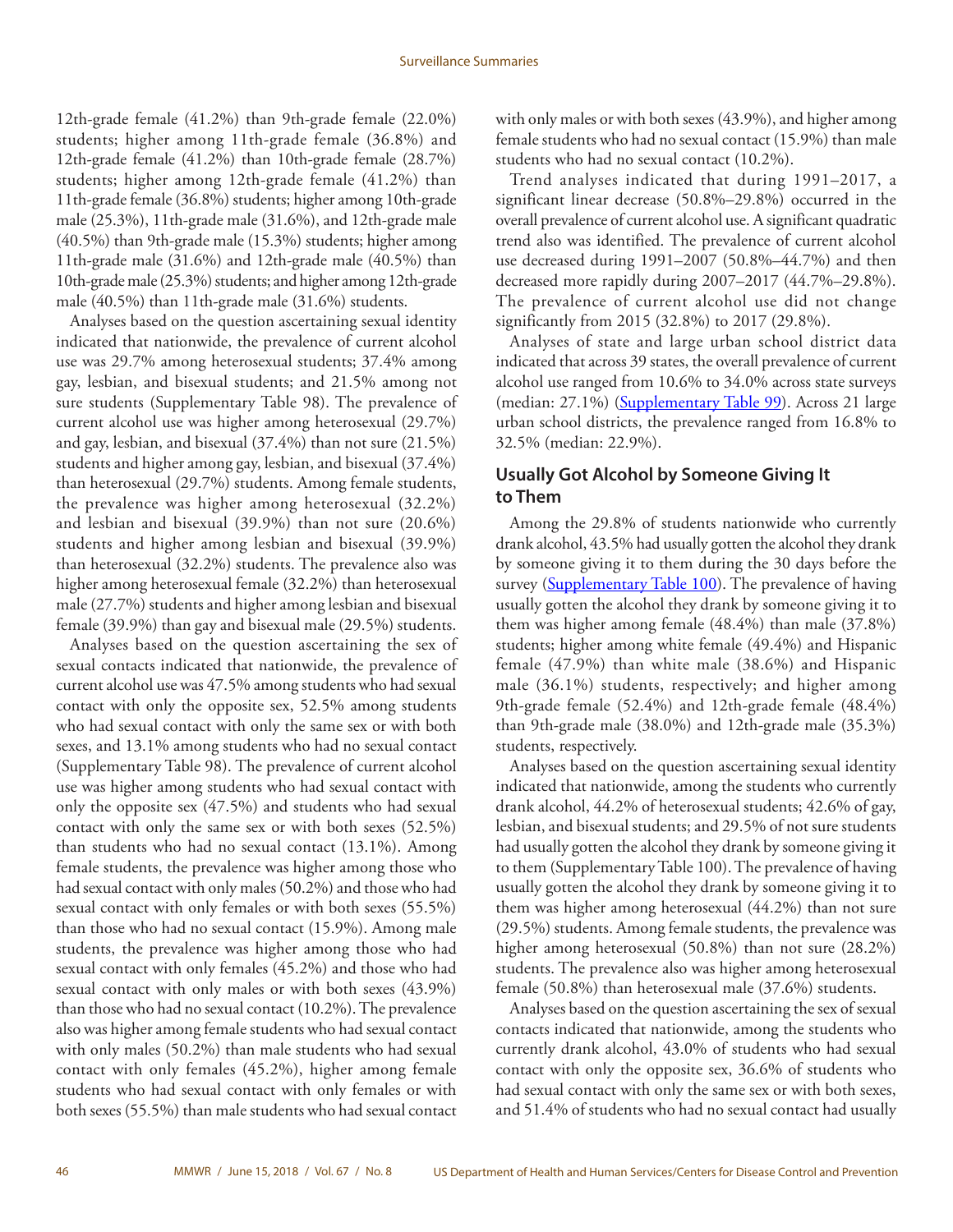gotten the alcohol they drank by someone giving it to them (Supplementary Table 100). The prevalence of having usually gotten the alcohol they drank by someone giving it to them was higher among students who had no sexual contact (51.4%) than students who had sexual contact with only the opposite sex (43.0%) and students who had sexual contact with only the same sex or with both sexes (36.6%). Among female students, the prevalence was higher among those who had sexual contact with only males (50.4%) and those who had no sexual contact (51.8%) than those who had sexual contact with only females or with both sexes (37.3%). Among male students, the prevalence was higher among those who had no sexual contact (50.9%) than those who had sexual contact with only females (36.1%). The prevalence also was higher among female students who had sexual contact with only males (50.4%) than male students who had sexual contact with only females (36.1%).

Trend analyses did not identify a significant linear trend in the overall prevalence of having usually gotten the alcohol they drank by someone giving it to them, among the students who currently drank alcohol, during 2007–2017 (41.7%–43.5%). A significant quadratic trend also was not identified. The prevalence of having usually gotten the alcohol they drank by someone giving it to them did not change significantly from 2015 (44.1%) to 2017 (43.5%).

Analyses of state and large urban school district data indicated that across 31 states, the overall prevalence of having usually gotten the alcohol they drank by someone giving it to them, among the students who currently drank alcohol, ranged from 31.7% to 46.6% across state surveys (median: 40.1%) ([Supplementary Table 101](https://www.cdc.gov/healthyyouth/data/yrbs/2017_tables/alcohol_and_drug_use.htm#t101_down)). Across 15 large urban school districts, the prevalence ranged from 26.9% to 45.7% (median: 40.0%).

# **Current Binge Drinking**

Nationwide, 13.5% of students had had four or more drinks of alcohol in a row (if they were female) or five or more drinks of alcohol in a row (if they were male) within a couple of hours on at least 1 day during the 30 days before the survey (i.e., current binge drinking) ([Supplementary Table 102](https://www.cdc.gov/healthyyouth/data/yrbs/2017_tables/alcohol_and_drug_use.htm#t102_down)). The prevalence of current binge drinking was higher among black female (6.8%) and Hispanic female (16.0%) than black male (4.1%) and Hispanic male (12.0%) students, respectively and higher among 9th-grade female (9.2%) and 10th-grade female (12.6%) than 9th-grade male (5.3%) and 10th-grade male (10.1%) students, respectively. The prevalence of current binge drinking was higher among white (15.7%) and Hispanic (14.0%) than black (5.6%) students, higher among white female (15.9%) and Hispanic female (16.0%) than black female (6.8%) students, higher among white male (15.5%)

and Hispanic male (12.0%) than black male (4.1%) students, and higher among white male (15.5%) than Hispanic male (12.0%) students. The prevalence of current binge drinking was higher among 10th-grade (11.4%), 11th-grade (15.4%), and 12th-grade (20.9%) than 9th-grade (7.3%) students; higher among 11th-grade (15.4%) and 12th-grade (20.9%) than 10th-grade (11.4%) students; higher among 12th-grade (20.9%) than 11th-grade (15.4%) students; higher among 10th-grade female (12.6%), 11th-grade female (15.4%), and 12th-grade female (20.1%) than 9th-grade female (9.2%) students; higher among 12th-grade female (20.1%) than 10th-grade female (12.6%) and 11th-grade female (15.4%) students; higher among 10th-grade male (10.1%), 11th-grade male (15.4%), and 12th-grade male (21.9%) than 9th-grade male (5.3%) students; higher among 11th-grade male (15.4%) and 12th-grade male (21.9%) than 10th-grade male (10.1%) students; and higher among 12th-grade male (21.9%) than 11th-grade male (15.4%) students.

Analyses based on the question ascertaining sexual identity indicated that nationwide, the prevalence of current binge drinking was 13.2% among heterosexual students; 17.2% among gay, lesbian, and bisexual students; and 10.8% among not sure students (Supplementary Table 102). The prevalence of current binge drinking was higher among gay, lesbian, and bisexual (17.2%) than heterosexual (13.2%) and not sure (10.8%) students. Among female students, the prevalence was higher among lesbian and bisexual (18.3%) than heterosexual (13.9) and not sure (10.1%) students.

Analyses based on the question ascertaining the sex of sexual contacts indicated that nationwide, the prevalence of current binge drinking was 23.1% among students who had sexual contact with only the opposite sex, 25.2% among students who had sexual contact with only the same sex or with both sexes, and 4.0% among students who had no sexual contact (Supplementary Table 102). The prevalence of current binge drinking was higher among students who had sexual contact with only the opposite sex (23.1%) and students who had sexual contact with only the same sex or with both sexes (25.2%) than students who had no sexual contact (4.0%). Among female students, the prevalence was higher among those who had sexual contact with only males (23.8%) and those who had sexual contact with only females or with both sexes (26.7%) than those who had no sexual contact (5.1%). Among male students, the prevalence was higher among those who had sexual contact with only females (22.5%) and those who had sexual contact with only males or with both sexes (21.1%) than those who had no sexual contact (2.8%). The prevalence also was higher among female students who had no sexual contact (5.1%) than male students who had no sexual contact (2.8%).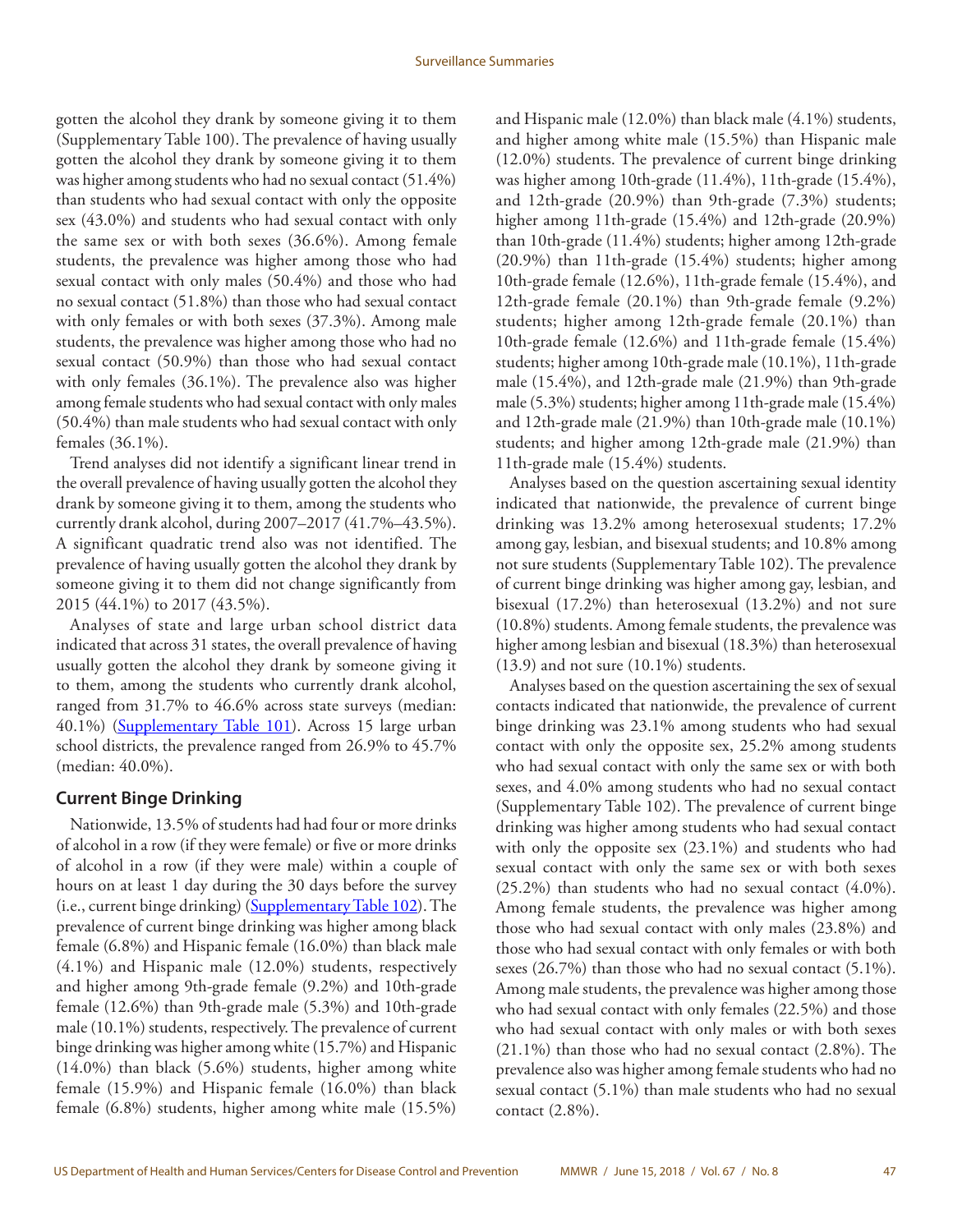The question measuring the prevalence of current binge drinking using different criteria for male and female students was used for the first time in the 2017 national YRBS. As a result, long-term temporal trends and 2-year temporal changes are not available for this variable.

Analyses of state and large urban school district data indicated that across 36 states, the overall prevalence of current binge drinking ranged from 4.8% to 17.9% across state surveys (median: 13.1%) [\(Supplementary Table 103](https://www.cdc.gov/healthyyouth/data/yrbs/2017_tables/alcohol_and_drug_use.htm#t103_down)). Across 20 large urban school districts, the prevalence ranged from 4.1% to 13.1% (median: 8.3%).

### **Largest Number of Alcoholic Drinks in a Row Was 10 or More**

Nationwide, 4.4% of students had reported 10 or more as the largest number of alcoholic drinks they had had in a row, within a couple of hours, during the 30 days before the survey [\(Supplementary Table 104](https://www.cdc.gov/healthyyouth/data/yrbs/2017_tables/alcohol_and_drug_use.htm#t104_down)). The prevalence of having reported 10 or more as the largest number of drinks in a row was higher among male (5.8%) than female (2.9%) students; higher among white male (7.0%) and Hispanic male (5.7%) than white female (2.9%) and Hispanic female (3.7%) students, respectively; and higher among 10th-grade male (5.1%), 11th-grade male (6.6%), and 12th-grade male (10.1%) than 10th-grade female (2.1%), 11th-grade female (3.5%), and 12th-grade female (4.6%) students, respectively. The prevalence of having reported 10 or more as the largest number of drinks in a row was higher among white (4.9%) and Hispanic (4.7%) than black (1.4%) students, higher among white female (2.9%) and Hispanic female (3.7%) than black female (1.0%) students, and higher among white male (7.0%) and Hispanic male (5.7%) than black male (1.5%) students. The prevalence of having reported 10 or more as the largest number of drinks in a row was higher among 10th-grade (3.6%), 11th-grade (5.0%), and 12th-grade (7.3%) than 9th-grade (1.9%) students; higher among 12th-grade (7.3%) than 10th-grade (3.6%) students and 11th-grade (5.0%) students; higher among 11th-grade female (3.5%) and 12th-grade female (4.6%) than 9th-grade female (1.8%) students; higher among 12th-grade female (4.6%) than 10th-grade female (2.1%) students; higher among 10th-grade male (5.1%), 11th-grade male (6.6%), and 12th-grade male (10.1%) than 9th-grade male (2.1%) students; and higher among 12th-grade male (10.1%) than 10th-grade male (5.1%) and 11th-grade male (6.6%) students.

Analyses based on the question ascertaining sexual identity indicated that nationwide, 4.3% of heterosexual students; 4.8% of gay, lesbian, and bisexual students; and 6.1% of not sure students had reported 10 or more as the largest number of drinks in a row (Supplementary Table 104). The prevalence of having reported 10 or more as the largest number of drinks in a row was higher among heterosexual male (5.7%) than heterosexual female (2.7%) students.

Analyses based on the question ascertaining the sex of sexual contacts indicated that nationwide, 7.9% of students who had sexual contact with only the opposite sex, 10.1% of students who had sexual contact with only the same sex or with both sexes, and 0.8% of students who had no sexual contact had reported 10 or more as the largest number of drinks in a row (Supplementary Table 104). The prevalence of having reported 10 or more as the largest number of drinks in a row was higher among students who had sexual contact with only the opposite sex (7.9%) and students who had sexual contact with only the same sex or with both sexes (10.1%) than students who had no sexual contact (0.8%). Among female students, the prevalence was higher among those who had sexual contact with only males (4.8%) and those who had sexual contact with only females or with both sexes (9.0%) than those who had no sexual contact (0.8%) and higher among those who had sexual contact with only females or with both sexes (9.0%) than those who had sexual contact with only males (4.8%). Among male students, the prevalence was higher among those who had sexual contact with only females (10.5%) and those who had sexual contact with only males or with both sexes (13.5%) than those who had no sexual contact (0.8%). The prevalence also was higher among male students who had sexual contact with only females (10.5%) than female students who had sexual contact with only males (4.8%).

Trend analyses indicated that during 2013–2017, a significant linear decrease (6.1%–4.4%) occurred in the overall prevalence of having reported 10 or more as the largest number of drinks in a row. Not enough data points were available to identify a quadratic trend. The prevalence of having reported 10 or more as the largest number of drinks in a row did not change significantly from 2015 (4.3%) to 2017 (4.4%).

Analyses of state and large urban school district data indicated that across 21 states, the overall prevalence of having reported 10 or more as the largest number of drinks in a row ranged from 1.9% to 6.9% across state surveys (median: 4.1%) ([Supplementary Table 105\)](https://www.cdc.gov/healthyyouth/data/yrbs/2017_tables/alcohol_and_drug_use.htm#t105_down). Across 15 large urban school districts, the prevalence ranged from 1.1% to 3.2% (median: 2.1%).

#### **Ever Used Marijuana**

Nationwide, 35.6% of students had used marijuana (also called grass, pot, or weed) one or more times during their life ([Supplementary Table 106](https://www.cdc.gov/healthyyouth/data/yrbs/2017_tables/alcohol_and_drug_use.htm#t106_down)). The prevalence of having ever used marijuana was higher among black (42.8%) and Hispanic (42.4%) than white (32.0%) students, higher among black female (44.9%) and Hispanic female (42.7%) than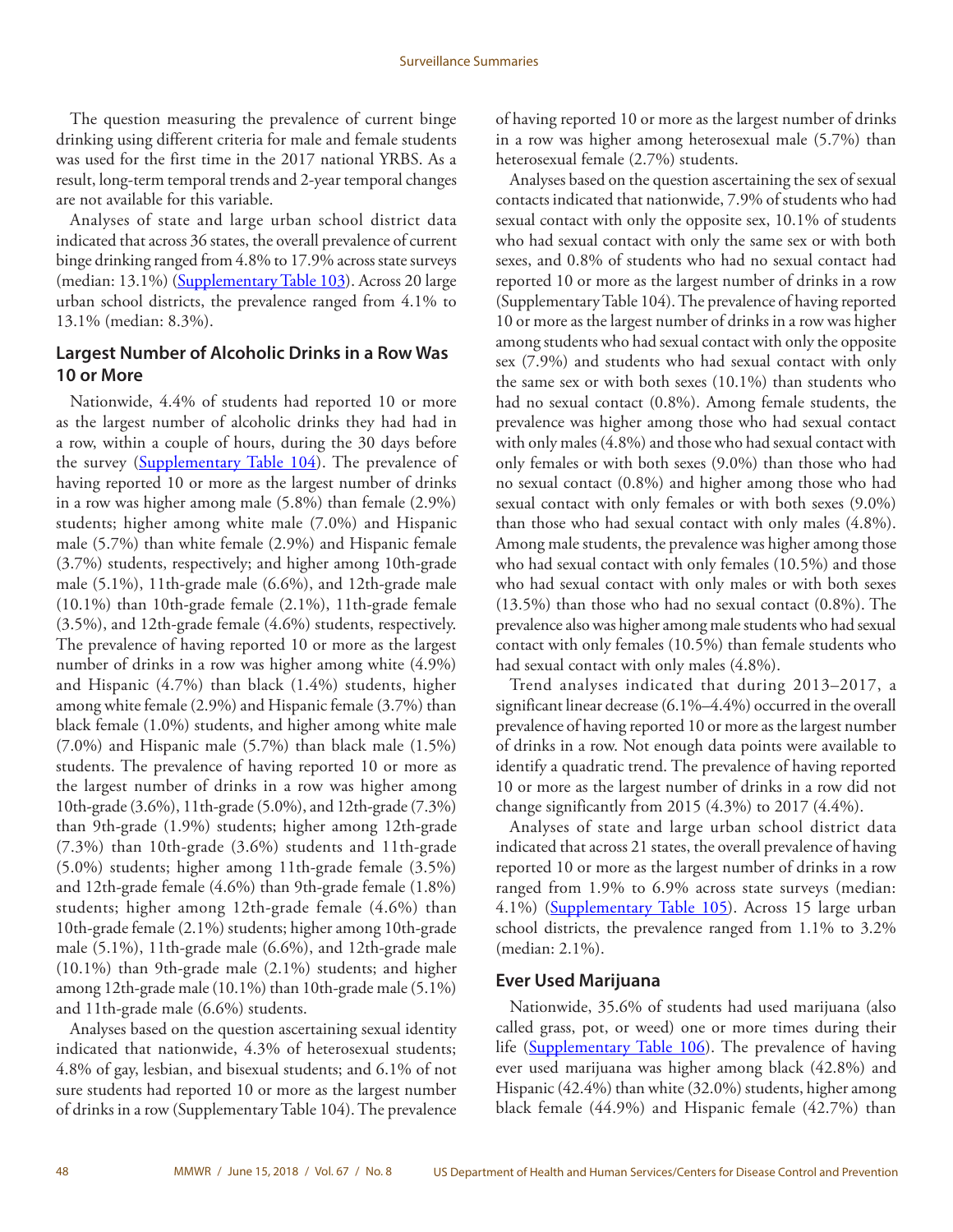white female (32.1%) students, and higher among black male (40.5%) and Hispanic male (42.1%) than white male (31.7%) students. The prevalence of having ever used marijuana was higher among 10th-grade (33.3%), 11th-grade (41.4%), and 12th-grade (45.8%) than 9th-grade (23.8%) students; higher among 11th-grade (41.4%) and 12th-grade (45.8%) than 10th-grade (33.3%) students; higher among 12th-grade (45.8%) than 11th-grade (41.4%) students; higher among 10th-grade female (33.6%), 11th-grade female (42.3%), and 12th-grade female (45.3%) than 9th-grade female (24.1%) students; higher among 11th-grade female (42.3%) and 12th-grade female (45.3%) than 10th-grade female (33.6%) students; higher among 10th-grade male (33.1%), 11th-grade male (40.3%), and 12th-grade male (46.2%) than 9th-grade male (23.4%) students; higher among 11th-grade male (40.3%) and 12th-grade male (46.2%) than 10th-grade male (33.1%) students; and higher among 12th-grade male (46.2%) than 11th-grade male (40.3%) students.

Analyses based on the question ascertaining sexual identity indicated that nationwide, 35.2% of heterosexual students; 50.4% of gay, lesbian, and bisexual students; and 28.8% of not sure students had ever used marijuana (Supplementary Table 106). The prevalence of having ever used marijuana was higher among heterosexual (35.2%) and gay, lesbian, and bisexual (50.4%) than not sure (28.8%) students and higher among gay, lesbian, and bisexual (50.4%) than heterosexual (35.2%) students. Among female students, the prevalence was higher among lesbian and bisexual (54.3%) than heterosexual (34.7%) and not sure (29.9%) students. Among male students, the prevalence was higher among heterosexual (35.7%) and gay and bisexual (38.5%) than not sure (24.9%) students. The prevalence also was higher among lesbian and bisexual female (54.3%) than gay and bisexual male (38.5%) students.

Analyses based on the question ascertaining the sex of sexual contacts indicated that nationwide, 55.5% of students who had sexual contact with only the opposite sex, 67.5% of students who had sexual contact with only the same sex or with both sexes, and 15.0% of students who had no sexual contact had ever used marijuana (Supplementary Table 106). The prevalence of having ever used marijuana was higher among students who had sexual contact with only the opposite sex (55.5%) and students who had sexual contact with only the same sex or with both sexes (67.5%) than students who had no sexual contact (15.0%) and higher among students who had sexual contact with only the same sex or with both sexes (67.5%) than students who had sexual contact with only the opposite sex (55.5%). Among female students, the prevalence was higher among those who had sexual contact with only males (54.6%) and those who had sexual contact with only females or with both sexes (71.6%) than those who had no

sexual contact (16.6%) and higher among those who had sexual contact with only females or with both sexes (71.6%) than those who had sexual contact with only males (54.6%). Among male students, the prevalence was higher among those who had sexual contact with only females (56.3%) and those who had sexual contact with only males or with both sexes (55.5%) than those who had no sexual contact (13.3%). The prevalence also was higher among female students who had sexual contact with only females or with both sexes (71.6%) than male students who had sexual contact with only males or with both sexes (55.5%).

Trend analyses did not identify a significant linear trend in the overall prevalence of having ever used marijuana during 1991–2017 (31.3%–35.6%). A significant quadratic trend was identified. The prevalence of having ever used marijuana increased during 1991–1997 (31.3%–47.1%) and then decreased during 1997–2017 (47.1%–35.6%). The prevalence of having ever used marijuana did not change significantly from 2015 (38.6%) to 2017 (35.6%).

Analyses of state and large urban school district data indicated that across 30 states, the overall prevalence of having ever used marijuana ranged from 16.6% to 44.1% across state surveys (median: 34.4%) ([Supplementary Table 107\)](https://www.cdc.gov/healthyyouth/data/yrbs/2017_tables/alcohol_and_drug_use.htm#t107_down). Across 16 large urban school districts, the prevalence ranged from 25.6% to 46.9% (median: 36.4%).

### **Tried Marijuana Before Age 13 Years**

Nationwide, 6.8% of students had tried marijuana (also called grass, pot, or weed) for the first time before age 13 years [\(Supplementary Table 108](https://www.cdc.gov/healthyyouth/data/yrbs/2017_tables/alcohol_and_drug_use.htm#t108_down)). The prevalence of having tried marijuana for the first time before age 13 years was higher among male (8.3%) than female (5.3%) students; higher among black male (12.8%) and Hispanic male (12.1%) than black female (6.8%) and Hispanic female (7.5%) students, respectively; and higher among 9th-grade male (8.0%), 10th-grade male (8.6%), 11th-grade male (8.2%), and 12th-grade male (8.4%) than 9th-grade female (6.0%), 10th-grade female (5.0%), 11th-grade female (5.1%), and 12th-grade female (4.8%) students, respectively. The prevalence of having tried marijuana for the first time before age 13 years was higher among black (9.8%) and Hispanic (9.8%) than white (4.7%) students, higher among Hispanic female (7.5%) than white female (4.0%) students, and higher among black male (12.8%) and Hispanic male (12.1%) than white male (5.5%) students.

Analyses based on the question ascertaining sexual identity indicated that nationwide, 6.3% of heterosexual students; 11.1% of gay, lesbian, and bisexual students; and 8.7% of not sure students had tried marijuana for the first time before age 13 years (Supplementary Table 108). The prevalence of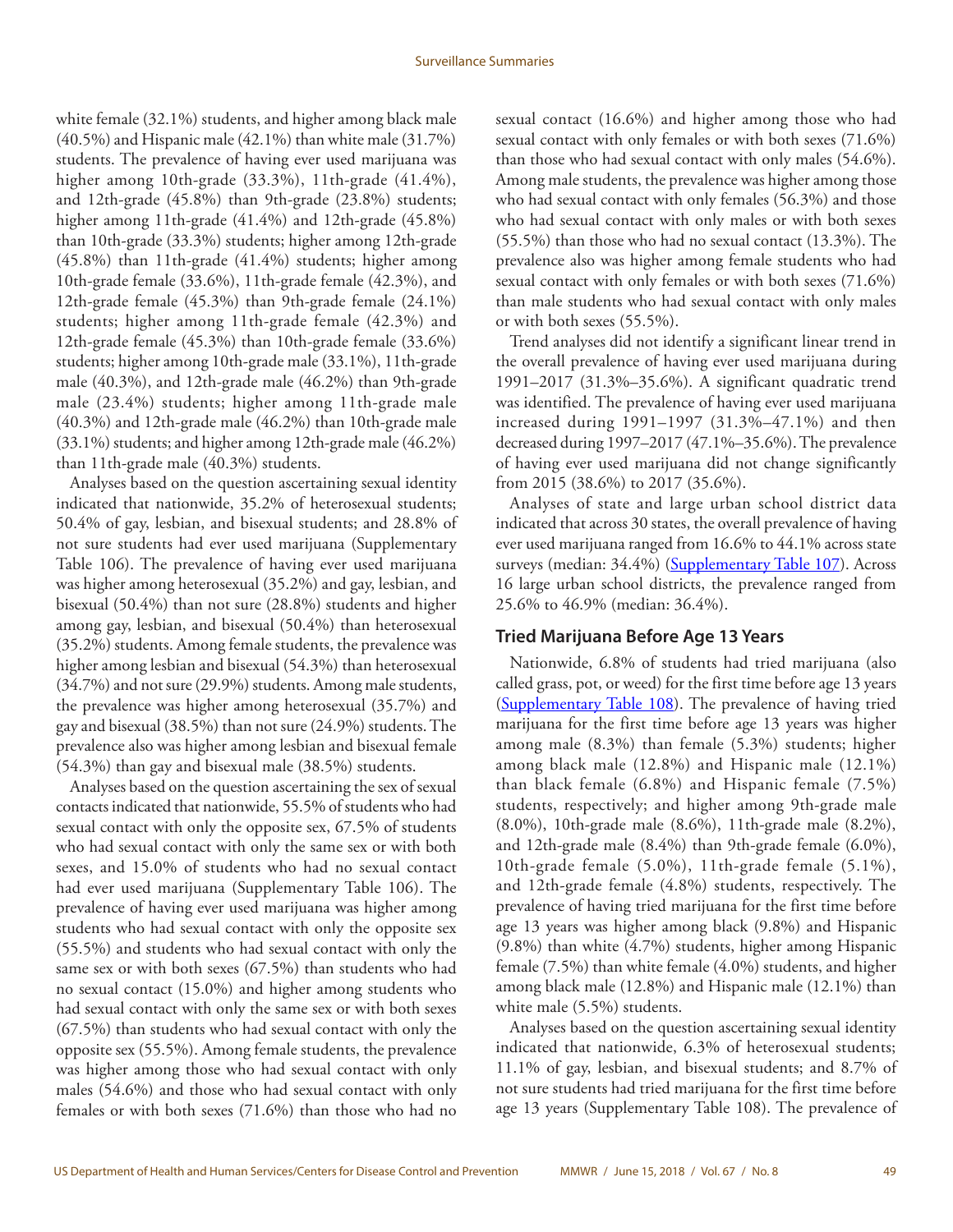having tried marijuana for the first time before age 13 years was higher among gay, lesbian, and bisexual (11.1%) than heterosexual (6.3%) students. Among female students, the prevalence was higher among lesbian and bisexual (10.7%) than heterosexual (4.3%) students. The prevalence also was higher among heterosexual male (8.2%) than heterosexual female (4.3%) students.

Analyses based on the question ascertaining the sex of sexual contacts indicated that nationwide, 10.6% of students who had sexual contact with only the opposite sex, 18.0% of students who had sexual contact with only the same sex or with both sexes, and 1.7% of students who had no sexual contact had tried marijuana for the first time before age 13 years (Supplementary Table 108). The prevalence of having tried marijuana for the first time before age 13 years was higher among students who had sexual contact with only the opposite sex (10.6%) and students who had sexual contact with only the same sex or with both sexes (18.0%) than students who had no sexual contact (1.7%) and higher among students who had sexual contact with only the same sex or with both sexes (18.0%) than students who had sexual contact with only the opposite sex (10.6%). Among female students, the prevalence was higher among those who had sexual contact with only males (6.9%) and those who had sexual contact with only females or with both sexes (17.7%) than those who had no sexual contact (1.4%) and higher among those who had sexual contact with only females or with both sexes (17.7%) than those who had sexual contact with only males (6.9%). Among male students, the prevalence was higher among those who had sexual contact with only females (13.6%) and those who had sexual contact with only males or with both sexes (18.8%) than those who had no sexual contact (2.0%). The prevalence also was higher among male students who had sexual contact with only females (13.6%) than female students who had sexual contact with only males (6.9%).

Trend analyses indicated that during 1991–2017, a significant linear decrease (7.4%–6.8%) occurred in the overall prevalence of having tried marijuana for the first time before age 13 years. A significant quadratic trend was identified. The prevalence of having tried marijuana for the first time before age 13 years increased during 1991–1999 (7.4%–11.3%) and then decreased during 1999–2017 (11.3%–6.8%). The prevalence of having tried marijuana before age 13 years did not change significantly from 2015 (7.5%) to 2017 (6.8%).

Analyses of state and large urban school district data indicated that across 38 states, the overall prevalence of having tried marijuana for the first time before age 13 years ranged from 4.1% to 15.7% across state surveys (median: 6.7%) [\(Supplementary](https://www.cdc.gov/healthyyouth/data/yrbs/2017_tables/alcohol_and_drug_use.htm#t109_down) [Table 109](https://www.cdc.gov/healthyyouth/data/yrbs/2017_tables/alcohol_and_drug_use.htm#t109_down)). Across 19 large urban school districts, the prevalence ranged from 5.7% to 15.9% (median: 8.1%).

### **Current Marijuana Use**

Nationwide, 19.8% of students had used marijuana (also called grass, pot, or weed) one or more times during the 30 days before the survey (i.e., current marijuana use) ([Supplementary](https://www.cdc.gov/healthyyouth/data/yrbs/2017_tables/alcohol_and_drug_use.htm#t110_down) [Table 110](https://www.cdc.gov/healthyyouth/data/yrbs/2017_tables/alcohol_and_drug_use.htm#t110_down)). The prevalence of current marijuana use was higher among black (25.3%) and Hispanic (23.4%) than white (17.7%) students, higher among black female (25.0%) and Hispanic female (23.8%) than white female (17.2%) students, and higher among black male (25.4%) and Hispanic male (23.1%) than white male (18.1%) students. The prevalence of current marijuana use was higher among 10th-grade (18.7%), 11th-grade (22.6%), and 12th-grade (25.7%) than 9th-grade (13.1%) students; higher among 11th-grade (22.6%) and 12th-grade (25.7%) than 10th-grade (18.7%) students; higher among 12th-grade (25.7%) than 11th-grade (22.6%) students; higher among 10th-grade female (18.7%), 11th-grade female (23.3%), and 12th-grade female (23.8%) than 9th-grade female (13.3%) students; higher among 11th-grade female (23.3%) and 12th-grade female (23.8%) than 10th-grade female (18.7%) students; higher among 10th-grade male (18.7%), 11th-grade male (21.7%), and 12th-grade male (27.8%) than 9th-grade male (13.0%) students, and higher among 12th-grade male (27.8%) than 10th-grade male (18.7%) and 11th-grade male (21.7%) students.

Analyses based on the question ascertaining sexual identity indicated that nationwide, the prevalence of current marijuana use was 19.1% among heterosexual students; 30.6% among gay, lesbian, and bisexual students; and 18.9% among not sure students (Supplementary Table 110). The prevalence of current marijuana use was higher among gay, lesbian, and bisexual (30.6%) than heterosexual (19.1%) and not sure (18.9%) students. Among female students, the prevalence was higher among lesbian and bisexual (32.8%) than heterosexual (18.1%) and not sure (19.3%) students.

Analyses based on the question ascertaining the sex of sexual contacts indicated that nationwide, the prevalence of current marijuana use was 31.9% among students who had sexual contact with only the opposite sex, 43.3% among students who had sexual contact with only the same sex or with both sexes, and 6.4% among students who had no sexual contact (Supplementary Table 110). The prevalence of current marijuana use was higher among students who had sexual contact with only the opposite sex (31.9%) and students who had sexual contact with only the same sex or with both sexes (43.3%) than students who had no sexual contact (6.4%) and higher among students who had sexual contact with only the same sex or with both sexes (43.3%) than students who had sexual contact with only the opposite sex (31.9%). Among female students, the prevalence was higher among those who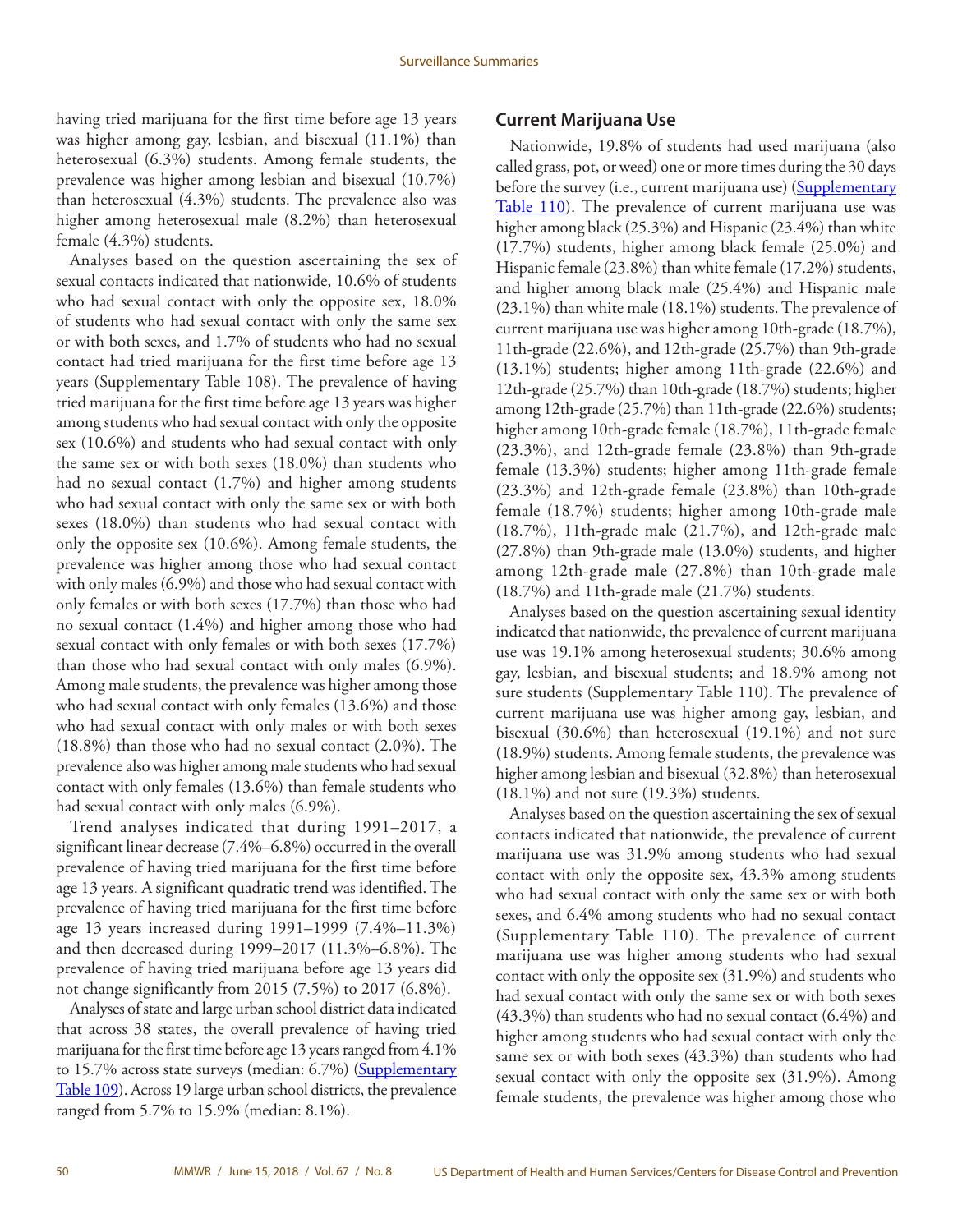had sexual contact with only males (30.0%) and those who had sexual contact with only females or with both sexes (45.4%) than those who had no sexual contact (7.6%) and higher among those who had sexual contact with only females or with both sexes (45.4%) than those who had sexual contact with only males (30.0%). Among male students, the prevalence was higher among those who had sexual contact with only females (33.4%) and those who had sexual contact with only males or with both sexes (37.3%) than those who had no sexual contact (5.1%). The prevalence also was higher among female students who had no sexual contact (7.6%) than male students who had no sexual contact (5.1%).

Trend analyses did not identify a significant linear trend in the overall prevalence of current marijuana use during 1991–2017 (14.7%–19.8%). A significant quadratic trend was identified. The prevalence of current marijuana use increased during 1991–1995 (14.7%–25.3%) and then decreased during 1995–2017 (25.3%–19.8%). The prevalence of current marijuana use did not change significantly from 2015 (21.7%) to 2017 (19.8%).

Analyses of state and large urban school district data indicated that across 39 states, the overall prevalence of current marijuana use ranged from 8.1% to 27.3% across state surveys (median: 18.6%) [\(Supplementary Table 111](https://www.cdc.gov/healthyyouth/data/yrbs/2017_tables/alcohol_and_drug_use.htm#t111_down)). Across 21 large urban school districts, the prevalence ranged from 15.5% to 33.0% (median: 20.9%).

#### **Ever Used Synthetic Marijuana**

Nationwide, 6.9% of students had used synthetic marijuana (also called "K2," "Spice," "fake weed," "King Kong," "Yucatan Fire," "Skunk," or "Moon Rocks") one or more times during their life [\(Supplementary Table 112](https://www.cdc.gov/healthyyouth/data/yrbs/2017_tables/alcohol_and_drug_use.htm#t112_down)). The prevalence of having ever used synthetic marijuana was higher among black male (8.4%) than black female (4.2%) students. The prevalence of having ever used synthetic marijuana was higher among Hispanic (9.1%) than white (5.9%) and black (6.3%) students, higher among Hispanic female (8.9%) than black female (4.2%) students, and higher among Hispanic male (9.3%) than white male (5.9%) students. The prevalence of having ever used synthetic marijuana was higher among 12th-grade (7.6%) than 9th-grade (5.5%) students and higher among 12th-grade male (8.6%) than 9th-grade male (5.4%) students.

Analyses based on the question ascertaining sexual identity indicated that nationwide, 6.0% of heterosexual students; 12.7% of gay, lesbian, and bisexual students; and 11.1% of not sure students had ever used synthetic marijuana (Supplementary Table 112). The prevalence of having ever used synthetic marijuana was higher among gay, lesbian, and bisexual (12.7%) and not sure (11.1%) than heterosexual

(6.0%) students. Among female students, the prevalence was higher among lesbian and bisexual (11.8%) than heterosexual (5.4%) and not sure (7.2%) students. Among male students, the prevalence was higher among gay and bisexual (14.4%) and not sure (15.4%) than heterosexual (6.6%) students. The prevalence also was higher among heterosexual male (6.6%) than heterosexual female (5.4%) students and higher among not sure male (15.4%) than not sure female (7.2%) students.

Analyses based on the question ascertaining the sex of sexual contacts indicated that nationwide, 10.2% of students who had sexual contact with only the opposite sex, 19.1% of students who had sexual contact with only the same sex or with both sexes, and 1.7% of students who had no sexual contact had ever used synthetic marijuana (Supplementary Table 112). The prevalence of having ever used synthetic marijuana was higher among students who had sexual contact with only the opposite sex (10.2%) and students who had sexual contact with only the same sex or with both sexes (19.1%) than students who had no sexual contact (1.7%) and higher among students who had sexual contact with only the same sex or with both sexes (19.1%) than students who had sexual contact with only the opposite sex (10.2%). Among female students, the prevalence was higher among those who had sexual contact with only males (8.5%) and those who had sexual contact with only females or with both sexes (19.6%) than those who had no sexual contact (1.9%) and higher among those who had sexual contact with only females or with both sexes (19.6%) than those who had sexual contact with only males (8.5%). Among male students, the prevalence was higher among those who had sexual contact with only females (11.5%) and those who had sexual contact with only males or with both sexes (17.5%) than those who had no sexual contact (1.5%). The prevalence also was higher among male students who had sexual contact with only females (11.5%) than female students who had sexual contact with only males (8.5%).

The question measuring the prevalence of having ever used synthetic marijuana was used for the first time in the 2015 national YRBS. As a result, long-term temporal trends are not available for this variable. The prevalence of having ever used synthetic marijuana decreased from 2015 (9.2%) to 2017 (6.9%).

Analyses of state and large urban school district data indicated that across 28 states, the overall prevalence of having ever used synthetic marijuana ranged from 4.8% to 17.3% across state surveys (median: 6.6%) ([Supplementary Table 113](https://www.cdc.gov/healthyyouth/data/yrbs/2017_tables/alcohol_and_drug_use.htm#t113_down)). Across 17 large urban school districts, the prevalence ranged from 4.9% to 10.4% (median: 6.8%).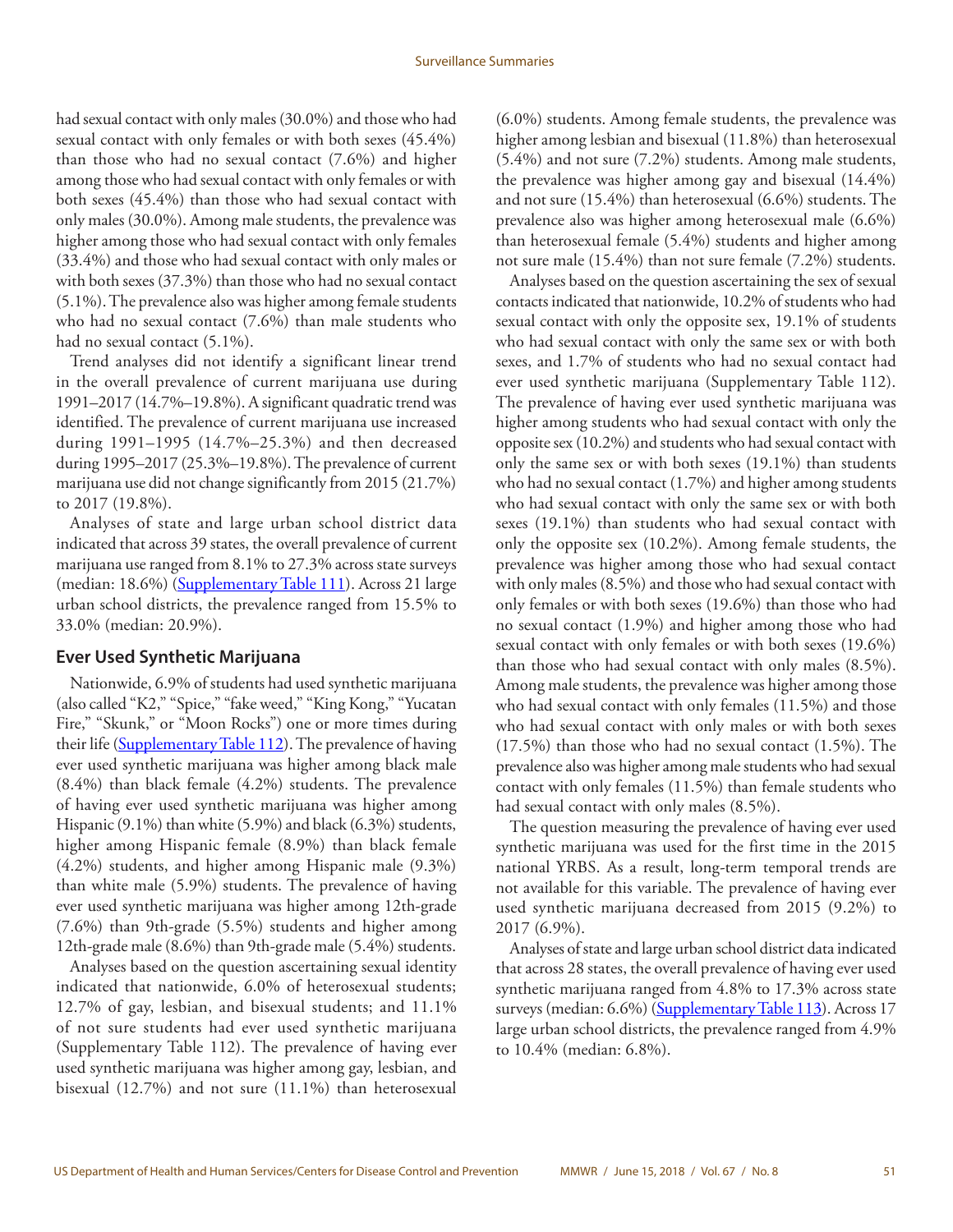### **Ever Used Cocaine**

Nationwide, 4.8% of students had used any form of cocaine (e.g., powder, crack,<sup>††</sup> or freebase<sup>§§</sup>) one or more times during their life [\(Supplementary Table 114\)](https://www.cdc.gov/healthyyouth/data/yrbs/2017_tables/alcohol_and_drug_use.htm#t114_down). The prevalence of having ever used cocaine was higher among male (6.1%) than female (3.5%) students; higher among white male (5.5%), black male (4.2%), and Hispanic male (8.1%) than white female (3.4%), black female (1.2%), and Hispanic female (4.6%) students, respectively; and higher among 9th-grade male (3.6%), 10th-grade male (5.5%), 11th-grade male (6.6%), and 12th-grade male (8.7%) than 9th-grade female (2.3%), 10th-grade female (2.3%), 11th-grade female (4.1%), and 12th-grade female (5.3%) students, respectively. The prevalence of having ever used cocaine was higher among white (4.4%) and Hispanic (6.3%) than black (2.8%) students, higher among Hispanic (6.3%) than white (4.4%) students, higher among white female (3.4%) and Hispanic female (4.6%) than black female (1.2%) students, and higher among Hispanic male (8.1%) than white male (5.5%) and black male (4.2%) students. The prevalence of having ever used cocaine was higher among 12th-grade (7.0%) than 9th-grade (2.9%), 10th-grade (3.9%), and 11th-grade (5.4%) students; higher among 11th-grade (5.4%) than 9th-grade (2.9%) students; higher among 11th-grade female (4.1%) and 12th-grade female (5.3%) than 9th-grade female (2.3%) and 10th-grade female (2.3%) students; higher among 11th-grade male (6.6%) and 12th-grade male (8.7%) than 9th-grade male (3.6%) students; and higher among 12th-grade male (8.7%) than 10th-grade male (5.5%) students.

Analyses based on the question ascertaining sexual identity indicated that nationwide, 4.2% of heterosexual students; 8.0% of gay, lesbian, and bisexual students; and 10.4% of not sure students had ever used cocaine (Supplementary Table 114). The prevalence of having ever used cocaine was higher among gay, lesbian, and bisexual (8.0%) and not sure (10.4%) than heterosexual (4.2%) students. Among female students, the prevalence was higher among lesbian and bisexual (5.6%) than heterosexual (3.0%) students. Among male students, the prevalence was higher among gay and bisexual (14.6%) and not sure (15.1%) than heterosexual (5.2%) students. The prevalence also was higher among heterosexual male (5.2%) than heterosexual female (3.0%) students, higher among gay and bisexual male (14.6%) than lesbian and bisexual female (5.6%) students, and higher among not sure male (15.1%) than not sure female (6.0%) students.

Analyses based on the question ascertaining the sex of sexual contacts indicated that nationwide, 7.1% of students who had sexual contact with only the opposite sex, 14.4% of students who had sexual contact with only the same sex or with both sexes, and 0.8% of students who had no sexual contact had ever used cocaine (Supplementary Table 114). The prevalence of having ever used cocaine was higher among students who had sexual contact with only the opposite sex (7.1%) and students who had sexual contact with only the same sex or with both sexes (14.4%) than students who had no sexual contact (0.8%) and higher among students who had sexual contact with only the same sex or with both sexes (14.4%) than students who had sexual contact with only the opposite sex (7.1%).

Among female students, the prevalence was higher among those who had sexual contact with only males (4.6%) and those who had sexual contact with only females or with both sexes (11.9%) than those who had no sexual contact (0.8%) and higher among those who had sexual contact with only females or with both sexes (11.9%) than those who had sexual contact with only males (4.6%). Among male students, the prevalence was higher among those who had sexual contact with only females (9.2%) and those who had sexual contact with only males or with both sexes (21.3%) than those who had no sexual contact (0.8%) and higher among those who had sexual contact with only males or with both sexes (21.3%) than those who had sexual contact with only females (9.2%). The prevalence also was higher among male students who had sexual contact with only females (9.2%) than female students who had sexual contact with only males (4.6%) and higher among male students who had sexual contact with only males or with both sexes (21.3%) than female students who had sexual contact with only females or with both sexes (11.9%).

Trend analyses indicated that during 1991–2017, a significant linear decrease (5.9%–4.8%) occurred in the overall prevalence of having ever used cocaine. A significant quadratic trend also was identified. The prevalence of having ever used cocaine increased during 1991–2001 (5.9%–9.4%) and then decreased during 2001–2017 (9.4%–4.8%). The prevalence of having ever used cocaine did not change significantly from 2015 (5.2%) to 2017 (4.8%).

Analyses of state and large urban school district data indicated that across 32 states, the overall prevalence of having ever used cocaine ranged from 2.9% to 9.9% across state surveys (median: 4.6%) [\(Supplementary Table 115\)](https://www.cdc.gov/healthyyouth/data/yrbs/2017_tables/alcohol_and_drug_use.htm#t115_down). Across 20 large urban school districts, the prevalence ranged from 2.3% to 7.8% (median: 5.8%).

### **Ever Used Inhalants**

Nationwide, 6.2% of students had sniffed glue, breathed the contents of aerosol spray cans, or inhaled any paints or sprays

<sup>††</sup> Pellet-sized pieces of highly purified cocaine.

<sup>§§</sup> A process in which cocaine is dissolved in ether or sodium hydroxide and the precipitate is filtered off.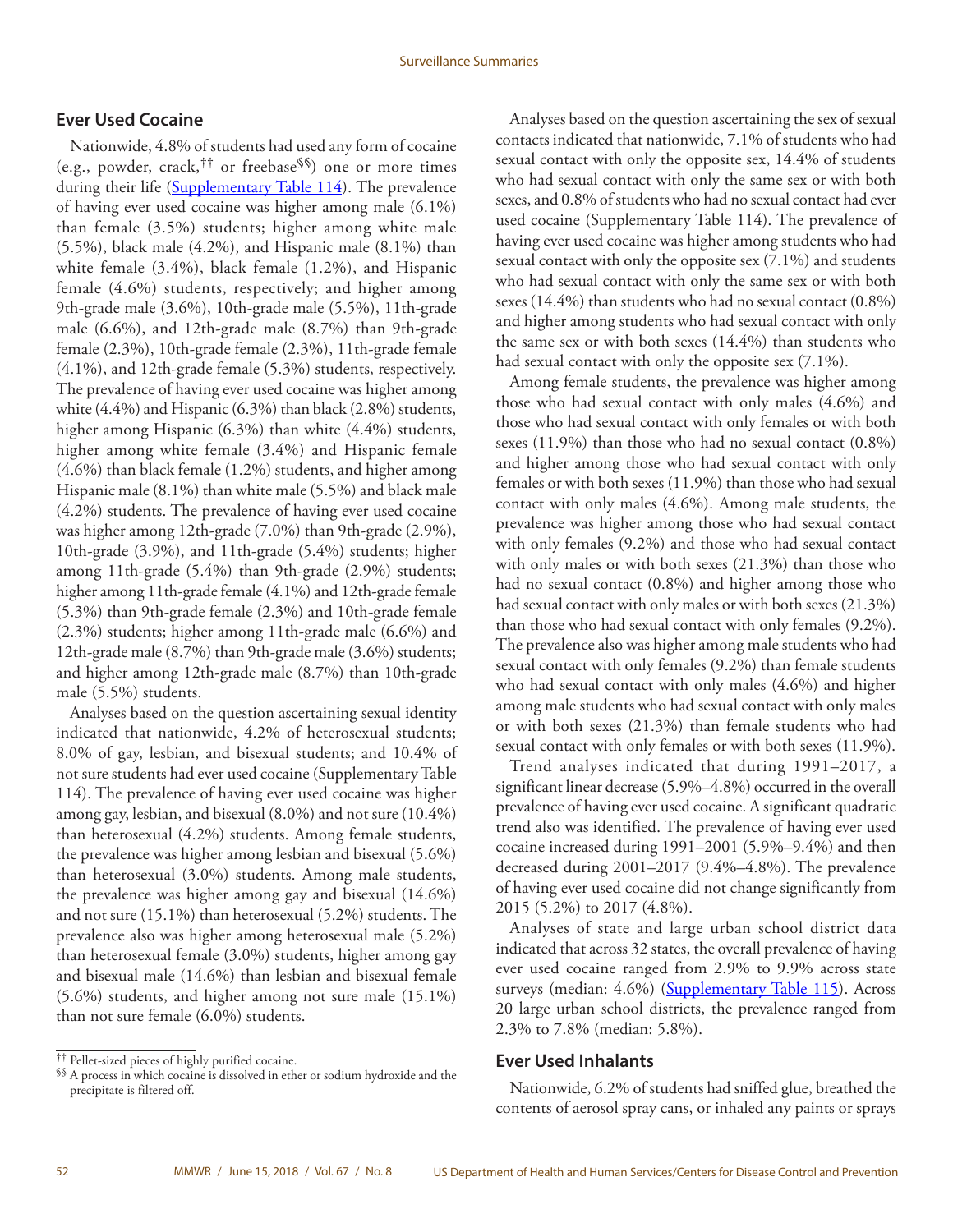to get high one or more times during their life ([Supplementary](https://www.cdc.gov/healthyyouth/data/yrbs/2017_tables/alcohol_and_drug_use.htm#t116_down) [Table 116](https://www.cdc.gov/healthyyouth/data/yrbs/2017_tables/alcohol_and_drug_use.htm#t116_down)). The prevalence of having ever used inhalants was higher among 9th-grade female (9.0%) than 9th-grade male (5.6%) students and higher among 12th-grade male (5.8%) than 12th-grade female (4.1%) students. The prevalence of having ever used inhalants was higher among Hispanic (7.1%) than white (5.7%) students. The prevalence of having ever used inhalants was higher among 9th-grade (7.2%) than 10th-grade (5.7%) and 12th-grade (4.9%) students and higher among 9th-grade female (9.0%) than 10th-grade female (5.6%) and 12th-grade female (4.1%) students.

Analyses based on the question ascertaining sexual identity indicated that nationwide, 5.1% of heterosexual students; 10.7% of gay, lesbian, and bisexual students; and 18.3% of not sure students had ever used inhalants (Supplementary Table 116). The prevalence of having ever used inhalants was higher among gay, lesbian, and bisexual (10.7%) and not sure (18.3%) than heterosexual (5.1%) students and higher among not sure (18.3%) than gay, lesbian, and bisexual (10.7%) students. Among female students, the prevalence was higher among lesbian and bisexual (9.9%) and not sure (15.8%) than heterosexual (5.2%) students. Among male students, the prevalence was higher among gay and bisexual (13.2%) and not sure (20.4%) than heterosexual (5.0%) students.

Analyses based on the question ascertaining the sex of sexual contacts indicated that nationwide, 7.4% of students who had sexual contact with only the opposite sex, 18.6% of students who had sexual contact with only the same sex or with both sexes, and 2.9% of students who had no sexual contact had ever used inhalants (Supplementary Table 116). The prevalence of having ever used inhalants was higher among students who had sexual contact with only the opposite sex (7.4%) and students who had sexual contact with only the same sex or with both sexes (18.6%) than students who had no sexual contact (2.9%) and higher among students who had sexual contact with only the same sex or with both sexes (18.6%) than students who had sexual contact with only the opposite sex (7.4%). Among female students, the prevalence was higher among those who had sexual contact with only males (7.6%) and those who had sexual contact with only females or with both sexes (17.1%) than those who had no sexual contact (3.4%) and higher among those who had sexual contact with only females or with both sexes (17.1%) than those who had sexual contact with only males (7.6%). Among male students, the prevalence was higher among those who had sexual contact with only females (7.3%) and those who had sexual contact with only males or with both sexes (23.0%) than those who had no sexual contact (2.4%) and higher among those who had sexual contact with only males or with both sexes (23.0%) than those who had sexual contact with only females (7.3%). The prevalence also

was higher among female students who had no sexual contact (3.4%) than male students who had no sexual contact (2.4%).

Trend analyses indicated that during 1995–2017, a significant linear decrease (20.3%–6.2%) occurred in the overall prevalence of having ever used inhalants. A significant quadratic trend also was identified. The prevalence of having ever used inhalants decreased during 1995–2011 (20.3%– 11.4%) and then decreased more slowly during 2011–2017 (11.4%–6.2%). The prevalence of having ever used inhalants did not change significantly from 2015 (7.0%) to 2017 (6.2%).

Analyses of state and large urban school district data indicated that across 27 states, the overall prevalence of having ever used inhalants ranged from 5.5% to 12.6% across state surveys (median: 6.7%) ([Supplementary Table 117](https://www.cdc.gov/healthyyouth/data/yrbs/2017_tables/alcohol_and_drug_use.htm#t117_down)). Across 17 large urban school districts, the prevalence ranged from 4.6% to 12.4% (median: 7.4%).

#### **Ever Used Heroin**

Nationwide, 1.7% of students had used heroin (also called "smack," "junk," or "China White") one or more times during their life ([Supplementary Table 118\)](https://www.cdc.gov/healthyyouth/data/yrbs/2017_tables/alcohol_and_drug_use.htm#t118_down). The prevalence of having ever used heroin was higher among male (2.4%) than female (0.9%) students; higher among white male (1.8%), black male (2.9%), and Hispanic male (2.7%) than white female (0.4%), black female (1.3%), and Hispanic female (1.0%) students, respectively; and higher among 9th-grade male (2.2%), 11th-grade male (2.1%), and 12th-grade male (3.1%) than 9th-grade female (0.5%), 11th-grade female (0.8%), and 12th-grade female (1.4%) students, respectively. The prevalence of having ever used heroin was higher among black (2.2%) than white (1.1%) students, higher among Hispanic female (1.0%) than white female (0.4%) students, and higher among black male (2.9%) than white male (1.8%) students.

Analyses based on the question ascertaining sexual identity indicated that nationwide, 1.1% of heterosexual students; 3.5% of gay, lesbian, and bisexual students; and 7.7% of not sure students had ever used heroin (Supplementary Table 118). The prevalence of having ever used heroin was higher among gay, lesbian, and bisexual (3.5%) and not sure (7.7%) than heterosexual (1.1%) students. Among female students, the prevalence was higher among lesbian and bisexual (2.2%) than heterosexual (0.6%) students. Among male students, the prevalence was higher among gay and bisexual (7.4%) and not sure (13.2%) than heterosexual (1.6%) students. The prevalence also was higher among heterosexual male (1.6%) than heterosexual female (0.6%) students, higher among gay and bisexual male (7.4%) than lesbian and bisexual female (2.2%) students, and higher among not sure male (13.2%) than not sure female (2.8%) students.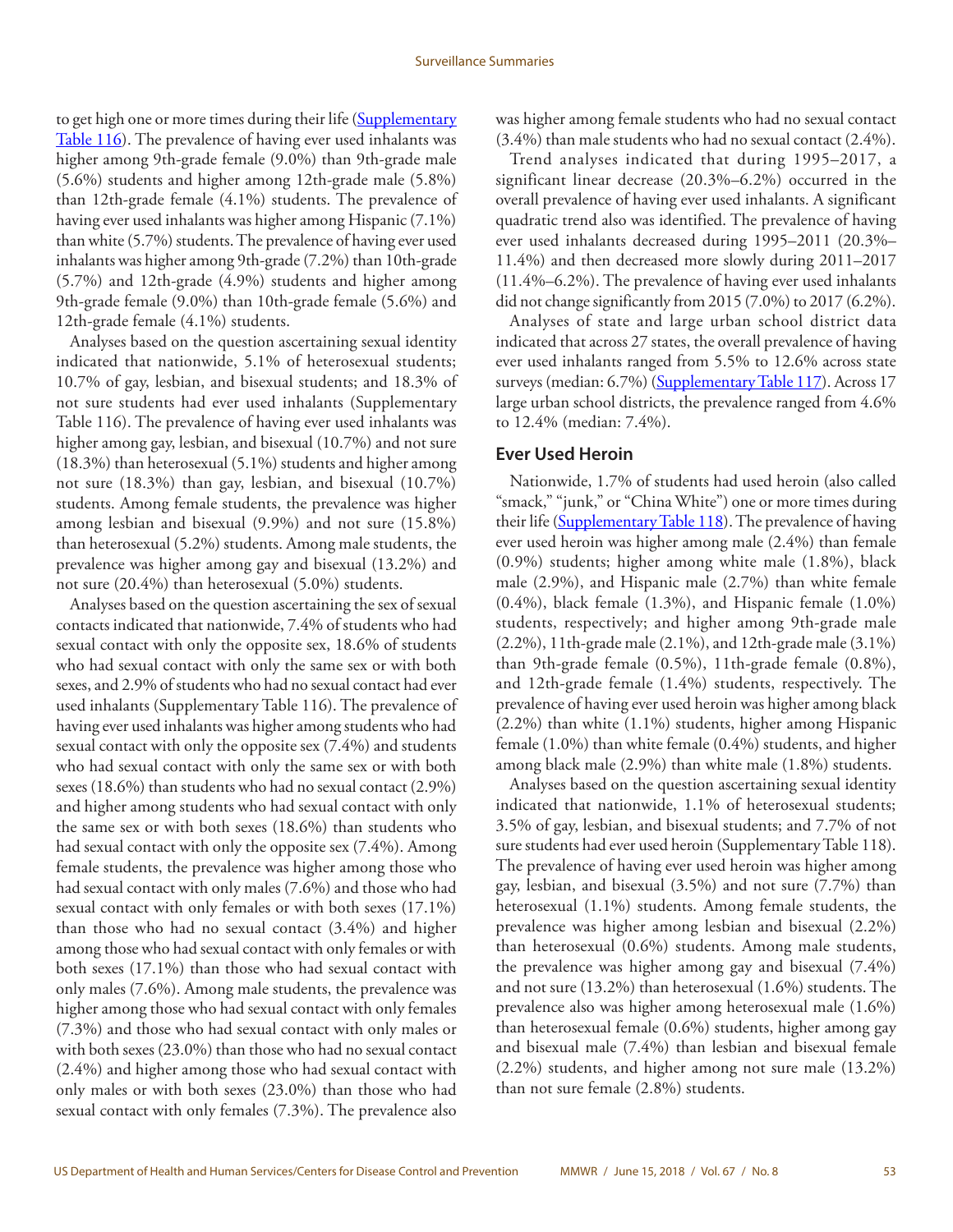Analyses based on the question ascertaining the sex of sexual contacts indicated that nationwide, 1.7% of students who had sexual contact with only the opposite sex, 6.6% of students who had sexual contact with only the same sex or with both sexes, and 0.3% of students who had no sexual contact had ever used heroin (Supplementary Table 118). The prevalence of having ever used heroin was higher among students who had sexual contact with only the opposite sex (1.7%) and students who had sexual contact with only the same sex or with both sexes (6.6%) than students who had no sexual contact (0.3%) and higher among students who had sexual contact with only the same sex or with both sexes (6.6%) than students who had sexual contact with only the opposite sex (1.7%). Among female students, the prevalence was higher among those who had sexual contact with only females or with both sexes (3.6%) than those who had sexual contact with only males (0.4%) and those who had no sexual contact (0.4%). Among male students, the prevalence was higher among those who had sexual contact with only females (2.8%) and those who had sexual contact with only males or with both sexes (15.4%) than those who had no sexual contact (0.2%) and higher among those who had sexual contact with only males or with both sexes (15.4%) than those who had sexual contact with only females (2.8%). The prevalence also was higher among male students who had sexual contact with only females (2.8%) than female students who had sexual contact with only males (0.4%) and higher among male students who had sexual contact with only males or with both sexes (15.4%) than female students who had sexual contact with only females or with both sexes (3.6%).

Trend analyses indicated that during 1999–2017, a significant linear decrease (2.4%–1.7%) occurred in the overall prevalence of having ever used heroin. A significant quadratic trend also was identified. The prevalence of having ever used heroin did not change significantly during 1999–2011 (2.4%– 2.9%) and then decreased during 2011–2017 (2.9%–1.7%). The prevalence of having ever used heroin did not change significantly from 2015 (2.1%) to 2017 (1.7%).

Analyses of state and large urban school district data indicated that across 33 states, the overall prevalence of having ever used heroin ranged from 1.2% to 9.6% across state surveys (median: 2.3%) [\(Supplementary Table 119\)](https://www.cdc.gov/healthyyouth/data/yrbs/2017_tables/alcohol_and_drug_use.htm#t119_down). Across 20 large urban school districts, the prevalence ranged from 1.3% to 7.6% (median: 3.8%).

### **Ever Used Methamphetamines**

Nationwide, 2.5% of students had used methamphetamines (also called "speed," "crystal," "crank," or "ice") one or more times during their life ([Supplementary Table 120\)](https://www.cdc.gov/healthyyouth/data/yrbs/2017_tables/alcohol_and_drug_use.htm#t120_down). The prevalence of having ever used methamphetamines was higher among male (3.4%) than female (1.4%) students; higher among white male (2.9%), black male (3.5%), and Hispanic male (4.0%) than white female (1.0%), black female (1.5%), and Hispanic female (1.7%) students, respectively; and higher among 9th-grade male (2.5%), 10th-grade male (3.5%), 11th-grade male (3.2%), and 12th-grade male (4.3%) than 9th-grade female (1.2%), 10th-grade female (1.0%), 11th-grade female (1.3%), and 12th-grade female (2.0%) students, respectively. The prevalence of having ever used methamphetamines was higher among 12th-grade (3.2%) than 9th-grade (1.9%) students and higher among 12th-grade male (4.3%) than 9th-grade male (2.5%) students.

Analyses based on the question ascertaining sexual identity indicated that nationwide, 1.8% of heterosexual students; 6.1% of gay, lesbian, and bisexual students; and 7.6% of not sure students had ever used methamphetamines (Supplementary Table 120). The prevalence of having ever used methamphetamines was higher among gay, lesbian, and bisexual (6.1%) and not sure (7.6%) than heterosexual (1.8%) students. Among female students, the prevalence was higher among lesbian and bisexual (3.9%) than heterosexual (0.9%) students. Among male students, the prevalence was higher among gay and bisexual (12.4%) and not sure (12.6%) than heterosexual (2.5%) students. The prevalence also was higher among heterosexual male (2.5%) than heterosexual female (0.9%) students, higher among gay and bisexual male (12.4%) than lesbian and bisexual female (3.9%) students, and higher among not sure male (12.6%) than not sure female (2.9%) students.

Analyses based on the question ascertaining the sex of sexual contacts indicated that nationwide, 2.8% of students who had sexual contact with only the opposite sex, 8.7% of students who had sexual contact with only the same sex or with both sexes, and 0.6% of students who had no sexual contact had ever used methamphetamines (Supplementary Table 120). The prevalence of having ever used methamphetamines was higher among students who had sexual contact with only the opposite sex (2.8%) and students who had sexual contact with only the same sex or with both sexes (8.7%) than students who had no sexual contact (0.6%) and higher among students who had sexual contact with only the same sex or with both sexes (8.7%) than students who had sexual contact with only the opposite sex (2.8%). Among female students, the prevalence was higher among those who had sexual contact with only males (1.1%) and those who had sexual contact with only females or with both sexes (6.8%) than those who had no sexual contact (0.5%) and higher among those who had sexual contact with only females or with both sexes (6.8%) than those who had sexual contact with only males (1.1%). Among male students, the prevalence was higher among those who had sexual contact with only females (4.2%) and those who had sexual contact with only males or with both sexes (14.3%) than those who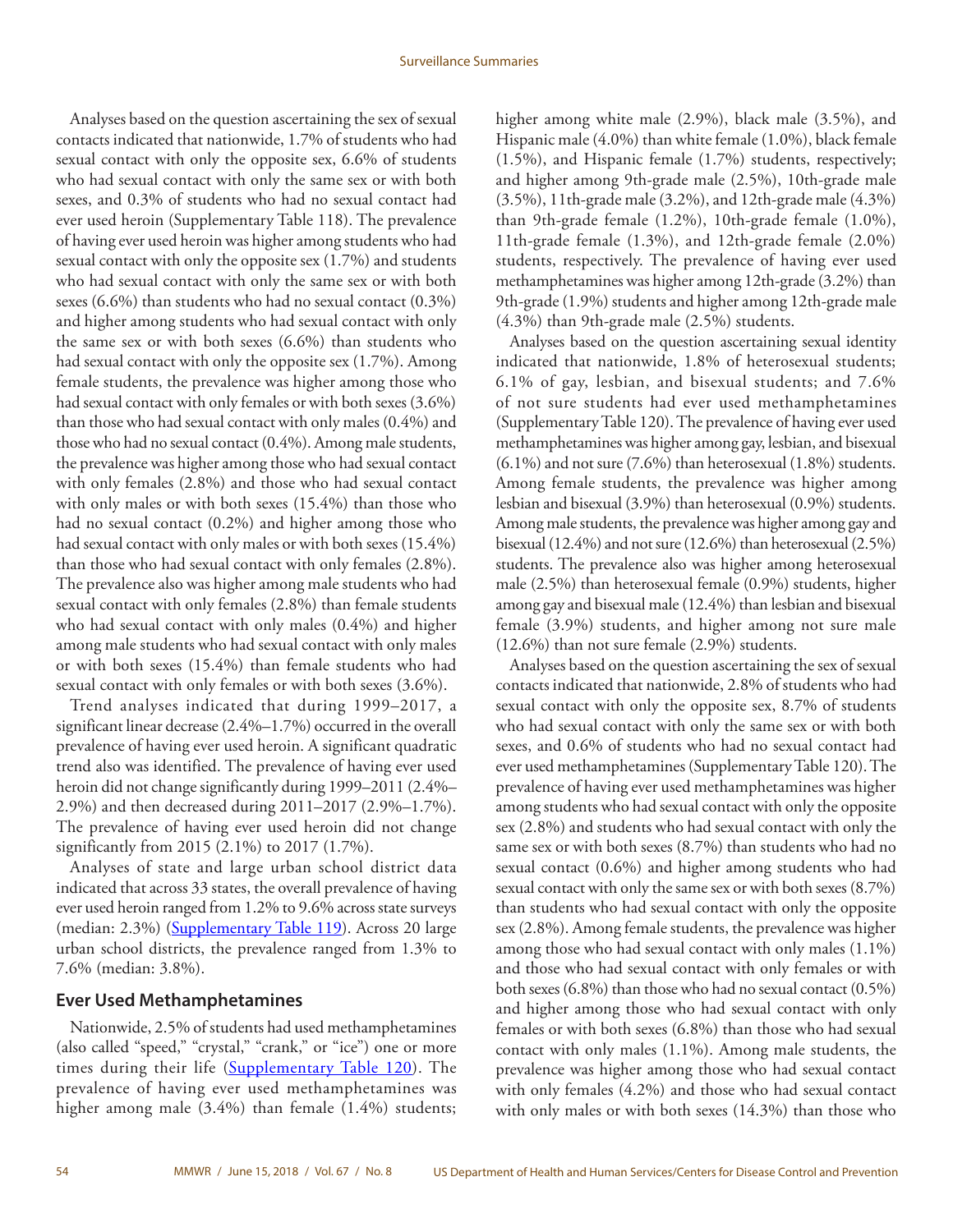had no sexual contact (0.8%) and higher among those who had sexual contact with only males or with both sexes (14.3%) than those who had sexual contact with only females (4.2%). The prevalence also was higher among male students who had sexual contact with only females (4.2%) than female students who had sexual contact with only males (1.1%).

Trend analyses indicated that during 1999–2017, a significant linear decrease (9.1%–2.5%) occurred in the overall prevalence of having ever used methamphetamines. A significant quadratic trend was not identified. The prevalence of having ever used methamphetamines did not change significantly from 2015 (3.0%) to 2017 (2.5%).

Analyses of state and large urban school district data indicated that across 30 states, the overall prevalence of having ever used methamphetamines ranged from 1.7% to 10.5% across state surveys (median: 2.6%) [\(Supplementary Table 121](https://www.cdc.gov/healthyyouth/data/yrbs/2017_tables/alcohol_and_drug_use.htm#t121_down)). Across 17 large urban school districts, the prevalence ranged from 2.0% to 7.1% (median: 4.2%).

#### **Ever Used Ecstasy**

Nationwide, 4.0% of students had used ecstasy (also called "MDMA" [3,4-methylenedioxymethamphetamine]) one or more times during their life [\(Supplementary Table 122](https://www.cdc.gov/healthyyouth/data/yrbs/2017_tables/alcohol_and_drug_use.htm#t122_down)). The prevalence of having ever used ecstasy was higher among male (5.0%) than female (2.9%) students; higher among white male (4.1%), black male (4.1%), and Hispanic male (6.6%) than white female (2.8%), black female (1.7%), and Hispanic female (3.5%) students, respectively; and higher among 9th-grade male (3.5%), 10th-grade male (4.2%), and 11th-grade male (5.2%) than 9th-grade female (1.6%), 10th-grade female (1.7%), and 11th-grade female (3.4%) students, respectively. The prevalence of having ever used ecstasy was higher among Hispanic (5.1%) than white (3.4%) and black (3.0%) students, higher among Hispanic female (3.5%) than black female (1.7%) students, and higher among Hispanic male (6.6%) than white male (4.1%) and black male (4.1%) students. The prevalence of having ever used ecstasy was higher among 11th-grade (4.4%) and 12th-grade (6.0%) than 9th-grade (2.5%) and 10th-grade (2.9%) students, higher among 11th-grade female (3.4%) and 12th-grade female (5.1%) than 9th-grade female (1.6%) and 10th-grade female (1.7%) students, and higher among 12th-grade male (6.9%) than 9th-grade male (3.5%) students.

Analyses based on the question ascertaining sexual identity indicated that nationwide, 3.3% of heterosexual students; 8.8% of gay, lesbian, and bisexual students; and 8.1% of not sure students had ever used ecstasy (Supplementary Table 122). The prevalence of having ever used ecstasy was higher among gay, lesbian, and bisexual (8.8%) and not sure (8.1%) than heterosexual (3.3%) students. Among female students,

the prevalence was higher among lesbian and bisexual (6.4%) than heterosexual (2.3%) students. Among male students, the prevalence was higher among gay and bisexual (15.0%) and not sure (11.2%) than heterosexual (4.2%) students. The prevalence also was higher among heterosexual male (4.2%) than heterosexual female (2.3%) students and higher among gay and bisexual male (15.0%) than lesbian and bisexual female (6.4%) students.

Analyses based on the question ascertaining the sex of sexual contacts indicated that nationwide, 5.7% of students who had sexual contact with only the opposite sex, 14.3% of students who had sexual contact with only the same sex or with both sexes, and 0.6% of students who had no sexual contact had ever used ecstasy (Supplementary Table 122). The prevalence of having ever used ecstasy was higher among students who had sexual contact with only the opposite sex (5.7%) and students who had sexual contact with only the same sex or with both sexes (14.3%) than students who had no sexual contact (0.6%) and higher among students who had sexual contact with only the same sex or with both sexes (14.3%) than students who had sexual contact with only the opposite sex (5.7%). Among female students, the prevalence was higher among those who had sexual contact with only males (3.7%) and those who had sexual contact with only females or with both sexes (12.7%) than those who had no sexual contact (0.4%) and higher among those who had sexual contact with only females or with both sexes (12.7%) than those who had sexual contact with only males (3.7%). Among male students, the prevalence was higher among those who had sexual contact with only females (7.4%) and those who had sexual contact with only males or with both sexes (19.0%) than those who had no sexual contact (0.8%) and higher among those who had sexual contact with only males or with both sexes (19.0%) than those who had sexual contact with only females (7.4%). The prevalence also was higher among male students who had sexual contact with only females (7.4%) than female students who had sexual contact with only males (3.7%).

Trend analyses indicated that during 2001–2017, a significant linear decrease (11.1%–4.0%) occurred in the overall prevalence of having ever used ecstasy. A significant quadratic trend was not identified. The prevalence of having ever used ecstasy decreased from 2015 (5.0%) to 2017 (4.0%).

Analyses of state and large urban school district data indicated that across 28 states, the overall prevalence of having ever used ecstasy ranged from 2.8% to 13.0% across state surveys (median: 4.1%) [\(Supplementary Table 123\)](https://www.cdc.gov/healthyyouth/data/yrbs/2017_tables/alcohol_and_drug_use.htm#t123_down). Across 17 large urban school districts, the prevalence ranged from 1.9% to 7.9% (median: 5.1%).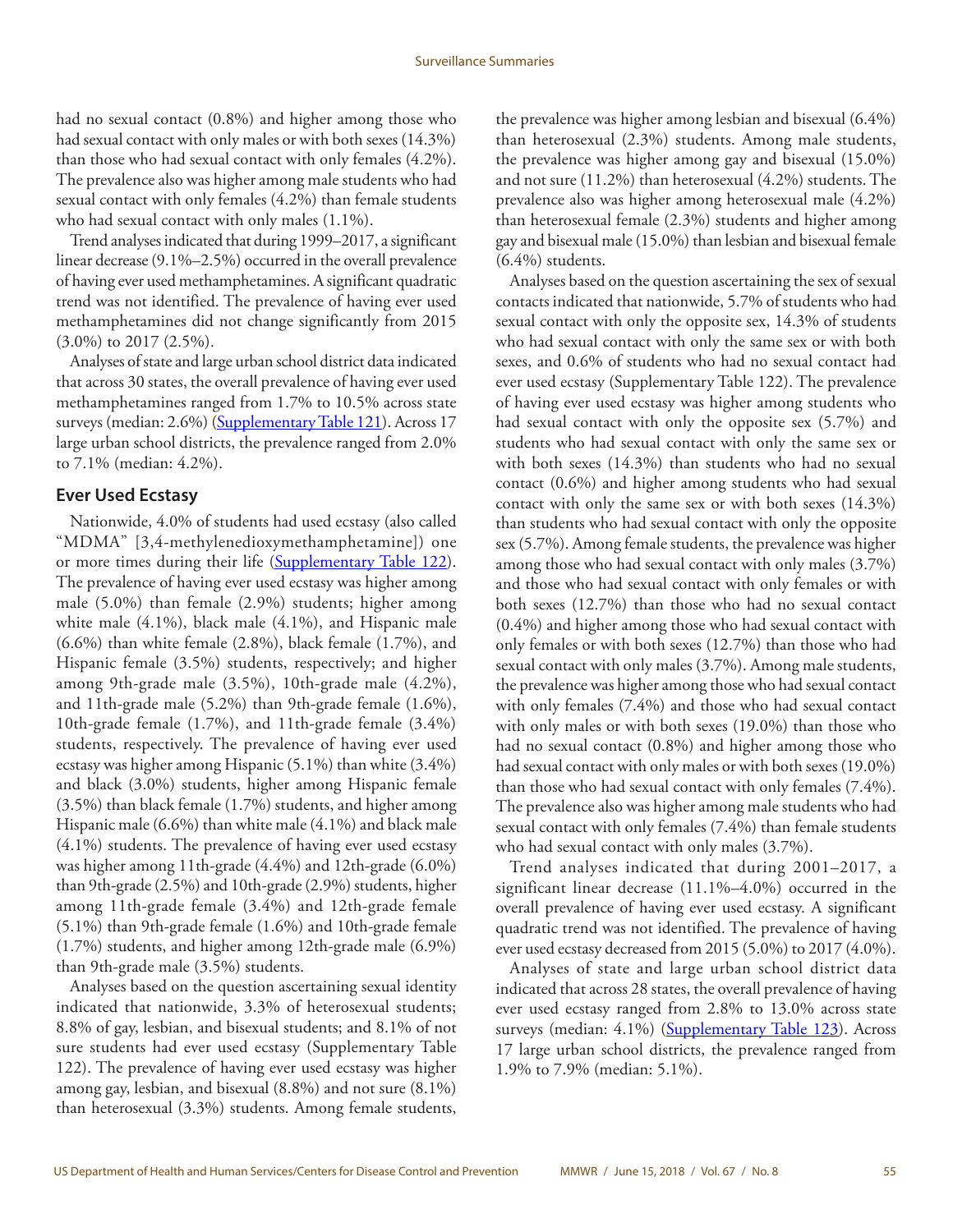### **Ever Used Hallucinogenic Drugs**

Nationwide, 6.6% of students had used hallucinogenic drugs (e.g., LSD, acid, PCP, angel dust, mescaline, or mushrooms) one or more times during their life ([Supplementary Table 124](https://www.cdc.gov/healthyyouth/data/yrbs/2017_tables/alcohol_and_drug_use.htm#t124_down)). The prevalence of having ever used hallucinogenic drugs was higher among male (7.6%) than female (5.5%) students; higher among black male (4.8%) and Hispanic male (8.2%) than black female (1.4%) and Hispanic female (5.8%) students, respectively; and higher among 10th-grade male (7.0%) than 10th-grade female (4.0%) students. The prevalence of having ever used hallucinogenic drugs was higher among white (7.2%) and Hispanic (7.1%) than black (3.3%) students, higher among white female (6.4%) and Hispanic female (5.8%) than black female (1.4%) students, and higher among white male (7.9%) and Hispanic male (8.2%) than black male (4.8%) students. The prevalence of having ever used hallucinogenic drugs was higher among 11th-grade (8.0%) and 12th-grade (9.2%) than 9th-grade (4.0%) and 10th-grade (5.4%) students; higher among 11th-grade female (7.0%) and 12th-grade female (7.6%) than 9th-grade female (3.7%) and 10th-grade female (4.0%) students; higher among 10th-grade male (7.0%), 11th-grade male (8.8%), and 12th-grade male (10.7%) than 9th-grade male (4.4%) students; and higher among 12th-grade male (10.7%) than 10th-grade male (7.0%) students.

Analyses based on the question ascertaining sexual identity indicated that nationwide, 5.7% of heterosexual students; 11.9% of gay, lesbian, and bisexual students; and 12.0% of not sure students had ever used hallucinogenic drugs (Supplementary Table 124). The prevalence of having ever used hallucinogenic drugs was higher among gay, lesbian, and bisexual (11.9%) and not sure (12.0%) than heterosexual (5.7%) students. Among female students, the prevalence was higher among lesbian and bisexual (10.9%) than heterosexual (4.3%) students. Among male students, the prevalence was higher among gay and bisexual (15.3%) than heterosexual (7.0%) students. The prevalence also was higher among heterosexual male (7.0%) than heterosexual female (4.3%) students.

Analyses based on the question ascertaining the sex of sexual contacts indicated that nationwide, 9.9% of students who had sexual contact with only the opposite sex, 20.8% of students who had sexual contact with only the same sex or with both sexes, and 1.3% of students who had no sexual contact had ever used hallucinogenic drugs (Supplementary Table 124). The prevalence of having ever used hallucinogenic drugs was higher among students who had sexual contact with only the opposite sex (9.9%) and students who had sexual contact with only the same sex or with both sexes (20.8%) than students who had no sexual contact (1.3%) and higher among students who had sexual contact with only the same sex or with both

sexes (20.8%) than students who had sexual contact with only the opposite sex (9.9%). Among female students, the prevalence was higher among those who had sexual contact with only males (7.3%) and those who had sexual contact with only females or with both sexes (20.3%) than those who had no sexual contact (1.1%) and higher among those who had sexual contact with only females or with both sexes (20.3%) than those who had sexual contact with only males (7.3%). Among male students, the prevalence was higher among those who had sexual contact with only females (22.3%) and those who had sexual contact with only males or with both sexes (12.1%) than those who had no sexual contact (1.5%) and higher among those who had sexual contact with only males or with both sexes (22.3%) than those who had sexual contact with only females (12.1%). The prevalence also was higher among male students who had sexual contact with only females (12.1%) than female students who had sexual contact with only males (7.3%).

Trend analyses indicated that during 2001–2017, a significant linear decrease (13.3%–6.6%) occurred in the overall prevalence of having ever used hallucinogenic drugs. A significant quadratic trend also was identified. The prevalence of having ever used hallucinogenic drugs decreased during 2001–2005 (13.3%–8.5%) and then decreased more slowly during 2005–2017 (8.5%–6.6%). The prevalence of having ever used hallucinogenic drugs did not change significantly from 2015 (6.4%) to 2017 (6.6%).

The question measuring the prevalence of having ever used hallucinogenic drugs was not included in the standard questionnaire used in the state and large urban school district surveys in 2017. As a result, the range and median prevalence estimates across states and large urban school districts for the prevalence of having ever used hallucinogenic drugs are not available.

#### **Ever Took Steroids Without a Doctor's Prescription**

Nationwide, 2.9% of students had taken steroid pills or shots without a doctor's prescription one or more times during their life [\(Supplementary Table 125\)](https://www.cdc.gov/healthyyouth/data/yrbs/2017_tables/alcohol_and_drug_use.htm#t125_down). The prevalence of having ever taken steroids without a doctor's prescription was higher among male (3.3%) than female (2.4%) students. The prevalence of having ever taken steroids without a doctor's prescription was higher among Hispanic (3.5%) than white (2.2%) students. The prevalence of having ever taken steroids without a doctor's prescription was higher among 12th-grade male (3.8%) than 9th-grade male (2.4%) students.

Analyses based on the question ascertaining sexual identity indicated that nationwide, 2.3% of heterosexual students; 6.1% of gay, lesbian, and bisexual students; and 6.5% of not sure students had ever taken steroids without a doctor's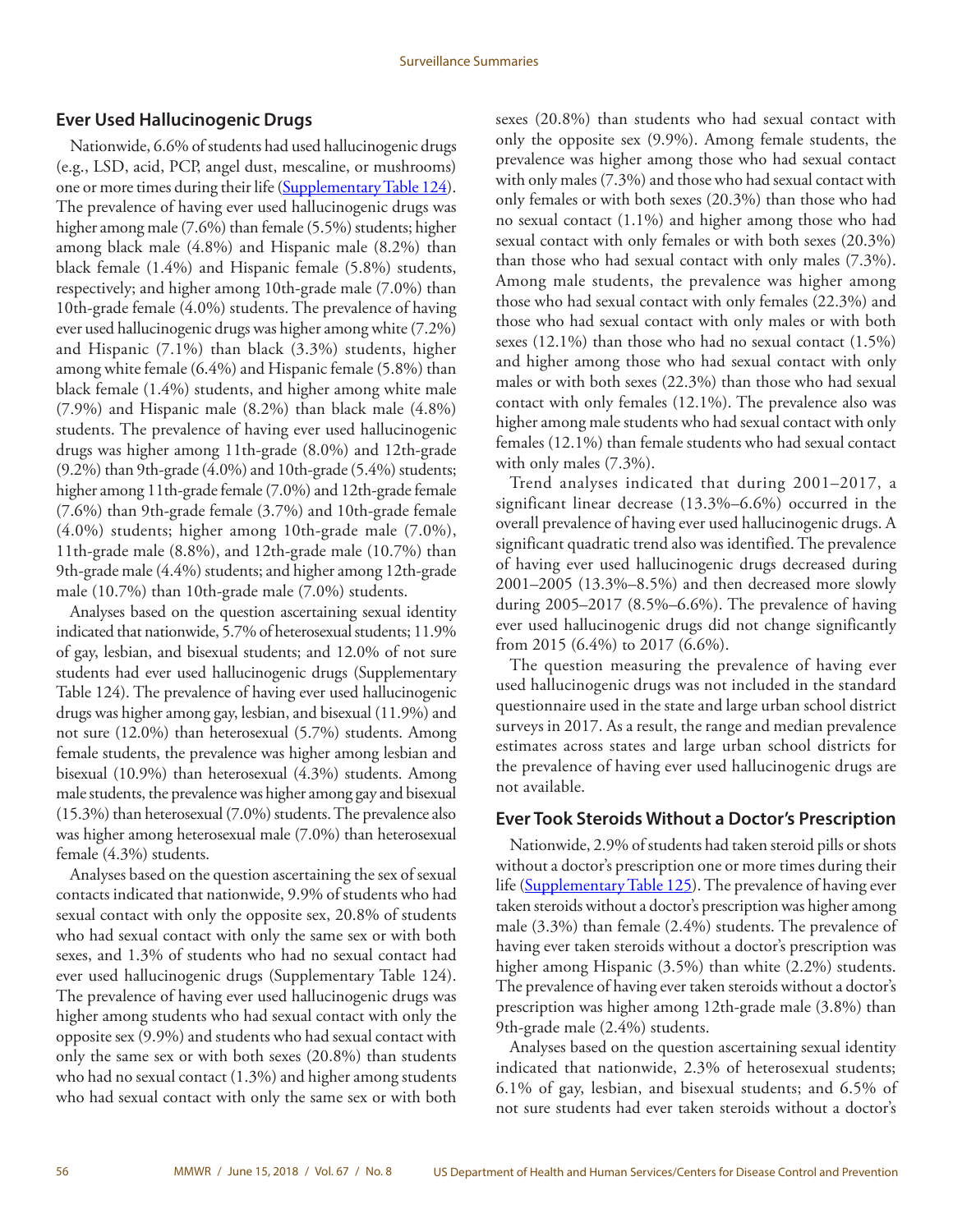prescription (Supplementary Table 125). The prevalence of having ever taken steroids without a doctor's prescription was higher among gay, lesbian, and bisexual (6.1%) and not sure (6.5%) than heterosexual (2.3%) students. Among female students, the prevalence was higher among lesbian and bisexual (4.8%) than heterosexual (1.8%) students. Among male students, the prevalence was higher among gay and bisexual (9.8%) and not sure (7.7%) than heterosexual (2.8%) students. The prevalence also was higher among heterosexual male (2.8%) than heterosexual female (1.8%) students.

Analyses based on the question ascertaining the sex of sexual contacts indicated that nationwide, 3.9% of students who had sexual contact with only the opposite sex, 8.0% of students who had sexual contact with only the same sex or with both sexes, and 0.7% of students who had no sexual contact had ever taken steroids without a doctor's prescription (Supplementary Table 125). The prevalence of having ever taken steroids without a doctor's prescription was higher among students who had sexual contact with only the opposite sex (3.9%) and students who had sexual contact with only the same sex or with both sexes (8.0%) than students who had no sexual contact (0.7%) and higher among students who had sexual contact with only the same sex or with both sexes (8.0%) than students who had sexual contact with only the opposite sex (3.9%). Among female students, the prevalence was higher among those who had sexual contact with only males (2.6%) and those who had sexual contact with only females or with both sexes (7.2%) than those who had no sexual contact (1.0%) and higher among those who had sexual contact with only females or with both sexes (7.2%) than those who had sexual contact with only males (2.6%). Among male students, the prevalence was higher among those who had sexual contact with only females (4.9%) and those who had sexual contact with only males or with both sexes (10.1%) than those who had no sexual contact (0.5%). The prevalence also was higher among male students who had sexual contact with only females (4.9%) than female students who had sexual contact with only males (2.6%).

Trend analyses did not identify a significant linear trend in the overall prevalence of having ever taken steroids without a doctor's prescription during 1991–2017 (2.7%–2.9%). A significant quadratic trend was identified. The prevalence of having ever taken steroids without a doctor's prescription increased during 1991–2001 (2.7%–5.0%) and then decreased during 2001–2017 (5.0%–2.9%). The prevalence of having ever taken steroids without a doctor's prescription did not change significantly from 2015 (3.5%) to 2017 (2.9%).

Analyses of state and large urban school district data indicated that across 22 states, the overall prevalence of having ever taken steroids without a doctor's prescription ranged from 2.1% to 9.2% across state surveys (median: 3.5%) ([Supplementary Table 126\)](https://www.cdc.gov/healthyyouth/data/yrbs/2017_tables/alcohol_and_drug_use.htm#t126_down). Across 14 large urban school districts, the prevalence ranged from 2.6% to 7.5% (median: 4.5%).

# **Ever Took Prescription Pain Medicine Without a Doctor's Prescription or Differently than How a Doctor Told Them to Use It**

Nationwide, 14.0% of students had taken prescription pain medicine (counting drugs such as codeine, Vicodin, OxyContin, Hydrocodone, and Percocet) without a doctor's prescription or differently than how a doctor told them to use it one or more times during their life [\(Supplementary](https://www.cdc.gov/healthyyouth/data/yrbs/2017_tables/alcohol_and_drug_use.htm#t127_down) [Table 127\)](https://www.cdc.gov/healthyyouth/data/yrbs/2017_tables/alcohol_and_drug_use.htm#t127_down)). The prevalence of having ever taken prescription pain medicine without a doctor's prescription or differently than how a doctor told them to use it was higher among Hispanic (15.1%) than black (12.3%) students and higher among Hispanic female (16.1%) than black female (12.5%) students. The prevalence of having ever taken prescription pain medicine without a doctor's prescription or differently than how a doctor told them to use it was higher among 11th-grade (15.4%) and 12th-grade (17.0%) than 9th-grade (10.9%) students, higher among 12th-grade (17.0%) than 10th-grade (12.8%) students, higher among 11th-grade female (16.4%) and 12th-grade female (16.2%) than 9th-grade female (12.1%) students, higher among 11th-grade male (14.3%) and 12th-grade male (17.7%) than 9th-grade male (9.7%) students, and higher among 12th-grade male (17.7%) than 10th-grade male (12.2%) students.

Analyses based on the question ascertaining sexual identity indicated that nationwide, 12.9% of heterosexual students; 24.3% of gay, lesbian, and bisexual students; and 17.7% of not sure students had ever taken prescription pain medicine without a doctor's prescription or differently than how a doctor told them to use it (Supplementary Table 127). The prevalence of having ever taken prescription pain medicine without a doctor's prescription or differently than how a doctor told them to use it was higher among gay, lesbian, and bisexual (24.3%) and not sure (17.7%) than heterosexual (12.9%) students and higher among gay, lesbian, and bisexual (24.3%) than not sure (17.7%) students. Among female students, the prevalence was higher among lesbian and bisexual (23.8%) than heterosexual (12.9%) students. Among male students, the prevalence was higher among gay and bisexual (25.4%) than heterosexual (12.8%) and not sure (13.7%) students.

Analyses based on the question ascertaining the sex of sexual contacts indicated that nationwide, 19.9% of students who had sexual contact with only the opposite sex, 35.3% of students who had sexual contact with only the same sex or with both sexes, and 5.7% of students who had no sexual contact had ever taken prescription pain medicine without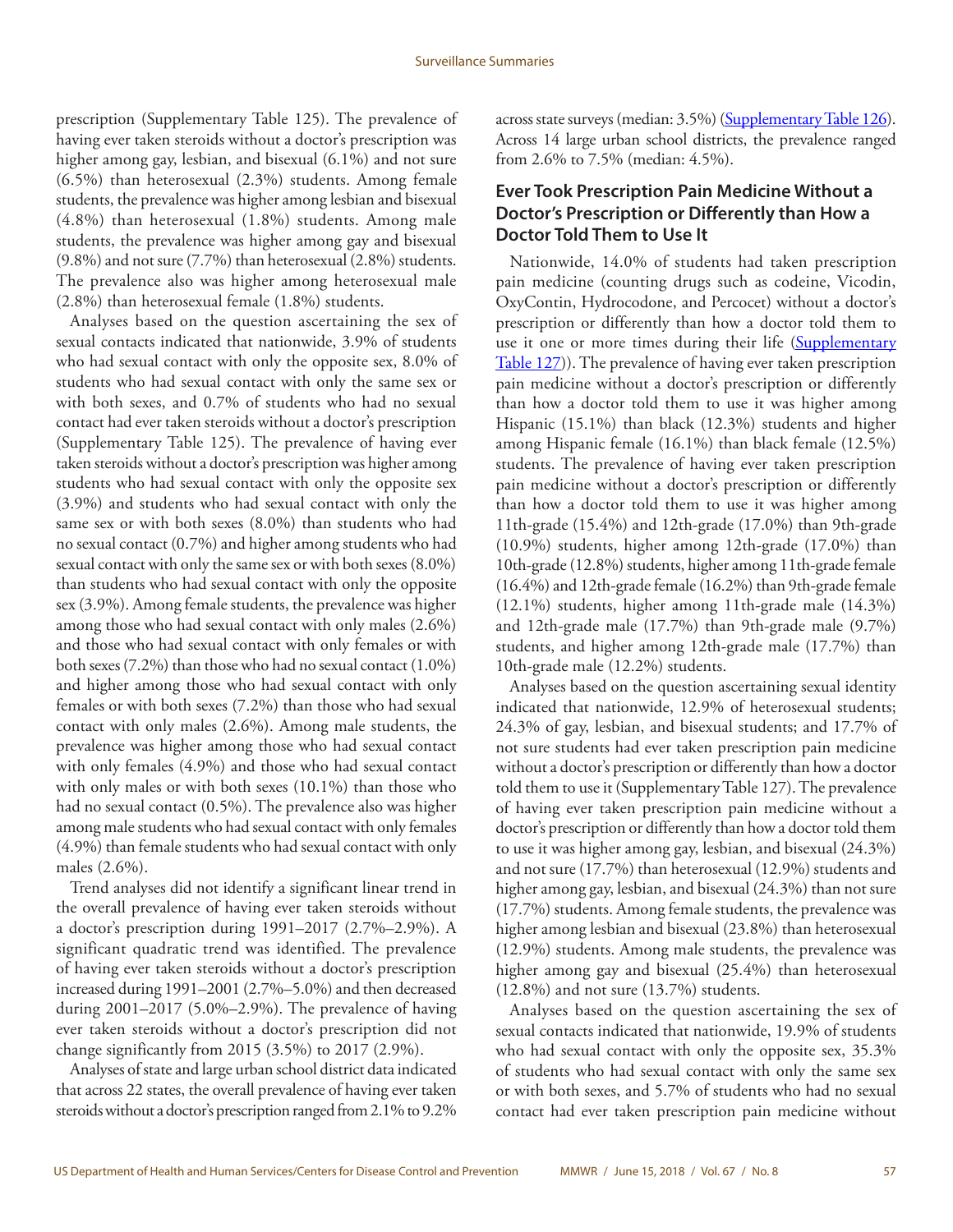a doctor's prescription or differently than how a doctor told them to use it (Supplementary Table 127). The prevalence of having ever taken prescription pain medicine without a doctor's prescription or differently than how a doctor told them to use it was higher among students who had sexual contact with only the opposite sex (19.9%) and students who had sexual contact with only the same sex or with both sexes (35.3%) than students who had no sexual contact (5.7%) and higher among students who had sexual contact with only the same sex or with both sexes (35.3%) than students who had sexual contact with only the opposite sex (19.9%). Among female students, the prevalence was higher among those who had sexual contact with only males (18.9%) and those who had sexual contact with only females or with both sexes (37.2%) than those who had no sexual contact (6.9%) and higher among those who had sexual contact with only females or with both sexes (37.2%) than those who had sexual contact with only males (18.9%). Among male students, the prevalence was higher among those who had sexual contact with only females (20.8%) and those who had sexual contact with only males or with both sexes (29.8%) than those who had no sexual contact (4.4%) and higher among those who had sexual contact with only males or with both sexes (29.8%) than those who had sexual contact with only females (20.8%). The prevalence also was higher among female students who had no sexual contact (6.9%) than male students who had no sexual contact (4.4%).

The question measuring the prevalence of having ever taken prescription pain medicine without a doctor's prescription or differently than how a doctor told them to use it was used for the first time in the 2017 national YRBS. As a result, long-term temporal trends and 2-year temporal changes are not available for this variable.

Analyses of state and large urban school district data indicated that across 36 states, the overall prevalence of having ever taken prescription pain medicine without a doctor's prescription or differently than how a doctor told them to use it ranged from 7.8% to 19.3% across state surveys (median: 13.7%) ([Supplementary Table 128](https://www.cdc.gov/healthyyouth/data/yrbs/2017_tables/alcohol_and_drug_use.htm#t128_down)). Across 20 large urban school districts, the prevalence ranged from 8.9% to 18.1% (median: 12.8%).

# **Ever Injected Any Illegal Drug**

Nationwide, 1.5% of students had used a needle to inject any illegal drug into their body one or more times during their life ([Supplementary Table 129\)](https://www.cdc.gov/healthyyouth/data/yrbs/2017_tables/alcohol_and_drug_use.htm#t129_down). The prevalence of having ever injected any illegal drug was higher among male (2.0%) than female (0.8%) students; higher among white male (1.4%), black male (2.6%), and Hispanic male (2.1%) than white female (0.5%), black female (1.1%), and Hispanic female

(0.9%) students, respectively; and higher among 9th-grade male (2.1%) and 10th-grade male (1.9%) than 9th-grade female (0.6%) and 10th-grade female (0.6%) students, respectively. The prevalence of having ever injected any illegal drug was higher among 12th-grade (1.9%) than 11th-grade (1.1%) students and higher among 12th-grade female (1.3%) than 11th-grade female (0.7%) students.

Analyses based on the question ascertaining sexual identity indicated that nationwide, 1.0% of heterosexual students; 3.4% of gay, lesbian, and bisexual students; and 6.1% of not sure students had ever injected any illegal drug (Supplementary Table 129). The prevalence of having ever injected any illegal drug was higher among gay, lesbian, and bisexual (3.4%) and not sure (6.1%) than heterosexual (1.0%) students. Among female students, the prevalence was higher among lesbian and bisexual (2.3%) than heterosexual (0.4%) students. Among male students, the prevalence was higher among gay and bisexual (5.7%) and not sure (8.0%) than heterosexual (1.5%) students. The prevalence also was higher among heterosexual male (1.5%) than heterosexual female (0.4%) students and higher among gay and bisexual male (5.7%) than lesbian and bisexual female (2.3%) students.

Analyses based on the question ascertaining the sex of sexual contacts indicated that nationwide, 1.4% of students who had sexual contact with only the opposite sex, 6.0% of students who had sexual contact with only the same sex or with both sexes, and 0.2% of students who had no sexual contact had ever injected any illegal drug (Supplementary Table 129). The prevalence of having ever injected any illegal drug was higher among students who had sexual contact with only the opposite sex (1.4%) and students who had sexual contact with only the same sex or with both sexes (6.0%) than students who had no sexual contact (0.2%) and higher among students who had sexual contact with only the same sex or with both sexes (6.0%) than students who had sexual contact with only the opposite sex (1.4%). Among female students, the prevalence was higher among those who had sexual contact with only females or with both sexes (4.3%) than those who had sexual contact with only males (0.3%) and those who had no sexual contact (0.3%). Among male students, the prevalence was higher among those who had sexual contact with only females (2.4%) and those who had sexual contact with only males or with both sexes (11.2%) than those who had no sexual contact (0.1%) and higher among those who had sexual contact with only males or with both sexes (11.2%) than those who had sexual contact with only females (2.4%). The prevalence also was higher among male students who had sexual contact with only females (2.4%) than female students who had sexual contact with only males (0.3%).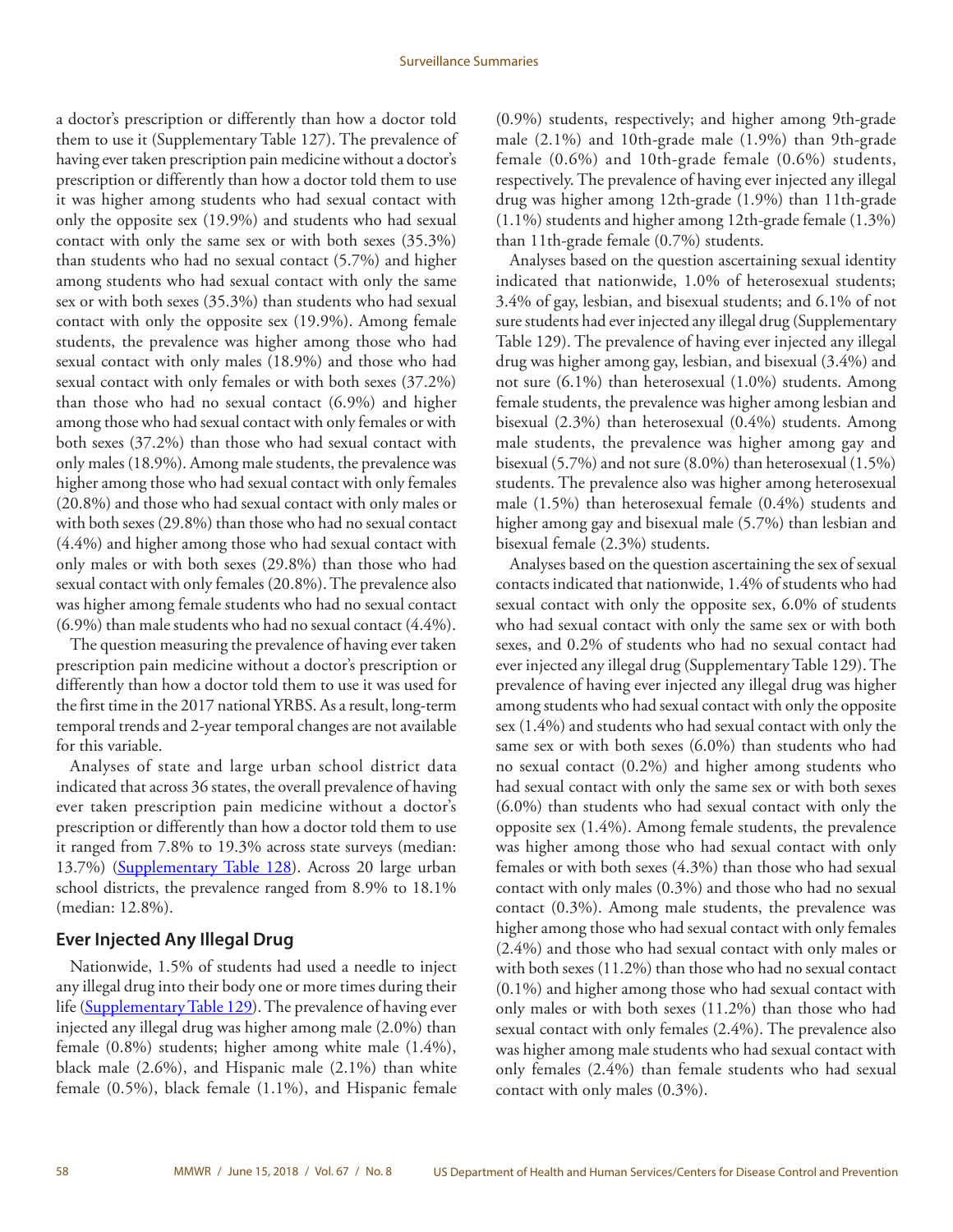Trend analyses indicated that during 1995–2017, a significant linear decrease (2.1%–1.5%) occurred in the overall prevalence of having ever injected any illegal drug. A significant quadratic trend also was identified. The prevalence of having ever injected any illegal drug did not change significantly during 1995–2011 (2.1%–2.3%) and then decreased during 2011–2017 (2.3%–1.5%). The prevalence of having ever injected any illegal drug did not change significantly from 2015 (1.8%) to 2017 (1.5%).

Analyses of state and large urban school district data indicated that across 24 states, the overall prevalence of having ever injected any illegal drug ranged from 1.4% to 8.0% across state surveys (median: 2.4%) ([Supplementary Table 130](https://www.cdc.gov/healthyyouth/data/yrbs/2017_tables/alcohol_and_drug_use.htm#t130_down)). Across 16 large urban school districts, the prevalence ranged from 1.4% to 6.1% (median: 3.3%).

### **Were Offered, Sold, or Given an Illegal Drug on School Property**

Nationwide, 19.8% of students had been offered, sold, or given an illegal drug on school property during the 12 months before the survey [\(Supplementary Table 131](https://www.cdc.gov/healthyyouth/data/yrbs/2017_tables/alcohol_and_drug_use.htm#t131_down)). The prevalence of having been offered, sold, or given an illegal drug on school property was higher among male (20.9%) than female (18.7%) students; higher among white male (19.6%) than white female (15.9%) students; and higher among 10th-grade male (22.1%) and 12th-grade male (21.5%) than 10th-grade female (18.5%) and 12th-grade female (17.8%) students, respectively. The prevalence of having been offered, sold, or given an illegal drug on school property was higher among Hispanic (25.4%) than white (17.7%) and black (18.9%) students, higher among Hispanic female (25.0%) than white female (15.9%) and black female (18.2%) students, and higher among Hispanic male (25.8%) than white male (19.6%) and black male (19.6%) students.

Analyses based on the question ascertaining sexual identity indicated that nationwide, 18.9% of heterosexual students; 28.2% of gay, lesbian, and bisexual students; and 19.6% of not sure students had been offered, sold, or given an illegal drug on school property (Supplementary Table 131). The prevalence of having been offered, sold, or given an illegal drug on school property was higher among gay, lesbian, and bisexual (28.2%) than heterosexual (18.9%) and not sure (19.6%) students. Among female students, the prevalence was higher among lesbian and bisexual (28.1%) than heterosexual (17.2%) and not sure (18.7%) students. Among male students, the prevalence was higher among gay and bisexual (28.8%) than heterosexual (20.4%) students. The prevalence also was higher among heterosexual male (20.4%) than heterosexual female (17.2%) students.

Analyses based on the question ascertaining the sex of sexual contacts indicated that nationwide, 24.3% of students who had sexual contact with only the opposite sex, 31.9% of students who had sexual contact with only the same sex or with both sexes, and 13.3% of students who had no sexual contact had been offered, sold, or given an illegal drug on school property (Supplementary Table 131). The prevalence of having been offered, sold, or given an illegal drug on school property was higher among students who had sexual contact with only the opposite sex (24.3%) and students who had sexual contact with only the same sex or with both sexes (31.9%) than students who had no sexual contact (13.3%) and higher among students who had sexual contact with only the same sex or with both sexes (31.9%) than students who had sexual contact with only the opposite sex (24.3%). Among female students, the prevalence was higher among those who had sexual contact with only males (22.2%) and those who had sexual contact with only females or with both sexes (33.1%) than those who had no sexual contact (13.0%) and higher among those who had sexual contact with only females or with both sexes (33.1%) than those who had sexual contact with only males (22.2%). Among male students, the prevalence was higher among those who had sexual contact with only females (26.0%) and those who had sexual contact with only males or with both sexes (28.5%) than those who had no sexual contact (13.6%). The prevalence also was higher among male students who had sexual contact with only females (26.0%) than female students who had sexual contact with only males (22.2%).

Trend analyses indicated that during 1993–2017, a significant linear decrease (24.0%–19.8%) occurred in the overall prevalence of having been offered, sold, or given an illegal drug on school property. A significant quadratic trend also was identified. The prevalence of having been offered, sold, or given an illegal drug on school property increased during 1993–1997 (24.0%–31.7%) and then decreased during 1997–2017 (31.7%–19.8%). The prevalence of having been offered, sold, or given an illegal drug on school property did not change significantly from 2015 (21.7%) to 2017 (19.8%).

Analyses of state and large urban school district data indicated that across 34 states, the overall prevalence of having been offered, sold, or given an illegal drug on school property ranged from 12.1% to 30.7% across state surveys (median: 22.3%) [\(Supplementary Table 132\)](https://www.cdc.gov/healthyyouth/data/yrbs/2017_tables/alcohol_and_drug_use.htm#t132_down). Across 19 large urban school districts, the prevalence ranged from 19.7% to 32.2% (median: 27.6%).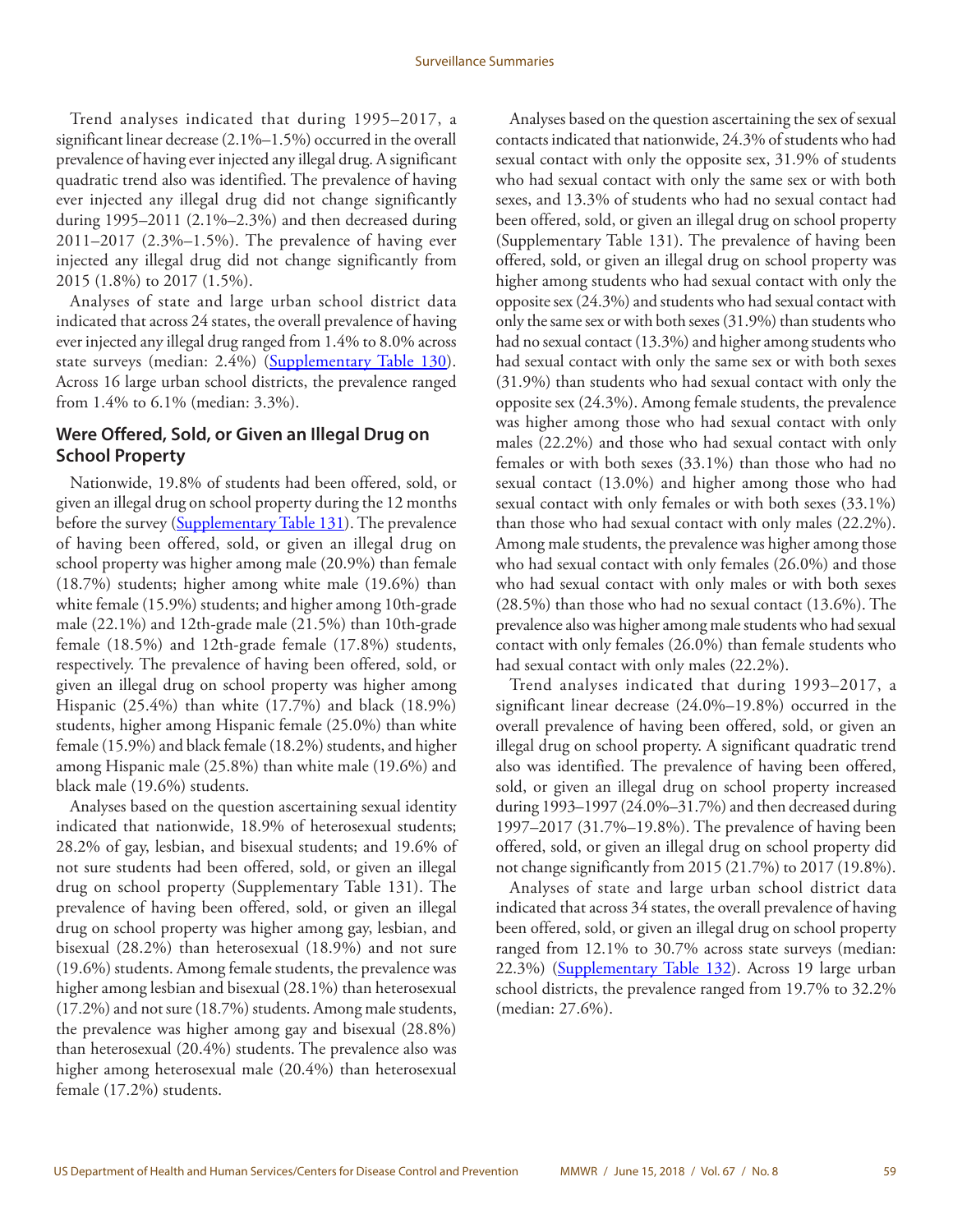# **Sexual Behaviors Related to Unintended Pregnancy and Sexually Transmitted Infections, Including HIV Infection**

# **Ever Had Sexual Intercourse**

Nationwide, 39.5% of students had ever had sexual intercourse [\(Supplementary Table 133\)](https://www.cdc.gov/healthyyouth/data/yrbs/2017_tables/sexual_behaviors.htm#t133_down). The prevalence of having ever had sexual intercourse was higher among male (41.4%) than female (37.7%) students; higher among black male (52.7%) and Hispanic male (44.1%) than black female (39.4%) and Hispanic female (37.9%) students, respectively; and higher among 9th-grade male (23.3%) than 9th-grade female (17.2%) students. The prevalence of having ever had sexual intercourse was higher among black (45.8%) than white (38.6%) students, higher among black male (52.7%) and Hispanic male (44.1%) than white male (38.5%) students, and higher among black male (52.7%) than Hispanic male (44.1%) students. The prevalence of having ever had sexual intercourse was higher among 10th-grade (36.2%), 11th-grade (47.3%), and 12th-grade (57.3%) than 9th-grade (20.4%) students; higher among 11th-grade (47.3%) and 12th-grade (57.3%) than 10th-grade (36.2%) students; higher among 12th-grade (57.3%) than 11th-grade (47.3%) students; higher among 10th-grade female (34.4%), 11th-grade female (45.8%), and 12th-grade female (55.8%) than 9th-grade female (17.2%) students; higher among 11th-grade female (45.8%) and 12th-grade female (55.8%) than 10th-grade female (34.4%) students; higher among 12th-grade female (55.8%) than 11th-grade female (45.8%) students; higher among 10th-grade male (38.0%), 11th-grade male (48.8%), and 12th-grade male (58.9%) than 9th-grade male (23.3%) students; higher among 11th-grade male (48.8%) and 12th-grade male (58.9%) than 10th-grade male (38.0%) students; and higher among 12th-grade male (58.9%) than 11th-grade male (48.8%) students.

Analyses based on the question ascertaining sexual identity indicated that nationwide, 39.1% of heterosexual students; 48.4% of gay, lesbian, and bisexual students; and 28.4% of not sure students had ever had sexual intercourse (Supplementary Table 133). The prevalence of having ever had sexual intercourse was higher among heterosexual (39.1%) and gay, lesbian, and bisexual (48.4%) than not sure (28.4%) students and higher among gay, lesbian, and bisexual (48.4%) than heterosexual (39.1%) students. Among female students, the prevalence was higher among heterosexual (36.3%) and lesbian and bisexual (50.1%) than not sure (25.7%) students and higher among lesbian and bisexual (50.1%) than heterosexual (36.3%) students. Among male students, the prevalence was higher among heterosexual (41.6%) than not sure (30.8%)

students. The prevalence also was higher among heterosexual male (41.6%) than heterosexual female (36.3%) students.

Analyses based on the question ascertaining the sex of sexual contacts indicated that nationwide, 78.2% of students who had sexual contact with only the opposite sex and 74.5% of students who had sexual contact with only the same sex or with both sexes had ever had sexual intercourse (students who had no sexual contact are excluded from these analyses) (Supplementary Table 133).

Trend analyses indicated that during 1991–2017, a significant linear decrease (54.1%–39.5%) occurred in the overall prevalence of having ever had sexual intercourse. A significant quadratic trend was not identified. The prevalence of having ever had sexual intercourse did not change significantly from 2015 (41.2%) to 2017 (39.5%).

Analyses of state and large urban school district data indicated that across 33 states, the overall prevalence of having ever had sexual intercourse ranged from 29.1% to 45.9% across state surveys (median: 37.7%) [\(Supplementary Table 134\)](https://www.cdc.gov/healthyyouth/data/yrbs/2017_tables/sexual_behaviors.htm#t134_down). Across 20 large urban school districts, the prevalence ranged from 21.7% to 49.2% (median: 37.2%).

# **Had Sexual Intercourse Before Age 13 Years**

Nationwide, 3.4% of students had had sexual intercourse for the first time before age 13 years [\(Supplementary Table 135\)](https://www.cdc.gov/healthyyouth/data/yrbs/2017_tables/sexual_behaviors.htm#t135_down). The prevalence of having had sexual intercourse before age 13 years was higher among male (4.8%) than female (2.0%) students; higher among black male (12.8%) and Hispanic male (6.0%) than black female (2.5%) and Hispanic female (1.9%) students, respectively; and higher among 9th-grade male (5.7%), 10th-grade male (4.6%), 11th-grade male (3.5%), and 12th-grade male (5.1%) than 9th-grade female (2.2%), 10th-grade female (2.2%), 11th-grade female (1.2%), and 12th-grade female (1.9%) students, respectively. The prevalence of having had sexual intercourse before age 13 years was higher among black (7.5%) and Hispanic (4.0%) than white (2.1%) students, higher among black (7.5%) than Hispanic (4.0%) students, higher among black male (12.8%) and Hispanic male (6.0%) than white male (2.3%) students, and higher among black male (12.8%) than Hispanic male (6.0%) students. The prevalence of having had sexual intercourse before age 13 years was higher among 9th-grade (4.1%), 10th-grade (3.4%), and 12th-grade (3.5%) than 11th-grade (2.3%) students and higher among 9th-grade male (5.7%) and 12th-grade male (5.1%) than 11th-grade male (3.5%) students.

Analyses based on the question ascertaining sexual identity indicated that nationwide, 3.0% of heterosexual students; 6.1% of gay, lesbian, and bisexual students; and 4.1% of not sure students had had sexual intercourse before age 13 years (Supplementary Table 135). The prevalence of having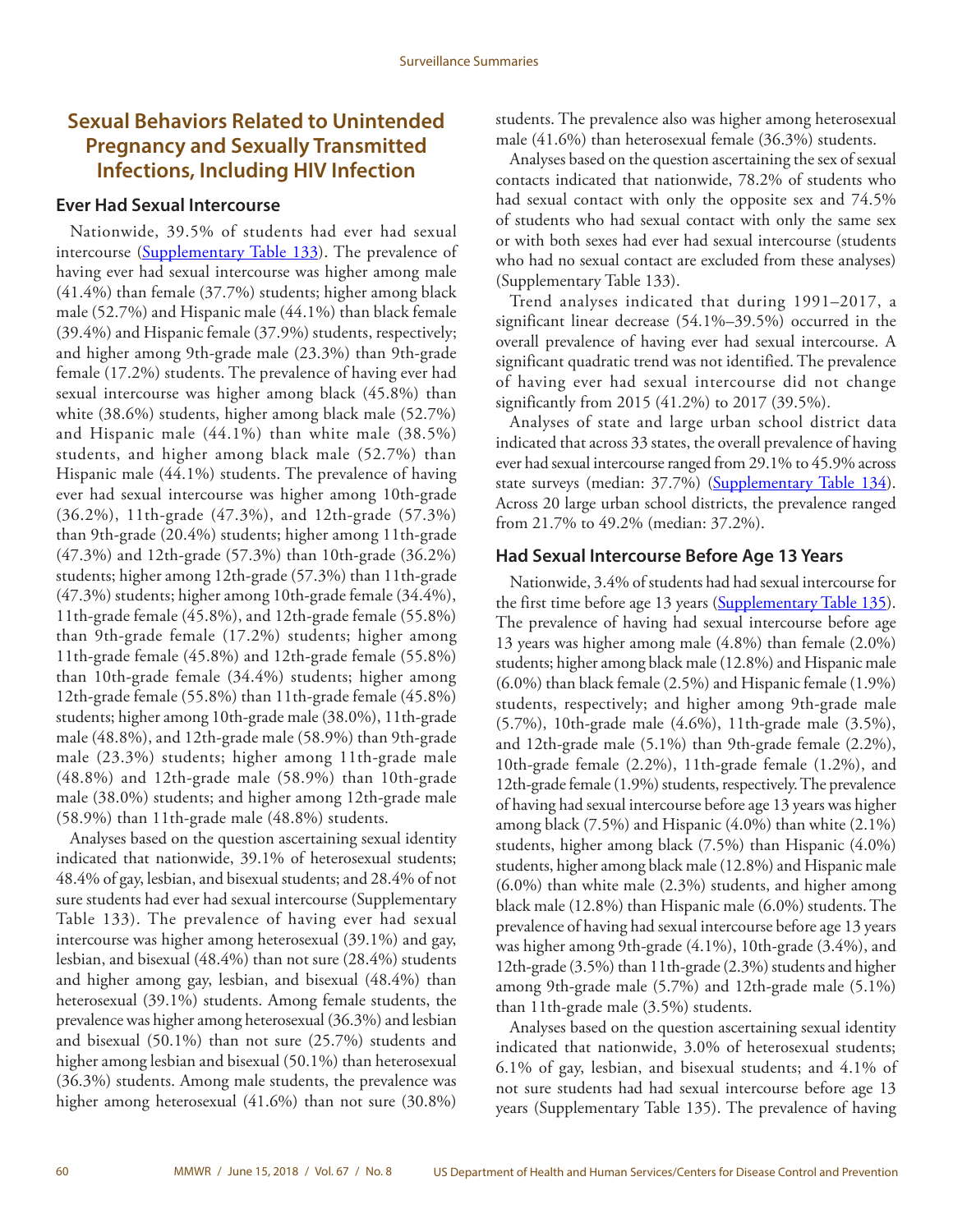had sexual intercourse before age 13 years was higher among gay, lesbian, and bisexual (6.1%) than heterosexual (3.0%) students. Among female students, the prevalence was higher among lesbian and bisexual (5.2%) than heterosexual (1.3%) students. The prevalence also was higher among heterosexual male (4.6%) than heterosexual female (1.3%) students.

Analyses based on the question ascertaining the sex of sexual contacts indicated that nationwide, 5.8% of students who had sexual contact with only the opposite sex and 10.5% of students who had sexual contact with only the same sex or with both sexes had had sexual intercourse before age 13 years (students who had no sexual contact are excluded from these analyses) (Supplementary Table 135). The prevalence of having had sexual intercourse before age 13 years was higher among students who had sexual contact with only the same sex or with both sexes (10.5%) than students who had sexual contact with only the opposite sex (5.8%). Among female students, the prevalence was higher among those who had sexual contact with only females or with both sexes (8.2%) than those who had sexual contact with only males (2.8%). Among male students, the prevalence was higher among those who had sexual contact with only males or with both sexes (17.5%) than those who had sexual contact with only females (8.4%). The prevalence also was higher among male students who had sexual contact with only females (8.4%) than female students who had sexual contact with only males (2.8%) and higher among male students who had sexual contact with only males or with both sexes (17.5%) than female students who had sexual contact with only females or with both sexes (8.2%).

Trend analyses indicated that during 1991–2017, a significant linear decrease (10.2%–3.4%) occurred in the overall prevalence of having had sexual intercourse before age 13 years. A significant quadratic trend was not identified. The prevalence of having had sexual intercourse before age 13 years did not change significantly from 2015 (3.9%) to 2017 (3.4%).

Analyses of state and large urban school district data indicated that across 35 states, the overall prevalence of having had sexual intercourse before age 13 years ranged from 2.1% to 6.0% across state surveys (median: 3.3%) [\(Supplementary Table 136](https://www.cdc.gov/healthyyouth/data/yrbs/2017_tables/sexual_behaviors.htm#t136_down)). Across 20 large urban school districts, the prevalence ranged from 2.7% to 9.0% (median: 4.7%).

# **Had Sexual Intercourse with Four or More Persons**

Nationwide, 9.7% of students had had sexual intercourse with four or more persons during their life [\(Supplementary](https://www.cdc.gov/healthyyouth/data/yrbs/2017_tables/sexual_behaviors.htm#t137_down) [Table 137\)](https://www.cdc.gov/healthyyouth/data/yrbs/2017_tables/sexual_behaviors.htm#t137_down). The prevalence of having had sexual intercourse with four or more persons was higher among male (11.6%) than female (7.9%) students; higher among black male (23.2%) and Hispanic male (12.0%) than black female (7.0%) and Hispanic female (6.8%) students, respectively; and higher

among 9th-grade male (6.0%), 10th-grade male (9.7%), and 11th-grade male (12.2%) than 9th-grade female (1.8%), 10th-grade female (5.1%), and 11th-grade female (9.1%) students, respectively. The prevalence of having had sexual intercourse with four or more persons was higher among black (14.8%) than white (8.6%) and Hispanic (9.4%) students, higher among black male (23.2%) and Hispanic male (12.0%) than white male (8.6%) students, and higher among black male (23.2%) than Hispanic male (12.0%) students. The prevalence of having had sexual intercourse with four or more persons was higher among 10th-grade (7.3%), 11th-grade (10.6%), and 12th-grade (18.0%) than 9th-grade (4.0%) students; higher among 11th-grade (10.6%) and 12th-grade (18.0%) than 10th-grade (7.3%) students; higher among 12th-grade (18.0%) than 11th-grade (10.6%) students; higher among 10th-grade female (5.1%), 11th-grade female (9.1%), and 12th-grade female (16.5%) than 9th-grade female (1.8%) students; higher among 11th-grade female (9.1%) and 12th-grade female (16.5%) than 10th-grade female (5.1%) students; higher among 12th-grade female (16.5%) than 11th-grade female (9.1%) students; higher among 10th-grade male (9.7%), 11th-grade male (12.2%), and 12th-grade male (19.5%) than 9th-grade male (6.0%) students; higher among 11th-grade male (12.2%) and 12th-grade male (19.5%) than 10th-grade male (9.7%) students; and higher among 12th-grade male (19.5%) than 11th-grade male (12.2%) students.

Analyses based on the question ascertaining sexual identity indicated that nationwide, 9.1% of heterosexual students; 14.7% of gay, lesbian, and bisexual students; and 9.9% of not sure students had had sexual intercourse with four or more persons (Supplementary Table 137). The prevalence of having had sexual intercourse with four or more persons was higher among gay, lesbian, and bisexual (14.7%) than heterosexual (9.1%) and not sure (9.9%) students. Among female students, the prevalence was higher among lesbian and bisexual (15.0%) than heterosexual (6.5%) and not sure (8.0%) students. The prevalence also was higher among heterosexual male (11.5%) than heterosexual female (6.5%) students.

Analyses based on the question ascertaining the sex of sexual contacts indicated that nationwide, 17.7% of students who had sexual contact with only the opposite sex and 28.6% of students who had sexual contact with only the same sex or with both sexes (students who had no sexual contact are excluded from these analyses) had had sexual intercourse with four or more persons (Supplementary Table 137). The prevalence of having had sexual intercourse with four or more persons was higher among students who had sexual contact with only the same sex or with both sexes (28.6%) than students who had sexual contact with only the opposite sex (17.7%). Among female students, the prevalence was higher among those who had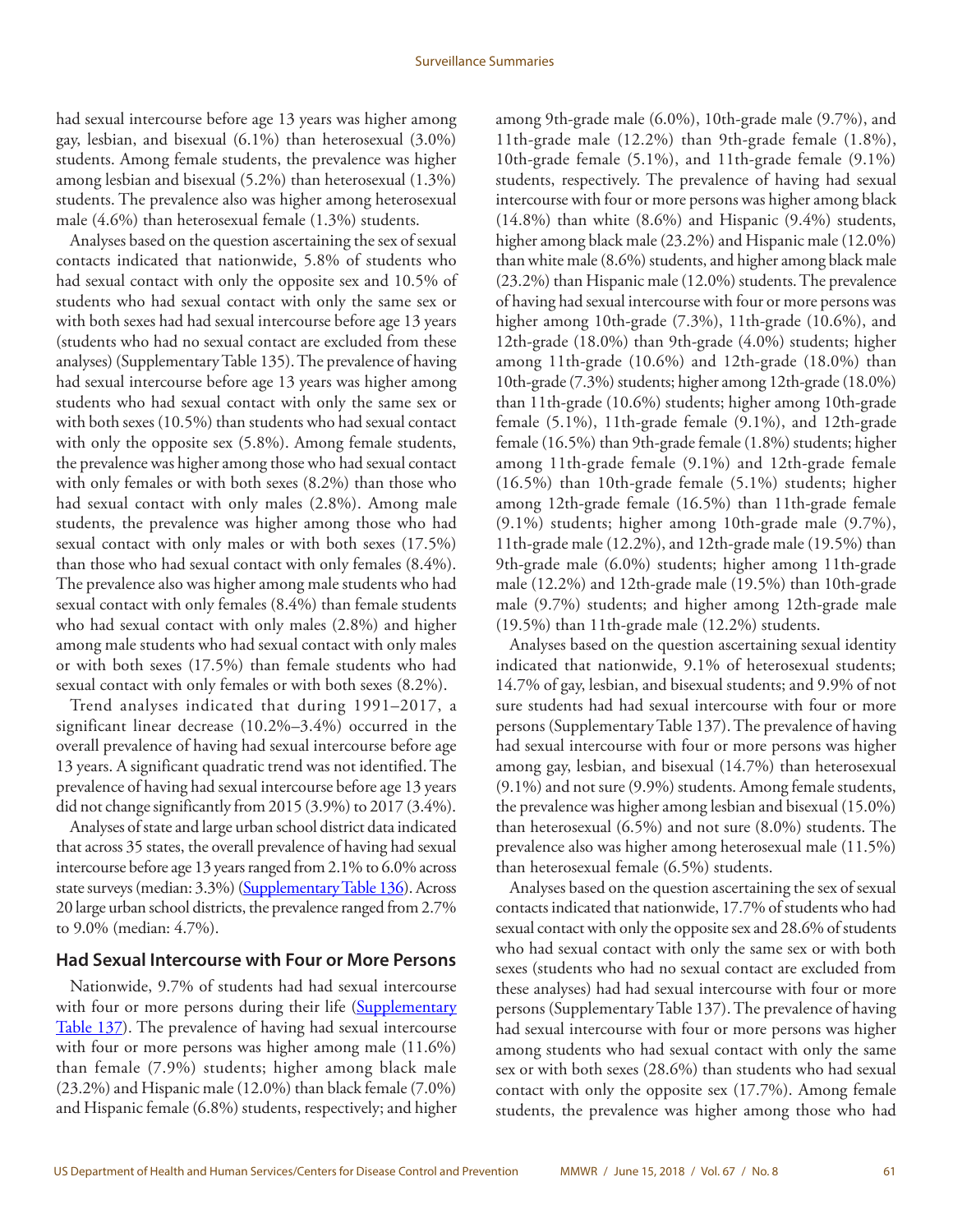sexual contact with only females or with both sexes (30.1%) than those who had sexual contact with only males (12.5%). The prevalence also was higher among male students who had sexual contact with only females (22.1%) than female students who had sexual contact with only males (12.5%).

Trend analyses indicated that during 1991–2017, a significant linear decrease (18.7%–9.7%) occurred in the overall prevalence of having had sexual intercourse with four or more persons. A significant quadratic trend was not identified. The prevalence of having had sexual intercourse with four or more persons did not change significantly from 2015 (11.5%) to 2017 (9.7%).

Analyses of state and large urban school district data indicated that across 32 states, the overall prevalence of having had sexual intercourse with four or more persons ranged from 5.4% to 12.7% across state surveys (median: 8.8%) ([Supplementary](https://www.cdc.gov/healthyyouth/data/yrbs/2017_tables/sexual_behaviors.htm#t138_down) [Table 138](https://www.cdc.gov/healthyyouth/data/yrbs/2017_tables/sexual_behaviors.htm#t138_down)). Across 19 large urban school districts, the prevalence ranged from 5.9% to 14.8% (median: 9.5%).

### **Currently Sexually Active**

Nationwide, 28.7% of students had had sexual intercourse with at least one person during the 3 months before the survey (i.e., currently sexually active) [\(Supplementary Table 139\)](https://www.cdc.gov/healthyyouth/data/yrbs/2017_tables/sexual_behaviors.htm#t139_down). The prevalence of being currently sexually active was higher among black male (34.6%) than black female (28.4%) students. The prevalence of being currently sexually active was higher among black male (34.6%) than white male (27.6%) students. The prevalence of being currently sexually active was higher among 10th-grade (24.9%), 11th-grade (35.3%), and 12th-grade (44.3%) than 9th-grade (12.9%) students; higher among 11th-grade (35.3%) and 12th-grade (44.3%) than 10th-grade (24.9%) students; higher among 12th-grade (44.3%) than 11th-grade (35.3%) students; higher among 10th-grade female (24.6%), 11th-grade female (35.8%), and 12th-grade female (45.1%) than 9th-grade female (11.7%) students; higher among 11th-grade female (35.8%) and 12th-grade female (45.1%) than 10th-grade female (24.6%) students; higher among 12th-grade female (45.1%) than 11th-grade female (35.8%) students; higher among 10th-grade male (25.3%), 11th-grade male (34.7%), and 12th-grade male (43.5%) than 9th-grade male (14.1%) students; higher among 11th-grade male (34.7%) and 12th-grade male (43.5%) than 10th-grade male (25.3%) students; and higher among 12th-grade male (43.5%) than 11th-grade male (34.7%) students.

Analyses based on the question ascertaining sexual identity indicated that nationwide, 28.5% of heterosexual students; 33.7% of gay, lesbian, and bisexual students; and 19.8% of not sure students were currently sexually active (Supplementary Table 139). The prevalence of being currently sexually active was higher among heterosexual (28.5%) and gay, lesbian, and bisexual

(33.7%) than not sure (19.8%) students and higher among gay, lesbian, and bisexual (33.7%) than heterosexual (28.5%) students. Among female students, the prevalence was higher among heterosexual (28.0%) and lesbian and bisexual (36.5%) than not sure (18.6%) students and higher among lesbian and bisexual (36.5%) than heterosexual (28.0%) students. The prevalence also was higher among lesbian and bisexual female (36.5%) than gay and bisexual male (26.0%) students.

Analyses based on the question ascertaining the sex of sexual contacts indicated that nationwide, 56.7% of students who had sexual contact with only the opposite sex and 55.6% of students who had sexual contact with only the same sex or with both sexes were currently sexually active (students who had no sexual contact are excluded from these analyses) (Supplementary Table 139). The prevalence of being currently sexually active was higher among female students who had sexual contact with only females or with both sexes (58.0%) than male students who had sexual contact with only males or with both sexes (48.0%).

Trend analyses indicated that during 1991–2017, a significant linear decrease (37.5%–28.7%) occurred in the overall prevalence of being currently sexually active. A significant quadratic trend also was identified. The prevalence of being currently sexually active decreased during 1991–2013 (37.5%–34.0%) and then decreased more rapidly during 2013–2017 (34.0%–28.7%). The prevalence of being currently sexually active did not change significantly from 2015 (30.1%) to 2017 (28.7%).

Analyses of state and large urban school district data indicated that across 35 states, the overall prevalence of being currently sexually active ranged from 19.2% to 33.5% across state surveys (median: 26.3%) [\(Supplementary Table 140\)](https://www.cdc.gov/healthyyouth/data/yrbs/2017_tables/sexual_behaviors.htm#t140_down). Across 19 large urban school districts, the prevalence ranged from 15.4% to 35.6% (median: 25.0%).

# **Used a Condom During Last Sexual Intercourse**

Among the 28.7% of currently sexually active students nationwide, 53.8% reported that either they or their partner had used a condom during last sexual intercourse [\(Supplementary](https://www.cdc.gov/healthyyouth/data/yrbs/2017_tables/sexual_behaviors.htm#t141_down) [Table 141](https://www.cdc.gov/healthyyouth/data/yrbs/2017_tables/sexual_behaviors.htm#t141_down)). The prevalence of having used a condom during last sexual intercourse was higher among male (61.3%) than female (46.9%) students; higher among white male (61.9%), black male (57.9%), and Hispanic male (62.4%) than white female (47.0%), black female (45.8%), and Hispanic female (47.1%) students, respectively; and higher among 9th-grade male (61.1%), 10th-grade male (63.2%), 11th-grade male (63.1%), and 12th-grade male (59.1%) than 9th-grade female (46.8%), 10th-grade female (52.4%), 11th-grade female (50.0%), and 12th-grade female (41.3%) students, respectively. The prevalence of having used a condom during last sexual intercourse was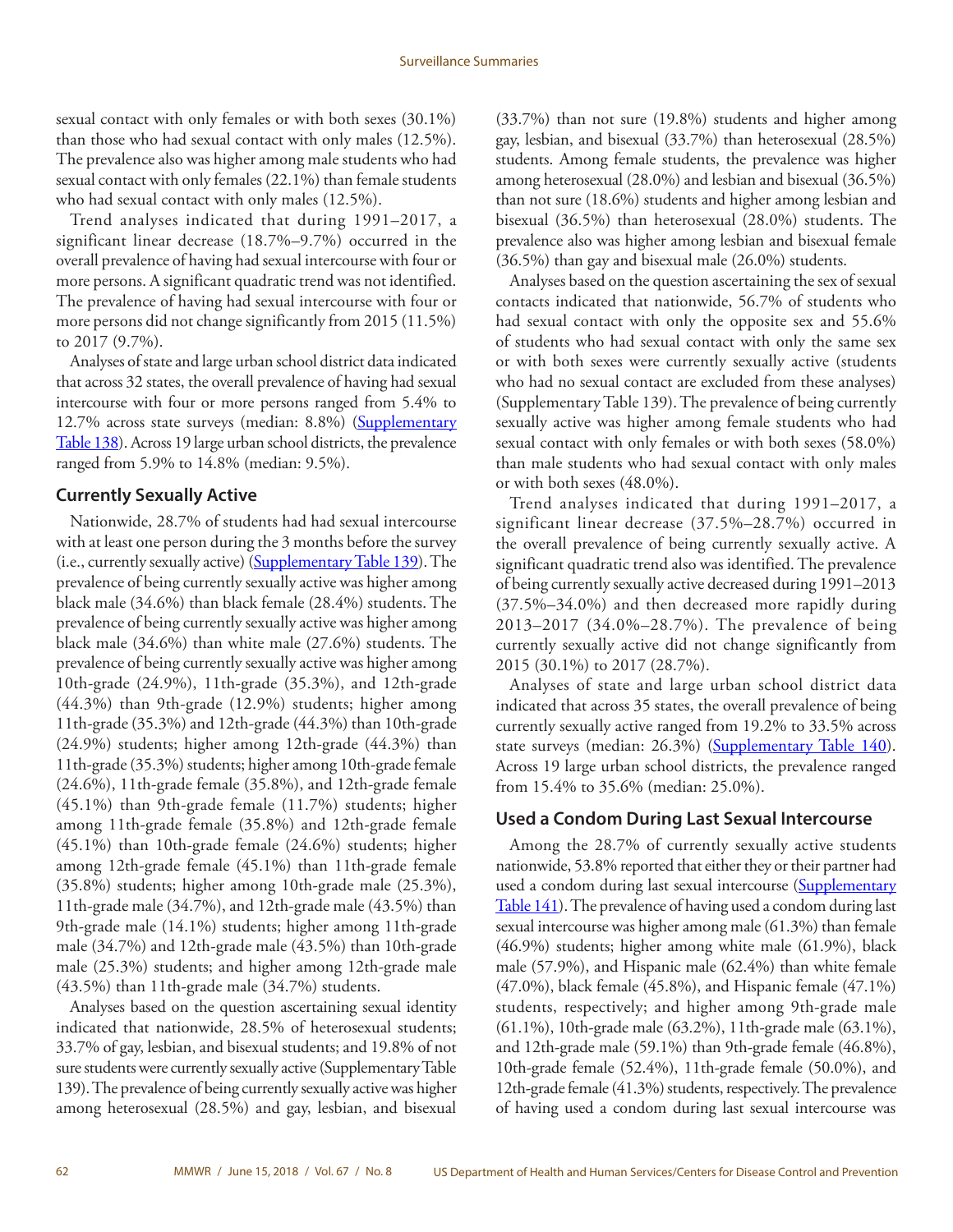higher among 10th-grade (57.8%) and 11th-grade (56.3%) than 12th-grade (49.9%) students and higher among 10th-grade female (52.4%) and 11th-grade female (50.0%) than 12th-grade female (41.3%) students.

Analyses based on the question ascertaining sexual identity indicated that nationwide, among currently sexually active students, 56.1% of heterosexual students; 39.9% of gay, lesbian, and bisexual students; and 44.1% of not sure students had used a condom during last sexual intercourse (Supplementary Table 141). The prevalence of having used a condom during last sexual intercourse was higher among heterosexual (56.1%) than gay, lesbian, and bisexual (39.9%) students. Among female students, the prevalence was higher among heterosexual (49.6%) than lesbian and bisexual (37.3%) students. The prevalence also was higher among heterosexual male (61.8%) than heterosexual female (49.6%) students.

Analyses based on the question ascertaining the sex of sexual contacts indicated that nationwide, among currently sexually active students, 56.3% of students who had sexual contact with only the opposite sex and 39.7% of students who had sexual contact with only the same sex or with both sexes had used a condom during last sexual intercourse (male and female students who had no sexual contact and female students who had sexual contact with only females are excluded from these analyses) (Supplementary Table 141). The prevalence of having used a condom during last sexual intercourse was higher among students who had sexual contact with only the opposite sex (56.3%) than students who had sexual contact with only the same sex or with both sexes (39.7%). Among female students, the prevalence was higher among those who had sexual contact with only males (50.3%) than those who had sexual contact with both sexes (36.1%). The prevalence also was higher among male students who had sexual contact with only females (61.6%) than female students who had sexual contact with only males (50.3%).

Trend analyses indicated that during 1991–2017, a significant linear increase (46.2%–53.8%) occurred in the overall prevalence of having used a condom during last sexual intercourse, among currently sexually active students. A significant quadratic trend also was identified. The prevalence of having used a condom during last sexual intercourse increased during 1991–2005 (46.2%–62.8%) and then decreased during 2005–2017 (62.8%–53.8%). The prevalence of having used a condom during last sexual intercourse did not change significantly from 2015 (56.9%) to 2017 (53.8%).

Analyses of state and large urban school district data indicated that across 35 states, the overall prevalence of having used a condom during last sexual intercourse, among currently sexually active students, ranged from 42.7% to 65.6% across state surveys (median: 54.4%) ([Supplementary Table 142](https://www.cdc.gov/healthyyouth/data/yrbs/2017_tables/sexual_behaviors.htm#t142_down)).

Across 19 large urban school districts, the prevalence ranged from 45.0% to 64.5% (median: 56.3%).

# **Used Birth Control Pills Before Last Sexual Intercourse**

Among the 28.7% of currently sexually active students nationwide, 20.7% reported that either they or their partner had used birth control pills to prevent pregnancy before last sexual intercourse [\(Supplementary Table 143\)](https://www.cdc.gov/healthyyouth/data/yrbs/2017_tables/sexual_behaviors.htm#t143_down). The prevalence of having used birth control pills before last sexual intercourse was higher among 12th-grade female (31.4%) than 12th-grade male (22.8%) students. The prevalence of having used birth control pills before last sexual intercourse was higher among white (27.1%) than black (13.2%) and Hispanic (12.1%) students, higher among white female (29.6%) than black female (11.2%) and Hispanic female (12.0%) students, and higher among white male (24.5%) than black male (15.1%) and Hispanic male (12.1%) students. The prevalence of having used birth control pills before last sexual intercourse was higher among 10th-grade (17.0%), 11th-grade (20.6%), and 12th-grade (27.2%) than 9th-grade (8.6%) students; higher among 12th-grade (27.2%) than 10th-grade (17.0%) and 11th-grade (20.6%) students; higher among 10th-grade female (17.4%), 11th-grade female (19.9%), and 12th-grade female (31.4%) than 9th-grade female (10.0%) students; higher among 12th-grade female (31.4%) than 10th-grade female (17.4%) and 11th-grade female (19.9%) students; and higher among 10th-grade male (16.7%), 11th-grade male (21.5%), and 12th-grade male (22.8%) than 9th-grade male (7.2%) students.

Analyses based on the question ascertaining sexual identity indicated that nationwide, among currently sexually active students, 21.7% of heterosexual students; 15.4% of gay, lesbian, and bisexual students; and 10.2% of not sure students had used birth control pills before last sexual intercourse (Supplementary Table 143). The prevalence of having used birth control pills before last sexual intercourse was higher among heterosexual (21.7%) than gay, lesbian, and bisexual (15.4%) and not sure (10.2%) students. Among female students, the prevalence was higher among heterosexual (24.2%) than lesbian and bisexual (16.2%) students. Among male students, the prevalence was higher among heterosexual (19.5%) than gay and bisexual (10.5%) students. The prevalence also was higher among heterosexual female (24.2%) than heterosexual male (19.5%) students.

Analyses based on the question ascertaining the sex of sexual contacts indicated that nationwide, among currently sexually active students, 21.8% of students who had sexual contact with only the opposite sex and 17.0% of students who had sexual contact with both sexes had used birth control pills before last sexual intercourse (students who had no sexual contact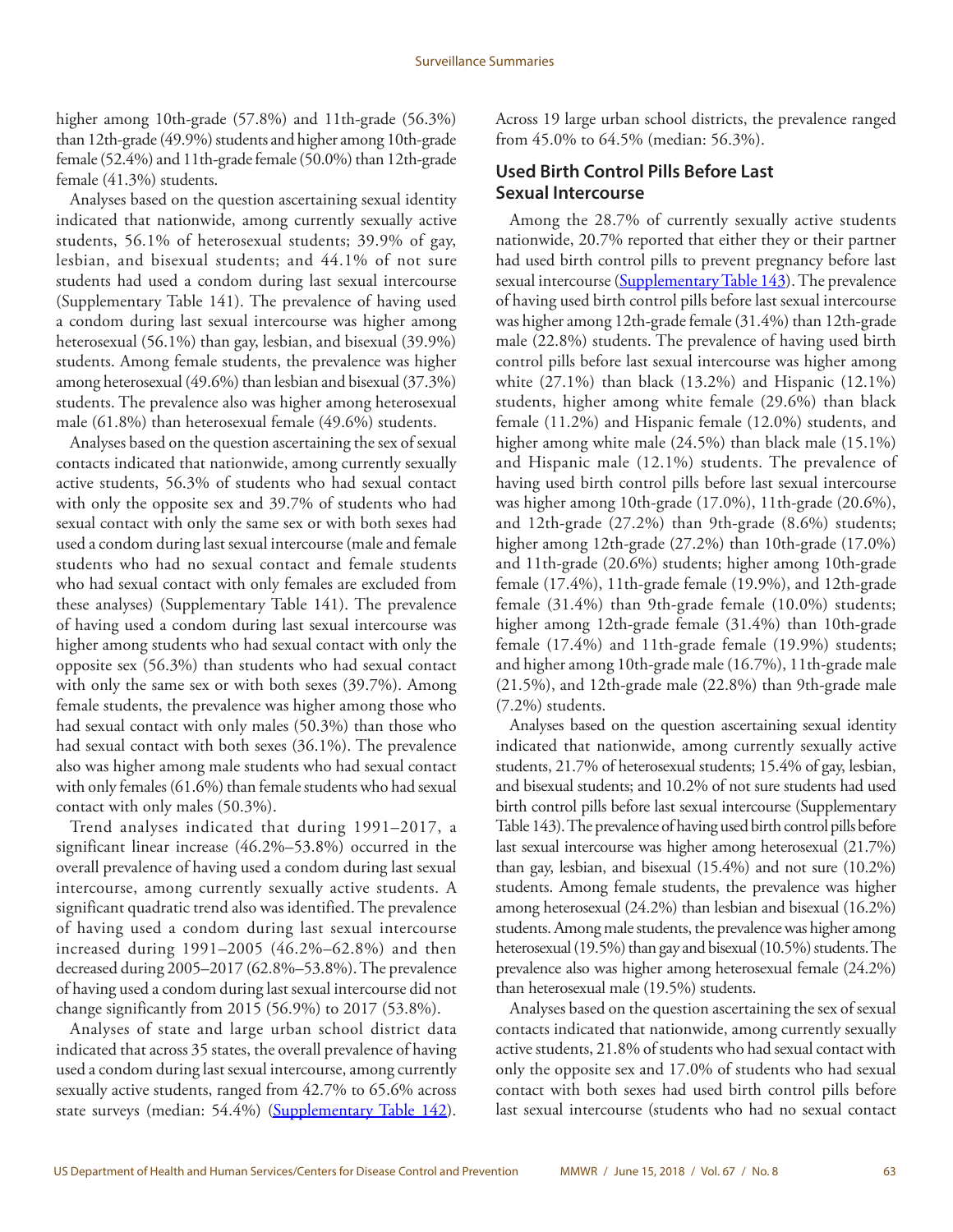and students who had sexual contact with only the same sex are excluded from these analyses) (Supplementary Table 143).

Trend analyses indicated that during 1991–2017, a significant linear increase (20.8%–20.7%) occurred in the overall prevalence of having used birth control pills before last sexual intercourse, among currently sexually active students.\*\* A significant quadratic trend also was identified. The prevalence of having used birth control pills before last sexual intercourse decreased during 1991–1995 (20.8%–17.4%) and then increased during 1995–2017 (17.4%–20.7%). The prevalence of having used birth control pills before last sexual intercourse did not change significantly from 2015 (18.2%) to 2017 (20.7%).

Analyses of state and large urban school district data indicated that across 33 states, the overall prevalence of having used birth control pills before last sexual intercourse, among currently sexually active students, ranged from 14.1% to 34.8% across state surveys (median: 21.2%) ([Supplementary Table 144](https://www.cdc.gov/healthyyouth/data/yrbs/2017_tables/sexual_behaviors.htm#t144_down)). Across 18 large urban school districts, the prevalence ranged from 8.6% to 23.1% (median: 13.5%).

# **Used an IUD or Implant Before Last Sexual Intercourse**

Among the 28.7% of currently sexually active students nationwide, 4.1% reported that either they or their partner had used an intrauterine device (IUD) (e.g., Mirena or ParaGard) or implant (e.g., Implanon or Nexplanon) to prevent pregnancy before last sexual intercourse [\(Supplementary Table 145\)](https://www.cdc.gov/healthyyouth/data/yrbs/2017_tables/sexual_behaviors.htm#t145_down). The prevalence of having used an IUD or implant before last sexual intercourse was higher among female (5.3%) than male (2.7%) students; higher among white female (6.2%) and Hispanic female (4.4%) than white male (3.4%) and Hispanic male (0.1%) students, respectively; and higher among 12th-grade female (6.0%) than 12th-grade male (3.2%) students. The prevalence of having used an IUD or implant before last sexual intercourse was higher among white (4.9%) than Hispanic (2.2%) students and higher among white male (3.4%) than Hispanic male (0.1%) students. The prevalence of having used an IUD or implant before last sexual intercourse was higher among 12th-grade male (3.2%) than 9th-grade male (1.0%) students.

Analyses based on the question ascertaining sexual identity indicated that nationwide, among currently sexually active students, 4.0% of heterosexual students; 4.1% of gay, lesbian, and bisexual students; and 6.2% of not sure students had used an IUD or implant before last sexual intercourse (Supplementary Table 145). Among male students, the prevalence of having used an IUD or implant before last sexual intercourse was higher among heterosexual (2.6%) and not sure (13.0%) than gay and bisexual (0.0%) students. The

prevalence also was higher among heterosexual female (5.5%) than heterosexual male (2.6%) students and higher among lesbian and bisexual female (4.9%) than gay and bisexual male (0.0%) students.

Analyses based on the question ascertaining the sex of sexual contacts indicated that nationwide, among currently sexually active students, 4.0% of students who had sexual contact with only the opposite sex and 5.9% of students who had sexual contact with both sexes had used an IUD or implant before last sexual intercourse (students who had no sexual contact and students who had sexual contact with only the same sex are excluded from these analyses) (Supplementary Table 145). The prevalence of having used an IUD or implant before last sexual intercourse was higher among female students who had sexual contact with only males (5.4%) than male students who had sexual contact with only females (2.7%).

Trend analyses indicated that during 2013–2017, a significant linear increase (1.6%–4.1%) occurred in the overall prevalence of having used an IUD or implant before last sexual intercourse, among currently sexually active students. Not enough data points were available to identify a quadratic trend. The prevalence of having used an IUD or implant before last sexual intercourse did not change significantly from 2015 (3.3%) to 2017 (4.1%).

Analyses of state and large urban school district data indicated that across 33 states, the overall prevalence of having used an IUD or implant before last sexual intercourse, among currently sexually active students, ranged from 1.9% to 13.3% across state surveys (median: 5.0%) ([Supplementary Table 146\)](https://www.cdc.gov/healthyyouth/data/yrbs/2017_tables/sexual_behaviors.htm#t146_down). Across 18 large urban school districts, the prevalence ranged from 0.7% to 10.4% (median: 3.4%).

# **Used a Shot, Patch, or Birth Control Ring Before Last Sexual Intercourse**

Among the 28.7% of currently sexually active students nationwide, 4.7% reported that either they or their partner had used a shot (e.g., Depo-Provera), patch (e.g., OrthoEvra), or birth control ring (e.g., NuvaRing) to prevent pregnancy before last sexual intercourse [\(Supplementary Table 147\)](https://www.cdc.gov/healthyyouth/data/yrbs/2017_tables/sexual_behaviors.htm#t147_down). The prevalence of having used a shot, patch, or birth control ring before last sexual intercourse was higher among female (6.9%) than male (2.2%) students; higher among white female (8.1%), black female (8.6%), and Hispanic female (3.9%) than white male (2.4%), black male (3.4%), and Hispanic male (1.1%) students, respectively; and higher among 10th-grade female (6.0%), 11th-grade female (7.5%), and 12th-grade female (7.3%) than 10th-grade male (0.9%), 11th-grade male (3.0%), and 12th-grade male (2.6%) students, respectively. The prevalence of having used a shot, patch, or birth control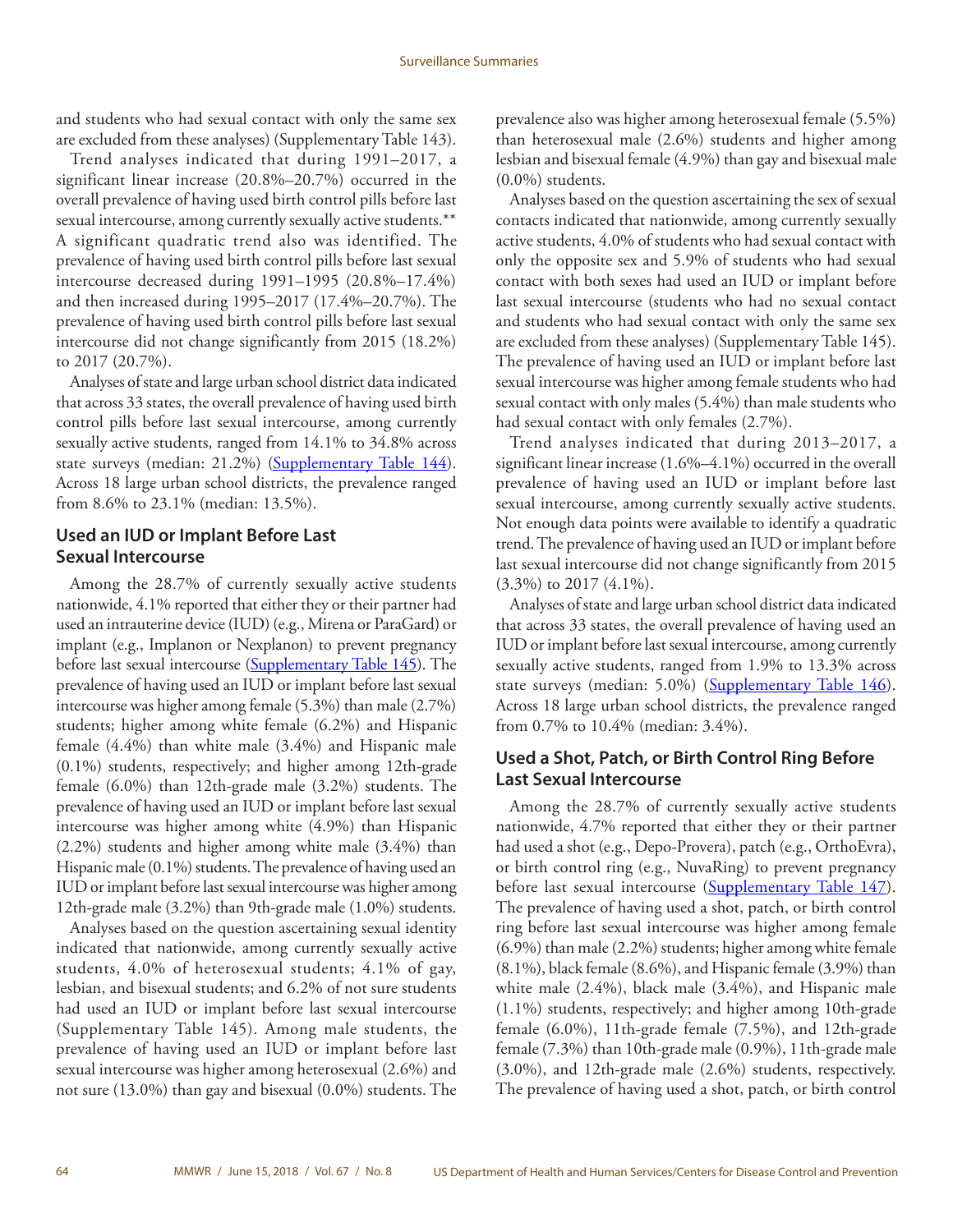ring before last sexual intercourse was higher among white (5.4%) and black (6.0%) than Hispanic (2.5%) students and higher among white female (8.1%) and black female (8.6%) than Hispanic female (3.9%) students. The prevalence of having used a shot, patch, or birth control ring before last sexual intercourse was higher among 11th-grade (5.4%) than 10th-grade (3.5%) students.

Analyses based on the question ascertaining sexual identity indicated that nationwide, among currently sexually active students, 4.7% of heterosexual students; 5.0% of gay, lesbian, and bisexual students; and 2.4% of not sure students had used a shot, patch, or birth control ring before last sexual intercourse (Supplementary Table 147). Among male students, the prevalence of having used a shot, patch, or birth control ring before last sexual intercourse was higher among heterosexual  $(2.3\%)$  than gay and bisexual  $(0.0\%)$  and not sure  $(0.0\%)$ students. The prevalence also was higher among heterosexual female (7.3%) than heterosexual male (2.3%) students and higher among lesbian and bisexual female (6.0%) than gay and bisexual male (0.0%) students.

Analyses based on the question ascertaining the sex of sexual contacts indicated that nationwide, among currently sexually active students, 4.6% of students who had sexual contact with only the opposite sex and 5.2% of students who had sexual contact with both sexes had used a shot, patch, or birth control ring before last sexual intercourse (students who had no sexual contact and students who had sexual contact with only the same sex are excluded from these analyses) (Supplementary Table 147). The prevalence of having used a shot, patch, or birth control ring before last sexual intercourse was higher among female students who had sexual contact with only males (7.3%) than male students who had sexual contact with only females (2.2%).

Trend analyses did not identify a significant linear trend in the overall prevalence of having used a shot, patch, or birth control ring before last sexual intercourse, among currently sexually active students, during 2013–2017 (4.7%–4.7%). Not enough data points were available to identify a quadratic trend. The prevalence of having used a shot, patch, or birth control ring before last sexual intercourse did not change significantly from 2015 (5.3%) to 2017 (4.7%).

Analyses of state and large urban school district data indicated that across 33 states, the overall prevalence of having used a shot, patch, or birth control ring before last sexual intercourse, among currently sexually active students, ranged from 2.1% to 7.9% across state surveys (median: 4.7%) [\(Supplementary Table 148](https://www.cdc.gov/healthyyouth/data/yrbs/2017_tables/sexual_behaviors.htm#t148_down)). Across 18 large urban school districts, the prevalence ranged from 0.0% to 9.3% (median: 3.3%).

# **Used Birth Control Pills; an IUD or Implant; or a Shot, Patch, or Birth Control Ring Before Last Sexual Intercourse**

Among the 28.7% of currently sexually active students nationwide, 29.4% reported that either they or their partner had used birth control pills; an IUD (e.g., Mirena or ParaGard) or implant (e.g., Implanon or Nexplanon); or a shot (e.g., Depo-Provera), patch (e.g., OrthoEvra), or birth control ring (e.g., NuvaRing) to prevent pregnancy before last sexual intercourse ([Supplementary Table 149\)](https://www.cdc.gov/healthyyouth/data/yrbs/2017_tables/sexual_behaviors.htm#t149_down). The prevalence of having used birth control pills; an IUD or implant; or a shot, patch, or birth control ring before last sexual intercourse was higher among female (34.6%) than male (23.9%) students; higher among white female (43.9%) and Hispanic female (20.4%) than white male (30.3%) and Hispanic male (13.4%) students, respectively; and higher among 9th-grade female (19.2%) and 12th-grade female (44.7%) than 9th-grade male (10.1%) and 12th-grade male (28.5%) students, respectively. The prevalence of having used birth control pills; an IUD or implant; or a shot, patch, or birth control ring before last sexual intercourse was higher among white (37.4%) and black (22.5%) than Hispanic (16.8%) students, higher among white (37.4%) than black (22.5%) students, higher among white female (43.9%) than black female (23.7%) and Hispanic female (20.4%) students, higher among white male (30.3%) and black male (21.1%) than Hispanic male (13.4%) students, and higher among white male (30.3%) than black male (21.1%) students. The prevalence of having used birth control pills; an IUD or implant; or a shot, patch, or birth control ring before last sexual intercourse was higher among 10th-grade (24.1%), 11th-grade (30.4%), and 12th-grade (36.9%) than 9th-grade (14.3%) students; higher among 11th-grade (30.4%) and 12th-grade (36.9%) than 10th-grade (24.1%) students; higher among 12th-grade (36.9%) than 11th-grade (30.4%) students; higher among 12th-grade female (44.7%) than 9th-grade female (19.2%), 10th-grade female (28.5%), and 11th-grade female (32.8%) students; higher among 11th-grade female (32.8%) than 9th-grade female (19.2%) students; higher among 10th-grade male (19.6%), 11th-grade male (27.8%), and 12th-grade male (28.5%) than 9th-grade male (10.1%) students; and higher among 11th-grade male (27.8%) and 12th-grade male (28.5%) than 10th-grade male (19.6%) students.

Analyses based on the question ascertaining sexual identity indicated that nationwide, among currently sexually active students, 30.3% of heterosexual students; 24.4% of gay, lesbian, and bisexual students; and 18.8% of not sure students had used birth control pills; an IUD or implant; or a shot, patch, or birth control ring before last sexual intercourse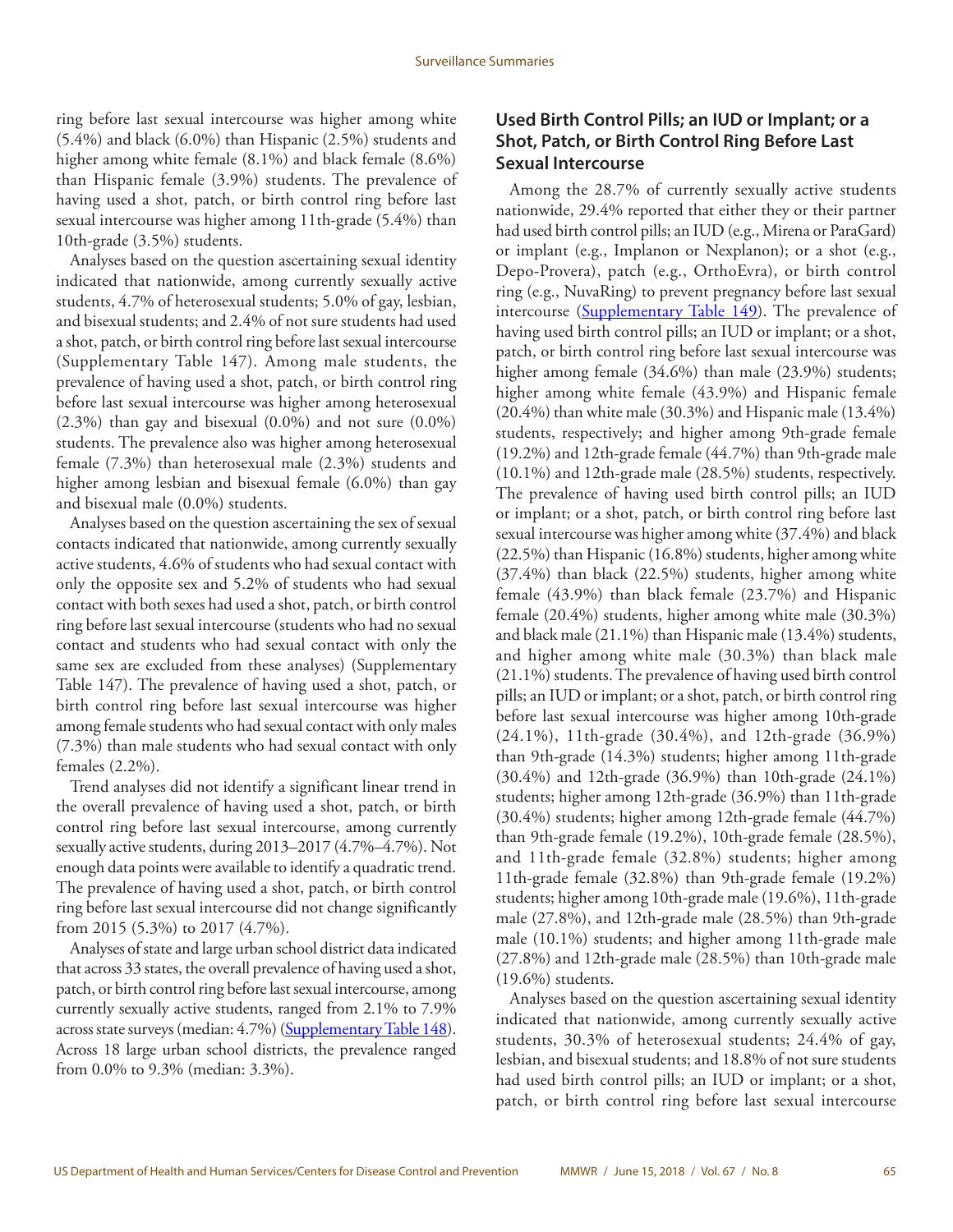(Supplementary Table 149). The prevalence of having used birth control pills; an IUD or implant; or a shot, patch, or birth control ring before last sexual intercourse was higher among heterosexual (30.3%) than gay, lesbian, and bisexual (24.4%) students. Among female students, the prevalence was higher among heterosexual (37.0%) than lesbian and bisexual (27.2%) and not sure (19.6%) students. Among male students, the prevalence was higher among heterosexual (24.5%) than gay and bisexual (10.5%) students. The prevalence also was higher among heterosexual female (37.0%) than heterosexual male (24.5%) students and higher among lesbian and bisexual female (27.2%) than gay and bisexual male (10.5%) students.

Analyses based on the question ascertaining the sex of sexual contacts indicated that nationwide, among currently sexually active students, 30.4% of students who had sexual contact with only the opposite sex and 28.1% of students who had sexual contact with both sexes had used birth control pills; an IUD or implant; or a shot, patch, or birth control ring before last sexual intercourse (students who had no sexual contact and students who had sexual contact with only the same sex are excluded from these analyses) (Supplementary Table 149). The prevalence of having used birth control pills; an IUD or implant; or a shot, patch, or birth control ring before last sexual intercourse was higher among female students who had sexual contact with only males (36.8%) than male students who had sexual contact with only females (24.6%).

Trend analyses indicated that during 2013–2017, a significant linear increase (25.3%–29.4%) occurred in the overall prevalence of having used birth control pills; an IUD or implant; or a shot, patch, or birth control ring before last sexual intercourse, among currently sexually active students. Not enough data points were available to identify a quadratic trend. The prevalence of having used birth control pills; an IUD or implant; or a shot, patch, or birth control ring before last sexual intercourse did not change significantly from 2015 (26.8%) to 2017 (29.4%).

Analyses of state and large urban school district data indicated that across 33 states, the overall prevalence of having used birth control pills; an IUD or implant; or a shot, patch, or birth control ring before last sexual intercourse, among currently sexually active students, ranged from 20.9% to 50.2% across state surveys (median: 33.1%) ([Supplementary Table 150](https://www.cdc.gov/healthyyouth/data/yrbs/2017_tables/sexual_behaviors.htm#t150_down)). Across 18 large urban school districts, the prevalence ranged from 14.0% to 36.3% (median: 21.5%).

# **Used Both a Condom During Last Sexual Intercourse and Birth Control Pills; an IUD or Implant; or a Shot, Patch, or Birth Control Ring Before Last Sexual Intercourse**

Among the 28.7% of currently sexually active students nationwide, 8.8% reported that either they or their partner had used both a condom during last sexual intercourse and birth control pills; an IUD (e.g., Mirena or ParaGard) or implant (e.g., Implanon or Nexplanon); or a shot (e.g., Depo-Provera), patch (e.g., OrthoEvra), or birth control ring (e.g., NuvaRing) before last sexual intercourse to prevent pregnancy [\(Supplementary Table 151](https://www.cdc.gov/healthyyouth/data/yrbs/2017_tables/sexual_behaviors.htm#t151_down)). The prevalence of having used both a condom during last sexual intercourse and birth control pills; an IUD or implant; or a shot, patch, or birth control ring before last sexual intercourse was higher among white (11.6%) than black (6.4%) and Hispanic (4.2%) students, higher among white female (12.2%) than black female (6.0%) and Hispanic female (3.8%) students, and higher among white male (10.9%) than Hispanic male (4.5%) students. The prevalence of having used both a condom during last sexual intercourse and birth control pills; an IUD or implant; or a shot, patch, or birth control ring before last sexual intercourse was higher among 11th-grade male (10.2%) than 9th-grade male (4.6%) students.

Analyses based on the question ascertaining sexual identity indicated that nationwide, among currently sexually active students, 9.6% of heterosexual students; 4.4% of gay, lesbian, and bisexual students; and 3.7% of not sure students had used both a condom during last sexual intercourse and birth control pills; an IUD or implant; or a shot, patch, or birth control ring before last sexual intercourse (Supplementary Table 151). The prevalence of having used both a condom during last sexual intercourse and birth control pills; an IUD or implant; or a shot, patch, or birth control ring before last sexual intercourse was higher among heterosexual (9.6%) than gay, lesbian, and bisexual (4.4%) and not sure (3.7%) students. Among female students, the prevalence was higher among heterosexual (10.2%) than lesbian and bisexual (4.3%) and not sure (2.3%) students.

Analyses based on the question ascertaining the sex of sexual contacts indicated that nationwide, among currently sexually active students, 9.5% of students who had sexual contact with only the opposite sex and 5.1% of students who had sexual contact with both sexes had used both a condom during last sexual intercourse and birth control pills; an IUD or implant; or a shot, patch, or birth control ring before last sexual intercourse (students who had no sexual contact and students who had sexual contact with only the same sex are excluded from these analyses) (Supplementary Table 151). The prevalence of having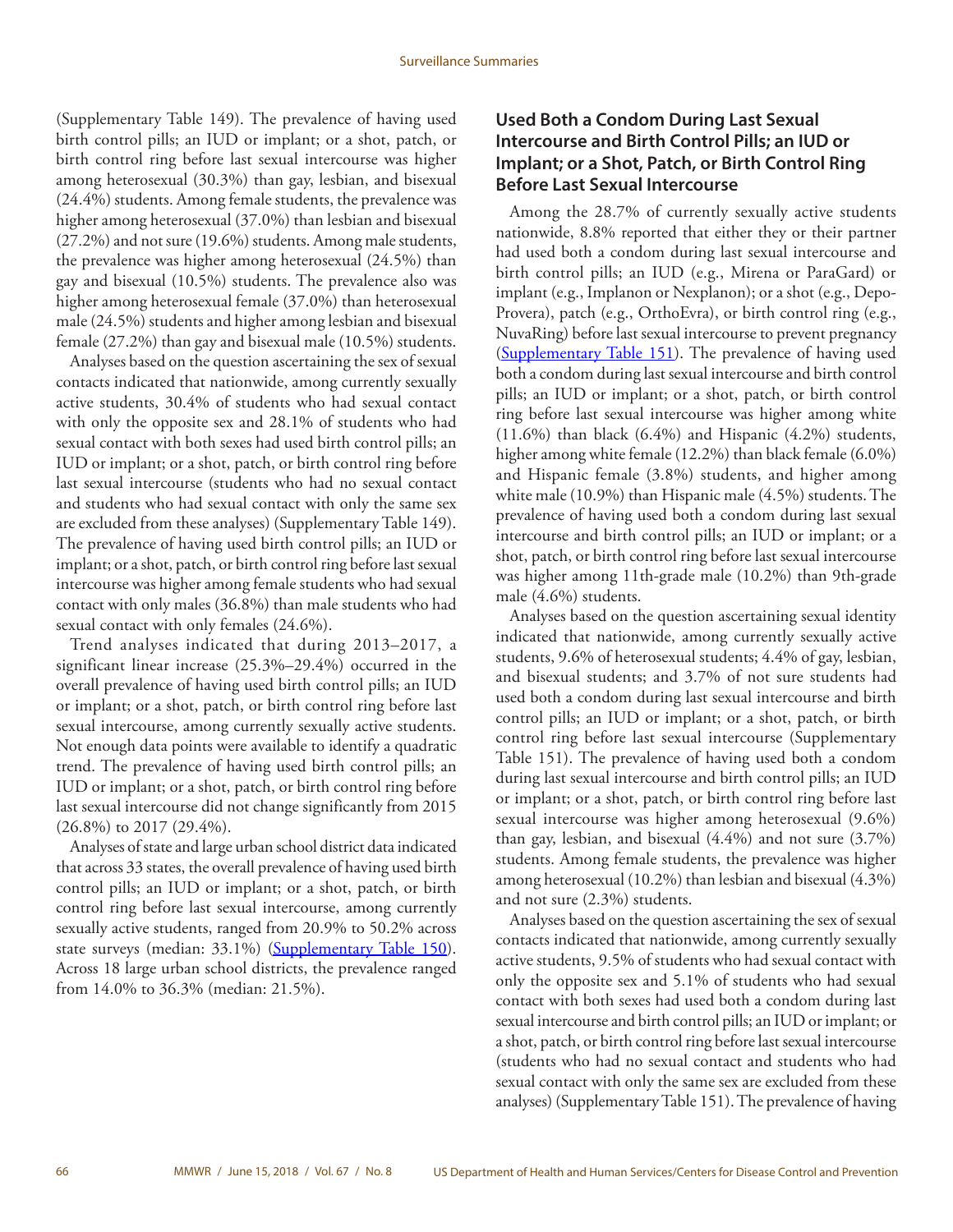used both a condom during last sexual intercourse and birth control pills; an IUD or implant; or a shot, patch, or birth control ring before last sexual intercourse was higher among students who had sexual contact with only the opposite sex (9.5%) than students who had sexual contact with both sexes (5.1%). Among female students, the prevalence was higher among those who had sexual contact with only males (10.1%) than those who had sexual contact with both sexes (4.6%).

Trend analyses did not identify a significant linear trend in the overall prevalence of having used both a condom during last sexual intercourse and birth control pills; an IUD or implant; or a shot, patch, or birth control ring before last sexual intercourse, among currently sexually active students, during 2013–2017 (8.8%–8.8%). Not enough data points were available to identify a quadratic trend. The prevalence of having used both a condom during last sexual intercourse and birth control pills; an IUD or implant; or a shot, patch, or birth control ring before last sexual intercourse did not change significantly from 2015 (8.8%) to 2017 (8.8%).

Analyses of state and large urban school district data indicated that across 33 states, the overall prevalence of having used both a condom during last sexual intercourse and birth control pills; an IUD or implant; or a shot, patch, or birth control ring before last sexual intercourse, among currently sexually active students, ranged from 5.5% to 18.9% across state surveys (median: 11.2%) ([Supplementary Table 152](https://www.cdc.gov/healthyyouth/data/yrbs/2017_tables/sexual_behaviors.htm#t152_down)). Across 18 large urban school districts, the prevalence ranged from 4.5% to 10.7% (median: 6.6%).

### **Did Not Use Any Method to Prevent Pregnancy**

Among the 28.7% of currently sexually active students nationwide, 13.8% reported that neither they nor their partner had used any method to prevent pregnancy during last sexual intercourse [\(Supplementary Table 153](https://www.cdc.gov/healthyyouth/data/yrbs/2017_tables/sexual_behaviors.htm#t153_down)). The prevalence of not having used any method to prevent pregnancy was higher among female (16.7%) than male (10.5%) students; higher among black female (25.5%) than black male (10.8%) students; and higher among 9th-grade female (27.6%) and 11th-grade female (15.4%) than 9th-grade male (13.8%) and 11th-grade male (7.0%) students, respectively. The prevalence of not having used any method to prevent pregnancy was higher among black (17.8%) and Hispanic (19.0%) than white (10.0%) students, higher among black female (25.5%) and Hispanic female (22.0%) than white female (11.8%) students, and higher among Hispanic male (16.1%) than white male (7.7%) students. The prevalence of not having used any method to prevent pregnancy was higher among 9th-grade (20.1%) than 11th-grade (11.5%) and 12th-grade (12.3%) students, higher among 9th-grade female (27.6%) than 11th-grade female (15.4%) and 12th-grade female (13.7%)

students, and higher among 9th-grade male (13.8%) than 11th-grade male (7.0%) students.

Analyses based on the question ascertaining sexual identity indicated that nationwide, among currently sexually active students, 11.5% of heterosexual students; 27.4% of gay, lesbian, and bisexual students; and 25.0% of not sure students had not used any method to prevent pregnancy (Supplementary Table 153). The prevalence of not having used any method to prevent pregnancy was higher among gay, lesbian, and bisexual (27.4%) and not sure (25.0%) than heterosexual (11.5%) students. Among female students, the prevalence was higher among lesbian and bisexual (27.8%) than heterosexual (13.7%) students. Among male students, the prevalence was higher among gay and bisexual (25.9%) than heterosexual (9.5%) students. The prevalence also was higher among heterosexual female (13.7%) than heterosexual male (9.5%) students.

Analyses based on the question ascertaining the sex of sexual contacts indicated that nationwide, among currently sexually active students, 11.5% of students who had sexual contact with only the opposite sex and 20.8% of students who had sexual contact with both sexes had not used any method to prevent pregnancy (students who had no sexual contact and students who had sexual contact with only the same sex are excluded from these analyses) (Supplementary Table 153). The prevalence of not having used any method to prevent pregnancy was higher among students who had sexual contact with both sexes (20.8%) than students who had sexual contact with only the opposite sex (11.5%). Among female students, the prevalence was higher among those who had sexual contact with both sexes (22.6%) than those who had sexual contact with only males (13.8%). The prevalence also was higher among female students who had sexual contact with only males (13.8%) than male students who had sexual contact with only females (9.5%) and higher among female students who had sexual contact with both sexes (22.6%) than male students who had sexual contact with both sexes (10.2%).

Trend analyses indicated that during 1991–2017, a significant linear decrease (16.5%–13.8%) occurred in the overall prevalence of not having used any method to prevent pregnancy, among currently sexually active students. A significant quadratic trend also was identified. The prevalence of not having used any method to prevent pregnancy decreased during 1991–2007 (16.5%–12.2%) and then did not change significantly during 2007–2017 (12.2%–13.8%). The prevalence of not having used any method to prevent pregnancy did not change significantly from 2015 (13.8%) to 2017 (13.8%).

Analyses of state and large urban school district data indicated that across 33 states, the overall prevalence of not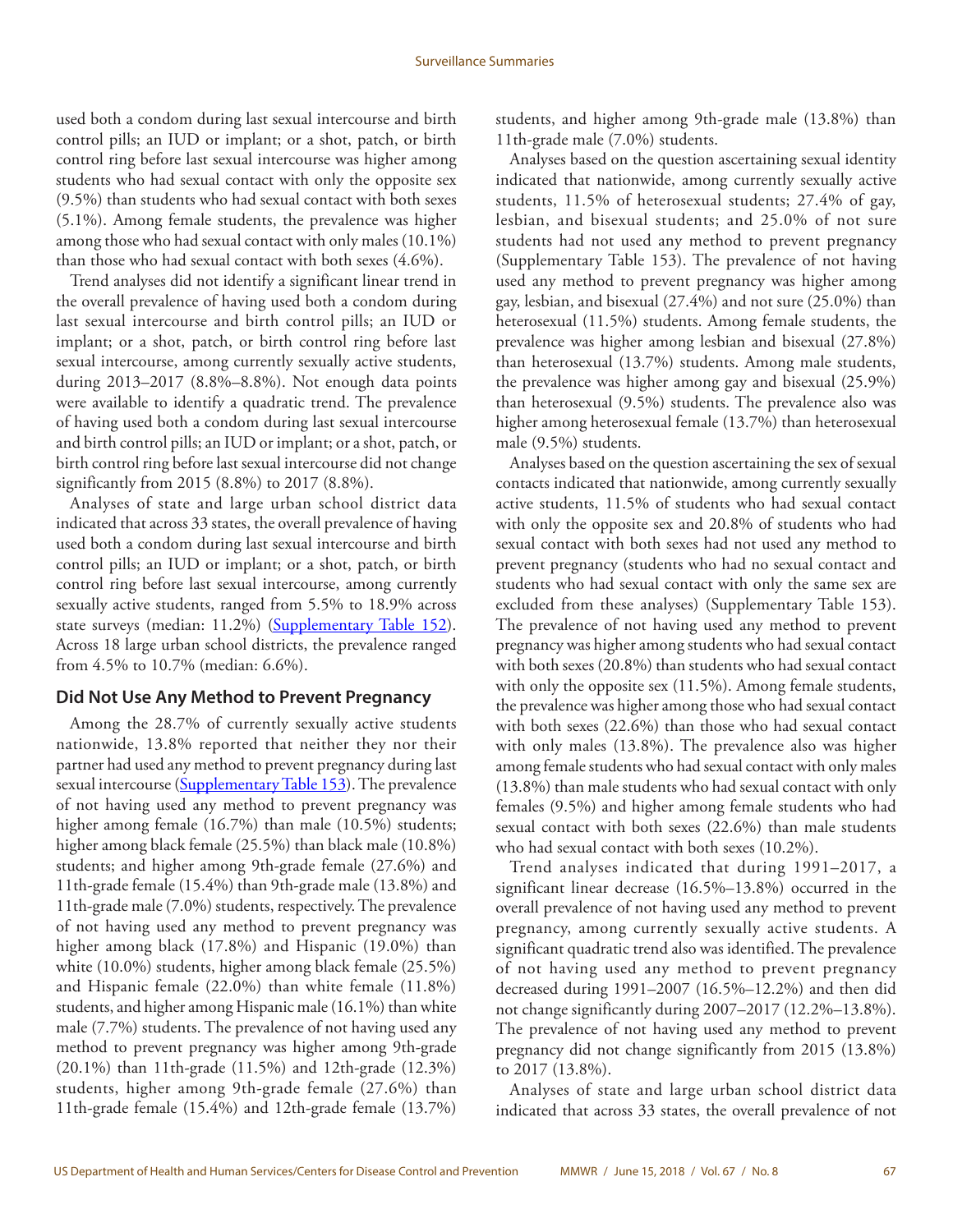having used any method to prevent pregnancy, among currently sexually active students, ranged from 6.6% to 23.1% across state surveys (median: 13.3%) ([Supplementary Table 154](https://www.cdc.gov/healthyyouth/data/yrbs/2017_tables/sexual_behaviors.htm#t154_down)). Across 18 large urban school districts, the prevalence ranged from 12.6% to 27.1% (median: 18.7%).

# **Drank Alcohol or Used Drugs Before Last Sexual Intercourse**

Among the 28.7% of currently sexually active students nationwide, 18.8% had drunk alcohol or used drugs before last sexual intercourse ([Supplementary Table 155\)](https://www.cdc.gov/healthyyouth/data/yrbs/2017_tables/sexual_behaviors.htm#t155_down). The prevalence of having drunk alcohol or used drugs before last sexual intercourse was higher among male (21.6%) than female (15.9%) students; higher among Hispanic male (22.6%) than Hispanic female (12.6%) students; and higher among 10th-grade male (25.6%) and 12th-grade male (23.3%) than 10th-grade female (14.1%) and 12th-grade female (17.5%), respectively. The prevalence of having drunk alcohol or used drugs before last sexual intercourse was higher among white female (16.6%) than Hispanic female (12.6%) students. The prevalence of having drunk alcohol or used drugs before last sexual intercourse was higher among 10th-grade (19.7%) and 12th-grade (20.3%) than 11th-grade (14.2%) students; higher among 12th-grade female (17.5%) than 11th-grade female (13.8%) students; and higher among 9th-grade male (24.2%), 10th-grade male (25.6%), and 12th-grade male (23.3%) than 11th-grade male (14.8%) students.

Analyses based on the question ascertaining sexual identity indicated that nationwide, among currently sexually active students, 18.0% of heterosexual students; 20.3% of gay, lesbian, and bisexual students; and 34.6% of not sure students had drunk alcohol or used drugs before last sexual intercourse (Supplementary Table 155). The prevalence of having drunk alcohol or used drugs before last sexual intercourse was higher among not sure (34.6%) than heterosexual (18.0%) students. Among female students, the prevalence was higher among lesbian and bisexual (20.2%) and not sure (30.7%) than heterosexual (14.1%) students. The prevalence also was higher among heterosexual male (21.3%) than heterosexual female (14.1%) students.

Analyses based on the question ascertaining the sex of sexual contacts indicated that nationwide, among currently sexually active students, 17.7% of students who had sexual contact with only the opposite sex and 24.8% of students who had sexual contact with both sexes had drunk alcohol or used drugs before last sexual intercourse (students who had no sexual contact are excluded from these analyses) (Supplementary Table 155). Among female students, the prevalence of having drunk alcohol or used drugs before last sexual intercourse was higher among those who had sexual contact with only females or with both

sexes (26.1%) than those who had sexual contact with only males (13.2%). The prevalence also was higher among male students who had sexual contact with only females (21.7%) than female students who had sexual contact with only males  $(13.2\%)$ .

Trend analyses indicated that during 1991–2017, a significant linear decrease (21.6%–18.8%) occurred in the overall prevalence of having drunk alcohol or used drugs before last sexual intercourse, among currently sexually active students. A significant quadratic trend also was identified. The prevalence of having drunk alcohol or used drugs before last sexual intercourse increased during 1991–1999 (21.6%–24.8%) and then decreased during 1999–2017 (24.8%–18.8%). The prevalence of having drunk alcohol or used drugs before last sexual intercourse did not change significantly from 2015 (20.6%) to 2017 (18.8%).

Analyses of state and large urban school district data indicated that across 35 states, the overall prevalence of having drunk alcohol or used drugs before last sexual intercourse, among currently sexually active students, ranged from 13.7% to 22.8% across state surveys (median: 18.2%) [\(Supplementary Table 156\)](https://www.cdc.gov/healthyyouth/data/yrbs/2017_tables/sexual_behaviors.htm#t156_down). Across 18 large urban school districts, the prevalence ranged from 11.6% to 24.1% (median: 19.1%).

### **Ever Been Tested for HIV**

Nationwide, 9.3% of students had ever been tested for HIV, not counting tests done if they donated blood [\(Supplementary](https://www.cdc.gov/healthyyouth/data/yrbs/2017_tables/sexual_behaviors.htm#t157_down) [Table 157](https://www.cdc.gov/healthyyouth/data/yrbs/2017_tables/sexual_behaviors.htm#t157_down)). The prevalence of having ever been tested for HIV was higher among female (10.5%) than male (8.1%) students, higher among Hispanic female (10.1%) than Hispanic male (7.7%) students, and higher among 12th-grade female (15.8%) than 12th-grade male (10.2%) students. The prevalence of having ever been tested for HIV was higher among black (15.2%) than white (7.9%) and Hispanic (8.9%) students, higher among black female (16.6%) than white female (8.8%) and Hispanic female (10.1%) students, and higher among black male (13.7%) than white male (6.9%) and Hispanic male (7.7%) students. The prevalence of having ever been tested for HIV was higher among 10th-grade (8.2%), 11th-grade (10.3%), and 12th-grade (13.2%) than 9th-grade (6.2%) students; higher among 11th-grade (10.3%) and 12th-grade (13.2%) than 10th-grade (8.2%) students; higher among 12th-grade (13.2%) than 11th-grade (10.3%) students; higher among 11th-grade female (11.6%) and 12th-grade female (15.8%) than 9th-grade female (6.6%) and 10th-grade female (8.5%) students; higher among 12th-grade female (15.8%) than 11th-grade female (11.6%) students; and higher among 11th-grade male (9.0%) and 12th-grade male (10.2%) than 9th-grade male (5.7%) students.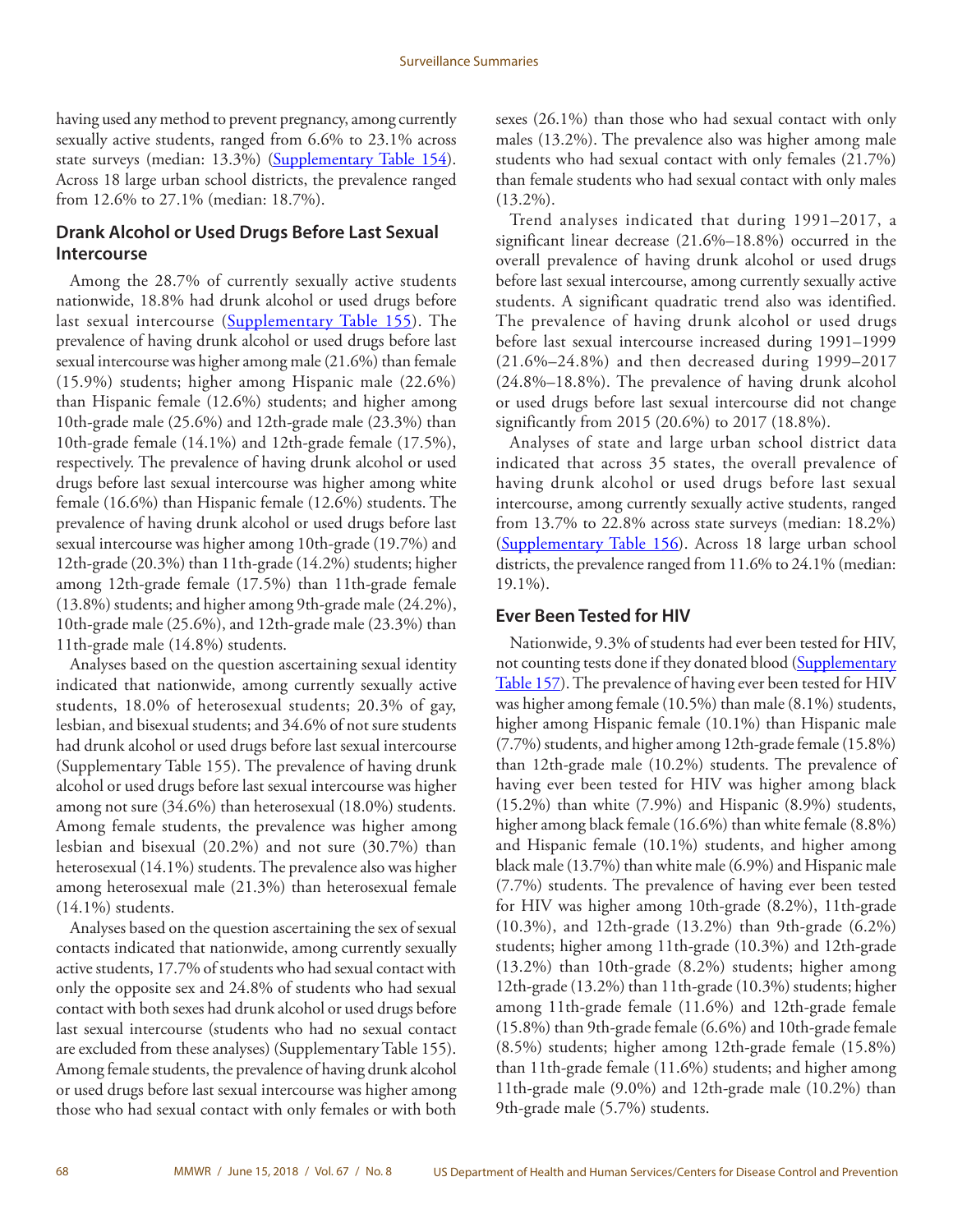Analyses based on the question ascertaining sexual identity indicated that nationwide, 9.1% of heterosexual students; 14.0% of gay, lesbian, and bisexual students; and 7.4% of not sure students had ever been tested for HIV (Supplementary Table 157). The prevalence of having ever been tested for HIV was higher among gay, lesbian, and bisexual (14.0%) than heterosexual (9.1%) and not sure (7.4%) students. Among female students, the prevalence was higher among lesbian and bisexual (14.7%) than heterosexual (10.5%) and not sure (6.5%) students. The prevalence also was higher among heterosexual female (10.5%) than heterosexual male (7.9%) students.

Analyses based on the question ascertaining the sex of sexual contacts indicated that nationwide, 13.2% of students who had sexual contact with only the opposite sex, 20.2% of students who had sexual contact with only the same sex or with both sexes, and 3.6% of students who had no sexual contact had ever been tested for HIV (Supplementary Table 157). The prevalence of having ever been tested for HIV was higher among students who had sexual contact with only the opposite sex (13.2%) and students who had sexual contact with only the same sex or with both sexes (20.2%) than students who had no sexual contact (3.6%) and higher among students who had sexual contact with only the same sex or with both sexes (20.2%) than students who had sexual contact with only the opposite sex (13.2%). Among female students, the prevalence was higher among those who had sexual contact with only males (15.6%) and those who had sexual contact with only females or with both sexes (22.0%) than those who had no sexual contact (4.4%) and higher among those who had sexual contact with only females or with both sexes (22.0%) than those who had sexual contact with only males (15.6%). Among male students, the prevalence was higher among those who had sexual contact with only females (11.3%) and those who had sexual contact with only males or with both sexes (15.1%) than those who had no sexual contact (2.7%). The prevalence also was higher among female students who had sexual contact with only males (15.6%) than male students who had sexual contact with only females (11.3%), higher among female students who had sexual contact with only females or with both sexes (22.0%) than male students who had sexual contact with only males or with both sexes (15.1%), and higher among female students who had no sexual contact (4.4%) than male students who had no sexual contact (2.7%).

Trend analyses indicated that during 2005–2017, a significant linear decrease (11.9%–9.3%) occurred in the overall prevalence of having ever been tested for HIV. A significant quadratic trend also was identified. The prevalence of having been tested for HIV did not change significantly during 2005–2013 (11.9%–12.9%) and then decreased during 2013–2017 (12.9%–9.3%). The prevalence of having been tested for HIV did not change significantly from 2015 (10.2%) to 2017 (9.3%).

Analyses of state and large urban school district data indicated that across 29 states, the overall prevalence of having ever been tested for HIV ranged from 8.2% to 23.8% across state surveys (median: 12.0%) [\(Supplementary Table 158\)](https://www.cdc.gov/healthyyouth/data/yrbs/2017_tables/sexual_behaviors.htm#t158_down). Across 21 large urban school districts, the prevalence ranged from 10.2% to 37.2% (median: 18.0%).

# **Dietary Behaviors**

#### **Did Not Eat Fruit or Drink 100% Fruit Juices**

Nationwide, 5.6% of students had not eaten fruit or drunk 100% fruit juices (e.g., orange juice, apple juice, or grape juice, not counting punch, Kool-Aid, sports drinks, or other fruit-flavored drinks) during the 7 days before the survey [\(Supplementary Table 159](https://www.cdc.gov/healthyyouth/data/yrbs/2017_tables/dietary_behaviors.htm#t159_down)). The prevalence of not having eaten fruit or drunk 100% fruit juices was higher among male (7.2%) than female (4.0%) students; higher among white male (7.1%), black male (9.5%), and Hispanic male (6.3%) than white female (4.1%), black female (4.4%), and Hispanic female (3.7%) students, respectively; and higher among 9th-grade male (8.5%), 10th-grade male (6.4%), 11th-grade male (6.2%), and 12th-grade male (7.2%) than 9th-grade female (3.8%), 10th-grade female (4.4%), 11th-grade female (3.7%), and 12th-grade female (3.9%) students, respectively. The prevalence of not having eaten fruit or drunk 100% fruit juices was higher among black (7.0%) than white (5.5%) and Hispanic (5.0%) students and higher among black male (9.5%) than Hispanic male (6.3%) students. The prevalence of not having eaten fruit or drunk 100% fruit juices was higher among 9th-grade (6.1%) than 11th-grade (4.9%) students and higher among 9th-grade male (8.5%) than 11th-grade male (6.2%) students.

Analyses based on the question ascertaining sexual identity indicated that nationwide, 5.6% of heterosexual students; 4.4% of gay, lesbian, and bisexual students; and 8.9% of not sure students had not eaten fruit or drunk 100% fruit juices (Supplementary Table 159). The prevalence of not having eaten fruit or drunk 100% fruit juices was higher among not sure (8.9%) than gay, lesbian, and bisexual (4.4%) students. The prevalence also was higher among heterosexual male (7.0%) than heterosexual female (4.1%) students, higher among gay and bisexual male (7.5%) than lesbian and bisexual female (3.2%) students, and higher among not sure male (12.8%) than not sure female (5.8%) students.

Analyses based on the question ascertaining the sex of sexual contacts indicated that nationwide, 4.4% of students who had sexual contact with only the opposite sex, 4.6% of students who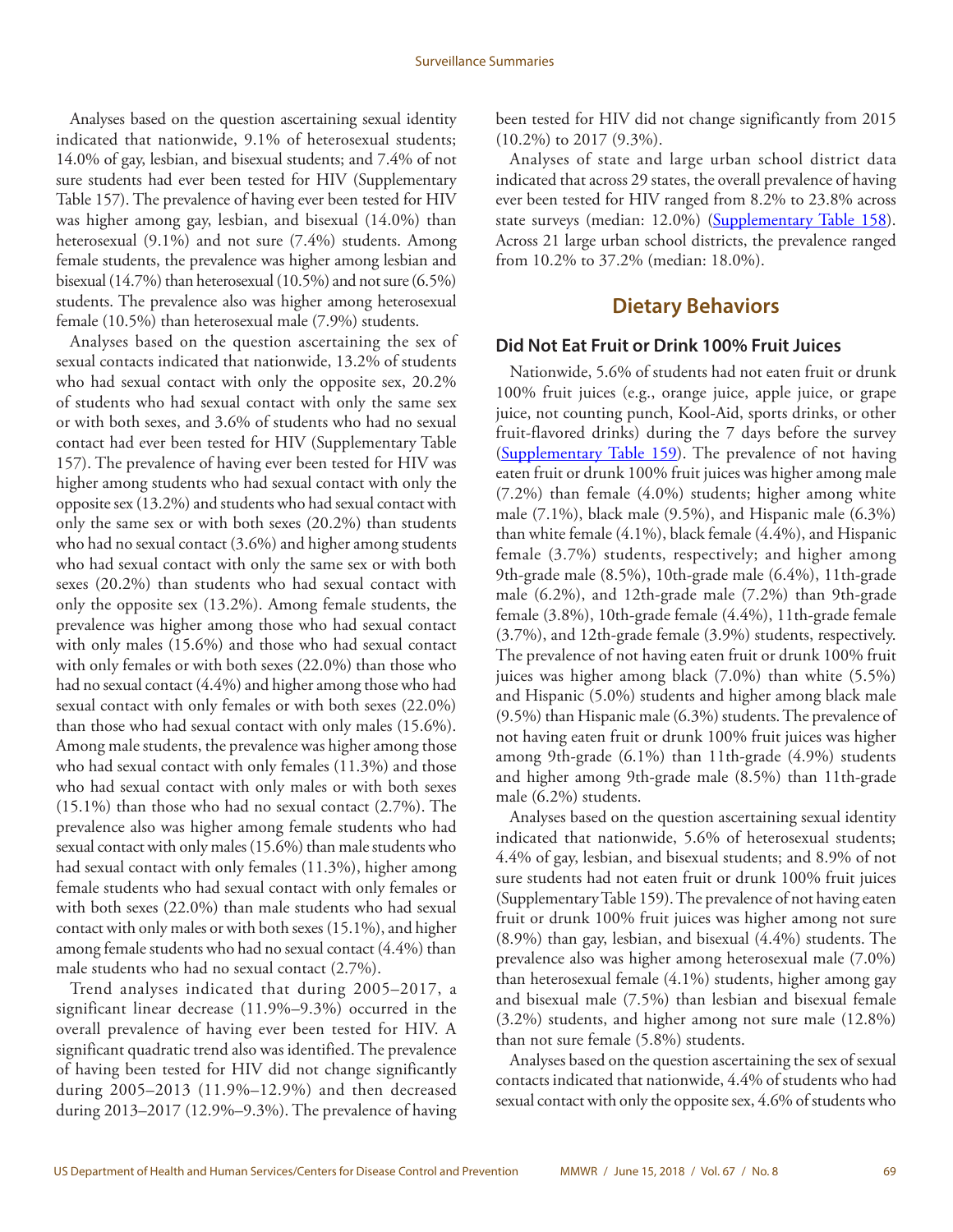had sexual contact with only the same sex or with both sexes, and 5.8% of students who had no sexual contact had not eaten fruit or drunk 100% fruit juices (Supplementary Table 159). Among male students, the prevalence was higher among those who had no sexual contact (7.5%) than those who had sexual contact with only females (5.5%). The prevalence also was higher among male students who had sexual contact with only females (5.5%) than female students who had sexual contact with only males (3.1%), higher among male students who had sexual contact with only males or with both sexes (8.9%) than female students who had sexual contact with only females or with both sexes (3.1%), and higher among male students who had no sexual contact (7.5%) than female students who had no sexual contact (4.2%).

Trend analyses did not identify a significant linear trend in the overall prevalence of not having eaten fruit or drunk 100% fruit juices during 1999–2017 (5.4%–5.6%). A significant quadratic trend also was not identified. The prevalence of not having eaten fruit or drunk 100% fruit juices did not change significantly from 2015 (5.2%) to 2017 (5.6%).

Analyses of state and large urban school district data indicated that across 37 states, the overall prevalence of not having eaten fruit or drunk 100% fruit juices ranged from 4.9% to 13.0% across state surveys (median: 7.5%) [\(Supplementary Table 160](https://www.cdc.gov/healthyyouth/data/yrbs/2017_tables/dietary_behaviors.htm#t160_down)). Across 21 large urban school districts, the prevalence ranged from 3.8% to 12.1% (median: 8.1%).

# **Ate Fruit or Drank 100% Fruit Juices One or More Times per Day**

Nationwide, 60.8% of students had eaten fruit or drunk 100% fruit juices (e.g., orange juice, apple juice, or grape juice, not counting punch, Kool-Aid, sports drinks, or other fruit-flavored drinks) one or more times per day during the 7 days before the survey ([Supplementary Table 161\)](https://www.cdc.gov/healthyyouth/data/yrbs/2017_tables/dietary_behaviors.htm#t161_down). The prevalence of having eaten fruit or drunk 100% fruit juices one or more times per day was higher among male (63.3%) than female (58.2%) students; higher among white male (62.6%) and Hispanic male (65.3%) than white female (56.7%) and Hispanic female (59.5%) students, respectively; and higher among 10th-grade male (63.7%) and 12th-grade male (63.6%) than 10th-grade female (56.7%) and 12th-grade female (56.6%) students, respectively.

Analyses based on the question ascertaining sexual identity indicated that nationwide, 61.6% of heterosexual students; 56.5% of gay, lesbian, and bisexual students; and 56.2% of not sure students had eaten fruit or drunk 100% fruit juices one or more times per day (Supplementary Table 161). The prevalence of having eaten fruit or drunk 100% fruit juices one or more times per day was higher among heterosexual (61.6%) than gay, lesbian, and bisexual (56.5%) and not sure

(56.2%) students. Among female students, the prevalence was higher among heterosexual (59.4%) than not sure (53.0%) students. The prevalence also was higher among heterosexual male (63.5%) than heterosexual female (59.4%) students.

Analyses based on the question ascertaining the sex of sexual contacts indicated that nationwide, 63.0% of students who had sexual contact with only the opposite sex, 59.8% of students who had sexual contact with only the same sex or with both sexes, and 60.6% of students who had no sexual contact had eaten fruit or drunk 100% fruit juices one or more times per day (Supplementary Table 161). The prevalence of having eaten fruit or drunk 100% fruit juices one or more times per day was higher among students who had sexual contact with only the opposite sex (63.0%) than students who had no sexual contact (60.6%). Among male students, the prevalence was higher among those who had sexual contact with only females (67.4%) than those who had no sexual contact (60.8%). The prevalence also was higher among male students who had sexual contact with only females (67.4%) than female students who had sexual contact with only males (57.5%).

Trend analyses did not identify a significant linear trend in the overall prevalence of having eaten fruit or drunk 100% fruit juices one or more times per day during 1999–2017 (62.6%–60.8%). A significant quadratic trend also was not identified. The prevalence of having eaten fruit or drunk 100% fruit juices one or more times per day did not change significantly from 2015 (63.3%) to 2017 (60.8%).

Analyses of state and large urban school district data indicated that across 37 states, the overall prevalence of having eaten fruit or drunk 100% fruit juices one or more times per day ranged from 48.1% to 64.9% across state surveys (median: 57.4%) [\(Supplementary Table 162\)](https://www.cdc.gov/healthyyouth/data/yrbs/2017_tables/dietary_behaviors.htm#t162_down). Across 21 large urban school districts, the prevalence ranged from 48.3% to 61.2% (median: 53.8%).

# **Ate Fruit or Drank 100% Fruit Juices Two or More Times per Day**

Nationwide, 31.3% of students had eaten fruit or drunk 100% fruit juices (e.g., orange juice, apple juice, or grape juice, not counting punch, Kool-Aid, sports drinks, or other fruitflavored drinks) two or more times per day during the 7 days before the survey ([Supplementary Table 163\)](https://www.cdc.gov/healthyyouth/data/yrbs/2017_tables/dietary_behaviors.htm#t163_down). The prevalence of having eaten fruit or drunk 100% fruit juices two or more times per day was higher among male (33.8%) than female (28.8%) students; higher among white male (31.5%), black male (40.1%), and Hispanic male (36.2%) than white female (27.4%), black female (33.6%), and Hispanic female (29.7%) students, respectively; and higher among 10th-grade male (37.6%) and 12th-grade male (33.6%) than 10th-grade female (26.4%) and 12th-grade female (28.4%) students, respectively.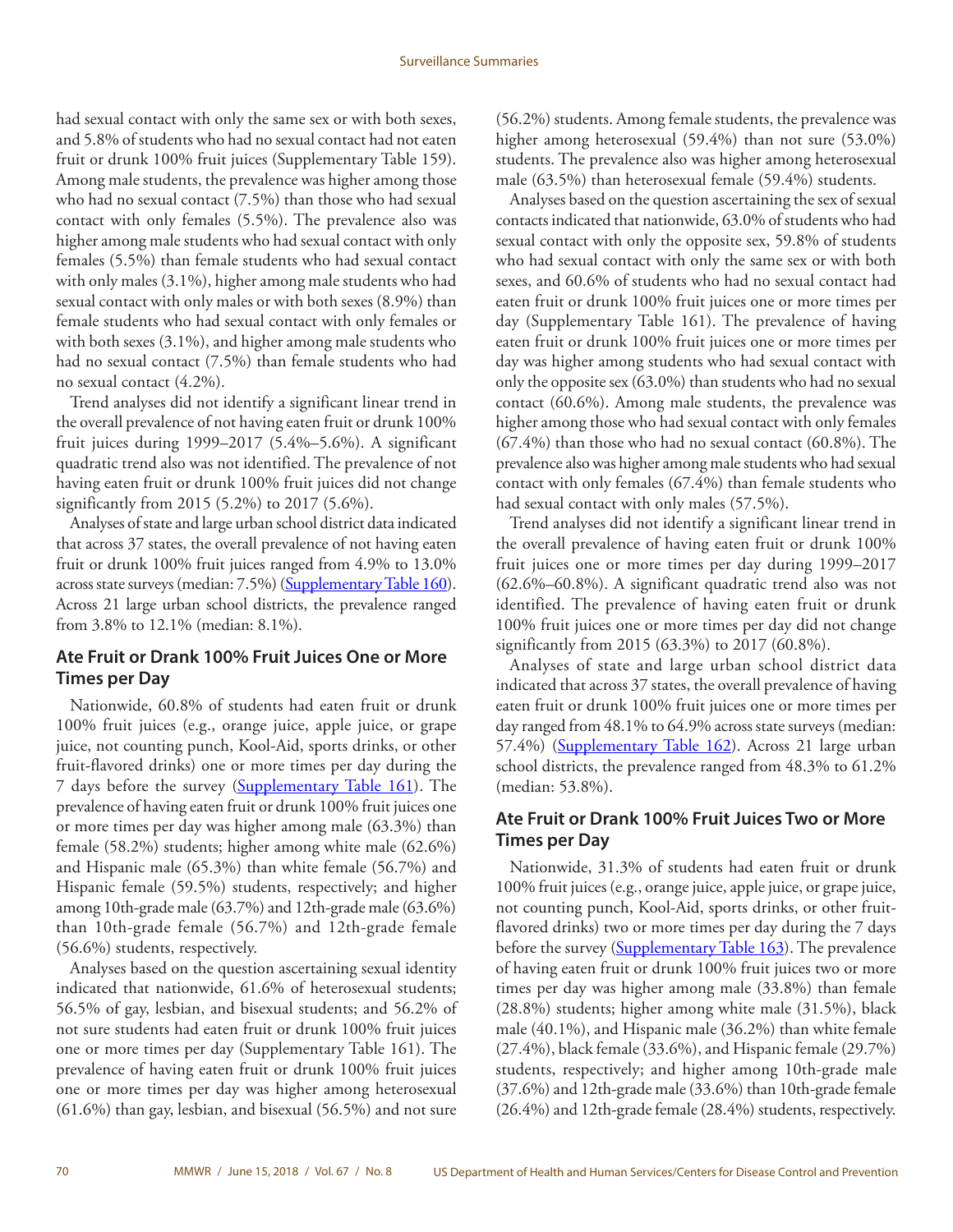The prevalence of having eaten fruit or drunk 100% fruit juices two or more times per day was higher among black (36.8%) and Hispanic (33.0%) than white (29.4%) students, higher among black female (33.6%) than white female (27.4%) students, and higher among black male (40.1%) than white male (31.5%) students. The prevalence of having eaten fruit or drunk 100% fruit juices two or more times per day was higher among 9th-grade female (30.3%) than 10th-grade female (26.4%) students and higher among 10th-grade male (37.6%) than 11th-grade male (30.6%) students.

Analyses based on the question ascertaining sexual identity indicated that nationwide, 32.3% of heterosexual students; 26.2% of gay, lesbian, and bisexual students; and 29.1% of not sure students had eaten fruit or drunk 100% fruit juices two or more times per day (Supplementary Table 163). The prevalence of having eaten fruit or drunk 100% fruit juices two or more times per day was higher among heterosexual (32.3%) than gay, lesbian, and bisexual (26.2%) students. Among female students, the prevalence was higher among heterosexual (30.2%) than lesbian and bisexual (25.4%) students. Among male students, the prevalence was higher among heterosexual (34.0%) than gay and bisexual (27.4%) students. The prevalence also was higher among heterosexual male (34.0%) than heterosexual female (30.2%) students.

Analyses based on the question ascertaining the sex of sexual contacts indicated that nationwide, 33.5% of students who had sexual contact with only the opposite sex, 32.0% of students who had sexual contact with only the same sex or with both sexes, and 30.3% of students who had no sexual contact had eaten fruit or drunk 100% fruit juices two or more times per day (Supplementary Table 163). The prevalence of having eaten fruit or drunk 100% fruit juices two or more times per day was higher among students who had sexual contact with only the opposite sex (33.5%) than students who had no sexual contact (30.3%). Among male students, the prevalence was higher among those who had sexual contact with only females (37.9%) than those who had no sexual contact (30.5%). The prevalence also was higher among male students who had sexual contact with only females (37.9%) than female students who had sexual contact with only males (28.2%).

Trend analyses did not identify a significant linear trend in the overall prevalence of having eaten fruit or drunk 100% fruit juices two or more times per day during 1999–2017 (34.8%–31.3%). A significant quadratic trend also was not identified. The prevalence of having eaten fruit or drunk 100% fruit juices two or more times per day did not change significantly from 2015 (31.5%) to 2017 (31.3%).

Analyses of state and large urban school district data indicated that across 37 states, the overall prevalence of having eaten fruit or drunk 100% fruit juices two or more times per

day ranged from 20.3% to 33.3% across state surveys (median: 27.5%) [\(Supplementary Table 164\)](https://www.cdc.gov/healthyyouth/data/yrbs/2017_tables/dietary_behaviors.htm#t164_down). Across 21 large urban school districts, the prevalence ranged from 23.3% to 34.0% (median: 27.8%).

# **Ate Fruit or Drank 100% Fruit Juices Three or More Times per Day**

Nationwide, 18.8% of students had eaten fruit or drunk 100% fruit juices (e.g., orange juice, apple juice, or grape juice, not counting punch, Kool-Aid, sports drinks, or other fruitflavored drinks) three or more times per day during the 7 days before the survey ([Supplementary Table 165\)](https://www.cdc.gov/healthyyouth/data/yrbs/2017_tables/dietary_behaviors.htm#t165_down). The prevalence of having eaten fruit or drunk 100% fruit juices three or more times per day was higher among male (21.8%) than female (15.9%) students; higher among white male (19.2%), black male (29.2%), and Hispanic male (24.6%) than white female (13.3%), black female (22.3%), and Hispanic female (18.6%) students, respectively; and higher among 9th-grade male (20.9%), 10th-grade male (24.9%), 11th-grade male (20.1%), and 12th-grade male (20.9%) than 9th-grade female (17.0%), 10th-grade female (15.6%), 11th-grade female (16.1%), and 12th-grade female (14.6%) students, respectively. The prevalence of having eaten fruit or drunk 100% fruit juices three or more times per day was higher among black (25.7%) and Hispanic (21.7%) than white (16.1%) students, higher among black (25.7%) than Hispanic (21.7%) students, higher among black female (22.3%) and Hispanic female (18.6%) than white female (13.3%) students, higher among black female (22.3%) than Hispanic female (18.6%) students, higher among black male (29.2%) and Hispanic male (24.6%) than white male (19.2%) students, and higher among black male (29.2%) than Hispanic male (24.6%) students. The prevalence of having eaten fruit or drunk 100% fruit juices three or more times per day was higher among 10th-grade (20.2%) than 11th-grade (18.1%) and 12th-grade (17.6%) students and higher among 10th-grade male (24.9%) than 9th-grade male (20.9%) and 11th-grade male (20.1%) students.

Analyses based on the question ascertaining sexual identity indicated that nationwide, 19.6% of heterosexual students; 15.2% of gay, lesbian, and bisexual students; and 17.9% of not sure students had eaten fruit or drunk 100% fruit juices three or more times per day (Supplementary Table 165). The prevalence of having eaten fruit or drunk 100% fruit juices three or more times per day was higher among heterosexual (19.6%) than gay, lesbian, and bisexual (15.2%) students. The prevalence also was higher among heterosexual male (22.1%) than heterosexual female (16.6%) students.

Analyses based on the question ascertaining the sex of sexual contacts indicated that nationwide, 21.5% of students who had sexual contact with only the opposite sex, 19.9% of students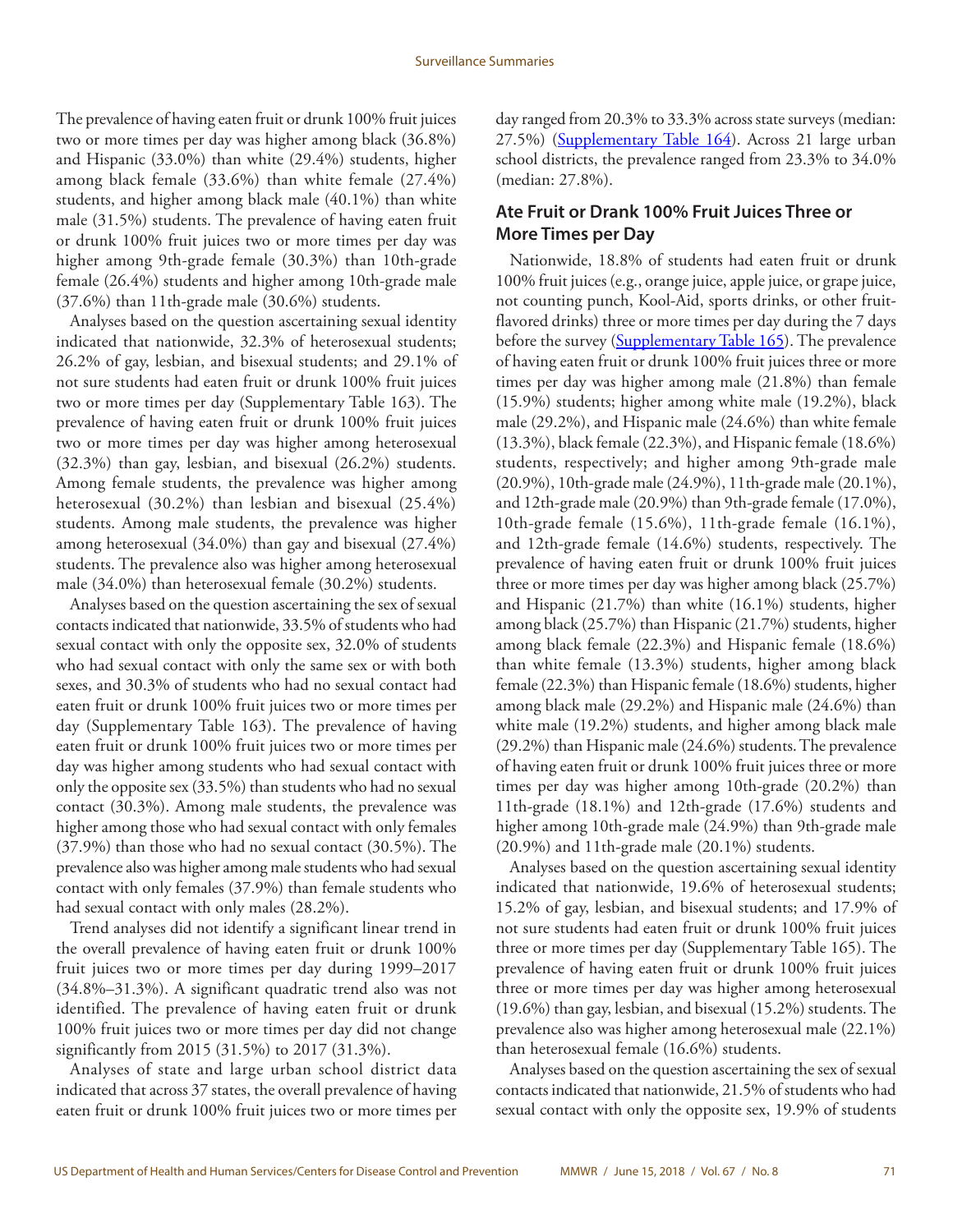who had sexual contact with only the same sex or with both sexes, and 16.9% of students who had no sexual contact had eaten fruit or drunk 100% fruit juices three or more times per day (Supplementary Table 165). The prevalence of having eaten fruit or drunk 100% fruit juices three or more times per day was higher among students who had sexual contact with only the opposite sex (21.5%) than students who had no sexual contact (16.9%). Among male students, the prevalence was higher among those who had sexual contact with only females (25.9%) and those who had sexual contact with only males or with both sexes (25.2%) than those who had no sexual contact (17.8%). The prevalence also was higher among male students who had sexual contact with only females (25.9%) than female students who had sexual contact with only males (16.2%).

Trend analyses indicated that during 1999–2017, a significant linear decrease (24.9%–18.8%) occurred in the overall prevalence of having eaten fruit or drunk 100% fruit juices three or more times per day. A significant quadratic trend was not identified. The prevalence of having eaten fruit or drunk 100% fruit juices three or more times per day did not change significantly from 2015 (20.0%) to 2017 (18.8%).

Analyses of state and large urban school district data indicated that across 37 states, the overall prevalence of having eaten fruit or drunk 100% fruit juices three or more times per day ranged from 12.0% to 20.2% across state surveys (median: 15.8%) ([Supplementary Table 166](https://www.cdc.gov/healthyyouth/data/yrbs/2017_tables/dietary_behaviors.htm#t166_down)). Across 21 large urban school districts, the prevalence ranged from 14.8% to 22.8% (median: 17.7%).

## **Did Not Eat Vegetables**

Nationwide, 7.2% of students had not eaten vegetables (green salad, potatoes [not counting French fries, fried potatoes, or potato chips], carrots, or other vegetables) during the 7 days before the survey [\(Supplementary Table 167](https://www.cdc.gov/healthyyouth/data/yrbs/2017_tables/dietary_behaviors.htm#t167_down)). The prevalence of not having eaten vegetables was higher among male (8.9%) than female (5.5%) students; higher among white male (6.9%), black male (14.9%), and Hispanic male (11.1%) than white female (3.8%), black female (10.6%), and Hispanic female (7.2%) students, respectively; and higher among 9th-grade male (10.5%), 10th-grade male (8.3%), 11th-grade male (7.8%), and 12th-grade male (8.8%) than 9th-grade female (6.2%), 10th-grade female (5.5%), 11th-grade female (5.6%), and 12th-grade female (4.5%) students, respectively. The prevalence of not having eaten vegetables was higher among black (12.7%) and Hispanic (9.2%) than white (5.3%) students, higher among black (12.7%) than Hispanic (9.2%) students, higher among black female (10.6%) and Hispanic female (7.2%) than white female (3.8%) students, higher among black female (10.6%) than Hispanic female (7.2%) students, higher among black male (14.9%) and Hispanic male

(11.1%) than white male (6.9%) students, and higher among black male (14.9%) than Hispanic male (11.1%) students. The prevalence of not having eaten vegetables was higher among 9th-grade (8.3%) than 11th-grade (6.7%) students, higher among 9th-grade female (6.2%) than 12th-grade female (4.5%) students, and higher among 9th-grade male (10.5%) than 11th-grade male (7.8%) students.

Analyses based on the question ascertaining sexual identity indicated that nationwide, 7.5% of heterosexual students; 6.6% of gay, lesbian, and bisexual students; and 7.7% of not sure students had not eaten vegetables (Supplementary Table 167). The prevalence of not having eaten vegetables was higher among heterosexual male (9.1%) than heterosexual female (5.8%) students.

Analyses based on the question ascertaining the sex of sexual contacts indicated that nationwide, 6.9% of students who had sexual contact with only the opposite sex, 5.3% of students who had sexual contact with only the same sex or with both sexes, and 7.4% of students who had no sexual contact had not eaten vegetables (Supplementary Table 167). The prevalence of not having eaten vegetables was higher among male students who had sexual contact with only females (8.2%) than female students who had sexual contact with only males (5.4%) and higher among male students who had no sexual contact (9.1%) than female students who had no sexual contact (5.8%).

Trend analyses indicated that during 1999–2017, a significant linear increase (4.2%–7.2%) occurred in the overall prevalence of not having eaten vegetables. A significant quadratic trend was not identified. The prevalence of not having eaten vegetables did not change significantly from 2015 (6.7%) to 2017 (7.2%).

Analyses of state and large urban school district data indicated that across 33 states, the overall prevalence of not having eaten vegetables ranged from 4.5% to 16.5% across state surveys (median: 7.7%) ([Supplementary Table 168\)](https://www.cdc.gov/healthyyouth/data/yrbs/2017_tables/dietary_behaviors.htm#t168_down). Across 18 large urban school districts, the prevalence ranged from 7.1% to 15.8% (median: 11.8%).

#### **Ate Vegetables One or More Times per Day**

Nationwide, 59.4% of students had eaten vegetables (green salad, potatoes [not counting French fries, fried potatoes, or potato chips], carrots, or other vegetables) one or more times per day during the 7 days before the survey ([Supplementary](https://www.cdc.gov/healthyyouth/data/yrbs/2017_tables/dietary_behaviors.htm#t169_down) [Table 169](https://www.cdc.gov/healthyyouth/data/yrbs/2017_tables/dietary_behaviors.htm#t169_down)). The prevalence of having eaten vegetables one or more times per day was higher among white (62.8%) and Hispanic (56.1%) than black (49.4%) students, higher among white (62.8%) than Hispanic (56.1%) students, higher among white female (64.0%) and Hispanic female (55.2%) than black female (47.4%) students, higher among white female (64.0%) than Hispanic female (55.2%) students, higher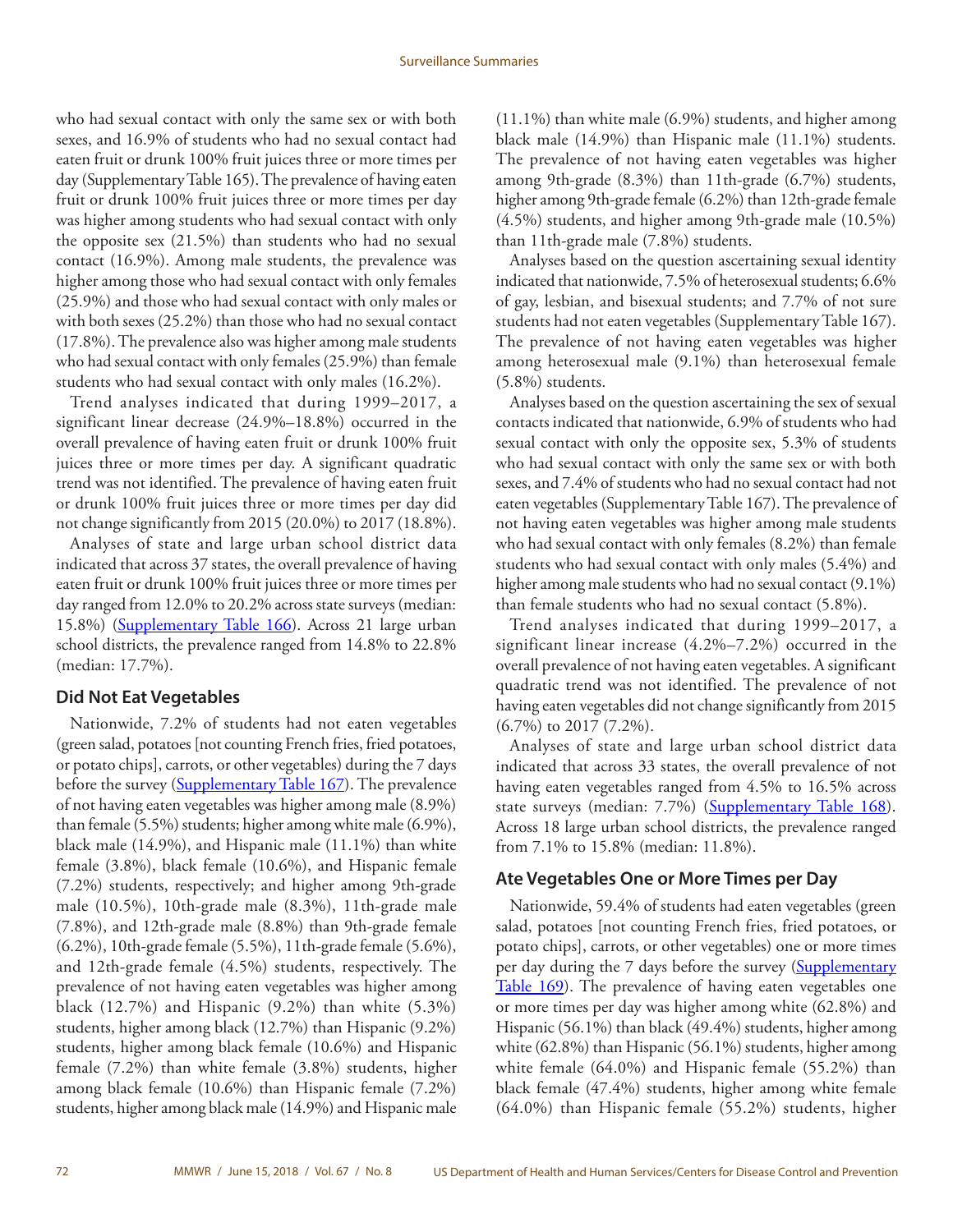among white male (61.5%) and Hispanic male (56.9%) than black male (51.5%) students, and higher among white male (61.5%) than Hispanic male (56.9%) students. The prevalence of having eaten vegetables one or more times per day was higher among 10th-grade (60.8%), 11th-grade (60.4%), and 12th-grade (60.8%) than 9th-grade (56.1%) students; higher among 12th-grade female (62.0%) than 9th-grade female (56.0%) students; and higher among 10th-grade male (61.1%) and 11th-grade male (61.7%) than 9th-grade male (55.9%) students.

Analyses based on the question ascertaining sexual identity indicated that nationwide, 58.9% of heterosexual students; 58.6% of gay, lesbian, and bisexual students; and 66.0% of not sure students had eaten vegetables one or more times per day (Supplementary Table 169). The prevalence of having eaten vegetables one or more times per day was higher among not sure (66.0%) than heterosexual (58.9%) and gay, lesbian, and bisexual (58.6%) students. Among male students, the prevalence was higher among not sure (69.9%) than heterosexual (58.5%) students.

Analyses based on the question ascertaining the sex of sexual contacts indicated that nationwide, 59.9% of students who had sexual contact with only the opposite sex, 64.7% of students who had sexual contact with only the same sex or with both sexes, and 58.6% of students who had no sexual contact had eaten vegetables one or more times per day (Supplementary Table 169). The prevalence of having eaten vegetables one or more times per day was higher among students who had sexual contact with only the same sex or with both sexes (64.7%) than students who had sexual contact with only the opposite sex (59.9%) and students who had no sexual contact (58.6%). Among male students, the prevalence was higher among those who had sexual contact with only females (61.0%) and those who had sexual contact with only males or with both sexes (70.7%) than those who had no sexual contact (57.1%) and higher among those who had sexual contact with only males or with both sexes (70.7%) than those who had sexual contact with only females (61.0%). The prevalence also was higher among male students who had sexual contact with only males or with both sexes (70.7%) than female students who had sexual contact with only females or with both sexes (62.7%).

Trend analyses indicated that during 1999–2017, a significant linear decrease (64.5%–59.4%) occurred in the overall prevalence of having eaten vegetables one or more times per day. A significant quadratic trend was not identified. The prevalence of having eaten vegetables one or more times per day did not change significantly from 2015 (61.0%) to 2017 (59.4%).

Analyses of state and large urban school district data indicated that across 33 states, the overall prevalence of having eaten vegetables one or more times per day ranged from 46.7%

to 71.2% across state surveys (median: 57.6%) (Supplementary [Table 170](https://www.cdc.gov/healthyyouth/data/yrbs/2017_tables/dietary_behaviors.htm#t170_down)). Across 18 large urban school districts, the prevalence ranged from 45.6% to 58.2% (median: 50.1%).

#### **Ate Vegetables Two or More Times per Day**

Nationwide, 26.6% of students had eaten vegetables (green salad, potatoes [not counting French fries, fried potatoes, or potato chips], carrots, or other vegetables) two or more times per day during the 7 days before the survey ([Supplementary](https://www.cdc.gov/healthyyouth/data/yrbs/2017_tables/dietary_behaviors.htm#t171_down) [Table 171](https://www.cdc.gov/healthyyouth/data/yrbs/2017_tables/dietary_behaviors.htm#t171_down)). The prevalence of having eaten vegetables two or more times per day was higher among male (28.7%) than female (24.5%) students; higher among black male (27.4%) and Hispanic male (28.6%) than black female (20.8%) and Hispanic female (23.6%) students, respectively; and higher among 10th-grade male (30.5%) than 10th-grade female (24.3%) students. The prevalence of having eaten vegetables two or more times per day was higher among white female (25.8%) than black female (20.8%) students. The prevalence of having eaten vegetables two or more times per day was higher among 10th-grade (27.3%), 11th-grade (27.5%), and 12th-grade (27.7%) than 9th-grade (24.2%) students; higher among 11th-grade female (25.8%) than 9th-grade female (22.3%) students; and higher among 10th-grade male (30.5%) than 9th-grade male (25.9%) students.

Analyses based on the question ascertaining sexual identity indicated that nationwide, 26.5% of heterosexual students; 26.3% of gay, lesbian, and bisexual students; and 29.2% of not sure students had eaten vegetables two or more times per day (Supplementary Table 171). The prevalence of having eaten vegetables two or more times per day was higher among heterosexual male (27.8%) than heterosexual female (24.9%) students, higher among gay and bisexual male (33.1%) than lesbian and bisexual female (23.9%) students, and higher among not sure male (38.0%) than not sure female (23.6%) students.

Analyses based on the question ascertaining the sex of sexual contacts indicated that nationwide, 27.6% of students who had sexual contact with only the opposite sex, 32.9% of students who had sexual contact with only the same sex or with both sexes, and 24.9% of students who had no sexual contact had eaten vegetables two or more times per day (Supplementary Table 171). The prevalence of having eaten vegetables two or more times per day was higher among students who had sexual contact with only the opposite sex (27.6%) and students who had sexual contact with only the same sex or with both sexes (32.9%) than students who had no sexual contact (24.9%) and higher among students who had sexual contact with only the same sex or with both sexes (32.9%) than students who had sexual contact with only the opposite sex (27.6%). Among female students, the prevalence was higher among those who had sexual contact with only females or with both sexes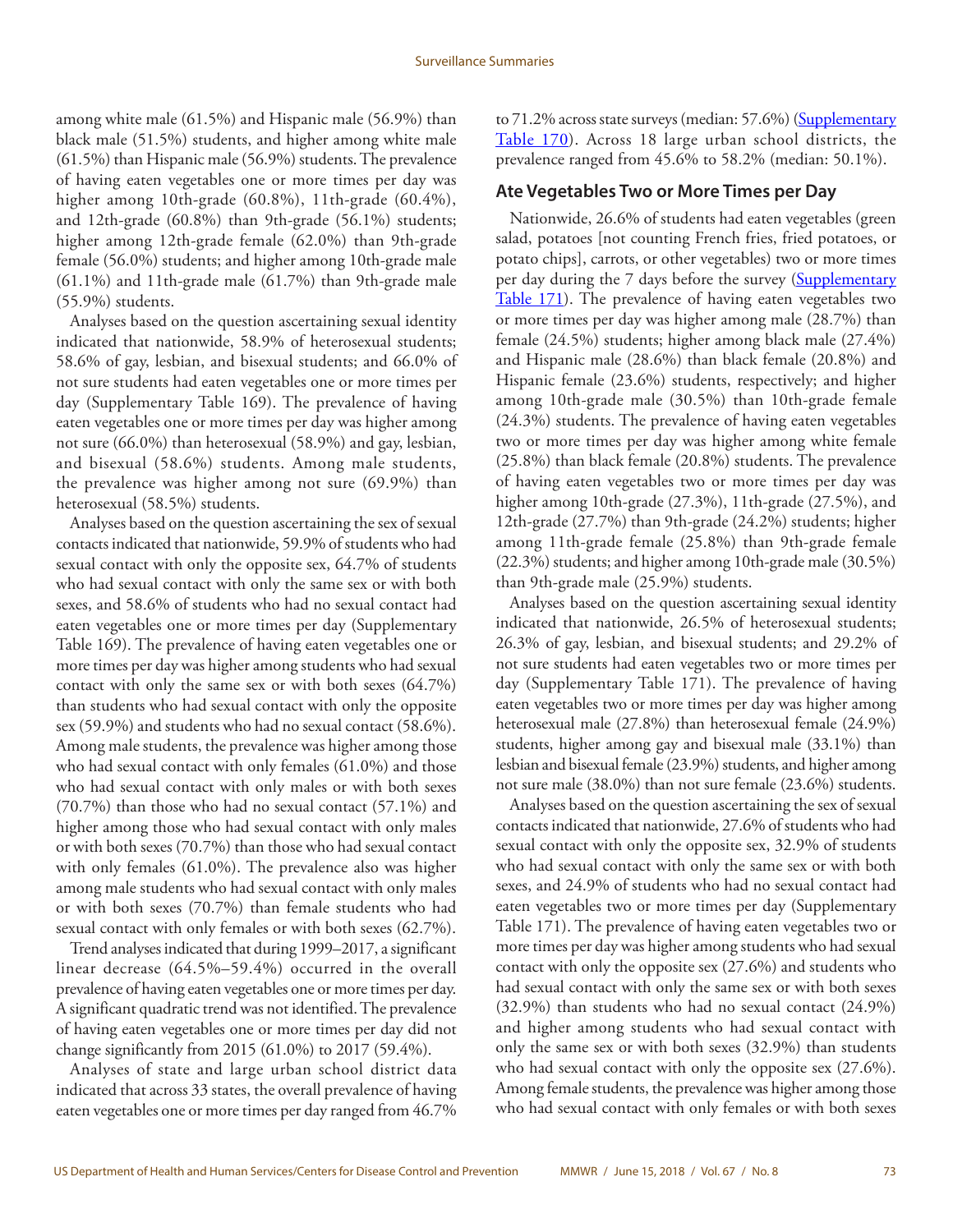(28.9%) than those who had sexual contact with only males (24.2%). Among male students, the prevalence was higher among those who had sexual contact with only females (30.5%) and those who had sexual contact with only males or with both sexes (44.8%) than those who had no sexual contact (25.1%) and higher among those who had sexual contact with only males or with both sexes (44.8%) than those who had sexual contact with only females (30.5%). The prevalence also was higher among male students who had sexual contact with only females (30.5%) than female students who had sexual contact with only males (24.2%) and higher among male students who had sexual contact with only males or with both sexes (44.8%) than female students who had sexual contact with only females or with both sexes (28.9%).

Trend analyses did not identify a significant linear trend in the overall prevalence of having eaten vegetables two or more times per day during 1999–2017 (28.5%–26.6%). A significant quadratic trend also was not identified. The prevalence of having eaten vegetables two or more times per day did not change significantly from 2015 (28.0%) to 2017 (26.6%).

Analyses of state and large urban school district data indicated that across 33 states, the overall prevalence of having eaten vegetables two or more times per day ranged from 18.3% to 35.1% across state surveys (median: 24.7%) [\(Supplementary](https://www.cdc.gov/healthyyouth/data/yrbs/2017_tables/dietary_behaviors.htm#t172_down) [Table 172\)](https://www.cdc.gov/healthyyouth/data/yrbs/2017_tables/dietary_behaviors.htm#t172_down). Across 18 large urban school districts, the prevalence ranged from 18.6% to 25.9% (median: 21.2%).

#### **Ate Vegetables Three or More Times per Day**

Nationwide, 13.9% of students had eaten vegetables (green salad, potatoes [not counting French fries, fried potatoes, or potato chips], carrots, or other vegetables) three or more times per day during the 7 days before the survey [\(Supplementary](https://www.cdc.gov/healthyyouth/data/yrbs/2017_tables/dietary_behaviors.htm#t173_down) [Table 173](https://www.cdc.gov/healthyyouth/data/yrbs/2017_tables/dietary_behaviors.htm#t173_down)). The prevalence of having eaten vegetables three or more times per day was higher among male (15.9%) than female (12.1%) students; higher among white male (14.4%), black male (19.3%), and Hispanic male (16.2%) than white female (11.4%), black female (12.0%), and Hispanic female (12.5%) students, respectively; and higher among 10th-grade male (17.6%) and 12th-grade male (16.4%) than 10th-grade female (11.0%) and 12th-grade female (13.1%) students, respectively. The prevalence of having eaten vegetables three or more times per day was higher among black (15.6%) than white (12.8%) students and higher among black male (19.3%) than white male (14.4%) students.

Analyses based on the question ascertaining sexual identity indicated that nationwide, 13.8% of heterosexual students; 14.5% of gay, lesbian, and bisexual students; and 17.4% of not sure students had eaten vegetables three or more times per day (Supplementary Table 173). Among male students, the prevalence of having eaten vegetables three or more times

per day was higher among gay and bisexual (22.4%) and not sure (25.2%) than heterosexual (15.1%) students. The prevalence also was higher among heterosexual male (15.1%) than heterosexual female (12.4%) students, higher among gay and bisexual male (22.4%) than lesbian and bisexual female (12.1%) students, and higher among not sure male (25.2%) than not sure female (12.3%) students.

Analyses based on the question ascertaining the sex of sexual contacts indicated that nationwide, 15.2% of students who had sexual contact with only the opposite sex, 19.7% of students who had sexual contact with only the same sex or with both sexes, and 12.1% of students who had no sexual contact had eaten vegetables three or more times per day (Supplementary Table 173). The prevalence of having eaten vegetables three or more times per day was higher among students who had sexual contact with only the opposite sex (15.2%) and students who had sexual contact with only the same sex or with both sexes (19.7%) than students who had no sexual contact (12.1%) and higher among students who had sexual contact with only the same sex or with both sexes (19.7%) than students who had sexual contact with only the opposite sex (15.2%). Among female students, the prevalence was higher among those who had sexual contact with only females or with both sexes (16.8%) than those who had sexual contact with only males (12.4%) and those who had no sexual contact (11.6%). Among male students, the prevalence was higher among those who had sexual contact with only females (17.5%) and those who had sexual contact with only males or with both sexes (28.1%) than those who had no sexual contact (12.6%) and higher among those who had sexual contact with only males or with both sexes (28.1%) than those who had sexual contact with only females (17.5%). The prevalence also was higher among male students who had sexual contact with only females (17.5%) than female students who had sexual contact with only males (12.4%) and higher among male students who had sexual contact with only males or with both sexes (28.1%) than female students who had sexual contact with only females or with both sexes (16.8%).

Trend analyses did not identify a significant linear trend in the overall prevalence of having eaten vegetables three or more times per day during 1999–2017 (14.0%–13.9%). A significant quadratic trend also was not identified. The prevalence of having eaten vegetables three or more times per day did not change significantly from 2015 (14.8%) to 2017 (13.9%).

Analyses of state and large urban school district data indicated that across 33 states, the overall prevalence of having eaten vegetables three or more times per day ranged from 9.0% to 18.1% across state surveys (median: 12.3%) (Supplementary [Table 174](https://www.cdc.gov/healthyyouth/data/yrbs/2017_tables/dietary_behaviors.htm#t174_down)). Across 18 large urban school districts, the prevalence ranged from 9.4% to 14.8% (median: 11.8%).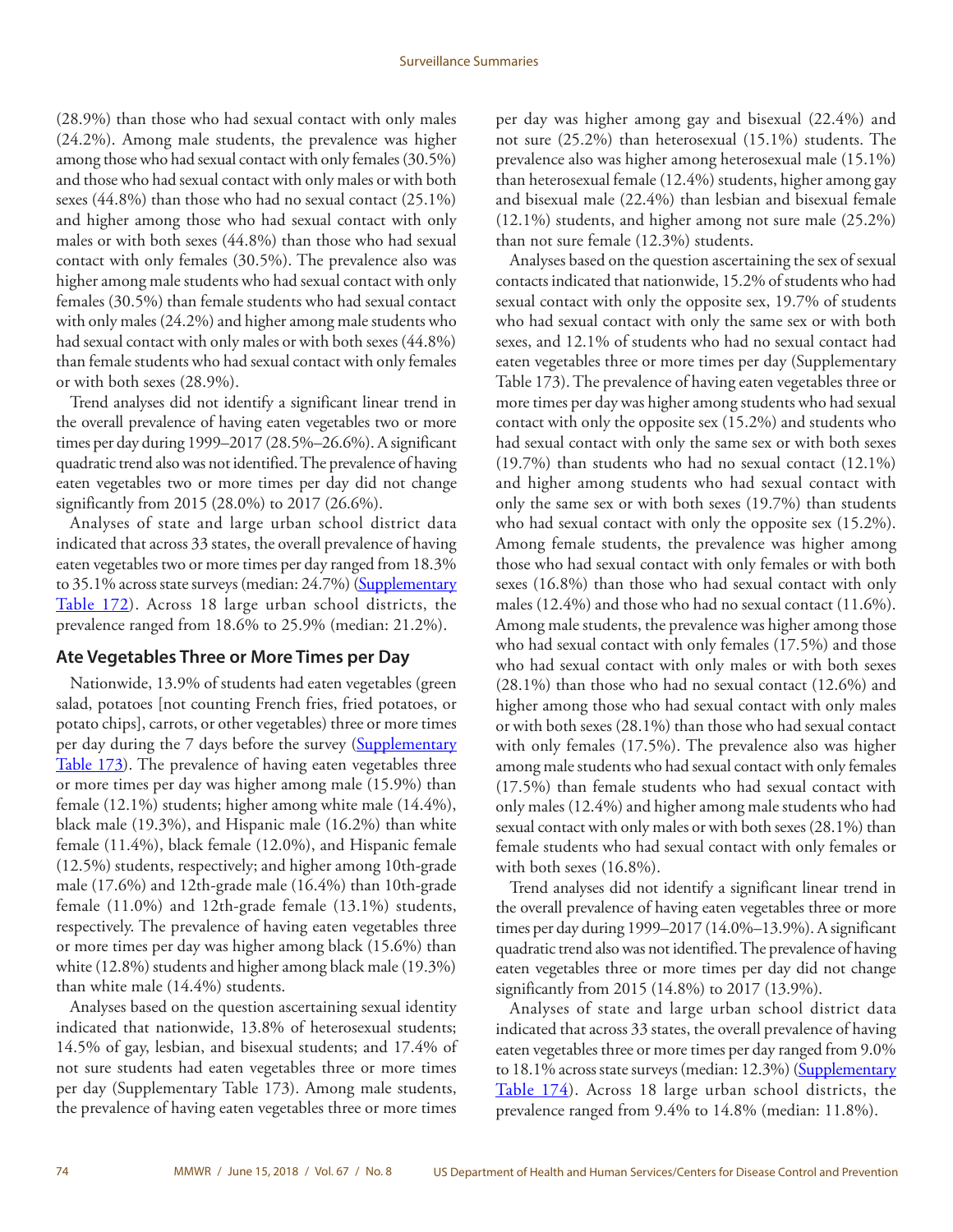#### **Did Not Drink Milk**

Nationwide, 26.7% of students had not drunk milk during the 7 days before the survey [\(Supplementary Table 175\)](https://www.cdc.gov/healthyyouth/data/yrbs/2017_tables/dietary_behaviors.htm#t175_down). The prevalence of not having drunk milk was higher among female (33.7%) than male (19.4%) students; higher among white female (31.9%), black female (50.3%), and Hispanic female (27.4%) than white male (18.1%), black male (31.2%), and Hispanic male (15.7%) students, respectively; and higher among 9th-grade female (30.2%), 10th-grade female (33.7%), 11th-grade female (34.0%), and 12th-grade female (37.1%) than 9th-grade male (21.1%), 10th-grade male (15.9%), 11th-grade male (20.0%), and 12th-grade male (20.6%) students, respectively. The prevalence of not having drunk milk was higher among white (25.3%) and black (40.9%) than Hispanic (21.4%) students, higher among black (40.9%) than white (25.3%) students, higher among white female (31.9%) and black female (50.3%) than Hispanic female (27.4%) students, higher among black female (50.3%) than white female (31.9%) students, and higher among black male (31.2%) than white male (18.1%) and Hispanic male (15.7%) students. The prevalence of not having drunk milk was higher among 12th-grade (29.1%) than 9th-grade (25.7%) and 10th-grade (25.0%) students; higher among 12th-grade female (37.1%) than 9th-grade female (30.2%) students; and higher among 9th-grade male (21.1%), 11th-grade male (20.0%), and 12th-grade male (20.6%) than 10th-grade male (15.9%) students.

Analyses based on the question ascertaining sexual identity indicated that nationwide, 25.9% of heterosexual students; 32.4% of gay, lesbian, and bisexual students; and 31.8% of not sure students had not drunk milk (Supplementary Table 175). The prevalence of not having drunk milk was higher among gay, lesbian, and bisexual (32.4%) and not sure (31.8%) than heterosexual (25.9%) students. Among male students, the prevalence was higher among gay and bisexual (29.0%) than heterosexual (18.9%) students. The prevalence also was higher among heterosexual female (34.1%) than heterosexual male (18.9%) students and higher among not sure female (36.8%) than not sure male (21.5%) students.

Analyses based on the question ascertaining the sex of sexual contacts indicated that nationwide, 27.1% of students who had sexual contact with only the opposite sex, 31.8% of students who had sexual contact with only the same sex or with both sexes, and 25.8% of students who had no sexual contact had not drunk milk (Supplementary Table 175). The prevalence of not having drunk milk was higher among students who had sexual contact with only the same sex or with both sexes (31.8%) than students who had sexual contact with only the opposite sex (27.1%) and students who had no sexual contact (25.8%). The prevalence also was higher among female students who had sexual contact with only males (35.7%) than male students who had sexual contact with only females (19.9%), higher among female students who had sexual contact with only females or with both sexes (36.2%) than male students who had sexual contact with only males or with both sexes (19.3%), and higher among female students who had no sexual contact (32.8%) than male students who had no sexual contact (18.2%).

Trend analyses indicated that during 1999–2017, a significant linear increase (17.0%–26.7%) occurred in the overall prevalence of not having drunk milk. A significant quadratic trend also was identified. The prevalence of not having drunk milk increased during 1999–2013 (17.0%– 19.4%) and then increased more rapidly during 2013–2017 (19.4%–26.7%). The prevalence of not having drunk milk also increased from 2015 (21.5%) to 2017 (26.7%).

Analyses of state and large urban school district data indicated that across 27 states, the overall prevalence of not having drunk milk ranged from 14.9% to 37.3% across state surveys (median: 25.1%) ([Supplementary Table 176\)](https://www.cdc.gov/healthyyouth/data/yrbs/2017_tables/dietary_behaviors.htm#t176_down). Across 18 large urban school districts, the prevalence ranged from 25.3% to 43.5% (median: 30.9%).

## **Drank One or More Glasses of Milk per Day**

Nationwide, 31.3% of students had drunk one or more glasses of milk per day (counting milk in a glass or cup, from a carton, or with cereal and counting the half pint of milk served at school as equal to one glass) during the 7 days before the survey ([Supplementary Table 177\)](https://www.cdc.gov/healthyyouth/data/yrbs/2017_tables/dietary_behaviors.htm#t177_down). The prevalence of having drunk one or more glasses of milk per day was higher among male (40.4%) than female (22.5%) students; higher among white male (44.5%), black male (28.7%), and Hispanic male (38.8%) than white female (24.4%), black female (16.9%), and Hispanic female (23.1%) students, respectively; and higher among 9th-grade male (42.5%), 10th-grade male (42.3%), 11th-grade male (39.2%), and 12th-grade male (37.3%) than 9th-grade female (24.2%), 10th-grade female (24.5%), 11th-grade female (21.5%), and 12th-grade female (19.2%) students, respectively. The prevalence of having drunk one or more glasses of milk per day was higher among white (34.0%) and Hispanic (31.1%) than black (22.7%) students, higher among white female (24.4%) and Hispanic female (23.1%) than black female (16.9%) students, higher among white male (44.5%) and Hispanic male (38.8%) than black male (28.7%) students, and higher among white male (44.5%) than Hispanic male (38.8%) students. The prevalence of having drunk one or more glasses of milk per day was higher among 9th-grade (33.2%) and 10th-grade (33.2%) than 12th-grade (28.0%) students, higher among 10th-grade (33.2%) than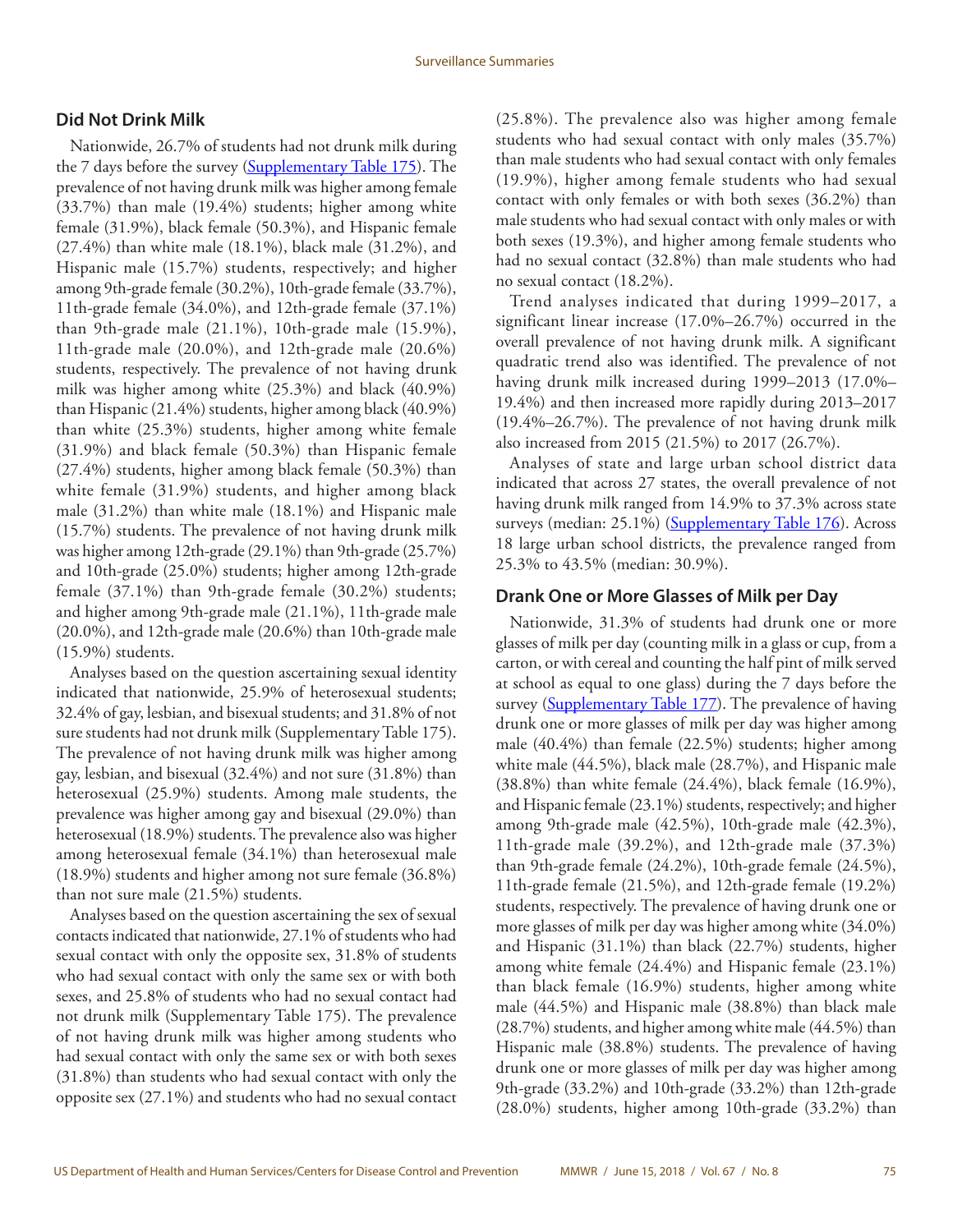11th-grade (30.2%) students, higher among 9th-grade female (24.2%) and 10th-grade female (24.5%) than 12th-grade female (19.2%) students, higher among 10th-grade female (24.5%) than 11th-grade female (21.5%) students, and higher among 10th-grade male (42.3%) than 12th-grade male (37.3%) students.

Analyses based on the question ascertaining sexual identity indicated that nationwide, 32.1% of heterosexual students; 23.5% of gay, lesbian, and bisexual students; and 28.3% of not sure students had drunk one or more glasses of milk per day (Supplementary Table 177). The prevalence of having drunk one or more glasses of milk per day was higher among heterosexual (32.1%) than gay, lesbian, and bisexual (23.5%) students. Among male students, the prevalence was higher among heterosexual (40.8%) than gay and bisexual (28.0%) students. The prevalence also was higher among heterosexual male (40.8%) than heterosexual female (22.0%) students and higher among not sure male (40.1%) than not sure female (21.7%) students.

Analyses based on the question ascertaining the sex of sexual contacts indicated that nationwide, 30.7% of students who had sexual contact with only the opposite sex, 25.0% of students who had sexual contact with only the same sex or with both sexes, and 32.6% of students who had no sexual contact had drunk one or more glasses of milk per day (Supplementary Table 177). The prevalence of having drunk one or more glasses of milk per day was higher among students who had sexual contact with only the opposite sex (30.7%) and students who had no sexual contact (32.6%) than students who had sexual contact with only the same sex or with both sexes (25.0%). Among female students, the prevalence was higher among those who had no sexual contact (24.1%) than those who had sexual contact with only males (20.1%). The prevalence also was higher among male students who had sexual contact with only females (39.5%) than female students who had sexual contact with only males (20.1%), higher among male students who had sexual contact with only males or with both sexes (37.0%) than female students who had sexual contact with only females or with both sexes (20.8%), and higher among male students who had no sexual contact (41.9%) than female students who had no sexual contact (24.1%).

Trend analyses indicated that during 1999–2017, a significant linear decrease (47.1%–31.3%) occurred in the overall prevalence of having drunk one or more glasses of milk per day. A significant quadratic trend also was identified. The prevalence of having drunk one or more glasses of milk per day decreased during 1999–2013 (47.1%–40.3%) and then decreased more rapidly during 2013–2017 (40.3%–31.3%). The prevalence of having drunk one or more glasses of milk per day decreased from 2015 (37.5%) to 2017 (31.3%).

Analyses of state and large urban school district data indicated that across 27 states, the overall prevalence of having drunk one or more glasses of milk per day ranged from 19.8% to 48.3% across state surveys (median: 28.9%) [\(Supplementary Table 178\)](https://www.cdc.gov/healthyyouth/data/yrbs/2017_tables/dietary_behaviors.htm#t178_down). Across 18 large urban school districts, the prevalence ranged from 15.5% to 32.8% (median: 22.8%).

## **Drank Two or More Glasses of Milk per Day**

Nationwide, 17.5% of students had drunk two or more glasses of milk per day (counting milk in a glass or cup, from a carton, or with cereal and counting the half pint of milk served at school as equal to one glass) during the 7 days before the survey ([Supplementary Table 179\)](https://www.cdc.gov/healthyyouth/data/yrbs/2017_tables/dietary_behaviors.htm#t179_down). The prevalence of having drunk two or more glasses of milk per day was higher among male (24.7%) than female (10.6%) students; higher among white male (28.2%), black male (17.1%), and Hispanic male (21.9%) than white female (11.4%), black female (9.2%), and Hispanic female (11.0%) students, respectively; and higher among 9th-grade male (26.5%), 10th-grade male (25.5%), 11th-grade male (24.2%), and 12th-grade male (22.0%) than 9th-grade female (12.5%), 10th-grade female (11.1%), 11th-grade female (10.1%), and 12th-grade female (8.4%) students, respectively. The prevalence of having drunk two or more glasses of milk per day was higher among white (19.4%) and Hispanic (16.6%) than black (13.1%) students, higher among white male (28.2%) and Hispanic male (21.9%) than black male (17.1%) students, and higher among white male (28.2%) than Hispanic male (21.9%) students. The prevalence of having drunk two or more glasses of milk per day was higher among 9th-grade (19.4%) and 10th-grade (18.2%) than 12th-grade (15.0%) students, higher among 9th-grade female (12.5%) than 12th-grade female (8.4%) students, and higher among 9th-grade male (26.5%) than 12th-grade male (22.0%) students.

Analyses based on the question ascertaining sexual identity indicated that nationwide, 17.8% of heterosexual students; 14.6% of gay, lesbian, and bisexual students; and 17.9% of not sure students had drunk two or more glasses of milk per day (Supplementary Table 179). The prevalence of having drunk two or more glasses of milk per day was higher among heterosexual (17.8%) than gay, lesbian, and bisexual (14.6%) students. The prevalence also was higher among heterosexual male (24.5%) than heterosexual female (10.0%) students, higher among gay and bisexual male (21.3%) than lesbian and bisexual female (12.3%) students, and higher among not sure male (27.3%) than not sure female (12.5%) students.

Analyses based on the question ascertaining the sex of sexual contacts indicated that nationwide, 17.9% of students who had sexual contact with only the opposite sex, 14.8% of students who had sexual contact with only the same sex or with both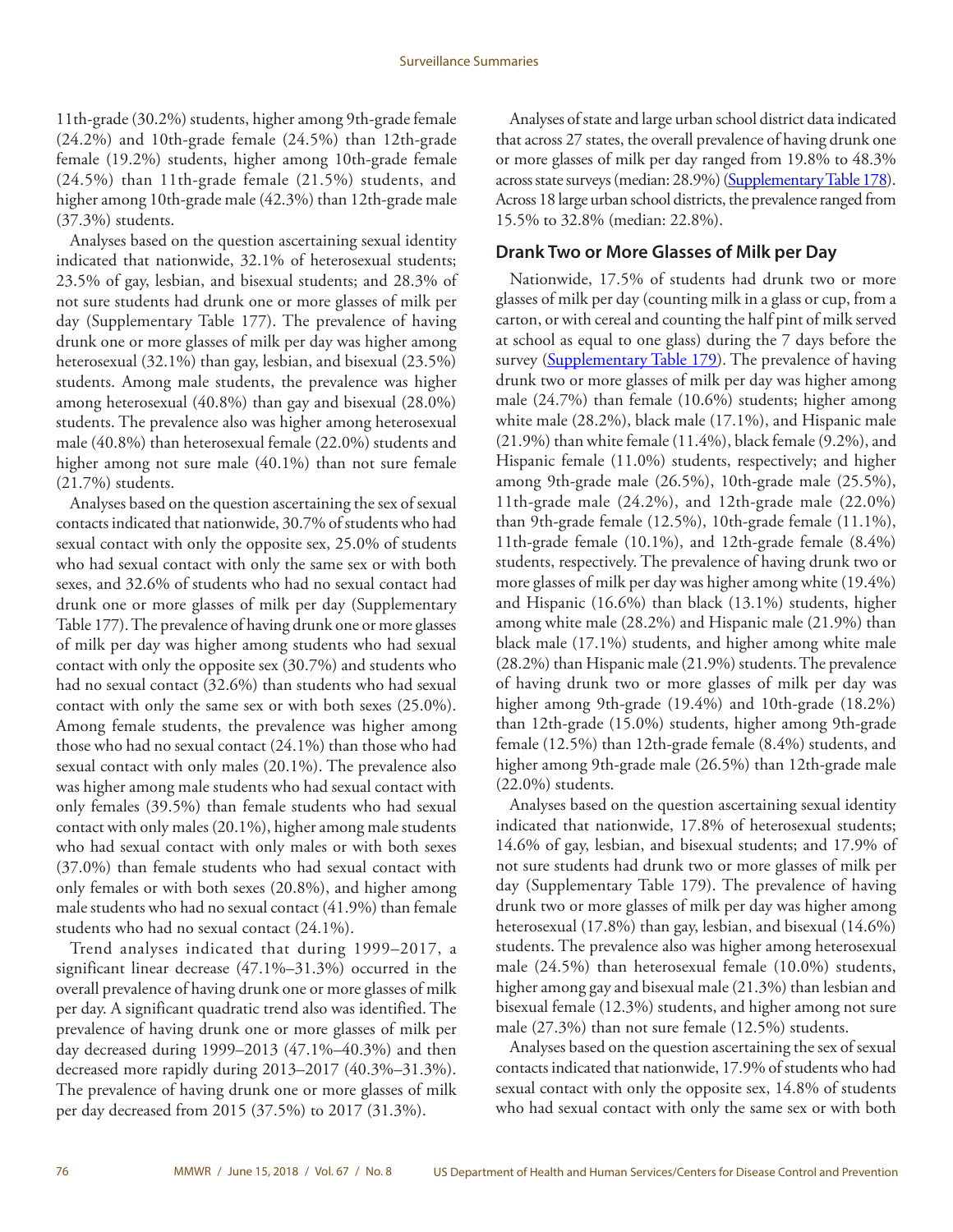sexes, and 17.6% of students who had no sexual contact had drunk two or more glasses of milk per day (Supplementary Table 179). The prevalence of having drunk two or more glasses of milk per day was higher among male students who had sexual contact with only females (24.9%) than female students who had sexual contact with only males (9.6%), higher among male students who had sexual contact with only males or with both sexes (26.1%) than female students who had sexual contact with only females or with both sexes (10.8%), and higher among male students who had no sexual contact (24.3%) than female students who had no sexual contact (11.5%).

Trend analyses indicated that during 1999–2017, a significant linear decrease (33.6%–17.5%) occurred in the overall prevalence of having drunk two or more glasses of milk per day. A significant quadratic trend also was identified. The prevalence of having drunk two or more glasses of milk per day decreased during 1999–2013 (33.6%–25.9%) and then decreased more rapidly during 2013–2017 (25.9%–17.5%). The prevalence of having drunk two or more glasses of milk per day decreased from 2015 (22.4%) to 2017 (17.5%).

Analyses of state and large urban school district data indicated that across 27 states, the overall prevalence of having drunk two or more glasses of milk per day ranged from 10.9% to 33.9% across state surveys (median: 16.7%) [\(Supplementary Table 180](https://www.cdc.gov/healthyyouth/data/yrbs/2017_tables/dietary_behaviors.htm#t180_down)). Across 18 large urban school districts, the prevalence ranged from 7.8% to 17.3% (median: 12.0%).

#### **Drank Three or More Glasses of Milk per Day**

Nationwide, 7.9% of students had drunk three or more glasses of milk per day (counting milk in a glass or cup, from a carton, or with cereal and counting the half pint of milk served at school as equal to one glass) during the 7 days before the survey [\(Supplementary Table 181](https://www.cdc.gov/healthyyouth/data/yrbs/2017_tables/dietary_behaviors.htm#t181_down)). The prevalence of having drunk three or more glasses of milk per day was higher among male (11.8%) than female (4.1%) students; higher among white male (13.8%), black male (8.8%), and Hispanic male (9.6%) than white female (4.4%), black female (3.5%), and Hispanic female (4.3%) students, respectively; and higher among 9th-grade male (13.1%), 10th-grade male (12.4%), 11th-grade male (12.2%), and 12th-grade male (9.2%) than 9th-grade female (4.4%), 10th-grade female (4.7%), 11th-grade female (3.6%), and 12th-grade female (3.5%) students, respectively. The prevalence of having drunk three or more glasses of milk per day was higher among white (8.9%) than black (6.2%) students and higher among white male (13.8%) than black male (8.8%) and Hispanic male (9.6%) students. The prevalence of having drunk three or more glasses of milk per day was higher among 9th-grade (8.7%) and 10th-grade (8.5%) than 12th-grade (6.3%) students and

higher among 9th-grade male (13.1%) than 12th-grade male (9.2%) students.

Analyses based on the question ascertaining sexual identity indicated that nationwide, 7.9% of heterosexual students; 6.6% of gay, lesbian, and bisexual students; and 8.9% of not sure students had drunk three or more glasses of milk per day (Supplementary Table 181). The prevalence of having drunk three or more glasses of milk per day was higher among heterosexual male (11.8%) than heterosexual female (3.5%) students.

Analyses based on the question ascertaining the sex of sexual contacts indicated that nationwide, 8.3% of students who had sexual contact with only the opposite sex, 9.1% of students who had sexual contact with only the same sex or with both sexes, and 7.3% of students who had no sexual contact had drunk three or more glasses of milk per day (Supplementary Table 181). Among female students, the prevalence of having drunk three or more glasses of milk per day was higher among those who had sexual contact with only females or with both sexes (7.1%) than those who had sexual contact with only males (3.6%) and those who had no sexual contact (3.7%). The prevalence also was higher among male students who had sexual contact with only females (12.1%) than female students who had sexual contact with only males (3.6%) and higher among male students who had no sexual contact (11.2%) than female students who had no sexual contact (3.7%).

Trend analyses indicated that during 1999–2017, a significant linear decrease (18.0%–7.9%) occurred in the overall prevalence of having drunk three or more glasses of milk per day. A significant quadratic trend also was identified. The prevalence of having drunk three or more glasses of milk per day decreased during 1999–2013 (18.0%–12.5%) and then decreased more rapidly during 2013–2017 (12.5%–7.9%). The prevalence of having drunk three or more glasses of milk per day decreased from 2015 (10.2%) to 2017 (7.9%).

Analyses of state and large urban school district data indicated that across 27 states, the overall prevalence of having drunk three or more glasses of milk per day ranged from 4.8% to 16.1% across state surveys (median: 8.5%) ([Supplementary](https://www.cdc.gov/healthyyouth/data/yrbs/2017_tables/dietary_behaviors.htm#t182_down) [Table 182](https://www.cdc.gov/healthyyouth/data/yrbs/2017_tables/dietary_behaviors.htm#t182_down)). Across 18 large urban school districts, the prevalence ranged from 3.2% to 7.6% (median: 5.5%).

## **Did Not Drink Soda or Pop**

Nationwide, 27.8% of students had not drunk soda or pop (e.g., Coke, Pepsi, or Sprite, not counting diet soda or diet pop) during the 7 days before the survey ([Supplementary Table 183\)](https://www.cdc.gov/healthyyouth/data/yrbs/2017_tables/dietary_behaviors.htm#t183_down). The prevalence of not having drunk soda or pop was higher among female (31.4%) than male (24.0%) students; higher among white female (32.9%) than white male (22.7%) students; and higher among 9th-grade female (30.9%), 10th-grade female (30.3%), 11th-grade female (31.7%), and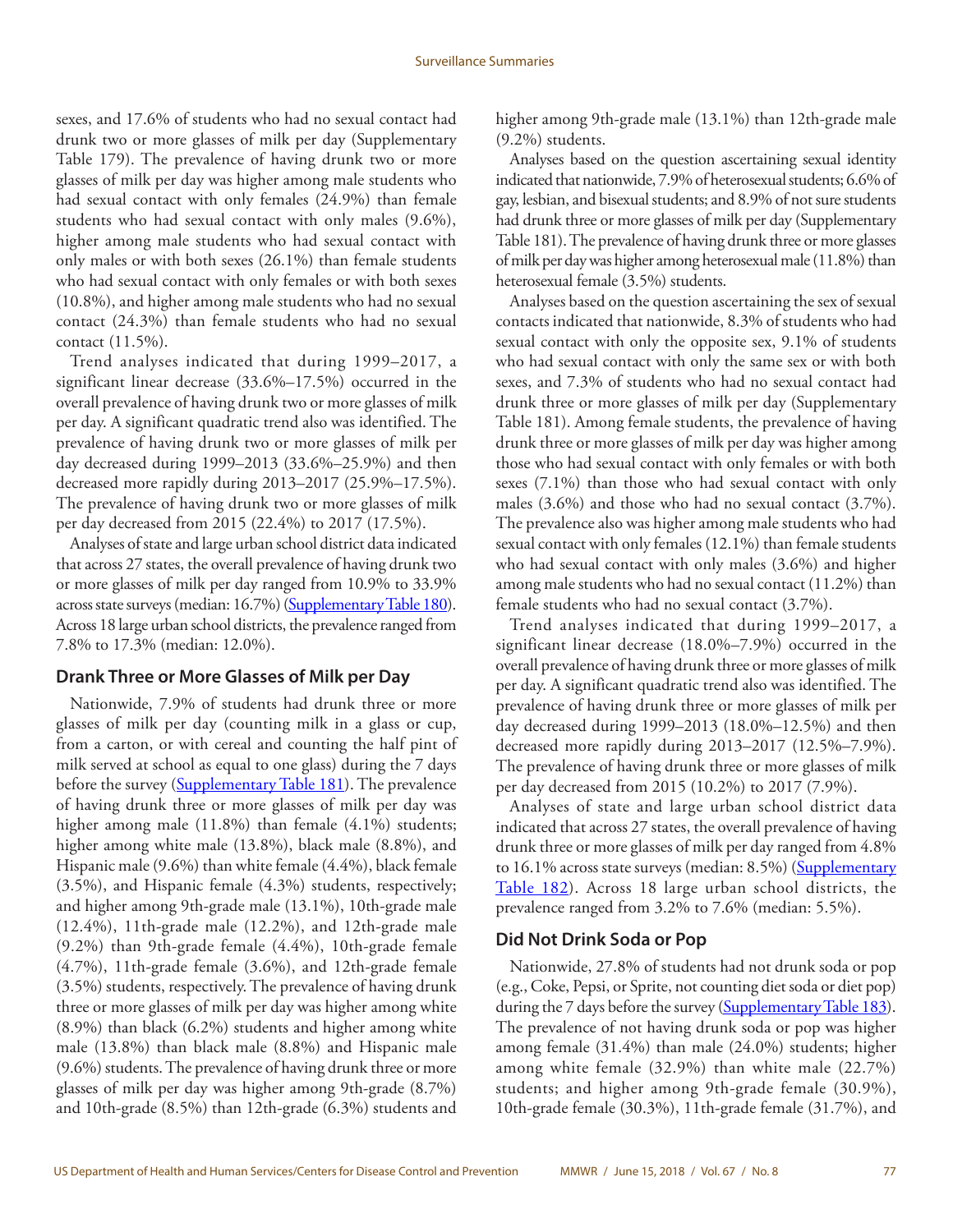12th-grade female (32.9%) than 9th-grade male (23.2%), 10th-grade male (22.9%), 11th-grade male (25.1%), and 12th-grade male (25.3%) students, respectively. The prevalence of not having drunk soda or pop was higher among white female (32.9%) than black female (25.6%) students.

Analyses based on the question ascertaining sexual identity indicated that nationwide, 27.0% of heterosexual students; 26.5% of gay, lesbian, and bisexual students; and 30.3% of not sure students had not drunk soda or pop (Supplementary Table 183). Among female students, the prevalence of not having drunk soda or pop was higher among heterosexual (30.7%) and not sure (35.3%) than lesbian and bisexual (26.3%) students. The prevalence also was higher among heterosexual female (30.7%) than heterosexual male (23.7%) students and higher among not sure female (35.3%) than not sure male (23.5%) students.

Analyses based on the question ascertaining the sex of sexual contacts indicated that nationwide, 24.0% of students who had sexual contact with only the opposite sex, 24.0% of students who had sexual contact with only the same sex or with both sexes, and 30.0% of students who had no sexual contact had not drunk soda or pop (Supplementary Table 183). The prevalence of not having drunk soda or pop was higher among students who had no sexual contact (30.0%) than students who had sexual contact with only the opposite sex (24.0%) and students who had sexual contact with only the same sex or with both sexes (24.0%). Among female students, the prevalence was higher among those who had no sexual contact (33.6%) than those who had sexual contact with only males (27.6%) and those who had sexual contact with only females or with both sexes (25.0%). Among male students, the prevalence was higher among those who had no sexual contact (26.1%) than those who had sexual contact with only females (21.0%). The prevalence also was higher among female students who had sexual contact with only males (27.6%) than male students who had sexual contact with only females (21.0%) and higher among female students who had no sexual contact (33.6%) than male students who had no sexual contact (26.1%).

Trend analyses indicated that during 2007–2017, a significant linear increase (18.6%–27.8%) occurred in the overall prevalence of not having drunk soda or pop. A significant quadratic trend was not identified. The prevalence of not having drunk soda or pop did not change significantly from 2015 (26.2%) to 2017 (27.8%).

Analyses of state and large urban school district data indicated that across 36 states, the overall prevalence of not having drunk soda or pop ranged from 21.4% to 38.2% across state surveys (median: 29.1%) ([Supplementary Table 184](https://www.cdc.gov/healthyyouth/data/yrbs/2017_tables/dietary_behaviors.htm#t184_down)). Across 18 large urban school districts, the prevalence ranged from 21.4% to 36.1% (median: 29.9%).

## **Drank Soda or Pop One or More Times per Day**

Nationwide, 18.7% of students had drunk a can, bottle, or glass of soda or pop (e.g., Coke, Pepsi, or Sprite, not counting diet soda or diet pop) one or more times per day during the 7 days before the survey [\(Supplementary Table 185](https://www.cdc.gov/healthyyouth/data/yrbs/2017_tables/dietary_behaviors.htm#t185_down)). The prevalence of having drunk soda or pop one or more times per day was higher among male (22.3%) than female (15.4%) students; higher among white male (24.0%) and Hispanic male (19.9%) than white female (15.5%) and Hispanic female (14.0%) students, respectively; and higher among 9th-grade male (21.5%), 10th-grade male (23.5%), 11th-grade male (21.0%), and 12th-grade male (22.9%) than 9th-grade female (14.3%), 10th-grade female (15.6%), 11th-grade female (15.0%), and 12th-grade female (16.5%) students, respectively. The prevalence of having drunk soda or pop one or more times per day was higher among black (21.5%) than Hispanic (17.0%) students, higher among black female (19.8%) than Hispanic female (14.0%) students, and higher among white male (24.0%) than Hispanic male (19.9%) students.

Analyses based on the question ascertaining sexual identity indicated that nationwide, 19.1% of heterosexual students; 21.1% of gay, lesbian, and bisexual students; and 20.0% of not sure students had drunk soda or pop one or more times per day (Supplementary Table 185). Among female students, the prevalence of having drunk soda or pop one or more times per day was higher among lesbian and bisexual (19.9%) than heterosexual (15.3%) students. The prevalence also was higher among heterosexual male (22.4%) than heterosexual female (15.3%) students and higher among not sure male (28.0%) than not sure female (13.7%) students.

Analyses based on the question ascertaining the sex of sexual contacts indicated that nationwide, 23.9% of students who had sexual contact with only the opposite sex, 25.5% of students who had sexual contact with only the same sex or with both sexes, and 14.6% of students who had no sexual contact had drunk soda or pop one or more times per day (Supplementary Table 185). The prevalence of having drunk soda or pop one or more times per day was higher among students who had sexual contact with only the opposite sex (23.9%) and students who had sexual contact with only the same sex or with both sexes (25.5%) than students who had no sexual contact (14.6%). Among female students, the prevalence was higher among those who had sexual contact with only males (19.1%) and those who had sexual contact with only females or with both sexes (22.9%) than those who had no sexual contact (12.4%). Among male students, the prevalence was higher among those who had sexual contact with only females (27.8%) and those who had sexual contact with only males or with both sexes (32.9%) than those who had no sexual contact (17.0%). The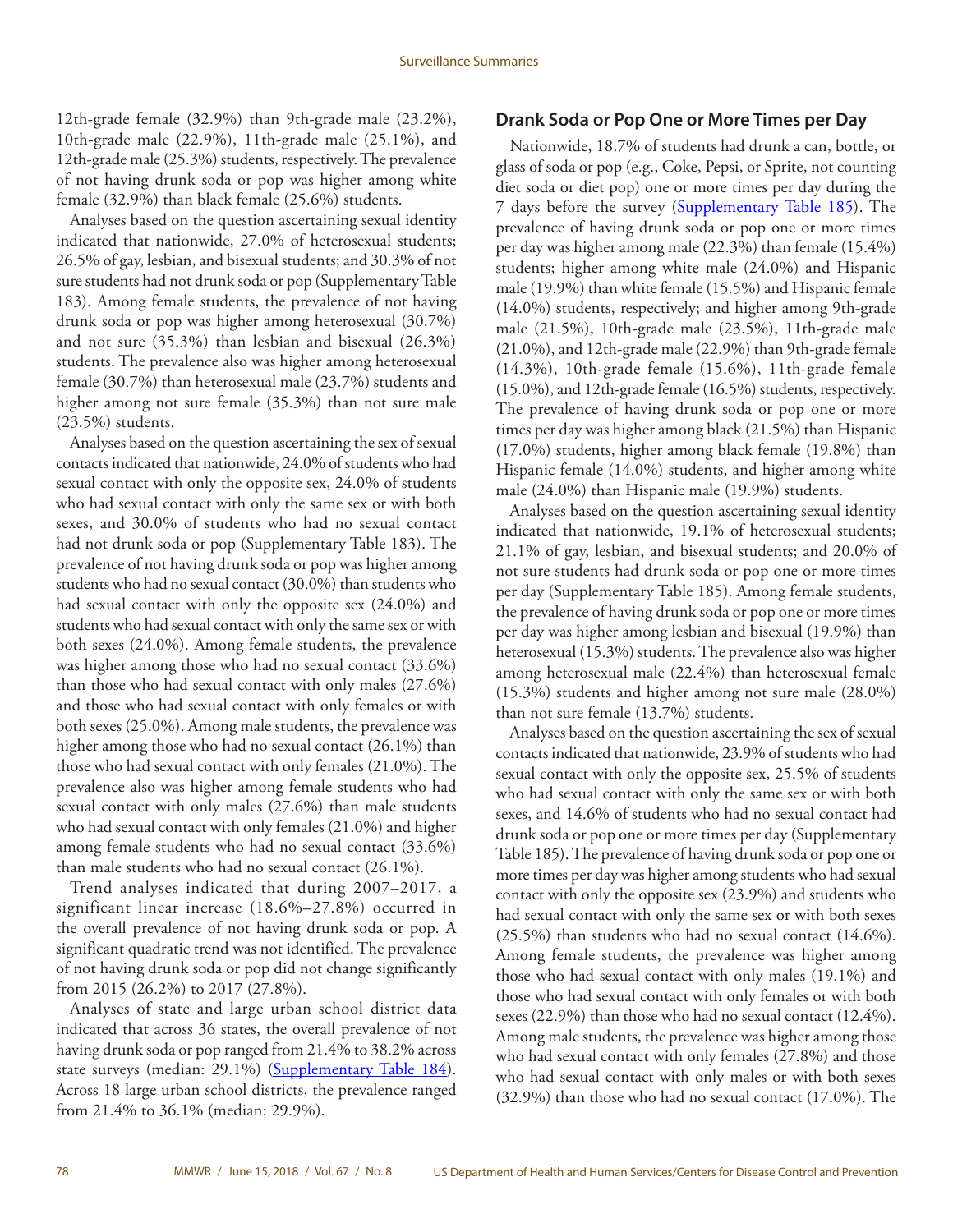prevalence also was higher among male students who had sexual contact with only females (27.8%) than female students who had sexual contact with only males (19.1%) and higher among male students who had no sexual contact (17.0%) than female students who had no sexual contact (12.4%).

Trend analyses indicated that during 2007–2017, a significant linear decrease (33.8%–18.7%) occurred in the overall prevalence of having drunk soda or pop one or more times per day. A significant quadratic trend was not identified. The prevalence of having drunk soda or pop one or more times per day did not change significantly from 2015 (20.4%) to 2017 (18.7%).

Analyses of state and large urban school district data indicated that across 36 states, the overall prevalence of having drunk soda or pop one or more times per day ranged from 10.2% to 32.0% across state surveys (median: 16.4%) [\(Supplementary](https://www.cdc.gov/healthyyouth/data/yrbs/2017_tables/dietary_behaviors.htm#t186_down) [Table 186](https://www.cdc.gov/healthyyouth/data/yrbs/2017_tables/dietary_behaviors.htm#t186_down)). Across 18 large urban school districts, the prevalence ranged from 9.4% to 23.4% (median: 15.1%).

## **Drank Soda or Pop Two or More Times per Day**

Nationwide, 12.5% of students had drunk a can, bottle, or glass of soda or pop (e.g., Coke, Pepsi, or Sprite, not counting diet soda or diet pop) two or more times per day during the 7 days before the survey ([Supplementary Table 187\)](https://www.cdc.gov/healthyyouth/data/yrbs/2017_tables/dietary_behaviors.htm#t187_down). The prevalence of having drunk soda or pop two or more times per day was higher among male (15.0%) than female (10.0%) students; higher among white male (16.1%) and Hispanic male (12.8%) than white female (9.4%) and Hispanic female (8.8%) students, respectively; and higher among 9th-grade male (14.2%), 10th-grade male (16.5%), 11th-grade male (13.5%), and 12th-grade male (15.9%) than 9th-grade female (9.6%), 10th-grade female (10.1%), 11th-grade female (9.2%), and 12th-grade female (10.8%) students, respectively. The prevalence of having drunk soda or pop two or more times per day was higher among black (16.6%) than white (12.7%) and Hispanic (10.8%) students, higher among black female (16.2%) than white female (9.4%) and Hispanic female (8.8%) students, and higher among white male (16.1%) and black male (17.0%) than Hispanic male (12.8%) students. The prevalence of having drunk soda or pop two or more times per day was higher among 10th-grade (13.2%) and 12th-grade (13.3%) than 11th-grade (11.3%) students and higher among 10th-grade male (16.5%) than 11th-grade male (13.5%) students.

Analyses based on the question ascertaining sexual identity indicated that nationwide, 12.5% of heterosexual students; 15.8% of gay, lesbian, and bisexual students; and 14.2% of not sure students had drunk soda or pop two or more times per day (Supplementary Table 187). The prevalence of having drunk soda or pop two or more times per day was higher among

gay, lesbian, and bisexual (15.8%) than heterosexual (12.5%) students. Among female students, the prevalence was higher among lesbian and bisexual (15.3%) than heterosexual (9.6%) and not sure (7.3%) students. The prevalence also was higher among heterosexual male (15.0%) than heterosexual female (9.6%) students and higher among not sure male (23.3%) than not sure female (7.3%) students.

Analyses based on the question ascertaining the sex of sexual contacts indicated that nationwide, 15.8% of students who had sexual contact with only the opposite sex, 19.5% of students who had sexual contact with only the same sex or with both sexes, and 9.2% of students who had no sexual contact had drunk soda or pop two or more times per day (Supplementary Table 187). The prevalence of having drunk soda or pop two or more times per day was higher among students who had sexual contact with only the opposite sex (15.8%) and students who had sexual contact with only the same sex or with both sexes (19.5%) than students who had no sexual contact (9.2%) and higher among students who had sexual contact with only the same sex or with both sexes (19.5%) than students who had sexual contact with only the opposite sex (15.8%). Among female students, the prevalence was higher among those who had sexual contact with only males (11.5%) and those who had sexual contact with only females or with both sexes (18.4%) than those who had no sexual contact (7.9%) and higher among those who had sexual contact with only females or with both sexes (18.4%) than those who had sexual contact with only males (11.5%). Among male students, the prevalence was higher among those who had sexual contact with only females (19.4%) and those who had sexual contact with only males or with both sexes (22.4%) than those who had no sexual contact (10.5%). The prevalence also was higher among male students who had sexual contact with only females (19.4%) than female students who had sexual contact with only males (11.5%) and higher among male students who had no sexual contact (10.5%) than female students who had no sexual contact (7.9%).

Trend analyses indicated that during 2007–2017, a significant linear decrease (24.4%–12.5%) occurred in the overall prevalence of having drunk soda or pop two or more times per day. A significant quadratic trend was not identified. The prevalence of having drunk soda or pop two or more times per day did not change significantly from 2015 (13.0%) to 2017 (12.5%).

Analyses of state and large urban school district data indicated that across 36 states, the overall prevalence of having drunk soda or pop two or more times per day ranged from 5.9% to 21.1% across state surveys (median: 9.7%) ([Supplementary](https://www.cdc.gov/healthyyouth/data/yrbs/2017_tables/dietary_behaviors.htm#t188_down)  [Table 188](https://www.cdc.gov/healthyyouth/data/yrbs/2017_tables/dietary_behaviors.htm#t188_down)). Across 18 large urban school districts, the prevalence ranged from 4.8% to 16.6% (median: 9.7%).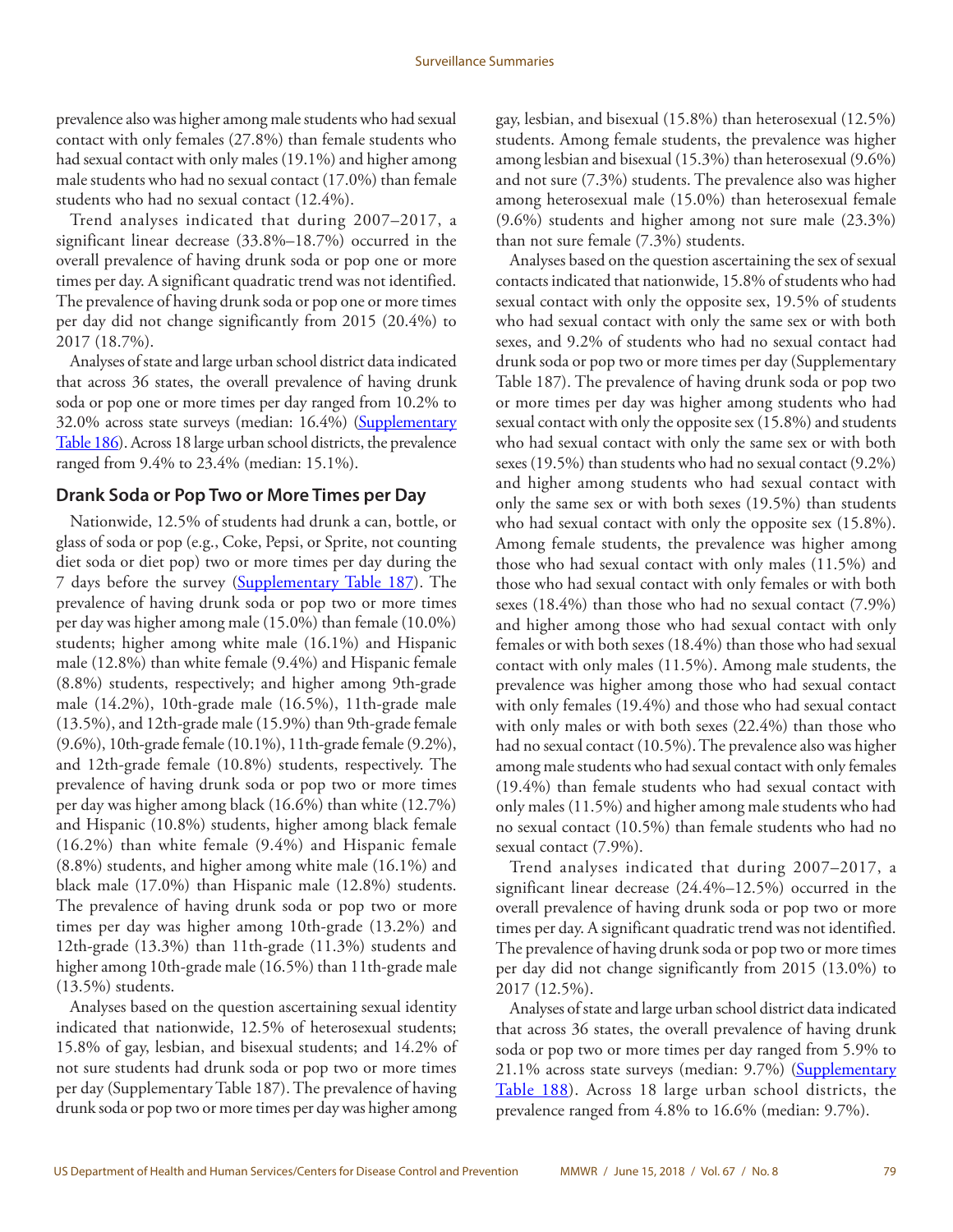## **Drank Soda or Pop Three or More Times per Day**

Nationwide, 7.1% of students had drunk a can, bottle, or glass of soda or pop (e.g., Coke, Pepsi, or Sprite, not counting diet soda or diet pop) three or more times per day during the 7 days before the survey ([Supplementary Table 189\)](https://www.cdc.gov/healthyyouth/data/yrbs/2017_tables/dietary_behaviors.htm#t189_down). The prevalence of having drunk soda or pop three or more times per day was higher among male (8.7%) than female (5.5%) students; higher among white male (9.3%) and Hispanic male (7.3%) than white female (5.4%) and Hispanic female (4.2%) students, respectively; and higher among 9th-grade male (8.2%), 10th-grade male (9.6%), and 11th-grade male (7.5%) than 9th-grade female (5.3%), 10th-grade female (5.2%), and 11th-grade female (5.4%) students, respectively. The prevalence of having drunk soda or pop three or more times per day was higher among black (9.9%) than white (7.3%) and Hispanic (5.8%) students, higher among black female (8.8%) than white female (5.4%) and Hispanic female (4.2%) students, and higher among black male (11.1%) than Hispanic male (7.3%) students.

Analyses based on the question ascertaining sexual identity indicated that nationwide, 7.1% of heterosexual students; 8.3% of gay, lesbian, and bisexual students; and 9.7% of not sure students had drunk soda or pop three or more times per day (Supplementary Table 189). Among female students, the prevalence of having drunk soda or pop three or more times per day was higher among lesbian and bisexual (8.2%) than heterosexual (5.3%) students. The prevalence also was higher among heterosexual male (8.7%) than heterosexual female (5.3%) students and higher among not sure male (15.1%) than not sure female (5.2%) students.

Analyses based on the question ascertaining the sex of sexual contacts indicated that nationwide, 9.3% of students who had sexual contact with only the opposite sex, 11.9% of students who had sexual contact with only the same sex or with both sexes, and 5.0% of students who had no sexual contact had drunk soda or pop three or more times per day (Supplementary Table 189). The prevalence of having drunk soda or pop three or more times per day was higher among students who had sexual contact with only the opposite sex (9.3%) and students who had sexual contact with only the same sex or with both sexes (11.9%) than students who had no sexual contact (5.0%). Among female students, the prevalence was higher among those who had sexual contact with only males (6.3%) and those who had sexual contact with only females or with both sexes (10.9%) than those who had no sexual contact (4.2%) and higher among those who had sexual contact with only females or with both sexes (10.9%) than those who had sexual contact with only males (6.3%). Among male students, the prevalence was higher among those who had sexual contact

with only females (11.8%) and those who had sexual contact with only males or with both sexes (14.6%) than those who had no sexual contact (5.8%). The prevalence also was higher among male students who had sexual contact with only females (11.8%) than female students who had sexual contact with only males (6.3%).

Trend analyses indicated that during 2007–2017, a significant linear decrease (14.4%–7.1%) occurred in the overall prevalence of having drunk soda or pop three or more times per day. A significant quadratic trend was not identified. The prevalence of having drunk soda or pop three or more times per day did not change significantly from 2015 (7.1%) to 2017 (7.1%).

Analyses of state and large urban school district data indicated that across 36 states, the overall prevalence of having drunk soda or pop three or more times per day ranged from 2.5% to 12.0% across state surveys (median: 5.1%) ([Supplementary](https://www.cdc.gov/healthyyouth/data/yrbs/2017_tables/dietary_behaviors.htm#t190_down)  [Table 190](https://www.cdc.gov/healthyyouth/data/yrbs/2017_tables/dietary_behaviors.htm#t190_down)). Across 18 large urban school districts, the prevalence ranged from 2.2% to 10.5% (median: 6.0%).

#### **Did Not Drink a Sports Drink**

Nationwide, 47.7% of students had not drunk a sports drink (e.g., Gatorade or Powerade, not counting low-calorie sports drinks such as Propel or G2) during the 7 days before the survey ([Supplementary Table 191\)](https://www.cdc.gov/healthyyouth/data/yrbs/2017_tables/dietary_behaviors.htm#t191_down). The prevalence of not having drunk a sports drink was higher among female (57.7%) than male (37.3%) students; higher among white female (62.2%), black female (49.5%), and Hispanic female (47.5%) than white male (39.4%), black male (28.9%), and Hispanic male (33.7%) students, respectively; and higher among 9th-grade female (53.9%), 10th-grade female (57.2%), 11th-grade female (58.7%), and 12th-grade female (61.6%) than 9th-grade male (36.0%), 10th-grade male (37.9%), 11th-grade male (36.3%), and 12th-grade male (39.1%) students, respectively. The prevalence of not having drunk a sports drink was higher among white (51.3%) than black (39.4%) and Hispanic (40.4%) students, higher among white female (62.2%) than black female (49.5%) and Hispanic female (47.5%) students, higher among white male (39.4%) and Hispanic male (33.7%) than black male (28.9%) students, and higher among white male (39.4%) than Hispanic male (33.7%) students. The prevalence of not having drunk a sports drink was higher among 12th-grade (50.7%) than 9th-grade (45.0%) students, higher among 11th-grade female (58.7%) and 12th-grade female (61.6%) than 9th-grade female (53.9%) students, and higher among 12th-grade female (61.6%) than 10th-grade female (57.2%) students.

Analyses based on the question ascertaining sexual identity indicated that nationwide, 44.7% of heterosexual students; 59.4% of gay, lesbian, and bisexual students; and 57.5% of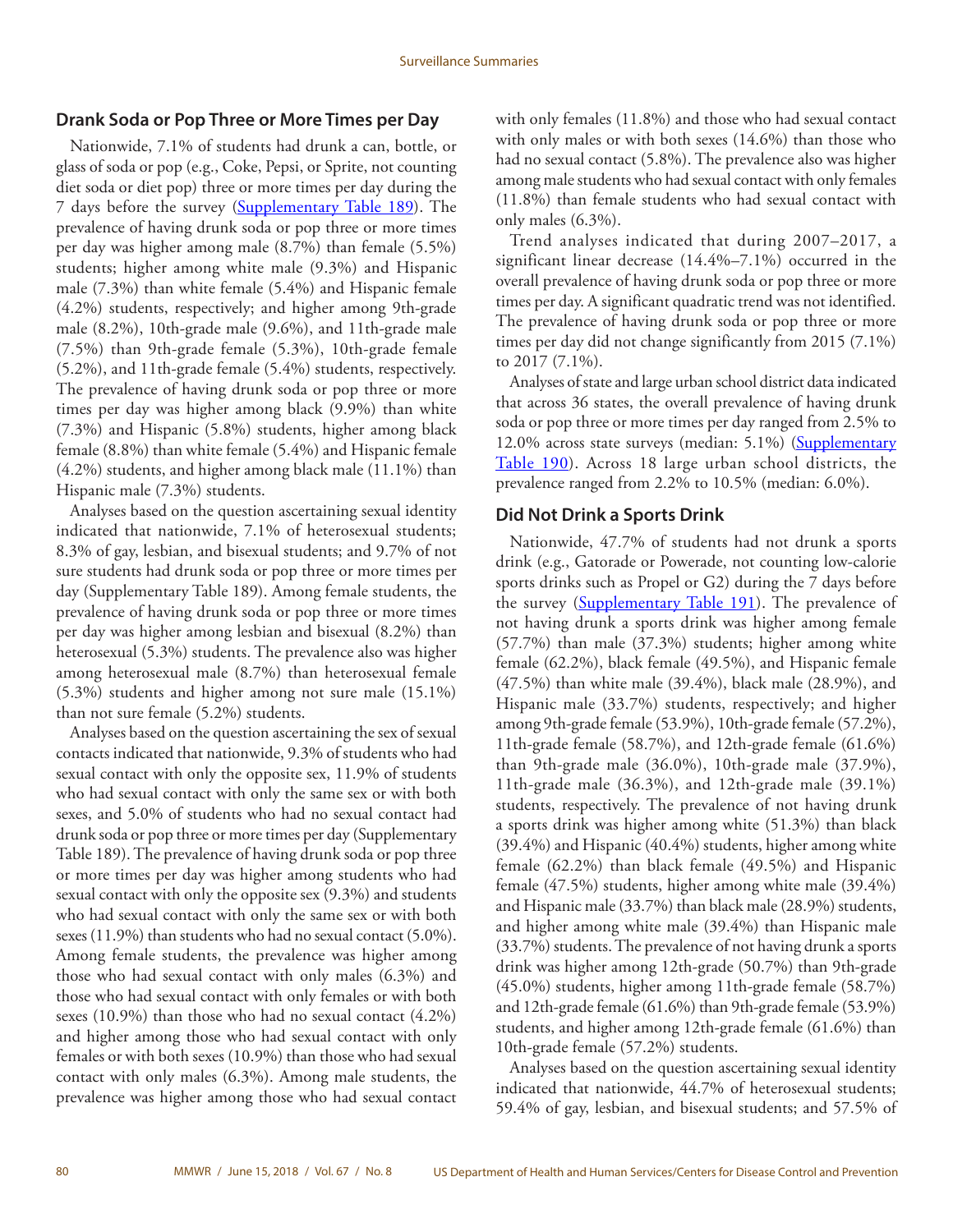not sure students had not drunk a sports drink (Supplementary Table 191). The prevalence of not having drunk a sports drink was higher among gay, lesbian, and bisexual (59.4%) and not sure (57.5%) than heterosexual (44.7%) students. Among female students, the prevalence was higher among not sure (67.6%) than heterosexual (55.2%) students. Among male students, the prevalence was higher among gay and bisexual  $(62.6\%)$  than heterosexual  $(35.6\%)$  and not sure  $(42.3\%)$ students. The prevalence also was higher among heterosexual female (55.2%) than heterosexual male (35.6%) students and higher among not sure female (67.6%) than not sure male (42.3%) students.

Analyses based on the question ascertaining the sex of sexual contacts indicated that nationwide, 38.6% of students who had sexual contact with only the opposite sex, 50.8% of students who had sexual contact with only the same sex or with both sexes, and 54.2% of students who had no sexual contact had not drunk a sports drink (Supplementary Table 191). The prevalence of not having drunk a sports drink was higher among students who had sexual contact with only the same sex or with both sexes (50.8%) and students who had no sexual contact (54.2%) than students who had sexual contact with only the opposite sex (38.6%). Among female students, the prevalence was higher among those who had no sexual contact (61.7%) than those who had sexual contact with only males (51.6%) and those who had sexual contact with only females or with both sexes (52.1%). Among male students, the prevalence was higher among those who had sexual contact with only males or with both sexes (47.0%) and those who had no sexual contact (46.2%) than those who had sexual contact with only females (27.9%). The prevalence also was higher among female students who had sexual contact with only males (51.6%) than male students who had sexual contact with only females (27.9%) and higher among female students who had no sexual contact (61.7%) than male students who had no sexual contact (46.2%).

The question measuring the prevalence of not having drunk a sports drink was used for the first time in the 2015 national YRBS. As a result, long-term temporal trends are not available for this variable. The prevalence of not having drunk a sports drink increased from 2015 (42.4%) to 2017 (47.7%).

The question also was not included in the standard questionnaire used in the state and large urban school district surveys in 2017. As a result, the range and median prevalence estimates across states and large urban school districts for the prevalence of not having drunk a sports drink are not available.

#### **Drank a Sports Drink One or More Times per Day**

Nationwide, 12.4% of students had drunk a can, bottle, or glass of a sports drink (e.g., Gatorade or Powerade, not counting low-calorie sports drinks such as Propel or G2) one or more times per day during the 7 days before the survey [\(Supplementary Table 192](https://www.cdc.gov/healthyyouth/data/yrbs/2017_tables/dietary_behaviors.htm#t192_down)). The prevalence of having drunk a sports drink one or more times per day was higher among male (16.9%) than female (8.2%) students; higher among white male (15.4%), black male (27.6%), and Hispanic male (17.3%) than white female (6.3%), black female (14.8%), and Hispanic female (9.4%) students, respectively; and higher among 9th-grade male (16.7%), 10th-grade male (18.7%), 11th-grade male (14.8%), and 12th-grade male (17.1%) than 9th-grade female (9.5%), 10th-grade female (7.9%), 11th-grade female (7.7%), and 12th-grade female (7.1%) students, respectively. The prevalence of having drunk a sports drink one or more times per day was higher among black (21.1%) and Hispanic (13.5%) than white (10.7%) students, higher among black (21.1%) than Hispanic (13.5%) students, higher among black female (14.8%) and Hispanic female (9.4%) than white female (6.3%) students, higher among black female (14.8%) than Hispanic female (9.4%) students, and higher among black male (27.6%) than white male (15.4%) and Hispanic male (17.3%) students. The prevalence of having drunk a sports drink one or more times per day was higher among 10th-grade male (18.7%) than 11th-grade male (14.8%) students.

Analyses based on the question ascertaining sexual identity indicated that nationwide, 13.2% of heterosexual students; 9.3% of gay, lesbian, and bisexual students; and 11.1% of not sure students had drunk a sports drink one or more times per day (Supplementary Table 192). The prevalence of having drunk a sports drink one or more times per day was higher among heterosexual (13.2%) than gay, lesbian, and bisexual (9.3%) students. Among male students, the prevalence was higher among heterosexual (17.2%) than gay and bisexual (12.0%) students. The prevalence also was higher among heterosexual male (17.2%) than heterosexual female (8.6%) students and higher among not sure male (18.3%) than not sure female (5.9%) students.

Analyses based on the question ascertaining the sex of sexual contacts indicated that nationwide, 16.9% of students who had sexual contact with only the opposite sex, 12.5% of students who had sexual contact with only the same sex or with both sexes, and 8.9% of students who had no sexual contact had drunk a sports drink one or more times per day (Supplementary Table 192). The prevalence of having drunk a sports drink one or more times per day was higher among students who had sexual contact with only the opposite sex (16.9%) than students who had sexual contact with only the same sex or with both sexes (12.5%) and students who had no sexual contact (8.9%). Among female students, the prevalence was higher among those who had sexual contact with only males (10.3%) than those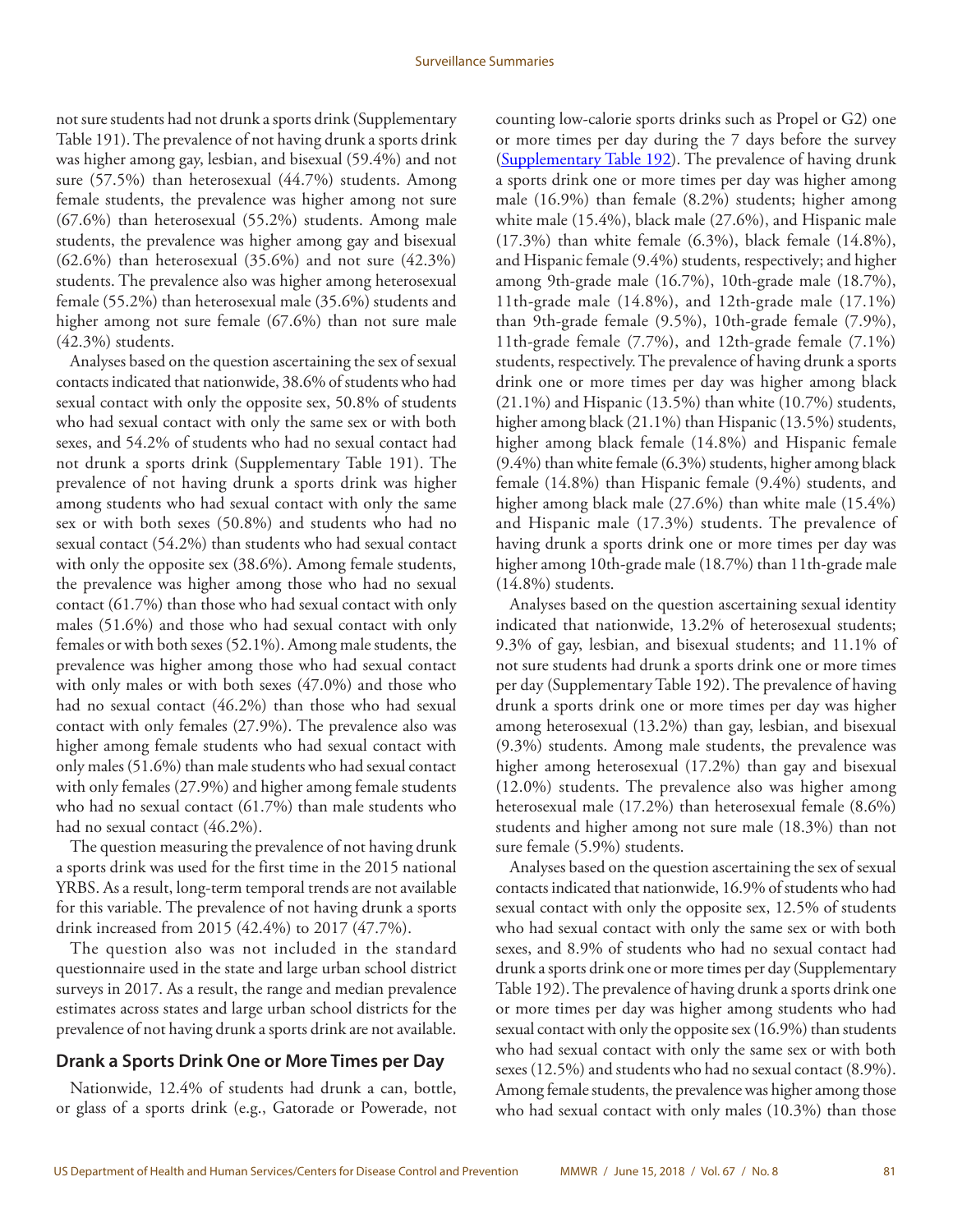who had no sexual contact (6.6%). Among male students, the prevalence was higher among those who had sexual contact with only females (22.3%) and those who had sexual contact with only males or with both sexes (20.9%) than those who had no sexual contact (11.3%). The prevalence also was higher among male students who had sexual contact with only females (22.3%) than female students who had sexual contact with only males (10.3%), higher among male students who had sexual contact with only males or with both sexes (20.9%) than female students who had sexual contact with only females or with both sexes (9.6%), and higher among male students who had no sexual contact (11.3%) than female students who had no sexual contact (6.6%).

The question measuring the prevalence of having drunk a sports drink one or more times per day was used for the first time in the 2015 national YRBS. As a result, longterm temporal trends are not available for this variable. The prevalence of having drunk a sports drink one or more times per day did not change significantly from 2015 (13.8%) to 2017 (12.4%).

The question also was not included in the standard questionnaire used in the state and large urban school district surveys in 2017. As a result, the range and median prevalence estimates across states and large urban school districts for the prevalence of having drunk a sports drink one or more times per day are not available.

#### **Drank a Sports Drink Two or More Times per Day**

Nationwide, 7.6% of students had drunk a can, bottle, or glass of a sports drink (e.g., Gatorade or Powerade, not counting low-calorie sports drinks such as Propel or G2) two or more times per day during the 7 days before the survey ([Supplementary Table 193\)](https://www.cdc.gov/healthyyouth/data/yrbs/2017_tables/dietary_behaviors.htm#t193_down). The prevalence of having drunk a sports drink two or more times per day was higher among male (10.7%) than female (4.5%) students; higher among white male (9.7%), black male (18.9%), and Hispanic male (11.2%) than white female (3.6%), black female (8.5%), and Hispanic female (4.9%) students, respectively; and higher among 9th-grade male (11.0%), 10th-grade male (10.9%), 11th-grade male (9.5%), and 12th-grade male (11.3%) than 9th-grade female (4.9%), 10th-grade female (4.6%), 11th-grade female (4.4%), and 12th-grade female (4.0%) students, respectively. The prevalence of having drunk a sports drink two or more times per day was higher among black (13.6%) and Hispanic (8.2%) than white (6.5%) students, higher among black (13.6%) than Hispanic (8.2%) students, higher among black female (8.5%) than white female (3.6%) and Hispanic female (4.9%) students, and higher among black male (18.9%) than white male (9.7%) and Hispanic male (11.2%) students.

Analyses based on the question ascertaining sexual identity indicated that nationwide, 8.0% of heterosexual students; 6.0% of gay, lesbian, and bisexual students; and 8.0% of not sure students had drunk a sports drink two or more times per day (Supplementary Table 193). The prevalence of having drunk a sports drink two or more times per day was higher among heterosexual (8.0%) than gay, lesbian, and bisexual (6.0%) students. The prevalence also was higher among heterosexual male (10.9%) than heterosexual female (4.6%) students.

Analyses based on the question ascertaining the sex of sexual contacts indicated that nationwide, 10.6% of students who had sexual contact with only the opposite sex, 9.2% of students who had sexual contact with only the same sex or with both sexes, and 4.9% of students who had no sexual contact had drunk a sports drink two or more times per day (Supplementary Table 193). The prevalence of having drunk a sports drink two or more times per day was higher among students who had sexual contact with only the opposite sex (10.6%) and students who had sexual contact with only the same sex or with both sexes (9.2%) than students who had no sexual contact (4.9%). Among female students, the prevalence was higher among those who had sexual contact with only males (6.1%) and those who had sexual contact with only females or with both sexes (7.0%) than those who had no sexual contact (3.1%). Among male students, the prevalence was higher among those who had sexual contact with only females (14.4%) and those who had sexual contact with only males or with both sexes (15.6%) than those who had no sexual contact (6.8%). The prevalence also was higher among male students who had sexual contact with only females (14.4%) than female students who had sexual contact with only males (6.1%), higher among male students who had sexual contact with only males or with both sexes (15.6%) than female students who had sexual contact with only females or with both sexes (7.0%), and higher among male students who had no sexual contact (6.8%) than female students who had no sexual contact (3.1%).

The question measuring the prevalence of having drunk a sports drink two or more times per day was used for the first time in the 2015 national YRBS. As a result, longterm temporal trends are not available for this variable. The prevalence of having drunk a sports drink two or more times per day did not change significantly from 2015 (8.3%) to 2017 (7.6%).

The question also was not included in the standard questionnaire used in the state and large urban school district surveys in 2017. As a result, the range and median prevalence estimates across states and large urban school districts for the prevalence of having drunk a sports drink two or more times per day are not available.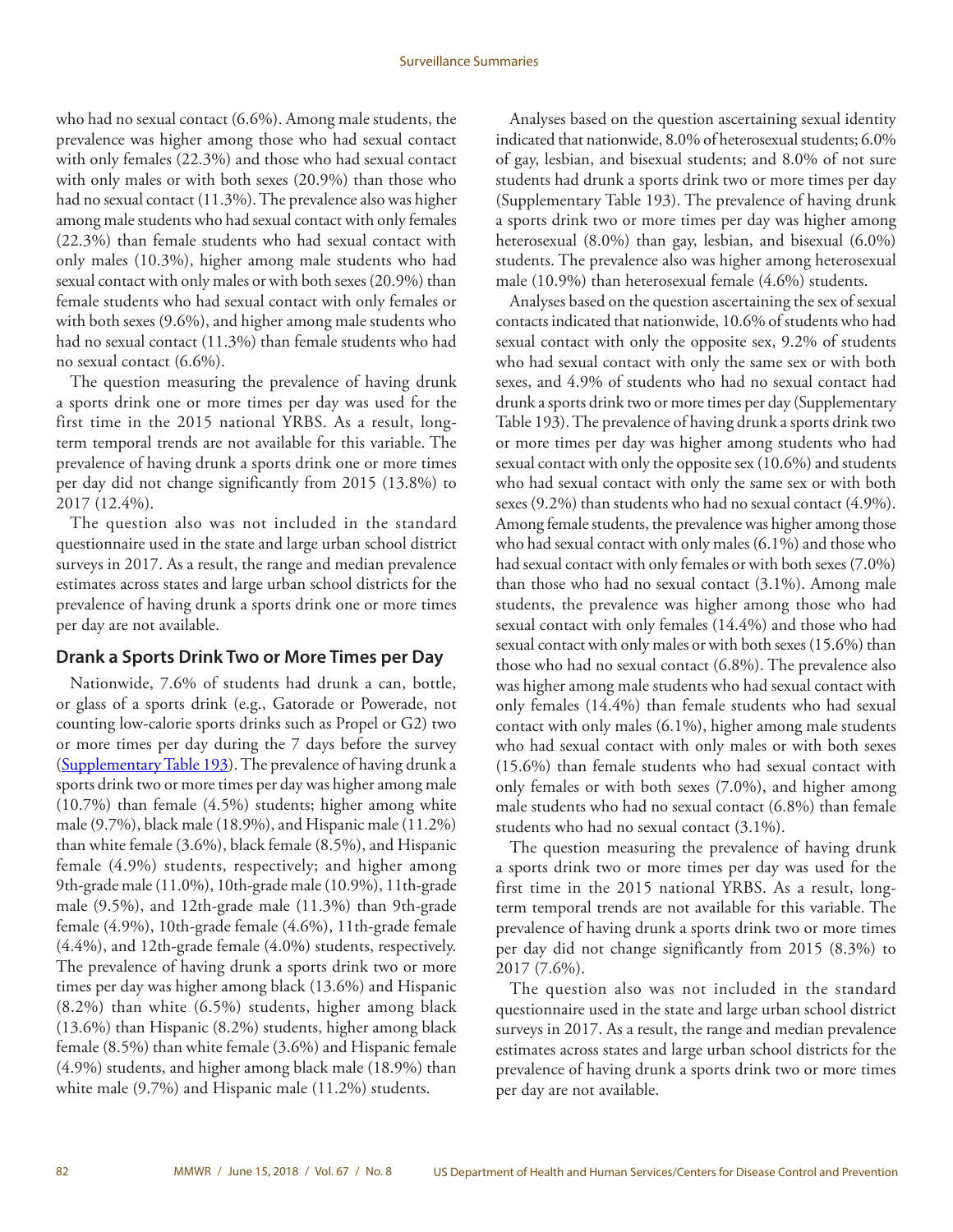#### **Drank a Sports Drink Three or More Times per Day**

Nationwide, 4.2% of students had drunk a can, bottle, or glass of a sports drink (e.g., Gatorade or Powerade, not counting low-calorie sports drinks such as Propel or G2) three or more times per day during the 7 days before the survey ([Supplementary Table 194\)](https://www.cdc.gov/healthyyouth/data/yrbs/2017_tables/dietary_behaviors.htm#t194_down). The prevalence of having drunk a sports drink three or more times per day was higher among male (5.9%) than female (2.5%) students; higher among white male (5.0%), black male (13.4%), and Hispanic male (5.9%) than white female (2.0%), black female (4.6%), and Hispanic female (2.4%) students, respectively; and higher among 9th-grade male (6.3%), 10th-grade male (5.5%), 11th-grade male (4.9%), and 12th-grade male (6.9%) than 9th-grade female (2.5%), 10th-grade female (2.3%), 11th-grade female (2.4%), and 12th-grade female (2.4%) students, respectively. The prevalence of having drunk a sports drink three or more times per day was higher among black (8.9%) than white (3.4%) and Hispanic (4.2%) students, higher among black female (4.6%) than white female (2.0%) and Hispanic female (2.4%) students, and higher among black male (13.4%) than white male (5.0%) and Hispanic male (5.9%) students.

Analyses based on the question ascertaining sexual identity indicated that nationwide, 4.3% of heterosexual students; 3.0% of gay, lesbian, and bisexual students; and 6.4% of not sure students had drunk a sports drink three or more times per day (Supplementary Table 194). Among male students, the prevalence of having drunk a sports drink three or more times per day was higher among not sure (12.2%) than gay and bisexual (4.5%) students. The prevalence also was higher among heterosexual male (5.9%) than heterosexual female (2.5%) students and higher among not sure male (12.2%) than not sure female (2.5%) students.

Analyses based on the question ascertaining the sex of sexual contacts indicated that nationwide, 6.1% of students who had sexual contact with only the opposite sex, 6.2% of students who had sexual contact with only the same sex or with both sexes, and 2.3% of students who had no sexual contact had drunk a sports drink three or more times per day (Supplementary Table 194). The prevalence of having drunk a sports drink three or more times per day was higher among students who had sexual contact with only the opposite sex (6.1%) and students who had sexual contact with only the same sex or with both sexes (6.2%) than students who had no sexual contact (2.3%). Among female students, the prevalence was higher among those who had sexual contact with only males (3.1%) and those who had sexual contact with only females or with both sexes (4.6%) than those who had no sexual contact (1.5%). Among male students, the prevalence was higher among those who had sexual contact with only females (8.5%)

and those who had sexual contact with only males or with both sexes (11.2%) than those who had no sexual contact (3.0%). The prevalence also was higher among male students who had sexual contact with only females (8.5%) than female students who had sexual contact with only males (3.1%) and higher among male students who had no sexual contact (3.0%) than female students who had no sexual contact (1.5%).

The question measuring the prevalence of having drunk a sports drink three or more times per day was used for the first time in the 2015 national YRBS. As a result, longterm temporal trends are not available for this variable. The prevalence of having drunk a sports drink three or more times per day did not change significantly from 2015 (4.8%) to 2017 (4.2%).

The question also was not included in the standard questionnaire used in the state and large urban school district surveys in 2017. As a result, the range and median prevalence estimates across states and large urban school districts for the prevalence of having drunk a sports drink three or more times per day are not available.

#### **Did Not Drink Plain Water**

Nationwide, 3.8% of students had not drunk plain water (counting tap, bottled, and unflavored sparkling water) during the 7 days before the survey ([Supplementary Table 195](https://www.cdc.gov/healthyyouth/data/yrbs/2017_tables/dietary_behaviors.htm#t195_down)). The prevalence of not having drunk plain water was higher among male (5.0%) than female (2.7%) students; higher among white male (4.3%) and Hispanic male (5.5%) than white female (1.9%) and Hispanic female (2.3%) students, respectively; and higher among 9th-grade male (5.8%), 11th-grade male (4.2%), and 12th-grade male (5.5%) than 9th-grade female (2.5%), 11th-grade female (2.1%), and 12th-grade female (2.6%) students, respectively. The prevalence of not having drunk plain water was higher among black (6.7%) than white (3.1%) and Hispanic (4.0%) students, higher among black female (5.5%) than white female (1.9%) and Hispanic female (2.3%) students, and higher among black male (8.0%) than white male (4.3%) students.

Analyses based on the question ascertaining sexual identity indicated that nationwide, 3.8% of heterosexual students; 3.5% of gay, lesbian, and bisexual students; and 6.5% of not sure students had not drunk plain water (Supplementary Table 195). The prevalence of not having drunk plain water was higher among not sure (6.5%) than gay, lesbian, and bisexual (3.5%) students. The prevalence also was higher among heterosexual male (4.9%) than heterosexual female (2.6%) students.

Analyses based on the question ascertaining the sex of sexual contacts indicated that nationwide, 3.7% of students who had sexual contact with only the opposite sex, 3.4% of students who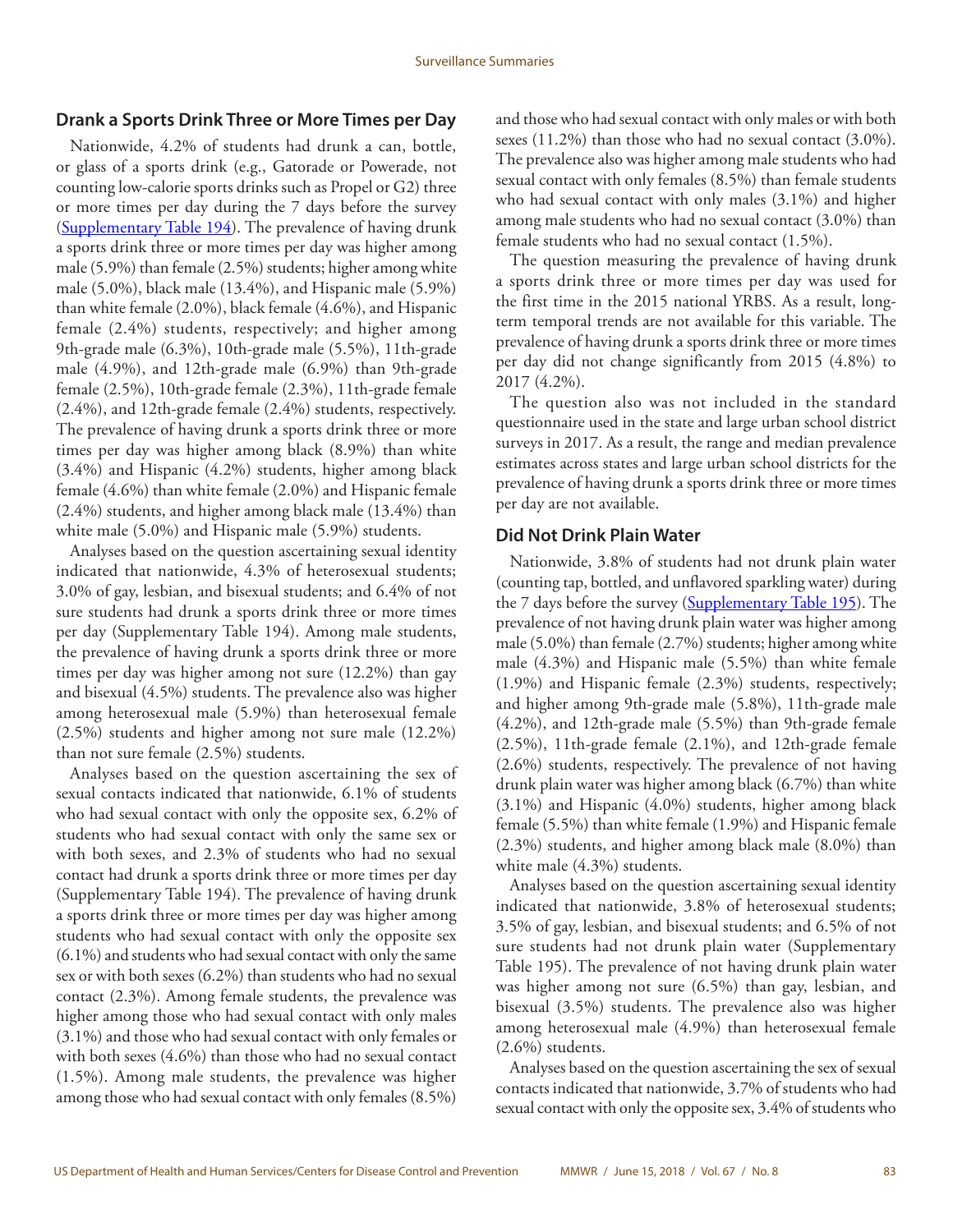had sexual contact with only the same sex or with both sexes, and 3.4% of students who had no sexual contact had not drunk plain water (Supplementary Table 195). The prevalence of not having drunk plain water was higher among male students who had sexual contact with only females (4.7%) than female students who had sexual contact with only males (2.5%) and higher among male students who had no sexual contact (4.4%) than female students who had no sexual contact (2.4%).

The question measuring the prevalence of not having drunk plain water was used for the first time in the 2015 national YRBS. As a result, long-term temporal trends are not available for this variable. The prevalence of not having drunk water did not change significantly from 2015 (3.5%) to 2017 (3.8%).

The question also was not included in the standard questionnaire used in the state and large urban school district surveys in 2017. As a result, the range and median prevalence estimates across states and large urban school districts for the prevalence of not having drunk plain water are not available.

#### **Drank Plain Water One or More Times per Day**

Nationwide, 75.4% of students had drunk a bottle or glass of plain water (counting tap, bottled, and unflavored sparkling water) one or more times per day during the 7 days before the survey [\(Supplementary Table 196](https://www.cdc.gov/healthyyouth/data/yrbs/2017_tables/dietary_behaviors.htm#t196_down)). The prevalence of having drunk plain water one or more times per day was higher among white (77.8%) and Hispanic (73.4%) than black (67.6%) students, higher among white (77.8%) than Hispanic (73.4%) students, higher among white female (78.5%) than black female (67.6%) and Hispanic female (72.4%) students, and higher among white male (77.3%) and Hispanic male (74.4%) than black male (67.5%) students. The prevalence of having drunk plain water one or more times per day was higher among 11th-grade (76.8%) and 12th-grade (76.8%) than 9th-grade (73.2%) students and higher among 10th-grade male (76.1%), 11th-grade male (77.7%), and 12th-grade male (76.3%) than 9th-grade male (71.9%) students.

Analyses based on the question ascertaining sexual identity indicated that nationwide, 75.3% of heterosexual students; 73.3% of gay, lesbian, and bisexual students; and 70.2% of not sure students had drunk plain water one or more times per day (Supplementary Table 196). The prevalence of having drunk plain water one or more times per day was higher among heterosexual (75.3%) than not sure (70.2%) students. Analyses based on the question ascertaining the sex of sexual contacts indicated that nationwide, 75.1% of students who had sexual contact with only the opposite sex, 74.0% of students who had sexual contact with only the same sex or with both sexes, and 76.0% of students who had no sexual contact had drunk plain water one or more times per day (Supplementary Table 196).

The question measuring the prevalence of having drunk plain water one or more times per day was used for the first time in the 2015 national YRBS. As a result, long-term temporal trends are not available for this variable. The prevalence of having drunk plain water one or more times per day did not change significantly from 2015 (73.6%) to 2017 (75.4%).

The question also was not included in the standard questionnaire used in the state and large urban school district surveys in 2017. As a result, the range and median prevalence estimates across states and large urban school districts for the prevalence of having drunk plain water one or more times per day are not available.

#### **Drank Plain Water Two or More Times per Day**

Nationwide, 66.8% of students had drunk a bottle or glass of plain water (counting tap, bottled, and unflavored sparkling water) two or more times per day during the 7 days before the survey ([Supplementary Table 197\)](https://www.cdc.gov/healthyyouth/data/yrbs/2017_tables/dietary_behaviors.htm#t197_down). The prevalence of having drunk plain water two or more times per day was higher among Hispanic male (67.7%) than Hispanic female (64.1%) students. The prevalence of having drunk plain water two or more times per day was higher among white (68.0%) and Hispanic (66.0%) than black (61.1%) students, higher among white female (68.0%) than black female (61.6%) students, and higher among white male (68.1%) and Hispanic male (67.7%) than black male (60.6%) students. The prevalence of having drunk plain water two or more times per day was higher among 11th-grade (68.3%) and 12th-grade (68.9%) than 9th-grade (63.9%) students and higher among 10th-grade male (68.6%), 11th-grade male (69.2%), and 12th-grade male (69.7%) than 9th-grade male (62.8%) students.

Analyses based on the question ascertaining sexual identity indicated that nationwide, 66.8% of heterosexual students; 64.4% of gay, lesbian, and bisexual students; and 63.0% of not sure students had drunk plain water two or more times per day (Supplementary Table 197). Analyses based on the question ascertaining the sex of sexual contacts indicated that nationwide, 66.9% of students who had sexual contact with only the opposite sex, 65.7% of students who had sexual contact with only the same sex or with both sexes, and 67.0% of students who had no sexual contact had drunk plain water two or more times per day (Supplementary Table 197).

The question measuring the prevalence of having drunk plain water two or more times per day was used for the first time in the 2015 national YRBS. As a result, long-term temporal trends are not available for this variable. The prevalence of having drunk plain water two or more times per day did not change significantly from 2015 (64.3%) to 2017 (66.8%).

The question also was not included in the standard questionnaire used in the state and large urban school district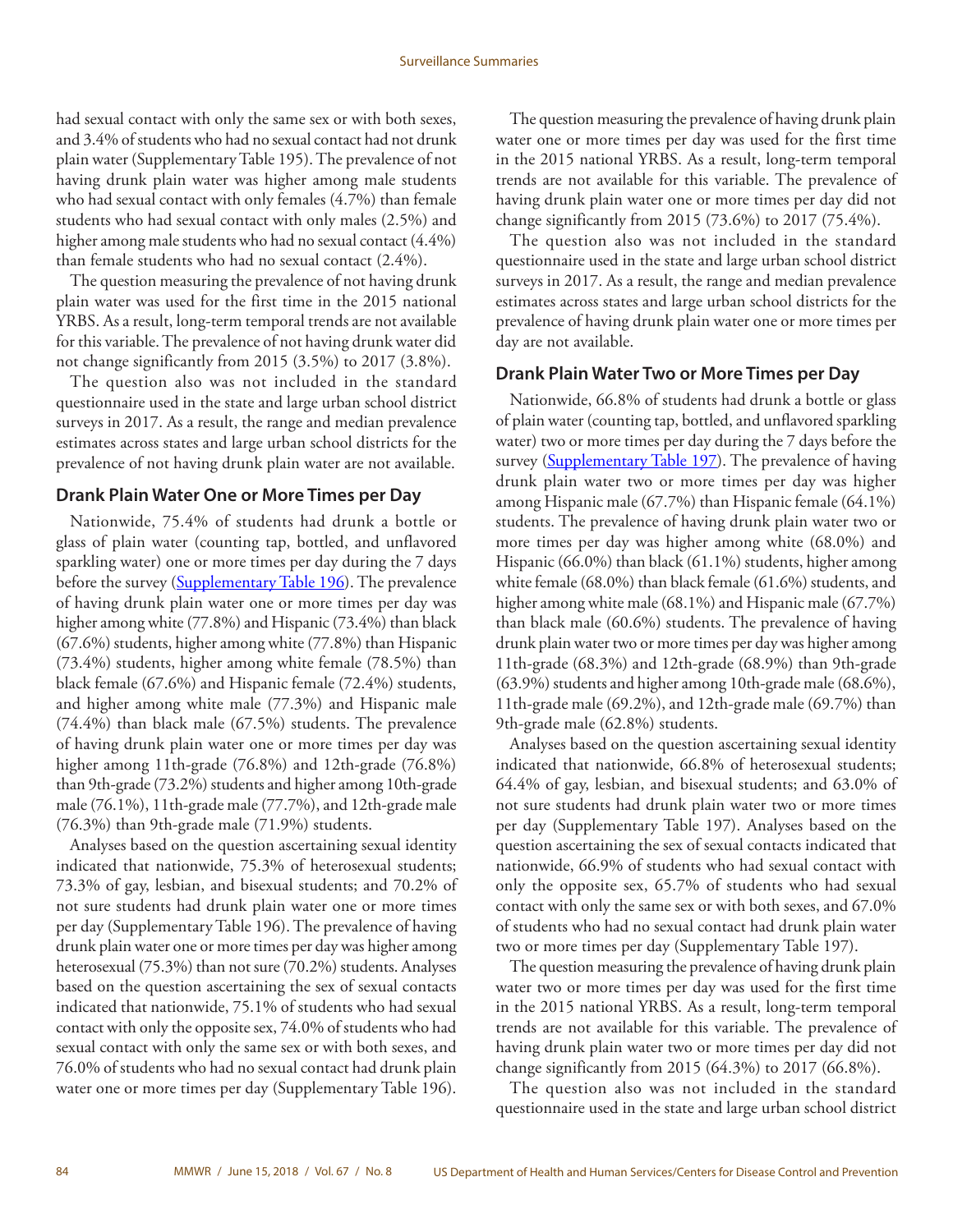surveys in 2017. As a result, the range and median prevalence estimates across states and large urban school districts for the prevalence of having drunk plain water two or more times per day are not available.

#### **Drank Plain Water Three or More Times per Day**

Nationwide, 51.3% of students had drunk a bottle or glass of plain water (counting tap, bottled, and unflavored sparkling water) three or more times per day during the 7 days before the survey [\(Supplementary Table 198](https://www.cdc.gov/healthyyouth/data/yrbs/2017_tables/dietary_behaviors.htm#t198_down)). The prevalence of having drunk plain water three or more times per day was higher among Hispanic (52.5%) than black (47.3%) students and higher among Hispanic male (54.6%) than black male (47.1%) students. The prevalence of having drunk plain water three or more times per day was higher among 12th-grade male (54.1%) than 9th-grade male (48.7%) students.

Analyses based on the question ascertaining sexual identity indicated that nationwide, 51.5% of heterosexual students; 47.3% of gay, lesbian, and bisexual students; and 49.2% of not sure students had drunk plain water three or more times per day (Supplementary Table 198). The prevalence of having drunk plain water three or more times per day was higher among heterosexual (51.5%) than gay, lesbian, and bisexual (47.3%) students. Among male students, the prevalence was higher among heterosexual (52.0%) than gay and bisexual (42.3%) students.

Analyses based on the question ascertaining the sex of sexual contacts indicated that nationwide, 51.8% of students who had sexual contact with only the opposite sex, 48.9% of students who had sexual contact with only the same sex or with both sexes, and 51.2% of students who had no sexual contact had drunk plain water three or more times per day (Supplementary Table 198). Among male students, the prevalence of having drunk plain water three or more times per day was higher among those who had sexual contact with only females (52.9%) than those who had sexual contact with only males or with both sexes (42.0%).

The question measuring the prevalence of having drunk plain water three or more times per day was used for the first time in the 2015 national YRBS. As a result, long-term temporal trends are not available for this variable. The prevalence of having drunk plain water three or more times per day did not change significantly from 2015 (49.5%) to 2017 (51.3%).

The question also was not included in the standard questionnaire used in the state and large urban school district surveys in 2017. As a result, the range and median prevalence estimates across states and large urban school districts for the prevalence of having drunk plain water three or more times per day are not available.

#### **Did Not Eat Breakfast**

Nationwide, 14.1% of students had not eaten breakfast during the 7 days before the survey ([Supplementary Table 199\)](https://www.cdc.gov/healthyyouth/data/yrbs/2017_tables/dietary_behaviors.htm#t199_down). The prevalence of having not eaten breakfast was higher among 10th-grade female (15.4%) than 10th-grade male (12.0%) students. The prevalence of having not eaten breakfast was higher among Hispanic (16.0%) than white (12.8%) students and higher among Hispanic male (16.4%) than white male (12.4%) students. The prevalence of having not eaten breakfast was higher among 12th-grade male (16.4%) than 9th-grade male (12.9%), 10th-grade male (12.0%), and 11th-grade male (12.9%) students.

Analyses based on the question ascertaining sexual identity indicated that nationwide, 13.9% of heterosexual students; 18.1% of gay, lesbian, and bisexual students; and 16.0% of not sure students had not eaten breakfast (Supplementary Table 199). The prevalence of having not eaten breakfast was higher among gay, lesbian, and bisexual (18.1%) than heterosexual (13.9%) students. Among female students, the prevalence was higher among lesbian and bisexual (18.9%) than heterosexual (14.0%) students.

Analyses based on the question ascertaining the sex of sexual contacts indicated that nationwide, 15.0% of students who had sexual contact with only the opposite sex, 19.5% of students who had sexual contact with only the same sex or with both sexes, and 12.4% of students who had no sexual contact had not eaten breakfast (Supplementary Table 199). The prevalence of having not eaten breakfast was higher among students who had sexual contact with only the opposite sex (15.0%) and students who had sexual contact with only the same sex or with both sexes (19.5%) than students who had no sexual contact (12.4%) and higher among students who had sexual contact with only the same sex or with both sexes (19.5%) than students who had sexual contact with only the opposite sex (15.0%). Among female students, the prevalence was higher among those who had sexual contact with only males (16.0%) and those who had sexual contact with only females or with both sexes (19.5%) than those who had no sexual contact (12.6%). Among male students, the prevalence was higher among those who had sexual contact with only males or with both sexes (19.7%) than those who had sexual contact with only females (14.1%) and those who had no sexual contact (12.2%).

Trend analyses did not identify a significant linear trend in the overall prevalence of having not eaten breakfast during 2011–2017 (13.1%–14.1%). Not enough data points were available to identify a quadratic trend. The prevalence of having not eaten breakfast did not change significantly from 2015 (13.8%) to 2017 (14.1%).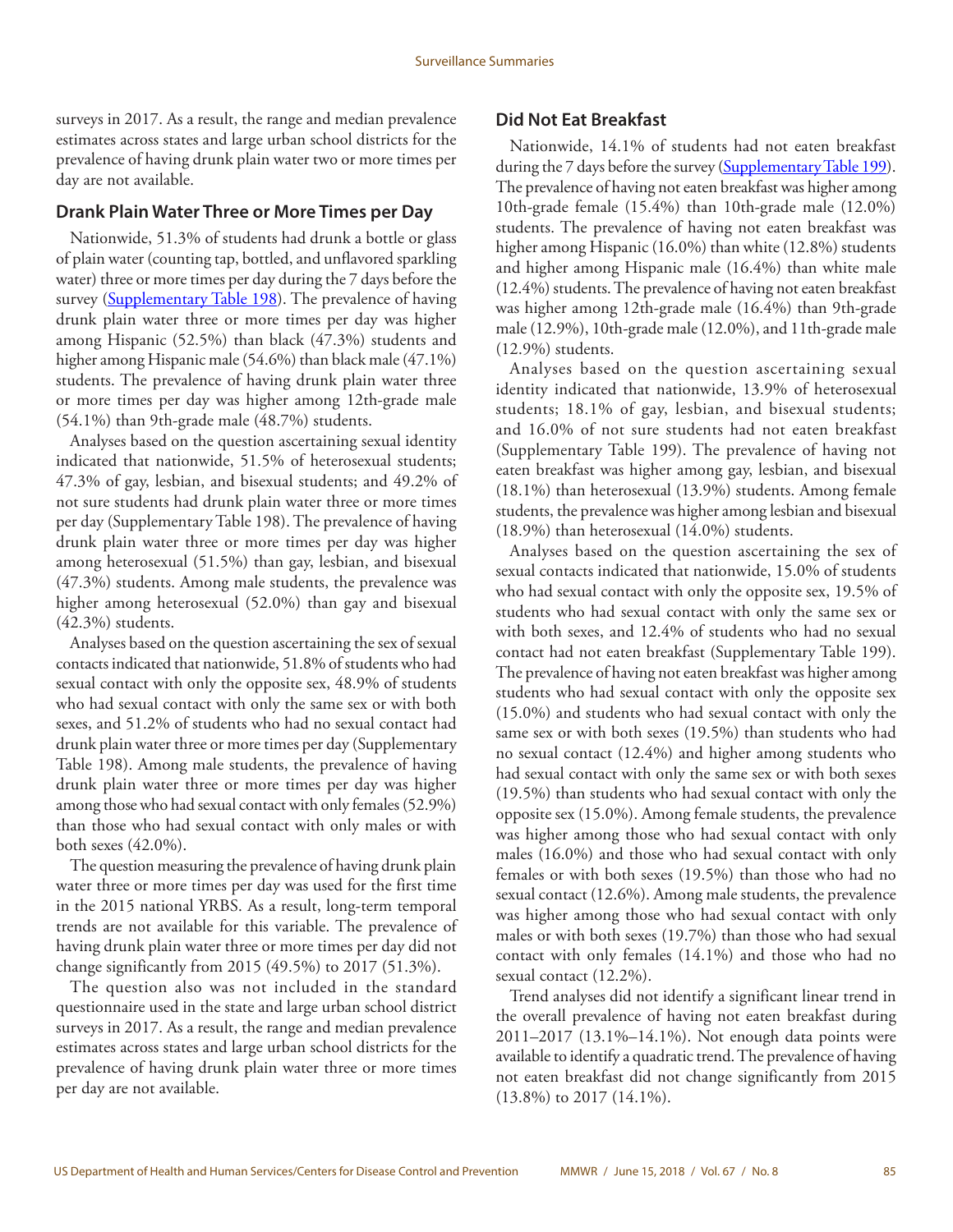Analyses of state and large urban school district data indicated that across 33 states, the overall prevalence of having not eaten breakfast ranged from 10.5% to 24.5% across state surveys (median: 14.6%) [\(Supplementary Table 200](https://www.cdc.gov/healthyyouth/data/yrbs/2017_tables/dietary_behaviors.htm#t200_down)). Across 20 large urban school districts, the prevalence ranged from 12.2% to 22.0% (median: 17.7%).

#### **Ate Breakfast on All 7 Days**

Nationwide, 35.3% of students had eaten breakfast on all 7 days during the 7 days before the survey [\(Supplementary](https://www.cdc.gov/healthyyouth/data/yrbs/2017_tables/dietary_behaviors.htm#t201_down) [Table 201](https://www.cdc.gov/healthyyouth/data/yrbs/2017_tables/dietary_behaviors.htm#t201_down)). The prevalence of having eaten breakfast on all 7 days was higher among male (39.9%) than female (31.0%) students; higher among white male (43.4%) and black male (35.1%) than white female (33.2%) and black female (22.7%) students, respectively; and higher among 9th-grade male (43.8%), 10th-grade male (44.1%), 11th-grade male (36.4%), and 12th-grade male (34.3%) than 9th-grade female (32.8%), 10th-grade female (31.2%), 11th-grade female (29.5%), and 12th-grade female (30.2%) students, respectively. The prevalence of having eaten breakfast on all 7 days was higher among white (38.1%) than black (28.7%) and Hispanic (31.7%) students, higher among white female (33.2%) and Hispanic female (29.8%) than black female (22.7%) students, and higher among white male (43.4%) than black male (35.1%) and Hispanic male (33.6%) students. The prevalence of having eaten breakfast on all 7 days was higher among 9th-grade (38.1%) and 10th-grade (37.5%) than 11th-grade (32.8%) and 12th-grade (32.1%) students and higher among 9th-grade male (43.8%) and 10th-grade male (44.1%) than 11th-grade male (36.4%) and 12th-grade male (34.3%) students.

Analyses based on the question ascertaining sexual identity indicated that nationwide, 36.6% of heterosexual students; 24.6% of gay, lesbian, and bisexual students; and 33.8% of not sure students had eaten breakfast on all 7 days (Supplementary Table 201). The prevalence of having eaten breakfast on all 7 days was higher among heterosexual (36.6%) and not sure (33.8%) than gay, lesbian, and bisexual (24.6%) students. Among female students, the prevalence was higher among heterosexual (32.1%) and not sure (33.1%) than lesbian and bisexual (23.4%) students. Among male students, the prevalence was higher among heterosexual (40.7%) than gay and bisexual (28.9%) students. The prevalence also was higher among heterosexual male (40.7%) than heterosexual female (32.1%) students.

Analyses based on the question ascertaining the sex of sexual contacts indicated that nationwide, 31.5% of students who had sexual contact with only the opposite sex, 22.1% of students who had sexual contact with only the same sex or with both sexes, and 41.3% of students who had no sexual contact had eaten breakfast on all 7 days (Supplementary Table 201). The prevalence of having eaten breakfast on all 7 days was higher among students who had no sexual contact (41.3%) than students who had sexual contact with only the opposite sex (31.5%) and students who had sexual contact with only the same sex or with both sexes (22.1%) and higher among students who had sexual contact with only the opposite sex (31.5%) than students who had sexual contact with only the same sex or with both sexes (22.1%). Among female students, the prevalence was higher among those who had no sexual contact (36.5%) than those who had sexual contact with only males (26.3%) and those who had sexual contact with only females or with both sexes (21.3%). Among male students, the prevalence was higher among those who had no sexual contact (46.5%) than those who had sexual contact with only females (35.7%) and those who had sexual contact with only males or with both sexes (24.6%) and higher among those who had sexual contact with only females (35.7%) than those who had sexual contact with only males or with both sexes (24.6%). The prevalence also was higher among male students who had sexual contact with only females (35.7%) than female students who had sexual contact with only males (26.3%) and higher among male students who had no sexual contact (46.5%) than female students who had no sexual contact (36.5%).

Trend analyses did not identify a significant linear trend in the overall prevalence of having eaten breakfast on all 7 days during 2011–2017 (37.7%–35.3%). Not enough data points were available to identify a quadratic trend. The prevalence of having eaten breakfast on all 7 days did not change significantly from 2015 (36.3%) to 2017 (35.3%).

Analyses of state and large urban school district data indicated that across 33 states, the overall prevalence of having eaten breakfast on all 7 days ranged from 20.9% to 39.7% across state surveys (median: 34.6%) [\(Supplementary Table 202\)](https://www.cdc.gov/healthyyouth/data/yrbs/2017_tables/dietary_behaviors.htm#t202_down). Across 20 large urban school districts, the prevalence ranged from 16.3% to 40.3% (median: 27.8%).

### **Physical Activity**

# **Were Not Physically Active for a Total of at Least 60 Minutes on at Least 1 Day**

Nationwide, 15.4% of students had not been physically active for a total of at least 60 minutes on at least 1 day during the 7 days before the survey (adding up time spent in any kind of physical activity that increased their heart rate and made them breathe hard some of the time) ([Supplementary Table 203\)](https://www.cdc.gov/healthyyouth/data/yrbs/2017_tables/physical_activity.htm#t203_down). The prevalence of not having been physically active for a total of at least 60 minutes on at least 1 day was higher among female (19.5%) than male (11.0%) students; higher among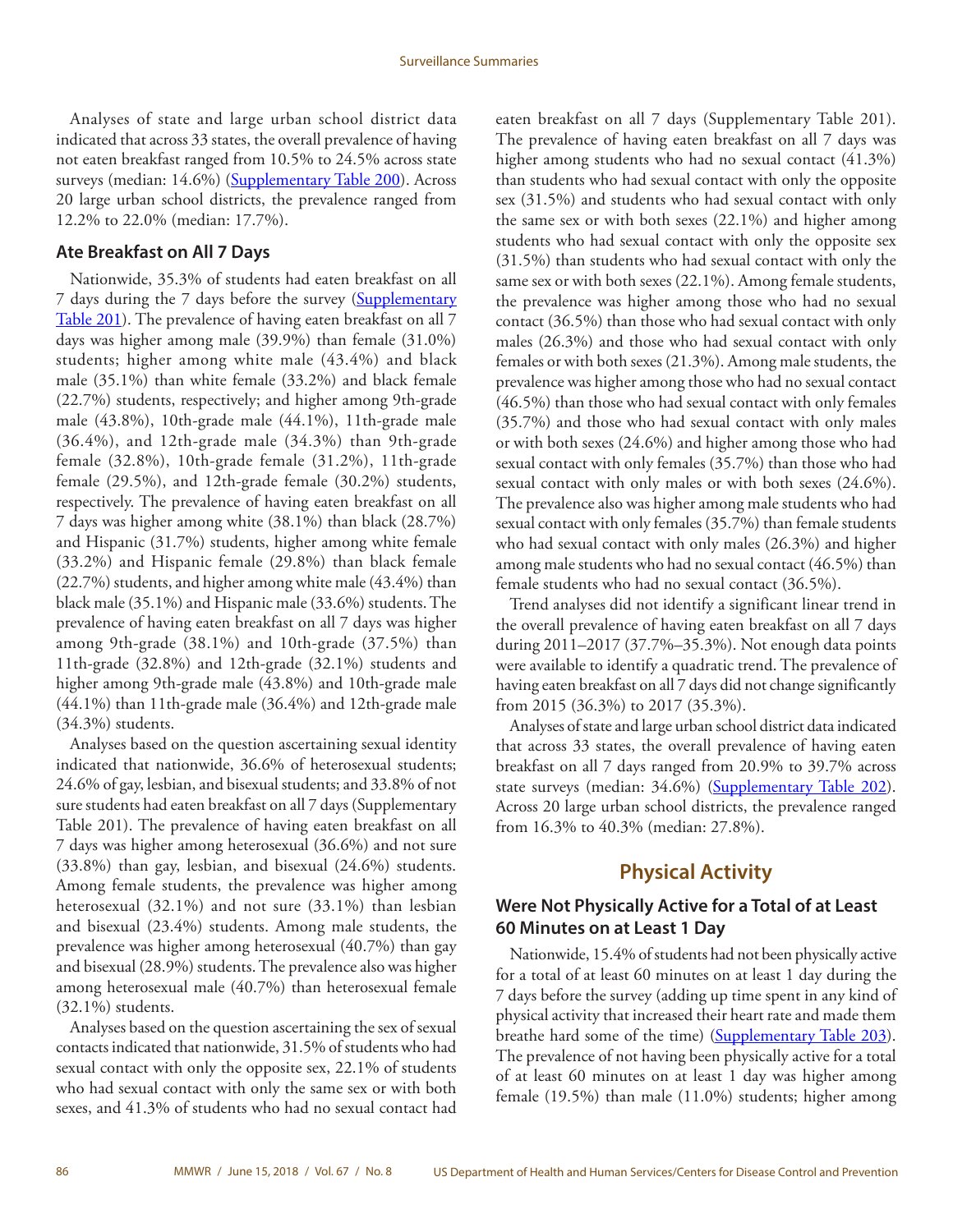white female (16.7%), black female (26.6%), and Hispanic female (20.0%) than white male (10.2%), black male (12.7%), and Hispanic male (12.3%) students, respectively; and higher among 9th-grade female (12.9%), 10th-grade female (19.1%), 11th-grade female (23.0%), and 12th-grade female (23.7%) than 9th-grade male (8.1%), 10th-grade male (10.7%), 11th-grade male (12.3%), and 12th-grade male (13.5%) students, respectively. The prevalence of not having been physically active for a total of at least 60 minutes on at least 1 day was higher among black (19.8%) than white (13.6%) students and higher among black female (26.6%) than white female (16.7%) students. The prevalence of not having been physically active for a total of at least 60 minutes on at least 1 day was higher among 10th-grade (14.9%), 11th-grade (17.7%), and 12th-grade (18.7%) than 9th-grade (10.5%) students; higher among 12th-grade (18.7%) than 10th-grade (14.9%) students; higher among 10th-grade female (19.1%), 11th-grade female (23.0%), and 12th-grade female (23.7%) than 9th-grade female (12.9%) students; higher among 10th-grade male (10.7%), 11th-grade male (12.3%), and 12th-grade male (13.5%) than 9th-grade male (8.1%) students; and higher among 12th-grade male (13.5%) than 10th-grade male (10.7%) students.

Analyses based on the question ascertaining sexual identity indicated that nationwide, 13.9% of heterosexual students; 20.8% of gay, lesbian, and bisexual students; and 23.1% of not sure students had not been physically active for a total of at least 60 minutes on at least 1 day (Supplementary Table 203). The prevalence of not having been physically active for a total of at least 60 minutes on at least 1 day was higher among gay, lesbian, and bisexual (20.8%) and not sure (23.1%) than heterosexual (13.9%) students. Among female students, the prevalence was higher among lesbian and bisexual (21.5%) than heterosexual (18.1%) students. Among male students, the prevalence was higher among gay and bisexual (19.4%) and not sure (25.6%) than heterosexual (10.1%) students. The prevalence also was higher among heterosexual female (18.1%) than heterosexual male (10.1%) students.

Analyses based on the question ascertaining the sex of sexual contacts indicated that nationwide, 13.1% of students who had sexual contact with only the opposite sex, 20.9% of students who had sexual contact with only the same sex or with both sexes, and 14.4% of students who had no sexual contact had not been physically active for a total of at least 60 minutes on at least 1 day (Supplementary Table 203). The prevalence of not having been physically active for a total of at least 60 minutes on at least 1 day was higher among students who had sexual contact with only the same sex or with both sexes (20.9%) than students who had sexual contact with only the opposite sex (13.1%) and students who had no sexual contact (14.4%).

Among female students, the prevalence was higher among those who had sexual contact with only females or with both sexes (22.3%) than those who had no sexual contact (16.8%). Among male students, the prevalence was higher among those who had sexual contact with only males or with both sexes (16.7%) and those who had no sexual contact (11.8%) than those who had sexual contact with only females (8.8%). The prevalence also was higher among female students who had sexual contact with only males (18.4%) than male students who had sexual contact with only females (8.8%) and higher among female students who had no sexual contact (16.8%) than male students who had no sexual contact (11.8%).

Trend analyses did not identify a significant linear trend in the overall prevalence of not having been physically active for a total of at least 60 minutes on at least 1 day during 2011–2017 (13.8%–15.4%). Not enough data points were available to identify a quadratic trend. The prevalence of not having been physically active for a total of at least 60 minutes on at least 1 day did not change significantly from 2015 (14.3%) to 2017  $(15.4\%)$ .

Analyses of state and large urban school district data indicated that across 39 states, the overall prevalence of not having been physically active for a total of at least 60 minutes on at least 1 day ranged from 11.1% to 28.2% across state surveys (median: 15.9%) ([Supplementary Table 204\)](https://www.cdc.gov/healthyyouth/data/yrbs/2017_tables/physical_activity.htm#t204_down). Across 21 large urban school districts, the prevalence ranged from 14.2% to 29.8% (median: 22.8%).

# **Were Physically Active for a Total of at Least 60 Minutes per Day on 5 or More Days**

Nationwide, 46.5% of students had been physically active for a total of at least 60 minutes per day on 5 or more days during the 7 days before the survey (adding up time spent in any kind of physical activity that increased their heart rate and made them breathe hard some of the time) ([Supplementary](https://www.cdc.gov/healthyyouth/data/yrbs/2017_tables/physical_activity.htm#t205_down) [Table 205\)](https://www.cdc.gov/healthyyouth/data/yrbs/2017_tables/physical_activity.htm#t205_down). The prevalence of having been physically active for a total of at least 60 minutes per day on 5 or more days was higher among male (56.9%) than female (36.8%) students; higher among white male (59.4%), black male (54.5%), and Hispanic male (52.6%) than white female (38.8%), black female (29.9%), and Hispanic female (36.9%) students, respectively; and higher among 9th-grade male (63.1%), 10th-grade male (56.4%), 11th-grade male (56.3%), and 12th-grade male (51.2%) than 9th-grade female (45.3%), 10th-grade female (34.2%), 11th-grade female (34.6%), and 12th-grade female (32.2%) students, respectively. The prevalence of having been physically active for a total of at least 60 minutes per day on 5 or more days was higher among white (48.7%) than black (42.0%) students, higher among white female (38.8%) and Hispanic female (36.9%) than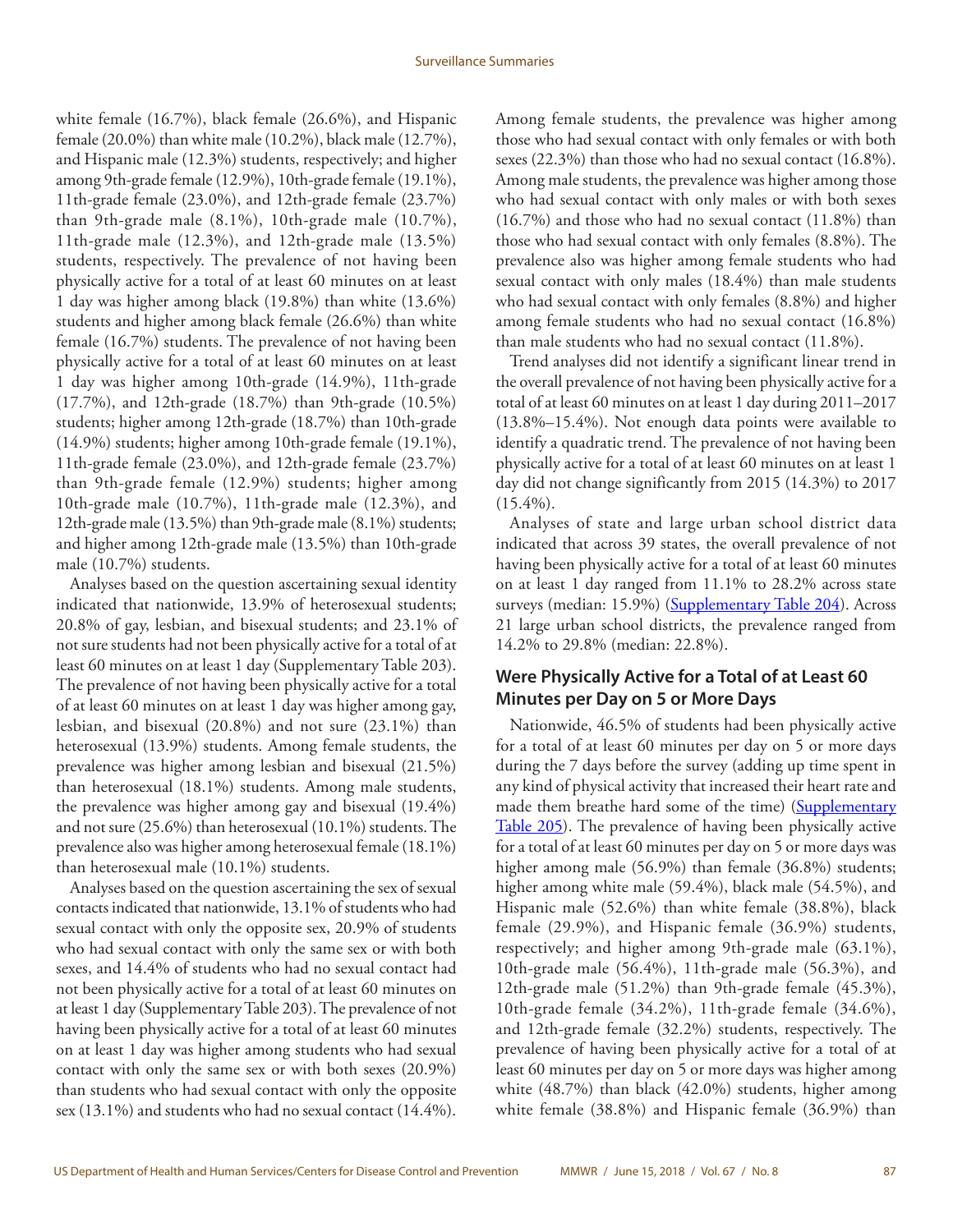black female (29.9%) students, and higher among white male (59.4%) than Hispanic male (52.6%) students. The prevalence of having been physically active for a total of at least 60 minutes per day on 5 or more days was higher among 9th-grade (54.1%) than 10th-grade (45.0%), 11th-grade (45.1%), and 12th-grade (41.4%) students; higher among 10th-grade (45.0%) and 11th-grade (45.1%) than 12th-grade (41.4%) students; higher among 9th-grade female (45.3%) than 10th-grade female (34.2%), 11th-grade female (34.6%), and 12th-grade female (32.2%) students; higher among 9th-grade male (63.1%) than 10th-grade male (56.4%), 11th-grade male (56.3%), and 12th-grade male (51.2%) students; and higher among 10th-grade male (56.4%) and 11th-grade male (56.3%) than 12th-grade male (51.2%) students.

Analyses based on the question ascertaining sexual identity indicated that nationwide, 49.6% of heterosexual students; 32.2% of gay, lesbian, and bisexual students; and 34.2% of not sure students had been physically active for a total of at least 60 minutes per day on 5 or more days (Supplementary Table 205). The prevalence of having been physically active for a total of at least 60 minutes per day on 5 or more days was higher among heterosexual (49.6%) than gay, lesbian, and bisexual (32.2%) and not sure (34.2%) students. Among female students, the prevalence was higher among heterosexual (39.4%) than lesbian and bisexual (31.5%) students. Among male students, the prevalence was higher among heterosexual (58.7%) than gay and bisexual (33.6%) and not sure (35.5%) students. The prevalence also was higher among heterosexual male (58.7%) than heterosexual female (39.4%) students.

Analyses based on the question ascertaining the sex of sexual contacts indicated that nationwide, 52.7% of students who had sexual contact with only the opposite sex, 34.8% of students who had sexual contact with only the same sex or with both sexes, and 46.2% of students who had no sexual contact had been physically active for a total of at least 60 minutes per day on 5 or more days (Supplementary Table 205). The prevalence of having been physically active for a total of at least 60 minutes per day on 5 or more days was higher among students who had sexual contact with only the opposite sex (52.7%) and students who had no sexual contact (46.2%) than students who had sexual contact with only the same sex or with both sexes (34.8%) and higher among students who had sexual contact with only the opposite sex (52.7%) than students who had no sexual contact (46.2%). Among female students, the prevalence was higher among those who had sexual contact with only males (39.3%) and those who had no sexual contact (39.7%) than those who had sexual contact with only females or with both sexes (32.5%). Among male students, the prevalence was higher among those who had sexual contact with only females (63.8%) and those who had no sexual contact (53.2%) than

those who had sexual contact with only males or with both sexes (41.5%) and higher among those who had sexual contact with only females (63.8%) than those who had no sexual contact (53.2%). The prevalence also was higher among male students who had sexual contact with only females (63.8%) than female students who had sexual contact with only males (39.3%) and higher among male students who had no sexual contact (53.2%) than female students who had no sexual contact (39.7%).

Trend analyses did not identify a significant linear trend in the overall prevalence of having been physically active for a total of at least 60 minutes per day on 5 or more days during 2011–2017 (49.5%–46.5%). Not enough data points were available to identify a quadratic trend. The prevalence of having been physically active for a total of at least 60 minutes per day on 5 or more days did not change significantly from 2015 (48.6%) to 2017 (46.5%).

Analyses of state and large urban school district data indicated that across 39 states, the overall prevalence of having been physically active for a total of at least 60 minutes per day on 5 or more days ranged from 35.1% to 53.4% across state surveys (median: 45.6%) ([Supplementary Table 206\)](https://www.cdc.gov/healthyyouth/data/yrbs/2017_tables/physical_activity.htm#t206_down). Across 21 large urban school districts, the prevalence ranged from 25.5% to 48.5% (median: 33.6%).

## **Were Physically Active for a Total of at Least 60 Minutes per Day on All 7 Days**

Nationwide, 26.1% of students had been physically active for a total of at least 60 minutes per day on all 7 days during the 7 days before the survey (calculated by adding up time spent in any kind of physical activity that increased their heart rate and made them breathe hard some of the time) [\(Supplementary](https://www.cdc.gov/healthyyouth/data/yrbs/2017_tables/physical_activity.htm#t207_down)  [Table 207\)](https://www.cdc.gov/healthyyouth/data/yrbs/2017_tables/physical_activity.htm#t207_down). The prevalence of having been physically active for a total of at least 60 minutes per day on all 7 days was higher among male (35.3%) than female (17.5%) students; higher among white male (36.7%), black male (33.7%), and Hispanic male (33.3%) than white female (18.4%), black female (15.5%), and Hispanic female (18.1%) students, respectively; and higher among 9th-grade male (39.7%), 10th-grade male (36.7%), 11th-grade male (34.5%), and 12th-grade male (29.8%) than 9th-grade female (22.0%), 10th-grade female (15.2%), 11th-grade female (15.9%), and 12th-grade female (16.4%) students, respectively. The prevalence of having been physically active for a total of at least 60 minutes per day on all 7 days was higher among 9th-grade (30.6%) than 10th-grade (25.6%), 11th-grade (24.9%), and 12th-grade (22.9%) students; higher among 10th-grade (25.6%) than 12th-grade (22.9%) students; higher among 9th-grade female (22.0%) than 10th-grade female (15.2%), 11th-grade female (15.9%), and 12th-grade female (16.4%) students; higher among 9th-grade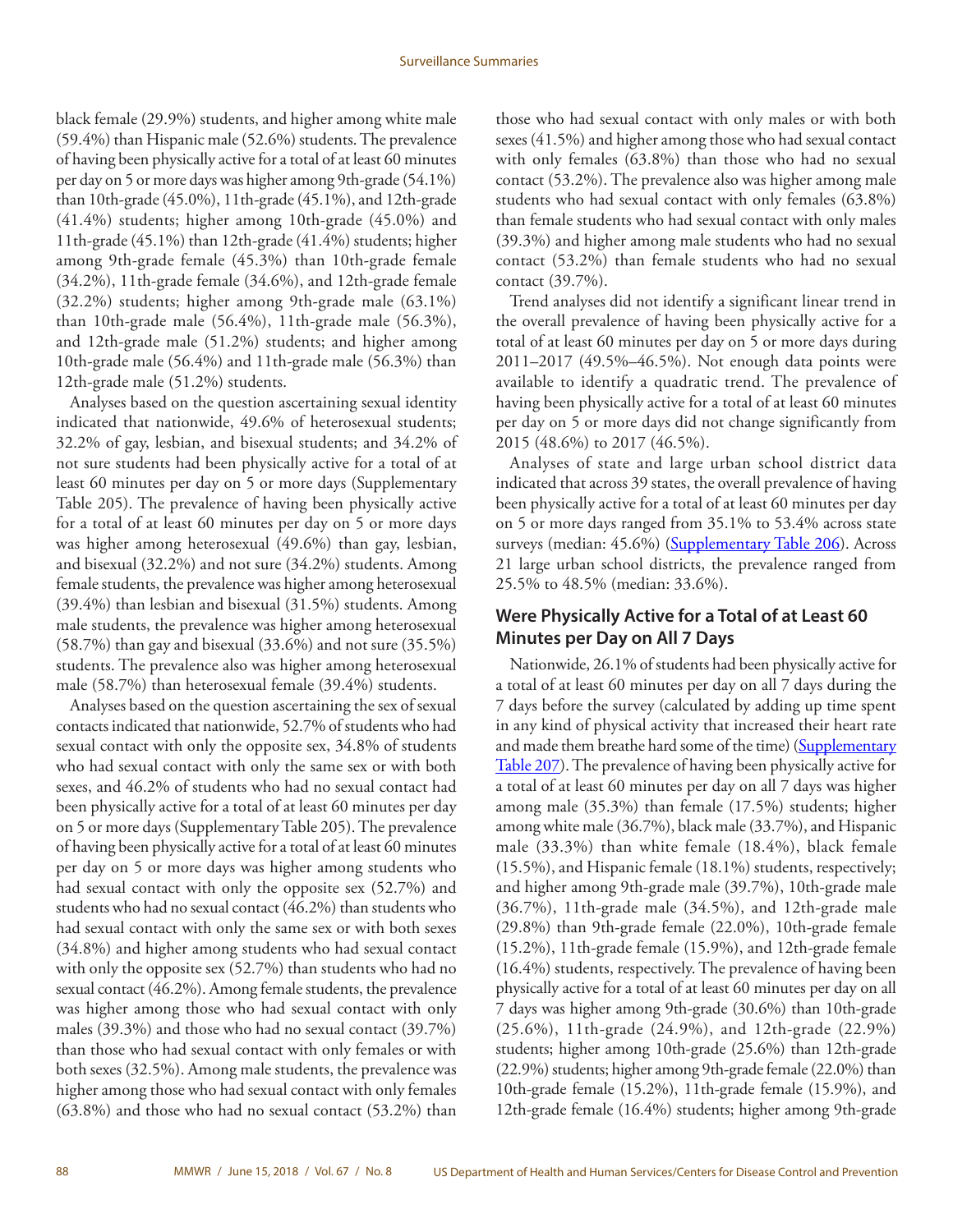male (39.7%) and 10th-grade male (36.7%) than 12th-grade male (29.8%) students; and higher among 9th-grade male (39.7%) than 11th-grade male (34.5%) students.

Analyses based on the question ascertaining sexual identity indicated that nationwide, 28.5% of heterosexual students; 14.7% of gay, lesbian, and bisexual students; and 19.0% of not sure students had been physically active for a total of at least 60 minutes per day on all 7 days (Supplementary Table 207). The prevalence of having been physically active for a total of at least 60 minutes per day on all 7 days was higher among heterosexual (28.5%) than gay, lesbian, and bisexual (14.7%) and not sure (19.0%) students. Among female students, the prevalence was higher among heterosexual (19.0%) than lesbian and bisexual (14.3%) students. Among male students, the prevalence was higher among heterosexual (37.0%) than gay and bisexual (15.0%) and not sure (24.1%) students. The prevalence also was higher among heterosexual male (37.0%) than heterosexual female (19.0%) students and higher among not sure male (24.1%) than not sure female (16.1%) students.

Analyses based on the question ascertaining the sex of sexual contacts indicated that nationwide, 31.6% of students who had sexual contact with only the opposite sex, 16.2% of students who had sexual contact with only the same sex or with both sexes, and 24.9% of students who had no sexual contact had been physically active for a total of at least 60 minutes per day on all 7 days (Supplementary Table 207). The prevalence of having been physically active for a total of at least 60 minutes per day on all 7 days was higher among students who had sexual contact with only the opposite sex (31.6%) than students who had sexual contact with only the same sex or with both sexes (16.2%) and students who had no sexual contact (24.9%) and higher among students who had no sexual contact (24.9%) than students who had sexual contact with only the same sex or with both sexes (16.2%). Among male students, the prevalence was higher among those who had sexual contact with only females (41.9%) than those who had sexual contact with only males or with both sexes (19.5%) and those who had no sexual contact (31.6%) and higher among those who had no sexual contact (31.6%) than those who had sexual contact with only males or with both sexes (19.5%). The prevalence also was higher among male students who had sexual contact with only females (41.9%) than female students who had sexual contact with only males (19.2%) and higher among male students who had no sexual contact (31.6%) than female students who had no sexual contact (18.7%).

Trend analyses did not identify a significant linear trend in the overall prevalence of having been physically active for a total of at least 60 minutes per day on all 7 days during 2011–2017 (28.7%–26.1%). Not enough data points were available to identify a quadratic trend. The prevalence of having been physically active for a total of at least 60 minutes per day on all 7 days did not change significantly from 2015 (27.1%) to 2017 (26.1%).

Analyses of state and large urban school district data indicated that across 39 states, the overall prevalence of having been physically active for a total of at least 60 minutes per day on all 7 days ranged from 17.9% to 30.8% across state surveys (median: 23.4%) ([Supplementary Table 208\)](https://www.cdc.gov/healthyyouth/data/yrbs/2017_tables/physical_activity.htm#t208_down). Across 21 large urban school districts, the prevalence ranged from 13.4% to 24.0% (median: 18.0%).

# **Did Exercises to Strengthen or Tone Muscles on 3 or More Days**

Nationwide, 51.1% of students had done exercises to strengthen or tone their muscles (e.g., push-ups, sit-ups, or weightlifting) on 3 or more days during the 7 days before the survey ([Supplementary Table 209\)](https://www.cdc.gov/healthyyouth/data/yrbs/2017_tables/physical_activity.htm#t209_down). The prevalence of having done exercises to strengthen or tone their muscles on 3 or more days was higher among male (62.1%) than female (40.8%) students; higher among white male (61.2%), black male (65.9%), and Hispanic male (60.9%) than white female (41.2%), black female (36.2%), and Hispanic female (43.1%) students, respectively; and higher among 9th-grade male (66.4%), 10th-grade male (63.8%), 11th-grade male (60.2%), and 12th-grade male (56.6%) than 9th-grade female (49.3%), 10th-grade female (39.8%), 11th-grade female (36.8%), and 12th-grade female (36.1%) students, respectively. The prevalence of having done exercises to strengthen or tone their muscles on 3 or more days was higher among Hispanic female (43.1%) than black female (36.2%) students and higher among black male (65.9%) than white male (61.2%) students. The prevalence of having done exercises to strengthen or tone their muscles on 3 or more days was higher among 9th-grade (57.6%) than 10th-grade (51.5%), 11th-grade (48.2%), and 12th-grade (46.0%) students; higher among 9th-grade female (49.3%) than 10th-grade female (39.8%), 11th-grade female (36.8%), and 12th-grade female (36.1%) students; higher among 9th-grade male (66.4%) and 10th-grade male (63.8%) than 12th-grade male (56.6%) students; and higher among 9th-grade male (66.4%) than 11th-grade male (60.2%) students.

Analyses based on the question ascertaining sexual identity indicated that nationwide, 54.1% of heterosexual students; 36.4% of gay, lesbian, and bisexual students; and 39.4% of not sure students had done exercises to strengthen or tone their muscles on 3 or more days (Supplementary Table 209). The prevalence of having done exercises to strengthen or tone their muscles on 3 or more days was higher among heterosexual (54.1%) than gay, lesbian, and bisexual (36.4%) and not sure (39.4%) students. Among female students, the prevalence was higher among heterosexual (43.7%) than lesbian and bisexual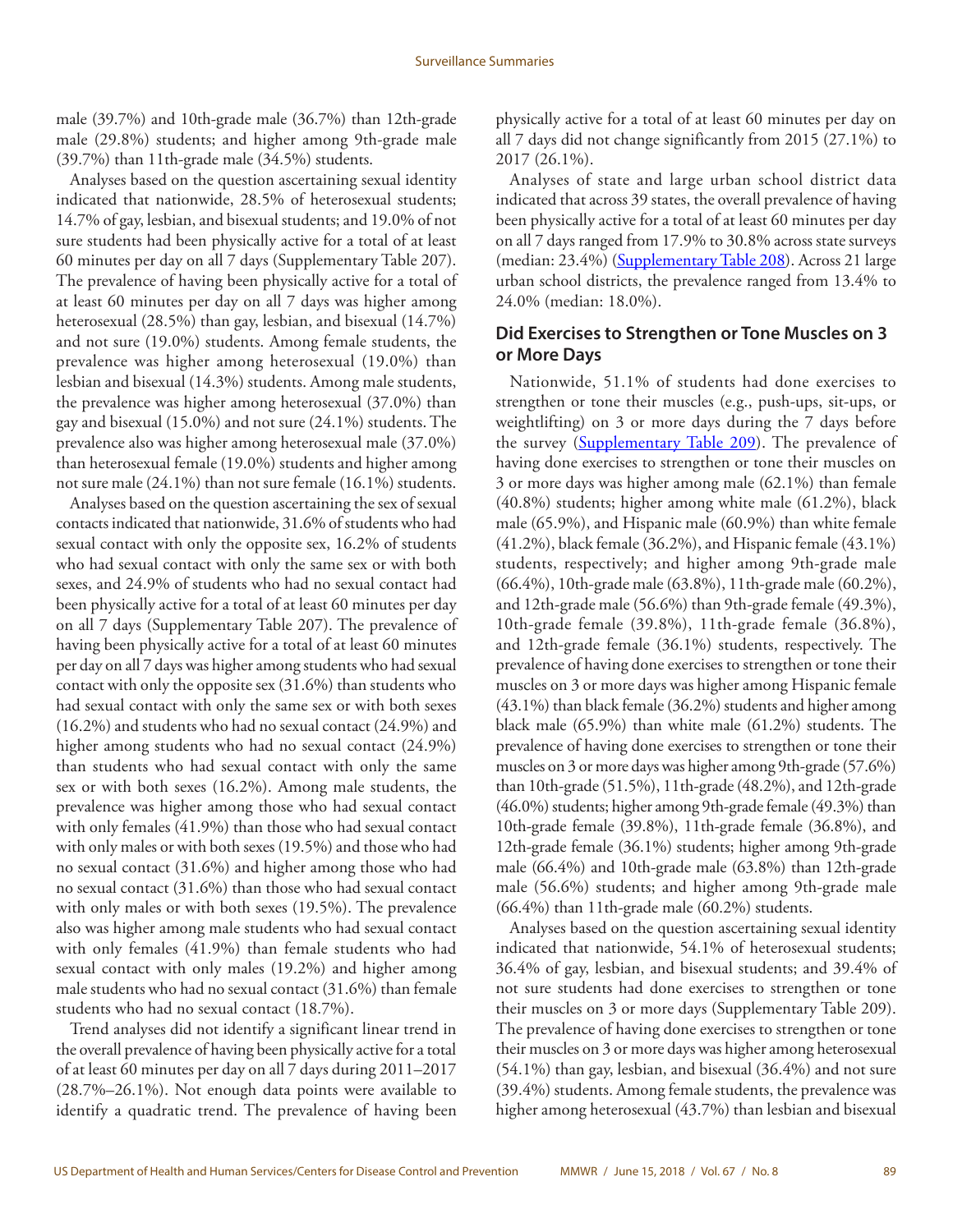(34.5%) and not sure (35.7%) students. Among male students, the prevalence was higher among heterosexual (63.2%) than gay and bisexual (42.4%) and not sure (46.3%) students. The prevalence also was higher among heterosexual male (63.2%) than heterosexual female (43.7%) students and higher among not sure male (46.3%) than not sure female (35.7%) students.

Analyses based on the question ascertaining the sex of sexual contacts indicated that nationwide, 56.9% of students who had sexual contact with only the opposite sex, 38.7% of students who had sexual contact with only the same sex or with both sexes, and 49.2% of students who had no sexual contact had done exercises to strengthen or tone their muscles on 3 or more days (Supplementary Table 209). The prevalence of having done exercises to strengthen or tone their muscles on 3 or more days was higher among students who had sexual contact with only the opposite sex (56.9%) than students who had sexual contact with only the same sex or with both sexes (38.7%) and students who had no sexual contact (49.2%) and higher among students who had no sexual contact (49.2%) than students who had sexual contact with only the same sex or with both sexes (38.7%). Among female students, the prevalence was higher among those who had sexual contact with only males (42.4%) and those who had no sexual contact (43.6%) than those who had sexual contact with only females or with both sexes (33.7%). Among male students, the prevalence was higher among those who had sexual contact with only females (69.0%) than those who had sexual contact with only males or with both sexes (54.8%) and those who had no sexual contact (55.1%). The prevalence also was higher among male students who had sexual contact with only females (69.0%) than female students who had sexual contact with only males (42.4%), higher among male students who had sexual contact with only males or with both sexes (54.8%) than female students who had sexual contact with only females or with both sexes (33.7%), and higher among male students who had no sexual contact (55.1%) than female students who had no sexual contact (43.6%).

Trend analyses indicated that during 1991–2017, a significant linear increase occurred in the overall prevalence of having done exercises to strengthen or tone their muscles on 3 or more days (47.8%–51.1%). A significant quadratic trend also was identified. The prevalence of having done exercises to strengthen or tone their muscles on 3 or more days increased during 1991–2011 (47.8%–55.6%) and then did not change significantly during 2011–2017 (55.6%–51.1%). The prevalence of having done exercises to strengthen or tone their muscles on 3 or more days did not change significantly from 2015 (53.4%) to 2017 (51.1%).

The question measuring the prevalence of having done exercises to strengthen or tone their muscles on 3 or more days was not included in the standard questionnaire used in the state and large urban school district surveys in 2017. As a result, the range and median prevalence estimates across states and large urban school districts for the prevalence of having done exercises to strengthen or tone their muscles on 3 or more days are not available.

## **Played Video or Computer Games or Used a Computer 3 or More Hours per Day**

Nationwide, 43.0% of students played video or computer games or used a computer 3 or more hours per day on an average school day for something that was not school work (counting "time spent on things such as Xbox, PlayStation, an iPad or other tablet, a smartphone, texting, YouTube, Instagram, Facebook, or other social media") ([Supplementary](https://www.cdc.gov/healthyyouth/data/yrbs/2017_tables/physical_activity.htm#t210_down) [Table 210](https://www.cdc.gov/healthyyouth/data/yrbs/2017_tables/physical_activity.htm#t210_down)). The prevalence of playing video or computer games or using a computer 3 or more hours per day was higher among black (47.2%) and Hispanic (45.4%) than white (40.7%) students, higher among black female (46.7%) and Hispanic female (46.8%) than white female (39.6%) students, and higher among black male (47.7%) than white male (41.7%) students. The prevalence of playing video or computer games or using a computer 3 or more hours per day was higher among 9th-grade (45.0%) and 10th-grade (45.1%) than 12th-grade (39.2%) students; higher among 9th-grade female (44.0%), 10th-grade female (46.5%), and 11th-grade female (43.4%) than 12th-grade female (37.5%) students; and higher among 9th-grade male (45.7%) than 12th-grade male (40.8%) students.

Analyses based on the question ascertaining sexual identity indicated that nationwide, 42.6% of heterosexual students; 52.9% of gay, lesbian, and bisexual students; and 47.4% of not sure students had played video or computer games or using a computer 3 or more hours per day (Supplementary Table 210). The prevalence of playing video or computer games or using a computer 3 or more hours per day was higher among gay, lesbian, and bisexual (52.9%) than heterosexual (42.6%) students. Among female students, the prevalence was higher among lesbian and bisexual (51.5%) than heterosexual (42.8%) students. Among male students, the prevalence was higher among gay and bisexual (57.4%) than heterosexual (42.6%) students.

Analyses based on the question ascertaining the sex of sexual contacts indicated that nationwide, 43.1% of students who had sexual contact with only the opposite sex, 51.9% of students who had sexual contact with only the same sex or with both sexes, and 44.3% of students who had no sexual contact played video or computer games or used a computer 3 or more hours per day (Supplementary Table 210). The prevalence of playing video or computer games or using a computer 3 or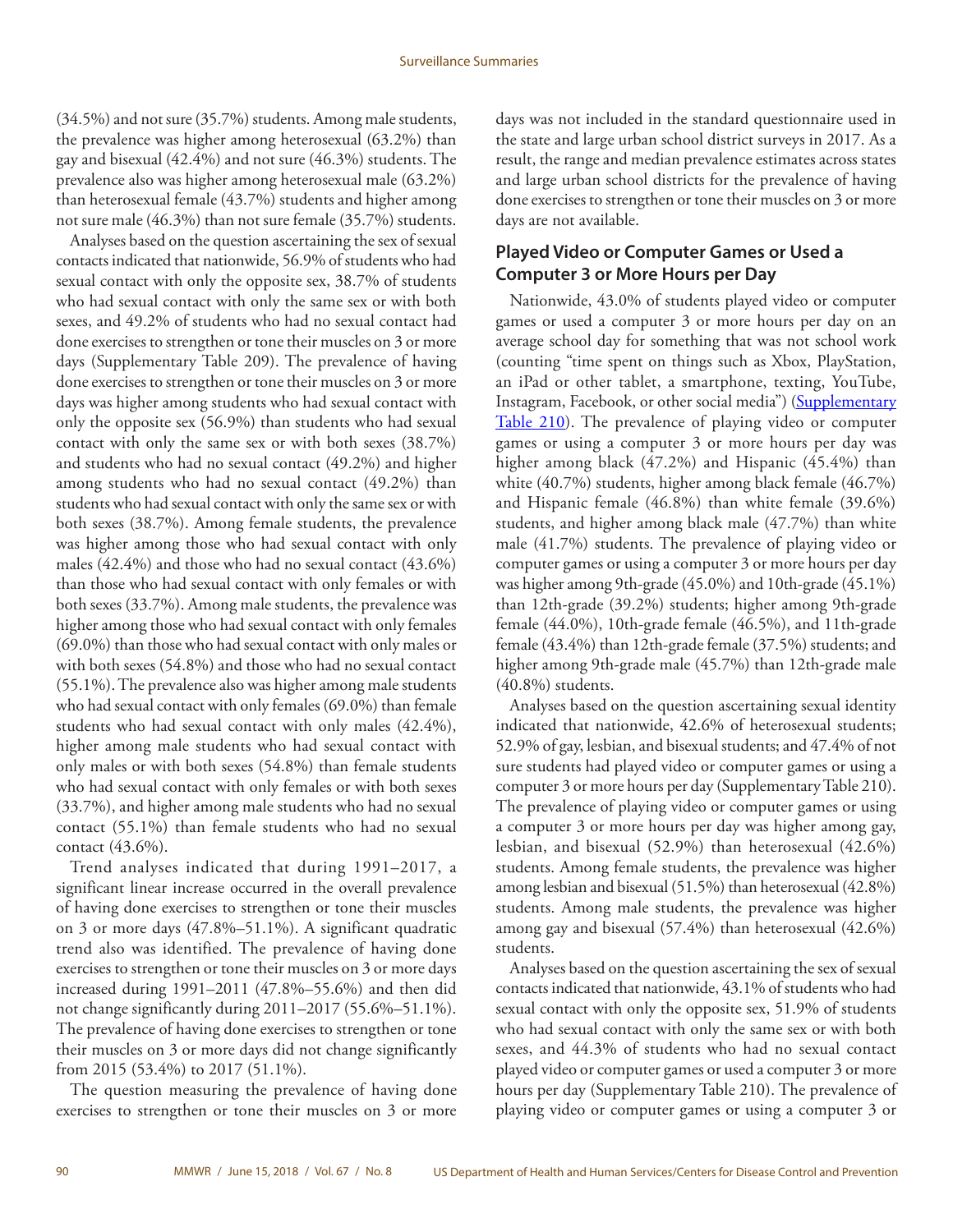more hours per day was higher among students who had sexual contact with only the same sex or with both sexes (51.9%) than students who had sexual contact with only the opposite sex (43.1%) and students who had no sexual contact (44.3%). Among female students, the prevalence was higher among those who had sexual contact with only males (46.0%) and those who had sexual contact with only females or with both sexes (51.6%) than those who had no sexual contact (42.4%). Among male students, the prevalence was higher among those who had sexual contact with only males or with both sexes (52.8%) and those who had no sexual contact (46.3%) than those who had sexual contact with only females (40.7%). The prevalence also was higher among female students who had sexual contact with only males (46.0%) than male students who had sexual contact with only females (40.7%) and higher among male students who had no sexual contact (46.3%) than female students who had no sexual contact (42.4%).

Trend analyses indicated that during 2003–2017, a significant linear increase (22.1%–43.0%) occurred in the overall prevalence of playing video or computer games or using a computer 3 or more hours per day. A significant quadratic trend was not identified. The prevalence of playing video or computer games or using a computer 3 or more hours per day did not change significantly from 2015 (41.7%) to 2017 (43.0%).

Analyses of state and large urban school district data indicated that across 37 states, the overall prevalence of playing video or computer games or using a computer 3 or more hours per day ranged from 33.7% to 47.9% across state surveys (median: 41.2%) [\(Supplementary Table 211](https://www.cdc.gov/healthyyouth/data/yrbs/2017_tables/physical_activity.htm#t211_down)). Across 20 large urban school districts, the prevalence ranged from 38.0% to 49.7% (median: 40.6%).

#### **Watched Television 3 or More Hours per Day**

Nationwide, 20.7% of students watched television 3 or more hours per day on an average school day [\(Supplementary](https://www.cdc.gov/healthyyouth/data/yrbs/2017_tables/physical_activity.htm#t212_down) [Table 212\)](https://www.cdc.gov/healthyyouth/data/yrbs/2017_tables/physical_activity.htm#t212_down). The prevalence of watching television 3 or more hours per day was higher among black (35.2%) and Hispanic (20.7%) than white (17.7%) students, higher among black (35.2%) than Hispanic (20.7%) students, higher among black female (32.8%) than white female (18.4%) and Hispanic female (19.5%) students, higher among black male (37.8%) and Hispanic male (21.9%) than white male (16.9%) students, and higher among black male (37.8%) than Hispanic male (21.9%) students. The prevalence of watching television 3 or more hours per day was higher among 10th-grade female (22.7%) than 12th-grade female (18.6%) students.

Analyses based on the question ascertaining sexual identity indicated that nationwide, 20.5% of heterosexual students; 25.6% of gay, lesbian, and bisexual students; and 24.4% of not sure students watched television 3 or more hours per

day (Supplementary Table 212). The prevalence of watching television 3 or more hours per day was higher among gay, lesbian, and bisexual (25.6%) than heterosexual (20.5%) students. Among female students, the prevalence was higher among lesbian and bisexual (27.2%) than heterosexual (20.2%) students.

Analyses based on the question ascertaining the sex of sexual contacts indicated that nationwide, 21.9% of students who had sexual contact with only the opposite sex, 23.6% of students who had sexual contact with only the same sex or with both sexes, and 19.9% of students who had no sexual contact watched television 3 or more hours per day (Supplementary Table 212). The prevalence of watching television 3 or more hours per day was higher among students who had sexual contact with only the opposite sex (21.9%) than students who had no sexual contact (19.9%). Among male students, the prevalence was higher among those who had sexual contact with only females (22.5%) than those who had no sexual contact (19.3%).

Trend analyses indicated that during 1999–2017, a significant linear decrease (42.8%–20.7%) occurred in the overall prevalence of watching television 3 or more hours per day. A significant quadratic trend also was identified. The prevalence of watching television 3 or more hours per day decreased during 1999–2013 (42.8%–32.5%) and then decreased more rapidly during 2013–2017 (32.5%–20.7%). The prevalence of watching television 3 or more hours per day decreased from 2015 (24.7%) to 2017 (20.7%).

Analyses of state and large urban school district data indicated that across 35 states, the overall prevalence of watching television 3 or more hours per day ranged from 14.5% to 28.7% across state surveys (median: 20.8%) [\(Supplementary Table 213\)](https://www.cdc.gov/healthyyouth/data/yrbs/2017_tables/physical_activity.htm#t213_down). Across 20 large urban school districts, the prevalence ranged from 19.1% to 32.7% (median: 23.6%).

# **Went to Physical Education Classes on 1 or More Days**

Nationwide, 51.7% of students went to physical education (PE) classes on 1 or more days in an average week when they were in school [\(Supplementary Table 214\)](https://www.cdc.gov/healthyyouth/data/yrbs/2017_tables/physical_activity.htm#t214_down). The prevalence of going to PE classes on 1 or more days was higher among male (55.9%) than female (47.6%) students; higher among white male (52.7%), black male (62.4%), and Hispanic male (58.8%) than white female (45.1%), black female (47.8%), and Hispanic female (53.1%) students, respectively; and higher among 10th-grade male (60.0), 11th-grade male (44.9), and 12th-grade male (42.0) than 10th-grade female (51.0), 11th-grade female (33.4), and 12th-grade female (32.2) students, respectively. The prevalence of going to PE classes on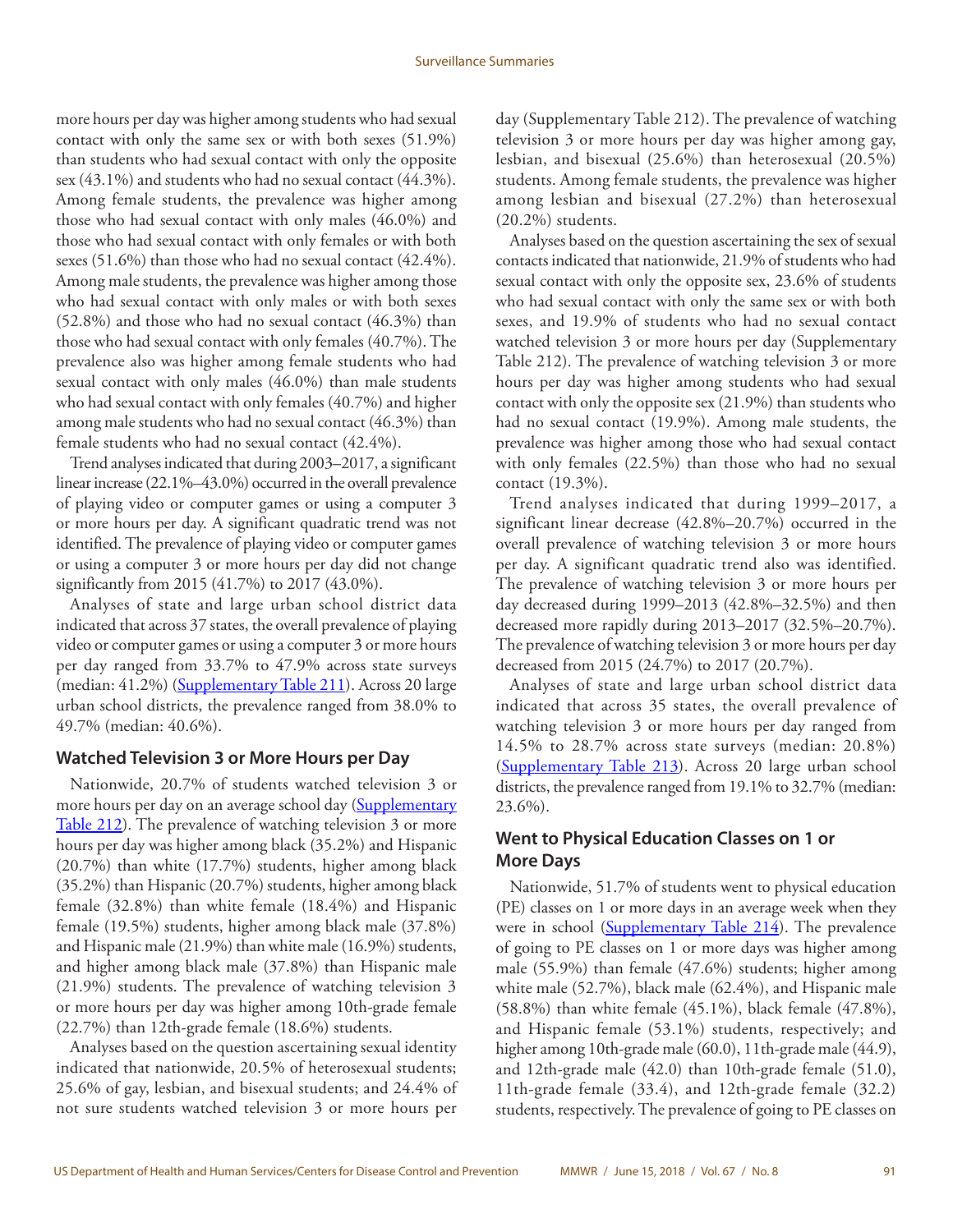1 or more days was higher among Hispanic (56.0%) than white (48.7%) students and higher among black male (62.4%) than white male (52.7%) students. The prevalence of going to PE classes on 1 or more days was higher among 9th-grade (72.1%) than 10th-grade (55.4%), 11th-grade (39.0%), and 12th-grade (39.0%) students; higher among 10th-grade (55.4%) than 11th-grade (39.0%) and 12th-grade (36.9%) students; higher among 9th-grade female (70.8%) than 10th-grade female (51.0%), 11th-grade female (33.4%), and 12th-grade female (32.2%) students; higher among 10th-grade female (51.0%) than 11th-grade female (33.4%) and 12th-grade female (32.2%) students; higher among 9th-grade male (73.5%) than 10th-grade male (60.0%), 11th-grade male (44.9%), and 12th-grade male (42.0%) students; and higher among 10th-grade male (60.0%) than 11th-grade male (44.9%) and 12th-grade male (42.0%) students.

Analyses based on the question ascertaining sexual identity indicated that nationwide, 52.0% of heterosexual students; 43.5% of gay, lesbian, and bisexual students; and 51.0% of not sure students went to PE classes on 1 or more days (Supplementary Table 214). The prevalence of going to PE classes on 1 or more days was higher among heterosexual (52.0%) and not sure (51.0%) than gay, lesbian, and bisexual (43.5%) students. Among female students, the prevalence was higher among heterosexual (46.7%) and not sure (51.6%) than lesbian and bisexual (42.0%) students. Among male students, the prevalence was higher among heterosexual (56.7%) than gay and bisexual s (47.6%) students. The prevalence also was higher among heterosexual male (56.7%) than heterosexual female (46.7%) students.

Analyses based on the question ascertaining the sex of sexual contacts indicated that nationwide, 50.1% of students who had sexual contact with only the opposite sex, 39.8% of students who had sexual contact with only the same sex or with both sexes, and 55.1% of students who had no sexual contact went to PE classes on 1 or more days (Supplementary Table 214). The prevalence of going to PE classes on 1 or more days was higher among students who had no sexual contact (55.1%) than students who had sexual contact with only the opposite sex (50.1%) and students who had sexual contact with only the same sex or with both sexes (39.8%) and higher among students who had sexual contact with only the opposite sex (50.1%) than students who had sexual contact with only the same sex or with both sexes (39.8%). Among female students, the prevalence was higher among those who had no sexual contact (52.9%) than those who had sexual contact with only males (42.3%) and those who had sexual contact with only females or with both sexes (36.8%). The prevalence also was higher among male students who had sexual contact with only females (56.5%) than female students who had sexual contact

with only males (42.3%), higher among male students who had sexual contact with only males or with both sexes (48.5%) than female students who had sexual contact with only females or with both sexes (36.8%), and higher among male students who had no sexual contact (57.4%) than female students who had no sexual contact (52.9%).

Trend analyses did not identify a significant linear trend in the overall prevalence of going to PE classes on 1 or more days during 1991–2017 (48.9%–51.7%). A significant quadratic trend also was not identified. The prevalence of going to PE classes on 1 or more days did not change significantly from 2015 (51.6%) to 2017 (51.7%).

Analyses of state and large urban school district data indicated that across 35 states, the overall prevalence of going to PE classes on 1 or more days ranged from 27.9% to 91.5% across state surveys (median: 46.4%) [\(Supplementary Table 215\)](https://www.cdc.gov/healthyyouth/data/yrbs/2017_tables/physical_activity.htm#t215_down). Across 17 large urban school districts, the prevalence ranged from 28.0% to 86.1% (median: 44.6%).

#### **Went to Physical Education Classes on All 5 Days**

Nationwide, 29.9% of students went to PE classes on all 5 days in an average week when they were in school [\(Supplementary Table 216\)](https://www.cdc.gov/healthyyouth/data/yrbs/2017_tables/physical_activity.htm#t216_down). The prevalence of going to PE classes on all 5 days was higher among male (34.7%) than female (25.3%) students; higher among white male (32.2%), black male (35.8%), and Hispanic male (40.5%) than white female (22.6%), black female (21.6%), and Hispanic female (34.1%) students, respectively; and higher among 9th-grade male (45.5%), 10th-grade male (36.7%), 11th-grade male (28.3%), and 12th-grade male (26.5%) than 9th-grade female (39.2%), 10th-grade female (24.2%), 11th-grade female (20.3%), and 12th-grade female (15.9%) students, respectively. The prevalence of going to PE classes on all 5 days was higher among Hispanic (37.4%) than white (27.2%) students and higher among Hispanic female (34.1%) than white female (22.6%) and black female (21.6%) students. The prevalence of going to PE classes on all 5 days was higher among 9th-grade (42.3%) than 10th-grade (30.2%), 11th-grade (24.3%), and 12th-grade (21.0%) students; higher among 10th-grade (30.2%) than 11th-grade (24.3%) and 12th-grade (21.0%) students; higher among 11th-grade (24.3%) than 12th-grade (21.0%) students; higher among 9th-grade female (39.2%) than 10th-grade female (24.2%), 11th-grade female (20.3%), and 12th-grade female (15.9%) students; higher among 10th-grade female (24.2%) and 11th-grade female (20.3%) than 12th-grade female (15.9%) students; higher among 9th-grade male (45.5%) than 10th-grade male (36.7%), 11th-grade male (28.3%), and 12th-grade male (26.5%) students; and higher among 10th-grade male (36.7%) than 11th-grade male (28.3%) and 12th-grade male (26.5%) students.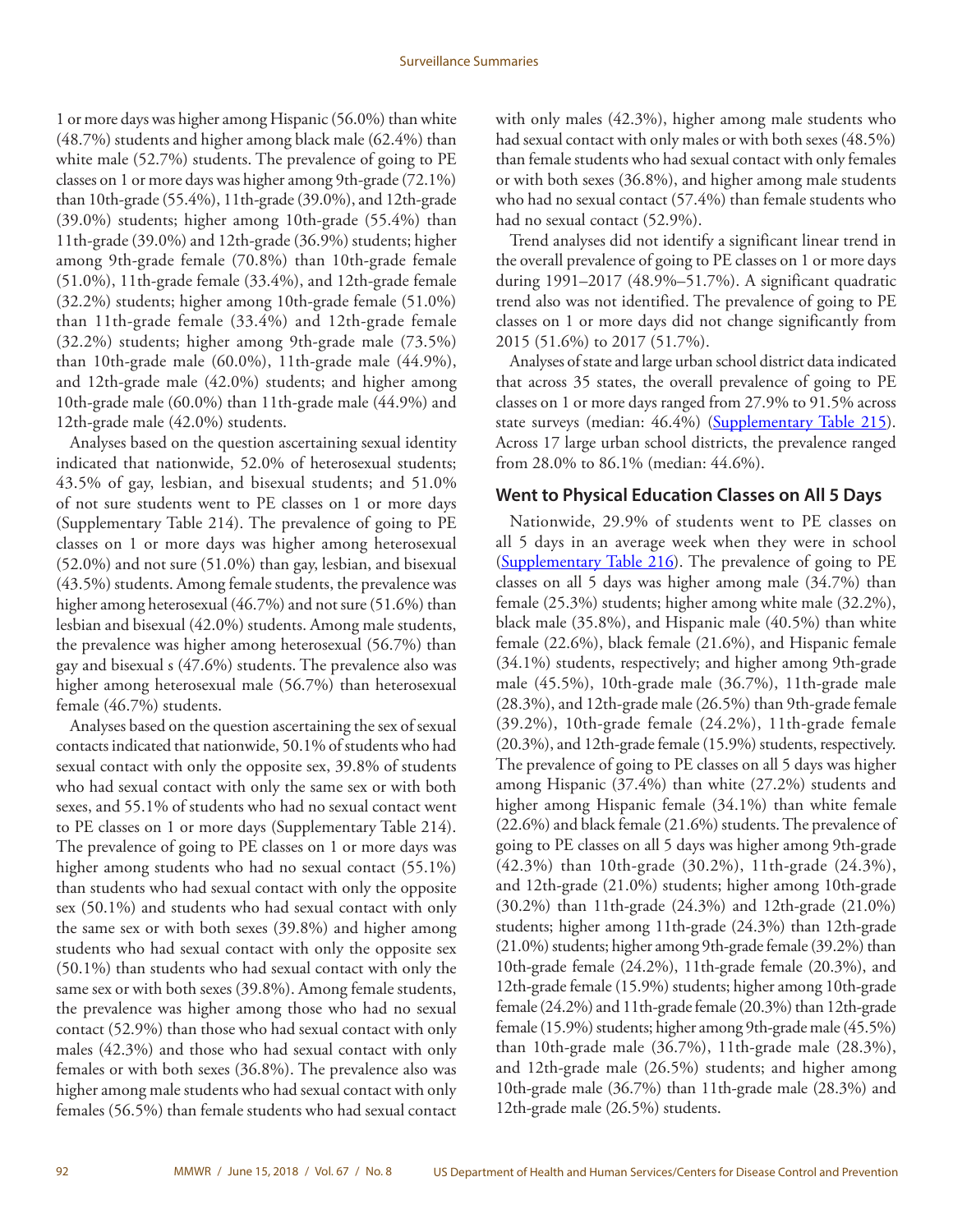Analyses based on the question ascertaining sexual identity indicated that nationwide, 32.3% of heterosexual students; 21.7% of gay, lesbian, and bisexual students; and 24.3% of not sure students went to PE classes on all 5 days (Supplementary Table 216). The prevalence of going to PE classes on all 5 days was higher among heterosexual (32.3%) than gay, lesbian, and bisexual (21.7%) and not sure (24.3%) students. Among female students, the prevalence was higher among heterosexual (28.2%) than lesbian and bisexual (20.4%) students. Among male students, the prevalence was higher among heterosexual (35.9%) than gay and bisexual (25.5%) and not sure (26.9%) students. The prevalence also was higher among heterosexual male (35.9%) than heterosexual female (28.2%) students.

Analyses based on the question ascertaining the sex of sexual contacts indicated that nationwide, 31.3% of students who had sexual contact with only the opposite sex, 19.8% of students who had sexual contact with only the same sex or with both sexes, and 33.8% of students who had no sexual contact went to PE classes on all 5 days (Supplementary Table 216). The prevalence of going to PE classes on all 5 days was higher among students who had sexual contact with only the opposite sex (31.3%) and students who had no sexual contact (33.8%) than students who had sexual contact with only the same sex or with both sexes (19.8%). Among female students, the prevalence was higher among those who had no sexual contact (30.9%) than those who had sexual contact with only males (25.4%) and those who had sexual contact with only females or with both sexes (18.8%) and higher among those who had sexual contact with only males (25.4%) those who had sexual contact with only females or with both sexes (18.8%). Among male students, the prevalence was higher among those who had sexual contact with only females (36.3%) and those who had no sexual contact (36.9%) than those who had sexual contact with only males or with both sexes (22.8%). The prevalence also was higher among male students who had sexual contact with only females (36.3%) than female students who had sexual contact with only males (25.4%) and higher among male students who had no sexual contact (36.9%) than female students who had no sexual contact (30.9%).

Trend analyses did not identify a significant linear trend in the overall prevalence of going to PE classes on all 5 days during 1991–2017 (41.6%–29.9%). A significant quadratic trend also was not identified. The prevalence of going to PE classes on all 5 days did not change significantly from 2015 (29.8%) to 2017 (29.9%).

Analyses of state and large urban school district data indicated that across 35 states, the overall prevalence of going to PE classes on all 5 days ranged from 5.8% to 68.4% across state surveys (median: 22.0%) ([Supplementary Table 217](https://www.cdc.gov/healthyyouth/data/yrbs/2017_tables/physical_activity.htm#t217_down)).

Across 17 large urban school districts, the prevalence ranged from 7.1% to 43.5% (median: 22.1%).

#### **Played on at Least One Sports Team**

Nationwide, 54.3% of students had played on at least one sports team (counting any teams run by their school or community groups) during the 12 months before the survey [\(Supplementary Table 218\)](https://www.cdc.gov/healthyyouth/data/yrbs/2017_tables/physical_activity.htm#t218_down). The prevalence of having played on at least one sports team was higher among male (59.7%) than female (49.3%) students; higher among white male (59.6%), black male (67.5%), and Hispanic male (56.7%) than white female (49.8%), black female (51.1%), and Hispanic female (47.5%) students, respectively; and higher among 9th-grade male (63.9%), 10th-grade male (59.2%), 11th-grade male (59.5%), and 12th-grade male (55.9%) than 9th-grade female (56.4%), 10th-grade female (49.2%), 11th-grade female (47.0%), and 12th-grade female (43.8%) students, respectively. The prevalence of having played on at least one sports team was higher among black (59.1%) than Hispanic (52.2%) students and higher among black male (67.5%) than white male (59.6%) and Hispanic male (56.7%) students. The prevalence of having played on at least one sports team was higher among 9th-grade (60.0%) than 10th-grade (54.0%), 11th-grade (53.1%), and 12th-grade (49.6%) students; higher among 10th-grade (54.0%) and 11th-grade (53.1%) than 12th-grade (49.6%) students; higher among 9th-grade female (56.4%) than 10th-grade female (49.2%), 11th-grade female (47.0%), and 12th-grade female (43.8%) students; higher among 10th-grade female (49.2%) than 12th-grade female (43.8%) students; and higher among 9th-grade male (63.9%) than 10th-grade male (59.2%) and 12th-grade male (55.9%) students.

Analyses based on the question ascertaining sexual identity indicated that nationwide, 57.9% of heterosexual students; 38.5% of gay, lesbian, and bisexual students; and 43.7% of not sure students had played on at least one sports team (Supplementary Table 218). The prevalence of having played on at least one sports team was higher among heterosexual (57.9%) than gay, lesbian, and bisexual (38.5%) and not sure (43.7%) students. Among female students, the prevalence was higher among heterosexual (54.1%) than lesbian and bisexual (38.1%) and not sure (44.9%) students. Among male students, the prevalence was higher among heterosexual (61.2%) than gay and bisexual (40.0%) and not sure (42.6%) students. The prevalence also was higher among heterosexual male (61.2%) than heterosexual female (54.1%) students.

Analyses based on the question ascertaining the sex of sexual contacts indicated that nationwide, 60.0% of students who had sexual contact with only the opposite sex, 41.8% of students who had sexual contact with only the same sex or with both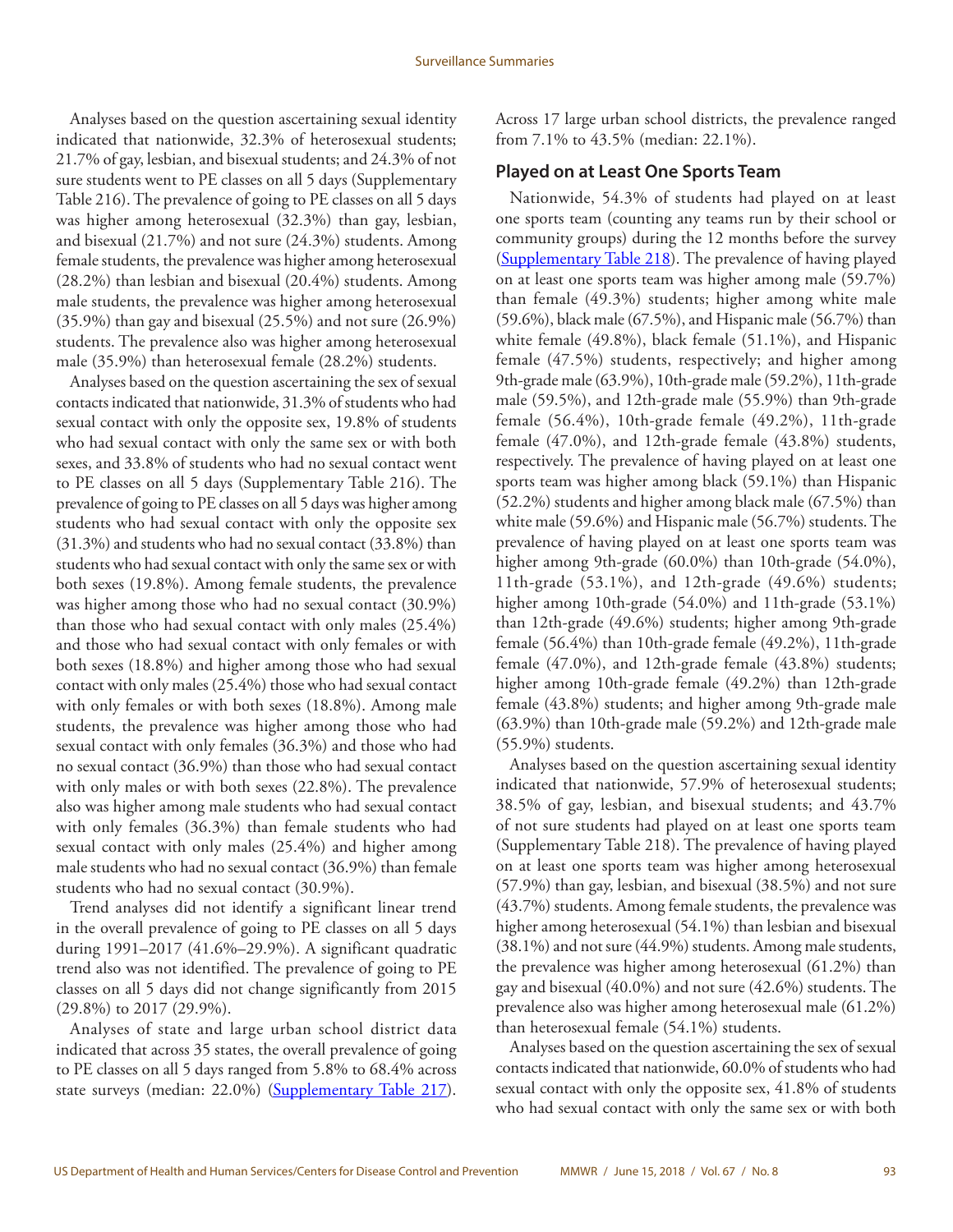sexes, and 53.4% of students who had no sexual contact had played on at least one sports team (Supplementary Table 218). The prevalence of having played on at least one sports team was higher among students who had sexual contact with only the opposite sex (60.0%) and students who had no sexual contact (53.4%) than students who had sexual contact with only the same sex or with both sexes (41.3%) and higher among students who had sexual contact with only the opposite sex (60.0%) than students who had no sexual contact (53.4%). Among female students, the prevalence was higher among those who had sexual contact with only males (52.9%) and those who had no sexual contact (52.2%) than those who had sexual contact with only females or with both sexes (41.3%). Among male students, the prevalence was higher among those who had sexual contact with only females (66.0%) than those who had sexual contact with only males or with both sexes (43.4%) and those who had no sexual contact (54.8%). The prevalence also was higher among male students who had sexual contact with only females (66.0%) than female students who had sexual contact with only males (52.9%).

Trend analyses did not identify a significant linear trend in the overall prevalence of having played on at least one sports team during 1999–2017 (55.1%–54.3%). A significant quadratic trend also was not identified. The prevalence of having played on at least one sports team did not change significantly from 2015 (57.6%) to 2017 (54.3%).

Analyses of state and large urban school district data indicated that across 26 states, the overall prevalence of having played on at least one sports team ranged from 46.8% to 62.8% across state surveys (median: 54.6%) ([Supplementary Table 219](https://www.cdc.gov/healthyyouth/data/yrbs/2017_tables/physical_activity.htm#t219_down)). Across 15 large urban school districts, the prevalence ranged from 40.4% to 54.7% (median: 47.7%).

# **Had a Concussion One or More Times from Playing a Sport or Being Physically Active**

Nationwide, 15.1% of students had a concussion one or more times during the 12 months before the survey from playing a sport or being physically active ([Supplementary](https://www.cdc.gov/healthyyouth/data/yrbs/2017_tables/physical_activity.htm#t220_down) [Table 220](https://www.cdc.gov/healthyyouth/data/yrbs/2017_tables/physical_activity.htm#t220_down)). The prevalence of having had a concussion one or more times was higher among male (17.1%) than female (13.0%) students; higher among white male (16.7%), black male (20.0%), and Hispanic male (16.5%) than white female (12.6%), black female (13.9%), and Hispanic female (13.5%) students, respectively; and higher among 10th-grade male (18.6%) and 12th-grade male (13.9%) than 10th-grade female (11.9%) and 12th-grade female (10.5%) students, respectively. The prevalence of having had a concussion one or more times was higher among black male (20.0%) than Hispanic male (16.5%) students. The prevalence of having had a concussion one or more times was higher among 9th-grade (17.0%),

10th-grade (15.2%), and 11th-grade (15.3%) than 12th-grade (12.2%) students; higher among 9th-grade female (15.5%) than 10th-grade female (11.9%) and 12th-grade female (10.5%) students; and higher among 9th-grade male (18.6%), 10th-grade male (18.6%), and 11th-grade male (17.1%) than 12th-grade male (13.9%) students.

Analyses based on the question ascertaining sexual identity indicated that nationwide, 15.0% of heterosexual students; 15.7% of gay, lesbian, and bisexual students; and 17.2% of not sure students had had a concussion one or more times (Supplementary Table 220). Among female students, the prevalence of having had a concussion one or more times was higher among lesbian and bisexual (15.7%) than heterosexual (12.8%) students. The prevalence also was higher among heterosexual male (16.9%) than heterosexual female (12.8%) students.

Analyses based on the question ascertaining the sex of sexual contacts indicated that nationwide, 18.3% of students who had sexual contact with only the opposite sex, 18.9% of students who had sexual contact with only the same sex or with both sexes, and 11.2% of students who had no sexual contact had had a concussion one or more times (Supplementary Table 220). The prevalence of having had a concussion one or more times was higher among students who had sexual contact with only the opposite sex (18.3%) and students who had sexual contact with only the same sex or with both sexes (18.9%) than students who had no sexual contact (11.2%). Among female students, the prevalence was higher among those who had sexual contact with only males (14.5%) and those who had sexual contact with only females or with both sexes (18.2%) than those who had no sexual contact (11.1%) and higher among those who had sexual contact with only females or with both sexes (18.2%) than those who had sexual contact with only males (14.5%). Among male students, the prevalence was higher among those who had sexual contact with only females (21.5%) and those who had sexual contact with only males or with both sexes (20.8%) than those who had no sexual contact (11.3%). The prevalence also was higher among male students who had sexual contact with only females (21.5%) than female students who had sexual contact with only males (14.5%).

The question measuring the prevalence of having had a concussion one or more times was used for the first time in the 2017 national YRBS. As a result, long-term temporal trends and 2-year temporal changes are not available for this variable.

Analyses of state and large urban school district data indicated that across 28 states, the overall prevalence of having had a concussion one or more times ranged from 12.7% to 21.5% across state surveys (median: 15.8%) [\(Supplementary Table 221\)](https://www.cdc.gov/healthyyouth/data/yrbs/2017_tables/physical_activity.htm#t221_down).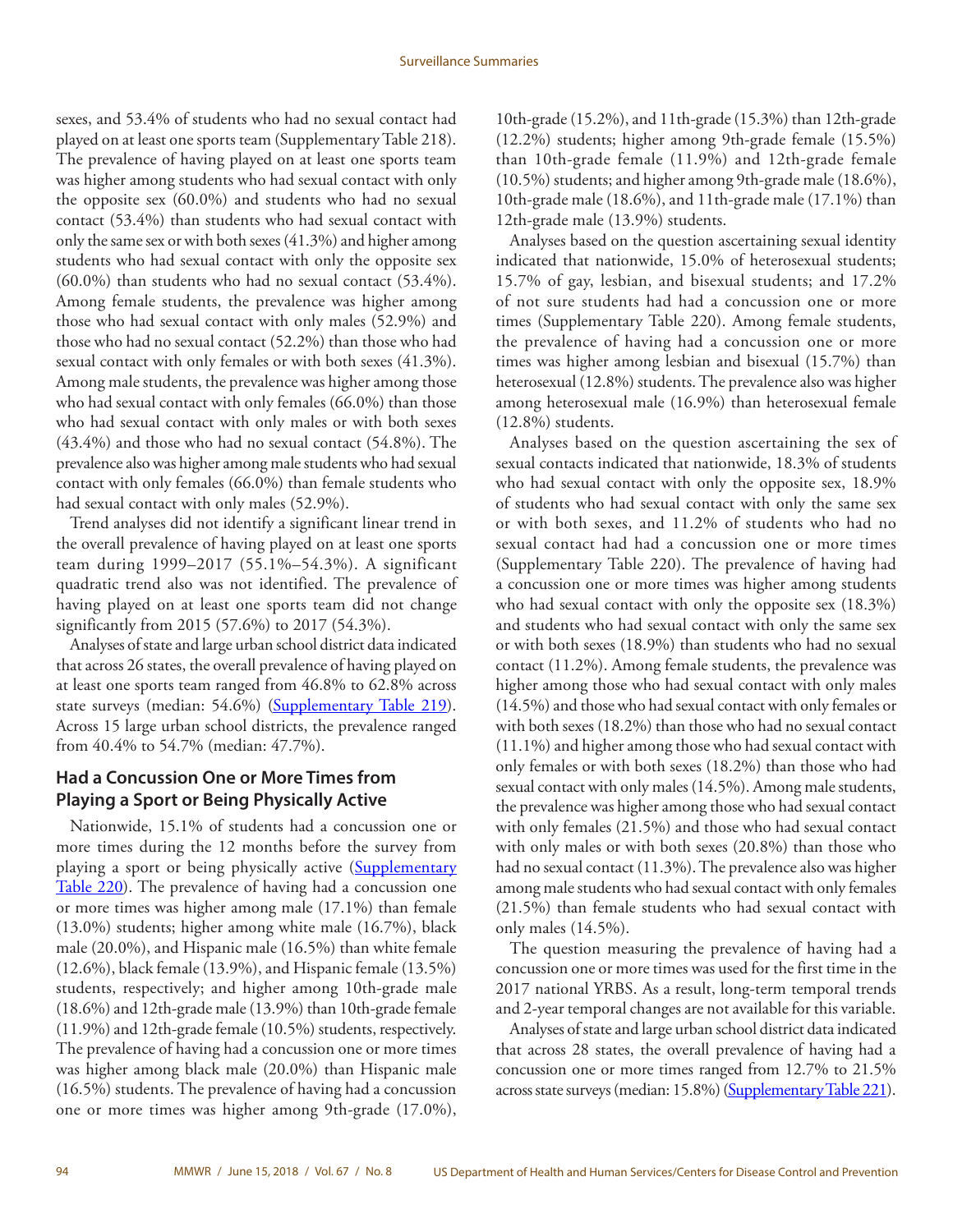Across 15 large urban school districts, the prevalence ranged from 10.7% to 20.9% (median: 16.2%).

# **Obesity, Overweight, and Weight Control**

## **Obesity**

Nationwide, 14.8% of students had obesity (were ≥95th percentile for body mass index, based on sex- and agespecific reference data from the 2000 CDC growth charts) ([Supplementary Table 222](https://www.cdc.gov/healthyyouth/data/yrbs/2017_tables/obesity_overweight_weight_control.htm#t222_down)). The prevalence of obesity was higher among male (17.5%) than female (12.1%) students; higher among white male (14.8%) and Hispanic male (22.2%) than white female (10.3%) and Hispanic female (14.0%) students, respectively; and higher among 9th-grade male (15.9%), 10th-grade male (18.9%), 11th-grade male (18.6%), and 12th-grade male (16.2%) than 9th-grade female (10.3%), 10th-grade female (11.0%), 11th-grade female (15.2%), and 12th-grade female (12.4%) students, respectively. The prevalence of obesity was higher among black (18.2%) and Hispanic (18.2%) than white (12.5%) students, higher among black female (16.7%) and Hispanic female (14.0%) than white female (10.3%) students, and higher among black male (19.7%) and Hispanic male (22.2%) than white male (14.8%) students. The prevalence of obesity was higher among 11th-grade (16.9%) than 9th-grade (13.1%) and 12th-grade (14.2%) students and higher among 11th-grade female (15.2%) than 9th-grade female (10.3%) and 10th-grade female (11.0%) students.

Analyses based on the question ascertaining sexual identity indicated that nationwide, the prevalence of obesity was 14.4% among heterosexual students; 20.5% among gay, lesbian, and bisexual students; and 16.5% among not sure students (Supplementary Table 222). The prevalence of obesity was higher among gay, lesbian, and bisexual (20.5%) than heterosexual (14.4%) students. Among female students, the prevalence was higher among lesbian and bisexual (20.0%) and not sure (17.6%) than heterosexual (10.8%) students. The prevalence also was higher among heterosexual male (17.5%) than heterosexual female (10.8%) students.

Analyses based on the question ascertaining the sex of sexual contacts indicated that nationwide, the prevalence of obesity was 13.5% among students who had sexual contact with only the opposite sex, 21.2% among students who had sexual contact with only the same sex or with both sexes, and 15.6% among students who had no sexual contact (Supplementary Table 222). The prevalence of obesity was higher among students who had sexual contact with only the same sex or with both sexes (21.2%) and students who had no sexual contact (15.6%) than students who had sexual contact with

only the opposite sex (13.5%) and higher among students who had sexual contact with only the same sex or with both sexes (21.2%) than students who had no sexual contact (15.6%). Among female students, the prevalence was higher among those who had sexual contact with only females or with both sexes (20.7%) and those who had no sexual contact (12.8%) than those who had sexual contact with only males (10.0%) and higher among those who had sexual contact with only females or with both sexes (20.7%) than those who had no sexual contact (12.8%). The prevalence also was higher among male students who had sexual contact with only females (16.5%) than female students who had sexual contact with only males (10.0%) and higher among male students who had no sexual contact (18.6%) than female students who had no sexual contact (12.8%).

Trend analyses indicated that during 1999–2017, a significant linear increase (10.6%–14.8%) occurred in the overall prevalence of obesity. A significant quadratic trend was not identified. The prevalence of obesity did not change significantly from 2015 (13.9%) to 2017 (14.8%).

Analyses of state and large urban school district data indicated that across 39 states, the overall prevalence of obesity ranged from 9.5% to 21.7% across state surveys (median: 14.2%) [\(Supplementary Table 223\)](https://www.cdc.gov/healthyyouth/data/yrbs/2017_tables/obesity_overweight_weight_control.htm#t223_down). Across 21 large urban school districts, the prevalence ranged from 10.1% to 20.4% (median: 16.1%).

## **Overweight**

Nationwide, 15.6% of students were overweight (≥85th percentile but <95th percentile for body mass index, based on sex- and age-specific reference data from the 2000 CDC growth charts) [\(Supplementary Table 224\)](https://www.cdc.gov/healthyyouth/data/yrbs/2017_tables/obesity_overweight_weight_control.htm#t224_down). The prevalence of overweight was higher among female (16.8%) than male (14.4%) students, higher among black female (20.8%) than black male (14.8%) students, and higher among 11th-grade female (18.8%) than 11th-grade male (14.1%) students. The prevalence of overweight was higher among black (17.8%) and Hispanic (19.5%) than white (14.0%) students, higher among black female (20.8%) and Hispanic female (21.9%) than white female (14.3%) students, and higher among Hispanic male (17.1%) than white male (13.6%) students.

Analyses based on the question ascertaining sexual identity indicated that nationwide, the prevalence of overweight was 15.5% among heterosexual students; 19.2% among gay, lesbian, and bisexual students; and 15.7% among not sure students (Supplementary Table 224). The prevalence of overweight was higher among gay, lesbian, and bisexual (19.2%) than heterosexual (15.5%) students. Among female students, the prevalence was higher among lesbian and bisexual (20.5%) than heterosexual (16.6%) students. The prevalence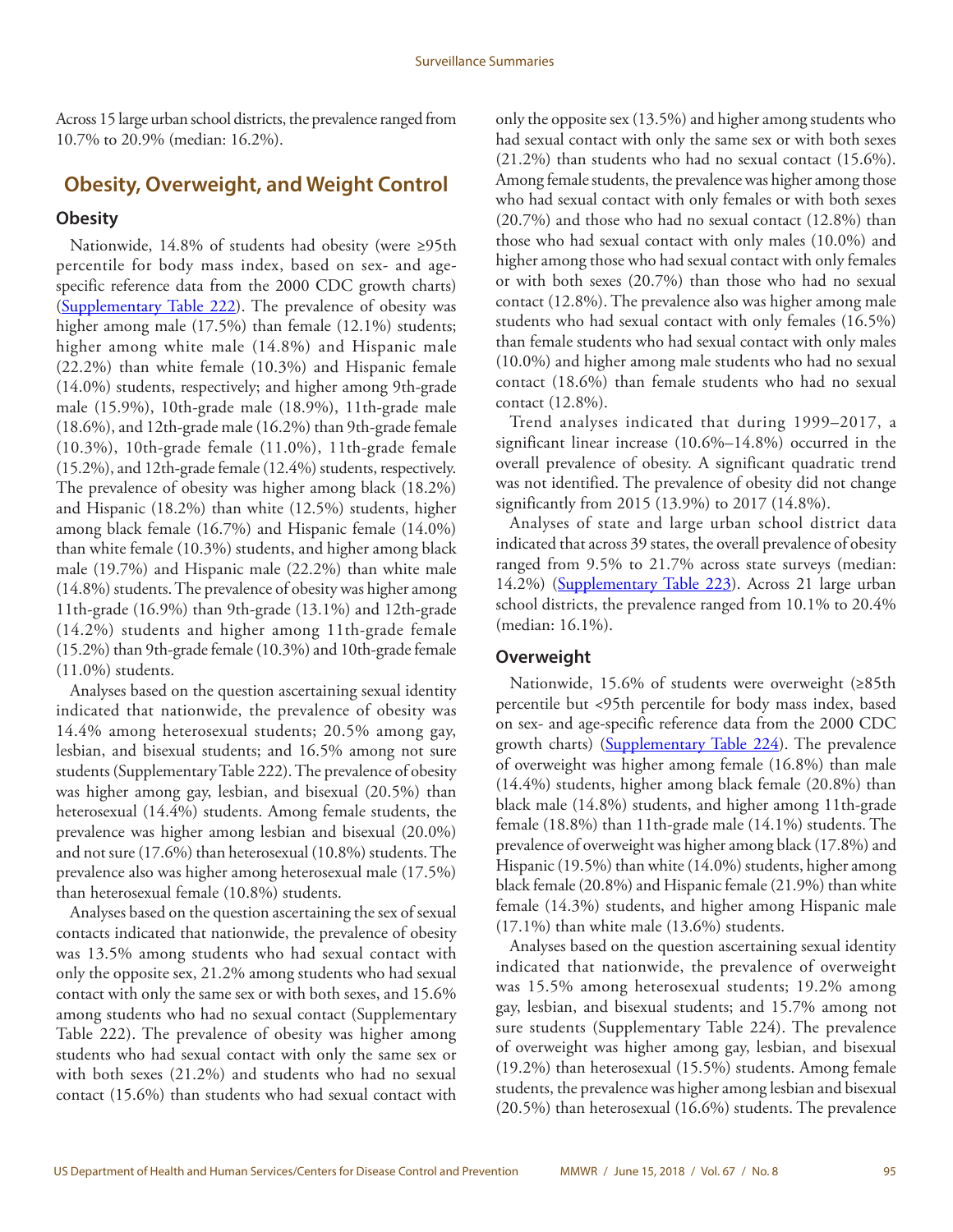also was higher among heterosexual female (16.6%) than heterosexual male (14.5%) students.

Analyses based on the question ascertaining the sex of sexual contacts indicated that nationwide, the prevalence of overweight was 16.2% among students who had sexual contact with only the opposite sex, 18.3% among students who had sexual contact with only the same sex or with both sexes, and 15.2% among students who had no sexual contact (Supplementary Table 224). The prevalence of overweight was higher among female students who had no sexual contact (16.8%) than male students who had no sexual contact (13.6%).

Trend analyses indicated that during 1999–2017, a significant linear increase occurred in the overall prevalence of overweight (14.1%–15.6%). A significant quadratic trend was not identified. The prevalence of overweight did not change significantly from 2015 (16.0%) to 2017 (15.6%).

Analyses of state and large urban school district data indicated that across 39 states, the overall prevalence of overweight ranged from 12.3% to 18.3% across state surveys (median: 15.9%) [\(Supplementary Table 225](https://www.cdc.gov/healthyyouth/data/yrbs/2017_tables/obesity_overweight_weight_control.htm#t225_down)). Across 21 large urban school districts, the prevalence ranged from 12.2% to 20.4% (median: 16.6%).

## **Described Themselves as Overweight**

Nationwide, 31.5% of students described themselves as slightly or very overweight ([Supplementary Table 226\)](https://www.cdc.gov/healthyyouth/data/yrbs/2017_tables/obesity_overweight_weight_control.htm#t226_down). The prevalence of describing themselves as overweight was higher among female (37.5%) than male (25.3%) students; higher among white female (35.4%), black female (36.8%), and Hispanic female (42.5%) than white male (23.9%), black male (19.1%), and Hispanic male (31.9%) students, respectively; and higher among 9th-grade female (35.2%), 10th-grade female (34.6%), 11th-grade female (41.8%), and 12th-grade female (38.6%) than 9th-grade male (25.6%), 10th-grade male (24.6%), 11th-grade male (25.3%), and 12th-grade male (25.5%) students, respectively. The prevalence of describing themselves as overweight was higher among Hispanic (37.1%) than white (29.9%) and black (28.1%) students, higher among Hispanic female (42.5%) than white female (35.4%) and black female (36.8%) students, higher among white male (23.9%) and Hispanic male (31.9%) than black male (19.1%) students, and higher among Hispanic male (31.9%) than white male (23.9%) students. The prevalence of describing themselves as overweight was higher among 11th-grade (33.8%) than 9th-grade (30.5%) and 10th-grade (29.7%) students and higher among 11th-grade female (41.8%) than 9th-grade female (35.2%) and 10th-grade female (34.6%) students.

Analyses based on the question ascertaining sexual identity indicated that nationwide, 29.9% of heterosexual students; 45.6% of gay, lesbian, and bisexual students; and 43.0% of not sure students described themselves as overweight (Supplementary Table 226). The prevalence of describing themselves as overweight was higher among gay, lesbian, and bisexual (45.6%) and not sure (43.0%) than heterosexual (29.9%) students. Among female students, the prevalence was higher among lesbian and bisexual (48.4%) and not sure (48.7%) than heterosexual (36.0%) students. Among male students, the prevalence was higher among gay and bisexual (37.3%) than heterosexual (24.6%) students. The prevalence also was higher among heterosexual female (36.0%) than heterosexual male (24.6%) students, higher among lesbian and bisexual female (48.4%) than gay and bisexual male (37.3%) students, and higher among not sure female (48.7%) than not sure male (33.6%) students.

Analyses based on the question ascertaining the sex of sexual contacts indicated that nationwide, 28.6% of students who had sexual contact with only the opposite sex, 46.4% of students who had sexual contact with only the same sex or with both sexes, and 34.3% of students who had no sexual contact described themselves as overweight (Supplementary Table 226). The prevalence of describing themselves as overweight was higher among students who had sexual contact with only the same sex or with both sexes (46.4%) and students who had no sexual contact (34.3%) than students who had sexual contact with only the opposite sex (28.6%) and higher among students who had sexual contact with only the same sex or with both sexes (46.4%) than students who had no sexual contact (34.3%). Among female students, the prevalence was higher among those who had sexual contact with only females or with both sexes (49.8%) and those who had no sexual contact (39.9%) than those who had sexual contact with only males (35.6%) and higher among those who had sexual contact with only females or with both sexes (49.8%) than those who had no sexual contact (39.9%). Among male students, the prevalence was higher among those who had sexual contact with only males or with both sexes (36.5%) and those who had no sexual contact (28.4%) than those who had sexual contact with only females (22.8%). The prevalence also was higher among female students who had sexual contact with only males (35.6%) than male students who had sexual contact with only females (22.8%), higher among female students who had sexual contact with only females or with both sexes (49.8%) than male students who had sexual contact with only males or with both sexes (36.5%), and higher among female students who had no sexual contact (39.9%) than male students who had no sexual contact (28.4%).

Trend analyses did not identify a significant linear trend in the overall prevalence of describing themselves as overweight during 1991–2017 (31.8%–31.5%). A significant quadratic trend was identified. The prevalence of describing themselves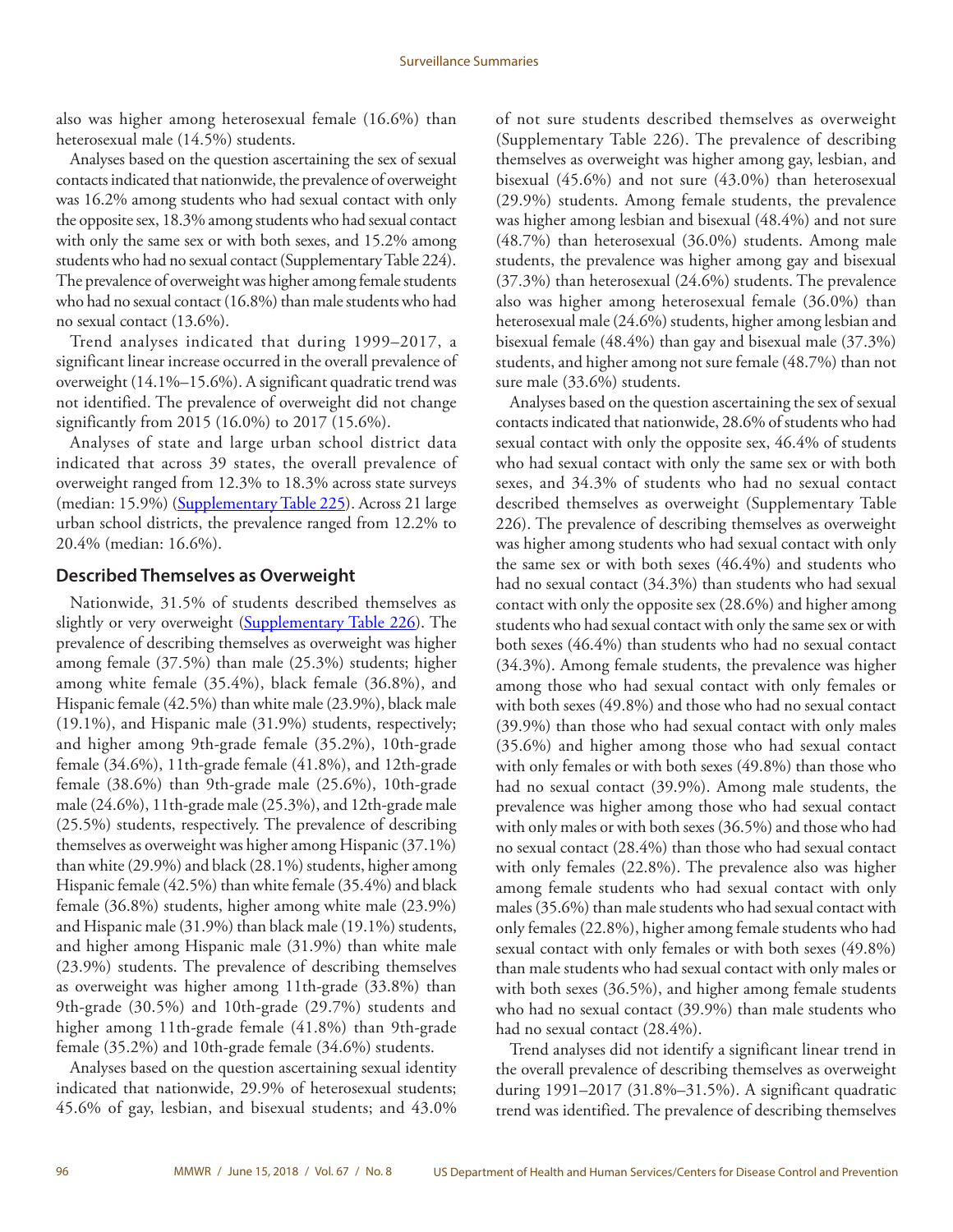as overweight decreased during 1991–1995 (31.8%–27.6%) and then increased during 1995–2017 (27.6%–31.5%). The prevalence of describing themselves as overweight did not change significantly from 2015 (31.5%) to 2017 (31.5%).

Analyses of state and large urban school district data indicated that across 30 states, the overall prevalence of describing themselves as overweight ranged from 25.5% to 35.9% across state surveys (median: 30.7%) ([Supplementary Table 227](https://www.cdc.gov/healthyyouth/data/yrbs/2017_tables/obesity_overweight_weight_control.htm#t227_down)). Across 19 large urban school districts, the prevalence ranged from 22.4% to 37.3% (median: 29.2%).

#### **Trying to Lose Weight**

Nationwide, 47.1% of students were trying to lose weight ([Supplementary Table 228\)](https://www.cdc.gov/healthyyouth/data/yrbs/2017_tables/obesity_overweight_weight_control.htm#t228_down). The prevalence of trying to lose weight was higher among female (59.9%) than male (34.0%) students; higher among white female (58.6%), black female (55.3%), and Hispanic female (65.6%) than white male (30.6%), black male (28.9%), and Hispanic male (45.7%) students, respectively; and higher among 9th-grade female (56.9%), 10th-grade female (57.9%), 11th-grade female (63.4%), and 12th-grade female (62.0%) than 9th-grade male (35.4%), 10th-grade male (34.3%), 11th-grade male (33.0%), and 12th-grade male (32.9%) students, respectively. The prevalence of trying to lose weight was higher among Hispanic (55.4%) than white  $(45.1\%)$  and black  $(42.3\%)$  students, higher among Hispanic female (65.6%) than white female (58.6%) and black female (55.3%) students, and higher among Hispanic male (45.7%) than white male (30.6%) and black male (28.9%) students. The prevalence of trying to lose weight was higher among 11th-grade female (63.4%) than 9th-grade female (56.9%) and 10th-grade female (57.9%) students.

Analyses based on the question ascertaining sexual identity indicated that nationwide, 45.8% of heterosexual students; 59.5% of gay, lesbian, and bisexual students; and 49.3% of not sure students were trying to lose weight (Supplementary Table 228). The prevalence of trying to lose weight was higher among gay, lesbian, and bisexual (59.5%) than heterosexual (45.8%) and not sure (49.3%) students. Among male students, the prevalence was higher among gay and bisexual (48.5%) than heterosexual (33.7%) students. The prevalence also was higher among heterosexual female (60.0%) than heterosexual male (33.7%) students, higher among lesbian and bisexual female (63.1%) than gay and bisexual male (48.5%) students, and higher among not sure female (61.5%) than not sure male (32.1%) students.

Analyses based on the question ascertaining the sex of sexual contacts indicated that nationwide, 46.0% of students who had sexual contact with only the opposite sex, 58.5% of students who had sexual contact with only the same sex or with both sexes, and 47.2% of students who had no sexual contact were trying to lose weight (Supplementary Table 228). The prevalence of trying to lose weight was higher among students who had sexual contact with only the same sex or with both sexes (58.5%) than students who had sexual contact with only the opposite sex (46.0%) and students who had no sexual contact (47.2%). Among male students, the prevalence was higher among those who had sexual contact with only males or with both sexes (44.0%) than those who had sexual contact with only females (32.6%). The prevalence also was higher among female students who had sexual contact with only males (62.2%) than male students who had sexual contact with only females (32.6%), higher among female students who had sexual contact with only females or with both sexes (63.5%) than male students who had sexual contact with only males or with both sexes (44.0%), and higher among female students who had no sexual contact (58.7%) than male students who had no sexual contact (35.0%).

Trend analyses indicated that during 1991–2017, a significant linear increase (41.8%–47.1%) occurred in the overall prevalence of trying to lose weight. A significant quadratic trend was not identified. The prevalence of trying to lose weight did not change significantly from 2015 (45.6%) to 2017 (47.1%).

Analyses of state and large urban school district data indicated that across 29 states, the overall prevalence of trying to lose weight ranged from 41.1% to 52.3% across state surveys (median: 44.8%) ([Supplementary Table 229\)](https://www.cdc.gov/healthyyouth/data/yrbs/2017_tables/obesity_overweight_weight_control.htm#t229_down). Across 18 large urban school districts, the prevalence ranged from 41.0% to 50.6% (median: 44.5%).

## **Other Health-Related Topics**

## **Asthma**

Nationwide, 22.5% of students had ever been told by a doctor or nurse that they have asthma [\(Supplementary Table 230\)](https://www.cdc.gov/healthyyouth/data/yrbs/2017_tables/other_health_topics.htm#t230_down). The prevalence of having ever been told they have asthma was higher among black (29.8%) than white (20.9%) and Hispanic (21.1%) students, higher among black female (29.1%) than white female (21.2%) and Hispanic female (20.7%) students, and higher among black male (30.5%) than white male (20.6%) and Hispanic male (21.6%) students.

Analyses based on the question ascertaining sexual identity indicated that nationwide, 22.1% of heterosexual students; 29.1% of gay, lesbian, and bisexual students; and 23.3% of not sure students had ever been told they have asthma (Supplementary Table 230). The prevalence of having ever been told they have asthma was higher among gay, lesbian, and bisexual (29.1%) than heterosexual (22.1%) students. Among female students, the prevalence was higher among lesbian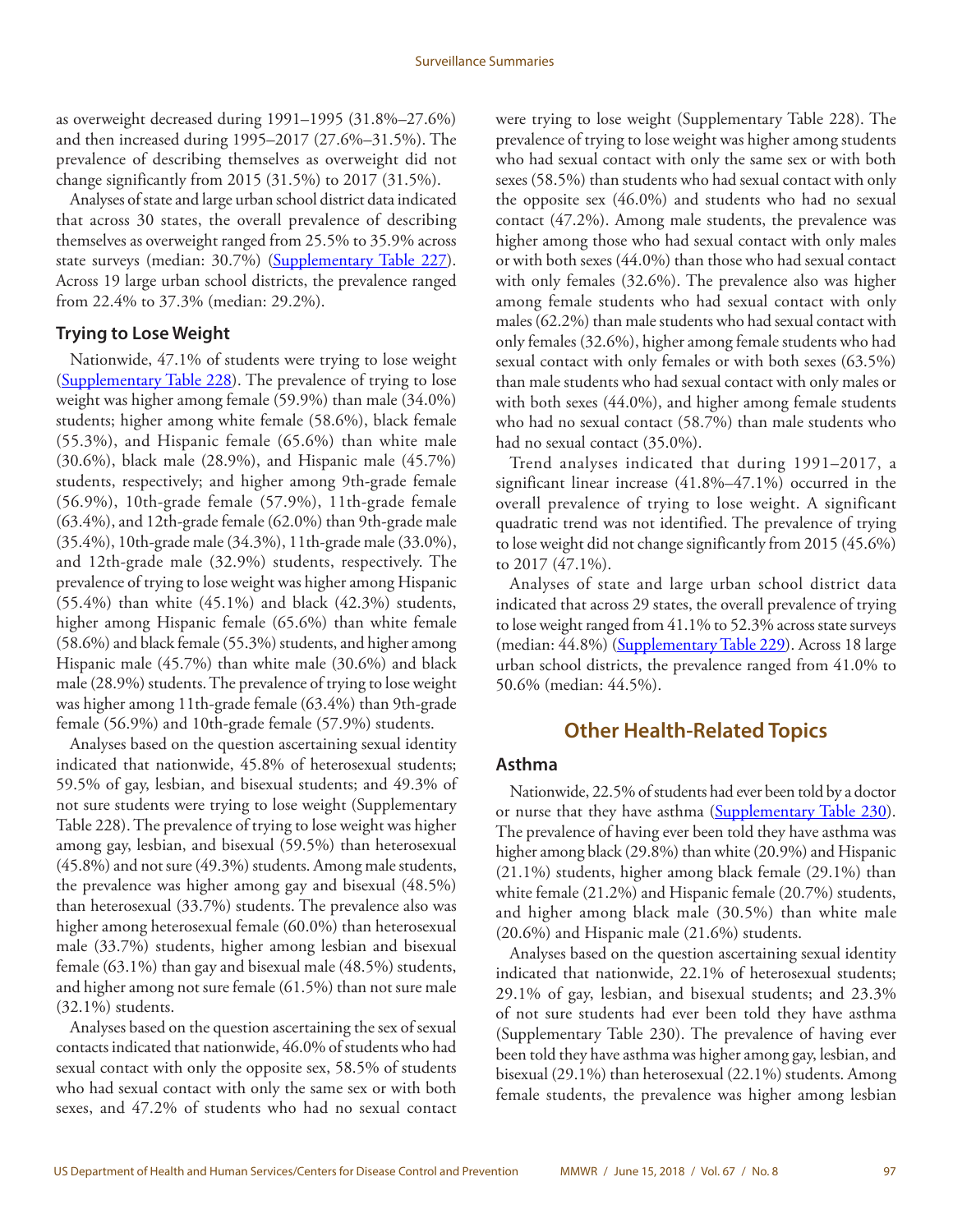and bisexual (27.6%) than heterosexual (22.4%) students. Among male students, the prevalence was higher among gay and bisexual (32.3%) than heterosexual (22.0%) and not sure (19.8%) students.

Analyses based on the question ascertaining the sex of sexual contacts indicated that nationwide, 23.2% of students who had sexual contact with only the opposite sex, 27.6% of students who had sexual contact with only the same sex or with both sexes, and 21.1% of students who had no sexual contact had ever been told they have asthma (Supplementary Table 230). The prevalence of having ever been told they have asthma was higher among students who had sexual contact with only the same sex or with both sexes (27.6%) than students who had no sexual contact (21.1%). Among female students, the prevalence was higher among those who had sexual contact with only females or with both sexes (28.1%) than those who had no sexual contact (21.8%).

Trend analyses indicated that during 2003–2017, a significant linear increase (18.9%–22.5%) occurred in the overall prevalence of having ever been told they have asthma. A significant quadratic trend also was identified. The prevalence of having ever been told they have asthma increased during 2003–2009 (18.9%–22.0%) and then did not change significantly during 2009–2017 (22.0%–22.5%). The prevalence of having ever been told they have asthma did not change significantly from 2015 (22.8%) to 2017 (22.5%).

Analyses of state and large urban school district data indicated that across 29 states, the overall prevalence of having ever been told they have asthma ranged from 19.3% to 33.4% across state surveys (median: 24.3%) ([Supplementary Table 231](https://www.cdc.gov/healthyyouth/data/yrbs/2017_tables/other_health_topics.htm#t231_down)). Across 20 large urban school districts, the prevalence ranged from 17.4% to 33.4% (median: 23.9%).

### **Never Saw a Dentist**

Nationwide, 1.5% of students had never seen a dentist for a check-up, exam, teeth cleaning, or other dental work ([Supplementary Table 232\)](https://www.cdc.gov/healthyyouth/data/yrbs/2017_tables/other_health_topics.htm#t232_down). The prevalence of having never seen a dentist was higher among male (1.7%) than female (1.2%) students, higher among Hispanic male (2.5%) than Hispanic female (1.2%) students, and higher among 12th-grade male (2.2%) than 12th-grade female (0.7%) students. The prevalence of having never seen a dentist was higher among black (2.3%) and Hispanic (1.9%) than white (1.0%) students and higher among black male (2.7%) and Hispanic male (2.5%) than white male (1.2%) students. The prevalence of having never seen a dentist was higher among 9th-grade male (2.0%) and 12th-grade male (2.2%) than 10th-grade male (1.1%) students.

Analyses based on the question ascertaining sexual identity indicated that nationwide, 1.4% of heterosexual students; 1.5% of gay, lesbian, and bisexual students; and 2.6% of not sure students had never seen a dentist (Supplementary Table 232). Analyses based on the question ascertaining the sex of sexual contacts indicated that nationwide, 1.2% of students who had sexual contact with only the opposite sex, 2.8% of students who had sexual contact with only the same sex or with both sexes, and 1.2% of students who had no sexual contact had never seen a dentist (Supplementary Table 232). The prevalence of having never seen a dentist was higher among students who had sexual contact with only the same sex or with both sexes (2.8%) than students who had sexual contact with only the opposite sex (1.2%) and students who had no sexual contact (1.2%). The prevalence also was higher among male students who had sexual contact with only females (1.6%) than female students who had sexual contact with only males (0.7%).

Trend analyses indicated that during 1999–2017, a significant linear decrease (3.0%–1.5%) occurred in the overall prevalence of having never seen a dentist. Not enough data points were available to identify a quadratic trend, because the question measuring the prevalence of having never seen a dentist was only used in 1999, 2001, 2003, 2015, and 2017. The prevalence of having never seen a dentist did not change significantly from 2015 (1.9%) to 2017 (1.5%).

Analyses of state and large urban school district data indicated that across 31 states, the overall prevalence of having never seen a dentist ranged from 0.9% to 4.7% across state surveys (median: 1.9%) ([Supplementary Table 233](https://www.cdc.gov/healthyyouth/data/yrbs/2017_tables/other_health_topics.htm#t233_down)). Across 19 large urban school districts, the prevalence ranged from 1.6% to 4.3% (median: 2.7%).

#### **Saw a Dentist**

Nationwide, 75.7% of students had seen a dentist for a check-up, exam, teeth cleaning, or other dental work during the 12 months before the survey [\(Supplementary Table 234\)](https://www.cdc.gov/healthyyouth/data/yrbs/2017_tables/other_health_topics.htm#t234_down). The prevalence of having seen a dentist during the 12 months before the survey was higher among female (77.3%) than male (74.2%) students; higher among white female (82.7%) and Hispanic female (74.1%) than white male (79.0%) and Hispanic male (69.3%) students, respectively; and higher among 10th-grade female (79.1%) than 10th-grade male (75.3%) students. The prevalence of having seen a dentist during the 12 months before the survey was higher among white (80.8%) and Hispanic (71.6%) than black (64.5%) students, higher among white (80.8%) than Hispanic (71.6%) students, higher among white female (82.7%) and Hispanic female (74.1%) than black female (66.1%) students, higher among white female (82.7%) than Hispanic female (74.1%) students, higher among white male (79.0%) and Hispanic male (69.3%) than black male (62.9%) students, and higher among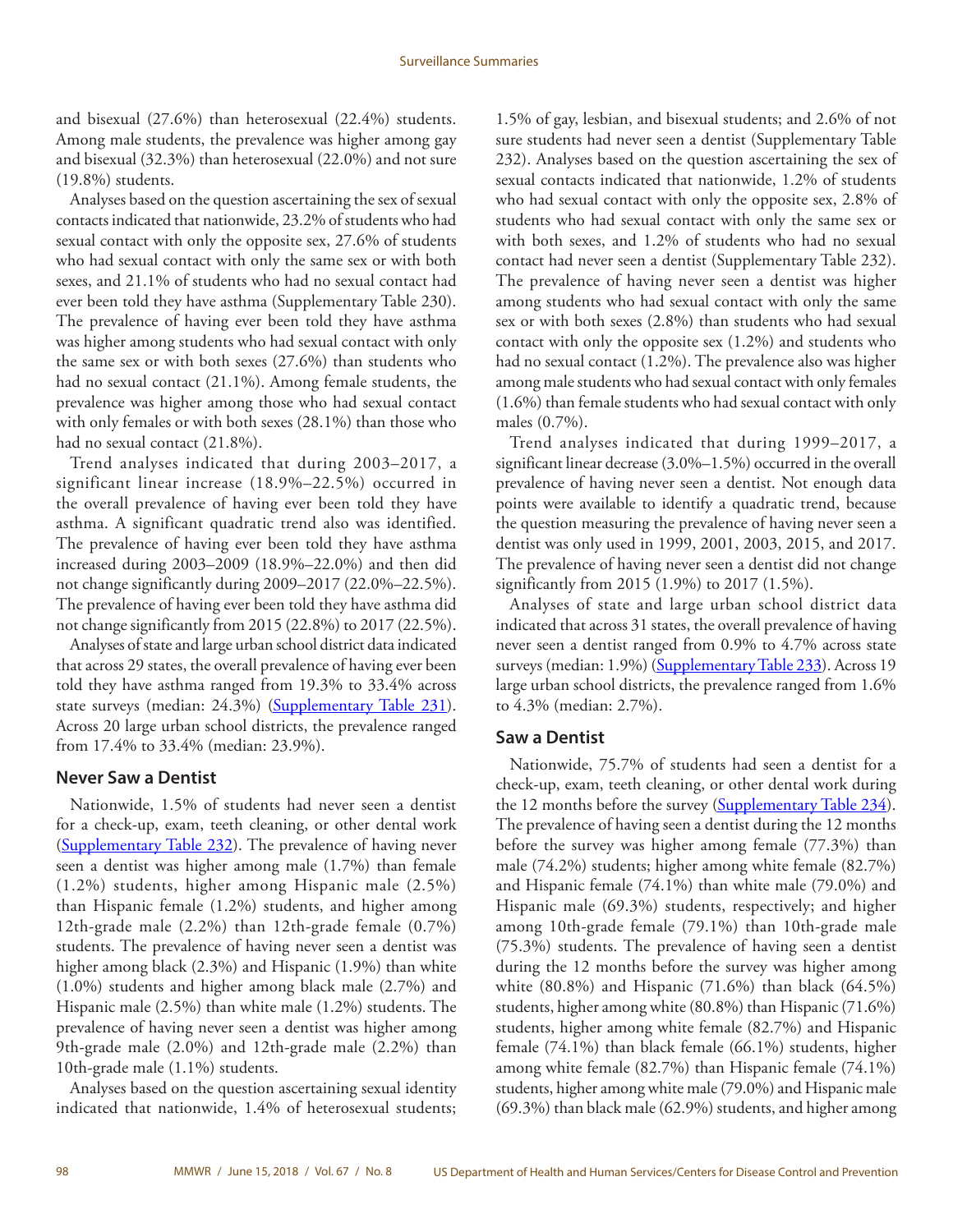white male (79.0%) than Hispanic male (69.3%) students. The prevalence of having seen a dentist during the 12 months before the survey was higher among 10th-grade (77.1%) than 12th-grade (73.8%) students and higher among 10th-grade male (75.3%) than 12th-grade male (71.8%) students.

Analyses based on the question ascertaining sexual identity indicated that nationwide, 76.2% of heterosexual students; 70.0% of gay, lesbian, and bisexual students; and 67.6% of not sure students had seen a dentist during the 12 months before the survey (Supplementary Table 234). The prevalence of having seen a dentist during the 12 months before the survey was higher among heterosexual (76.2%) than gay, lesbian, and bisexual (70.0%) and not sure (67.6%) students. Among male students, the prevalence was higher among heterosexual (75.8%) than gay and bisexual (60.3%) and not sure (51.6%) students. The prevalence also was higher among lesbian and bisexual female (73.6%) than gay and bisexual male (60.3%) students and higher among not sure female (79.3%) than not sure male (51.6%) students.

Analyses based on the question ascertaining the sex of sexual contacts indicated that nationwide, 75.8% of students who had sexual contact with only the opposite sex, 68.8% of students who had sexual contact with only the same sex or with both sexes, and 76.5% of students who had no sexual contact had seen a dentist during the 12 months before the survey (Supplementary Table 234). The prevalence of having seen a dentist during the 12 months before the survey was higher among students who had sexual contact with only the opposite sex (75.8%) and students who had no sexual contact (76.5%) than students who had sexual contact with only the same sex or with both sexes (68.8%). Among male students, the prevalence was higher among those who had sexual contact with only females (74.1%) and those who had no sexual contact (76.3%) than those who had sexual contact with only males or with both sexes (57.3%). The prevalence also was higher among female students who had sexual contact with only males (77.8%) than male students who had sexual contact with only females (74.1%) and higher among female students who had sexual contact with only females or with both sexes (72.8%) than male students who had sexual contact with only males or with both sexes (57.3%).

Trend analyses indicated that during 1999–2017, a significant linear increase (66.8%–75.7%) occurred in the overall prevalence of having seen a dentist during the 12 months before the survey. Not enough data points were available to identify a quadratic trend, because the question measuring the prevalence of having seen a dentist during the 12 months before the survey was only used in 1999, 2001, 2003, 2015, and 2017. The prevalence of having seen a dentist during the 12 months before the survey did not change significantly from 2015 (74.4%) to 2017 (75.7%).

Analyses of state and large urban school district data indicated that across 31 states, the overall prevalence of having seen a dentist during the 12 months before the survey ranged from 65.0% to 82.8% across state surveys (median: 76.1%) [\(Supplementary Table 235\)](https://www.cdc.gov/healthyyouth/data/yrbs/2017_tables/other_health_topics.htm#t235_down). Across 19 large urban school districts, the prevalence ranged from 60.9% to 74.2% (median: 68.1%).

#### **Got 8 or More Hours of Sleep**

Nationwide, 25.4% of students got 8 or more hours of sleep on an average school night ([Supplementary Table 236\)](https://www.cdc.gov/healthyyouth/data/yrbs/2017_tables/other_health_topics.htm#t236_down). The prevalence of getting 8 or more hours of sleep was higher among 9th-grade male (37.5%) than 9th-grade female (32.3%) students. The prevalence of getting 8 or more hours of sleep was higher among 9th-grade (34.8%) than 10th-grade (26.6%), 11th-grade (21.4%), and 12th-grade (17.6%) students; higher among 10th-grade (26.6%) than 11th-grade (21.4%) and 12th-grade (17.6%) students; higher among 11th-grade (21.4%) than 12th-grade (17.6%) students; higher among 9th-grade female (32.3%) than 10th-grade female (26.0%), 11th-grade female (21.1%), and 12th-grade female (17.9%) students; higher among 10th-grade female (26.0%) than 11th-grade female (21.1%) and 12th-grade female (17.9%) students; higher among 9th-grade male (37.5%) than 10th-grade male (27.0%), 11th-grade male (21.6%), and 12th-grade male (17.3%) students; and higher among 10th-grade male (27.0%) than 11th-grade male (21.6%) and 12th-grade male (17.3%) students.

Analyses based on the question ascertaining sexual identity indicated that nationwide, 25.9% of heterosexual students; 17.8% of gay, lesbian, and bisexual students; and 24.7% of not sure students had gotten 8 or more hours of sleep (Supplementary Table 236). The prevalence of getting 8 or more hours of sleep was higher among heterosexual (25.9%) and not sure (24.7%) than gay, lesbian, and bisexual (17.8%) students. Among female students, the prevalence was higher among heterosexual (25.6%) than lesbian and bisexual (18.1%) students. Among male students, the prevalence was higher among heterosexual  $(26.4\%)$  and not sure  $(32.1\%)$  than gay and bisexual  $(18.0\%)$ students. The prevalence also was higher among not sure male (32.1%) than not sure female (20.5%) students.

Analyses based on the question ascertaining the sex of sexual contacts indicated that nationwide, 21.9% of students who had sexual contact with only the opposite sex, 15.8% of students who had sexual contact with only the same sex or with both sexes, and 29.8% of students who had no sexual contact had gotten 8 or more hours of sleep (Supplementary Table 236). The prevalence of getting 8 or more hours of sleep was higher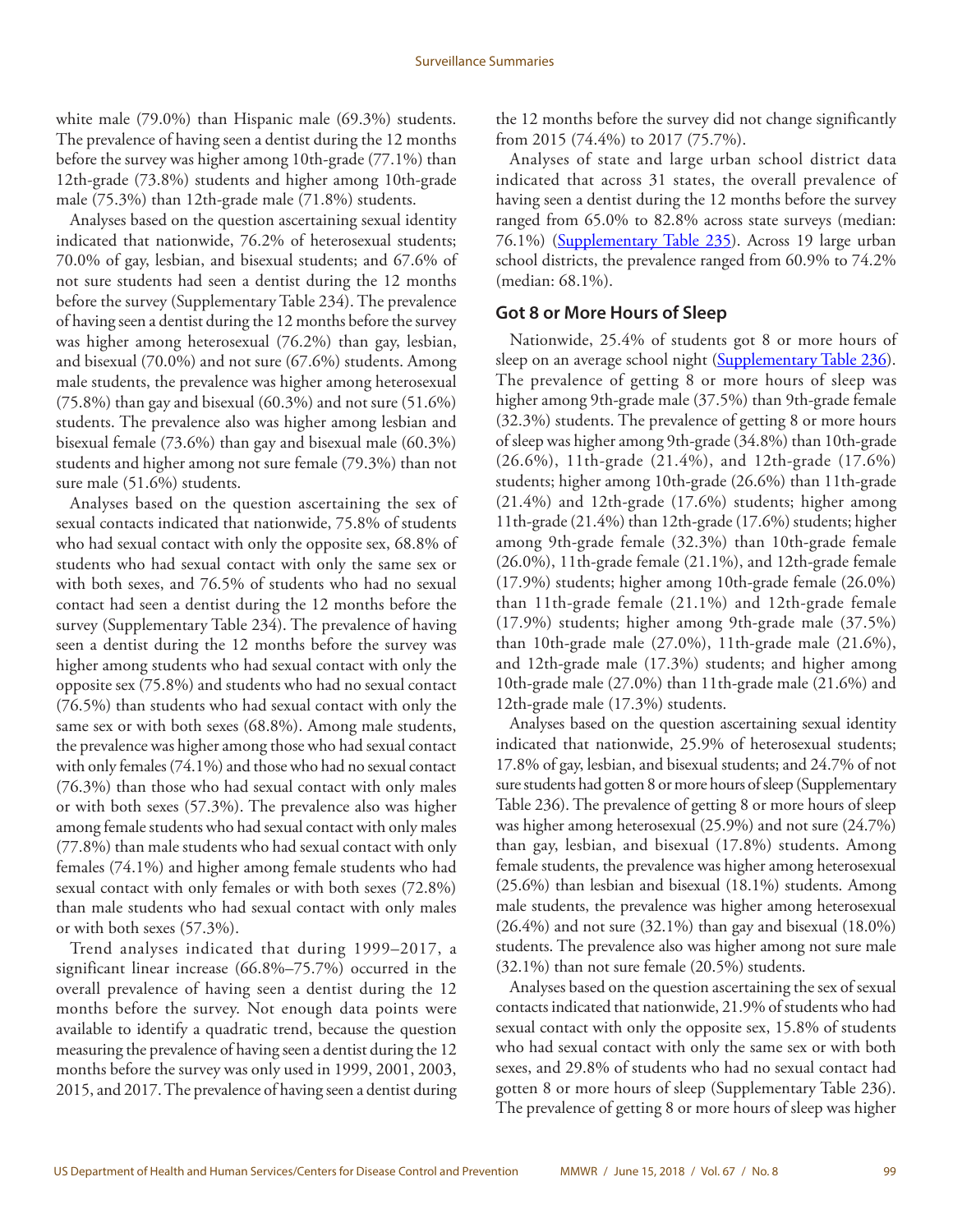among students who had sexual contact with only the opposite sex (21.9%) and students who had no sexual contact (29.8%) than students who had sexual contact with only the same sex or with both sexes (15.8%) and higher among students who had no sexual contact (29.8%) than students who had sexual contact with only the opposite sex (21.9%). Among female students, the prevalence was higher among those who had sexual contact with only males (21.2%) and those who had no sexual contact (28.4%) than those who had sexual contact with only females or with both sexes (16.6%) and higher among those who had no sexual contact (28.4%) than those who had sexual contact with only males (21.2%). Among male students, the prevalence was higher among those who had sexual contact with only females (22.5%) and those who had no sexual contact (31.3%) than those who had sexual contact with only males or with both sexes (13.5%) and higher among those who had no sexual contact (31.3%) than those who had sexual contact with only females (22.5%).

Trend analyses indicated that during 2007–2017, a significant linear decrease (31.1%–25.4%) occurred in the overall prevalence of getting 8 or more hours of sleep. A significant quadratic trend also was identified. The prevalence of getting 8 or more hours of sleep did not change significantly during 2007–2013 (31.1%–31.7%) and then decreased during 2013–2017 (31.7%–25.4%). The prevalence of getting 8 or more hours of sleep did not change significantly from 2015 (27.3%) to 2017 (25.4%).

Analyses of state and large urban school district data indicated that across 34 states, the overall prevalence of getting 8 or more hours of sleep ranged from 19.4% to 32.8% across state surveys (median: 23.7%) ([Supplementary Table 237](https://www.cdc.gov/healthyyouth/data/yrbs/2017_tables/other_health_topics.htm#t237_down)). Across 21 large urban school districts, the prevalence ranged from 12.1% to 30.5% (median: 20.2%).

## **Indoor Tanning Device Use**

Nationwide, 5.6% of students had used an indoor tanning device (e.g., a sunlamp, sunbed, or tanning booth, not counting getting a spray-on tan) one or more times during the 12 months before the survey (i.e., indoor tanning device use) ([Supplementary Table 238\)](https://www.cdc.gov/healthyyouth/data/yrbs/2017_tables/other_health_topics.htm#t238_down). The prevalence of indoor tanning device use was higher among female (7.5%) than male (3.5%) students; higher among white female (10.1%) than white male (2.8%) students; higher among black male (7.0%) than black female (3.8%) students; and higher among 9th-grade female (5.0%), 11th-grade female (8.1%), and 12th-grade female (12.9%) than 9th-grade male (2.3%), 11th-grade male (2.9%), and 12th-grade male (4.5%) students, respectively. The prevalence of indoor tanning device use was higher among white (6.6%) and black (5.5%) than Hispanic (3.2%) students, higher among white female (10.1%) than black female (3.8%)

and Hispanic female (3.0%) students, and higher among black male (7.0%) than white male (2.8%) and Hispanic male (3.4%) students. The prevalence of indoor tanning device use was higher among 12th-grade (8.9%) than 9th-grade (3.7%), 10th-grade (4.3%), and 11th-grade (5.5%) students; higher among 11th-grade (5.5%) than 9th-grade (3.7%) students; higher among 11th-grade female (8.1%) and 12th-grade female (12.9%) than 9th-grade female (5.0%) and 10th-grade female (4.2%) students; higher among 12th-grade female (12.9%) than 11th-grade female (8.1%) students; higher among 10th-grade male (4.3%) and 12th-grade male (4.5%) than 9th-grade male (2.3%) students; and higher among 12th-grade male (4.5%) than 11th-grade male (2.9%) students.

Analyses based on the question ascertaining sexual identity indicated that nationwide, the prevalence of indoor tanning device use was 5.4% among heterosexual students; 6.0% among gay, lesbian, and bisexual students; and 9.9% among not sure students (Supplementary Table 238). The prevalence of indoor tanning device use was higher among not sure (9.9%) than heterosexual (5.4%) students. Among female students, the prevalence was higher among heterosexual (8.4%) than lesbian and bisexual (4.9%) and not sure (5.0%) students. Among male students, the prevalence was higher among gay and bisexual (9.4%) and not sure (15.6%) than heterosexual (2.8%) students. The prevalence also was higher among heterosexual female (8.4%) than heterosexual male (2.8%) students and higher among not sure male (15.6%) than not sure female (5.0%).

Analyses based on the question ascertaining the sex of sexual contacts indicated that nationwide, the prevalence of indoor tanning device use was 7.7% among students who had sexual contact with only the opposite sex, 10.8% among students who had sexual contact with only the same sex or with both sexes, and 2.3% among students who had no sexual contact (Supplementary Table 238). The prevalence of indoor tanning device use was higher among students who had sexual contact with only the opposite sex (7.7%) and students who had sexual contact with only the same sex or with both sexes (10.8%) than students who had no sexual contact (2.3%). Among female students, the prevalence was higher among those who had sexual contact with only males (12.1%) and those who had sexual contact with only females or with both sexes (9.2%) than those who had no sexual contact (3.4%). Among male students, the prevalence was higher among those who had sexual contact with only females (4.1%) and those who had sexual contact with only males or with both sexes (15.6%) than those who had no sexual contact (1.1%) and higher among those who had sexual contact with only males or with both sexes (15.6%) than those who had sexual contact with only females (4.1%). The prevalence also was higher among female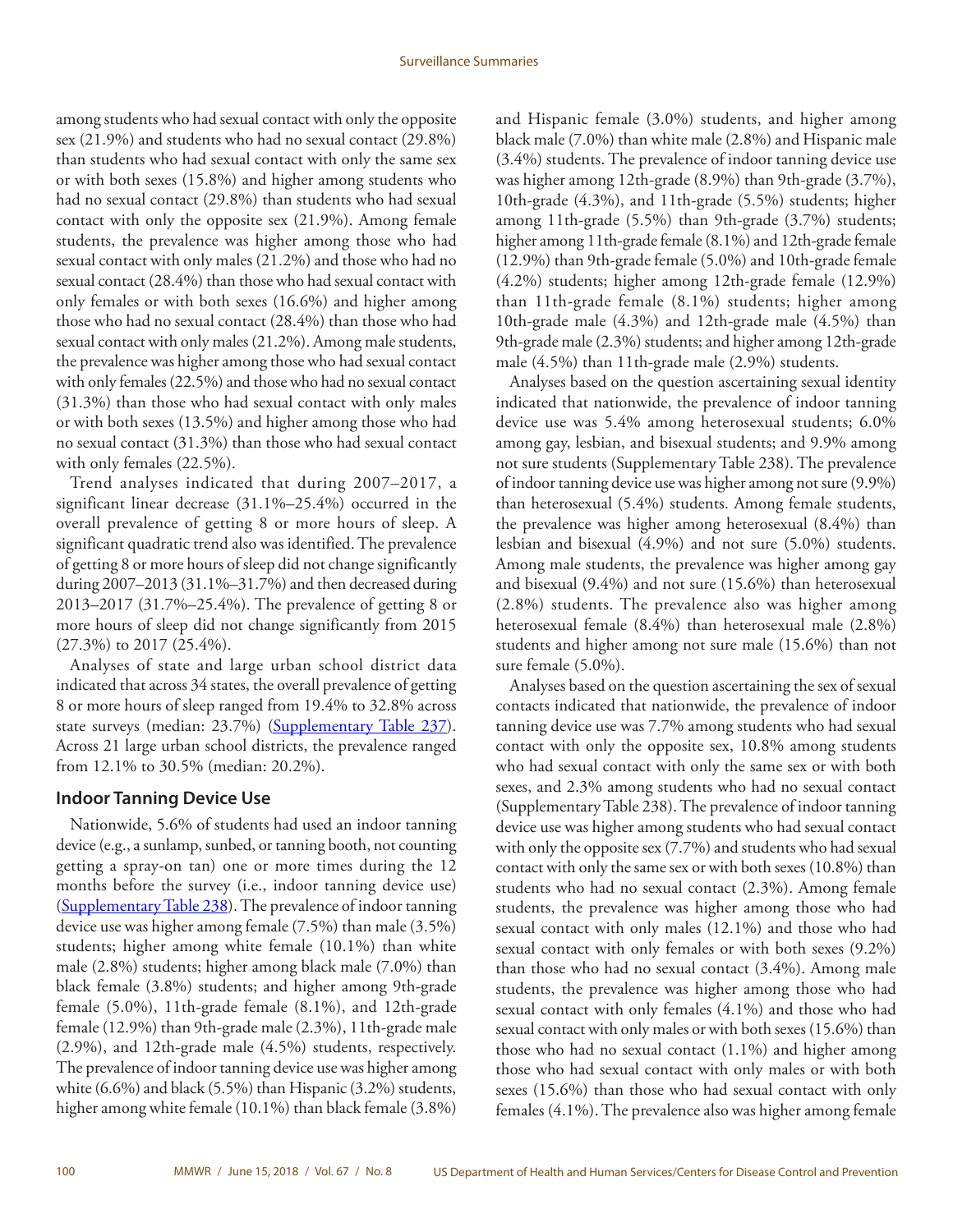students who had sexual contact with only males (12.1%) than male students who had sexual contact with only females (4.1%) and higher among female students who had no sexual contact (3.4%) than male students who had no sexual contact (1.1%).

Trend analyses indicated that during 2009–2017, a significant linear decrease (15.6%–5.6%) occurred in the overall prevalence of indoor tanning device use. Not enough data points were available to identify a quadratic trend. The prevalence of indoor tanning device use decreased from 2015 (7.3%) to 2017 (5.6%).

The question measuring the prevalence of indoor tanning device use was not included in the standard questionnaire used in the state and large urban school district surveys in 2017. As a result, the range and median prevalence estimates across states and large urban school districts for the prevalence of indoor tanning device use are not available.

#### **Had a Sunburn**

Nationwide, 57.2% of students had had a sunburn one or more times (counting the number of times even a small part of their skin turned red or hurt for 12 or more hours after being outside in the sun or after using a sunlamp or other indoor tanning device) during the 12 months before the survey [\(Supplementary Table 239](https://www.cdc.gov/healthyyouth/data/yrbs/2017_tables/other_health_topics.htm#t239_down)). The prevalence of having had a sunburn was higher among female (61.6%) than male (52.8%) students; higher among white female (78.8%), black female (15.5%), and Hispanic female (50.1%) than white male (70.5%), black male (10.4%), and Hispanic male (40.3%) students, respectively; and higher among 9th-grade female (61.5%), 10th-grade female (61.2%), 11th-grade female (59.9%), and 12th-grade female (63.9%) than 9th-grade male (53.6%), 10th-grade male (52.9%), 11th-grade male (51.2%), and 12th-grade male (53.2%) students, respectively. The prevalence of having had a sunburn was higher among white (74.8%) and Hispanic (45.0%) than black (13.0%) students, higher among white (74.8%) than Hispanic (45.0%) students, higher among white female (78.8%) and Hispanic female (50.1%) than black female (15.5%) students, higher among white female (78.8%) than Hispanic female (50.1%) students, higher among white male (70.5%) and Hispanic male (40.3%) than black male (10.4%) students, and higher among white male (70.5%) than Hispanic male (40.3%) students.

Analyses based on the question ascertaining sexual identity indicated that nationwide, 57.0% of heterosexual students; 56.2% of gay, lesbian, and bisexual students; and 52.4% of not sure students had had a sunburn (Supplementary Table 239). Among female students, the prevalence of having had a sunburn was higher among heterosexual (62.7%) than lesbian and bisexual (54.6%) students. Among male students, the prevalence was higher among gay and bisexual (62.3%) than

heterosexual (52.2%) and not sure (45.7%) students. The prevalence also was higher among heterosexual female (62.7%) than heterosexual male (52.2%) students and higher among gay and bisexual male (62.3%) than lesbian and bisexual female (54.6%) students.

Analyses based on the question ascertaining the sex of sexual contacts indicated that nationwide, 58.9% of students who had sexual contact with only the opposite sex, 57.7% of students who had sexual contact with only the same sex or with both sexes, and 55.7% of students who had no sexual contact had had a sunburn (Supplementary Table 239). The prevalence of having had a sunburn was higher among students who had sexual contact with only the opposite sex (58.9%) than students who had no sexual contact (55.7%). Among female students, the prevalence was higher among those who had sexual contact with only males (65.6%) than those who had sexual contact with only females or with both sexes (57.0%) and those who had no sexual contact (58.9%). The prevalence also was higher among female students who had sexual contact with only males (65.6%) than male students who had sexual contact with only females (53.4%) and higher among female students who had no sexual contact (58.9%) than male students who had no sexual contact (52.4%).

The question measuring the prevalence of having had a sunburn was used for the first time in the 2015 national YRBS. As a result, long-term temporal trends are not available for this variable. The prevalence of having had a sunburn did not change significantly from 2015 (55.8%) to 2017 (57.2%).

The question also was not included in the standard questionnaire used in the state and large urban school district surveys in 2017. As a result, the range and median prevalence estimates across states and large urban school districts for the prevalence of having had a sunburn are not available.

## **Have to Avoid Some Foods Because Eating the Food Could Cause an Allergic Reaction**

Nationwide, 15.2% of students have to avoid some foods because eating the food could cause an allergic reaction (e.g., skin rashes, swelling, itching, vomiting, coughing, or trouble breathing) ([Supplementary Table 240\)](https://www.cdc.gov/healthyyouth/data/yrbs/2017_tables/other_health_topics.htm#t240_down). The prevalence of having to avoid some foods because eating the food could cause an allergic reaction was higher among female (18.4%) than male (11.9%) students; higher among white female (17.6%), black female (24.1%), and Hispanic female (17.2%) than white male (10.5%), black male (16.6%), and Hispanic male (11.1%) students, respectively; and higher among 9th-grade female (17.3%), 10th-grade female (19.7%), 11th-grade female (18.1%), and 12th-grade female (18.5%) than 9th-grade male (11.5%), 10th-grade male (13.0%), 11th-grade male (10.0%), and 12th-grade male (12.9%) students, respectively. The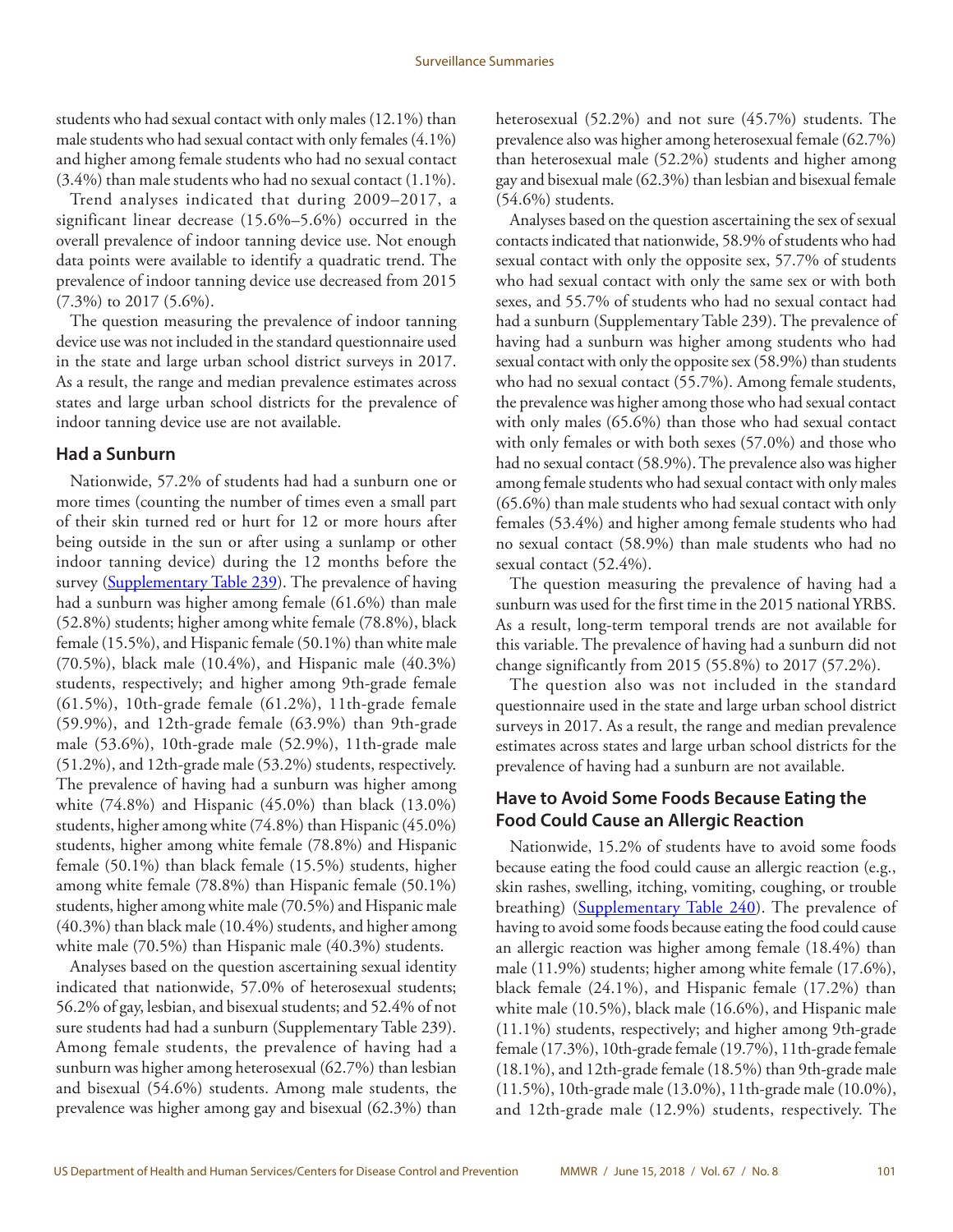prevalence of having to avoid some foods because eating the food could cause an allergic reaction was higher among black  $(20.4\%)$  than white  $(14.3\%)$  and Hispanic  $(14.1\%)$  students, higher among black female (24.1%) than white female (17.6%) and Hispanic female (17.2%) students, and higher among black male (16.6%) than white male (10.5%) and Hispanic male (11.1%) students. The prevalence of having to avoid some foods because eating the food could cause an allergic reaction was higher among 10th-grade (16.5%) than 9th-grade (14.5%) and 11th-grade (14.1%) students and higher among 10th-grade male (13.0%) and 12th-grade male (12.9%) than 11th-grade male (10.0%) students.

Analyses based on the question ascertaining sexual identity indicated that nationwide, 14.5% of heterosexual students; 19.6% of gay, lesbian, and bisexual students; and 18.3% of not sure students have to avoid food because eating the food could cause an allergic reaction (Supplementary Table 240). The prevalence of having to avoid some foods because eating the food could cause an allergic reaction was higher among gay, lesbian, and bisexual (19.6%) than heterosexual (14.5%) students. The prevalence also was higher among heterosexual female (17.9%) than heterosexual male (11.6%) students and higher among not sure female (23.0%) than not sure male (11.4%) students.

Analyses based on the question ascertaining the sex of sexual contacts indicated that nationwide, 15.5% of students who had sexual contact with only the opposite sex, 20.2% of students who had sexual contact with only the same sex or with both sexes, and 14.0% of students who had no sexual contact have to avoid some foods because eating the food could cause an allergic reaction (Supplementary Table 240). The prevalence of having to avoid some foods because eating the food could cause an allergic reaction was higher among students who had sexual contact with only the same sex or with both sexes (20.2%) than students who had sexual contact with only the opposite sex (15.5%) and students who had no sexual contact (14.0%). Among male students, the prevalence was higher among those who had sexual contact with only males or with both sexes (18.1%) than those who had no sexual contact (10.9%). The prevalence also was higher among female students who had sexual contact with only males (19.2%) than male students who had sexual contact with only females (12.3%) and higher among female students who had no sexual contact (16.9%) than male students who had no sexual contact (10.9%).

The question measuring the prevalence of having to avoid some foods because eating the food could cause an allergic reaction was used for the first time in the 2015 national YRBS. As a result, long-term temporal trends are not available for this variable. The prevalence of having to avoid some foods because eating the food could cause an allergic reaction did not change significantly from 2015 (16.0%) to 2017 (15.2%).

The question also was not included in the standard questionnaire used in the state and large urban school district surveys in 2017. As a result, the range and median prevalence estimates across states and large urban school districts for the prevalence of having to avoid some foods because eating the food could cause an allergic reaction are not available.

# **Discussion**

YRBSS is the largest public health surveillance system in the United States monitoring a broad range of health-related behaviors among high school students. In addition, YRBSS has been measuring sexual identity and sex of sexual contacts at the state and local levels longer than any other public health surveillance system in the United States. YRBSS data are used widely to compare the prevalence of health-related behaviors among subpopulations of students, assess trends in healthrelated behaviors over time, monitor progress toward achieving national health objectives, provide comparable state and large urban school district data, and take public health actions to decrease health-risk behaviors and improve health outcomes among youth. This report provides an update on the prevalence of health-related behaviors among students in grades 9–12 nationwide and across 39 states and 21 large urban school districts. More specifically, it describes nationwide disparities in health-related behaviors by demographic subgroups (defined by sex, race/ethnicity, and grade in school) and sexual minority status (as defined by sexual identity and sex of sexual contacts), describes trends in the overall prevalence of health-related behaviors at the national level, and provides an update on the size of sexual minority subgroups nationwide.

Although the majority of the 16,311,000 students projected to have attended public and private schools in grades 9–12 nationwide in 2017 (*25*) are heterosexual, this report indicates that approximately 391,000 are gay or lesbian, 1,305,000 are bisexual, and 685,000 are not sure of their sexual identity. In addition, approximately 261,000 of all students in grades 9–12 have had sexual contact with only the same sex and 864,000 have had sexual contact with both sexes. These counts are somewhat higher than previously reported (*15*) reflecting both an increase in the size of the overall estimated number of students in grade 9–12 nationwide and social and demographic changes in the sexual minority community (*26*). Sexual minority students are part of every community and are as racially, ethnically, socially, economically, and geographically diverse as their nonsexual minority peers.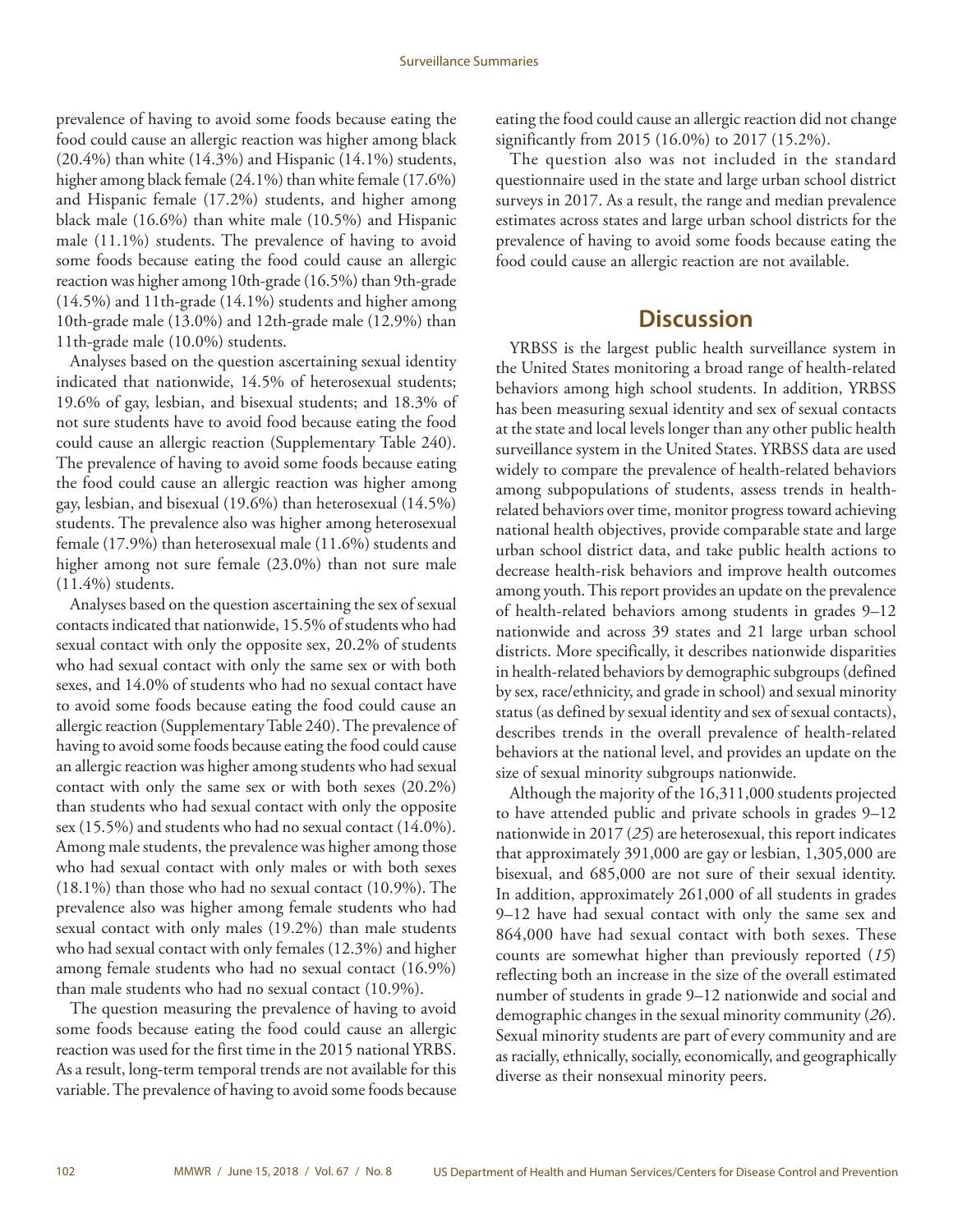# **Comparison of the Prevalence of Health-Related Behaviors Among Subpopulations of Students**

YRBSS is designed to identify how health-related behaviors vary by subpopulations of high school students. Understanding these variations (or lack of variation) in health-related behaviors might help design, target, and identify the impact of school and community policies, programs, and practices. However, isolating the effects of demographic subgroups ascertained by the YRBSS from the effects of socioeconomic status (SES) or culture on the prevalence of health-related behaviors is not possible. For example, in a national study, the likelihood of cardiovascular disease risks such as obesity, sedentary behaviors, and tobacco exposure increased among adolescents aged 12–17 years as their SES based on a poverty-income ratio decreased (*27*).

#### **Variations by Sex**

The prevalence of most health-related behaviors varies by sex. For example, the prevalence of three of the five injuryrelated behaviors (rarely or never wearing a seatbelt, having driven when they had been drinking alcohol, and having driven when they had been using marijuana) was higher among male than female students. The prevalence of six of the 13 violence-related behaviors (having carried a weapon, having carried a weapon on school property, having carried a gun, having been threatened or injured with a weapon on school property, having been in a physical fight, and having been in a physical fight on school property) also was higher among male than female students. However, the prevalence of six other violence-related behaviors (having been electronically bullied, having been bullied on school property, having been forced to have sexual intercourse, having experienced sexual violence by anyone, having experienced sexual dating violence, and having experienced physical dating violence) was higher among female than male students. The prevalence of all five suicide-related behaviors (having felt sad or hopeless, having seriously considered attempting suicide, having made a suicide plan, having attempted suicide, and having made a suicide attempt resulting in an injury, poisoning, or overdose that had to be treated by a doctor or nurse) also was higher among female than male students. The prevalence of having ridden with a driver who had been drinking alcohol, having texted or e-mailed while driving, and having not gone to school because of safety concerns did not vary by sex.

The prevalence of 17 of the 20 tobacco use risk behaviors (having ever tried cigarette smoking; having first tried cigarette smoking before age 13 years; current cigarette use; having smoked more than 10 cigarettes per day; having ever used an electronic vapor product; current, current frequent, and current

daily electronic vapor product use; current, current frequent, and current daily smokeless tobacco use; current, current frequent, and current daily cigar use; current cigarette or cigar use; current cigarette, cigar, or smokeless tobacco use; and current cigarette, cigar, smokeless tobacco, or current electronic vapor product use) was higher among male than female students. However, among all the tobacco-use behaviors, the only behavior that was health promoting (having tried to quit using all tobacco products) had a higher prevalence among female than male students. The prevalence of three tobacco use behaviors (current frequent and current daily cigarette use and having usually gotten their own electronic vapor products by buying them in a store) did not vary by sex.

The prevalence of 11 of the 20 alcohol and other drug use behaviors (having drunk alcohol for the first time before age 13 years; having reported 10 or more as the largest number of alcoholic drinks in a row; having tried marijuana for the first time before age 13 years; having ever used cocaine, heroin, methamphetamines, ecstasy, and hallucinogenic drugs; having ever taken steroids without a doctor's prescription; having ever injected any illegal drug; and having been offered, sold, or given an illegal drug on school property) was higher among male than female students. However, the prevalence of having ever drunk alcohol, current alcohol use, and having usually gotten the alcohol they drank by someone giving it to them was higher among female than male students. Six alcohol and other drug use behaviors (current binge drinking, having ever used marijuana, current marijuana use, having ever used synthetic marijuana, having ever used inhalants, and having ever taken prescription pain medicine without a doctor's prescription or differently than how a doctor told them to use it) did not vary by sex.

The prevalence of four of the six sexual risk behaviors (having ever had sexual intercourse, having had sexual intercourse before age 13 years, having had sexual intercourse with four or more persons, and having drunk alcohol or used drugs before last sexual intercourse) and one of the six protective sexual behaviors (having used a condom during last sexual intercourse) was higher among male than female students. The prevalence of three protective sexual behaviors (having used an IUD or implant before last sexual intercourse; having used a shot, patch, or birth control ring before last sexual intercourse; and having used birth control pills; an IUD or implant; or a shot, patch, or birth control ring before last sexual intercourse) was higher among female than male students, while one sexual risk behavior (not having used any method to prevent pregnancy) also was higher among female than male students. Similarly, the prevalence of having ever been tested for HIV was higher among female than male students. The prevalence of being currently sexually active; having used birth control pills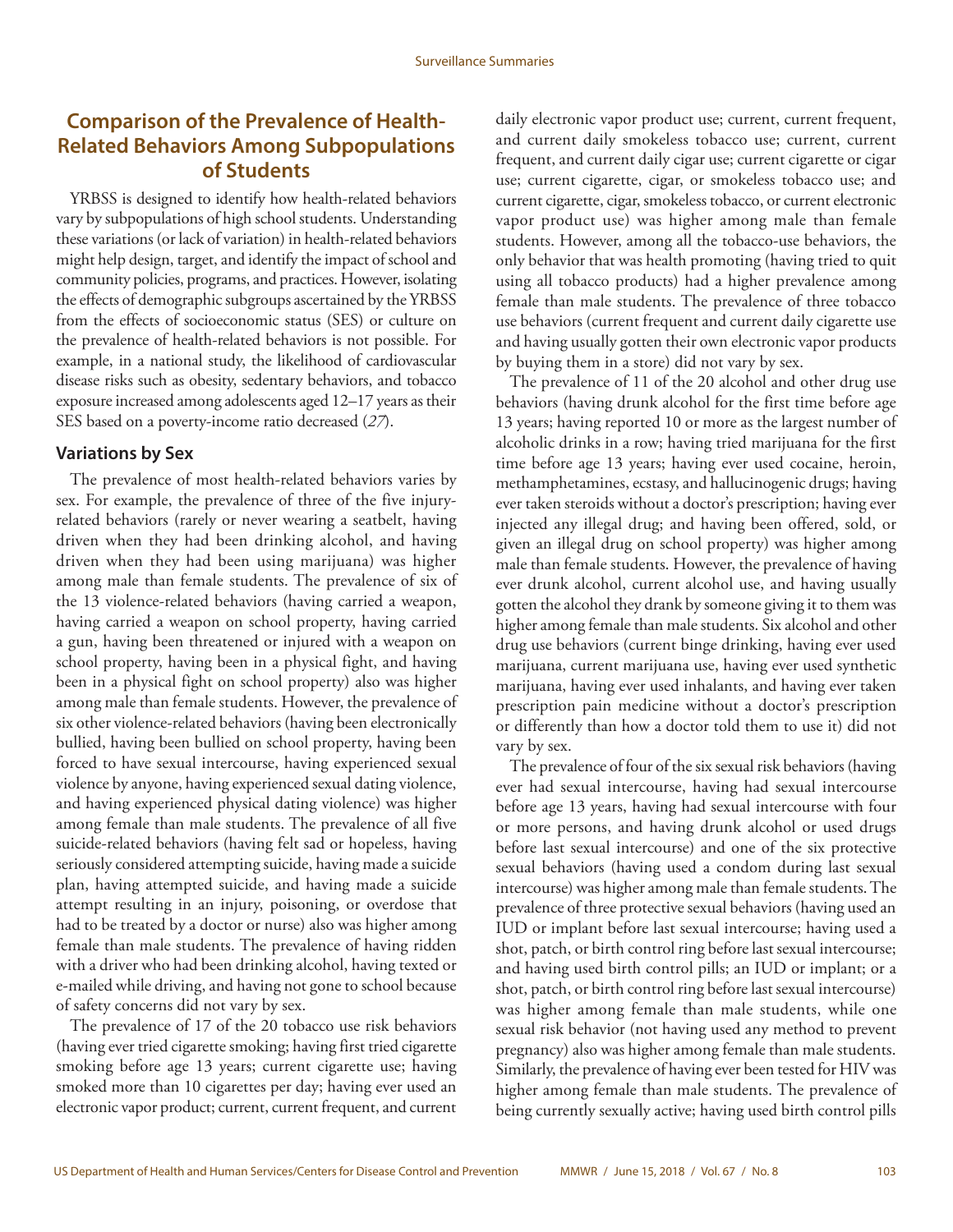before last sexual intercourse; and having used both a condom during last sexual intercourse and birth control pills; an IUD or implant; or a shot, patch, or birth control ring before last sexual intercourse did not vary by sex.

The prevalence of 18 of the 26 dietary behaviors (not having eaten fruit or drunk 100% fruit juices; having eaten fruit or drunk 100% fruit juices one or more times, two or more times, and three or more times per day; not having eaten vegetables; having eaten vegetables two or more times and three or more times per day; having drunk one or more glasses, two or more glasses, and three or more glasses of milk per day; having drunk soda or pop one or more times, two or more times, and three or more times per day; having drunk a sports drink one or more times, two or more times, and three or more times per day; not having drunk plain water; and having eaten breakfast on all 7 days) was higher among male than female students. In contrast, the prevalence of only three dietary behaviors (not having drunk milk, not having drunk soda or pop, and not having drunk a sports drink) was higher among female than male students. The prevalence of having eaten vegetables one or more times per day; having drunk plain water one or more times, two or more times, and three or more times per day; and having not eaten breakfast did not vary by sex.

The prevalence of all six protective physical activity behaviors (having been physically active for a total of at least 60 minutes per day on 5 or more days, having been physically active for a total of at least 60 minutes per day on all 7 days, having done exercises to strengthen or tone their muscles on 3 or more days, going to PE classes on 1 or more days, going to PE classes on all 5 days, and having played on at least one sports team), and one of the four physical activity risk behaviors (having had a concussion one or more times from playing a sport or being physically active) was higher among male than female students. Only one physical activity risk behavior (were not physically active for a total of at least 60 minutes on at least 1 day) had a higher prevalence estimate among female than male students. The prevalence of playing video or computer games or using a computer 3 or more hours per day and watching television 3 or more hours per day did not vary by sex.

The prevalence of obesity was higher among male than female students, whereas the prevalence of being overweight, describing themselves as overweight, and trying to lose weight was higher among female than male students. The prevalence of having never seen a dentist was higher among male than female students, whereas the prevalence of having seen a dentist during the 12 months before the survey, indoor tanning device use, having had a sunburn, and having to avoid some foods because eating the food could cause an allergic reaction was higher among female than male students. The prevalence of having ever been told they have asthma and getting 8 or more hours of sleep did not vary by sex.

## **Variations by Race/Ethnicity**

The prevalence of most health-related behaviors varies by race/ethnicity. The prevalence of 25 behaviors (17 risk and eight protective) was higher among white than black and Hispanic students, the prevalence of 21 behaviors (19 risk and two protective) was higher among black than white and Hispanic students, and the prevalence of 11 risk behaviors was higher among Hispanic than white and black students. Twenty-four behaviors (17 risk and seven protective) did not vary by race/ethnicity.

White students had a higher prevalence than black and Hispanic students of one injury-related risk behavior (having texted or e-mailed while driving), three violence-related risk behaviors (having carried a weapon, having been electronically bullied, and having been bullied on school property), 12 tobacco-use related risk behaviors (current, current frequent, and current daily cigarette use; current, current frequent, and current daily electronic vapor product use; current, current frequent, and current daily smokeless tobacco use; current cigarette or cigar use; current cigarette, cigar, or smokeless tobacco use; and current cigarette, cigar, smokeless tobacco, or electronic vapor product use), three protective sexual behaviors (having used birth control pills before last sexual intercourse; having used birth control pills, an IUD or implant, or a shot, patch, or birth control ring before last sexual intercourse; and having used both a condom during last sexual intercourse and birth control pills, an IUD or implant, or a shot, patch, or birth control ring before last sexual intercourse), four protective dietary behaviors (having eaten vegetables one or more times per day, not having drunk a sports drink, having drunk plain water one or more times per day, and having eaten breakfast on all 7 days), one additional protective behavior (having seen a dentist during the 12 months before the survey) and one additional risk behavior (having had a sunburn).

Black students had a higher prevalence than white and Hispanic students of one injury-related risk behavior (rarely or never wearing a seatbelt), four violence-related risk behaviors (having been threatened or injured with a weapon on school property, having been in a physical fight, having been in a physical fight on school property, and having experienced physical dating violence), two sexual risk behaviors (having had sexual intercourse before age 13 years and having had sexual intercourse with four or more persons), having ever been tested for HIV, nine dietary risk behaviors (not having eaten fruit or drunk 100% fruit juices; not having eaten vegetables; not having drunk milk; having drunk soda or pop two or more times and three or more times per day; having drunk a sports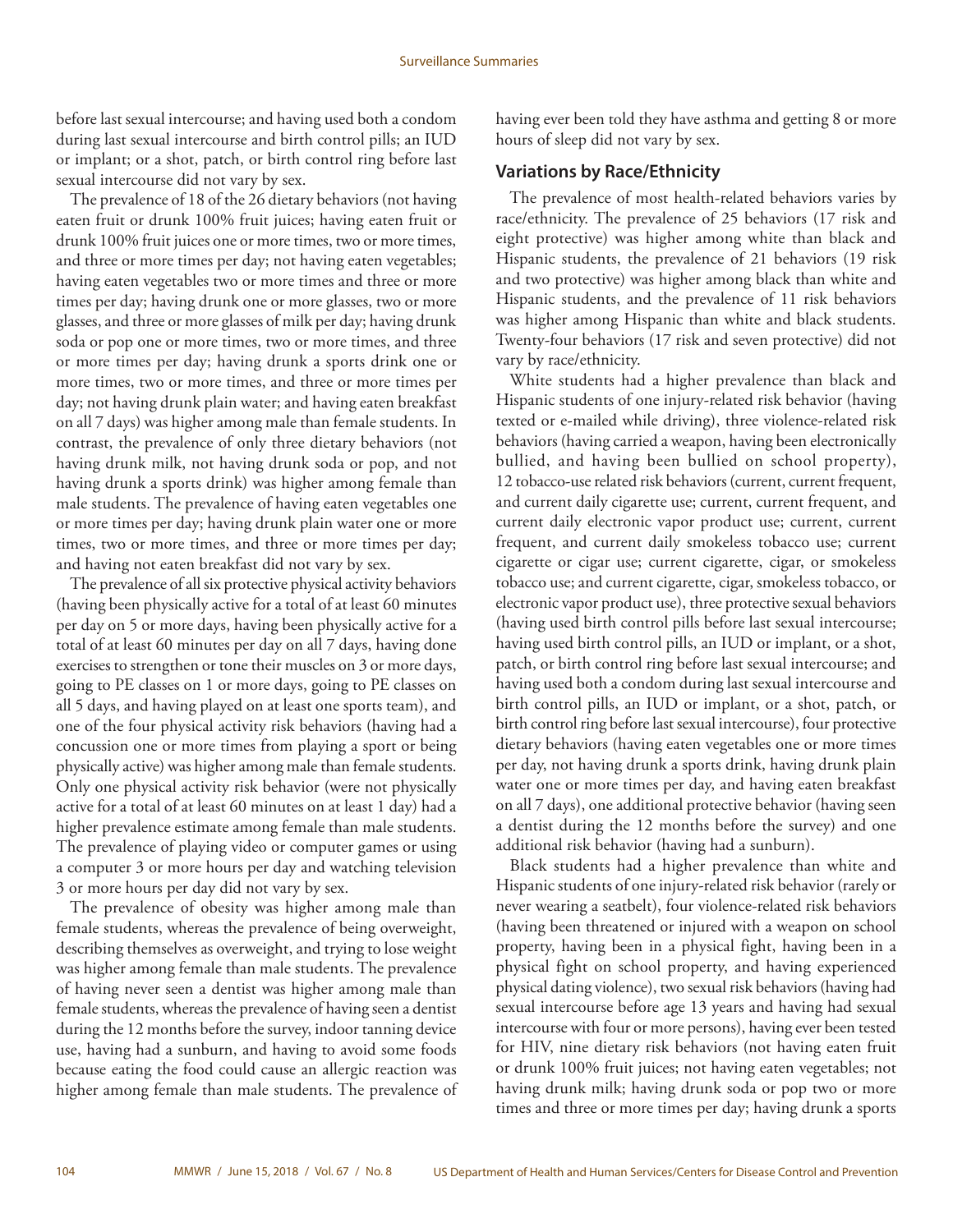drink one or more times, two or more times, and three or more times per day; and not having drunk plain water), one protective dietary behavior (having eaten fruit or drunk 100% fruit juices three or more times per day), one physical activity risk behavior (watching television 3 or more hours per day), and two additional risk behaviors (having ever been told they have asthma and having to avoid some foods because eating the food could cause an allergic reaction).

Hispanic students had a higher prevalence than white and black students of two injury-related risk behaviors (having ridden with a driver who had been drinking alcohol and having driven when they had been drinking alcohol), one suiciderelated risk behavior (having felt sad or hopeless), one tobacco use-related risk behavior (having ever used an electronic vapor product), five risk behaviors related to alcohol and other drug use (having drunk alcohol before age 13 years; having ever used synthetic marijuana; having ever used cocaine; having ever used ecstasy; and having been offered, sold or given an illegal drug on school property), and two weight control-related behaviors (describing themselves as overweight and trying to lose weight).

The prevalence of some health-related behaviors did not vary by race/ethnicity: one injury-related risk behavior (having driven when using marijuana), four violence-related risk behaviors (having carried a weapon on school property, having carried a gun, having been forced to have sexual intercourse, and having experienced sexual violence by anyone), one suicide-related risk behavior (having made a suicide plan), five tobacco-related risk behaviors (having first tried cigarette smoking before age 13 years, having smoked more than 10 cigarettes per day, having usually gotten their own electronic vapor products by buying them in a store, and current frequent and current daily cigar use), three risk behaviors related to alcohol and other drug use (having usually gotten the alcohol they drank by someone giving it to them, having ever used methamphetamines, and having ever injected any illegal drug), two sexual risk behaviors (being currently sexually active and having drunk alcohol or used drugs before last sexual intercourse), one protective sexual behavior (having used a condom during last sexual intercourse), three protective dietary behaviors (having eaten fruit or drunk 100% fruit juices one or more times per day, having eaten vegetables two or more times per day, and not having drunk soda or pop), two protective physical activity-related behaviors (having been physically active for a total of at least 60 minutes per day on all 7 days and having done exercises to strengthen or tone their muscles on 3 or more days), one physical activity risk behavior (having had a concussion one or more times from playing a sport or being physically active), and one additional protective behavior (getting 8 or more hours of sleep).

# **Variations by Sexual Identity and Sex of Sexual Contacts**

The prevalence of most health-related behaviors varies by sexual identity and sex of sexual contacts. However, unlike the variations by sex and race/ethnicity, this report documents that the differences are almost always in the same direction with sexual minority students having a higher prevalence of healthrisk behaviors compared with nonsexual minority students. For example, across the 13 violence-related risk behaviors, the prevalence of 10 was higher among gay, lesbian, and bisexual students than heterosexual students and the prevalence of nine was higher among students who had sexual contact with only the same sex or with both sexes than students who had sexual contact with only the opposite sex. The prevalence for five of these behaviors (having been electronically bullied, having been forced to have sexual intercourse, having experienced sexual violence by anyone, having experienced sexual dating violence, and having experienced physical dating violence) was twofold or greater for gay, lesbian, and bisexual students compared with heterosexual students and the prevalence for four of these same behaviors (having been forced to have sexual intercourse, having experienced sexual violence by anyone, having experienced sexual dating violence, and having experienced physical dating violence) was twofold or greater for students who had sexual contact with only the same sex or with both sexes than students who had sexual contact with only the opposite sex. Similarly, across the five suicide-related risk behaviors, the prevalence of all five was higher among gay, lesbian, and bisexual students than heterosexual students and higher among students who had sexual contact with only the same sex or with both sexes than students who had sexual contact with only the opposite sex. The prevalence of all five of these behaviors (having felt sad or hopeless; having seriously considered attempting suicide; having made a suicide plan; having attempted suicide; and having made a suicide attempt resulting in an injury, poisoning, or overdose that had to be treated by a doctor or nurse) was twofold or greater for gay, lesbian, and bisexual students compared with heterosexual students and the prevalence for four of these same behaviors (having seriously considered attempting suicide; having made a suicide plan; having attempted suicide; and having made a suicide attempt resulting in an injury, poisoning, or overdose that had to be treated by a doctor or nurse) was twofold or greater for students who had sexual contact with only the same sex or with both sexes than students who had sexual contact with only the opposite sex.

Across the 19 tobacco use-related risk behaviors, the prevalence of 11 was higher among gay, lesbian, and bisexual students than heterosexual students and the prevalence of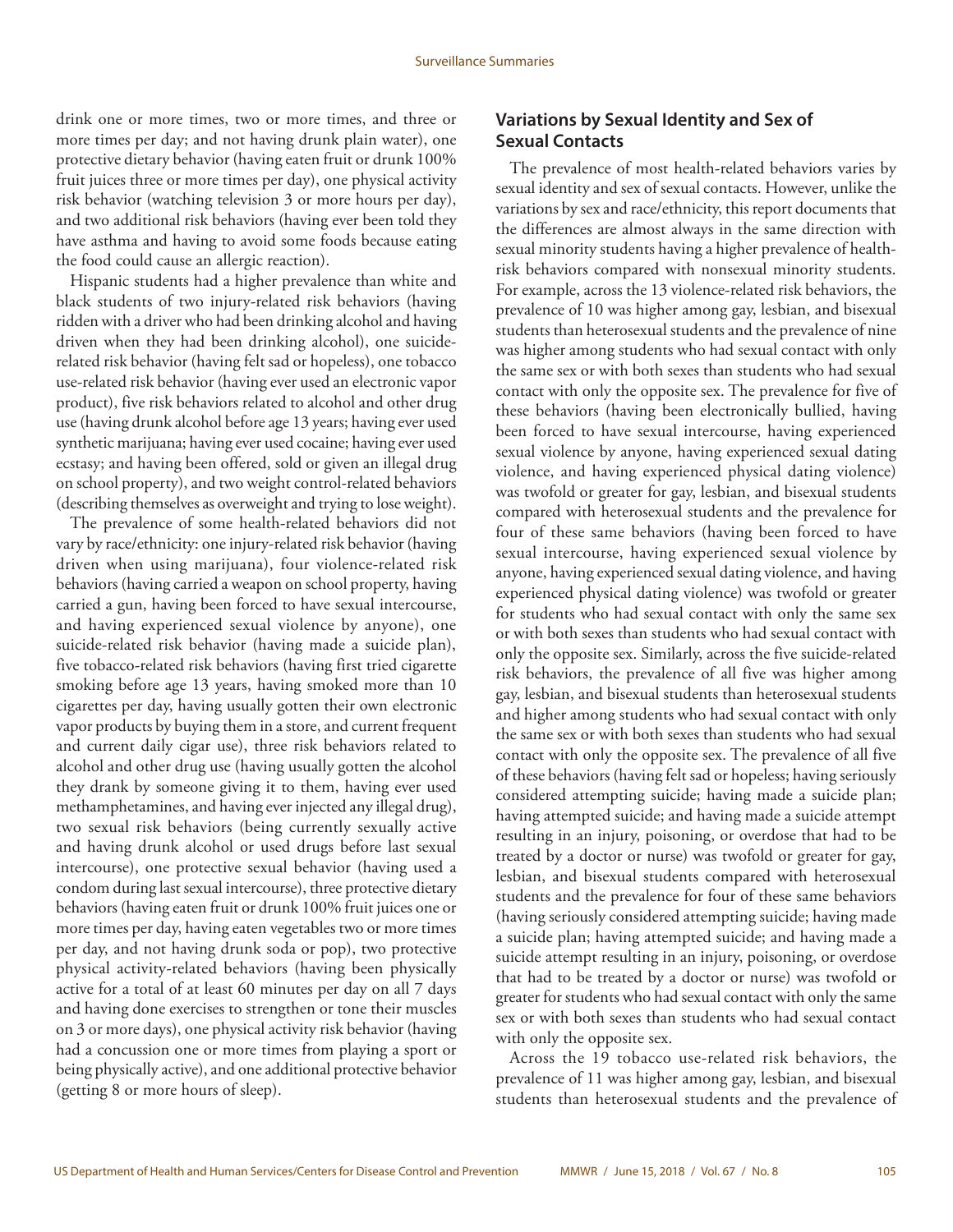12 was higher among students who had sexual contact with only the same sex or with both sexes than students who had sexual contact with only the opposite sex. The prevalence for three of these behaviors (current, current frequent, and current daily cigarette use) was twofold or greater for gay, lesbian, and bisexual students compared with heterosexual students and the prevalence for four of these behaviors (current frequent and current daily cigarette use and current frequent and current daily cigar use) was twofold or greater for students who had sexual contact with only the same sex or with both sexes than students who had sexual contact with only the opposite sex.

Similarly, across the 19 risk behaviors related to alcohol and other drug use, the prevalence of 18 was higher among gay, lesbian, and bisexual students than heterosexual students and the prevalence of 16 was higher among students who had sexual contact with only the same sex or with both sexes than students who had sexual contact with only the opposite sex. The prevalence for eight of these behaviors (having ever used synthetic marijuana, inhalants, heroin, methamphetamines, ecstasy, and hallucinogenic drugs; having ever taken steroids without a doctor's prescription, and having ever injected any illegal drug) was twofold or greater for gay, lesbian, and bisexual students compared with heterosexual students and the prevalence for eight of these behaviors (having ever used cocaine, inhalants, heroin, methamphetamines, ecstasy, and hallucinogenic drugs; having ever taken steroids without a doctor's prescription, and having ever injected any illegal drug) was twofold or greater for students who had sexual contact with only the same sex or with both sexes than students who had sexual contact with only the opposite sex.

The same pattern also was evident across the six sexual risk behaviors. The prevalence of five of these behaviors was higher among gay, lesbian, and bisexual students than heterosexual students and the prevalence of three of these behaviors was higher among students who had sexual contact with only the same sex or with both sexes than students who had sexual contact with only the opposite sex. The prevalence for two of these behaviors (having had sexual intercourse before age 13 years and not having used any method to prevent pregnancy) was twofold or greater for gay, lesbian, and bisexual students compared with heterosexual students.

In contrast, no clear pattern of differences by sexual identity or sex of sexual contact subgroups was detected for dietary behaviors, physical activity, and other health-related behaviors. However, the prevalence of having never seen a dentist was twofold or greater for students who had sexual contact with only the same sex or with both sexes than students who had sexual contact with only the opposite sex.

This report also demonstrates that some students are not yet sure of their sexual identity. Not sure students and gay, lesbian, and bisexual students often have a similar prevalence of many health-risk behaviors. For example, not sure students and gay, lesbian, and bisexual students had a similar prevalence for all five of the injury-related risk behaviors, eight of the 13 violence-related risk behaviors, 12 of the 19 tobacco use-related risk behaviors, 11 of the 19 risk behaviors related to alcohol and other drug use, three of the six sexual risk behaviors, nine of the 11 dietary risk behaviors, all four physical activity risk behaviors, and four of the five other health-related risk behaviors and obesity and overweight. In addition, not sure students often have a higher prevalence of many health-risk behaviors than heterosexual students. For example, not sure students had a higher prevalence for eight of the 13 violencerelated risk behaviors, all five suicide-related risk behaviors, and 10 of the 19 risk behaviors related to alcohol and other drug use.

Students who had no sexual contact have a much lower prevalence of most health-risk behaviors compared with students who had sexual contact with only the opposite sex and students who had sexual contact with only the same sex or with both sexes. For example, the prevalence of all five injuryrelated risk behaviors, all 13 violence-related risk behaviors, all five suicide-related risk behaviors, all 19 tobacco use-related risk behaviors, all 19 risk behaviors related to alcohol and other drug use, and six of the 11 dietary risk behaviors was higher among students who had sexual contact with only the opposite sex and students who had sexual contact with only the same sex or with both sexes than students who had no sexual contact.

# **Assessment of Trends in Health-Related Behaviors Over Time**

Because YRBSS has been implemented since 1991, YRBSS data can be used to assess both long-term temporal trends (i.e., as long as 26 years) and more recent 2-year changes in most of the health-related behaviors included in this report. Although this report describes many overall longterm temporal trends and 2-year changes in prevalence, a more in-depth trend analysis by demographic subgroups would increase understanding of how to implement effective interventions among the students who need them most. Nonetheless, almost all of the overall trends reflect actual reductions in risk behaviors and potential improvements in health outcomes among high school students nationwide.

For behaviors for which long-term trend data are available, long-term linear decreases occurred in the prevalence of three of the four injury-related risk behaviors (rarely or never wearing a seatbelt, having ridden with a driver who had been drinking alcohol, and having driven when they had been drinking alcohol). Long-term linear decreases also occurred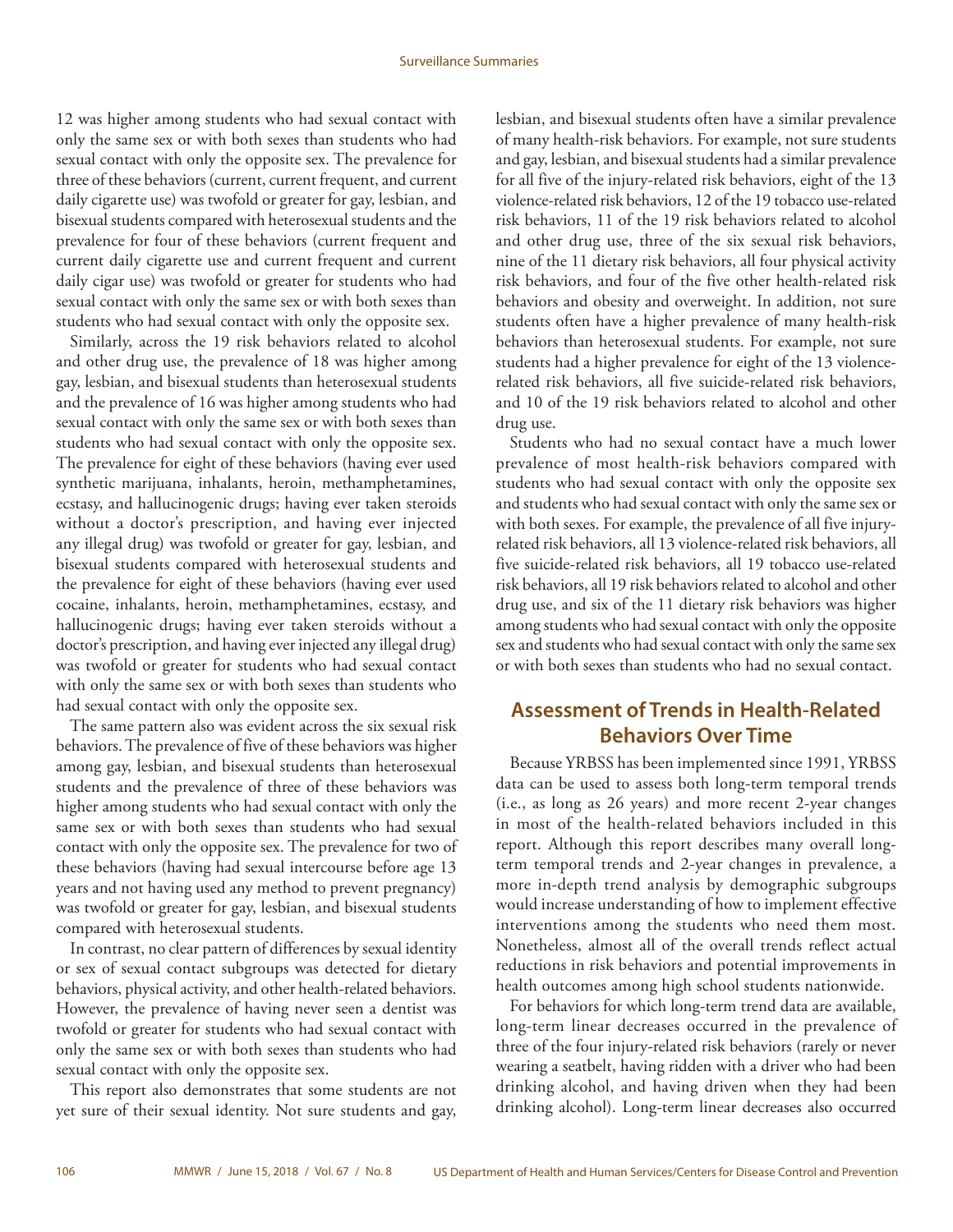in the prevalence of eight of the 11 violence-related risk behaviors (having carried a weapon, having carried a weapon on school property, having been threatened or injured with a weapon on school property, having been in a physical fight, having been in a physical fight on school property, having been forced to have sexual intercourse, having experienced sexual dating violence, and having experienced physical dating violence), whereas a long-term linear increase was identified in the prevalence of having not gone to school because of safety concerns. A linear decrease occurred in the prevalence of having carried a weapon from 1991–2017; however, based on significant quadratic trends, no change has occurred since 1997. In addition, long-term linear decreases occurred in the prevalence of three of the five suicide-related risk behaviors (having seriously considered attempting suicide, having made a suicide plan, and having attempted suicide), whereas a longterm linear increase occurred in the prevalence of having felt sad or hopeless. Despite the linear decreases in the prevalence of having seriously considered suicide and having made a suicide plan, based on significant quadratic trends, having seriously considered attempting suicide increased since 2007 and having made a suicide plan increased since 2009. No longterm trends occurred in the prevalence of one injury-related risk behavior (having texted or e-mailed while driving), two violence-related risk behaviors (having been electronically bullied and having been bullied on school property), and one suicide-related risk behavior (having made a suicide attempt resulting in an injury, poisoning, or overdose that had to be treated by a doctor or nurse).

Long-term linear decreases occurred in the prevalence of seven of the nine tobacco use-related risk behaviors (having ever tried cigarette smoking; current, current frequent, and current daily cigarette use; having smoked more than 10 cigarettes per day; current cigar use; and current cigarette or cigar use). No long-term linear trends occurred in the prevalence of current frequent and current daily cigar use. However, based on significant quadratic trends, current frequent cigar use increased from 1997–2013 and then decreased from 2013– 2017 and current daily cigar use increased from 1997–2011 and then decreased from 2011–2017.

Long-term linear decreases occurred in the prevalence of 13 of the 17 risk behaviors related to alcohol and other drug use (having ever drunk alcohol; having drunk alcohol for the first time before age 13 years; current alcohol use; having reported 10 or more as the largest number of drinks in a row; having tried marijuana for the first time before age 13 years; having ever used cocaine, inhalants, heroin, methamphetamines, ecstasy, and hallucinogenic drugs; having ever injected an illegal drug; and having been offered, sold, or given an illegal drug on school property). Although no long-term linear trends

occurred for three additional behaviors related to alcohol and other drug use, based on significant quadratic trends, the prevalence of having ever used marijuana increased from 1991–1997 and then decreased from 1997–2017, current marijuana use increased from 1991–1995 and then decreased from 1995–2017, and having ever taken steroids without a doctor's prescription increased from 1991–2001 and then decreased from 2001–2017. No long-term trends (linear or quadratic) occurred in the prevalence of having usually gotten the alcohol they drank by someone giving it to them.

Long-term linear decreases occurred in the prevalence of all six sexual risk behaviors (having ever had sexual intercourse, having had sexual intercourse before age 13 years, having had sexual intercourse with four or more persons, being currently sexually active, not having used any method to prevent pregnancy, and having drunk alcohol before last sexual intercourse), whereas long-term linear increases occurred in the prevalence of four of the six protective sexual behaviors (having used a condom during last sexual intercourse; having used birth control pills before last sexual intercourse; having used an IUD or implant before last sexual intercourse; and having used birth control pills, an IUD or implant, or a shot, patch, or birth control ring before last sexual intercourse). However, based on significant quadratic trends, the prevalence of having used a condom during last sexual intercourse has decreased since 2005 and not having used any method to prevent pregnancy has not changed since 2007. In addition, a significant linear decrease occurred in the prevalence of having ever been tested for HIV.

Although a long-term linear increase occurred in the prevalence of not having drunk soda or pop and long-term linear decreases occurred in the prevalence of having drunk soda or pop one or more times, two or more times, and three or more times per day (improvements in dietary behaviors), long-term linear increases occurred in the prevalence of not having eaten vegetables and not having drunk milk and longterm linear decreases occurred in the prevalence of having eaten fruit or drunk 100% fruit juices three or more times per day, having eaten vegetables one or more times per day, and having drunk one or more glasses, two or more glasses, and three or more glasses of milk per day (worsening dietary behaviors). No long-term linear or quadratic trends occurred in the prevalence of not having eaten fruit or drunk 100% fruit juices, having eaten fruit or drunk 100% fruit juices one or more times and two or more times per day, having eaten vegetables two or more times and three or more times per day, having not eaten breakfast, and having eaten breakfast on all 7 days.

A long-term linear increase occurred in the prevalence of having done exercises to strengthen or tone their muscles on 3 or more days; however, based on significant quadratic trends, the prevalence of having done exercises to strengthen or tone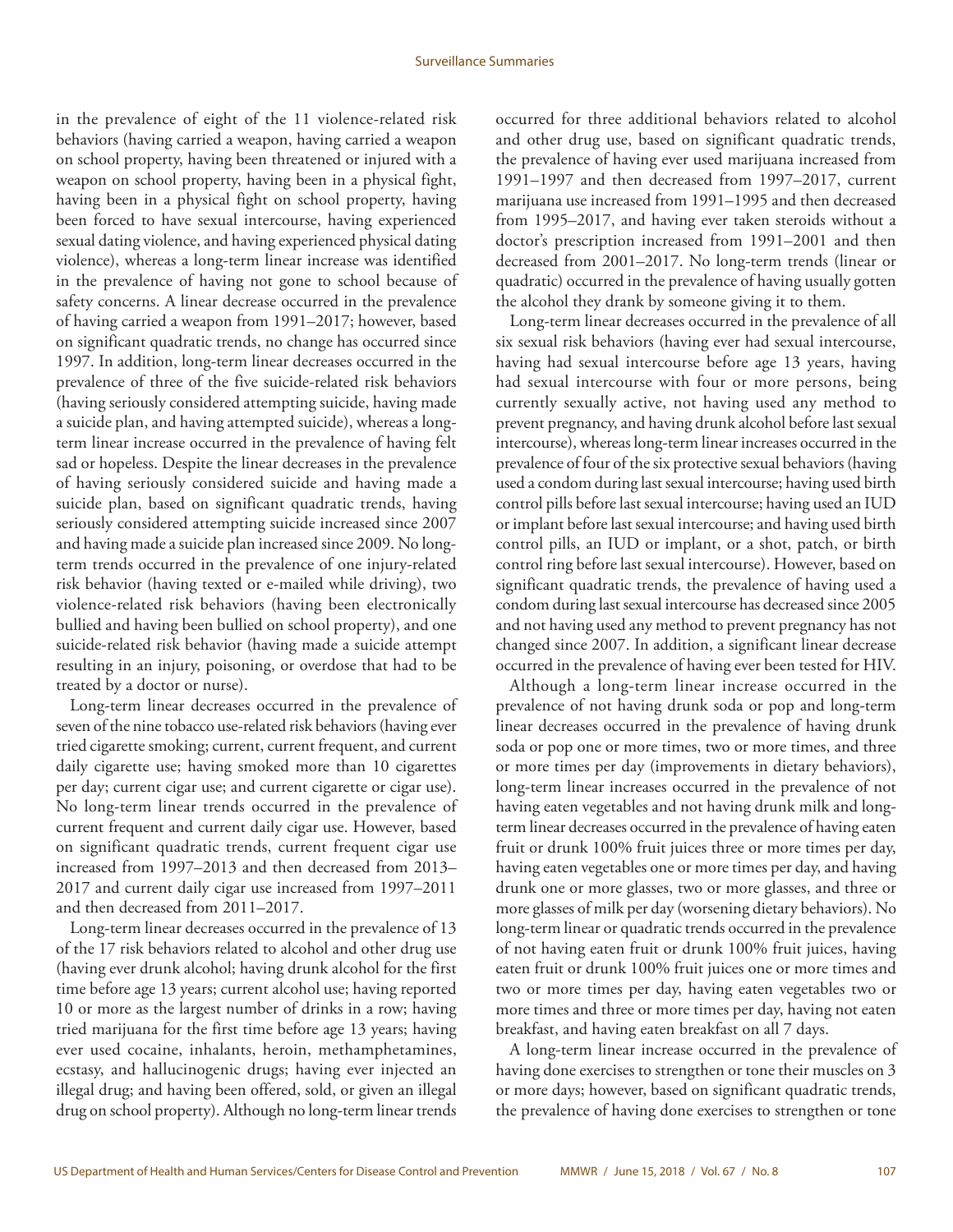their muscles on 3 or more days has not changed since 2011. Although a long-term linear decrease occurred in the prevalence of watching television 3 or more hours per day, this decrease in sedentary behavior might have been offset by a long-term linear increase in the prevalence of playing video or computer games or using a computer 3 or more hours per day. No long-term trends occurred in the prevalence of six of the nine behaviors related to physical activity (not having been physically active for a total of at least 60 minutes on at least 1 day, having been physically active for a total of at least 60 minutes per day on 5 or more days, having been physically active for a total of at least 60 minutes per day on all 7 days, going to PE classes on 1 or more days, going to PE classes on all 5 days, and having played on at least one sports team).

Long-term linear increases occurred in the prevalence of obesity, overweight, trying to lose weight, and having ever been told they have asthma; however, based on significant quadratic trends, no change has occurred in the prevalence of having ever been told they have asthma since 2009. Longterm linear decreases occurred in the prevalence of getting 8 or more hours of sleep and indoor tanning device use. No long-term linear trend occurred in the prevalence of describing themselves as overweight, though a significant quadratic trend indicated that describing themselves as overweight decreased from 1991–1995 and then increased from 1995–2017.

#### **Monitor Progress Toward Achieving National Health Objectives**

The national YRBS is the primary source of data to measure 21 *Healthy People 2020* objectives, including one leading health indicator (*28*). The *Healthy People 2020* objectives provide a comprehensive agenda for improving the health of all persons in the United States during 2011–2020. This report provides the *Healthy People 2020* targets and data from the 2017 national YRBS for 16 of the 21 objectives [\(Supplementary](https://www.cdc.gov/healthyyouth/data/yrbs/2017_tables/other_health_topics.htm#t241_down) [Table 241\)](https://www.cdc.gov/healthyyouth/data/yrbs/2017_tables/other_health_topics.htm#t241_down). Because of changes in the questions included in the 2017 national YRBS or changes in question wording, 2017 data are not available for five objectives. The data indicate that as of 2017, eight of the 16 objectives have been achieved, which is one more than the number met when the 2015 national YRBS data were reported in 2016 (*15*) and twice the number met when the 2013 national YRBS data were reported in 2014 (*29*). *Healthy People 2020* objective AH-7 is to reduce the proportion of adolescents who have been offered, sold, or given an illegal drug on school property to ≤20.4%. During 2017, 19.8% of high school students nationwide had been offered, sold, or given an illegal drug on school property during the 12 months before the survey. This is the first time this objective has been met. *Healthy People 2020* objective C-20.3 is to reduce

the proportion of adolescents in grades 9–12 who report using artificial sources of ultraviolet light for tanning to ≤14.0%. During 2017, 5.6% of high school students nationwide had used an indoor tanning device (e.g., sunlamp, sunbed, or tanning booth) one or more times during the 12 months before the survey. *Healthy People 2020* objective IVP-34 is to reduce physical fighting among adolescents to ≤28.4%. During 2017, 23.6% of high school students nationwide had been in a physical fight one or more times during the 12 months before the survey. *Healthy People 2020* objective IVP-36 is to reduce weapon carrying by adolescents on school property to ≤4.6%. During 2017, 3.8% of high school students nationwide had carried a weapon on school property on at least 1 day during the 30 days before the survey. *Healthy People 2020* objective PA-8.2.3 is to increase the proportion of adolescents in grades 9–12 who view television, watch videos, or play video games for no more than 2 hours per day. During 2017, 79.3% of high school students nationwide watched television for no more than 2 hours per day on an average school day. *Healthy People 2020* objective SA-1 is to reduce the proportion of adolescents who report that they rode, during the previous 30 days, with a driver who had been drinking alcohol to ≤25.5%. During 2017, 16.5% of high school students nationwide had ridden one or more times during the 30 days before the survey in a car or other vehicle driven by someone who had been drinking alcohol. *Healthy People 2020* objective TU-2.2 is to reduce the proportion of adolescents who use cigarettes during the past 30 days to ≤16.0%. During 2017, 8.8% of high school students smoked cigarettes on at least 1 day during the 30 days before the survey. *Healthy People 2020* objective TU-2.4 is to reduce the proportion of adolescents who use cigars during the past 30 days to ≤8.0%. During 2017, 8.0% of high school students smoked cigars, cigarillos, or little cigars on at least 1 day during the 30 days before the survey. This is the first time this objective has been met.

To meet additional *Healthy People 2020* objectives, changes in school and community policies, programs, and practices might be needed. For example, *Healthy People 2020* objective IVP-35 is to reduce bullying among adolescents to ≤17.9%. During 2017, 19.0% of high school students nationwide were bullied on school property during the 12 months before the survey. Similarly, *Healthy People 2020* objective SH-3 is to increase the proportion of students in grades 9–12 who get sufficient sleep to ≥33.2%. During 2017, 25.4% of high school students nationwide got 8 or more hours of sleep on an average school night. The 2015 and 2017 prevalence estimates for both of these objectives were not significantly different suggesting that more work might be needed to address these issues.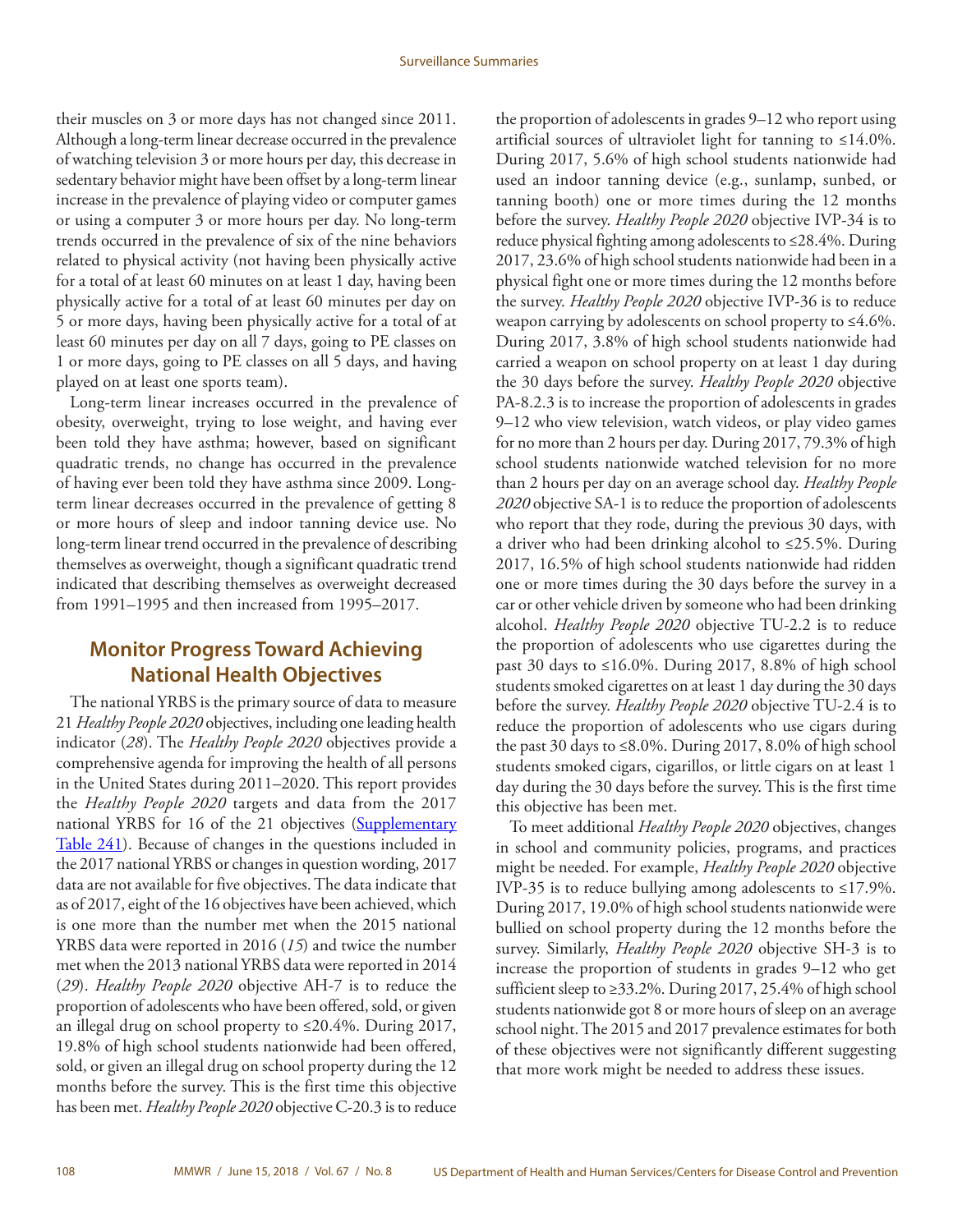## **Provide Comparable State and Large Urban School District Data**

One of the strengths of YRBSS is that it provides not just national but state and large urban school district data. These data are more likely to be used to develop, improve, and evaluate state and local policies, programs, and practices because they reflect a more relevant population for local stakeholders and decision makers than national data. Because participating states and large urban school districts use similar sampling designs, questionnaires, data collection strategies, and data processing procedures, their YRBS data can be compared which provides even more information to guide decision making about public health interventions that can help reduce health-risk behaviors among youth.

Across states, a range of 25 or more percentage points or a fivefold variation or greater was identified for the following 19 behaviors:

- having texted or e-mailed while driving (minimum: 27.4%; maximum: 55.2%);
- current frequent cigarette use (minimum: 0.4%; maximum: 5.5%);
- current daily cigarette use (minimum: 0.3%; maximum:  $4.5\%$ :
- having smoked more than 10 cigarettes per day (minimum: 2.3%; maximum: 18.1%);
- current frequent smokeless tobacco use (minimum: 0.6%; maximum: 5.8%);
- current daily smokeless tobacco use (minimum: 0.4%; maximum: 5.1%);
- current frequent cigar use (minimum: 0.4%; maximum:  $2.9\%$ :
- current daily cigar use (minimum: 0.3%; maximum: 2.4%);
- having ever drunk alcohol (minimum: 30.4%; maximum: 68.0%);
- having ever used marijuana (minimum: 16.6%; maximum:  $44.1\%$ ;
- having ever used heroin (minimum: 1.2%; maximum: 9.6%);
- having ever used methamphetamines (minimum: 1.7%; maximum: 10.5%);
- having ever injected any illegal drug (minimum: 1.4%; maximum: 8.0%);
- having used an IUD or implant before last sexual intercourse (minimum: 1.9%; maximum: 13.3%);
- having used birth control pills; an IUD or implant; or a shot, patch, or birth control ring before last sexual intercourse (minimum: 20.9%; maximum: 50.2%);
- having drunk one or more glasses of milk per day (minimum: 19.8%; maximum: 48.3%);
- going to PE classes on 1 or more days (minimum: 27.9%; maximum: 91.5%);
- going to PE classes on all 5 days (minimum: 5.8%; maximum: 68.4%); and
- having never seen a dentist (minimum: 0.9%; maximum: 4.7%).

Across large urban school districts, a range of 25 or more percentage points or a fivefold variation or greater was identified for the following 13 behaviors:

- current frequent cigarette use (minimum: 0.1%; maximum: 1.4%);
- current daily cigarette use (minimum: 0.1%; maximum:  $0.8\%$ ;
- current frequent electronic vapor product use (minimum: 0.4%; maximum: 2.5%);
- current daily electronic vapor product use (minimum: 0.1%; maximum: 1.9%);
- current daily smokeless tobacco use (minimum: 0.1%; maximum: 1.2%);
- having ever drunk alcohol (minimum: 38.2%; maximum: 64.8%);
- having ever used heroin (minimum: 1.3%; maximum: 7.6%);
- having ever had sexual intercourse (minimum: 21.7%; maximum: 49.2%);
- having used an IUD or implant before last sexual intercourse (minimum: 0.7%; maximum: 10.4%);
- having used a shot, patch, or birth control ring before last sexual intercourse (minimum: 0.0%; maximum: 9.3%);
- having ever been tested for HIV (minimum: 10.2%; maximum: 37.2%);
- going to PE classes on 1 or more days (minimum: 28.0%; maximum: 86.1%); and
- going to PE classes on all 5 days (minimum: 7.1%; maximum: 43.5%).

All these substantial differences across states and large urban school districts might reflect differences in state and local laws and policies, enforcement practices, access to drugs, availability of effective school and community interventions, prevailing behavioral and social norms (including attitudes toward sexual minorities), the amount of stigma and discrimination, demographic characteristics of the population, and adult practices and health-related behaviors. Positive changes in one or more of these factors might contribute to important reductions in health-risk behaviors within and across states and large urban school districts among students in grades 9–12.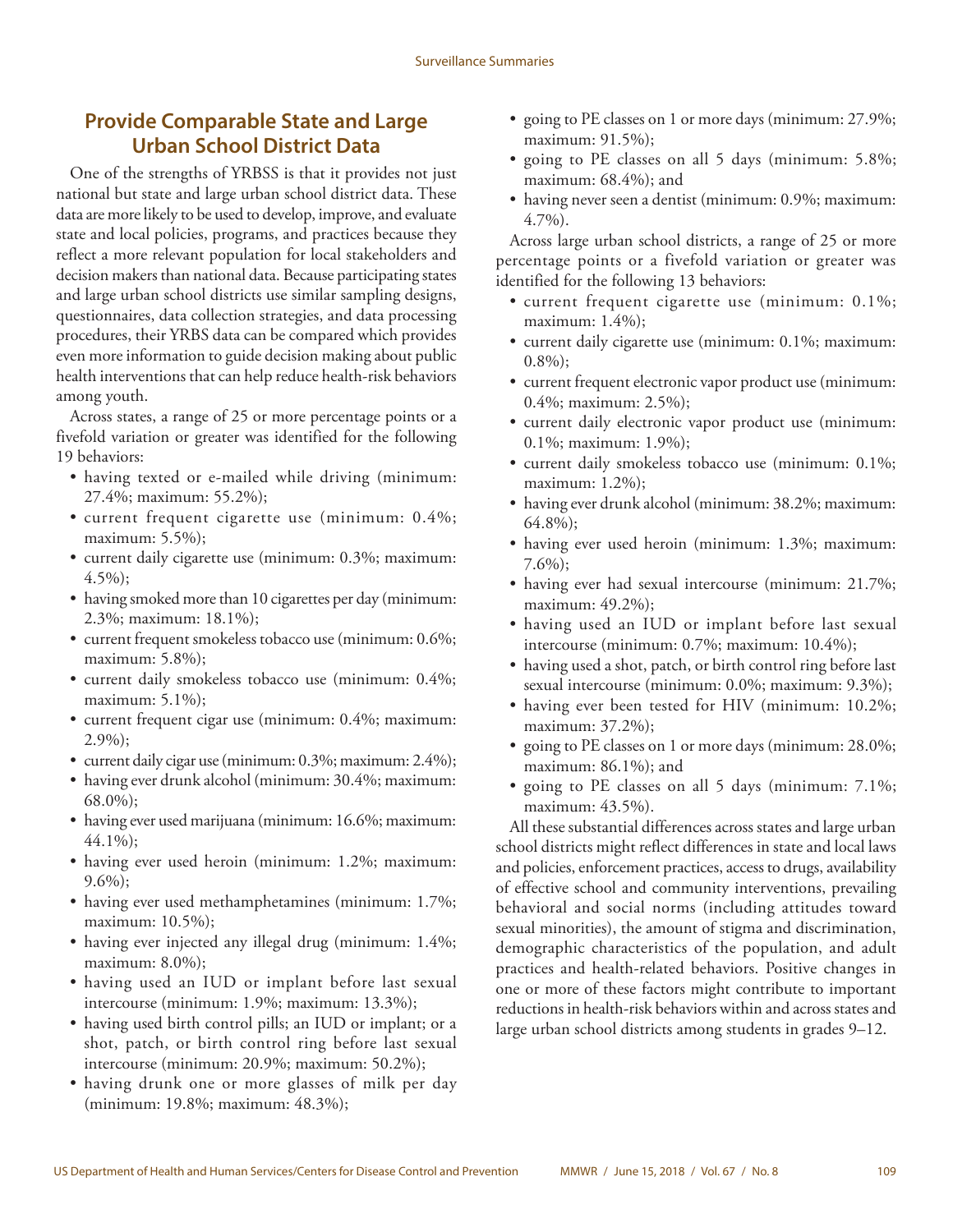#### **Take Public Health Action**

Most high school students cope with the transition from childhood through adolescence to adulthood successfully and become healthy and productive adults. However, this report documents that some subgroups of students defined by sex, race/ethnicity, grade in school, and sexual minority status have a higher prevalence of many health-risk behaviors that might place them at risk for unnecessary or premature mortality, morbidity, and social problems. Sexual minority students in particular struggle because of the disparities in health-related behaviors documented in this report, including violence-related behaviors and alcohol and other drug use, that can be compounded by stigma, discrimination, and homophobia. Because many health-risk behaviors initiated during adolescence often extend into adulthood, they might have life-long negative effects on health outcomes, educational attainment, employment, housing, and overall quality of life.

Schools have a unique and an important role to play in addressing the health-related behaviors of all students, including sexual minority students. In the United States, schools have direct contact with more than 56 million students (*25*) for at least 6 hours a day during 13 key years of their social, physical, and intellectual development. After the family home, schools are the primary places responsible for the development of young persons. This gives schools an opportunity to dramatically improve the health and well-being of their students each day. Research shows that well-designed, well-implemented, school-based prevention programs can significantly reduce health-risk behaviors among all students (*30*) as well as sexual minority students (*31*–*33*).

During 2013–2018, CDC supported schools in implementing prevention programs through two major cooperative agreements. The first, Promoting Adolescent Health Through School-Based HIV/STD Prevention and School-Based Surveillance [\(http://www.cdc.gov/healthyyouth/](http://www.cdc.gov/healthyyouth/fundedpartners/1308/pdf/rfa-1308.pdf) [fundedpartners/1308/pdf/rfa-1308.pdf](http://www.cdc.gov/healthyyouth/fundedpartners/1308/pdf/rfa-1308.pdf)), provided funding and technical assistance to the education agency in 18 states and the District of Columbia and to 17 large urban school districts to help schools implement effective policies and practices to reduce sexual risk behaviors among youth. These programs focused partly on adolescents most at risk as part of their HIV, STI, and pregnancy prevention activities. Examples of program activities included the implementation of quality health education, connecting youth to school-linked and schoolbased health services, and supporting schools in establishing safe and supportive environments. This cooperative agreement also provided funding to 46 states and 21 large urban school

districts to conduct the YRBS and School Health Profiles [\(https://www.cdc.gov/healthyyouth/data/profiles/index.htm\)](https://www.cdc.gov/healthyyouth/data/profiles/index.htm).

The second major cooperative agreement, State Public Health Actions to Prevent and Control Diabetes, Heart Disease, Obesity and Associated Risk Factors and Promote School Health ([http://www.cdc.gov/chronicdisease/about/](http://www.cdc.gov/chronicdisease/about/state-public-health-actions.htm) [state-public-health-actions.htm](http://www.cdc.gov/chronicdisease/about/state-public-health-actions.htm)), provided funding to the health agency in all 50 states and the District of Columbia to reduce the risk factors associated with childhood obesity and to promote the well-being and healthy development of all children and youth. As part of this program, CDC supported use of the following proven strategies in schools: healthier nutrition environments, comprehensive physical activity programs and physical education policies, and improved processes and better training to help students manage chronic conditions. In addition, CDC gives schools well-researched and effective guidance and support to help them improve school health services, policies, and practices. This support helps schools and students manage challenges associated with chronic conditions such as diabetes, asthma, and food allergies. Providing health services in schools helps reduce absences among children with chronic conditions.

In addition, CDC provides resources to help states and communities take advantage of the best available evidence to prevent violence. Specifically, CDC has developed several technical packages containing strategies to prevent or reduce youth violence, sexual violence, dating violence, and suicide (available at [https://www.cdc.gov/violenceprevention/pub/](https://www.cdc.gov/violenceprevention/pub/technical-packages.html) [technical-packages.html](https://www.cdc.gov/violenceprevention/pub/technical-packages.html)).

YRBS data are a primary data source for monitoring the impact of both of the cooperative agreements described previously at the state and local levels. In addition, health and education agencies and nongovernmental organizations in these jurisdictions use their YRBS data in myriad ways to improve health-related policies, programs, and practices. For example, state and local agencies use YRBS results to inform key stakeholders, help develop local health promotion programs, identify the highest risk behaviors around which programmatic funds should be focused, combine with results from other surveys on health topics, review and set goals for children's health and wellness, measure long-term outcomes related to certain projects or goals, and demonstrate need for public health funding and grant programs. More specifically, state and local health and education agencies used YRBS results in the following ways:

• The Rhode Island Department of Health and the Rhode Island Department of Education collaboratively developed a Rhode Island Adolescent Sexual Health Profile. The data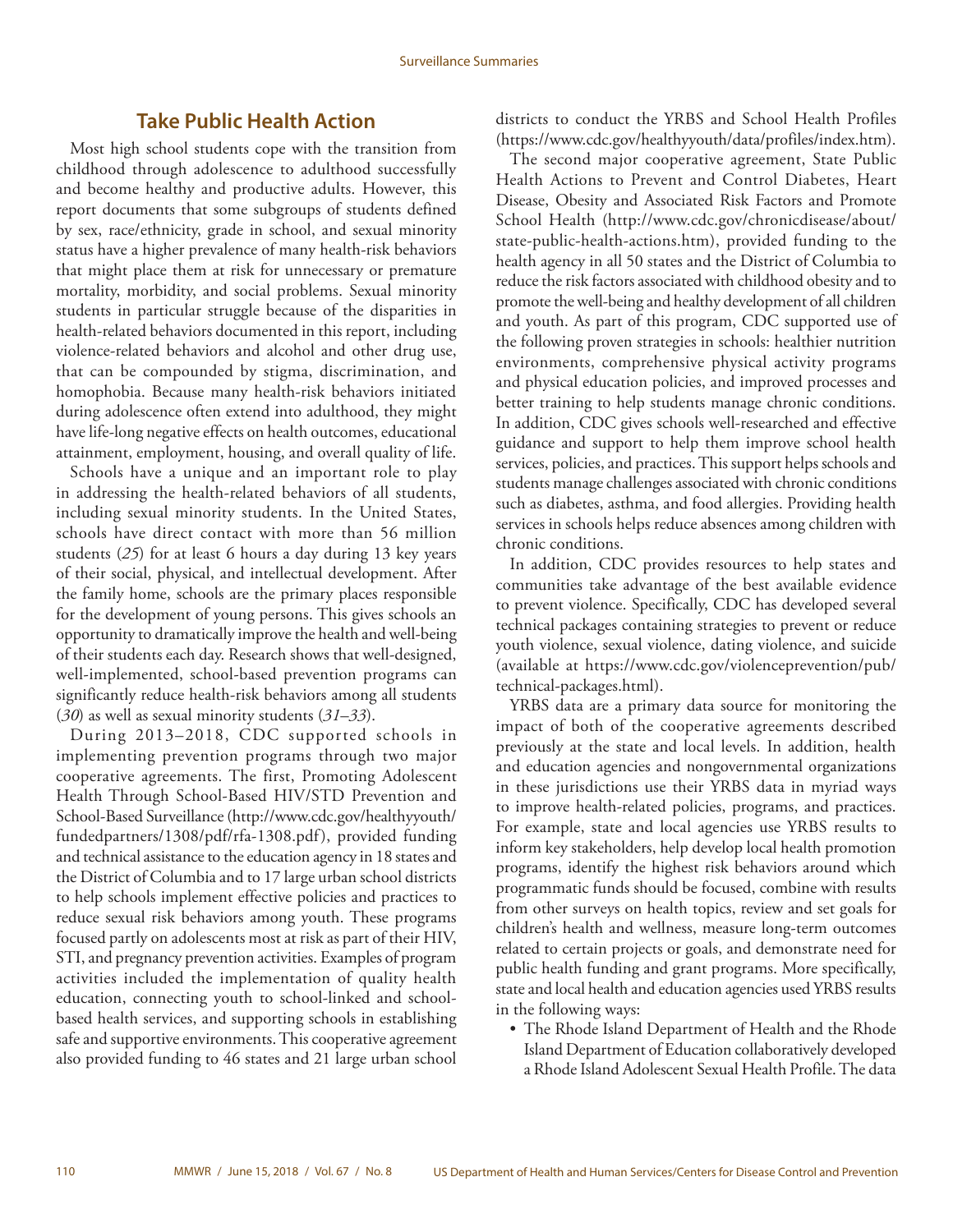source for many of the indicators in the profile is the Rhode Island YRBS. The profile was presented to Rhode Island decision-makers and is also being shared with other stakeholders to help guide discussions about policy and program recommendations.

- In Vermont, YRBS results have been instrumental in helping the Vermont Agency of Education and Department of Health to document the need for and support schools in instituting condom availability programs in high schools throughout the state. The two agencies released a joint memo on comprehensive sex education citing YRBS results and encouraging schools to provide access to condoms, which has led to supportive newspaper coverage and discussions within schools and at school board meetings.
- The New York City Department of Education's Office of School Wellness Programs routinely uses YRBS results during its professional development workshops and trainings for health and physical education teachers. During these trainings, YRBS results are used to inform educators about students' health-related behaviors. The New York City Teens Connection, a program of the Department of Health and Mental Hygiene's Center for Health Equity, relies heavily on YRBS results to support its teen pregnancy and STI prevention work. The New York City Teens Connection works through local and citywide partnerships to provide evidence-based sexual health education programs and access to health care for youth. To recruit implementation partners (e.g., community-based organizations, schools, clinics, and citywide agencies), the New York City Teens Connection routinely presents YRBS results on adolescent sexual behaviors to demonstrate the need for sexual health education programs and access to health care.
- San Diego Unified School District used their YRBS results to help determine which sexual health curriculum would best meet the needs of students; revise curriculum to include up-to-date information on sexual orientation, sexual behaviors, and harassment; educate parents, caregivers, and community members about the importance of the new curriculum via community forum presentations and panel discussions; and revise their sexual health instruction training for district teachers.
- The State of Alaska Obesity Prevention and Control Program makes extensive use of YRBS results to support their Play Every Day public education campaign, describe the burden of childhood obesity, and document the need to increase physical activity in Alaska schools. YRBS results were helpful in passing the Physical Activity in Schools Law

that requires every student in grades K–8 be provided with opportunities for 54 minutes (90% of the recommended 60 minutes) of physical activity every school day.

- The Montana Office of Public Instruction's tobacco use prevention trainings for school administrators and faculty feature their YRBS results on electronic vapor product use along with examples of the products themselves, how easily they can be concealed in school, and the health risks produced by electronic vapor product use. The Montana Department of Public Health and Human Services ran a public education campaign that included television commercials featuring Montana YRBS results on electronic vapor product use.
- North Dakota YRBS results are used by the North Dakota Center for Tobacco Prevention and Control Policy, also known as BreatheND, to support a public education campaign designed to prevent tobacco use among youth and exposure to second hand smoke. North Dakota's YRBS results documented a statewide decrease in cigarette use among high school students that they attribute in part to this public education campaign.
- New Hampshire YRBS results revealed a real need for a program on distracted driving and informed regional efforts on suicide prevention and dating violence prevention efforts in high schools for both students and parents. In addition, a prevention program called Life of an Athlete was brought into a region's high schools because of their YRBS results on substance use. Student teams reviewed YRBS results to help inform the type of outreach and other activities they will conduct throughout the school year to specifically address the attitudes around substance misuse and student misperceptions about the prevalence of use.

CDC and other federal agencies use YRBS data in various reports and publications including State Health Profiles (*34*); Indicators for Chronic Disease Surveillance (*35*); America's Children: Key National Indicators of Well-Being (*36*); Prevention Status Reports (*37*); Indicators of School Crime and Safety (*38*); and Nutrition, Physical Activity, and Obesity: Data, Trends and Maps (*39*). Each of these reports and other similar reports using YRBS data are intended to stimulate support for and improvements in public health interventions.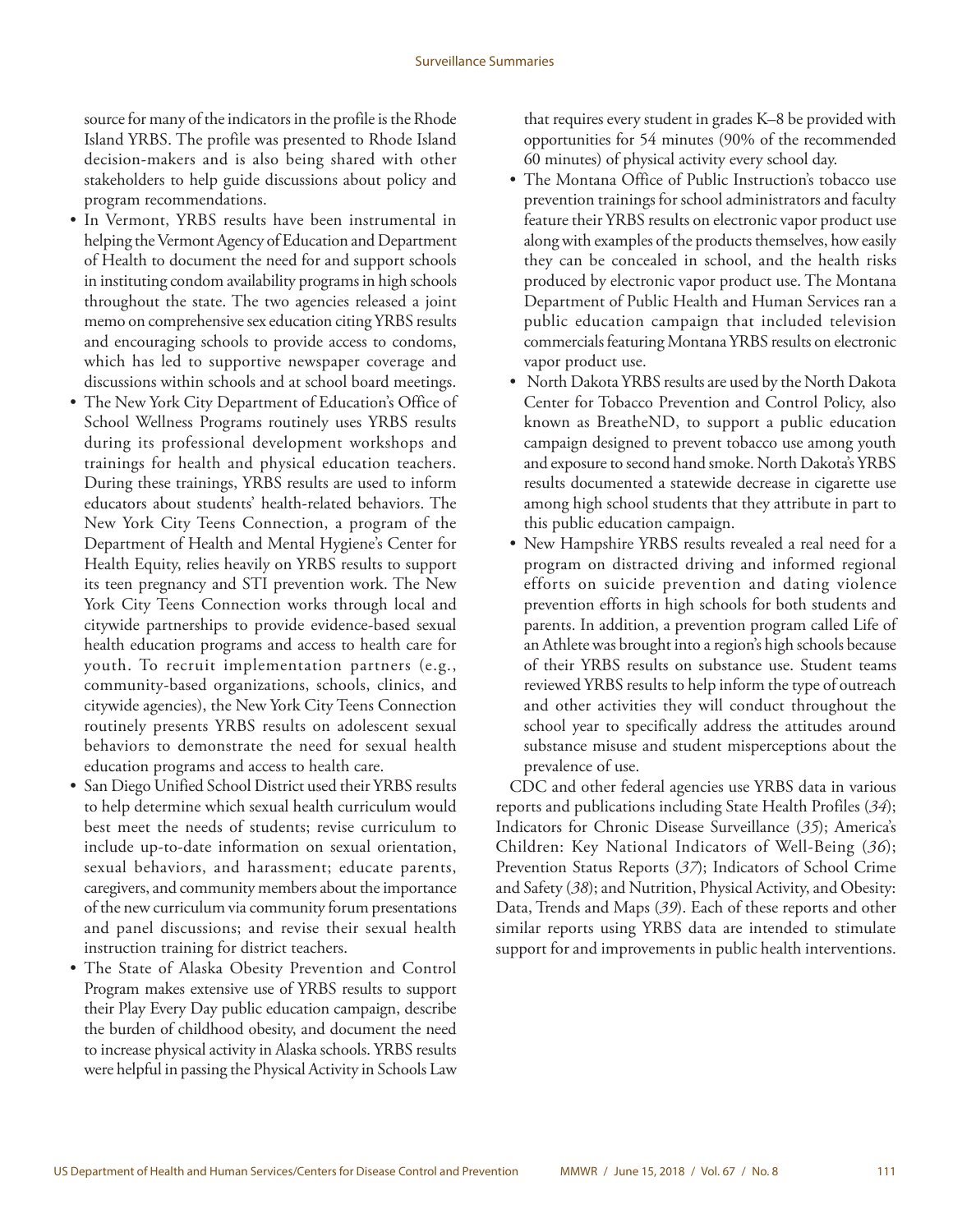### **Limitations**

The findings in this report are subject to at least eight limitations. First, these data apply only to youth who attend school and therefore are not representative of all persons in this age group. Nationwide, in 2013, of persons aged 16–17 years, approximately 5% were not enrolled in high school and lacked a high school credential (*40*). However, sexual minority youth might represent a disproportionate percentage of high school dropouts and other youths who are absent from or do not attend school (*41*). Second, the extent of underreporting or overreporting of health-related behaviors cannot be determined, although the survey questions demonstrate good test-retest reliability (*18*,*19*). Third, some students might not have known their sexual identity; might have been unwilling to disclose it on the YRBS questionnaire; might have been unwilling to label themselves as heterosexual, gay, lesbian, or bisexual; or might not have understood the sexual identity question. Although the "not sure" response option for the sexual identity question is a credible choice for youth who might truly be unsure of their sexual identity at this point in their lives, this response option might have been selected by students who did not know what the question or the other response options meant. Nonetheless, evidence that the words used to describe various types of sexual identity are unclear to youth is not available. Fourth, because no definition was provided for sexual contact, students likely considered a range of sexual activities when responding to this question, possibly including involuntary activities. Fifth, the questions used to ascertain sexual minority status focused only on sexual identity and sex of sexual contacts. Questions focused on sexual attraction or gender identity might have identified a different subgroup of sexual minority students and different estimates of the prevalence of health-related behaviors. Sixth, BMI is calculated on the basis of self-reported height and weight, and therefore tends to underestimate the prevalence of obesity and overweight (*19*). Seventh, not all states and large urban school districts included all of the standard questions on their YRBS questionnaire; therefore, data for certain variables are not available for some sites. Finally, these analyses are based on cross-sectional surveys and can only provide an indication of association, not causality.

# **Conclusion**

YRBSS is an ongoing source of high-quality data at the national, state, and large urban school district levels for monitoring health-related behaviors that contribute to the leading causes of mortality and morbidity among youth and adults in the United States. In 2017, in addition to the national data, 39 states and 21 large urban school districts obtained data representative of their high school students. Questionnaires for the national survey, 30 of the 39 state surveys, and all 21 large urban school district surveys included a question to ascertain sexual identity, sex of sexual contacts, or both.

YRBSS data are an important tool for planning, implementing, and evaluating public health policies, programs, and practices. Although beyond the scope of this report, a particular strength of YRBSS (as compared with more narrowly focused surveys) is that it allows analysis of the interrelationships among health-related behaviors (e.g., how alcohol and other drug use is associated with sexual behaviors). Similarly, because of its long history and consistent methodology, YRBSS can identify not only national long-term temporal trends in health-related behaviors overall as described in this report but also long-term trends among demographic subgroups of students (e.g., by sex or race/ethnicity) and long-term temporal trends at the state and large urban school district levels. These trend analyses are particularly valuable for understanding the impact of broad public health and school health policies and practices designed to improve the health outcomes of students over time.

This report documents important disparities in healthrelated behaviors among subgroups of students defined by sex, race/ethnicity, and grade in school and experienced by sexual minority students. Using this and other reports based on scientifically sound data is important to raise awareness about the prevalence of health-related behaviors among students in grades 9–12, especially sexual minority students, among decision-makers, the public, and a wide variety of agencies and organizations that work with youth. These agencies and organizations, including schools and youth-friendly health care providers, can help facilitate access to critically important education, health care, and evidence-based interventions.

To maintain the quality of YRBSS data, enhanced training and technical assistance for participating state and local health and education agencies, an increase in the number of states with representative data, more substate surveys at the countyor school district-level, and more universal use of all standard YRBSS questions are needed. Because sexual minority students represent a relatively small proportion of all students, use of large, population-based samples of students is key to obtaining the most generalizable and highest quality data on which to base policy and programmatic decisions that can help eliminate the health-related behavior disparities and improve health status, educational outcomes, and overall quality of life for this population as well as all other youth.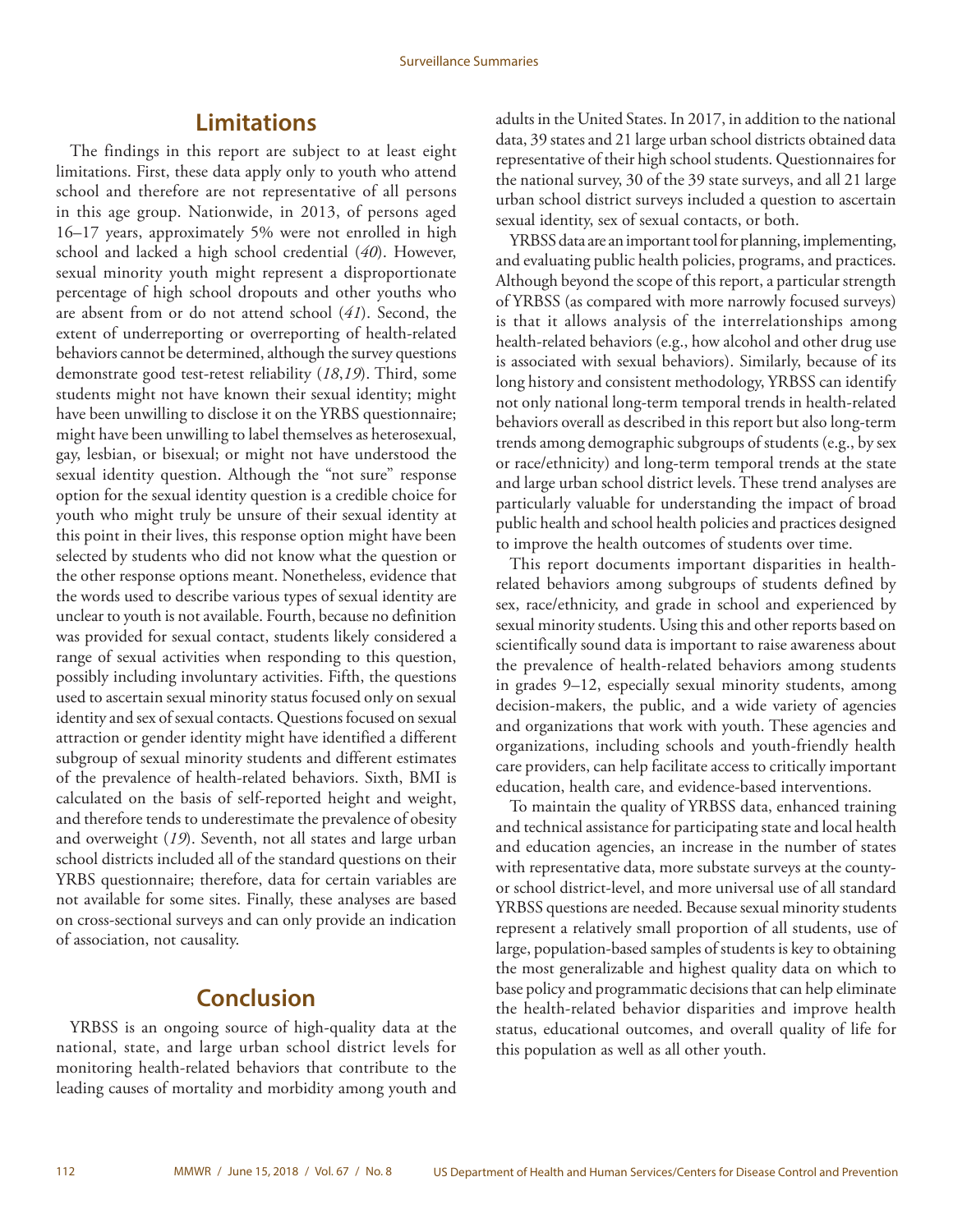#### **References**

- 1. CDC WONDER Online Database. Underlying cause of death, 1999– 2016. Multiple cause of death files, 1999–2016. Hyattsville, MD: National Center for Health Statistics, CDC, US Department of Health and Human Services; 2017.<https://wonder.cdc.gov/ucd-icd10.html>
- 2. Martin JA, Hamilton BE, Osterman MJK, Driscoll AK, Drake P. Births: final data for 2016. Natl Vital Stat Rep 2018;67:1–54. [https://www.cdc.](https://www.cdc.gov/nchs/data/nvsr/nvsr67/nvsr67_01.pdf) [gov/nchs/data/nvsr/nvsr67/nvsr67\\_01.pdf](https://www.cdc.gov/nchs/data/nvsr/nvsr67/nvsr67_01.pdf)
- 3. CDC. Sexually transmitted disease surveillance 2016. Atlanta, GA: US Department of Health and Human Services, CDC; 2017. [https://www.cdc.gov/std/stats16/CDC\\_2016\\_STDS\\_Report](https://www.cdc.gov/std/stats16/CDC_2016_STDS_Report-for508WebSep21_2017_1644.pdf)[for508WebSep21\\_2017\\_1644.pdf](https://www.cdc.gov/std/stats16/CDC_2016_STDS_Report-for508WebSep21_2017_1644.pdf)
- 4. CDC. HIV surveillance report, 2016 (vol 28). Atlanta, GA: US Department of Health and Human Services, CDC; 2017. [https://www.](https://www.cdc.gov/hiv/pdf/library/reports/surveillance/cdc-hiv-surveillance-report-2016-vol-28.pdf) [cdc.gov/hiv/pdf/library/reports/surveillance/cdc-hiv-surveillance-report-](https://www.cdc.gov/hiv/pdf/library/reports/surveillance/cdc-hiv-surveillance-report-2016-vol-28.pdf)[2016-vol-28.pdf](https://www.cdc.gov/hiv/pdf/library/reports/surveillance/cdc-hiv-surveillance-report-2016-vol-28.pdf)
- 5. Institute of Medicine. The health of lesbian, gay, bisexual, and transgender people: building a foundation for better understanding. Washington, DC: The National Academies Press; 2011. [https://www.](https://www.ncbi.nlm.nih.gov/books/NBK64806) [ncbi.nlm.nih.gov/books/NBK64806](https://www.ncbi.nlm.nih.gov/books/NBK64806)
- 6. Coker TR, Austin SB, Schuster MA. The health and health care of lesbian, gay, and bisexual adolescents. Annu Rev Public Health 2010;31:457–77. <https://doi.org/10.1146/annurev.publhealth.012809.103636>
- 7. Mayer KH, Bradford JB, Makadon HJ, Stall R, Goldhammer H, Landers S. Sexual and gender minority health: what we know and what needs to be done. Am J Public Health 2008;98:989–95. [https://doi.org/10.2105/](https://doi.org/10.2105/AJPH.2007.127811) [AJPH.2007.127811](https://doi.org/10.2105/AJPH.2007.127811)
- 8. Robin L, Brener ND, Donahue SF, Hack T, Hale K, Goodenow C. Associations between health risk behaviors and opposite-, same-, and both-sex sexual partners in representative samples of Vermont and Massachusetts high school students. Arch Pediatr Adolesc Med 2002;156:349–55. <https://doi.org/10.1001/archpedi.156.4.349>
- 9. Pathela P, Schillinger JA. Sexual behaviors and sexual violence: adolescents with opposite-, same-, or both-sex partners. Pediatrics 2010;126:879–86. <https://doi.org/10.1542/peds.2010-0396>
- 10. Saewyc EM, Bauer GR, Skay CL, et al. Measuring sexual orientation in adolescent health surveys: evaluation of eight school-based surveys. J Adolesc Health 2004;35:345.e1–15. [https://doi.org/10.1016/j.](https://doi.org/10.1016/j.jadohealth.2004.06.002) [jadohealth.2004.06.002](https://doi.org/10.1016/j.jadohealth.2004.06.002)
- 11. Savin-Williams RC. A critique of research on sexual-minority youths. J Adolesc 2001;24:5–13. <https://doi.org/10.1006/jado.2000.0369>
- 12. Kann L, Olsen EO, McManus T, et al. Sexual identity, sex of sexual contacts, and health-related behaviors among students in grades 9–12— United States and selected sites, 2015. MMWR Surveill Summ 2016;65(No. SS-9). <https://doi.org/10.15585/mmwr.ss6509a1>
- 13. Brener ND, Kann L, Shanklin S, et al. Methodology of the youth risk behavior surveillance system—2013. MMWR Recomm Rep 2013;62(No. RR-1).
- 14. Kann L, Olsen EO, McManus T, et al. Sexual identity, sex of sexual contacts, and health-risk behaviors among students in grades 9-12 youth risk behavior surveillance, selected sites, United States, 2001– 2009. MMWR Surveill Summ 2011;60(No. SS-7).
- 15. Kann L, McManus T, Harris WA, et al. Youth risk behavior surveillance— United States, 2015. MMWR Surveill Summ 2016;65(No. SS-6).
- 16. Market Data Retrieval. National education database master extract. Shelton, CT: Market Data Retrieval; 2016. [http://www.mdrorders.com/](http://www.mdrorders.com/scripts/cgiip.exe/WService=mdr/startlist.r) [scripts/cgiip.exe/WService=mdr/startlist.r](http://www.mdrorders.com/scripts/cgiip.exe/WService=mdr/startlist.r)
- 17. US Department of Education, National Center for Education Statistics. Common core of data public elementary/secondary school universe survey: school year 2013–14. Washington, DC: US Department of Education, National Center for Education Statistics.<https://nces.ed.gov/ccd>
- 18. Brener ND, Kann L, McManus T, Kinchen SA, Sundberg EC, Ross JG. Reliability of the 1999 youth risk behavior survey questionnaire. J Adolesc Health 2002;31:336–42. [https://doi.org/10.1016/](https://doi.org/10.1016/S1054-139X(02)00339-7) [S1054-139X\(02\)00339-7](https://doi.org/10.1016/S1054-139X(02)00339-7)
- 19. Brener ND, Mcmanus T, Galuska DA, Lowry R, Wechsler H. Reliability and validity of self-reported height and weight among high school students. J Adolesc Health 2003;32:281–7. [https://doi.org/10.1016/](https://doi.org/10.1016/S1054-139X(02)00708-5) [S1054-139X\(02\)00708-5](https://doi.org/10.1016/S1054-139X(02)00708-5)
- 20. Kuczmarski RJ, Ogden CL, Grummer-Strawn LM, et al. CDC growth charts: United States. Advance Data. Vital Health Stat, No. 314. Hyattsville, MD: National Center for Health Statistics, CDC; 2000. <https://www.cdc.gov/nchs/data/ad/ad314.pdf>
- 21. SAS Institute, Inc. SAS, version 9.3 [software and documentation]. Cary, NC: SAS Institute; 2010.
- 22. Research Triangle Institute. SUDAAN, version 11.0.1 [software and documentation]. Research Triangle Park, NC: Research Triangle Institute; 2013. <https://www.rti.org/impact/sudaan-statistical-software-analyzing-correlated-data>
- 23. Hinkle DE, Wiersma W, Jurs SG. Applied statistics for the behavioral sciences. 5th ed. Boston, MA: Houghton Mifflin Co; 2003.
- 24. National Cancer Institute. Joinpoint trend analysis software, version 3.5 [software and documentation]. Bethesda, MD: National Cancer Institute; 2013.<http://surveillance.cancer.gov/joinpoint>
- 25. Snyder TD, de Brey C, Dillow SA. Digest of education statistics, 2015. Pub No. 2016–014. National Center for Education Statistics, Institute of Education Sciences, US Department of Education: Washington, DC; 2016. <https://nces.ed.gov/pubsearch/pubsinfo.asp?pubid=2016014>
- 26. Gates GJ. LGBT data collection amid social and demographic shifts of the U.S. LGBT community. Am J Public Health 2017;107:1220–2. <https://doi.org/10.2105/AJPH.2017.303927>
- 27. Ali MK, Bullard KM, Beckles GL, et al. Household income and cardiovascular disease risks in U.S. children and young adults: analyses from NHANES 1999–2008. Diabetes Care 2011;34:1998–2004. <https://doi.org/10.2337/dc11-0792>
- 28. US Department of Health and Human Services. Healthy people 2020. Washington, DC. US Department of Health and Human Services. <https://www.healthypeople.gov>
- 29. Kann L, Kinchen S, Shanklin SL, et al. Youth risk behavior surveillance— United States, 2013. MMWR Surveill Summ 2014;63(No. SS-4).
- 30. CDC. Registries of programs effective in reducing youth risk behaviors. Atlanta, GA: US Department of Health and Human Services, CDC. <https://www.cdc.gov/healthyyouth/adolescenthealth/registries.htm>
- 31. Espelage DL, Aragon SR, Birkett M, Koenig BW Homophobic teasing, psychological outcomes, and sexual orientation among high school students: What influence do parents and schools have? School Psych Rev 2008;37:202–16.
- 32. Goodenow C, Szalacha L, Westheimer K. School support groups, other school factors, and the safety of sexual minority adolescents. Psychol Sch 2006;43:573–89.<https://doi.org/10.1002/pits.20173>
- 33. Saewyc EM, Konishi C, Rose HA, Homma Y. School-based strategies to reduce suicidal ideation, suicide attempts, and discrimination among sexual minority and heterosexual adolescents in Western Canada. Int J Child Youth Fam Stud 2014;5:89–112. [https://doi.org/10.18357/ijcyfs.](https://doi.org/10.18357/ijcyfs.saewyce.512014) [saewyce.512014](https://doi.org/10.18357/ijcyfs.saewyce.512014)
- 34. CDC. State health profiles. Atlanta, GA: US Department of Health and Human Services, CDC. [https://www.cdc.gov/nchhstp/stateprofiles/](https://www.cdc.gov/nchhstp/stateprofiles/default.htm) [default.htm](https://www.cdc.gov/nchhstp/stateprofiles/default.htm)
- 35. Holt JB, Huston SL, Heidari K, et al. Indicators for chronic disease surveillance—United States, 2013. MMWR Recomm Rep 2015;64(No. RR-1).
- 36. Federal Interagency Forum on Child and Family Statistics. America's children: key national indicators of well-being. Washington, DC: US Government Printing Office; 2017. [https://www.childstats.gov/pdf/](https://www.childstats.gov/pdf/ac2017/ac_17.pdf) [ac2017/ac\\_17.pdf](https://www.childstats.gov/pdf/ac2017/ac_17.pdf)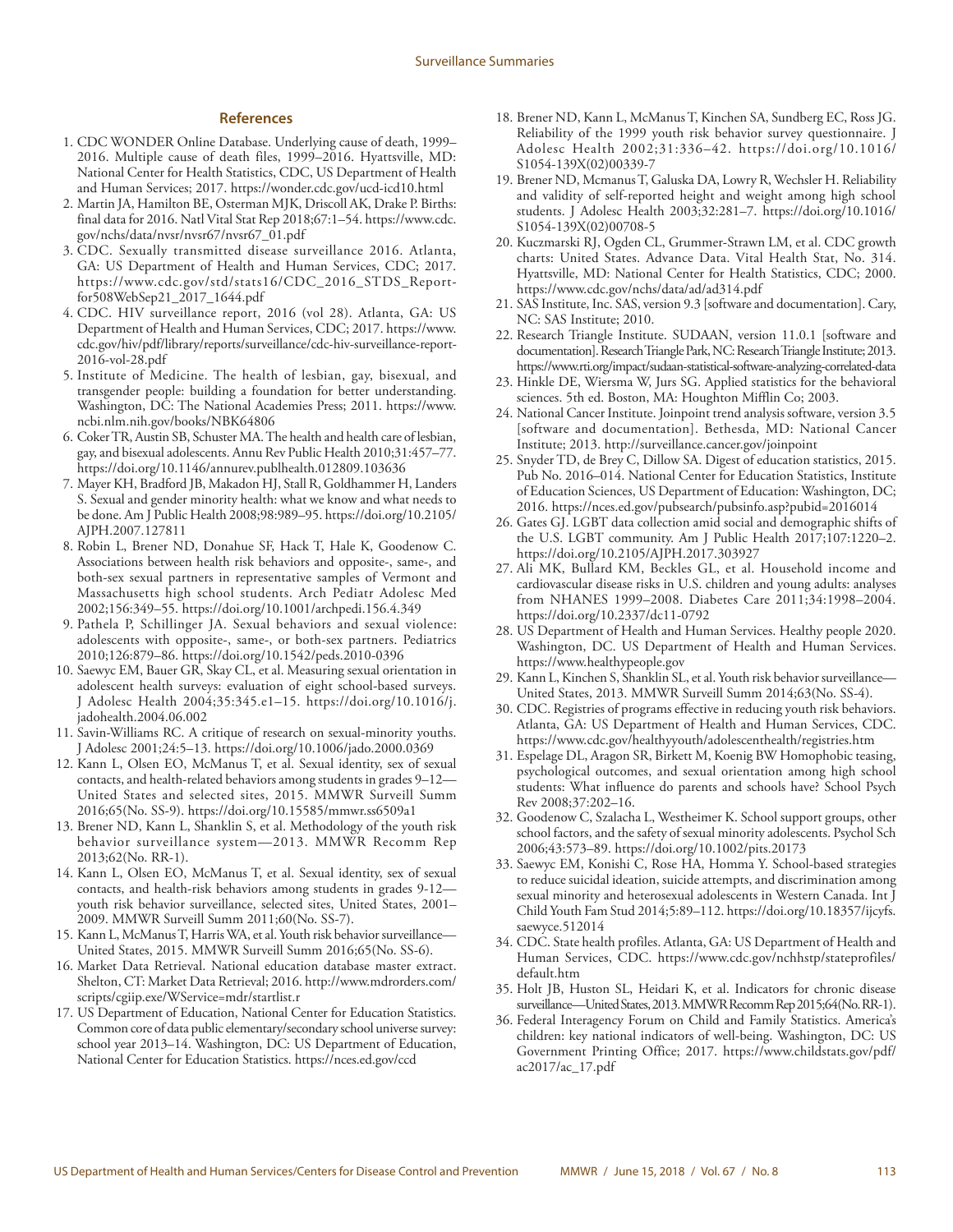- 37. CDC. Prevention status reports. Atlanta, GA: US Department of Health and Human Services, CDC. <https://www.cdc.gov/psr/index.html>
- 38. Musu-Gillette L, Zhang A, Wang K, Zhang J, Oudekerk BA. Indicators of school crime and safety: 2016. Pub Nos. NCES 2017–064 and NCJ 250650. Washington, DC: National Center for Education Statistics, US Department of Education, and Bureau of Justice Statistics, Office of Justice Programs, US Department of Justice; 2017. [https://nces.ed.gov/](https://nces.ed.gov/pubs2017/2017064.pdf) [pubs2017/2017064.pdf](https://nces.ed.gov/pubs2017/2017064.pdf)
- 39. CDC. Nutrition, physical activity, and obesity: data, trends, and maps. Atlanta, GA: US Department of Health and Human Services, CDC. <https://www.cdc.gov/nccdphp/dnpao/data-trends-maps/index.html>
- 40. McFarland J, Stark P, Cui J. Trends in high school dropout and completion rates in the United States: 2013. Pub. No. NCES 2016–117). Washington, DC: US Department of Education, National Center for Education Statistics; 2016. <https://nces.ed.gov/pubs2016/2016117rev.pdf>
- 41. Burton CM, Marshal MP, Chisolm DJ. School absenteeism and mental health among sexual minority youth and heterosexual youth. J Sch Psychol 2014;52:37–47.<https://doi.org/10.1016/j.jsp.2013.12.001>

#### **State and Large Urban School District Youth Risk Behavior Survey Coordinators**

**States:** Alaska: Tazlina Mannix, MPH, Department of Health and Social Services; Arizona: Miranda Graves, Department of Education; Arkansas: Kathleen Courtney, MS, Department of Education; California: Daniela E. Torres, MPH, Department of Education; Colorado: Mariana del Hierro, MA, Department of Public Health and Environment; Connecticut: Celeste Jorge, MPH, Department of Public Health; Delaware: Fred Breukelman, Division of Public Health; Florida: Tera Anderson, Department of Health; Hawaii: Monica Mann, MA, Department of Education; Idaho: Lisa Kramer, Department of Education; Illinois: Jessica Gerdes, MS, State Board of Education; Iowa: Shea Cook, MPP, Department of Education; Kansas: Mark Thompson, PhD, Department of Education; Kentucky: Stephanie Bunge, MEd, Department of Education; Louisiana: Michael Comeaux, MS, Department of Education; Maine: Jean Zimmerman, MS, Department of Education; Maryland: Nikardi Jallah, MPH, Department of Health, Prevention and Health Promotion Administration; Massachusetts: Chiniqua N. Milligan, MPH, Department of Elementary and Secondary Education; Michigan: Nicole Kramer, Department of Education; Missouri: Craig Rector, Department of Elementary and Secondary Education; Montana: Susan Court, Office of Public Instruction; Nebraska: Chris Junker, Department of Education; Nevada: Brian Parrish, MPH, Division of Public and Behavioral Health; New Hampshire: Joseph Pipinias, Department of Education; New Mexico: Dean Hopper, MAEd, Public Education Department; New York: Martha R. Morrissey, MA, State Education Department; North Carolina: Les Spell, MAEd, Department of Public Instruction; North Dakota: Robin Lang, MS, Department of Public Instruction; Oklahoma: Thad Burk, MPH, Department of Health; Pennsylvania: Nicholas T. Slotterback, MS, Department of Education; Rhode Island: Tara Cooper, MPH, Department of Health; South Carolina: Sabrina B. Moore, PhD, Department of Education; Tennessee: Mark Bloodworth, Department of Education; Texas: Jennifer Haussler Garing, MS, Department of State Health Services; Utah: Michael Friedrichs, MS, Department of Health; Vermont: Kristen Murray, PhD, Department of Health; Virginia: Sarah Conklin, PhD, Department of Health; West Virginia: Rebecca King, MSN, Department of Education; Wisconsin: Molly M. Herrmann, MS, Department of Public Instruction.

**Large Urban School Districts:** Baltimore, Maryland: Alexia Lotts-McCain, MEd, Baltimore City Public Schools; Boston, Massachusetts: Katia Miller, MPH, Boston Public Schools; Broward County, Florida: Sebrina James, EdS, Broward County Public Schools; Chicago, Illinois: E Marshall, MPH, Chicago Public Schools; Cleveland, Ohio: Deborah Aloshen, MEd, Cleveland Municipal School District; DeKalb County, Georgia: Sedessie Spivey, MS, DeKalb County Board of Health; Detroit, Michigan: Arlene Richardson, EdD, Detroit Public Schools Community District; District of Columbia: Aimee McLaughlin, MPA, Office of the State Superintendent of Education; Duval County, Florida: Jamie Y. Wells, MSH, Duval County Public Schools; Fort Worth, Texas: Edward Patterson, MS, Ft. Worth Independent School District; Houston, Texas: Felicia Ceaser-White, MS, Houston Independent School District; Los Angeles, California: Timothy Kordic, MA, Los Angeles Unified School District; Miami, Florida: Steven M. Urdegar, PhD, Miami-Dade County Public Schools; New York City, New York: Madeline Travers, MPH, New York City Department of Health and Mental Hygiene; Oakland, California: Ilsa Bertolini, MA, Oakland Unified School District; Orange County, Florida: Brenda Christopher-Muench, Orange County Public Schools; Palm Beach, Florida: William P. Stewart, Jr., MPH, School District of Palm Beach County; Philadelphia, Pennsylvania: Judith Peters, MBA, School District of Philadelphia; San Diego, California: Rachel Miller, MEd, San Diego Unified School District; San Francisco, California: Kim Levine, MHA, San Francisco Unified School District; Shelby County, Tennessee: Carla Shirley, PhD, Shelby County Schools.